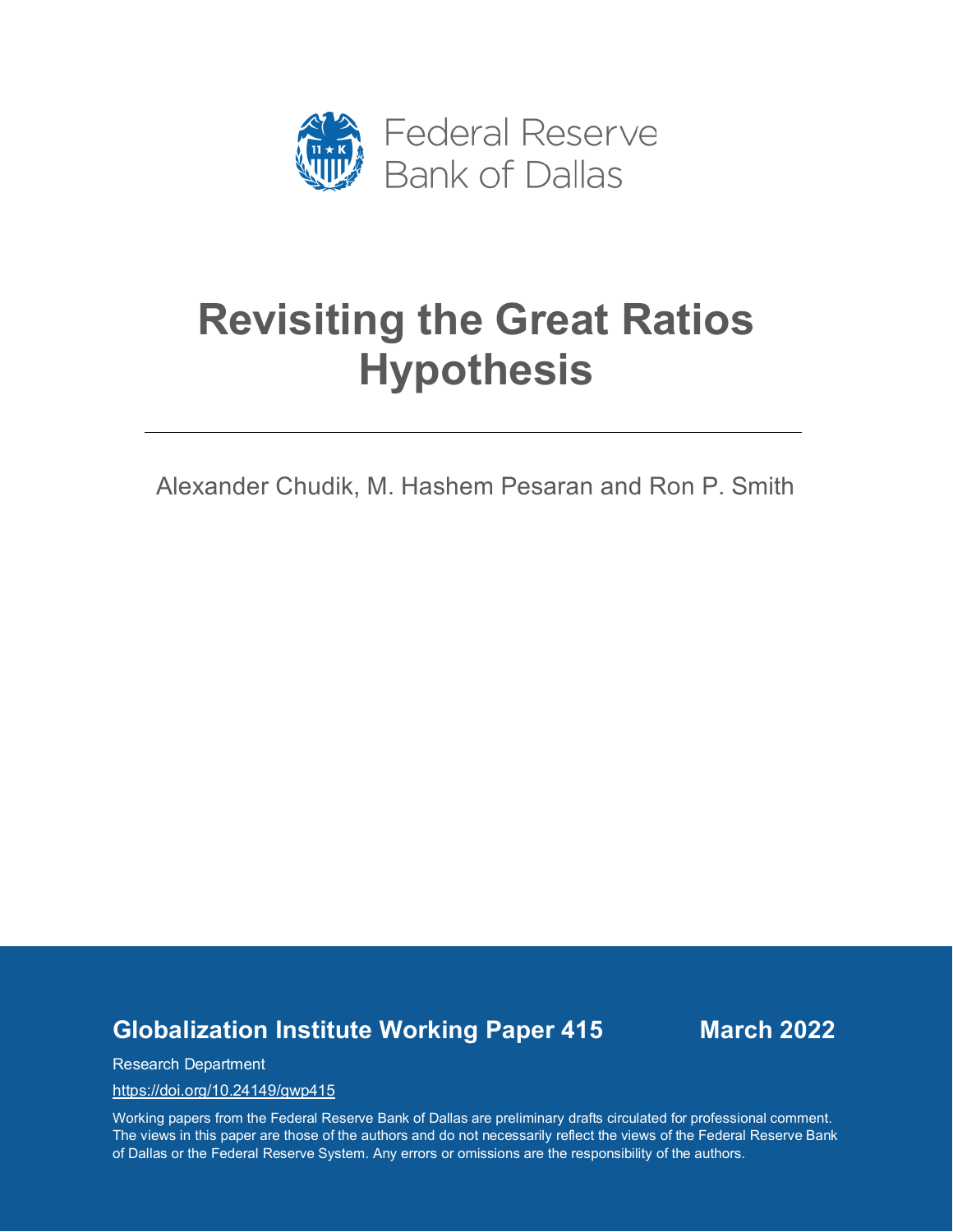## **Revisiting the Great Ratios Hypothesis[\\*](#page-1-0)**

Alexander Chudik† , M. Hashem Pesaran‡ and Ron P. Smith§

March 4, 2022

## **Abstract**

The idea that certain economic variables are roughly constant in the long run is an old one. Kaldor described them as stylized facts, whereas Klein and Kosobud labelled them great ratios. While such ratios are widely adopted in theoretical models in economics as conditions for balanced growth, arbitrage or solvency, the empirical literature has tended to find little evidence for them. We argue that this outcome could be due to episodic failure of cointegration, possible two-way causality between the variables in the ratios, and crosscountry error dependence due to latent factors. We propose a new system pooled mean group estimator (SPMG) to deal with these features. Using this new panel estimator and a dataset spanning almost one and a half centuries and seventeen countries, we find support for five out of the seven great ratios that we consider. Extensive Monte Carlo experiments also show that the SPMG estimator with bootstrapped confidence intervals stands out as the only estimator with satisfactory small sample properties.

**Keywords:** Great ratios; debt, consumption, and investment to GDP ratios; arbitrage conditions; heterogeneous panels; episodic cointegration; two-way long-run causality; error cross-sectional dependence.

**JEL Classification**: B4, C18, C33, C5.

<span id="page-1-0"></span><sup>\*</sup> We are grateful to Jing Kong for helpful comments. The views expressed in this paper are those of the authors and do not necessarily reflect those of the Federal Reserve Bank of Dallas or the Federal Reserve System. Monte Carlo simulations in this paper were computed on the Dallas Fed BigTex computing cluster, and we gratefully acknowledge the use of the BigTex cluster.

<sup>&</sup>lt;sup>†</sup>Alex Chudik, Federal Reserve Bank of Dallas, <u>alexander.chudik@gmail.com</u>.

<sup>‡</sup>M. Hashem Pesaran, Department of Economics, University of Southern California, USA, and Trinity College, Cambridge, UK[, pesaran@usc.edu.](mailto:pesaran@usc.edu)

<sup>&</sup>lt;sup>§</sup>Ron P. Smith, Birkbeck, University of London, United Kingdom, <u>r.smith@bbk.ac.uk</u>.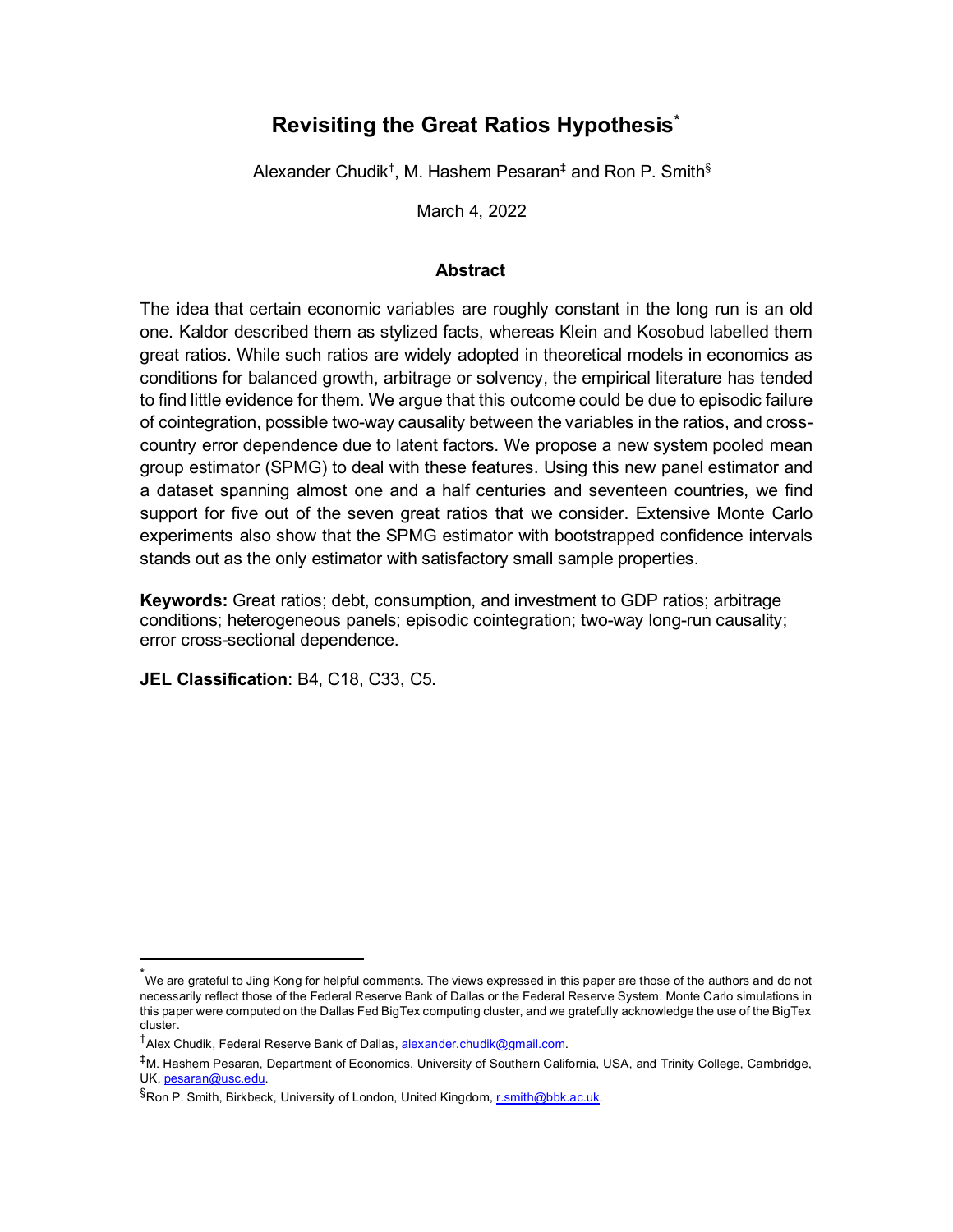## 1 Introduction

The idea that certain economic variables are roughly constant in the long run is an old one. [Kaldor](#page-34-0) [\(1957,](#page-34-0) [1961\)](#page-34-1) described them as stylized facts and [Klein and Kosobud \(1961\)](#page-34-2) labelled them great ratios. [Kaldor](#page-34-0) [\(1957,](#page-34-0) p591) wrote: "A satisfactory model concerning the nature of the growth process in a capitalist economy must also account for the remarkable historical constancies revealed by recent empirical investigations." He further noted that output per worker and capital per worker have grown at similar rates, so the capital output ratio was roughly constant as was the share of wages in national income and the return on capital. Klein and Kosobud also considered the savings—income ratio, the velocity of money in circulation, capital per worker and the labor force participation rate. Other variables thought to be constant appear in finance including the dividendprice ratio, discussed by [Campbell and Shiller \(1988\).](#page-33-0)

Although there was some skepticism about these stylized facts,<sup>[1](#page-2-0)</sup> they have been widely adopted in theoretical models in economics and finance, and are often implied by a range of economic theories regarding the conditions required for balanced growth, arbitrage, or debt solvency. [Jones](#page-34-3) [and Romer](#page-34-3) [\(2010,](#page-34-3) p225) in a paper called "The New Kaldor facts," take the old ones for granted. They say: "Redoing this exercise nearly 50 years later shows just how much progress we have made. Kaldor's first five facts have moved from research papers to textbooks. There is no longer any interesting debate about the features that a model must contain to explain them.<sup>n</sup>

The great ratios hypothesis has also prompted a large empirical literature, including recent contributions by Müller and Watson  $(2018)$ , Kapetanios et al.  $(2020)$ , and Harding  $(2020)$ , who also provides a survey of the literature. This empirical literature is less supportive of the hypothesis. As Harding notes: "econometric tests reject the great ratios hypothesis but economic growth theorists and quantitative macroeconomic model builders continue to embed that hypothesis in their work." Most, but not all, of these studies focus on individual countries and consider two variables, say  $y_t$  and  $x_t$ , for instance the logarithms of the numerator and denominator, and investigate if their difference,  $z_t = y_t - x_t$ , is stationary over a reasonably long period. There are two approaches. Firstly, one might estimate a long run coefficient  $\theta$  in  $y_t = \theta x_t + u_t$  and test whether  $\theta = 1$ .

<span id="page-2-0"></span><sup>&</sup>lt;sup>1</sup>For example, Robert Solow in his classic book, Growth Theory, commented that there "is no doubt that they are stylized, though it is possible to question whether they are facts," [Solow](#page-36-0)  $(1970, p2)$  $(1970, p2)$ .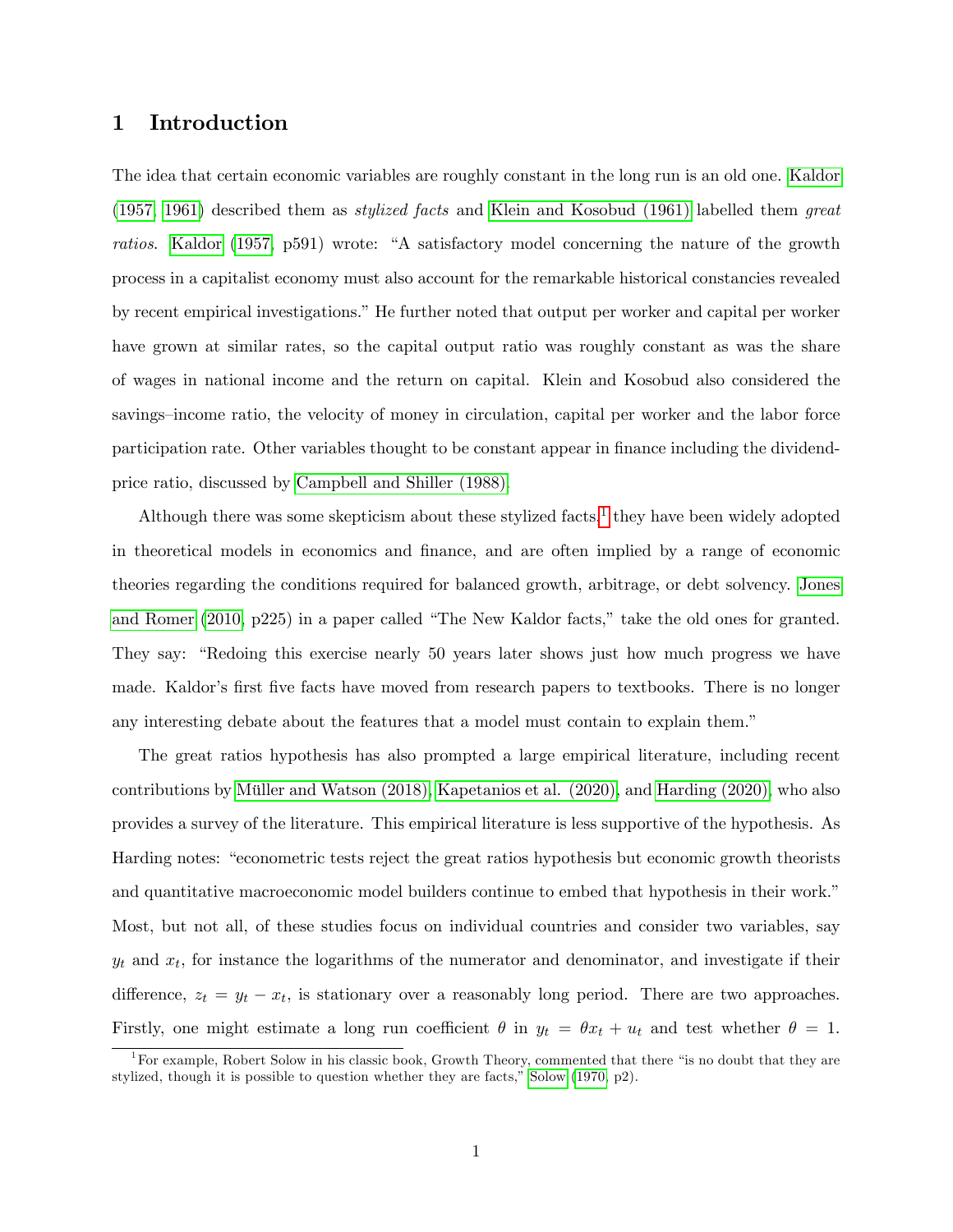Secondly, one might test whether the difference  $y_t - x_t$  is stationary, having neither stochastic nor deterministic trends.<sup>[2](#page-3-0)</sup> Stationarity of  $y_t - x_t$  can be tested either using [Dickey and Fuller](#page-33-1) [\(1979\)](#page-33-1) type tests or the KPSS test proposed by [Kwiatkowski et al. \(1992\).](#page-35-1) Both of these two testing approaches are known to have important limitations. Testing for unit roots tends to lack power, particularly against highly persistent yet stationary alternatives. The KPSS test involves estimating the long run variance of the partial sum series,  $s_t = \sum_{\tau=1}^t z_{\tau}$ , which requires quite long time series if the size of the test is to be controlled, particularly when  $z_t$  is stationary but highly persistent. A number of other studies treat  $y_t$  and  $x_t$  as unit root processes, or more generally as first order integrated processes,  $I(1)$ , and test whether they are cointegrated with a unit long run coefficient, so that  $z_t$  becomes stationary, or an  $I(0)$  process.<sup>[3](#page-3-1)</sup> The cointegration approach provides a better insight into the reasons behind the failure of the great ratios hypothesis, as it separates the possibility of cointegration between  $y_t$  and  $x_t$  from the requirement of a unit long run coefficient. For example, it is often found that logs of real income and consumption cointegrate but their long run coefficient is not unity. Cointegration tests are more informative but suffer from similar limitations to unit root testing.

The failure of unit root and cointegration tests in the analysis of long run relations is also examined by Müller and Watson (2018) and [Kapetanios et al. \(2020\).](#page-34-4) Müller and Watson find that inference on long run covariability of  $y_t$  and  $x_t$  is complicated and critically depends on the exact form of their long run persistence. [Harding \(2020\)](#page-34-5) argues that unit root and cointegration tests cannot produce valid inference on the great ratios hypothesis, because of the nature of the stationary distribution of the ratio.

In this paper we accept the critique of applying unit root and cointegration tests to the great ratios hypothesis, but argue that a possible reason for this could be episodic failures of the error correction mechanisms that bring  $y_t$  and  $x_t$  back to their long run equilibrium relationship. These failures may be associated with major shocks such as wars, depressions, natural disasters, or important policy failures. In consequence,  $y_t$  and  $x_t$  need not cointegrate over all time periods and across

<span id="page-3-0"></span><sup>&</sup>lt;sup>2</sup>If there are deterministic trends in  $x_t$  and  $y_t$  they must be co-trending such that the trend cancels out for the difference not to have a trend.

<span id="page-3-1"></span><sup>&</sup>lt;sup>3</sup>There can be a long-run relationship whether the variables are both  $I(0)$  or both  $I(1)$  but it will only be a cointegrating relationship in the  $I(1)$  case. When the variables are  $I(0)$  they must be co-trending, the trends cancel out, for the great ratios hypothesis to hold.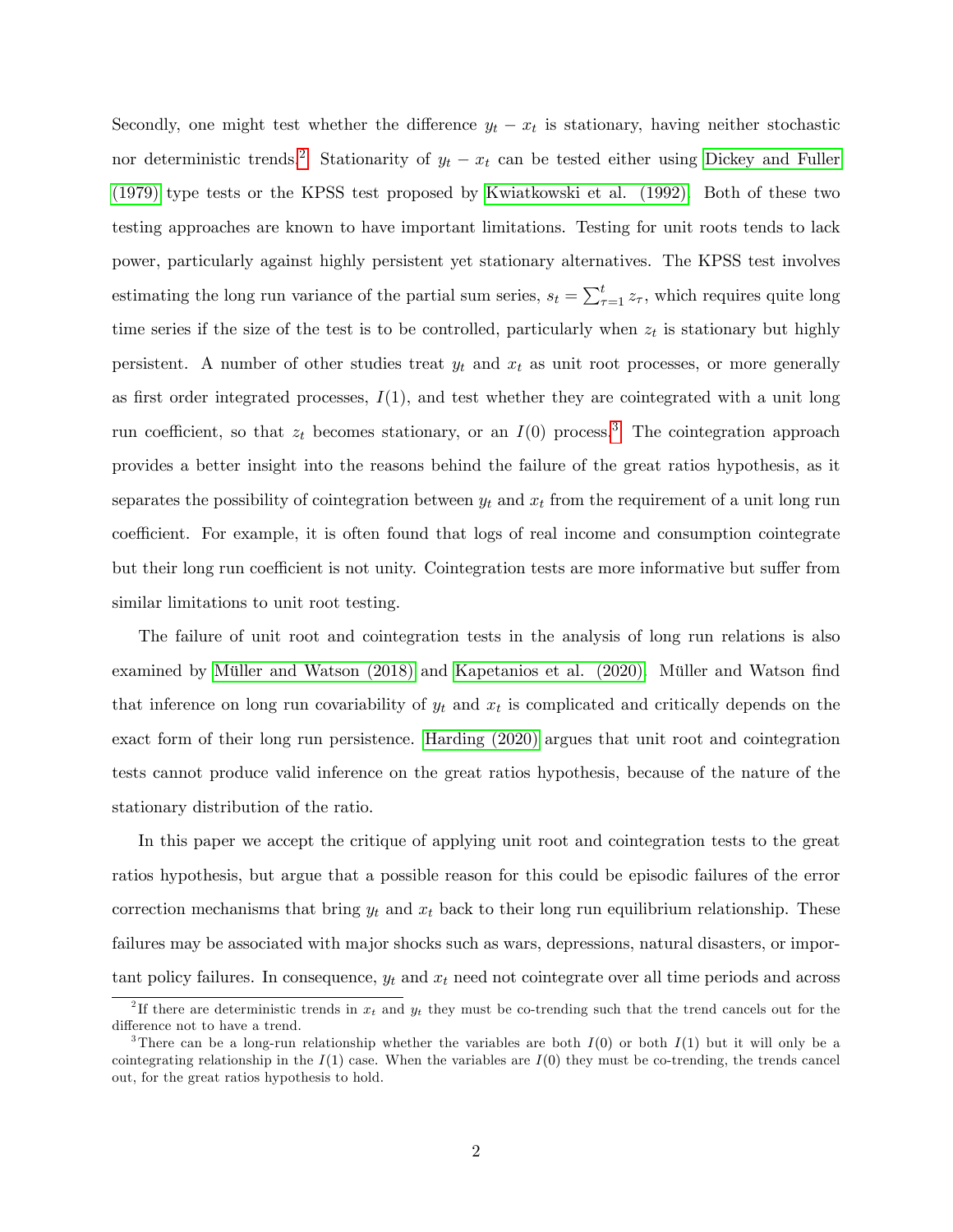all countries. Such outcomes, which we call episodic cointegration, make it difficult to estimate the long run coefficients with any precision from the relatively short-span time series that are typically used for a single country. A panel data approach that considers the great ratios hypothesis across many countries seems to be needed. With this in mind we considered most commonly used panel approaches in the literature. We started with the pooled mean group (PMG) estimator of [Pesaran,](#page-35-2) [Shin, and Smith \(1999\)](#page-35-2) that allows for heterogeneous short run coefficients, whilst restricting the long run coefficient to be the same across countries. This is particularly appropriate for the analysis of the great ratios hypothesis which implies a homogeneous long run coefficient of unity across all countries. The PMG also has the advantage of allowing the country-specific error correction coefficients, that govern adjustments towards the long run equilibrium, to be zero in some countries. The PMG estimators can be applied whether the variables are integrated of order zero,  $I(0)$  or  $I(1)$ . If the variables are  $I(1)$  the long run equilibrium corresponds to a cointegrating relationship, which we take to be the case for the great ratios. However, PMG being based on a single equation approach, has the disadvantage that it cannot handle two-way long run causality. [Breitung \(2005\)](#page-33-2) modified PMG to handle two-way long run causality, but unfortunately his two-step estimator breaks down when there are non-cointegrating episodes in the panel under consideration. Similar limitations also apply to the panel dynamic OLS (PDOLS) estimator proposed by [Mark and Sul \(2003\),](#page-35-3) and the mean group estimator based on country-specific Müller and Watson (2018) estimates (MGMW estimator, for short) that we shall be considering in this paper.

Using an extensive set of Monte Carlo experiments we show that none of the existing panel estimators are satisfactory for two reasons. First, they all suffer from large size distortions in the case of sample sizes that are typically available, even if their baseline assumptions are met. Second, and more importantly, the assumptions that underlie them are too restrictive for the analysis of great ratios, as they either require cointegration conditions to hold in all countries and/or the direction of long run causality between  $y_t$  and  $x_t$  to be known. To overcome these drawbacks, we propose a new system PMG estimator, or SPMG for short, that allows for two-way long run causality and does not require the variables to be cointegrated in all countries.[4](#page-4-0) Under standard

<span id="page-4-0"></span><sup>4</sup>The SPMG estimator can also be viewed as a panel version of [Johansen \(1991\)](#page-34-6) maximum likelihood approach where the cointegrating vectors,  $\{\beta_i, i = 1, 2, ..., n\}$  are assumed to be the same across all  $i$   $(\beta_i = \beta)$ . In this set up Johansenís reduced rank computational algorithm is no longer applicable and the estimates of the common long run coefficients,  $\beta$ , and the *n* unit-specific error correction coefficients must be computed iteratively.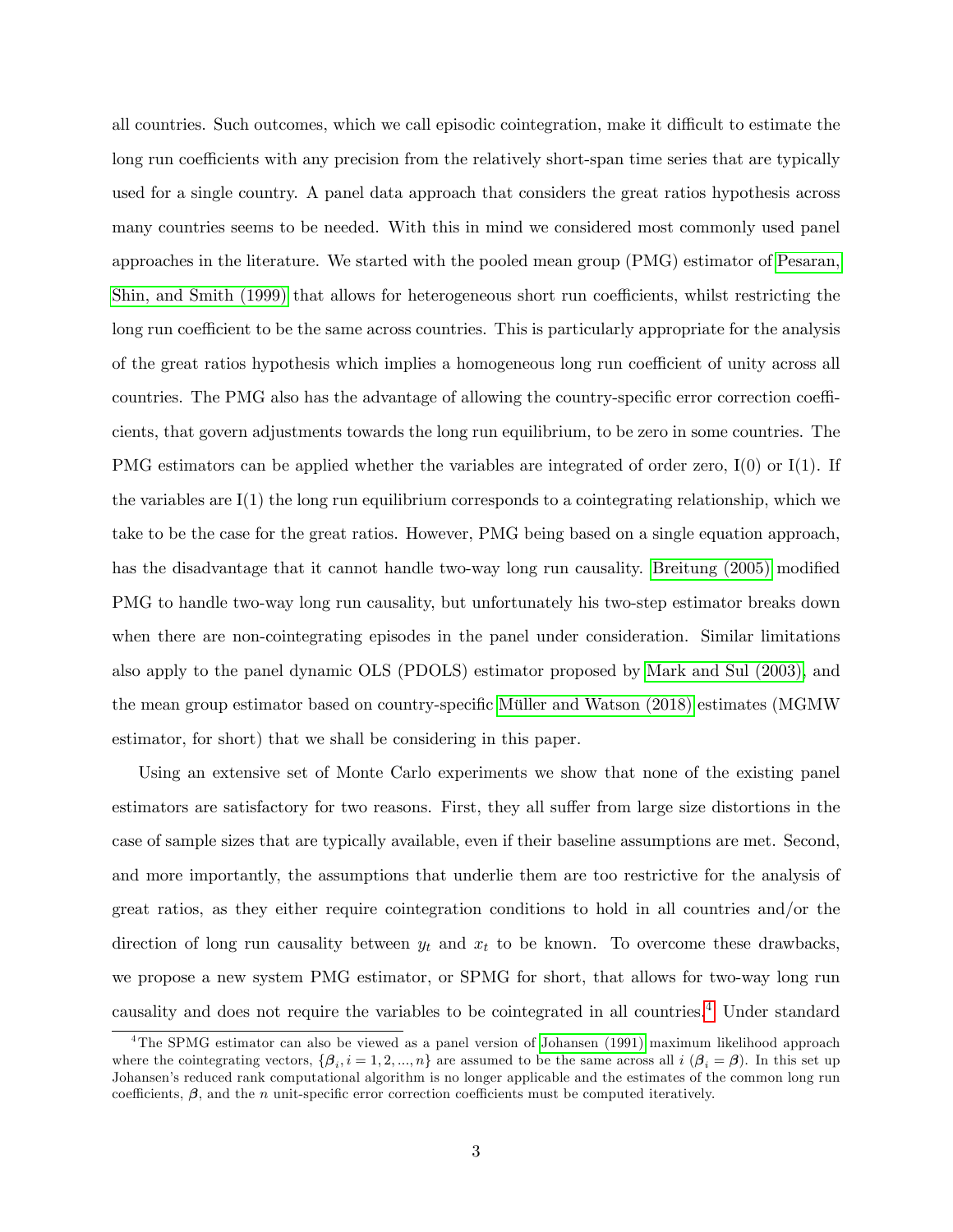error cross-sectional independence the SPMG estimator continues to be super consistent in T (time period) and converges to its true value at the rate of  $T^{-1}n^{-1/2}$ , where n is the number of countries. However, cross-sectional independence assumption in unlikely to hold in practice and assuming it could lead to artificially low standard errors. To achieve reliable small sample inference in the presence of cross-sectional dependence of errors, we propose a bootstrap procedure, which performs surprisingly well. Our Monte Carlo experiments show that the SPMG estimator with bootstrapped confidence intervals stands out as the only estimator that meets all three robustness criteria (namely two-way long run causality, episodes of non-cointegration, and error cross-sectional dependence) and at the same time has satisfactory small sample properties.

In the empirical application we use the long-span data covering the period 1870-2016 for a panel of 17 countries that has been made available in the Jord‡-Schularick-Taylor (JST) macrohistory database.<sup>[5](#page-5-0)</sup> We focus on the SPMG estimator, but for comparison we also report estimates obtained using PMG, PDOLS, Breitung's estimator, and the MGMW estimator. We present estimates of the mean long run coefficient for seven theoretical relationships. For consumption on GDP, the SPMG estimator of the long run coefficient is  $0.907$   $(0.884-0.930)$ , with the bootstrapped  $95\%$ confidence interval in brackets; for investment on GDP the long run coefficient is  $1.044$  (1.029-1.059); for imports on exports the long run coefficient is  $0.967$  (0.961-0.973); for government debt on GDP we have 1.051 (0.993-1.108); for short on long interest rates we obtain 1.010 (0.912-1.108); for inflation on long interest rates  $0.653$  (0.419-0.888); and finally for inflation on money growth 1.227 (1.153-1.300). From a statistical perspective, with the exception of two ratios (debt-GDP and long-short rates), all the remaining long run estimates are significantly different from one at the  $5\%$ level. But given that the long run estimates are based on a large number of observations (147 years pooled across 17 countries), perhaps it is not surprising that some of the point estimates that are close to unity are still found to be statistically different from unity. From an economic perspective, all but two (those involving inflation) are quite close to unity, with their point estimates falling in the narrow range of  $0.9$  to 1.1. Of the seven long run relations considered we can confidently conclude that our empirical results do not support the hypothesis of a unit long run relationship between inflation and the long-term interest rate, and inflation and money supply growth. The

<span id="page-5-0"></span><sup>&</sup>lt;sup>5</sup>See Jordà, Schularick, and Taylor (2017) and Jordà, Knoll, Kuvshinov, Schularick, and Taylor (2019), and the link http://www.macrohistory.net/data.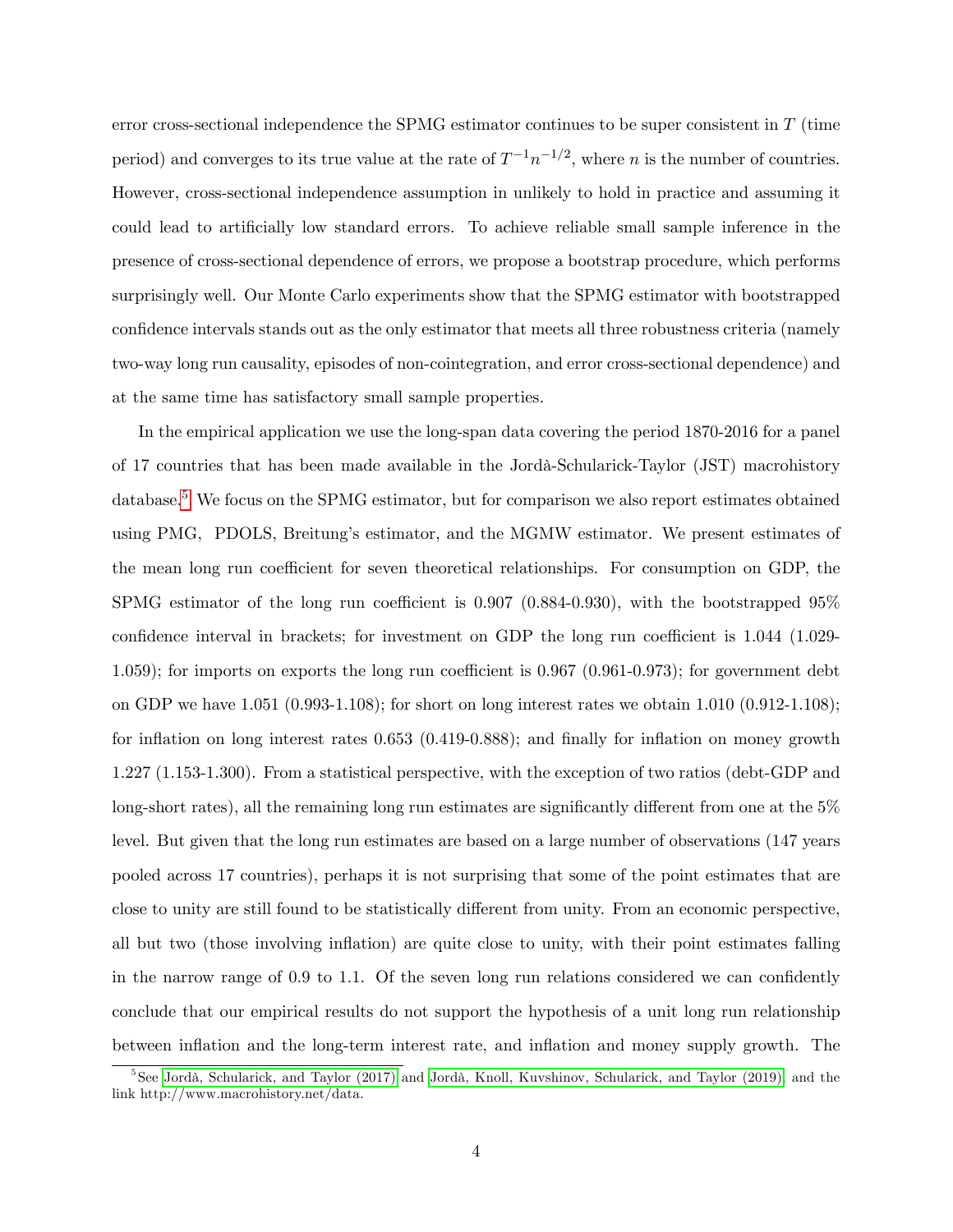remaining five long run relations tend to support the great ratio hypothesis, and their inclusion in macroeconomic model seems to us to be justified.

The rest of the paper is set out as follows: Section [2](#page-6-0) reviews the theoretical underpinnings of the great ratios hypothesis. Section [3](#page-8-0) reviews the econometric issues involved in testing of the great ratios hypothesis, including the issue of episodic cointegration. Section [4](#page-11-0) introduces the system pooled mean group estimator and compares it with four other estimators. Section [5](#page-17-0) summarizes Monte Carlo evidence on the performance of individual estimators. Section [6](#page-22-0) provides empirical evidence for the presence of unit elasticities for seven great ratios using the different estimators, and discusses the findings. Section [7](#page-25-0) ends with some concluding remarks. Data Appendix provides additional information on the data.<sup>[6](#page-6-1)</sup>

## <span id="page-6-0"></span>2 Economics of the great ratios hypothesis

The great ratios hypothesis refers to ratios of non-stationary macro variables and postulates that such ratios are stationary, even though the underlying variables are trended. This could arise when macro variables are driven by common non-stationary factors, which could exhibit deterministic or stochastic trends. The existence of such common drivers is often motivated by resort to long run equilibrium economic theory. Three types of theoretical mechanisms have been suggested in the literature: balanced growth, arbitrage or solvency requirements.

The first mechanism relates to the conditions required for the existence of steady states in growth models. Within the deterministic neoclassical growth models with technical progress assumed to be growing at a constant rate, steady states are defined along balanced growth paths that require output, capital, investment and consumption to grow at the same rate, implying constant consumption-output, capital-output and investment-output ratios. In stochastic settings these ratios vary over time but must be stationary.<sup>[7](#page-6-2)</sup> Attfield and Temple (2010) point out that the equilibrium values of the great ratios depend on the structural parameters of the growth model,

<span id="page-6-1"></span> $6$ The paper is also accompanied by an online supplement, which provides the details of individual panel estimators, including the proposed bootstrapping procedure and a detailed description of the Monte Carlo experiments with a full set of Monte Carlo results.

<span id="page-6-2"></span><sup>7</sup>Deterministic models of growth were considered by [Solow \(1956\),](#page-36-1) [Swan \(1956\),](#page-36-2) and [Barro and Sala-i-Martin](#page-33-4) [\(1995\),](#page-33-4) among others. Stochastic growth models were developed by [Merton \(1975\),](#page-35-4) [Donaldson and Mehra \(1983\)](#page-33-5) and [Binder and Pesaran \(1999\)](#page-33-6) among others.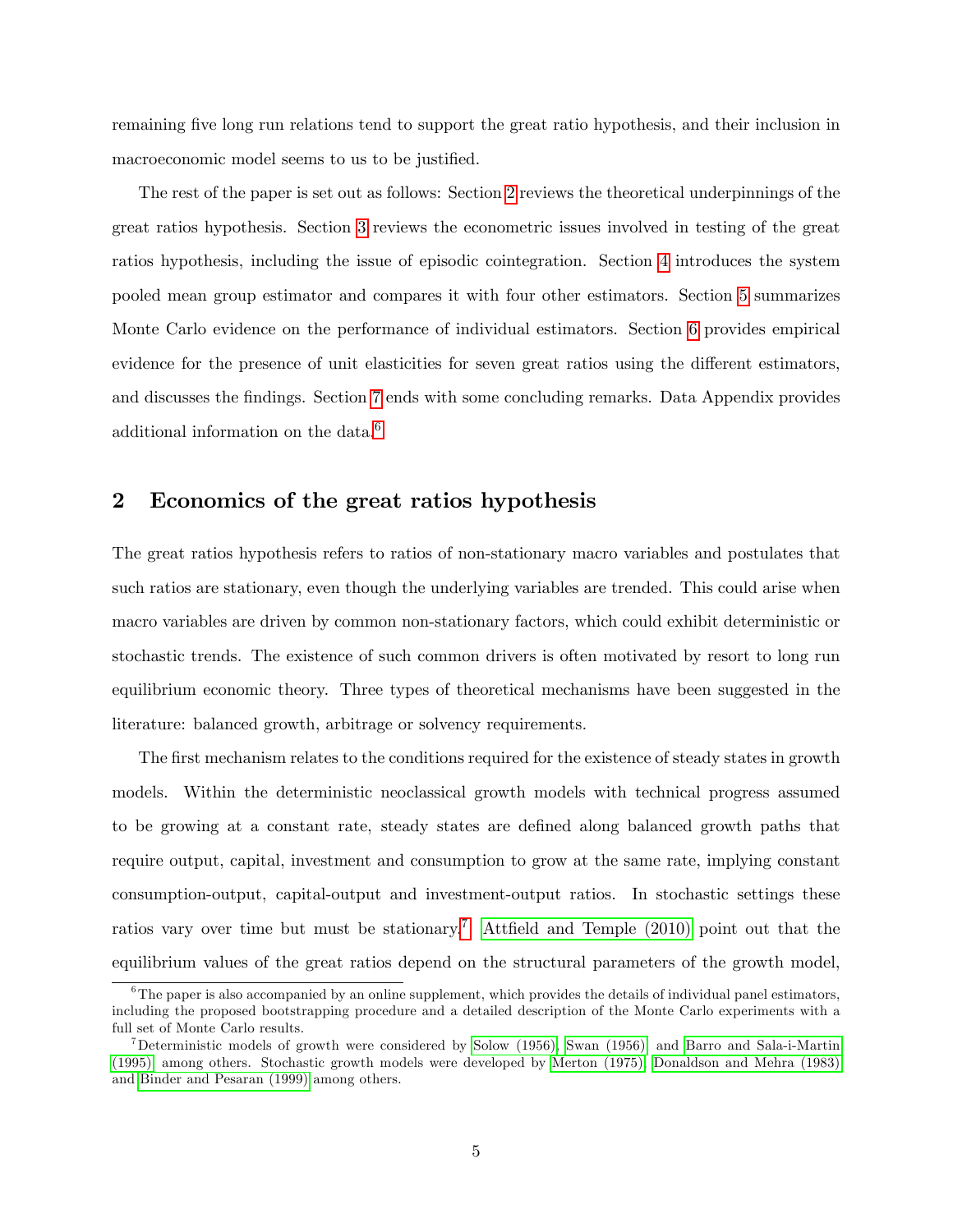which may vary over time, and thus introduce further complications in the empirical analysis.

In the case of the stability of the share of wages discussed by [Cette et al. \(2019\),](#page-33-7) measurement issues have been of central concern. It is not clear how the earnings of the self employed and top CEOs should be treated, the earnings of the former containing a large wage component the latter a large profit component. The treatment of residential real estate income can also make a difference. When they correct for these biases they do not find a general decline in the labour share in their sample of advanced countries though the behavior of the US labour share after 2000 presents a puzzle. [Barro \(2021\)](#page-33-8) argues national income accounts double-count investment, which results in GDP overstating sustainable consumption. Barro shows the US labour-income share is reasonably stable when computed using permanent income as opposed to a declining share based on GDP.

A second mechanism is through arbitrage where profitable opportunities due to market misalignments are exploited, thus preventing large price distortions persisting. The arbitrage can operate domestically and across countries through product and asset markets. The central issue is that certain variables, like real wages and labour productivity, that underlie the labour share, or stock prices and dividends, cannot diverge indefinitely. Even small differences in growth rates blow up over the longer term. For example, the well known [Gordon \(1962\)](#page-34-9) model, derived under the assumption that dividends grow at a constant rate, predicts a constant price-dividend ratio. A stochastic generalization of Gordon model is proposed by [Campbell and Shiller \(1988\).](#page-33-0)

Another prominent example of arbitrage at work, is the Law of One Price that postulates that prices of similar goods across countries must be the same when denominated in the same currency, although in practice there are price deviations due shipping costs and volatility of exchange rates. Similar arbitrage are expected to take place in the context of international bond markets where in equilibrium interest rate differentials across countries should match expected exchange rate depreciation. However, risks associated with trade and transactions costs may mean that the price divergence has to be above a threshold level before it becomes worthwhile to trade. In addition, the arbitrage conditions would apply to traded goods, while the price indices used include the non-traded services sector leading to the Balassa-Samuelson effect that consumer prices tend to be systematically higher in richer countries because of the larger difference in productivity between the traded and non-traded sectors. Also due to low labour costs, services tend to be much cheaper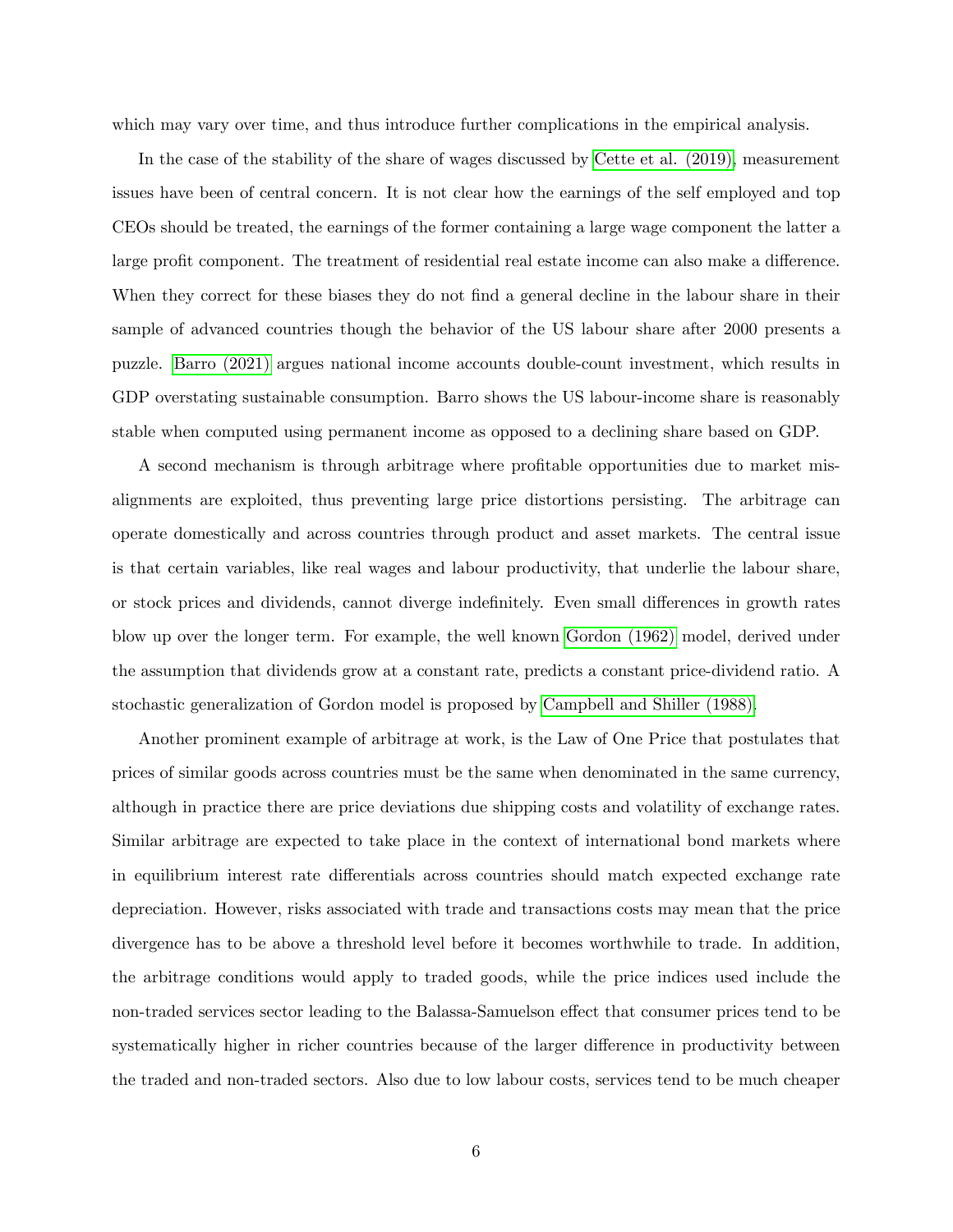in poorer countries. In short, whether arbitrage can operate fully and in a timely manner becomes an empirical issue and equilibrium arbitrage conditions need not hold in all countries at all times.

A third mechanism operates through solvency conditions which ensure that variables like balance of payments as a share of income and government debt as a share of output are stationary, otherwise countries could accumulate debt with little likelihood of debt repayments. Solvency conditions impose inter-temporal budget constraints. For governments, the inter-temporal budget constraint requires that the market value of debt is equal to the present discounted value of expected future primary surpluses. However, as argued by [Bohn \(2007\),](#page-33-9) solvency cannot be inferred from the statistical properties of debt because the inter-temporal budget constraint and transversality condition impose little restriction on the time series properties of the variables. [Chudik et al.](#page-33-10) [\(2017\)](#page-33-10) show for a panel of countries that, while log public debt and income are I(1), they do not cointegrate for around half of the countries considered. Even for those that cointegrate, there are statistically significant departures from the unit elasticity. $8$ 

## <span id="page-8-0"></span>3 Econometrics of the great ratios hypothesis

[Kaldor](#page-34-0) [\(1957,](#page-34-0) [1961\)](#page-34-1) did not provide much evidence for stability of the great ratios, beyond a couple of casual references. [Klein and Kosobud \(1961\)](#page-34-2) were more systematic, Ötting linear trends to logarithms of the ratios using U.S. annual data covering the period 1900-1953, and then testing whether the trend coefficient was significant. As it is now well known, such tests are likely to be misleading if the underlying variables are  $I(1)$ . There is a further problem that there may be long cycles, so that there appears to be a significant upward or downward trends over the estimation sample, but such trends could be reversed if a longer time span is considered. The time period considered by Klein and Kosobud covered two World Wars and the Great Depression and might have biased the results against the great ratios hypothesis.

[Pesaran and Smith \(1998\)](#page-35-5) note that the evidence for the cointegration of the logarithms of consumption and income or of investment and income in the data from [King et al. \(1991\)](#page-34-10) is quite weak. [Harvey et al. \(2003\)](#page-34-11) examine four ratios for the G7 countries. [Mills \(2009\)](#page-35-6) analyses the

<span id="page-8-1"></span> $8$ They thus focus on short-run responses and show that the elasticity of debt with respect to output differs depending whether the rise in output is due to a fiscal shock, when it is greater than one, or to a technology shock when it is less than one.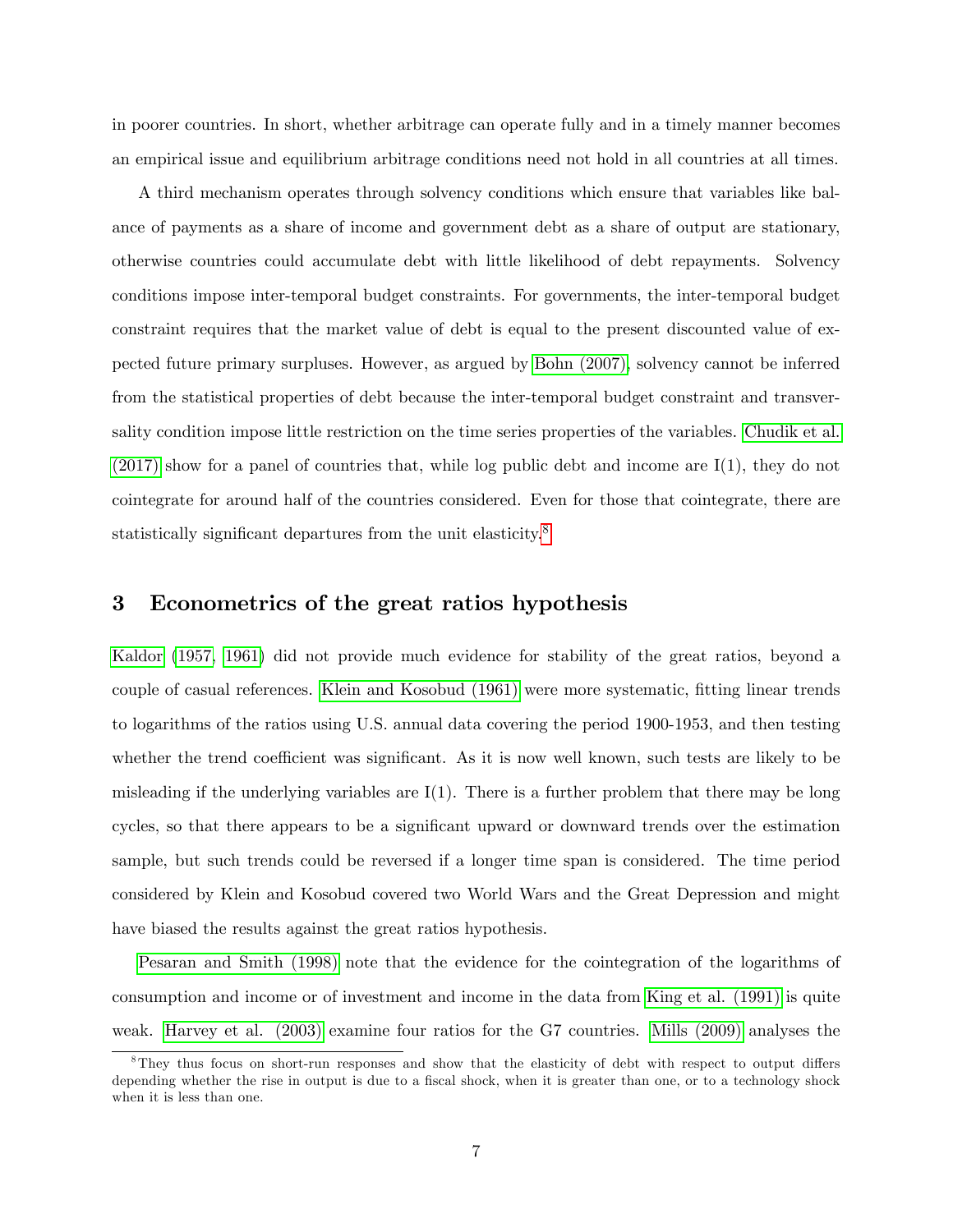Klein-Kosobud data using modern econometric techniques. [Tropimov \(2017\)](#page-36-3) considers the stability of the capital output ratio. All these studies question the long run stability of the great ratios.

Müller and Watson (2018) consider the analysis of great ratios from the perspective of long run covariability between  $y_t$  and  $x_t$ , and argue that the problem arises due to lack of sufficiently long samples and the fact that inference depends on the long run persistence properties of the underlying variables. They argue that since different orders of integration yield statistics with different probability distributions, inference on long run covariability critically depends on the exact form of the long run persistence of the underlying series. But there is limited sample information available to empirically determine the form of persistence. They suggest methods designed to provide reliable inference about long run covariability for a wide range of persistence patterns. Their estimation approach focusses on a relatively small number of low-frequency long averages of the growth rates of the data to measure long run variability and covariability. They apply their methods to various long run relationships. [Lunsford and West \(2017\)](#page-35-7) and [Del Negro et al. \(2018\)](#page-33-11) also use Müller and Watson (MW) procedure to examine long run relationships. These studies suggest that in terms of estimation the MW procedure does not add a lot over simpler methods, but it provides methods for inference which are robust to the order of integration. The robustness comes at a price, the confidence intervals attached to their estimates can be quite wide.

There are also well known problems with testing for unit roots, discussed in the introduction. [Stock and Watson \(2017\)](#page-36-4) following [Elliott \(1998\)](#page-33-12) emphasize that evidence for cointegration can be very fragile in the case of departures from exact unit roots. Small deviations from a unit root can cause large size distortions in cointegration tests. [Harding \(2020\)](#page-34-5) also argues that the usual unit root and cointegration tests produce invalid inferences about the great ratios hypothesis because of the nature of the stationary distribution of the ratio. There are further problems with bounded time series, such as ratios that lie between zero and one, [Cavaliere and Xu \(2014\).](#page-33-13) Testing for deterministic trends can also be problematic as shown recently by [Elliott \(2020\)](#page-34-12) who proposes a new method for testing the coefficient of the linear time trend in regressions with highly serially correlated errors.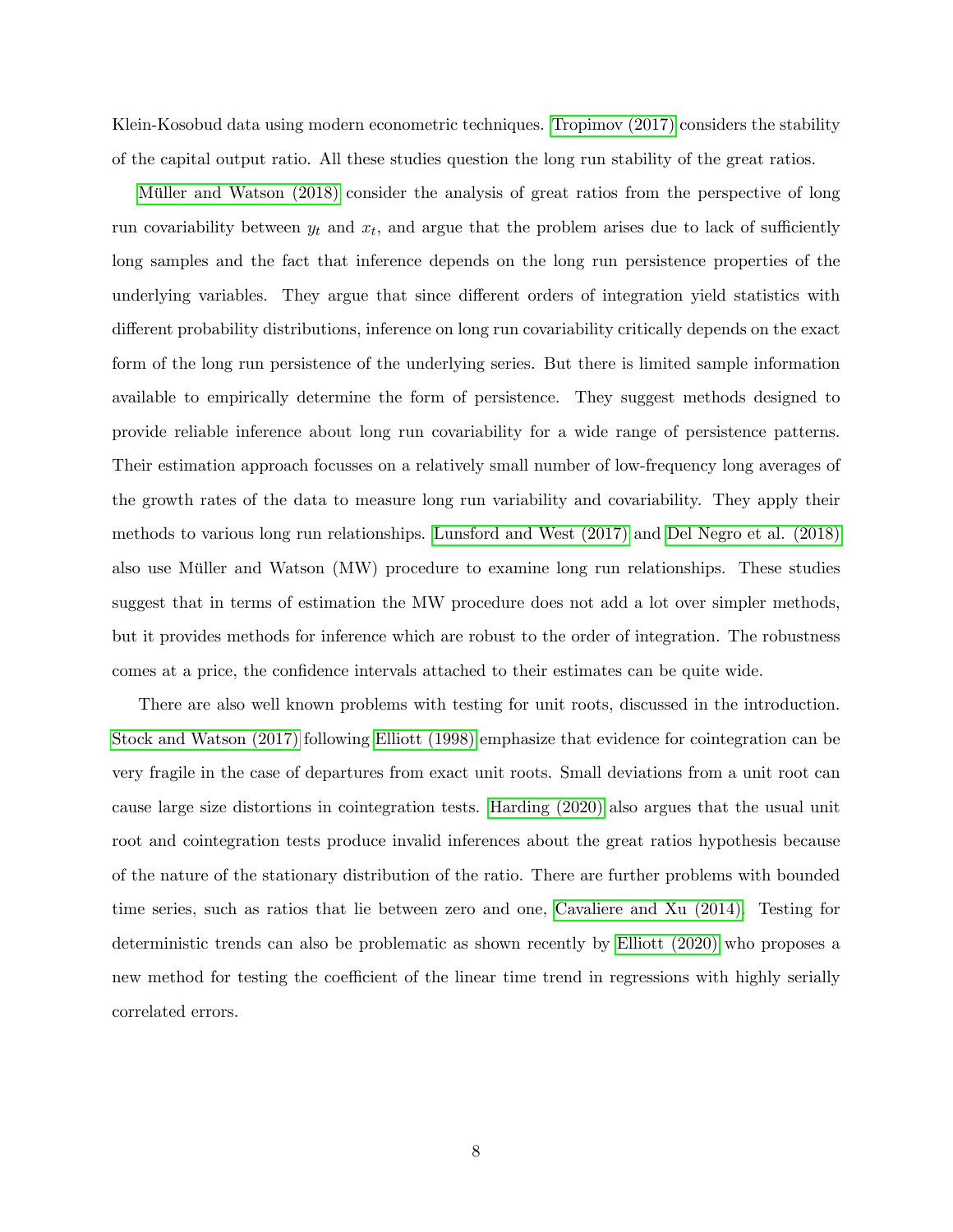#### <span id="page-10-3"></span>3.1 Episodic cointegration

As noted in the introduction, there may also be episodic failures of the error correction mechanisms that are supposed to bring  $y_t$  and  $x_t$  back to their long run equilibrium relationship, causing episodic failures of cointegration in particular countries or time periods. This possibility has been discussed by [Siklos and Granger \(1997\)](#page-36-5) who proposed the concept of regime-sensitive cointegration whereby the variables fall in and out of an equilibrium relationship and the underlying series need not be cointegrated at all times. Cointegration is switched off when a common stochastic trend is added. [Psaradakis et al. \(2004\)](#page-36-6) consider Markov switching error-correction models where the speed of adjustment to equilibrium could be different in different regimes.

To examine such episodic failure of error correction, consider two variables,  $x_{it}$  and  $y_{it}$ , which might be the logarithms of the numerator or denominator of one of the great ratios, for country  $i = 1, 2, ..., n$  over the period  $t = 1, 2, ..., T$ . We consider the following general error correction equations for  $y_{it}$  and  $x_{it}$ <sup>[9](#page-10-0)</sup>

<span id="page-10-1"></span>
$$
\Delta y_{it} = a_{yi} - \phi_{yit} \xi_{i,t-1} + \sum_{\ell=1}^{p-1} \psi'_{yi\ell} \Delta \mathbf{w}_{i,t-\ell} + u_{yit}, \qquad (1)
$$

$$
\Delta x_{it} = a_{xi} - \phi_{xit} \xi_{i,t-1} + \sum_{\ell=1}^{p-1} \psi'_{xi} \Delta \mathbf{w}_{i,t-\ell} + u_{xit}, \qquad (2)
$$

where  $\Delta y_{it} = y_{it} - y_{i,t-1}, \Delta x_{it} = x_{it} - x_{i,t-1}, \Delta \mathbf{w}_{it} = (\Delta y_{it}, \Delta x_{it})'$ , with the common error correction term defined by

<span id="page-10-2"></span>
$$
\xi_{it}(\theta_i) = y_{it} - \theta_i x_{it} - \mu_{it}.
$$
\n(3)

The above system of equations is very general and allows for two-way short run as well as long run feedbacks between  $y_{it}$  and  $x_{it}$ . Also by allowing the error correction coefficients,  $\phi_{yit}$  and  $\phi_{xit}$ , to vary over time the above specification can also deal with episodic failure of error correction which is the focus of this paper. Specifically, for some country-time episode  $\mathcal{T}_i$ , error correction fails such that

$$
\phi_{sit} = \begin{cases} \phi_{si} \neq 0, & \text{for } t \notin \mathcal{T}_i \\ 0, & \text{for } t \in \mathcal{T}_i \end{cases}, s = y, x.
$$

<span id="page-10-0"></span><sup>&</sup>lt;sup>9</sup>Applications with more than two variables are beyond the objective of the current paper, which focusses on the analysis of great ratios.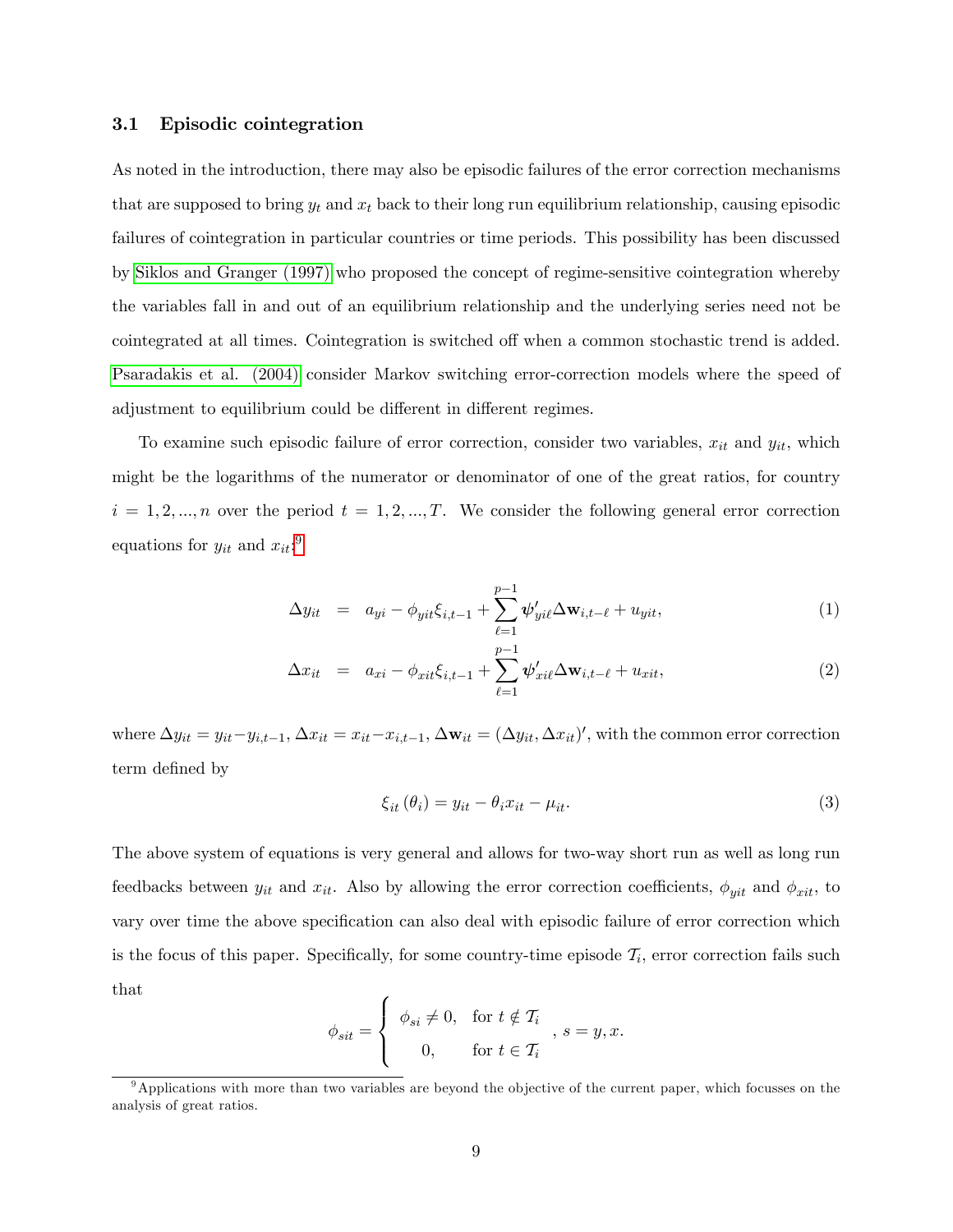In the above set up, the great ratios hypothesis applied to  $\mathbf{w}_{it} = (y_{it}, x_{it})'$  may fail because (i) the long run coefficient is not unity,  $\theta_i \neq 1$ ; (ii) there are trends or level shifts in the long run relationship,  $\mu_{it} \neq 0$ ; (iii) there is no adjustment, both  $\phi_{yit}$  and  $\phi_{xit}$  are zero ( $\phi_{yit} = \phi_{xit} = 0$ ). For instance, [Kapetanios et al. \(2020\)](#page-34-4) assume  $\theta_i = 1$ , and show that for a number of ratios calculated using recent UK data  $\xi_{it}$  is  $I(1)$  using a constant  $\mu_{it}$ , but  $I(0)$  using a non-parametric estimate of a slowly varying  $\mu_{it}$ .

### <span id="page-11-0"></span>4 System pooled mean group estimator

Since the null of the great ratios hypothesis is a homogeneous long run coefficient, namely  $\theta_i =$  $\theta = 1$ , for all i, we abstract from intercept shifts in the long run relations and set  $\mu_{it} = 0$  in [\(1\)](#page-10-1). But we allow for the short run coefficients to differ across countries. The objective is to estimate  $\theta$  and test  $H_0: \theta = 1$ , allowing for the fact that there may be episodic failure of error correction such that  $\phi_{yit}$  or  $\phi_{xit}$  can be zero in some countries or some time periods. To do this we need an estimator of  $\theta$  that allows for (i) two-way long run causality between  $x_{it}$  and  $y_{it}$  (ii) episodic failure of error correction, namely  $\phi_{yit} = \phi_{xit} = 0$  for some subperiods,  $\mathcal{T}_i$ , and (iii) robust inference on testing  $\theta = 1$ .

Since under the great ratios hypothesis the long run coefficients,  $\theta_i$ , are the same across countries, then the single-equation pooled mean group (PMG) estimator of [Pesaran, Shin, and Smith](#page-35-2) [\(1999\)](#page-35-2) is a natural starting choice. However, the PMG estimator applies if direction of long run causality between  $y_{it}$  and  $x_{it}$  is known, and does not allow for two-way long run causality between  $y_{it}$  and  $x_{it}$ . The concept of long run causality is discussed in [Granger and Lin \(1995\)](#page-34-13) and [Pesaran,](#page-35-8) [Shin, and Smith \(2001\),](#page-35-8) and in the context of [\(1\)](#page-10-1) and [\(2\)](#page-10-1) is defined in terms of  $\phi_{yit}$  and  $\phi_{xit}$ . Specifically,  $x_{it}$  (resp.  $y_{it}$ ) is said to long run cause  $y_{it}$  (resp.  $x_{it}$ ) if  $\phi_{yit} \neq 0$  and  $\phi_{xit} = 0$  (resp.  $\phi_{yit} = 0$  and  $\phi_{xit} \neq 0$ . Two-way long run causality arises when  $\phi_{yit}$  and  $\phi_{xit}$  are both non-zero. It is also worth noting that long run causality does not rule out short-term feedbacks from  $\Delta y_{i,t-\ell}$ ,  $\ell = 1, 2, \ldots p-1$  to  $\Delta x_{it}$  (and *vice versa*). As can be seen from [\(1\)](#page-10-1) and [\(2\)](#page-10-1) lagged changes  $\Delta x_{i,t-\ell}$ ,  $\ell = 1, 2, ..., p - 1$  (resp.  $\Delta y_{i,t-\ell}, \ell = 1, 2, ..., p - 1$ ) are allowed to influence  $\Delta y_{it}$  (resp.  $\Delta x_{it}$ ). In empirical analyses of great ratios it is particularly important that no assumptions are made about the direction of causality, whether short run or long run.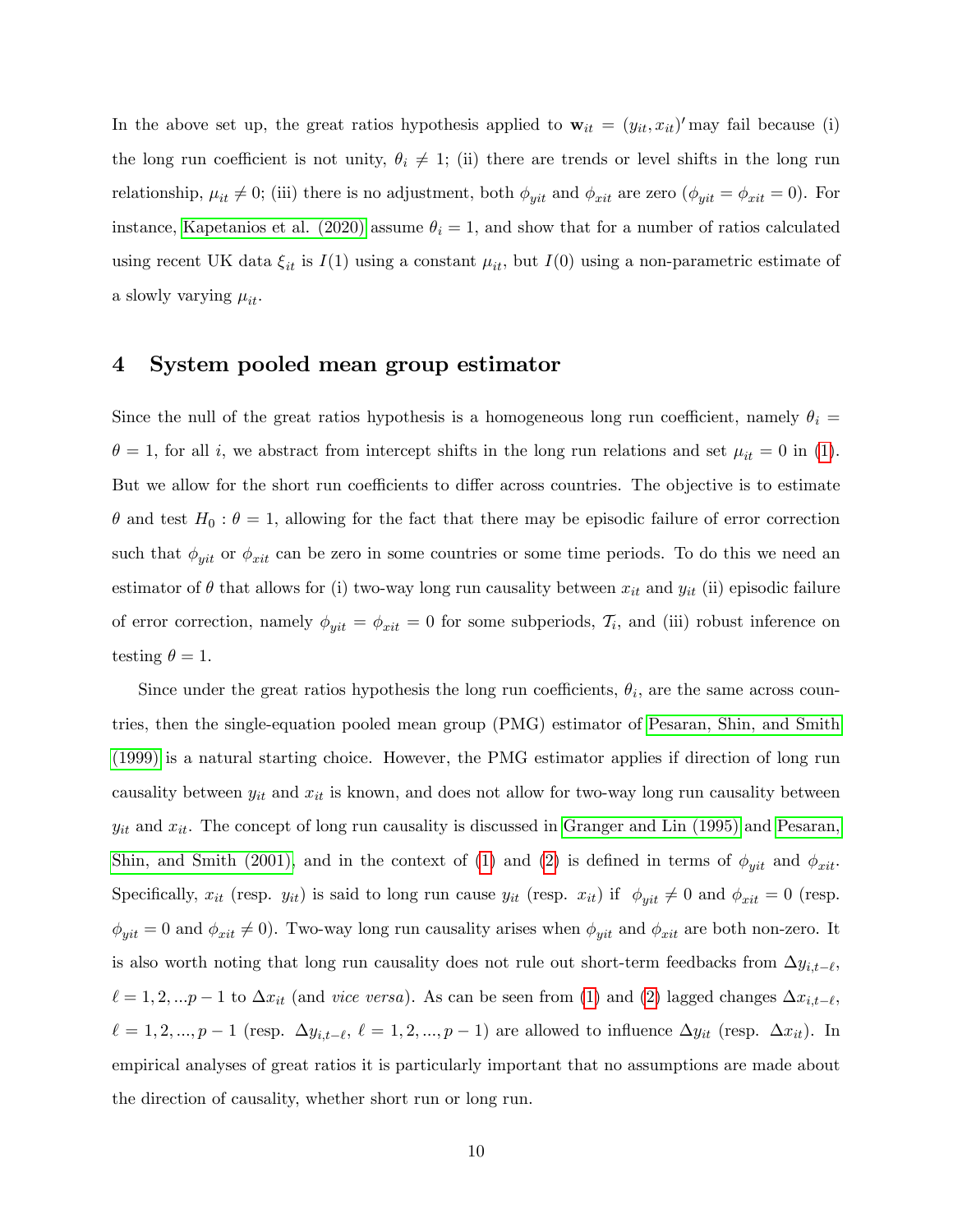To simplify the analysis we assume the error correction coefficients,  $\phi_{yit}$  and  $\phi_{xit}$ , are timeinvariant and denote them by the  $2 \times 1$  vector  $\phi_i = (\phi_{yi}, \phi_{xi})'$ . We allow for  $\phi_i = 0$  for some countries. While our analysis can be extended to scenarios where there are cointegration failures for some sub-periods of the same country, by considering each sub-period as if it relates to a new synthetic country, we decided not to pursue this extension for two reasons. First, identification of such sub-periods is not straightforward, and secondly the time series data available for many countries is rather short and any sample splits can lead to biased estimates due to short sub-samples. We also abstract from structural breaks in growth rates and set  $\mu_{it} = 0$ . Under these conditions the system of equations  $(1)-(3)$  $(1)-(3)$  $(1)-(3)$  can be written as

<span id="page-12-0"></span>
$$
\Delta \mathbf{w}_{it} = -\phi_i \beta' \mathbf{w}_{i,t-1} + \Upsilon_i \mathbf{q}_{it} + \mathbf{u}_{it},\tag{4}
$$

where  $\mathbf{w}_{it} = (y_{it}, x_{it})', \; \boldsymbol{\beta} = (1, -\theta)', \; \boldsymbol{\Upsilon}_i = (\mathbf{a}_i, \boldsymbol{\Psi}_{i,1}, \boldsymbol{\Psi}_{i,2}, ..., \boldsymbol{\Psi}_{i,p-1})', \; \mathbf{a}_i = (a_{yi}, a_{xi})', \; \boldsymbol{\Psi}_{i\ell} =$  $(\psi_{yil}, \psi_{xil})'$ , for  $\ell = 1, 2, ..., p-1$ ,  $\mathbf{q}_{it} = \left(1, \Delta \mathbf{w}'_{i,t-1}, \Delta \mathbf{w}'_{i,t-2}, ..., \Delta \mathbf{w}'_{i,t-p+1}\right)'$ , and  $\mathbf{u}_{it} = (u_{yit}, u_{xit})'$ is a reduced-form error  $2 \times 1$  vector with  $E(\mathbf{u}_{it}) = \mathbf{0}$ , and  $E(\mathbf{u}_{it}^{\prime} \mathbf{u}_{it}) = \mathbf{\Sigma}_i$ , a positive definite covariance matrix.

To deal with two-way long run causality, [Breitung \(2005\)](#page-33-2) considers the  $2 \times 1$  vector  $\gamma_i = \Sigma_i^{-1} \phi_i$ and assumes that  $\gamma'_i \phi_i = \phi'_i \Sigma_i^{-1} \phi_i \neq 0$ , for all i. Then pre-multiplying both sides of [\(4\)](#page-12-0) by  $\gamma'_i$  he obtains[10](#page-12-1)

$$
\phi_i' \Sigma_i^{-1} \Delta \mathbf{w}_{it} = - (\phi_i' \Sigma_i^{-1} \phi_i) \beta' \mathbf{w}_{i,t-1} + \phi_i' \Sigma_i^{-1} \Upsilon_i \mathbf{q}_{it} + \phi_i' \Sigma_i^{-1} \mathbf{u}_{it},
$$

which in turn yields

<span id="page-12-3"></span>
$$
z_{it} = -\beta' \mathbf{w}_{i,t-1} + \phi_i' \Sigma_i^{-1} \mathbf{\hat{Y}}_i \mathbf{q}_{it} + \mathbf{v}_{it},
$$
\n(5)

where  $z_{it} = (\phi_i' \Sigma_i^{-1} \phi_i) \phi_i' \Sigma_i^{-1} \Delta \mathbf{w}_{it}$ , and  $\mathbf{v}_{it} = (\phi_i' \Sigma_i^{-1} \phi_i)^{-1} \phi_i' \Sigma_i^{-1} \mathbf{u}_{it}$ . Under the normalization  $\beta = (1, -\theta)'$ , the above equation can be written equivalently as

<span id="page-12-4"></span>
$$
z_{it}^{+} = \theta x_{i,t-1} + \kappa_i^{\prime} \mathbf{q}_{it} + v_{it}, \tag{6}
$$

where  $z_{it}^+ = (\phi_i' \Sigma_i^{-1} \phi_i)^{-1} \phi_i' \Sigma_i^{-1} \Delta \mathbf{w}_{it} + y_{i,t-1}$ , and  $\kappa_i = \phi_i' \Sigma_i^{-1} \Upsilon_i$ .<sup>[11](#page-12-2)</sup> Initial estimates of  $\phi_i$  and  $\Sigma_i$ 

<span id="page-12-1"></span><sup>&</sup>lt;sup>10</sup>Breitung considers a more general set up where there are  $k \geq 2$  variables and  $0 < r < k$  cointegrating relationships.

<span id="page-12-2"></span> $11$ Abstracting from higher order lags, and from deterministic terms, equations [\(5\)](#page-12-3) and [\(6\)](#page-12-4) correspond to equations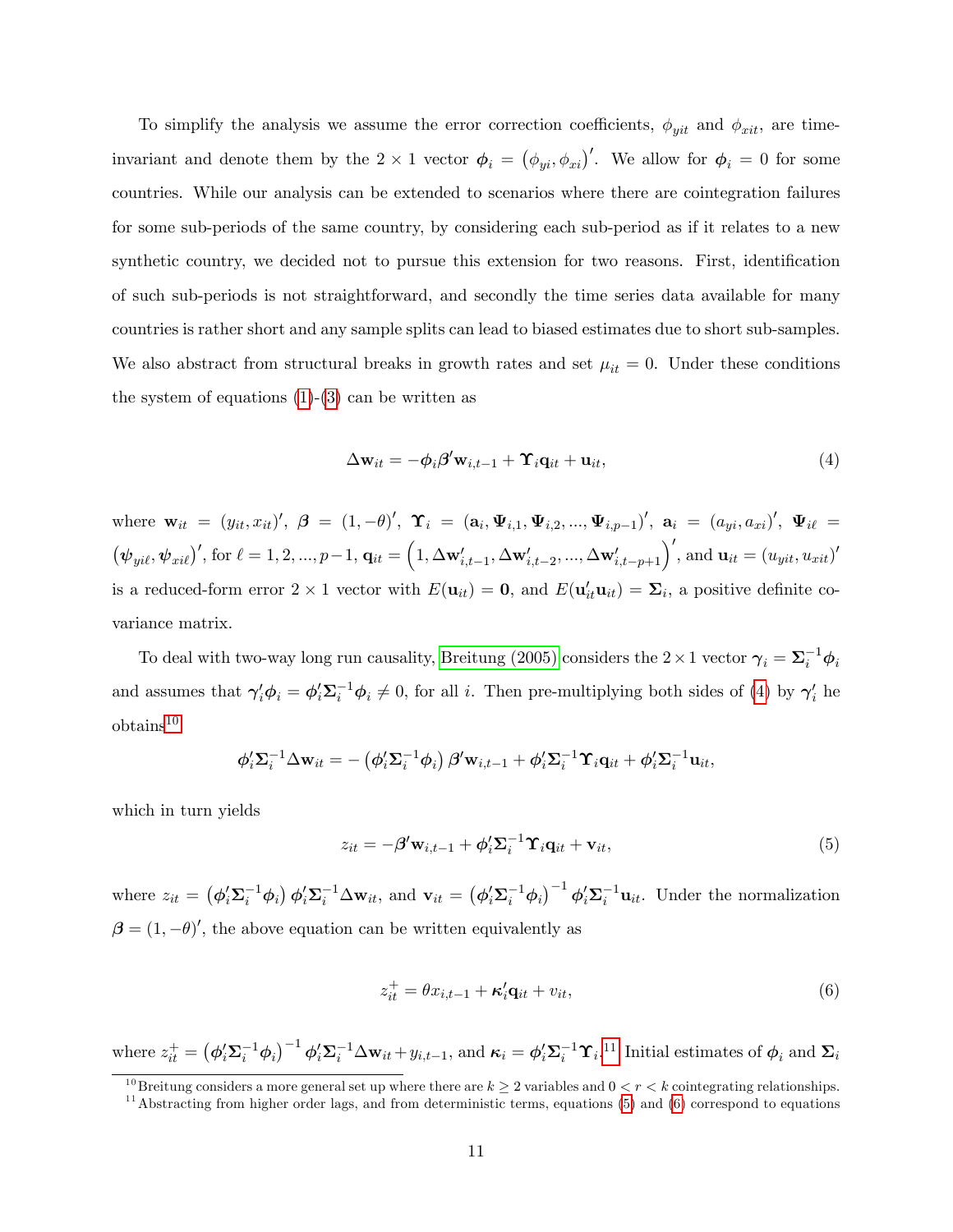are estimated from the first step regressions [\(4\)](#page-12-0) for each cross section unit not imposing homogeneity of  $\theta$  (using Johansen or Engle-Granger approach), while pooled  $\theta$  is estimated from the second stage [\(6\)](#page-12-4). The inversion of  $(\hat{\phi}'_i \hat{\Sigma}^{-1} \hat{\phi}_i)$  may however be problematic for some units that do not have a long run relationship, namely when  $\hat{\phi}_i$  converges (in probability) to a zero vector. This is why the two-step Breitungís estimator is not robust to absence of cointegration in some cross section units.

To deal with cointegration failure we propose an alternative extension of PMG, that we call system PMG (SPMG), which can handle the two-way long run causality, allows for possible cointegration failure for some countries, as well as being capable of accurate inference even when errors are cross-sectionally dependent and heteroskedastic (across both  $i$  and  $t$ ). Specifically, we allow for two-way causality without needing to use the inverse of  $\hat{\phi}'_i \hat{\Sigma}^{-1} \hat{\phi}_i$ . The PMG estimator was derived by maximizing the log-likelihood of  $y_{it}$  conditional on  $x_{it}$ , assuming that  $\phi_{ix} = 0$ . Here we follow the same likelihood approach but maximize the system log-likelihood function for  $w_{it}$  given by the model [\(4\)](#page-12-0), allowing for one or both elements of  $\phi_i$  to be zero for some *i*.

Under Gaussian errors, the log-likelihood function for unit  $i$  conditional on the initial observations  $\mathbf{w}_{i,1}, \mathbf{w}_{i,2}, ..., \mathbf{w}_{i,p}$  is given by

$$
\mathcal{L}_{i,T}(\theta, \phi_i, \Sigma_i) = -\frac{(T-p)}{2} \ln(2\pi) + (T-p) \ln \left| \Sigma_i^{-1} \right|
$$

$$
-\frac{1}{2} \sum_{t=p+1}^T \mathbf{u}_{it}' \Sigma_i^{-1} \mathbf{u}_{it},
$$

where  $\mathbf{u}_{it}(\theta, \phi_i)$  is defined by [\(4\)](#page-12-0) which we write more compactly as

$$
\mathbf{u}_{it} = \Delta \mathbf{w}_{it} + \phi_i \xi_{i,t-1}(\theta) - \mathbf{\Upsilon}_i \mathbf{q}_{it},
$$

with the error correction term,  $\xi_{it} (\theta) = y_{it} - \theta x_{it}$ . Concentrating out the effects of short-term dynamics (represented by  $q_{it}$ ) and pooling the individual log-likelihood functions under error cross-(3) and (6) of [Breitung \(2005\)](#page-33-2) for  $k = 2$ , and  $r = 1$ .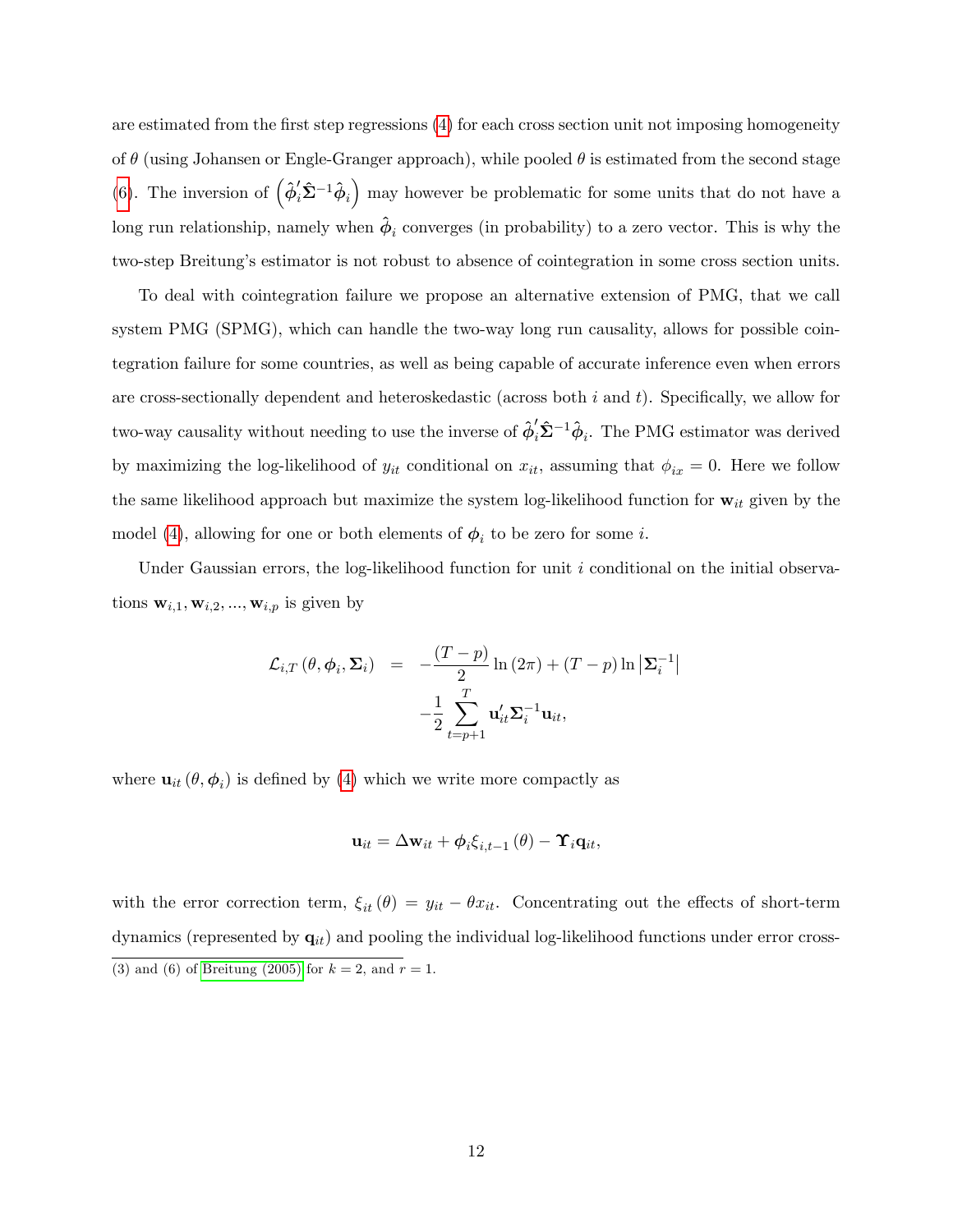sectional independence, we now obtain the following the concentrated system log-likelihood function

$$
\mathcal{L}_{n,T}(\theta,\phi,\Sigma) = -\frac{(T-p)n}{2}\ln(2\pi) + (T-p)\sum_{i=1}^{n}\ln|\Sigma_{i}^{-1}|
$$

$$
-\frac{1}{2}\sum_{i=1}^{n}\sum_{t=p+1}^{T}\tilde{\mathbf{u}}_{it}(\theta,\phi_{i})'\Sigma_{i}^{-1}\tilde{\mathbf{u}}_{it}(\theta,\phi_{i}), \qquad (7)
$$

where  $\boldsymbol{\phi} = (\phi'_1, \phi'_2, ..., \phi'_n)'$ ,  $\boldsymbol{\Upsilon} = (\boldsymbol{\Upsilon}'_1, \boldsymbol{\Upsilon}'_2, ..., \boldsymbol{\Upsilon}'_n)'$ , and  $\boldsymbol{\Sigma} = (\boldsymbol{\Sigma}_1, \boldsymbol{\Sigma}_2, ..., \boldsymbol{\Sigma}_n)'$ , and  $\tilde{\mathbf{u}}_{it}(\theta, \phi_i)'$  are row-vectors of  $\tilde{\mathbf{U}}_i = [\tilde{\mathbf{u}}_{i,p+1}(\theta,\phi_i), \tilde{\mathbf{u}}_{i,2}(\theta,\phi_i), ..., \tilde{\mathbf{u}}_{i,T}(\theta,\phi_i)]'$  given by

$$
\tilde{\mathbf{U}}_{i} = \tilde{\mathbf{U}}_{i} \left( \theta, \phi_{i} \right) = \mathbf{H}_{i} \left[ \Delta \mathbf{W}_{i} + \boldsymbol{\xi}_{i,-1} \left( \theta \right) \phi_{i}' \right], \tag{8}
$$

in which  $\xi_{i,-1}(\theta) = [\xi_{ip}(\theta), \xi_{i,p+1}(\theta), ..., \xi_{i,T-1}(\theta)]'$ ,  $\Delta \mathbf{W}_i = (\Delta \mathbf{w}_{i,p+1}, \Delta \mathbf{w}_{i,p+2}, ..., \Delta \mathbf{w}_{iT})'$ ,  $\Delta \mathbf{w}_{it} =$  $(\Delta y_{it}, \Delta x_{it})'$ . H<sub>i</sub> is orthogonal projection matrix given by  $H_i = I_{T-p} - Q_i(Q_i'Q_i)^{-1}Q_i'$ , where  $Q_i$ is matrix of observations on  $\mathbf{q}_{it}$ , namely  $\mathbf{Q}_i = (\mathbf{q}_{i,p+1}, \mathbf{q}_{i,p+2}, ..., \mathbf{q}_{i,T})'$ .

Following this approach, the first order conditions for  $\theta$ ,  $\phi_i$ , and  $\Sigma_i$  imply the following implicit solutions for MLE estimators,  $\hat{\theta}$ ,  $\hat{\phi}_i$  and  $\hat{\Sigma}_i$ :

<span id="page-14-2"></span>
$$
\hat{\theta} = -\left[\sum_{i=1}^{n} \left(\hat{\phi}_{i}^{\prime} \hat{\mathbf{\Sigma}}_{i}^{-1} \hat{\phi}_{i}\right) \mathbf{x}_{i,-1}^{\prime} \mathbf{H}_{i} \mathbf{x}_{i,-1}\right]^{-1} \sum_{i=1}^{n} \mathbf{x}_{i,-1}^{\prime} \mathbf{H}_{i} \left(\Delta \mathbf{W}_{i} + \mathbf{y}_{i,-1} \hat{\phi}_{i}^{\prime}\right) \hat{\mathbf{\Sigma}}_{i}^{-1} \hat{\phi}_{i},\tag{9}
$$

<span id="page-14-0"></span>
$$
\hat{\boldsymbol{\phi}}_{i} = -\left[\boldsymbol{\xi}_{i,-1}'\left(\theta\right)\mathbf{H}_{i}\boldsymbol{\xi}_{i,-1}\left(\theta\right)\right]^{-1}\Delta\mathbf{W}_{i}'\mathbf{H}_{i}\boldsymbol{\xi}_{i,-1}'\left(\theta\right),\tag{10}
$$

and

<span id="page-14-1"></span>
$$
\hat{\mathbf{\Sigma}}_{i} = (T - p)^{-1} \left[ \Delta \mathbf{W}_{i} + \boldsymbol{\xi}_{i,-1} \left( \boldsymbol{\theta} \right) \hat{\boldsymbol{\phi}}'_{i} \right]' \mathbf{H}_{i} \left[ \Delta \mathbf{W}_{i} + \boldsymbol{\xi}_{i,-1} \left( \boldsymbol{\theta} \right) \hat{\boldsymbol{\phi}}'_{i} \right], \tag{11}
$$

where  $\mathbf{x}_{i,-1} = (x_{ip}, x_{i,p+1}, ..., x_{i,T-1})'$ ,  $\mathbf{y}_{i,-1} = (y_{ip}, y_{i,p+1}, ..., y_{i,T-1})'$ . Given an initial estimate of  $\theta$ , say  $\hat{\theta}^{(1)}$ , initial estimates  $\hat{\phi}^{(1)}_i$  and  $\hat{\Sigma}^{(1)}_i$  can be computed using [\(10\)](#page-14-0) and [\(11\)](#page-14-1). The estimates  $\hat{\phi}_i^{(1)}$  and  $\hat{\Sigma}_i^{(1)}$ , can then be used to updated the estimate of  $\theta$ , say  $\hat{\theta}^{(2)}$ , using [\(9\)](#page-14-2), and so on until convergence.

Note that  $\hat{\phi}_i$  (and  $\hat{\Sigma}_i^{-1}$ ) effectively act as weights in [\(9\)](#page-14-2). Specifically, when  $\hat{\phi}_i \to_p 0$  for some i, then the contribution of this unit to the pooled estimate of  $\hat{\theta}$  in [\(9\)](#page-14-2) will be negligible, and tends to zero as  $T \to \infty$ . This is why SPMG continues to be applicable even if  $y_{it}$  and  $x_{it}$  do not cointegrate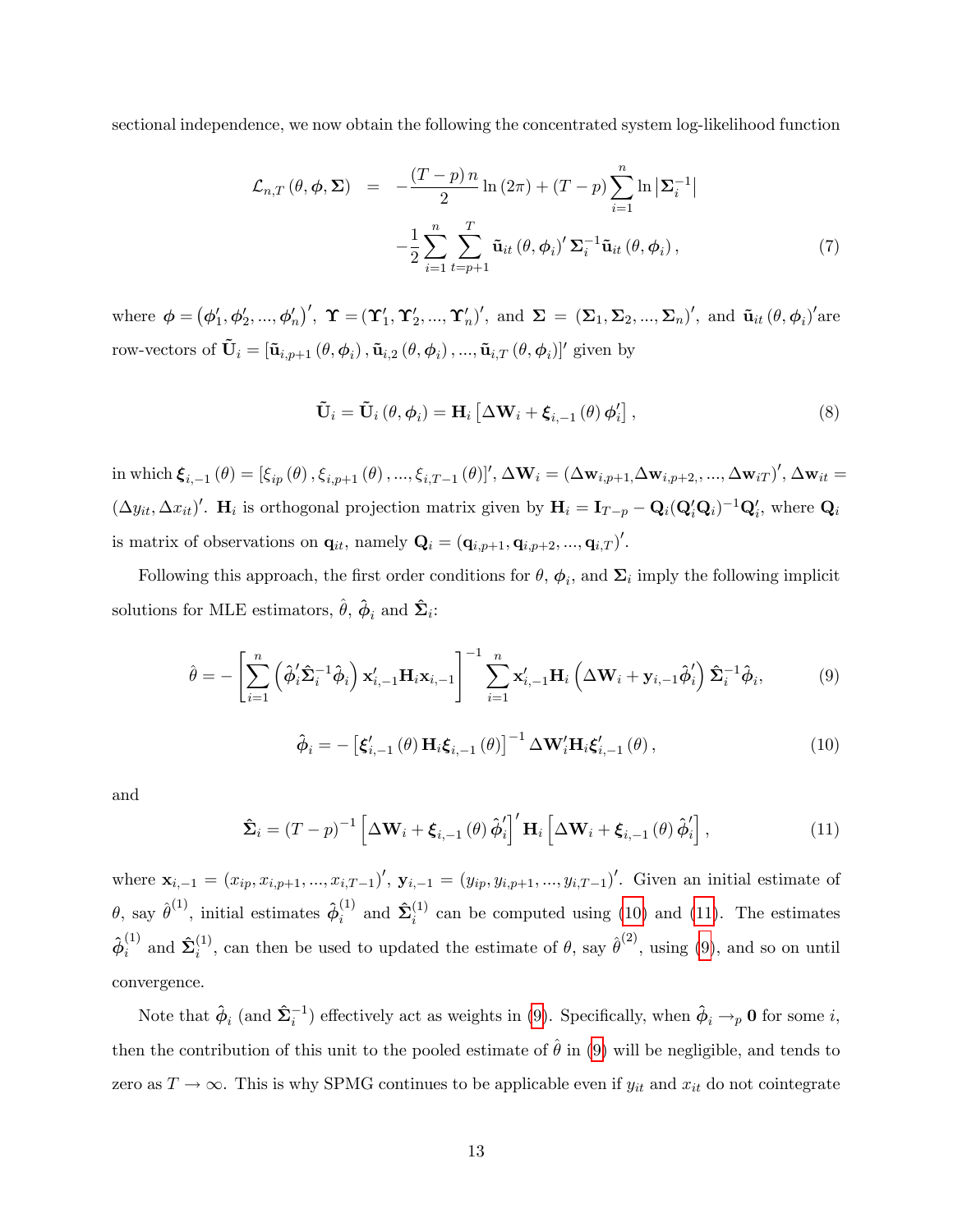for some (but not all) units. In addition, SPMG is invariant to the ordering of the variables, whilst the two-step version of [Breitung \(2005\)](#page-33-2) is not. More formally, following the literature, assume that  $u_{it}$  are independently distributed over i and t, with mean 0 and finite positive definite covariances,  $\Sigma_i$  (specifically  $0 < c < \lambda_{min}(\Sigma_i) < \lambda_{max}(\Sigma_i) < C < \infty$ ), and  $\mathbf{w}_{it} \sim I(1)$  for all i, but allow a number of error correction vectors,  $\phi_i$ , to be zero (non-cointegrating). Specifically, without loss of generality, suppose that

<span id="page-15-1"></span>
$$
\phi_i' \phi_i > 0, \text{ for } i = 1, 2, ..., m,
$$
\n(12)

$$
\phi_i = \mathbf{0}, \text{ for } i = m+1, m+2, ..., n. \tag{13}
$$

Using standard results from the literature we have  $\hat{\phi}_i = \phi_i + o_p(1)$ , and  $\hat{\Sigma}_i^{-1} = \Sigma_i^{-1} + o_p(1)$ , and<sup>[12](#page-15-0)</sup>

$$
\mathbf{H}_{i}\left(\Delta\mathbf{W}_{i}+\mathbf{y}_{i,-1}\hat{\boldsymbol{\phi}}_{i}^{\prime}\right)=\mathbf{H}_{i}\left(\mathbf{U}_{i}-\theta_{0}\mathbf{H}_{i}\mathbf{x}_{i,-1}\boldsymbol{\phi}_{i}^{\prime}\right)+o_{p}(1).
$$

where  $\theta_0$  is the true value of  $\theta$ . Using these results in [\(9\)](#page-14-2) it now follows that

$$
n^{1/2}T(\hat{\theta} - \theta_0) = -Q_{nT}^{-1}q_{nT} + o_p(1),
$$
\n(14)

where

$$
Q_{nT} = n^{-1} \sum_{i=1}^{n} \left( \phi_i' \Sigma_i^{-1} \phi_i \right) \left( T^{-2} \mathbf{x}_{i,-1}' \mathbf{H}_i \mathbf{x}_{i,-1} \right), \text{ and } q_{nT} = n^{-1/2} \sum_{i=1}^{n} \left( T^{-1} \sum_{t=1}^{T} \tilde{x}_{i,t-1} \mathbf{u}_{it}' \right) \Sigma_i^{-1} \phi_i.
$$
\n(15)

Under cross-sectional independence, and certain regularity conditions concerning the moments of  $\mathbf{u}_{it}$ , it then follows that  $n^{1/2}T(\hat{\theta}-\theta)$  tends to a Gaussian distribution so long as  $Q_{nT}$  tends to a non-zero limit as n and  $T \to \infty$ . Since  $\mathbf{w}_{it}$  is a unit root process, then  $T^{-2}\mathbf{x}'_{i,-1}\mathbf{H}_i\mathbf{x}_{i,-1}$ converges to a stochastically bounded and strictly positive random variable, and it is sufficient that  $n^{-1}\sum_{i=1}^n \phi_i' \Sigma_i^{-1} \phi_i$  also converges to a non-zero limit. Under [\(12\)](#page-15-1) and [\(13\)](#page-15-1) we have (note that by

<span id="page-15-0"></span> $12$ See, for example, [Pesaran, Shin, and Smith \(1999\)](#page-35-2) and [Breitung \(2005\),](#page-33-2) and the references cited therein.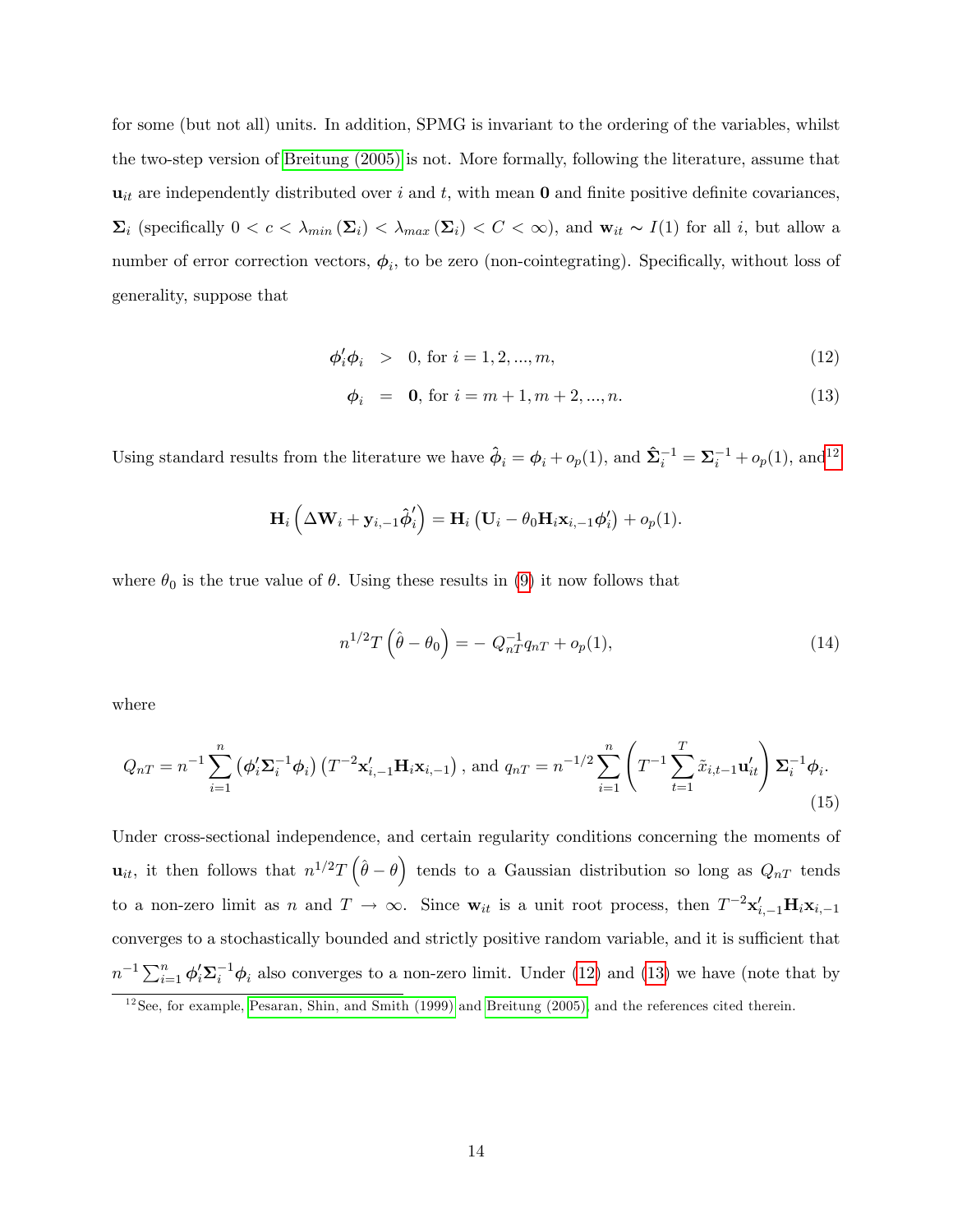assumption  $\lambda_{max}(\Sigma_i) < C < \infty$ )

$$
n^{-1} \sum_{i=1}^{n} \phi_i' \Sigma_i^{-1} \phi_i = \left(\frac{m}{n}\right) \left[ m^{-1} \sum_{i=1}^{m} \phi_i' \Sigma_i^{-1} \phi_i \right] > (1/C) \left(\frac{m}{n}\right) \left( m^{-1} \sum_{i=1}^{m} \phi_i' \phi_i \right),
$$

and  $Q_{nT}$  tends to a non-zero limit as n and  $m \to \infty$ , if  $m/n = 1 - \pi > 0$ , where  $\pi$  is the fraction of units that are not cointegrating. Therefore, under regularity conditions typically assumed in the literature, the SPMG estimator of  $\theta$  can be viewed as a quasi-ML (QML) estimator which is asymptotically normal and converges to its true value at the rate of  $T\sqrt{(1-\pi)n}$ . The convergence rate of SPMG estimator in terms of n and T is not affected by a non-zero  $\pi$ , so long as  $\pi$  is not too close to unity. However, in practice the effective number of units in the panel is discounted by the proportion of non-cointegrating units.

We carry out inference using conventional standart errors (assuming error cross-sectional independence), robust standard errors (allowing for arbitrary error cross-sectional dependence), and bootrstrapped confidence intervals, outlined in Sections [S.1](#page-31-0) and [S.2.3](#page-44-0) of the online supplement.

There are also a number of time series estimators of unit-specific cointegrating vectors, such as the original Engle-Granger, fully-modified OLS, dynamic OLS, and ARDL as well as system estimators like Johansen that can be used to investigate the empirical validity of the great ratios hypothesis.<sup>[13](#page-16-0)</sup> These estimators can be averaged across countries to yield corresponding mean group (MG) panel data estimators originally introduced in [Pesaran and Smith \(1995\).](#page-35-9) This will not only reduces country-specific sampling errors, but also allows the calculation of non-parametric standard errors directly based on the individual estimates, which are robust to serial correlation and heteroskedasticity at the individual country level, avoiding complicated inference problems. Furthermore, as shown in [Chudik and Pesaran \(2019\),](#page-33-14) the MG group procedure is valid if the error cross-sectional dependence is weak. However, the MG estimator requires that all country-specific estimators are consistent, a condition which will not be met when the cointegration condition does not hold for some of the units under consideration. To ensure that all units being considered are in fact cointegrating involves pre-testing and is subject to further complications. For these reasons we focus on PMG and system PMG estimators, and to deal with the possibility of strong error

<span id="page-16-0"></span><sup>&</sup>lt;sup>13</sup>See [Engle and Granger \(1987\),](#page-34-14) [Phillips and Hansen \(1990\),](#page-36-7) [Johansen \(1991\),](#page-34-6) [Stock and Watson \(1993\),](#page-36-8) [Phillips](#page-35-10) [\(1995\),](#page-35-10) and [Pesaran and Shin \(1999\).](#page-35-11)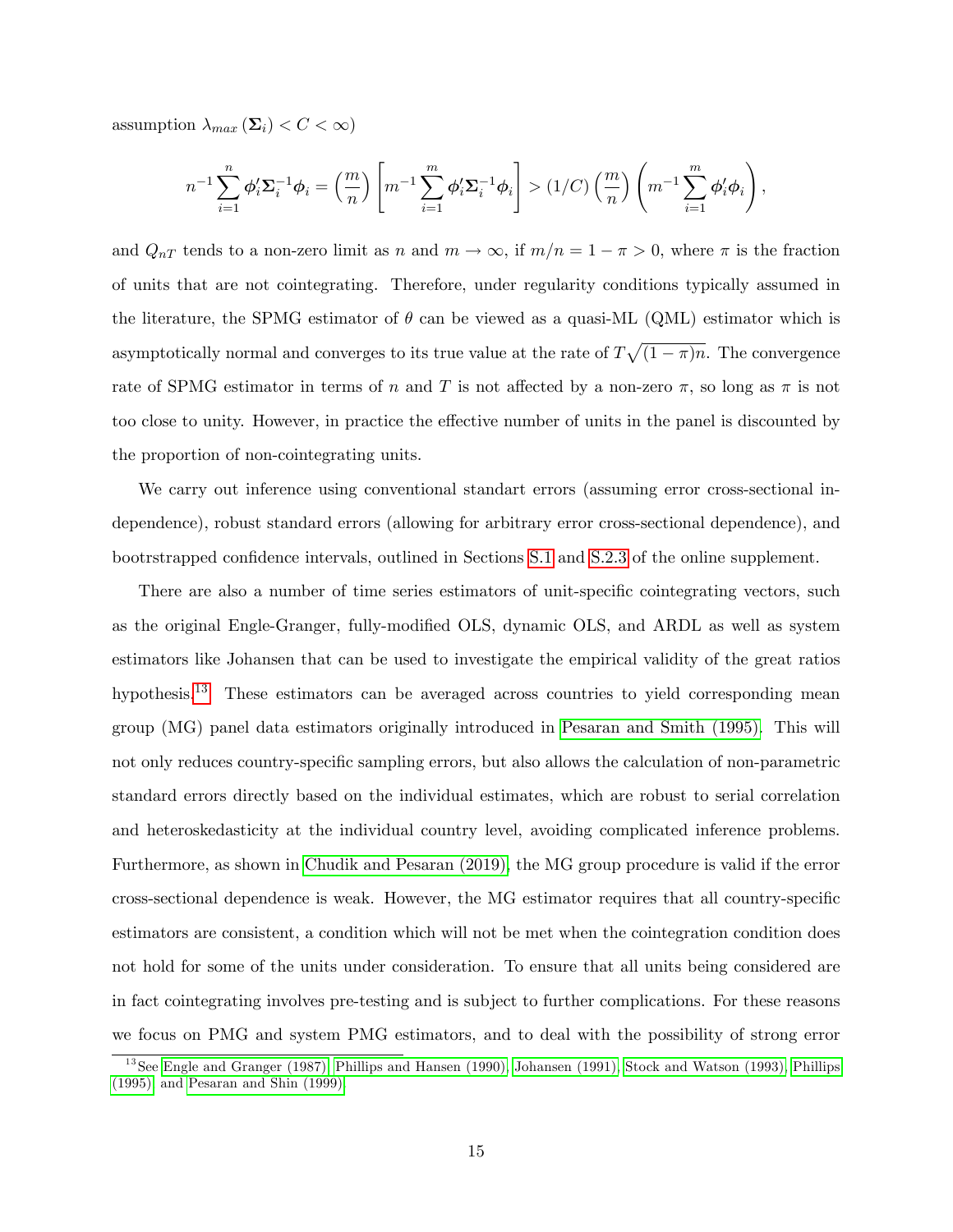cross-sectional dependence we propose a bootstrap algorithm, with details provided in the online supplement.

## <span id="page-17-0"></span>5 Monte Carlo evidence

In this section we investigate the finite-sample performance of alternative panel estimators of long run relationships, and accuracy (confidence interval coverage rate) of tests of the common long run coefficient which is of interest in the analysis of great ratios. As noted already, the focus of our Monte Carlo experiments is on  $(i)$  robustness of the estimators to possible failure of cointegration in the case of some units,  $(ii)$  the ability of the estimator to perform well regardless of the direction of long run causality, and last but not least  $(iii)$  the robustness of inference based on the long run estimates to heteroskedasticity and cross-sectional error dependence. This section provides summary of Monte Carlo findings. The full account of these experiments is presented in the online supplement.

#### 5.1 Summary of data generating process

We generate  $w_{it} = (y_{it}, x_{it})'$  using a VAR(2) model, which we write in the error-correcting representation as

$$
\Delta y_{it} = a_{yi} - \phi_{yit}(y_{i,t-1} - \theta x_{i,t-1}) + \psi_{yyi}\Delta y_{i,t-1} + \psi_{yxi}\Delta x_{i,t-1} + u_{yit},
$$
  

$$
\Delta x_{it} = a_{xi} - \phi_{xit}(y_{i,t-1} - \theta x_{i,t-1}) + \psi_{xyi}\Delta y_{i,t-1} + \psi_{xxi}\Delta x_{i,t-1} + u_{xit}.
$$

The coefficient of interest is  $\theta$ , the long run coefficient, which we set equal to one. When the error-correcting coefficients  $\phi_{yit} \neq 0$  and  $\phi_{xit} = 0$ , there is a long run relationship with long run causality from x to y, which we denote as  $x \to y$ . When both  $\phi_{yit}, \phi_{xit} \neq 0$  the long run causality runs both ways, which we denote as  $x \leftrightarrow y$ . Initially, we consider data generating processes (DGP) where the direction of long run causality is from x to y  $(x \rightarrow y)$  and set  $\phi_{xit} = 0$  for all i, t, and generate  $\phi_{yit}$  to be non-zero except for a number of non-cointegrating episodes with durations that vary from a minimum of 10 periods and a maximum of  $T$  periods (namely the full sample). This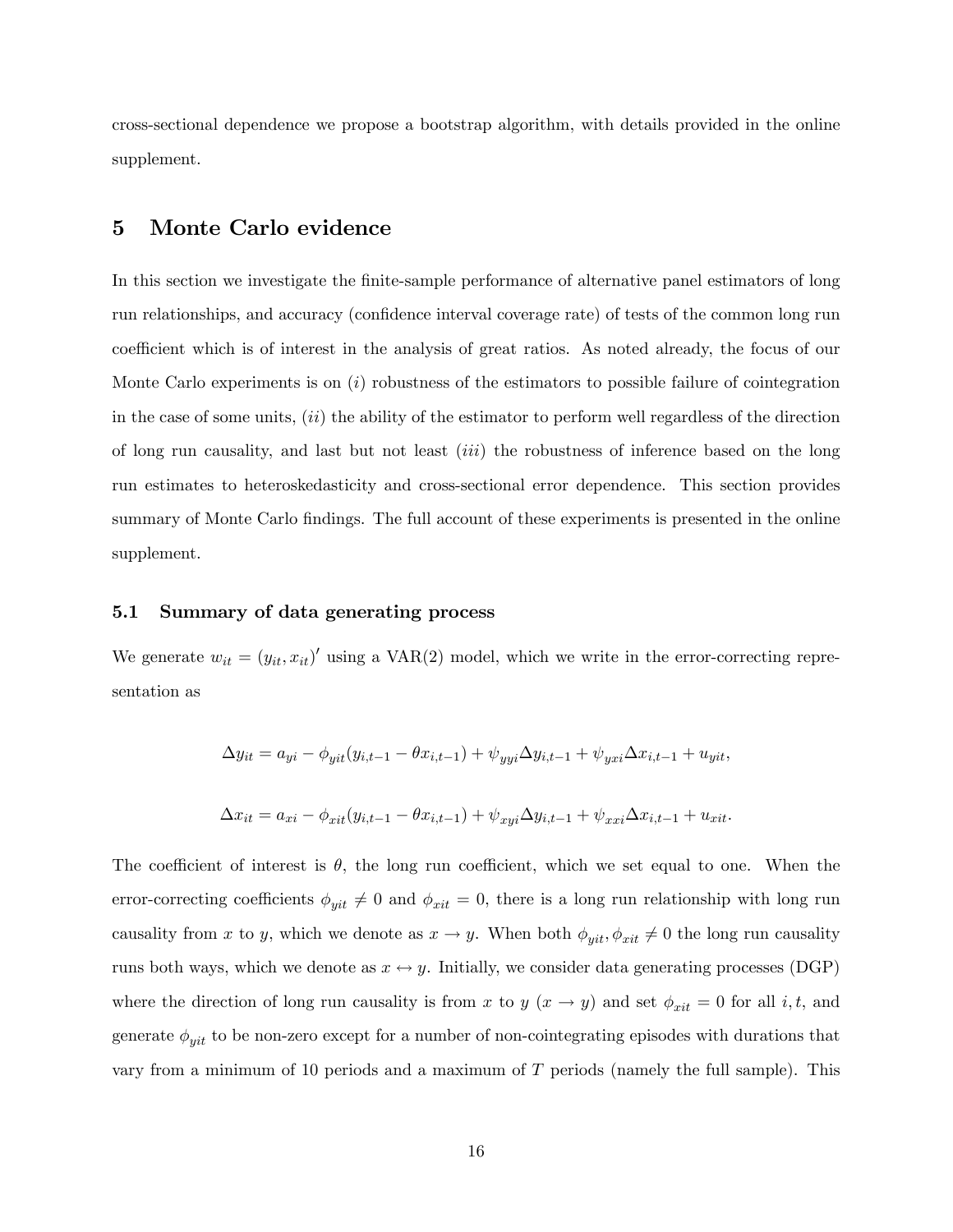is achieved by setting

$$
\phi_{yit} = \left\{ \begin{array}{cl} 0, & \textrm{for } t \in \mathcal{T}_i \\[2mm] \phi_{yi}, & \textrm{for } t \notin \mathcal{T}_i \end{array} \right.
$$

,

where  $\phi_{yi} \sim IIDU(0.1, 0.25)$  and  $\mathcal{T}_i$  denotes the set of non-cointegrating episodes for unit i, with each episode having duration  $T_i$ . With probability  $(1 - \pi)$ , we set  $T_i = 0$  (namely  $\mathcal{T}_i = \emptyset$ ), and with probability  $\pi$ , we draw  $T_i$  uniformly from the set of integers  $\{10, 11, ..., T\}$ . The start of non-cointegrating episodes in  $\mathcal{T}_i$  is also generated stochastically. In experiments where  $x \leftrightarrow y$ , we generate  $\phi_{xit}$  similarly to  $\phi_{yit}$ , namely using the identical index sets  $\mathcal{T}_i$ , and generate  $\phi_{xi}$  as  $\phi_{xi} \sim IIDU (-0.15, -0.05)$ . The parameter  $\pi$  is a key parameter controlling the occurrence of non-cointegrating episodes. We consider  $\pi = 0$ , the benchmark case without any non-cointegrating episodes,  $\pi = 0.05$  when there are non-cointegarting episodes but with low occurrence, and  $\pi = 0.2$ where the episodes of non-cointegrating periods occur relatively frequently.

Another key aspect of our design is the strength of error cross-sectional dependence which has importance implications for inference, in particular. We consider three options, the independent case, where  $\mathbf{u}_{it} = (u_{yit}, u_{xit})'$  is independent of  $\mathbf{u}_{jt}$  for all  $i \neq j$ , and two cross sectionally correlated cases with spatial and latent factor dependence. Specifically, we consider a spatial autoregressive model (SAR) and a mixed spatial factor model. We set the spatial autoregressive parameter to 0.6, and allow the factors to be strong. In all cases,  $\mathbf{u}_{it}$  are generated allowing for non-zero contemporaneous covariances,  $Cov(u_{yit}, u_{xit}) \neq 0$ , using both Gaussian and non-Gaussian error distributions, to check the robustness of different estimation methods to departures from Gaussianity.<sup>[14](#page-18-0)</sup>

In total we consider 36 different experiments, spanning the choices of  $(a)$   $\pi$  (probability of episodic non-cointegration), (b) the direction of long run causality,  $(c)$  error cross section dependence, and (d) error distributions. For each experiment we consider 16 pairs of sample size combinations obtained from  $T \in \{50, 100, 150, 200\}$  and  $n \in \{30, 50, 100, 200\}$ , and use  $R_{MC} = 2000$ replications to obtain the results. Among the choices of  $(n, T)$ , the smaller values are relevant for typical empirical applications in economics, whereas the larger choices of  $(n, T)$  are interesting from an econometric perspective as they shed more light on the consistency, validity of asymptotic standard errors, and the relative importance of  $n$  and  $T$  dimensions. We consider five estimators

<span id="page-18-0"></span><sup>&</sup>lt;sup>14</sup> Further details are provided in the online supplement, where a full description of DGP for error processes can be found.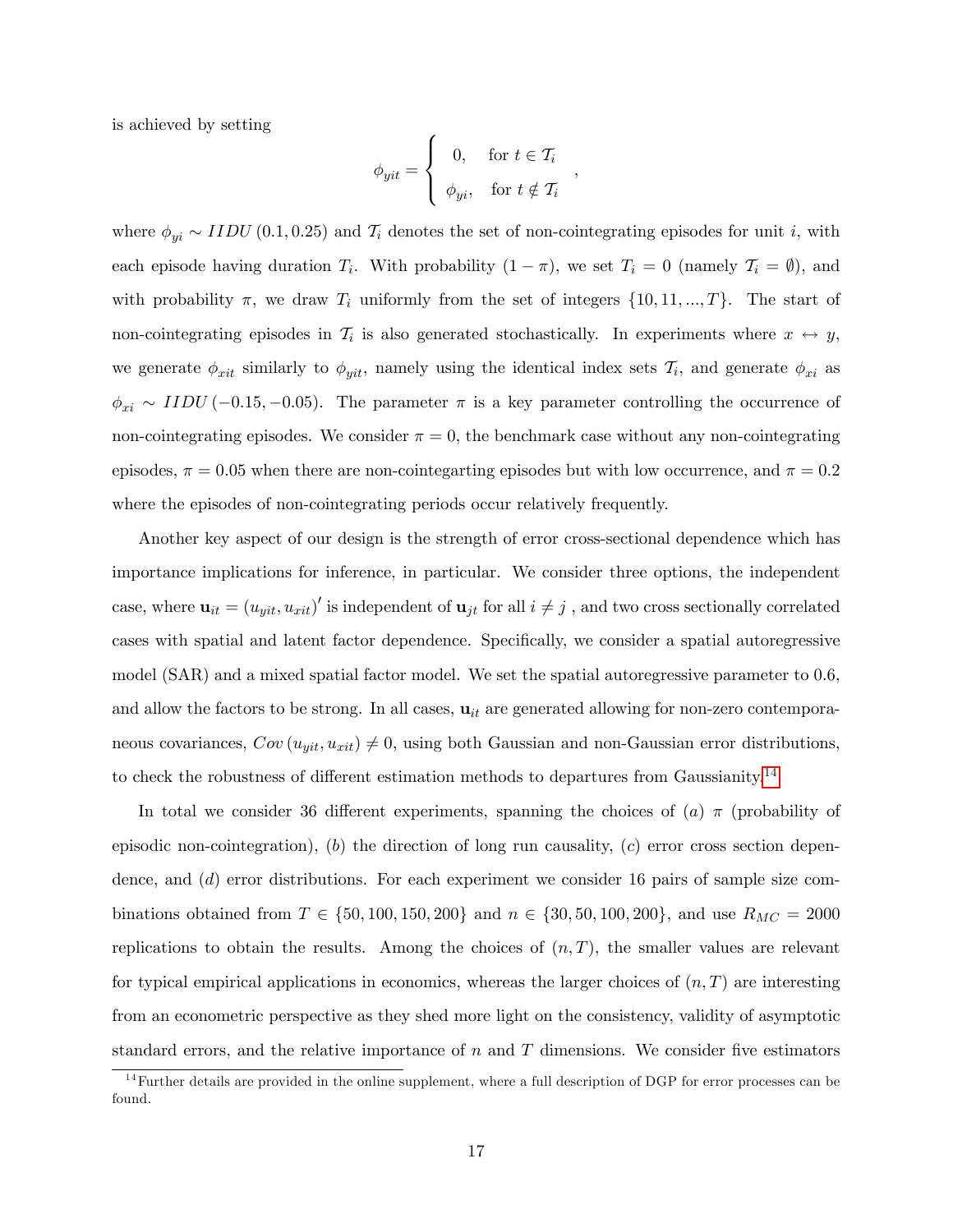outlined below.

#### 5.2 Five estimators

We consider the PMG estimator by [Pesaran, Shin, and Smith \(1999\)](#page-35-2) (with asymptotic inference or with bootstrapped inference outlined in online supplement), and the system PMG estimator outlined above. The third estimator is mean group estimator based on individual Müller and Watson  $(2018)$  estimates. In particular, we split the sample period into q non-overlapping subsamples of (approximately) equal size, where q is treated as fixed as  $(n, T)$  changes. We then take simple temporal averages for each of the subsamples, and average individual cross-section specific least squares estimates computed using the sample of q temporally averaged periods. We refer to this estimator as MGMW. Due to temporal averaging, this estimator has the potential to be quite robust. However, the inference based on the conventional heteroskedasticity and serial correlation robust standard errors need not be robust to strong cross-sectional dependence of errors.<sup>[15](#page-19-0)</sup> The fourth estimator included in this study is two-step estimator by [Breitung \(2005\),](#page-33-2) and the fifth estimator is the off-the-shelf popular panel dynamic OLS (PDOLS) estimator by [Mark and Sul](#page-35-3)  $(2003)$ . We do not make any modifications to PDOLS estimator and its inclusion in this study is for completeness and for the comparison purposes. PDOLS need not be robust to episodes of non-cointegration and/or cross-sectionally correlated panels, but it is an important benchmark in the literature.[16](#page-19-1)

#### 5.3 Summary of Monte Carlo findings

We begin with reporting the results for the baseline case in Tables 1 and 3 where the errors are cross-sectionally independent and Gaussian, the long run causality is known to run from  $x$  to  $y$ , and there are no episodes of non-cointegration. In this case we expect all five estimators to work reasonably well. Focusing on the sample size combination closest to our empirical applications, namely  $T = 100$ , and  $n = 30$ , the best RMSE value of 0.0164 is achieved by PMG estimator, followed closely by SPMG with RMSE of 0.0174, two-step Breitung with RMSE of 0.0190, with

<span id="page-19-1"></span><span id="page-19-0"></span> $15$  Details of the different estimators and their implementation are provided in the online supplement.

 $16$ Additional panel estimators in the literature are the panel Fully modified OLS (FMOLS) estimator by [Pedroni](#page-35-12) [\(2001\)](#page-35-12) and the recently introduced panel Bewley estimator by [Chudik, Pesaran, and Smith \(2021\).](#page-33-15)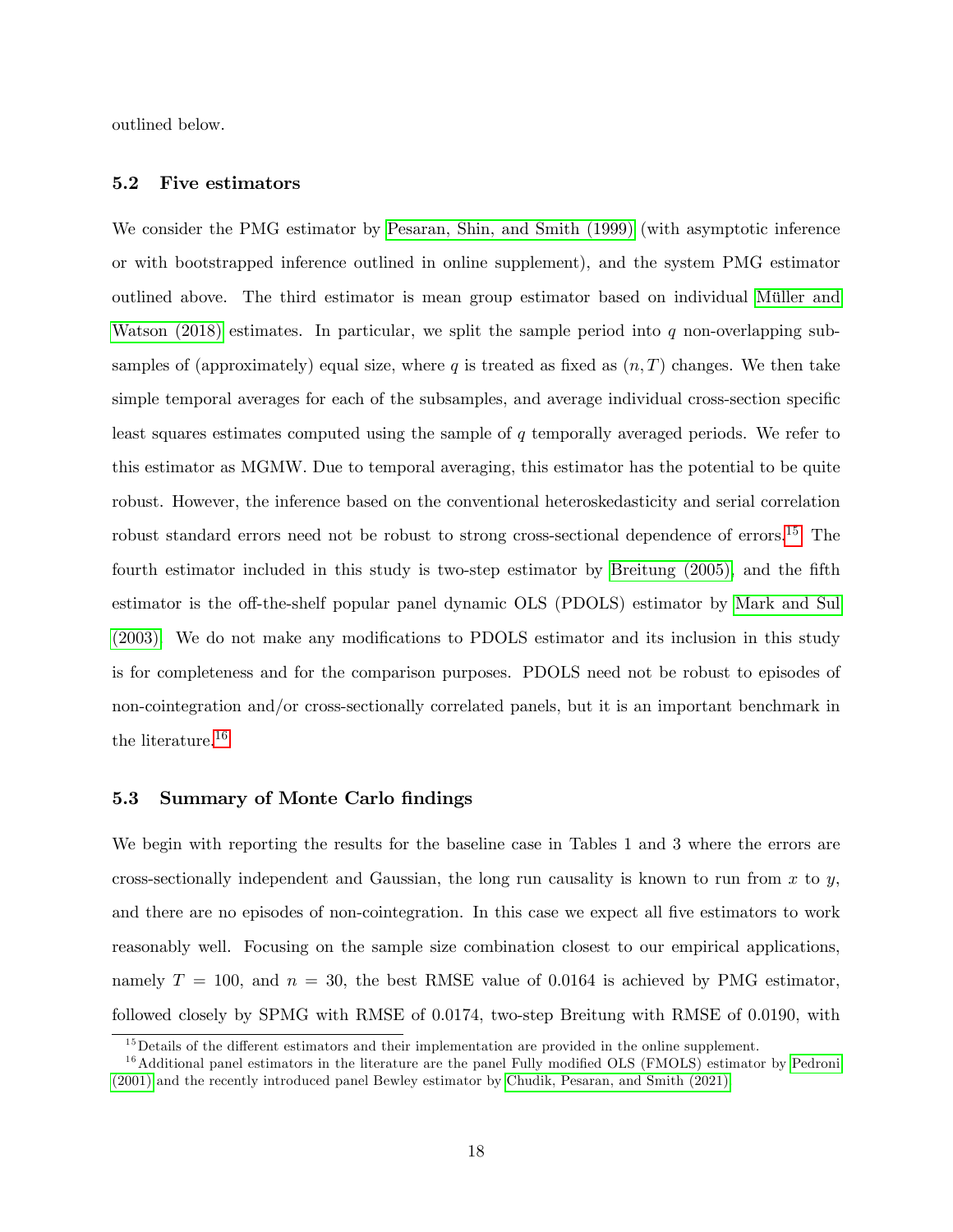RMSEs of the remaining estimators quite a bit higher, falling in the range 0.0223 to 0.0419. (See Table 1) From an econometric perspective, a difference in RMSE of over  $150\%$  between the worst (MGMW) and the best (PMG) estimators is large. From an economic perspective, however, even the worst RMSE is rather small and all Öve estimators yield reasonably precise estimates of the long run coefficient in the baseline experiments. A similar ordering of the five estimators is obtained when we consider bias, except for the SPMG which now has the smallest bias followed by PMG. The results also show the importance of the  $T$  dimension for the performance of all the five estimators.

The 95 per cent coverage rate for the different estimators of the long run coefficient are reported in Tables 1 and Table 3. For  $(T = 100, n = 30)$  sample size the simulated coverage rates vary from 70.9% (for PDOLS,  $p = 1$ , in Table 1) to 93.8% - 94.3% (bootstrapped confidence intervals of the PMG and the SPMG reported in Table 3). Bootstrapped inference reported in Table 3 appears to be uniformly better than the conventional alternatives reported in Table  $1<sup>17</sup>$  $1<sup>17</sup>$  $1<sup>17</sup>$  While for the values of  $T > 100$ , coverage rates are reasonably good, this is not the case for  $T = 50$ , where the conventional confidence intervals are in the range of  $8.5\%$  to  $82.9\%$ .

Consider now the most "demanding" experiment under which we allow for non-Gaussian and cross-sectionally correlated errors with both spatial and factor dependencies (denoted as factor + SAR), two-way long run causality, and  $\pi = 0.2$  (a relatively high occurrence of non-cointegrating episodes). The results of this case are summarized in Tables 2 and 3.[18](#page-20-1) The SPMG (with bootstrapped confidence intervals in Table 3) emerges as the only reliable estimator and is therefore a clear winner. It is also the only estimator without serious bias. For  $T = 100$ , and  $n = 30$ , its bias is only 0.0005 compared with the range of -0.0361 to -0.0087 for the other estimators. Similarly the RMSE value of SPMG estimator at 0.0140 is substantially smaller than the RMSE obtained for the other estimators, which are 0.0172 for PMG, 0.0518 for MGMW, 0.0628 for two-step Breitung estimator, and 0.0537, 0.0551, 0.0617, for PDOLS(1,4,8). The worse performing estimator is

<span id="page-20-0"></span><sup>&</sup>lt;sup>17</sup>We have also considered a robust alternative to the conventional estimator of SPMG variance, outlined in equation [\(S.26\)](#page-45-0) in the online supplement, and its thresholding version [\(S.27\)](#page-45-1). While the robust standard errors work very well for  $T = 200$ , regardless of cross sectional dependence (and for all our choices of n, see Table S38), they suffer from the same small sample drawbacks as the conventional standard errors. Bootstrap SPMG confidence intervals performed the best in all Monte Carlo experiments.

<span id="page-20-1"></span><sup>&</sup>lt;sup>18</sup>Summary results for all other experiments (between these two extremes reported in Tables 1-4) are provided in the online supplement. Findings presented in the supplement suggest that non-Gaussianity does not have significant influence on the results. This suggests that the distributional form of the errors is unlikely to be of great important in practice.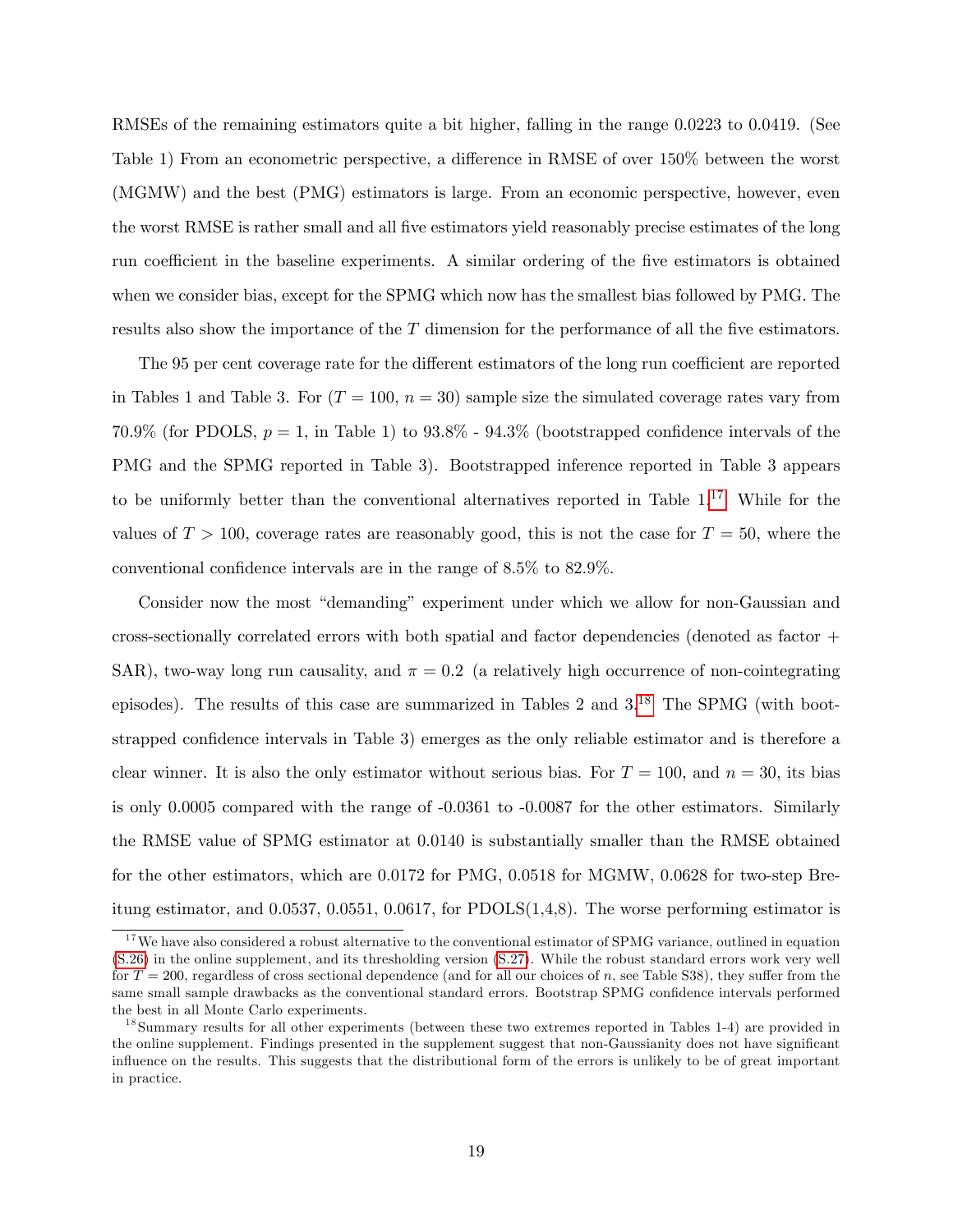the two-step Breitung estimator which is primarily due to the fact that 20% of the cross-section units in these experiments are not cointegrating, and this is not allowed under this estimator. The need to bootstrap for accurate inference is again confirmed by the  $92.3\%$  coverage of the SPMG bootstrapped confidence interval compared with the conventional coverage of only 64.3%. Coverage rates of the remaining estimators are poor, and fall in the range 54% to 88%.

While no Monte Carlo exercise, regardless of how extensive or carefully designed, can guarantee the reliability of any particular estimator in real datasets, it can illuminate lack of robustness or other problems in a controlled setting containing features thought to be found in real world data. As is well known, confidence intervals designed for cross sectionally independent errors are invalid when errors are in fact cross sectionally dependent, and the seriousness of this problem is clearly documented by the detailed Monte Carlo results in the online supplement. In addition, while it is not guaranteed that confidence intervals that are robust to cross section dependence will perform well in practice, the bootstrapped confidence intervals adopted in this paper had rather good coverage rates.

Tests indicate that cross section correlation of residuals is clearly present in the data used in this paper. The other two aspects of our design - two way causality and the existence of non-converging episodes - cannot be as easily validated, but are both plausible a priori. Thus it is reassuring to have estimators that are robust to those features.

We also considered the small sample properties of the MG estimators based on Johansen and ARDL individual country estimates, but found that they did not perform well as compared to the pooled approach, particularly when compared to the system PMG estimator. As is well known, MG estimators requires the underlying individual estimates to have finite moments, and this condition does not hold in general. This was found to be the case when we used country-specific Johansen's estimates.

We also considered a number of other approaches to deal with non-cointegrating episodes. Given the long span of our data and the possibility of no cointegration during particular episodes we tried averaging estimates over sub-periods within each cross-section unit. We also tried pre-testing whereby we first tested for cointegration before including the estimate when computing the MG estimator. After considerable investigation, we found out that splitting sample into subperiods,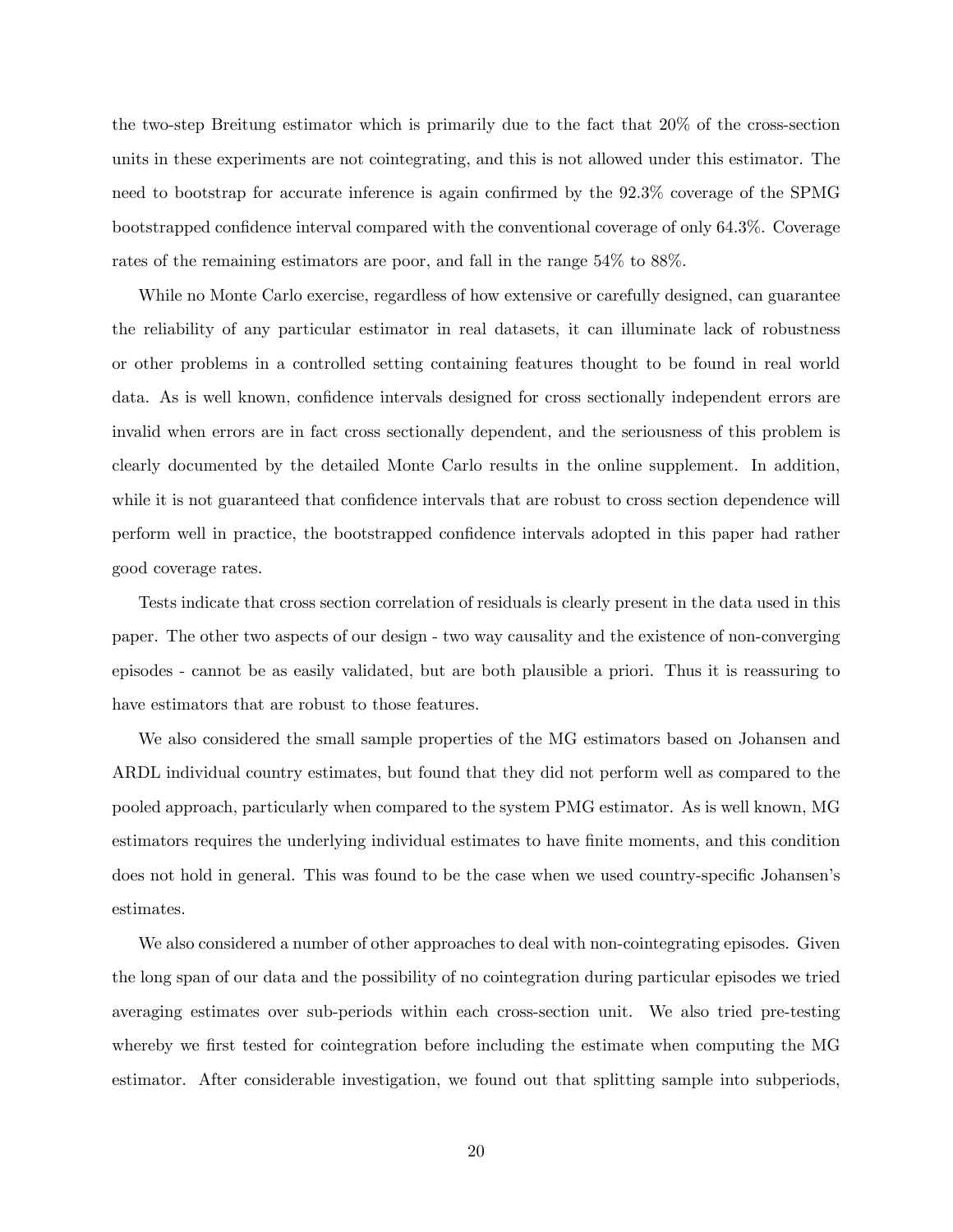does not seem to be beneficial, because (as the Monte Carlo experiments show), having a large T dimension is crucial for estimation and inference. There was mixed evidence on the value of pre-testing for the existence of level relationships. Pre-testing is not required for PMG and system PMG estimators since the individual estimates are weighted by the magnitude of error-correcting coefficients, which makes them robust to non-cointegrating units.

## <span id="page-22-0"></span>6 Empirical evidence

In the empirical application, we estimate pooled long run coefficients for seven bivariate relationships using a panel of 17 countries over the years 1870-2016 from the Jordà-Schularick-Taylor macro-history database. The relations are: (1) the logarithms of real consumption per capita and real GDP per capita; (2) the logarithms of investment and GDP; (3) the logarithms of imports and exports; (4) the logarithms of public debt and GDP; (5) short and long interest rates, (6) inflation and long interest rates; and  $(7)$  inflation and money growth.<sup>[19](#page-22-1)</sup> In each case we estimate the long run coefficient and its  $95\%$  confidence interval. While the dynamics of adjustments might differ across countries, the great ratios hypothesis implies that the long run coefficient will take a common value of unity. Details of the data and variables are given in Data Appendix. Except for the export-import relationship, these pairs overlap with those considered by MW. They use a 68 year post-war US sample and consider data on some other variables including unemployment, total factor productivity, stock returns, dividends and earnings.

We consider the same estimators investigated in the Monte Carlo section. Regarding the PDOLS and its corresponding Monte Carlo evidence on negative consequences of a too short lead/lag order, we only consider the longer lead and lag orders,  $p = 4$  and 8. The estimators reported below are (1) PMG, the Pooled Mean Group estimator of [Pesaran, Shin, and Smith \(1999\)](#page-35-2); (2)  $SPMG$ ; (3) MGMW, the mean group estimator based on Müller and Watson (2018) countryspecific estimates, using temporally aggregated data into  $q = 5$  sub-periods; (4) the two-step [Breitung \(2005\)](#page-33-2) estimator; (5) PDOLS,  $p = 4$  is the panel dynamic OLS estimator by [Mark](#page-35-3) [and Sul \(2003\)](#page-35-3) using 4 leads and lags; and (6) PDOLS,  $p = 8$ . For the PMG and SPMG two sets of confidence intervals are provided, asymptotic and bootstrap, for the other estimators only

<span id="page-22-1"></span><sup>&</sup>lt;sup>19</sup>Strictly the last three relationships are not ratios as such, but their long run constancy is often assumed.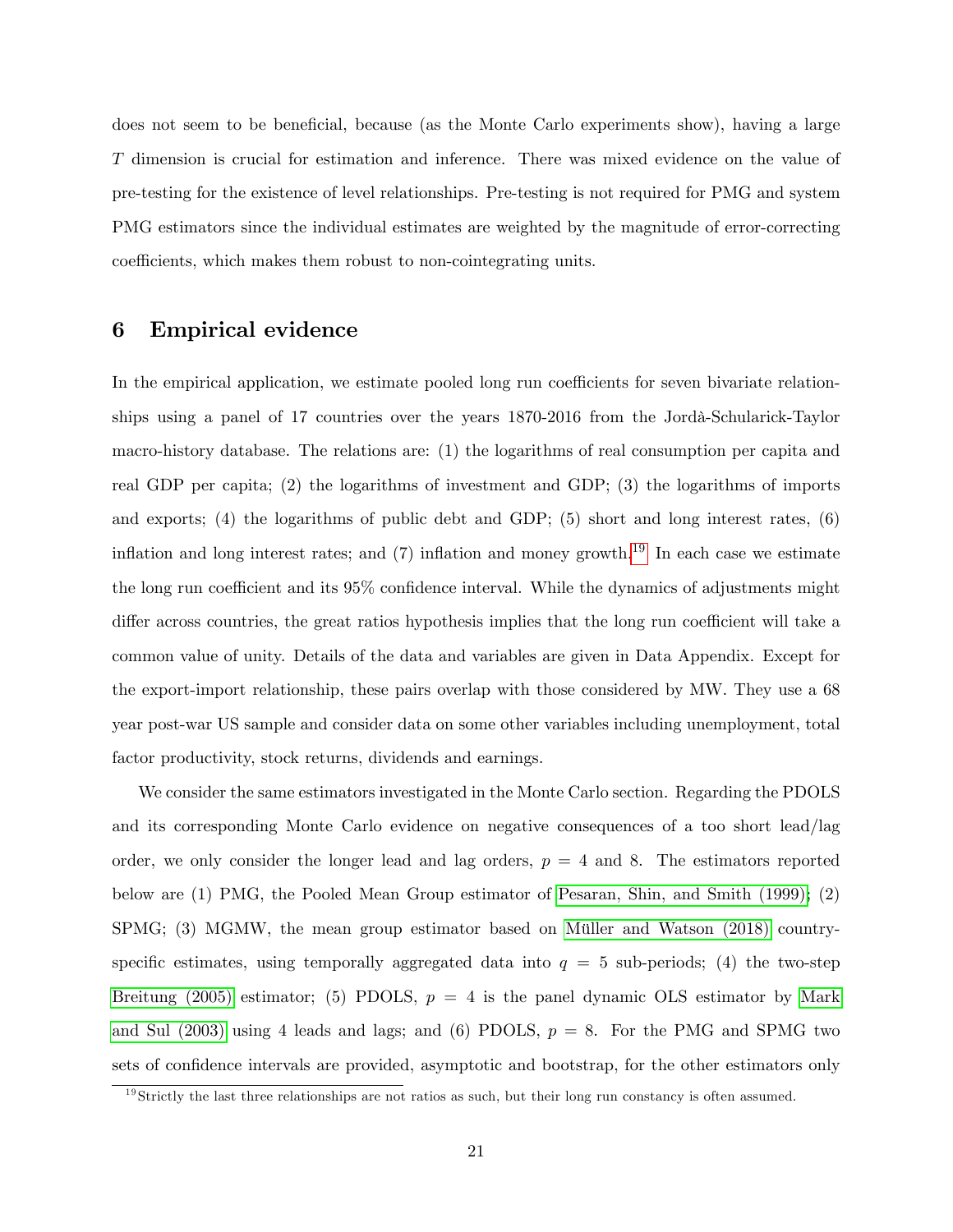asymptotic confidence intervals are given. More details can be found in Sections [S.2.1-](#page-39-0)[S.2.4](#page-47-0) of the online supplement.

We use the largest available balanced panel for each pair of variables, as described in Data Appendix. The number of countries  $(n)$  ranges from 14 (investment) to 17 and the number of time periods  $(T)$  from 121 to 143 years.

Other than the SPMG the estimators are not invariant to normalization and like Müller and [Watson \(2018\)](#page-35-0) we provide estimates assuming under both long run causal ordering, namely  $\theta_{y.x}$ and  $\theta_{x,y}$ . Only in the case of SPMG one estimator is exactly the reciprocal of the other, namely  $\hat{\theta}_{y,x}\hat{\theta}_{x,y} = 1$ . This property does not hold for other estimators that depend on whether  $y_t$  is regressed on  $x_t$  or *vice versa*.

The pooled estimates of the long run coefficients together with their  $95\%$  confidence intervals are summarized in Table 4. For each pair of variables  $(y, x)$  we report six different estimates of  $\hat{\theta}_{y.x}$  and  $\hat{\theta}_{x.y}$ , namely PMG, SPMG, PMW, Breitung, PDOLS(4), and PDOLS(8). To check for possible error cross-sectional dependence, at the bottom of Table 4 we also report the average pair wise correlation coefficient of residuals from the panel data models and related CD test statistics due to [Pesaran](#page-35-13) [\(2004,](#page-35-13) [2015\)](#page-35-14). It is clear that there are significant degrees of error cross-section dependence and for statistical testing it is prudent to focus on bootstrapped confidence intervals reported for PMG and SPMG estimators.

With such a large number of observations and quite small standard errors, in some cases, it is not clear that traditional significance testing is the appropriate criteria for judging closeness to unity. For debt-GDP and long-short interest rates relationships, the estimated long run coefficients are close to unity and not significantly different from it at the 5 per cent level. The SPMG (with bootstrapped 95% confidence interval) gives long run coefficients of  $\hat{\theta}_{Debt-GDP} = 1.05 (0.993-1.108)$ for debt on GDP and  $\hat{\theta}_{Short-Long} = 1.01$  (0.912-1.108) for short on long rates. Similar results are obtained using the other estimators. The bracketed figures refer to  $95\%$  confidence intervals.

For investment-GDP and imports-exports, the long run coefficients are also estimated to be close to unity. But due to their high precision the null hypothesis that the long run coefficient is in fact unity gets rejected. The SPMG gives  $\theta_{INV-GDP} = 1.044$  (1.029-1.059) for investment on GDP and  $\hat{\theta}_{IM-EX} = 0.967$  (0.961-0.973) for imports on exports. Again similar results are obtained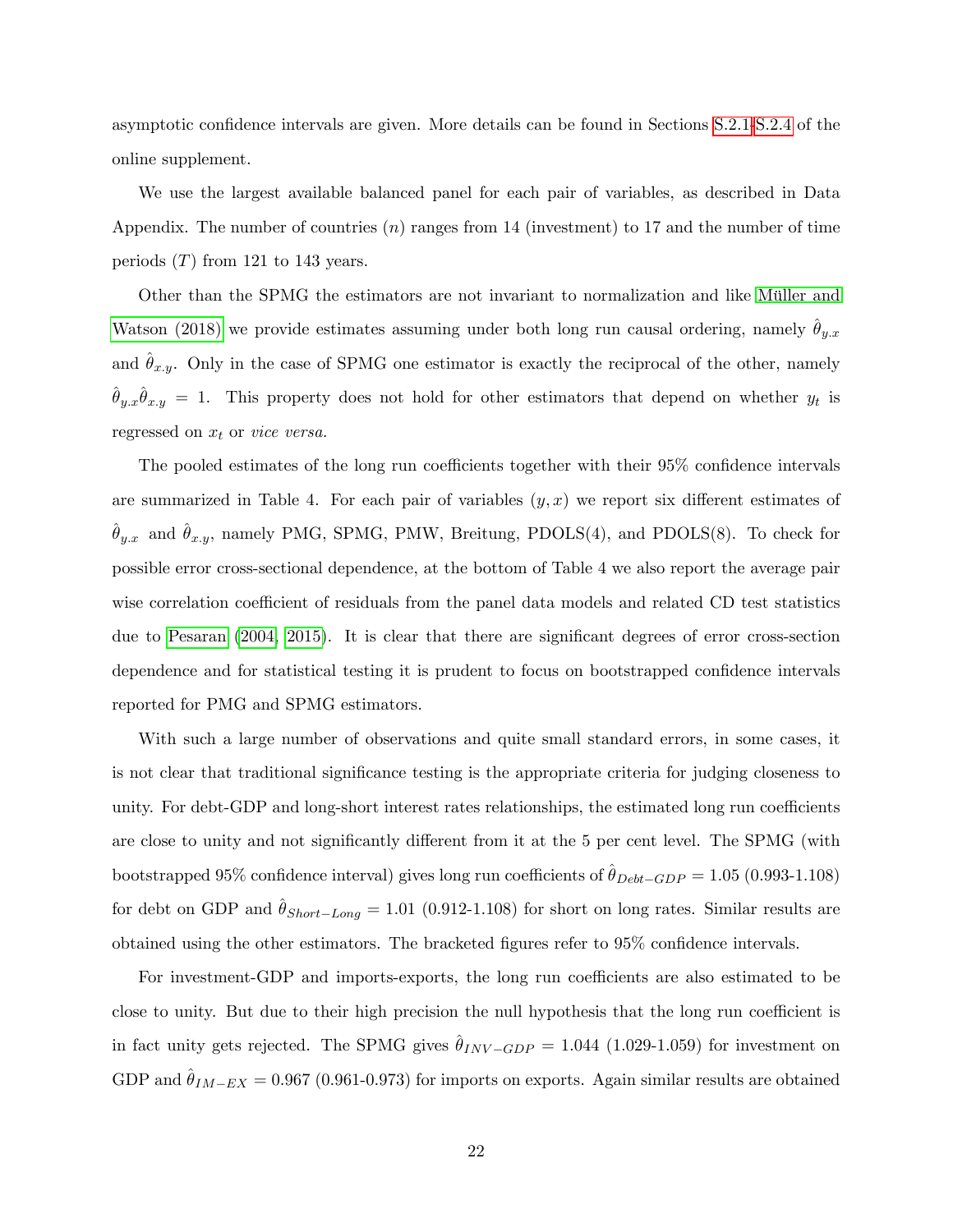when other estimators are considered.

The estimates of the long run coefficient for consumption-GDP pair are somewhat away from one. For example, using the SPMG method we obtain  $\theta_{CON-GDP} = 0.907$  (0.884-0.930), with the other estimates slightly lower ranging from a low of 0.883 when we use PDOLS(4), and 0.900 when we use PMG.

For the remaining two relationships the evidence is more mixed, with different estimators yielding different results. For regressions of inflation on money supply growth the estimates of  $\theta_{INF-Money}$  are not significantly different from one in the case of MGMW, Breitung, PDOLS(4), and  $PDOLS(8)$  estimators. But an opposite conclusion is reached if the long run coefficient is estimated by running regressions of money supply growth on inflation. This is the case if we consider Breitung, PDOLS(4) and PDOLS(8) estimators. A unit long run relationship between money supply growth and inflation is supported only by MGMW estimator irrespective of which way the regressions are implemented. PMG and SPMG both strongly reject the null of a unit long run relationship between inflation and money supply growth.

Almost all estimates of the long run coefficient of inflation on long term interest rate are significantly below unity - the exception being when the long run coefficient is estimated by  $PDOLS(8)$ using the regression of inflation on the long term interest rate. Even in this case the long run coefficient is poorly estimated and an opposite conclusion is reached if the long run estimate is computed from the reverse regression of the long term rate on inflation.

Overall, it is quite encouraging that five out of the seven long run coefficients are quite close to unity, with substantial empirical evidence in support of Debt to GDP and Imports to Exports as being great ratios, and the difference between long and short interest rates being stationary. The evidence on consumption-GDP and investment-GDP as great ratios is less overwhelming. This is particularly problematic for consumption-GDP ratio where the largest estimate obtained for the long run elasticity of consumption to GDP is  $0.907$  (using SPMG) which is difficult to rationalize. At the level of the cross section of individual households this could correspond to the well established pattern that savings as a proportion of income increase with income, the rich save more. At the level of the time series for a country, this could correspond to the fact that the measured private consumption is only a part of total consumption and with increasing income,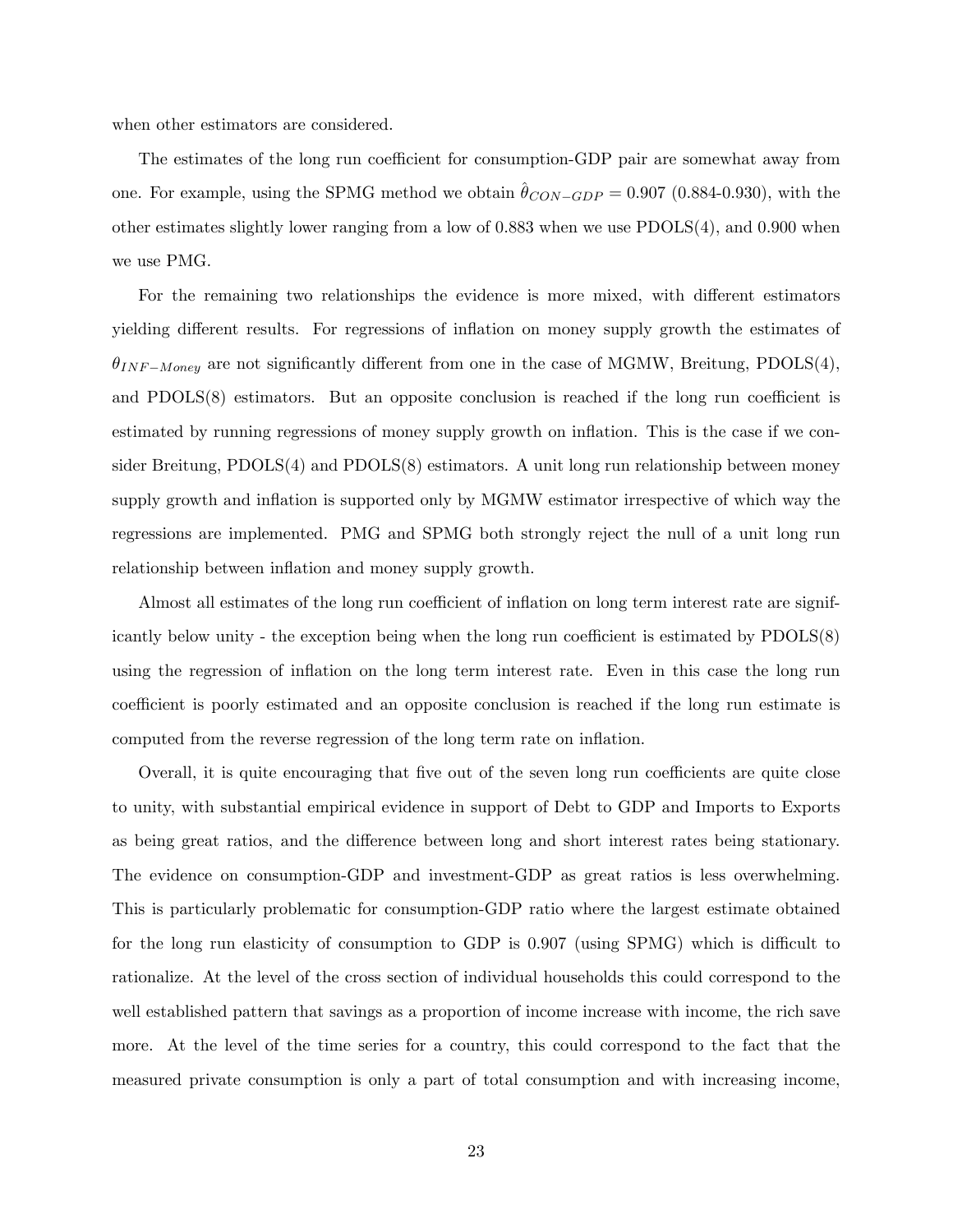government consumption has accounted for a growing part.

## <span id="page-25-0"></span>7 Concluding comments

By using long span panel data and a robust estimator we provide more evidence for close to unit elasticities for two balanced growth conditions, two solvency conditions and a stable term structure, but found evidence against a unit long run coefficient in the case of the Fisher relationship and the inflation money growth relationship.

We relied on long-span panel data to overcome the drawbacks of the single-country regressions. However, panel analysis of great ratios presents its own challenges - namely a possibility that some periods in some countries are not cointegrating, the unknown direction of long run causality, and cross-sectionally correlated observations. To overcome these challenges, we have proposed a new system pooled mean group estimator which is shown to perform well in small samples even in the presence of two-way long run causality, episodes of non-cointegration, and error cross-sectional dependence.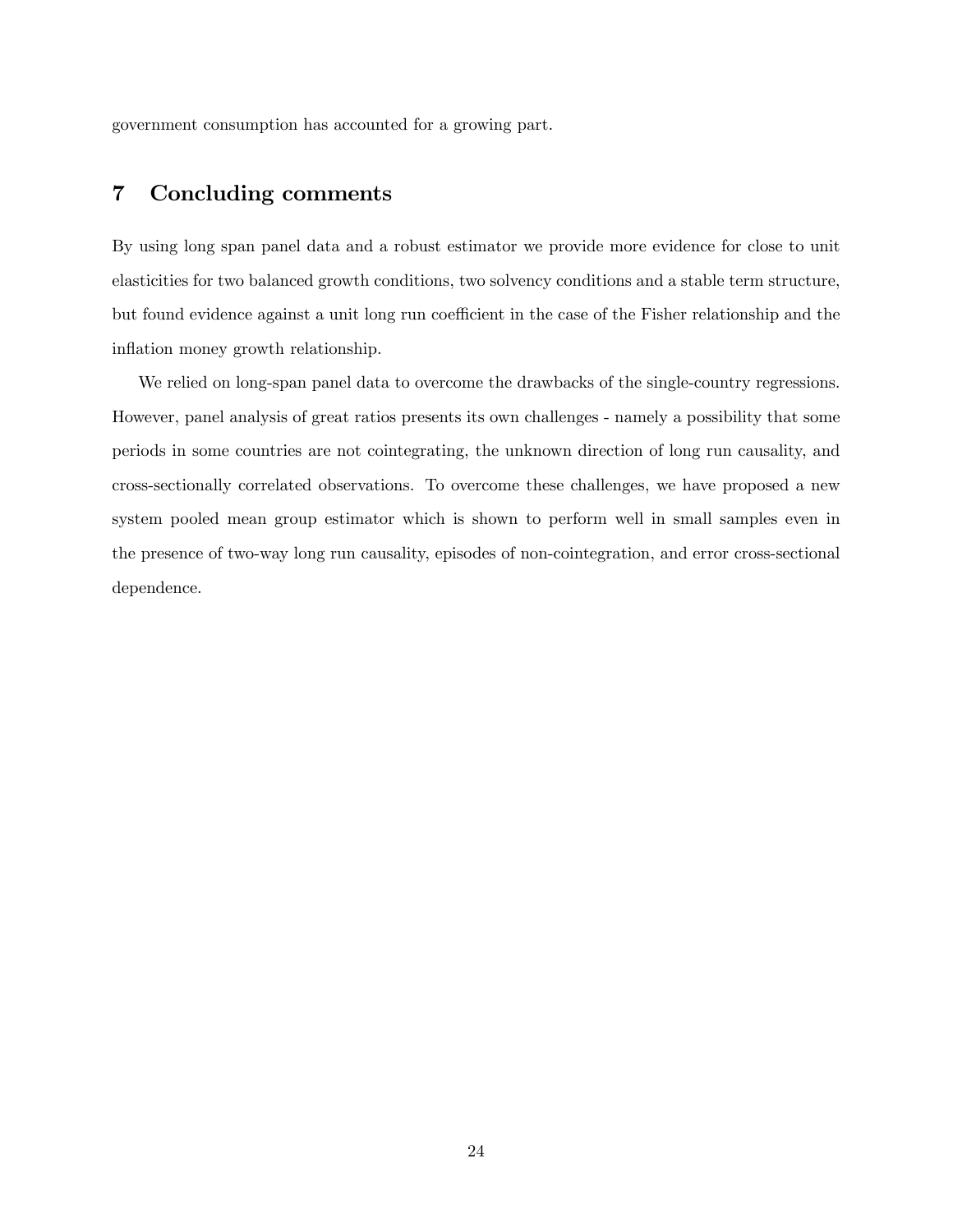|                 |          | Bias $(\times 100)$                           |                  |                  |            | RMSE $(\times 100)$ |          |             |                 |          | Coverage rate $(x100)$ |          |
|-----------------|----------|-----------------------------------------------|------------------|------------------|------------|---------------------|----------|-------------|-----------------|----------|------------------------|----------|
| $n\backslash T$ | 50       | 100                                           | 150              | ${\bf 200}$      | ${\bf 50}$ | 100                 | 150      | ${\bf 200}$ | 50              | 100      | 150                    | 200      |
|                 |          | PMG estimator                                 |                  |                  |            |                     |          |             |                 |          |                        |          |
| 30              | $-0.86$  | $-0.19$                                       | $-0.09$          | $-0.05$          | 4.22       | $1.64\,$            | $1.03\,$ | $0.74\,$    | 67.7            | $85.1\,$ | $88.2\,$               | $90.3\,$ |
| ${\bf 50}$      | $-1.03$  | $-0.26$                                       | $-0.10$          | $-0.05$          | $3.21\,$   | $1.32\,$            | 0.79     | $0.57\,$    | $69.9\,$        | $83.6\,$ | $88.8\,$               | $89.5\,$ |
| 100             | $-0.91$  | $-0.22$                                       | $-0.08$          | $-0.05$          | $2.26\,$   | $0.89\,$            | $0.55\,$ | $0.39\,$    | $68.2\,$        | $85.0\,$ | $88.8\,$               | $91.5\,$ |
| 200             | $-0.98$  | $-0.21$                                       | $-0.09$          | $-0.05$          | 1.76       | $0.64\,$            | $0.38\,$ | $0.28\,$    | $62.0\,$        | $84.0\,$ | $89.4\,$               | $91.2\,$ |
|                 |          | SPMG estimator                                |                  |                  |            |                     |          |             |                 |          |                        |          |
| $30\,$          | $0.24\,$ | $0.07\,$                                      | $0.02\,$         | $0.01\,$         | $4.95\,$   | 1.74                | $1.06\,$ | 0.76        | $59.1\,$        | $80.5\,$ | $86.8\,$               | 88.7     |
| ${\bf 50}$      | $-0.01$  | $-0.04$                                       | $-0.01$          | 0.00             | $3.59\,$   | 1.38                | $0.80\,$ | 0.59        | $59.9\,$        | 79.6     | $87.0\,$               | 87.8     |
| 100             | 0.10     | $0.01\,$                                      | $0.01\,$         | $0.00\,$         | 2.46       | $\rm 0.93$          | $0.57\,$ | 0.40        | $61.2\,$        | $81.0\,$ | $86.0\,$               | $89.6\,$ |
| 200             | 0.00     | $0.01\,$                                      | $0.01\,$         | $0.00\,$         | 1.71       | $0.65\,$            | $0.39\,$ | 0.28        | $61.3\,$        | $81.4\,$ | $87.2\,$               | $88.6\,$ |
|                 |          | MGMW estimator, $q = 5$                       |                  |                  |            |                     |          |             |                 |          |                        |          |
| $30\,$          | $-5.64$  | $-1.84$                                       | $-0.87$          | $-0.49$          | $8.92\,$   | $4.19\,$            | $2.80\,$ | $2.04\,$    | 82.2            | 90.7     | $92.5\,$               | $92.3\,$ |
| ${\bf 50}$      | $-5.64$  | $-2.09$                                       | $-0.99$          | $\textbf{-0.55}$ | 7.63       | $3.52\,$            | $2.18\,$ | 1.56        | 76.8            | $87.2\,$ | $90.3\,$               | $92.3\,$ |
| 100             | $-5.59$  | $-1.91$                                       | $-0.96$          | $-0.55$          | 6.76       | $2.77\,$            | 1.66     | $1.15\,$    | $63.4\,$        | $82.4\,$ | $89.0\,$               | $91.8\,$ |
| 200             | $-5.55$  | $-1.92$                                       | $-0.93$          | $-0.54$          | 6.14       | $2.38\,$            | $1.36\,$ | 0.90        | 40.7            | $71.4\,$ | $82.2\,$               | $88.2\,$ |
|                 |          | two-step Breitung's estimator                 |                  |                  |            |                     |          |             |                 |          |                        |          |
| $30\,$          | $-2.25$  | $-0.57$                                       | $-0.26$          | $-0.13$          | $4.46\,$   | $1.90\,$            | $1.14\,$ | $0.85\,$    | 74.6            | 85.7     | $90.5\,$               | $91.1\,$ |
| ${\bf 50}$      | $-2.34$  | $-0.65$                                       | $-0.28$          | $-0.15$          | 3.71       | $1.54\,$            | $0.91\,$ | 0.66        | 68.9            | $84.5\,$ | 89.7                   | $91.8\,$ |
| 100             | $-2.30$  | $-0.62$                                       | $-0.28$          | $-0.15$          | $3.08\,$   | $1.14\,$            | $0.66\,$ | 0.47        | $57.2\,$        | $81.8\,$ | $88.9\,$               | $90.7\,$ |
| 200             | $-2.31$  | $-0.62$                                       | $-0.27$          | $-0.15$          | 2.72       | $\rm 0.92$          | $0.51\,$ | $0.35\,$    | $39.2\,$        | $75.3\,$ | $85.2\,$               | 87.9     |
|                 |          | PDOLS estimator, leads and lags order $p = 1$ |                  |                  |            |                     |          |             |                 |          |                        |          |
| $30\,$          | $-4.65$  | $-2.30$                                       | $\textbf{-1.52}$ | $-1.11$          | 5.94       | $2.93\,$            | $1.91\,$ | 1.42        | $69.2\,$        | $70.9\,$ | $71.8\,$               | $73.1\,$ |
| 50              | $-4.73$  | $-2.38$                                       | $-1.54$          | $-1.12$          | $5.50\,$   | $2.76\,$            | 1.79     | $1.31\,$    | $56.0\,$        | $54.1\,$ | $55.9\,$               | $59.4\,$ |
| 100             | $-4.65$  | $-2.31$                                       | $-1.52$          | $-1.11$          | $5.07\,$   | $2.51\,$            | $1.65\,$ | $1.21\,$    | $31.7\,$        | $30.4\,$ | $31.4\,$               | $32.8\,$ |
| 200             | $-4.63$  | $-2.30$                                       | $-1.50$          | $-1.10$          | 4.83       | 2.40                | $1.57\,$ | $1.15\,$    | $\!\!\!\!\!8.5$ | $7.1\,$  | 7.6                    | $7.8\,$  |
|                 |          | PDOLS estimator, leads and lags order $p = 4$ |                  |                  |            |                     |          |             |                 |          |                        |          |
| $30\,$          | $-2.47$  | $-1.09$                                       | $-0.71$          | $-0.51$          | $5.23\,$   | $2.23\,$            | $1.36\,$ | $1.01\,$    | 82.9            | $87.0\,$ | $89.3\,$               | 88.8     |
| 50              | $-2.49$  | $-1.16$                                       | $-0.74$          | $-0.52$          | 4.18       | 1.88                | $1.17\,$ | $0.84\,$    | $80.8\,$        | $83.9\,$ | $84.6\,$               | $85.8\,$ |
| 100             | $-2.50$  | $-1.14$                                       | $-0.73$          | $-0.52$          | $3.48\,$   | $1.55\,$            | 0.97     | 0.70        | $72.3\,$        | $75.0\,$ | $77.4\,$               | $77.2\,$ |
| 200             | $-2.48$  | $-1.14$                                       | $-0.72$          | $-0.52$          | $3.01\,$   | $1.35\,$            | 0.85     | 0.62        | 59.7            | $61.0\,$ | $61.2\,$               | 60.8     |
|                 |          | PDOLS estimator, leads and lags order $p = 8$ |                  |                  |            |                     |          |             |                 |          |                        |          |
| 30              | $-1.48$  | $-0.46$                                       | $-0.30$          | $-0.20$          | $8.14\,$   | 2.41                | $1.32\,$ | 0.95        | 71.1            | $89.6\,$ | 92.1                   | $92.2\,$ |
| ${\bf 50}$      | $-1.42$  | $-0.52$                                       | $-0.31$          | $-0.21$          | $5.95\,$   | 1.83                | $1.05\,$ | $0.73\,$    | $75.2\,$        | $89.5\,$ | $90.8\,$               | $92.4\,$ |
| 100             | $-1.33$  | $-0.49$                                       | $-0.31$          | $-0.21$          | $4.35\,$   | $1.34\,$            | $0.77\,$ | $0.54\,$    | $75.1\,$        | $88.6\,$ | $90.0\,$               | $90.9\,$ |
| 200             | $-1.30$  | $-0.52$                                       | $-0.31$          | $-0.22$          | 3.24       | 1.02                | $0.59\,$ | 0.42        | 76.1            | 85.6     | 87.8                   | 88.2     |

Table 1: MC results for the estimation of long run coefficient  $\theta_0 = 1$  in the baseline experiments

Notes: Coverage rate is 95% confidence interval coverage rate. This table reports findings for the estimation of long run coefficient  $\theta_0 = 1$  in experiments featuring Gaussian errors, LR causality  $x \to y$ ,  $\pi = 0$ , and no cross section dependence of errors. See Section [S.3.1](#page-10-3) of the online supplement for full details of the data generating process. Description of the PMG, SPMG, MGMW, and 2-step Breitung estimators, and the description of bootstrapping procedures are provided in Sections [S.2.1-](#page-39-0)[S.2.3](#page-44-0) of the online Supplement. PDOLS is the panel dynamic OLS estimator by [Mark and Sul \(2003\).](#page-35-3) The number of Monte Carlo replications is  $R_{MC} = 2000$ .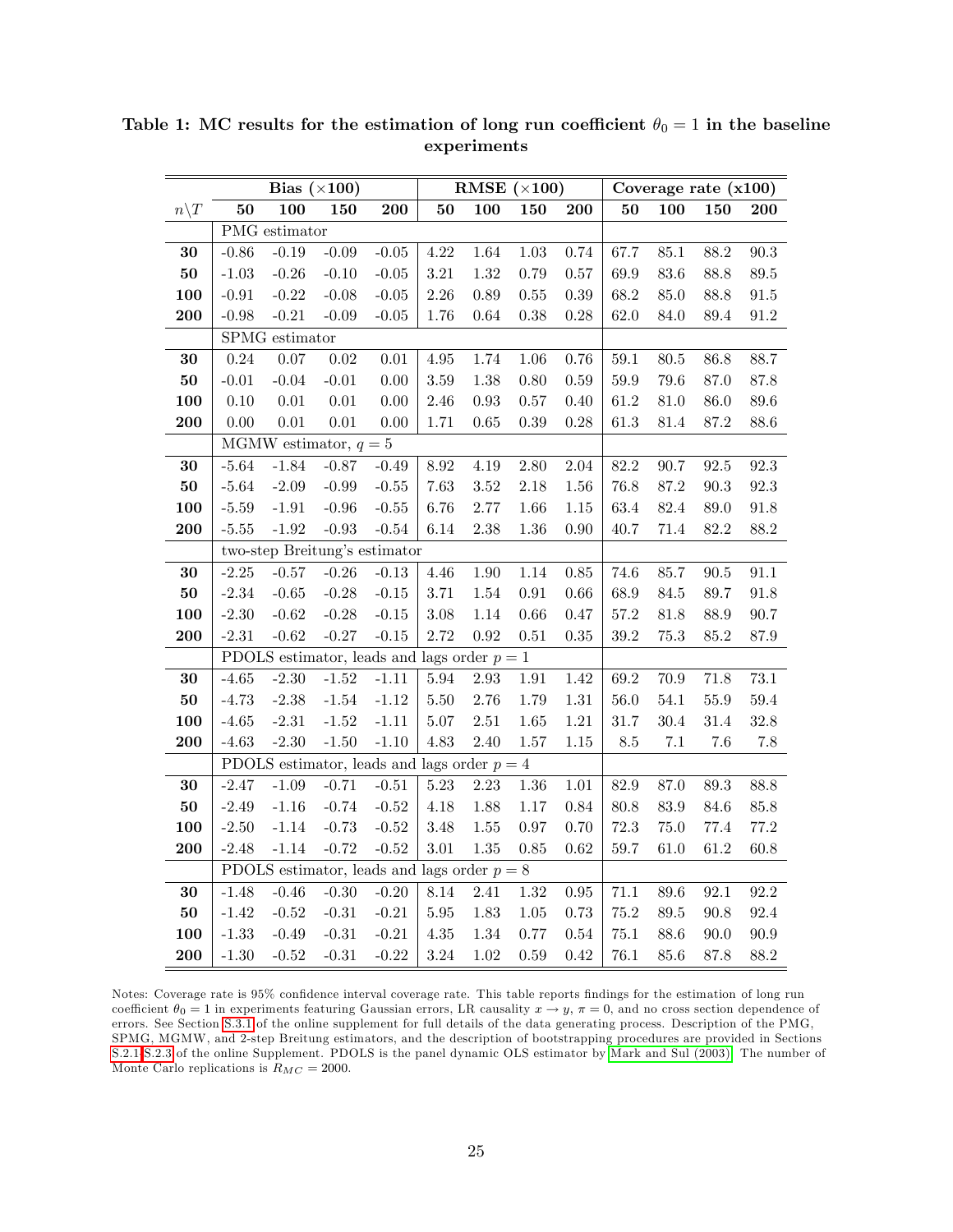|                  |                 |                         | Bias $(\times 100)$ |                               |                                               |          | RMSE $(\times 100)$ |          |          |          | Coverage rate $(x100)$ |          |
|------------------|-----------------|-------------------------|---------------------|-------------------------------|-----------------------------------------------|----------|---------------------|----------|----------|----------|------------------------|----------|
| $n \backslash T$ | $\overline{50}$ | 100                     | 150                 | 200                           | ${\bf 50}$                                    | 100      | 150                 | 200      | 50       | 100      | 150                    | 200      |
|                  |                 | PMG estimator           |                     |                               |                                               |          |                     |          |          |          |                        |          |
| $30\,$           | $-1.74$         | $-0.87$                 | $-0.62$             | $-0.45$                       | 3.40                                          | 1.72     | $1.12\,$            | $0.83\,$ | $50.4\,$ | 57.8     | $58.0\,$               | 59.7     |
| 50               | $-1.77$         | $-0.85$                 | $-0.58$             | $-0.42$                       | $3.01\,$                                      | 1.43     | $\rm 0.93$          | 0.70     | 45.2     | 50.7     | $52.9\,$               | $55.0\,$ |
| 100              | $-1.62$         | $\text{-}0.85$          | $-0.56$             | $-0.41$                       | $2.44\,$                                      | $1.23\,$ | $0.80\,$            | 0.60     | $35.9\,$ | 38.7     | $39.7\,$               | $43.4\,$ |
| 200              | $-1.59$         | $-0.82$                 | $-0.55$             | $-0.41$                       | $2.20\,$                                      | $1.11\,$ | 0.73                | 0.54     | $26.9\,$ | $27.6\,$ | 27.5                   | $28.8\,$ |
|                  |                 | ${\rm SPMG}$ estimator  |                     |                               |                                               |          |                     |          |          |          |                        |          |
| 30               | $0.12\,$        | $0.05\,$                | $-0.02$             | 0.00                          | $3.23\,$                                      | 1.40     | 0.88                | 0.64     | $53.0\,$ | 64.3     | $67.5\,$               | $69.8\,$ |
| 50               | $0.00\,$        | 0.05                    | $0.03\,$            | $0.02\,$                      | $2.43\,$                                      | $1.05\,$ | $0.66\,$            | 0.48     | $53.0\,$ | $64.0\,$ | $68.6\,$               | $71.4\,$ |
| 100              | $0.10\,$        | $\text{-}0.01$          | $0.00\,$            | $0.01\,$                      | $1.85\,$                                      | 0.74     | $0.46\,$            | $0.34\,$ | $51.2\,$ | 63.2     | 69.9                   | $71.4\,$ |
| 200              | 0.05            | $0.01\,$                | $0.01\,$            | $0.01\,$                      | $1.24\,$                                      | 0.53     | 0.33                | 0.24     | $50.1\,$ | $63.0\,$ | 67.5                   | $70.3\,$ |
|                  |                 | MGMW estimator, $q = 5$ |                     |                               |                                               |          |                     |          |          |          |                        |          |
| 30               | $-2.04$         | $-1.62$                 | $-1.23$             | $-1.11$                       | $7.06\,$                                      | 5.18     | 4.74                | 4.40     | 83.5     | 87.6     | $89.3\,$               | 90.1     |
| 50               | $-2.41$         | $-1.48$                 | $-1.21$             | $\textbf{-0.95}$              | $6.02\,$                                      | 4.08     | $3.66\,$            | $3.36\,$ | $81.3\,$ | 84.1     | $87.6\,$               | $88.5\,$ |
| 100              | $-1.95$         | $-1.40$                 | $-1.21$             | $-0.95$                       | $4.59\,$                                      | $3.22\,$ | $2.87\,$            | $2.55\,$ | $78.5\,$ | 82.7     | $83.8\,$               | $85.9\,$ |
| 200              | $-2.04$         | $-1.32$                 | $-1.09$             | $-1.01$                       | 4.08                                          | 2.67     | $2.30\,$            | 2.17     | 72.3     | 78.1     | 79.6                   | $80.3\,$ |
|                  |                 |                         |                     | two-step Breitung's estimator |                                               |          |                     |          |          |          |                        |          |
| 30               | $-4.04$         | $-2.69$                 | $-2.21$             | $-1.94$                       | 8.42                                          | 6.28     | $5.31\,$            | 4.90     | 49.0     | 54.2     | $58.8\,$               | 60.9     |
| 50               | $-4.19$         | $-2.53$                 | $-2.18$             | $-1.83$                       | 7.14                                          | $5.13\,$ | 4.76                | 4.28     | $41.0\,$ | $52.6\,$ | $55.8\,$               | $59.5\,$ |
| 100              | $-4.04$         | $-2.47$                 | $-2.16$             | $-1.99$                       | $6.13\,$                                      | $4.56\,$ | $3.78\,$            | $4.20\,$ | $33.2\,$ | $45.5\,$ | 48.1                   | $49.9\,$ |
| 200              | $-4.04$         | $-2.51$                 | $-2.11$             | $-1.85$                       | $5.28\,$                                      | $3.69\,$ | $3.10\,$            | 2.82     | $22.9\,$ | $35.6\,$ | $38.0\,$               | 41.6     |
|                  |                 |                         |                     |                               | PDOLS estimator, leads and lags order $p = 1$ |          |                     |          |          |          |                        |          |
| 30               | $-4.97$         | $-3.61$                 | $-2.95$             | $-2.59$                       | 7.31                                          | $5.37\,$ | $4.64\,$            | $4.15\,$ | 74.5     | 79.3     | $81.2\,$               | 84.6     |
| 50               | $-5.14$         | $-3.39$                 | $-2.88$             | $-2.51$                       | $6.81\,$                                      | $4.64\,$ | $3.98\,$            | $3.62\,$ | $65.2\,$ | $75.0\,$ | $74.2\,$               | 78.7     |
| 100              | $-4.97$         | $-3.33$                 | $-2.90$             | $\textbf{-2.54}$              | $6.03\,$                                      | $4.10\,$ | $3.62\,$            | $3.24\,$ | $56.4\,$ | 62.3     | 62.7                   | $64.4\,$ |
| 200              | $-4.89$         | $-3.35$                 | $-2.82$             | $\textbf{-2.51}$              | $5.65\,$                                      | $3.85\,$ | $3.29\,$            | $2.95\,$ | 44.8     | 44.2     | $45.0\,$               | $50.0\,$ |
|                  |                 |                         |                     |                               | PDOLS estimator, leads and lags order $p = 4$ |          |                     |          |          |          |                        |          |
| 30               | $-4.27$         | $-3.27$                 | $-2.69$             | $-2.37$                       | 7.91                                          | $5.51\,$ | $4.68\,$            | $4.16\,$ | $73.3\,$ | $83.0\,$ | 84.8                   | $88.2\,$ |
| 50               | $-4.52$         | $-3.02$                 | $-2.60$             | $-2.30$                       | $7.04\,$                                      | $4.59\,$ | $3.93\,$            | $3.57\,$ | $70.9\,$ | $81.5\,$ | $82.0\,$               | $84.5\,$ |
| 100              | $-4.38$         | $-2.96$                 | $-2.65$             | $-2.33$                       | $5.99\,$                                      | $3.94\,$ | $3.50\,$            | $3.14\,$ | 63.7     | $74.5\,$ | 75.1                   | 74.1     |
| 200              | $-4.35$         | $-3.01$                 | $-2.57$             | $-2.30$                       | $5.48\,$                                      | $3.64\,$ | $3.11\,$            | 2.79     | $56.9\,$ | 62.1     | 60.7                   | $63.9\,$ |
|                  |                 |                         |                     |                               | PDOLS estimator, leads and lags order $p = 8$ |          |                     |          |          |          |                        |          |
| ${\bf 30}$       | $-3.62$         | $-3.23$                 | $-2.65$             | $-2.32$                       | 10.63                                         | $6.17\,$ | $5.00\,$            | 4.38     | $56.5\,$ | $81.0\,$ | $84.2\,$               | $88.0\,$ |
| 50               | $-3.93$         | $-2.92$                 | $-2.54$             | $-2.23$                       | 8.74                                          | $4.95\,$ | $4.15\,$            | $3.69\,$ | $57.5\,$ | 80.7     | 82.7                   | $86.1\,$ |
| 100              | $-3.88$         | $-2.84$                 | $-2.62$             | $-2.29$                       | 7.12                                          | 4.14     | $3.64\,$            | $3.22\,$ | $52.9\,$ | $75.5\,$ | $77.2\,$               | 77.4     |
| 200              | $-4.04$         | $-2.91$                 | $-2.53$             | $-2.27$                       | $6.24\,$                                      | 3.77     | 3.18                | $2.83\,$ | 48.2     | 66.7     | 67.1                   | 69.0     |

Table 2: MC results for the estimation of long run coefficient  $\theta_0 = 1$  in experiments with Non-Gaussian errors,  $x \leftrightarrow y$ ,  $\pi = 0.2$  and CS dependence of errors.

Notes: Coverage rate is 95% confidence interval coverage rate. This table reports findings for the estimation of long run coefficient  $\theta_0 = 1$  in experiments featuring Non-Gaussian errors, LR causality  $x \leftrightarrow y$ ,  $\pi = 0.2$ , and factor+SAR CS dependence of errors. See notes to Table 1.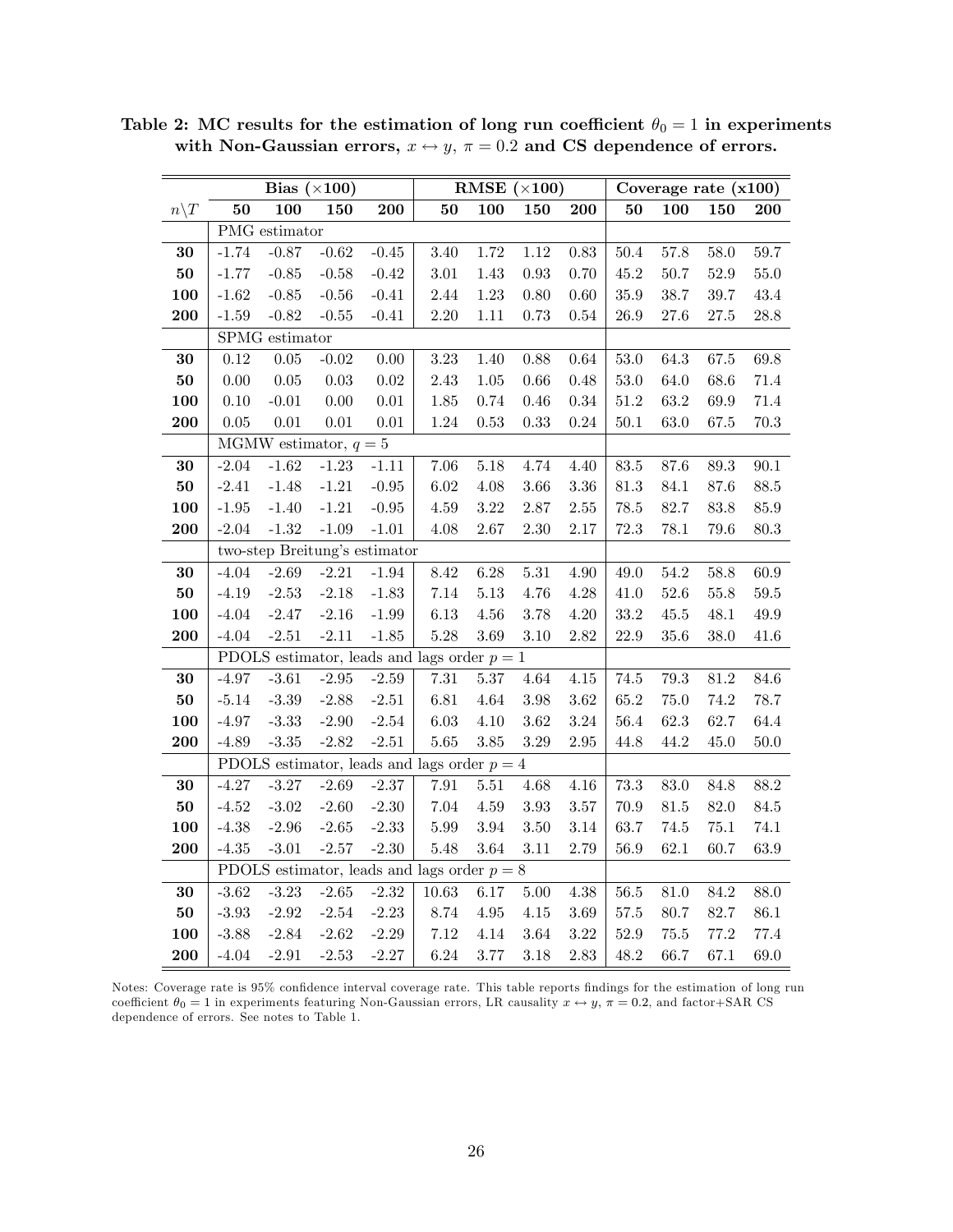| $n\backslash T$ | 50                                                              | 100                                   | 150           | 200                         | 50   | 100            | 150            | 200  |  |
|-----------------|-----------------------------------------------------------------|---------------------------------------|---------------|-----------------------------|------|----------------|----------------|------|--|
|                 |                                                                 |                                       |               | <b>Baseline experiments</b> |      |                |                |      |  |
|                 |                                                                 |                                       | PMG estimator |                             |      | SPMG estimator |                |      |  |
| 30              | 89.0                                                            | 94.3                                  | 94.0          | 94.9                        | 86.1 | 93.8           | 93.7           | 94.6 |  |
| 50              | 89.0                                                            | 92.7                                  | 94.7          | 94.2                        | 86.2 | 92.1           | 94.2           | 94.2 |  |
| 100             | 89.9                                                            | 93.5                                  | 94.5          | 94.8                        | 86.0 | 93.5           | 93.9           | 93.9 |  |
| 200             | 85.8                                                            | 93.3                                  | 94.9          | 95.0                        | 87.5 | 93.1           | 94.7           | 95.0 |  |
|                 |                                                                 | Experiments with non-Gaussian errors, |               |                             |      |                |                |      |  |
|                 | $x \leftrightarrow y$ , $\pi = 0.2$ and CS dependence of errors |                                       |               |                             |      |                |                |      |  |
|                 | PMG estimator                                                   |                                       |               |                             |      |                | SPMG estimator |      |  |
| 30              | 87.6                                                            | 87.9                                  | 88.2          | 88.1                        | 89.4 | 92.3           | 93.6           | 93.2 |  |
| 50              | 83.9                                                            | 86.1                                  | 86.4          | 87.3                        | 89.5 | 92.4           | 93.5           | 94.3 |  |
| 100             | 78.3                                                            | 78.8                                  | 79.7          | 81.2                        | 87.5 | 92.4           | 94.0           | 94.1 |  |
| 200             | 71.8                                                            | 71.5                                  | 71.8          | 71.9                        | 88.7 | 92.4           | 93.6           | 94.7 |  |

Table 3: Robust bootstrapped  $95\%$  confidence interval coverage rates (x100) for PMG and SPMG estimators in MC experiments.

Notes: Bootstrapped critical values are computed in each of the Monte Carlo replication as described in Sections [S.2.1-](#page-39-0)[S.2.3](#page-44-0) of the online supplement, based on  $R_b = 2000$  bootstrap replications. See notes to Table 1 and 2.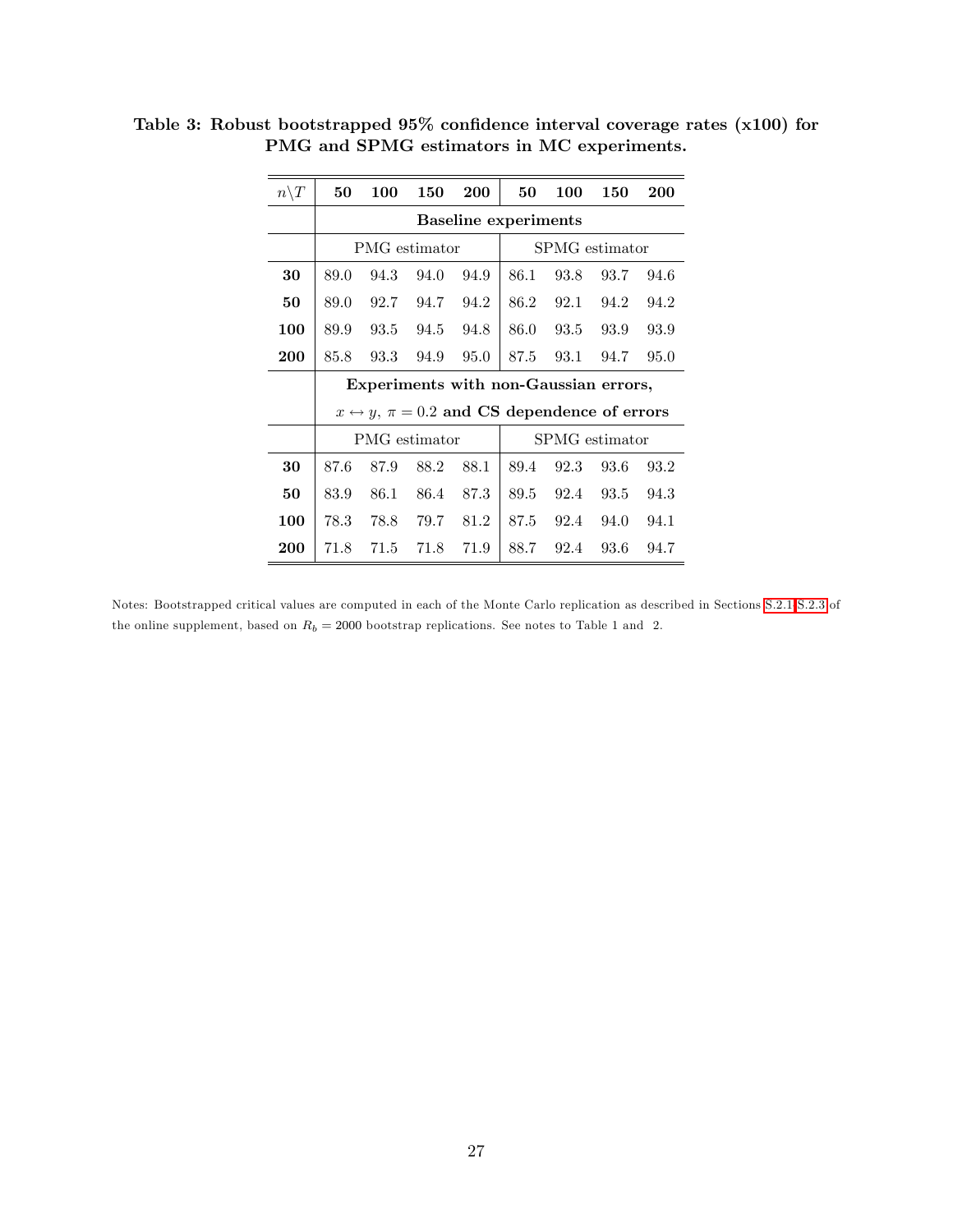| $y_{it}$             | Real consumption     | per capita           | Investment            |                                       |                      | Imports              | Debt                  |                      |
|----------------------|----------------------|----------------------|-----------------------|---------------------------------------|----------------------|----------------------|-----------------------|----------------------|
| $x_{it}$ :           | Real GDP per         | capita               |                       | GDP                                   |                      | Exports              |                       | GDP                  |
|                      | $y$ on $x$           | $x \text{ on } y$    | $y$ on $x$            | $x \text{ on } y$                     | $x$ ao $\theta$      | $x \text{ on } y$    | $y$ on $x$            | $x \text{ on } y$    |
|                      | $\hat{\theta}_{y.x}$ | $\hat{\theta}_{x,y}$ | $\ddot{\theta}_{y.x}$ | $\hat{\theta}_{x.y}$                  | $\hat{\theta}_{y.x}$ | $\hat{\theta}_{x.y}$ | $\hat{\theta}_{y.x}$  | $\hat{\theta}_{x.y}$ |
| PMG                  | 0.900                | 1.109                | 1.043                 | 0.965                                 | 0.963                | 1.033                | 1.054                 | 1.002                |
| asymptotic CI        | $(0.884 - 0.915)$    | $.083 - 1.134$       | $(1.034 - 1.052)$     | $(0.955 - 0.975)$                     | $(0.957 - 0.969)$    | $(1.028 - 1.039)$    | $(1.026 - 1.082)$     | $(0.982 - 1.022)$    |
| bootstrap CI         | $(0.876 - 0.923)$    | $(1.063 - 1.154)$    | $(1.027 - 1.058)$     | $(0.950 - 0.980)$                     | $(0.954 - 0.972)$    | $(1.026 - 1.041)$    | $(0.986 - 1.122)$     | $(0.969 - 1.035)$    |
| <b>SPMG</b>          | 0.907                | 1.103                | 1.044                 | 0.958                                 | 0.967                | 1.035                | 1.051                 | 0.952                |
| asymptotic CI        | $(0.893 - 0.921)$    | $.086 - 1.120$<br>ミ  | $(1.035 - 1.052)$     | $(0.950 - 0.966)$                     | $(0.962 - 0.971)$    | $(1.029 - 1.040)$    | $(1.026 - 1.075)$     | $(0.929 - 0.974)$    |
| bootstrap CI         | $(0.884 - 0.930)$    | $(1.074 - 1.132)$    | $(1.029 - 1.059)$     | $(0.945 - 0.971)$                     | $(0.961 - 0.973)$    | $(1.028 - 1.041)$    | $(0.993 - 1.108)$     | $(0.905 - 0.998)$    |
| MGMW                 | 0.885                | 1.128                | 1.070                 | 0.934                                 | 0.977                | 1.025                | 1.046                 | 0.956                |
| asymptotic CI        | $(0.844 - 0.926)$    | $(1.080 - 1.176)$    | $(1.050 - 1.090)$     | $(0.917 - 0.952)$                     | $(0.956 - 0.997)$    | $(1.004 - 1.046)$    | $(0.975 - 1.117)$     | $(0.893 - 1.018)$    |
| <b>Breitung</b>      | 0.898                | 1.107                | 1.035                 | 0.966                                 | 0.983                | 1.017                | 1.012                 | 0.980                |
| asymptotic CI        | $(0.872 - 0.923)$    | $.076 - 1.138$<br>ミ  | $(1.027 - 1.042)$     | $(0.959 - 0.973)$                     | $(0.979 - 0.986)$    | $(1.013 - 1.021)$    | $(0.987 - 1.037)$     | $(0.956 - 1.004)$    |
| PDOLS, $p=4$         | 0.883                | 1.109                | 1.036                 | 0.962                                 | 0.983                | 1.017                | 1.002                 | 0.984                |
| asymptotic CI        | $(0.846 - 0.919)$    | $.069 - 1.150$<br>E  | $(1.021 - 1.052)$     | $(0.945 - 0.978)$                     | $(0.975 - 0.991)$    | $(1.008 - 1.025)$    | $(0.969 - 1.035)$     | $(0.948 - 1.020)$    |
| PDOLS, $p=8$         | 0.887                | 1.110                | 1.035                 | 0.963                                 | 0.982                | 1.019                | 0.996                 | 0.995                |
| asymptotic CI        | $(0.848 - 0.925)$    | $070 - 1.150$        | $(1.023 - 1.048)$     | $(0.950 - 0.977)$                     | $(0.975 - 0.989)$    | $(1.008 - 1.029)$    | $(0.966 - 1.026)$     | $(0.963 - 1.026)$    |
| $\mathbf{a}$         | $\frac{5}{2}$        | $\overline{15}$      | $\overline{14}$       | $\overline{1}$                        | $\overline{17}$      | $\overline{17}$      | $\frac{6}{1}$         | $\frac{6}{1}$        |
| н                    | 143                  | 143                  | 131                   | 131                                   | $\overline{131}$     | $\overline{131}$     | 121                   | 121                  |
|                      |                      |                      |                       | Cross section dependence of residuals |                      |                      |                       |                      |
|                      | $u_{yt}$             | $u_{xt}$             | $u_{yt}$              | $u_{xt}$                              | $u_{yt}$             | $u_{xt}$             | $\boldsymbol{u}_{yt}$ | $u_{xt}$             |
| CD test              | 22.16                | 21.32                | 16.21                 | 14.98                                 | 37.77                | 33.39                | 3.72                  | 16.22                |
| Ave. pair-wise corr. | 0.182                | 0.175                | 0.150                 | 0.138                                 | 0.285                | 0.252                | 0.031                 | 0.136                |

Jord‡-Schularick-Taylor (JST) macro-history database available at http://www.macrohistory.net/data/, see, Jord‡, [Schularick,](#page-34-7) and Taylor (2017) and [Jord‡,](#page-34-8) Knoll,

Jordà-Schularick-Taylor (JST) macro-history database available at http://www.macrohistory.net/data/, see, Jordà, Schularick, and Taylor (2017) and Jordà, Knoll,

[Kuvshinov,](#page-34-8) Schularick, and Taylor (2019). See Table A1 in Data Appendix for variable description. Estimations are conducted using the largest balanced panel as described

Kuvshinov, Schularick, and Taylor (2019). See Table A1 in Data Appendix for variable description. Estimations are conducted using the largest balanced panel as described

in Data Appendix.

in Data Appendix.

Table 4: Direct and reverse estimates of long run coefficient  $\theta$  and  $95\%$  confidence intervals (CI) Table 4: Direct and reverse estimates of long run coefficient  $\theta$  and  $95\%$  confidence intervals (CI)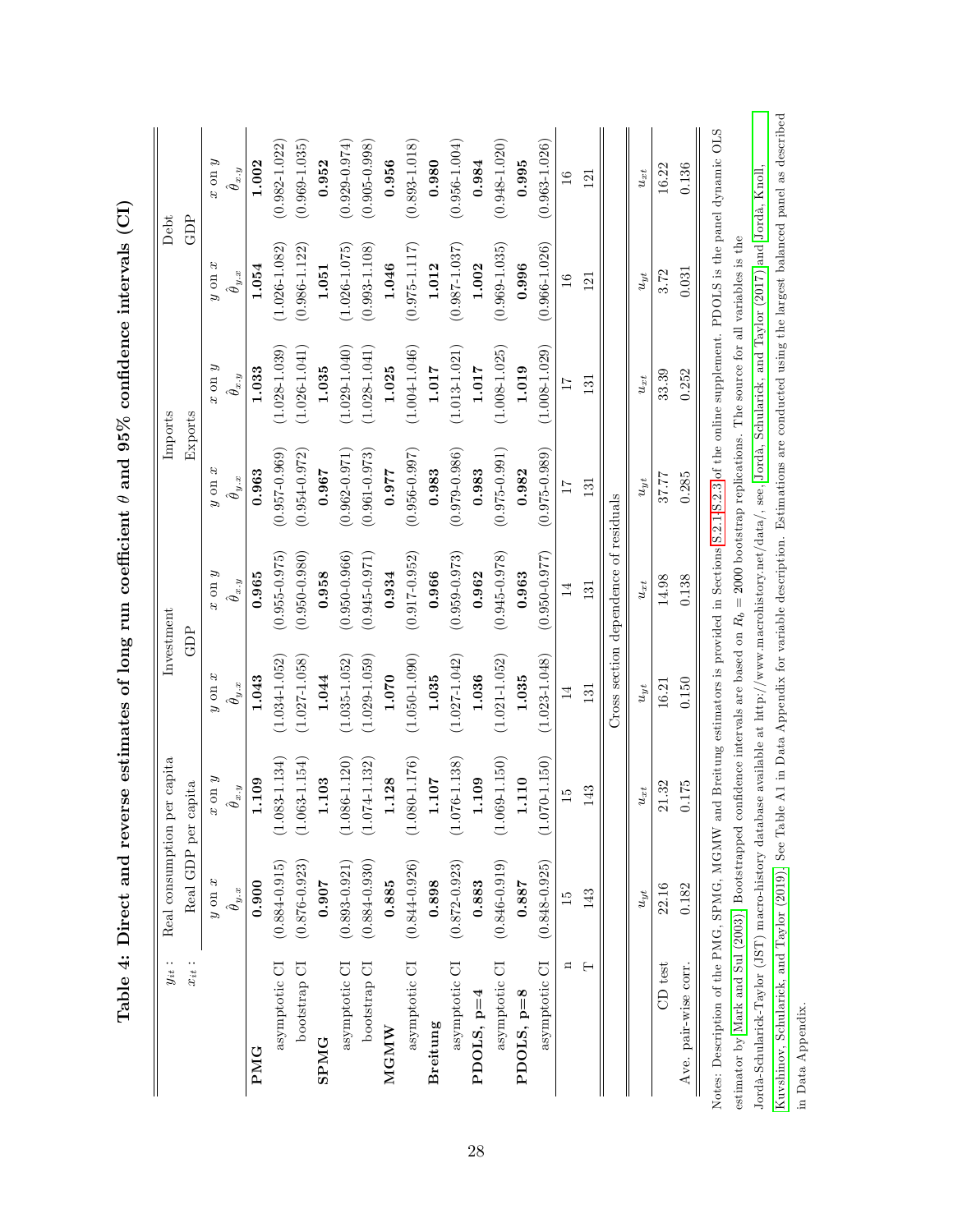Table 4(Continued): Direct and reverse estimates of long run coefficient Table 4(Continued): Direct and reverse estimates of long run coefficient  $\theta$  and 95% confidence intervals (CI)  $\theta$  and  $95\%$  confidence intervals (CI)

| $x_{it}$ :              | Long IR               |                      | Long IR                               |                      | Money                |                      |
|-------------------------|-----------------------|----------------------|---------------------------------------|----------------------|----------------------|----------------------|
|                         | $x$ ao $\theta$       | $x \text{ on } y$    | $y$ on $x$                            | $x \text{ on } y$    | $y$ on $x$           | $x \text{ on } y$    |
|                         | $\hat{\theta}_{y.x}$  | $\hat{\theta}_{x.y}$ | $\hat{\theta}_{y.x}$                  | $\hat{\theta}_{x.y}$ | $\hat{\theta}_{y.x}$ | $\hat{\theta}_{x,y}$ |
|                         | 0.971                 | 0.865                | 0.521                                 | 0.567                | 0.677                | 0.650                |
| asymptotic CI           | $(0.920 - 1.022)$     | $(0.815 - 0.915)$    | $(0.356 - 0.685)$                     | $(0.455 - 0.679)$    | $(0.619 - 0.736)$    | $(0.606 - 0.695)$    |
| bootstrap CI            | $(0.867 - 1.075)$     | $(0.755 - 0.975)$    | $(0.303 - 0.739)$                     | $(0.380 - 0.754)$    | $(0.601 - 0.753)$    | $(0.595 - 0.706)$    |
| <b>SPMG</b>             | 1.010                 | 0.990                | 0.653                                 | 1.530                | 1.227                | 0.815                |
| asymptotic CI           | $(0.963 - 1.057)$     | $(0.947 - 1.032)$    | $(0.498 - 0.809)$                     | $(1.418 - 1.641)$    | $(1.169 - 1.284)$    | $(0.775 - 0.854)$    |
| bootstrap CI            | $(0.912 - 1.108)$     | $(0.899 - 1.081)$    | $(0.419 - 0.888)$                     | $(1.256 - 1.803)$    | $(1.153 - 1.300)$    | $(0.763 - 0.866)$    |
| MGMW                    | 1.020                 | 0.857                | 0.878                                 | 0.429                | 0.943                | 0.952                |
| asymptotic CI           | $(0.929 - 1.110)$     | $(0.774 - 0.939)$    | $(0.758 - 0.999)$                     | $(0.273 - 0.585)$    | $(0.805 - 1.082)$    | $(0.829 - 1.074)$    |
| Breitung                | 1.001                 | 0.945                | 0.665                                 | 0.239                | 1.041                | 0.696                |
| asymptotic CI           | $(0.932 - 1.069)$     | $(0.884 - 1.005)$    | $(0.380 - 0.949)$                     | $(0.179 - 0.299)$    | $(0.964 - 1.118)$    | $(0.649 - 0.743)$    |
| PDOLS, $p=4$            | 0.986                 | 0.868                | 0.630                                 | 0.127                | 1.051                | 0.756                |
| asymptotic CI           | $(0.892 - 1.079)$     | $(0.779 - 0.956)$    | $(0.309 - 0.950)$                     | $(0.029 - 0.226)$    | $(0.933 - 1.169)$    | $(0.675 - 0.837)$    |
| $PDOLS, p=8$            | 0.960                 | 0.901                | 7477                                  | 0.194                | 1.025                | 0.795                |
| asymptotic CI           | $(0.862 - 1.058)$     | $(0.798 - 1.004)$    | $(0.369 - 1.126)$                     | $(0.062 - 0.326)$    | $(0.884 - 1.166)$    | $(0.685 - 0.906)$    |
| $\overline{\mathbf{u}}$ | $\frac{6}{1}$         | $\frac{6}{1}$        | $\overline{11}$                       | $\overline{11}$      | $\frac{6}{1}$        | $\frac{6}{1}$        |
| ⊢                       | 120                   | 120                  | 137                                   | 137                  | 133                  | 133                  |
|                         |                       |                      | Cross section dependence of residuals |                      |                      |                      |
|                         | $\boldsymbol{u}_{yt}$ | $u_{xt}$             | $u_{yt}$                              | $u_{xt}$             | $u_{yt}$             | $u_{xt}$             |
| CD test                 | 33.15                 | 40.34                | 31.58                                 | 50.96                | 19.69                | 13.47                |
| Ave. pair-wise corr.    | 0.279                 | 0.339                | 0.233                                 | 0.376                | 0.157                | 0.107                |

See notes on the previous page. See notes on the previous page.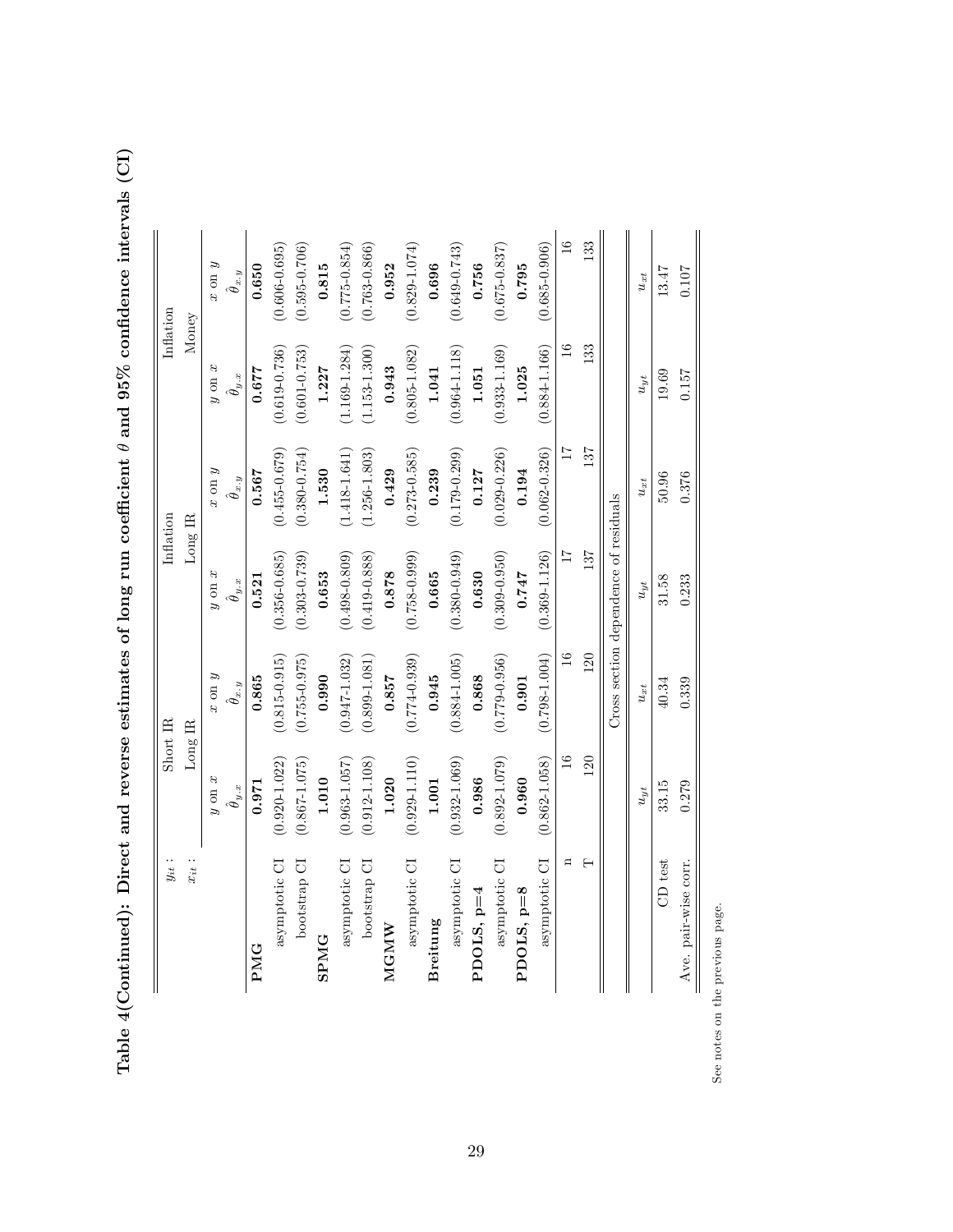## <span id="page-31-0"></span>A Data Appendix

The data are taken from the Jordà-Schularick-Taylor (JST) Macrohistory Database (available at http://www.macrohistory.net/data/),<sup>[20](#page-31-1)</sup> see Jordà, Schularick, and Taylor (2017). Jordà et al. [\(2019\)](#page-34-8) provides further discussion of the rate of return data. JST provide data for 17 countries over the period 1870-2016. There are clearly issues with the measurement of economic variables over such a long span. However, JST is a carefully compiled database which has been widely used. The data are assembled from a wide variety of sources with different definitions of variables and countries vary because of boundary changes.<sup>[21](#page-31-2)</sup> For instance, the long interest rate is on government bonds, with a maturity typically around 10 years, but sometimes longer like the British Consols which were perpetuals. From about 1950 the maturity is fairly accurately defined at about 10 years. While the series may be noisy, there is a lot of variation, so the signal-noise ratio may be high.

Table A1 lists the series we use together with their availability. We use the largest balanced panel for estimations. For each country  $i$ , we omit gap years (if any) and compute the number of available time periods for each country, denoted as  $T_i$ . Then we re-order countries so that  $T_1 \geq T_2 \geq ... \geq T_{n_{\text{max}}}$ . Note that  $T_1$  is the largest time dimension (and the largest number of observations) if only one country was to be used for estimation,  $2T_2$  is the largest number of observations for a balanced panel if two countries were chosen for estimation, and so on. We find  $n^* = \max_{1 \le n \le n_{\text{max}}} \{nT_n\}$ , and the largest balanced panel features  $n^*$  countries and  $T_{n^*}$  periods.

<span id="page-31-1"></span><sup>&</sup>lt;sup>20</sup>We downloaded version JSTdatasetR4 (Release 4, May 2019), in particular we have downloaded datafile http://www.macrohistory.net/JST/JSTdatasetR4.xlsx.

<span id="page-31-2"></span><sup>&</sup>lt;sup>21</sup>There is detailed documentation of the sources at http://www.macrohistory.net/data/.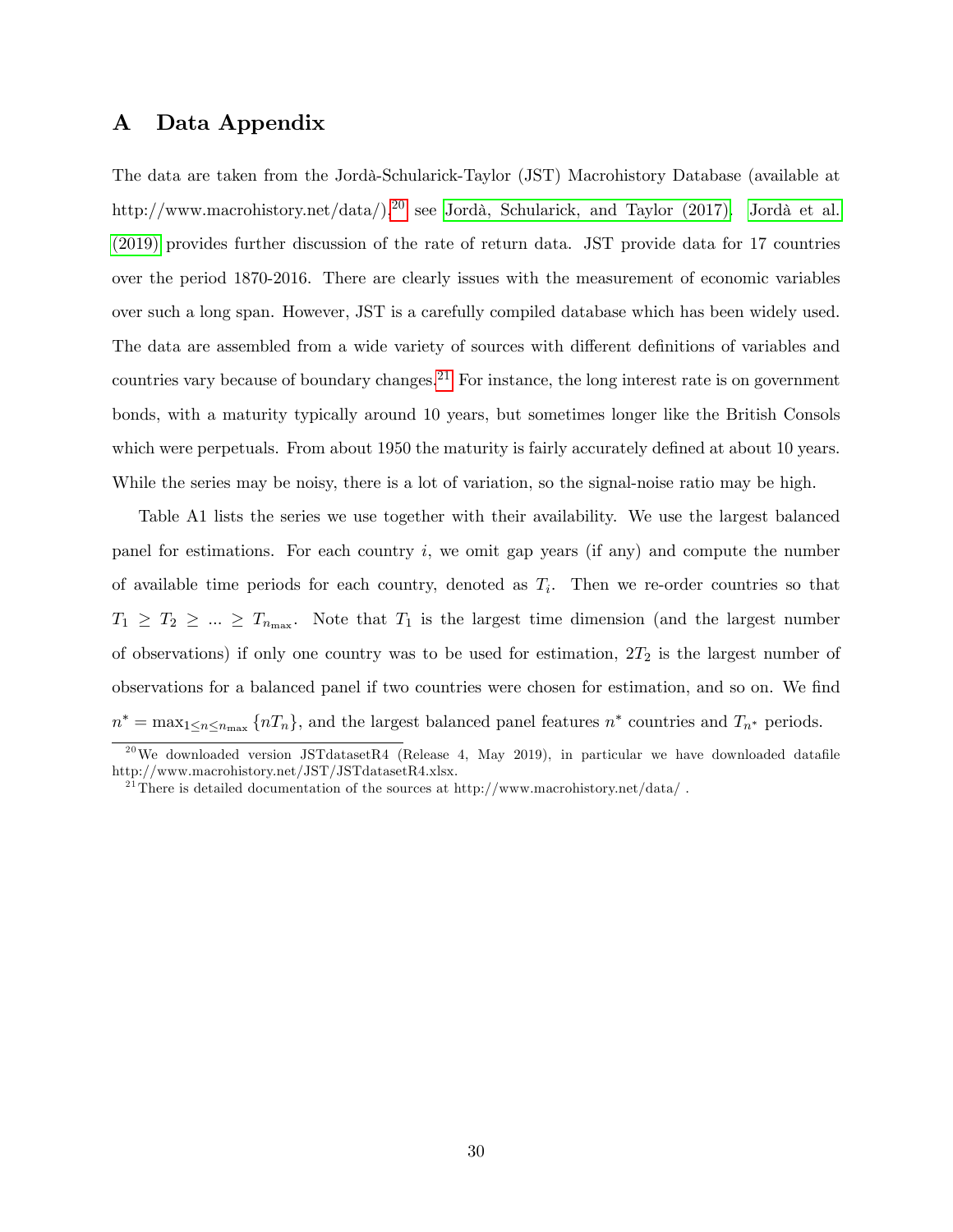| Name                                     |              | Gap years** Description                                                                            | Variable construction*** |
|------------------------------------------|--------------|----------------------------------------------------------------------------------------------------|--------------------------|
| Real consumption per capita 88 $(3.5\%)$ |              | log of real consumption per capita index                                                           | $log($ rconpc $)$        |
| Real GDP per capita                      | $0(0\%)$     | log of real GDP per capita index                                                                   | log(rgdppc)              |
| GDP                                      | $25(1\%)$    | log of nominal GDP (local ccy)                                                                     | log(gdp)                 |
| Investment                               | $220(8.8\%)$ | log of nominal investment (local ccy)                                                              | $log(iy * gdp)$          |
| Imports                                  | 41 $(1.6\%)$ | log of nominal imports (local ccy)                                                                 | log(imports)             |
| Exports                                  | 41 $(1.6\%)$ | log of nominal exports (local ccy)                                                                 | log(exports)             |
| Public Debt                              | 184 (7.4%)   | log of public debt (local ccy)                                                                     | $log(debtgdp*gdp)$       |
| Short IR                                 | 148 (5.9%)   | short nominal interest rate, $log(1+r/100)$ , r is in percent per year $log(1+stir/100)$           |                          |
| Long IR                                  | $35(1.4\%)$  | long nominal interest rate, $\log(1+r/100)$ , r is in percent per year $\log(1+1\text{trate}/100)$ |                          |
| Inflation                                | $17(0.7\%)$  | Annual Consumer Price Inflation                                                                    | $log(cpi/cpi(-1))$       |
| Money                                    | $172(6.9\%)$ | Annual nominal broad money growth                                                                  | $log(money/money(-1))$   |

#### Table A1: Variable description and data availability\*

Notes: (\*) The source for all variables is the Jordà-Schularick-Taylor (JST) macrohistory database available at http://www.macrohistory.net/data/, see, Jordà, Schularick, and Taylor (2017) and Jordà, Knoll, Kuvshinov, [Schularick, and Taylor \(2019\).](#page-34-8) We have downloaded the latest version available at the beginning of September 2020, which is "JSTdatasetR4" (Release 4, May 2019).

(\*\*) The full sample covers  $n_{\text{max}} = 17$  countries and  $T = 147$  years, together  $n_{\text{max}}T_{\text{max}} = 2499$  country-year datapoints. Countries are: Australia, Belgium, Canada, Switzerland, Germany, Denmark, Spain, Finland, France, UK, Italy, Japan, Netherlands, Norway, Portugal, Sweden, and USA. Time is 1870-2016. The column 'Gap years' reports the number of country-year data points with missing data. The shares of the gap years in the overall sample are reported in the parentheses.

 $(**)$  The column 'Variable construction' shows variable transformations referencing the underlying variable codes in the JST database.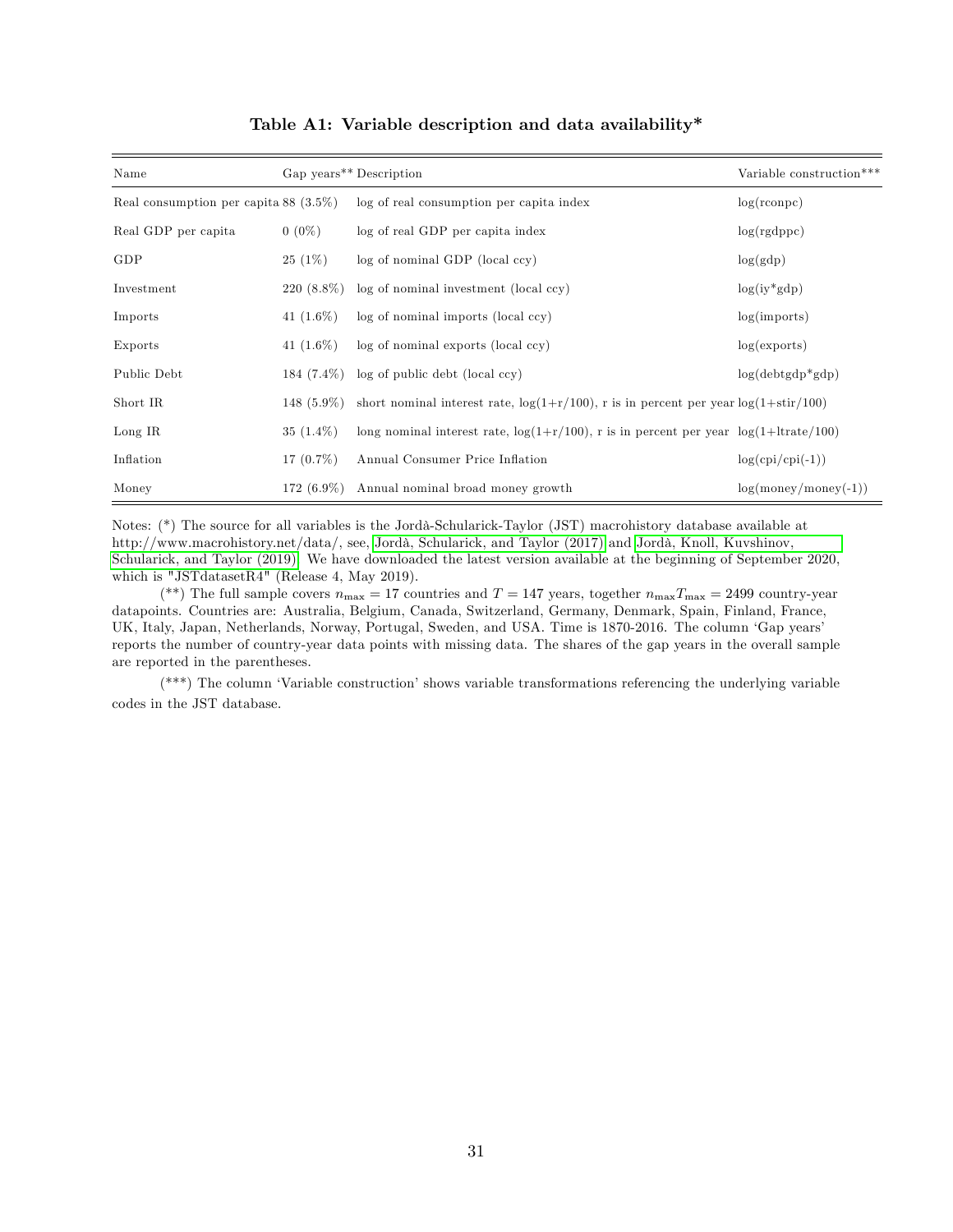## References

- <span id="page-33-3"></span>Attfield, C. and J. Temple (2010). [Balanced growth and the great ratios: new evidence for the US and](https://doi.org/10.1016/j.jmacro.2010.07.001) [UK.](https://doi.org/10.1016/j.jmacro.2010.07.001) Journal of Macroeconomics 32, 937-956.
- <span id="page-33-8"></span><span id="page-33-4"></span>Barro, R. J. (2021). [Double-Counting of Investment.](https://doi.org/10.1093/ej/ueab005) The Economic Journal 131, 2333–2356.
- <span id="page-33-6"></span>Barro, R. J. and X. Sala-i-Martin (1995). Economic Growth. New York: McGraw-Hill.
- Binder, M. and M. H. Pesaran (1999). [Stochastic Growth Models and Their Econometric Implications.](https://doi.org/10.1023/A:1009802421114) Journal of Economic Growth  $4, 139-183$ .
- <span id="page-33-9"></span>Bohn, H. (2007). [Are stationarity and cointegration restrictions really necessary for the intertemporal](https://doi.org/10.1016/j.jmoneco.2006.12.012) [budget constraint?](https://doi.org/10.1016/j.jmoneco.2006.12.012) Journal of Monetary Economics 54, 1837-1847.
- <span id="page-33-2"></span>Breitung, J. (2005). [A parametric approach to the estimation of cointegration vectors in panel data.](https://doi.org/10.1081/ETC-200067895) Econometric Reviews  $24$ , 151-173.
- <span id="page-33-0"></span>Campbell, J. Y. and R. J. Shiller (1988). [The dividend-price ratio and expectations of future dividends](https://doi.org/10.1093/rfs/1.3.195 ) [and discount factors.](https://doi.org/10.1093/rfs/1.3.195 ) The Review of Financial Studies 1, 195–228.
- <span id="page-33-13"></span>Cavaliere, G. and F. Xu (2014). [Testing for unit roots in bounded time series.](https://doi.org/10.1016/j.jeconom.2013.08.026) Journal of Econometrics 178, 259-272.
- <span id="page-33-7"></span>Cette, G., L. Koehl, and T. Philippon (2019). [Labor shares in some advanced economies.](https://doi.org/10.3386/w26136) NBER working paper 26136.
- <span id="page-33-10"></span>Chudik, A., K. Mohaddes, M. H. Pesaran, and M. Raissi (2017). Is There a Debt-Threshold Effect on [Output Growth?](https://doi.org/10.1162/REST_a_00593) The Review of Economics and Statistics 99, 135–150.
- <span id="page-33-14"></span>Chudik, A. and M. H. Pesaran (2019). [Mean group estimation in presence of weakly cross-correlated](https://doi.org/10.1016/j.econlet.2018.12.036) [estimators.](https://doi.org/10.1016/j.econlet.2018.12.036) Economics Letters  $175$ ,  $101 - 105$ .
- <span id="page-33-15"></span>Chudik, A., M. H. Pesaran, and R. P. Smith (2021). [Pooled Bewley Estimator of Long-Run Relationships](https://doi.org/10.24149/gwp409) [in Dynamic Heterogenous Panels.](https://doi.org/10.24149/gwp409) Dallas Fed Globalization Institute Working Paper No. 409.
- <span id="page-33-11"></span>Del Negro, M., D. Giannone, M. P. Giannoni, and A. Tambalotti (2018). [Global Trends in Interest Rates.](https://doi.org/10.3386/w25039) National Bureau of Economic Research working paper No. 25039.
- <span id="page-33-1"></span>Dickey, D. A. and W. A. Fuller (1979). [Distribution of the Estimators for Autoregressive Time Series With](https://doi.org/10.2307/2286348) [a Unit Root.](https://doi.org/10.2307/2286348) Journal of the American Statistical Association  $74(366)$ , 427-431.
- <span id="page-33-5"></span>Donaldson, J. B. and R. Mehra (1983). [Stochastic Growth with Correlated Production Shocks.](https://doi.org/10.1016/0022-0531(83)90049-2) Journal of Economic Theory 29, 282-312.
- <span id="page-33-12"></span>Elliott, G. (1998). [On the robustness of cointegration methods when regressors almost have unit roots.](https://doi.org/10.2307/2998544)  $Econometrica 66, 149-158.$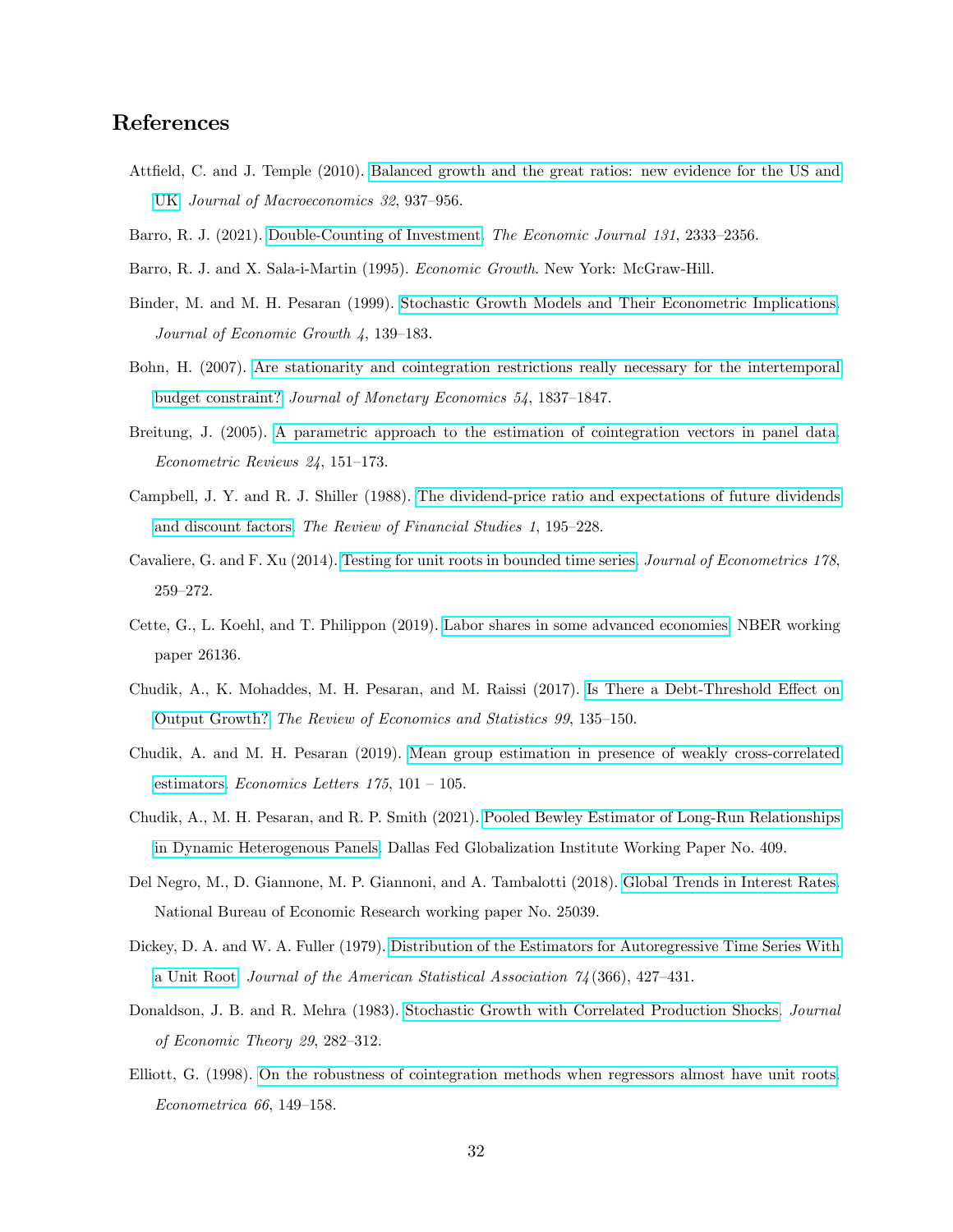<span id="page-34-14"></span><span id="page-34-12"></span>Elliott, G. (2020). [Testing for a trend with persistent errors.](https://doi.org/10.1016/j.jeconom.2020.03.006) Journal of Econometrics 219, 314–328.

- Engle, R. F. and C. W. J. Granger (1987). Cointegration and error correction: representation, estimation and testing. *Econometrica* 55, 251–76. https://doi.org/10.2307/1913236.
- <span id="page-34-9"></span>Gordon, M. J. (1962). The Investment, Financing and Valuation of the Corporation. Homewood, Ill., R.D. Irwin.
- <span id="page-34-13"></span>Granger, C. W. and J.-L. Lin (1995). [Causality in the Long Run.](https://www.jstor.org/stable/3532945) Econometric Theory 11, 530–536.
- Hansen, P. R. (2005). Granger's representation theorem: A closed-form expression for I(1) processes. Econometrics Journal 8, 23-38.
- <span id="page-34-5"></span>Harding, D. (2020). [Econometric foundations of the great ratios of economics.](https://ideas.repec.org/p/cop/wpaper/g-300.html) Centre of Policy Studies/IMPACT Centre working paper G300, Victoria University Australia.
- <span id="page-34-11"></span>Harvey, D. I., S. J. Leybourne, and P. Newbold (2003). [How Great are the Great Ratios?](https://doi.org/10.1080/0003684022000015865) Applied  $Economics 35, 163–177.$
- <span id="page-34-6"></span>Johansen, S. (1991). [Estimation and Hypothesis Testing of Cointegration Vectors in Gaussian Vector](https://doi.org/10.2307/2938278) [Autoregressive Models.](https://doi.org/10.2307/2938278) *Econometrica* 59, 1551–1580.
- <span id="page-34-3"></span>Jones, C. I. and P. M. Romer (2010). [The New Kaldor Facts: Ideas, Institutions, Population and Human](https://doi.org/10.1257/mac.2.1.224) [Capital.](https://doi.org/10.1257/mac.2.1.224) American Economic Journal: Macroeconomics 2, 224-245.
- <span id="page-34-8"></span>Jordà, Ò., K. Knoll, D. Kuvshinov, M. Schularick, and A. M. Taylor (2019). [The Rate of Return on](https://doi.org/10.1093/qje/qjz012) [Everything, 1870-2015.](https://doi.org/10.1093/qje/qjz012) Quarterly Journal of Economics  $134(3)$ , 1225–1298.
- <span id="page-34-7"></span>Jordà, O., M. Schularick, and A. M. Taylor (2017). Macrofinancial history and the new business cycle facts. In M. Eichenbaum and J. A. Parker (Eds.), *NBER Macroeconomics Annual 2016*, Volume 31. Chicago: University of Chicago Press.
- <span id="page-34-1"></span><span id="page-34-0"></span>Kaldor, N. (1957). A model of economic growth. [The Economic Journal](https://doi.org/10.2307/2227704)  $67$ , 591–624.
- Kaldor, N. (1961). Capital accumulation and economic growth. In F. A. Lutz and D. C. Hague (Eds.), The Theory of Capital. New York: St. Martin's Press.
- <span id="page-34-4"></span>Kapetanios, G., S. Millard, K. Petrova, and S. Price (2020). [Time varying cointegration and the UK great](https://doi.org/10.1016/j.econlet.2020.109213) [ratios.](https://doi.org/10.1016/j.econlet.2020.109213) Economics Letters 193, 109213.
- <span id="page-34-10"></span>King, R. G., C. I. Plosser, J. H. Stock, and M. W. Watson (1991). [Stochastic trends and economic](https://www.jstor.org/stable/2006644) fluctuations. American Economic Review 81, 819-840.
- <span id="page-34-2"></span>Klein, L. and R. F. Kosobud (1961). [Some Econometrics of Growth: Great Ratios of Economics.](https://doi.org/10.2307/1884198) The Quarterly Journal of Economics  $75, 173-198$ .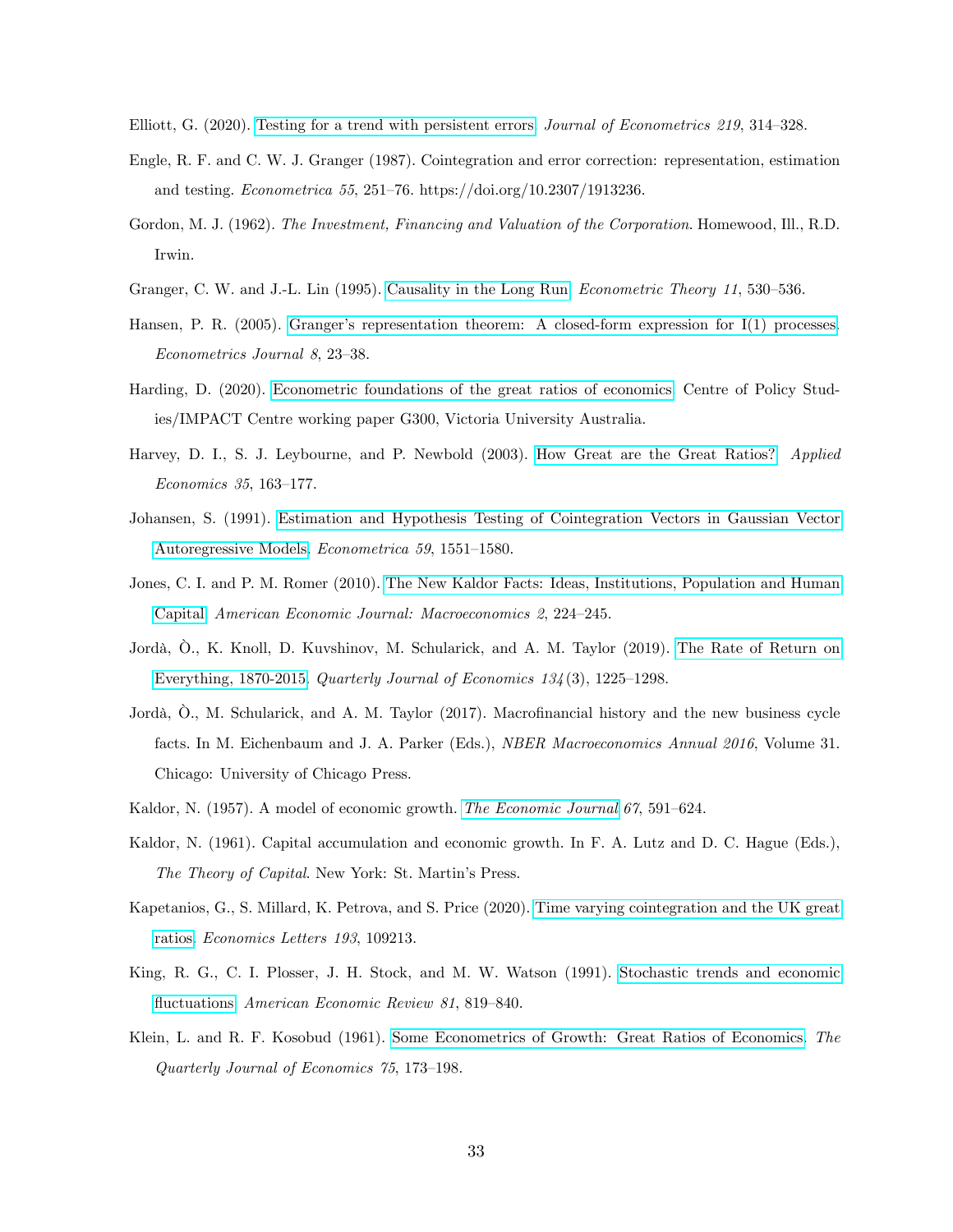- <span id="page-35-1"></span>Kwiatkowski, D., P. C. B. Phillips, P. Schmidt, and Y. Shin (1992). [Testing the null hypothesis of sta](https://doi.org/10.1016/0304-4076(92)90104-Y)[tionarity against the alternative of a unit root.](https://doi.org/10.1016/0304-4076(92)90104-Y) Journal of Econometrics  $54$ ,  $59-178$ .
- <span id="page-35-7"></span>Lunsford, K. G. and K. D. West (2017). [Some evidence on secular drivers of US safe real rates.](https://doi.org/10.26509/frbc-wp-201723) Federal Reserve Bank of Cleveland working paper No. 17-23.
- <span id="page-35-3"></span>Mark, N. C. and D. Sul (2003). [Cointegration Vector Estimation by Panel DOLS and Long-run Money](https://doi.org/10.3386/t0287) [Demand.](https://doi.org/10.3386/t0287) Oxford Bulletin of Economics and Statistics.
- <span id="page-35-4"></span>Merton, R. C. (1975). [An Asymptotic Theory of Growth Under Uncertainty.](https://doi.org/10.2307/2296851) Review of Economic Stud $ies$  42, 375-393.
- <span id="page-35-6"></span>Mills, T. C. (2009). Revisiting Klein and Kosobud's Great Ratios. Quantitative and Qualitative Analysis in Social Science  $3, 12-42$ .
- <span id="page-35-12"></span><span id="page-35-0"></span>Müller, U. K. and M. W. Watson (2018). [Long-Run Covariability.](https://doi.org/10.3982/ECTA15047) *Econometrica 86*, 775–804.
- Pedroni, P. (2001). Fully modified OLS for heterogeneous cointegrated panels. In B. Baltagi, T. Fomby, and R. C. Hill (Eds.), Nonstationary Panels, Panel Cointegration, and Dynamic Panels, (Advances in Econometrics, Vol. 15), pp. 93–130. Emerald Group Publishing Limited, Bingley.
- <span id="page-35-13"></span>Pesaran, M. H. (2004). [General Diagnostic Tests for Cross Section Dependence in Panels.](http://ifo.de/w/XdQFZH6G) CESifo Working Paper 1229, IZA Discussion Paper 1240.
- <span id="page-35-14"></span>Pesaran, M. H. (2015). [Testing Weak Cross-Sectional Dependence in Large Panels.](https://doi.org/10.1080/07474938.2014.956623) Econometric Reviews  $34, 1089 - 1117$ .
- <span id="page-35-11"></span>Pesaran, M. H. and Y. Shin (1999). An autoregressive distributed-lag modelling approach to cointegration analysis. In S. Strom (Ed.), *Econometrics and Economic Theory in the 20th Century: The Ragnar* Frisch Centennial Symposium, Chapter 11. Cambridge University Press, Cambridge.
- <span id="page-35-8"></span>Pesaran, M. H., Y. Shin, and R. J. Smith (2001). Bounds testing approaches to the analysis of level relationships. Journal of Applied Econometrics 16, 289–326. https://www.jstor.org/stable/2678547.
- <span id="page-35-2"></span>Pesaran, M. H., Y. Shin, and R. P. Smith (1999). [Pooled Mean Group Estimation of Dynamic Heteroge](https://doi.org/10.1080/01621459.1999.10474156 )[neous Panels.](https://doi.org/10.1080/01621459.1999.10474156 ) Journal of the American Statistical Association 94, 621-634.
- <span id="page-35-9"></span>Pesaran, M. H. and R. Smith (1995). [Estimating long-run relationships from dynamic heterogeneous](https://doi.org/10.1016/0304-4076(94)01644-F) [panels.](https://doi.org/10.1016/0304-4076(94)01644-F) Journal of econometrics 68, 79–113.
- <span id="page-35-5"></span>Pesaran, M. H. and R. P. Smith (1998). [Structural Analysis of Cointegrating VARs.](https://doi.org/10.1111/1467-6419.00065) Journal of Economic  $Surveys$  12, 471-505.
- <span id="page-35-10"></span>Phillips, P. C. B. (1995). Fully Modified Least Squares and Vector Autoregression. Econometrica 63, 1023-1078.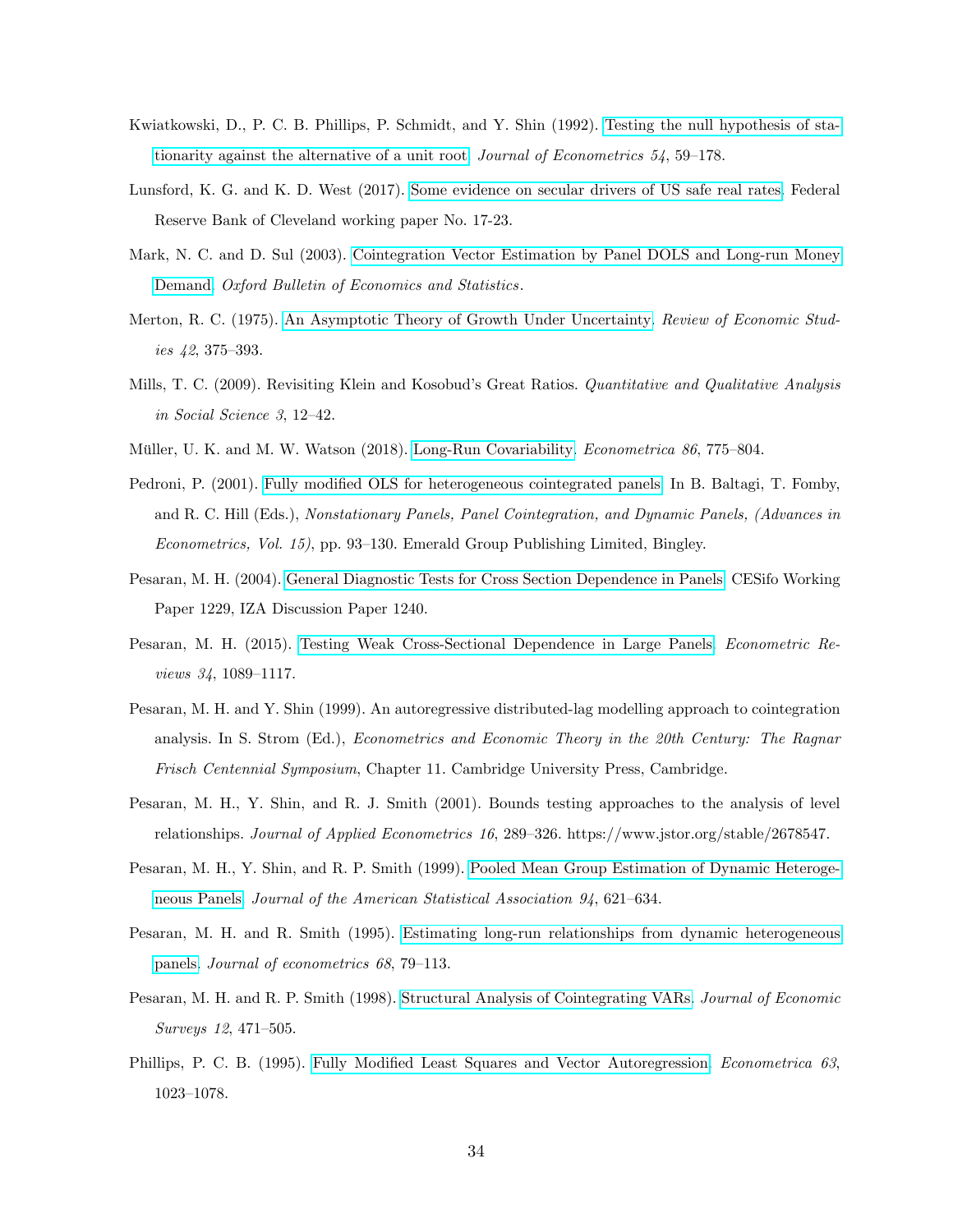- Phillips, P. C. B. and B. E. Hansen (1990). [Statistical Inference in Instrumental Variables Regression with](https://doi.org/10.2307/2297545) [I\(1\) Processes.](https://doi.org/10.2307/2297545) The Review of Economic Studies 57, 99–125.
- Psaradakis, Z., M. Sola, and F. Spagnolo (2004). [On Markov Error-Correction Models, with an application](https://doi.org/10.1002/jae.729) [to stock prices and dividends.](https://doi.org/10.1002/jae.729) Journal of Applied Econometrics 19, 69–88.
- Siklos, P. L. and C. W. J. Granger (1997). [Regime-sensitive cointegration with an application to interest](https://doi.org/10.1017/S1365100597004057)[rate parity.](https://doi.org/10.1017/S1365100597004057) Macroeconomic Dynamics 1, 640-657.
- Solow, R. M. (1956). [A Contribution to the Theory of Economic Growth.](https://doi.org/10.2307/1884513) *Quarterly Journal of Eco*nomics 70, 65-94.
- Solow, R. M. (1970). Growth Theory: an Exposition (Paperback ed.). Oxford University Press.
- Stock, J. H. and M. W. Watson (1993). [A Simple Estimator of Cointegrating Vectors in Higher Order](https://doi.org/10.2307/2951763) [Integrated Systems.](https://doi.org/10.2307/2951763) Econometrica 61, 783–820.
- Stock, J. H. and M. W. Watson (2017). [Twenty years of time series econometrics in ten pictures.](https://doi.org/10.1257/jep.31.2.59) Journal of Economic Perspectives 31, 59-86.
- Swan, T. W. (1956). [Economic Growth and Capital Accumulation.](https://doi.org/10.1111/j.1475-4932.1956.tb00434.x) Economic Record 32, 334–361.
- Tropimov, I. D. (2017). [Capital productivity in industrialised economies: Evidence from error-correction](https://doi.org/10.2298/eka1715053t) [models and Lagrange Multiplier tests.](https://doi.org/10.2298/eka1715053t) *Economic Annals 62*, 53-79.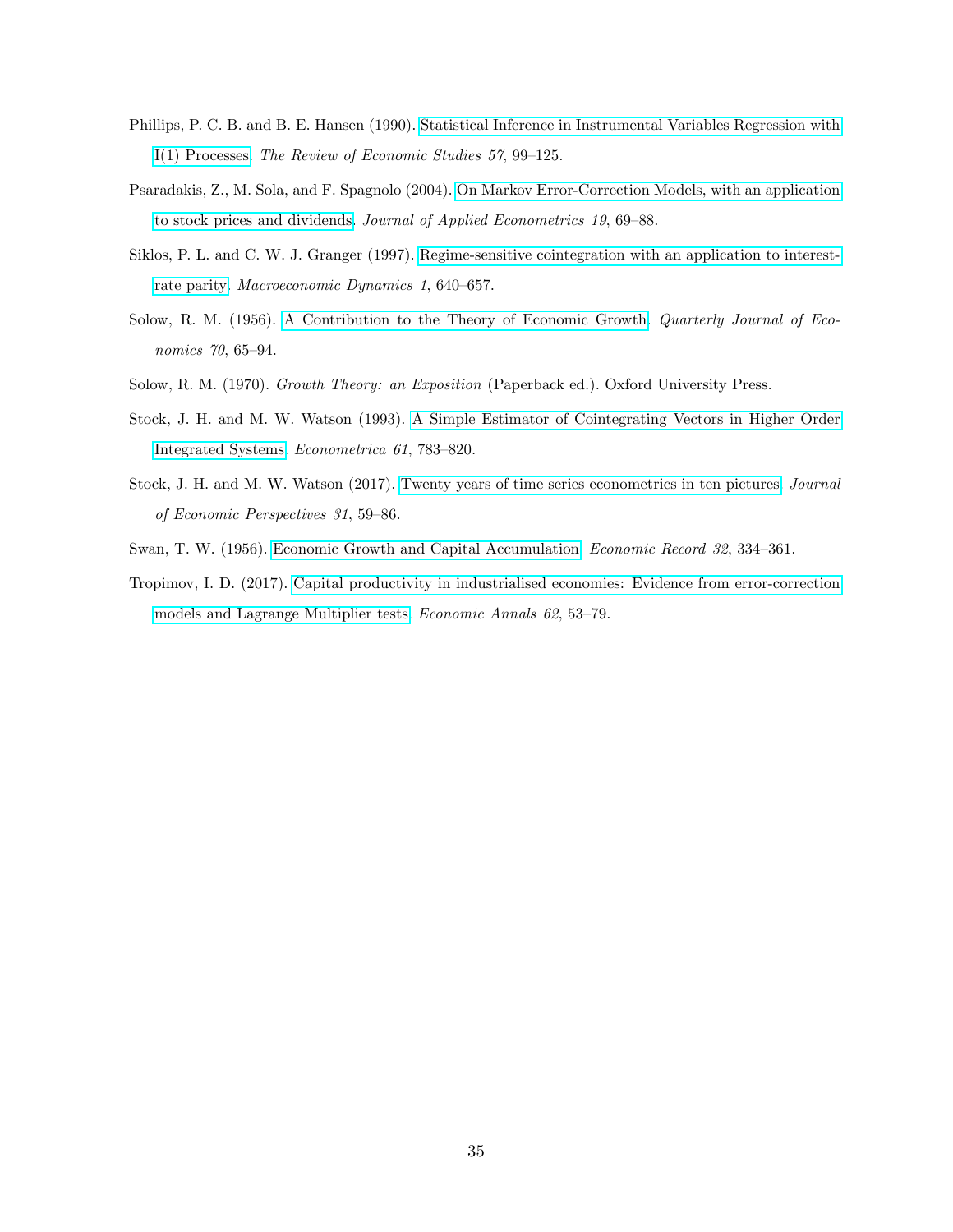# Online Supplement to "Revisiting the Great Ratios Hypothesis"

A. Chudik

Federal Reserve Bank of Dallas

M. Hashem Pesaran

University of Southern California, USA and Trinity College, Cambridge, UK

Ron P. Smith

Birkbeck, University of London, United Kingdom

#### March 4, 2022

This online supplement consists of three sections. Section [S.1](#page-31-0) provides likelihood function, first order conditions, and asymptotic variance of SPMG estimator. Section [S.2](#page-39-0) describes implementation of PMG, SPMG, 2-step Breitung, and MGMW estimators, including bootstrapping procedures. Section [S.3](#page-48-0) provides full account of Monte Carlo (MC) experiments, including a detailed description of MC design, and the full set of MC findings.

# S.1 Likelihood function, first order conditions, and asymptotic variance of SPMG estimator

We assume observations on  $\mathbf{w}_{it} = (y_{it}, x_{it})'$  are available for  $i = 1, 2, ..., n$  and  $t = 1, 2, ..., T$ . Our model is given by  $(1)-(3)$  $(1)-(3)$  $(1)-(3)$ , which can be conveniently written as  $(4)$ , namely:

$$
\Delta \mathbf{w}_{it} = -\phi_i \beta' \mathbf{w}_{i,t-1} + \mathbf{\hat{r}}_i \mathbf{q}_{it} + \mathbf{u}_{it},
$$
\n(S.1)

for  $i = 1, 2, ..., n$  and  $t = p + 1, p + 2, ..., T$ , where  $\mathbf{u}_{it} = (u_{yit}, u_{xit})'$  is a reduced-form error vector with  $E(\mathbf{u}_{it}) = \mathbf{0}$ , and  $E(\mathbf{u}_{it}^{\prime} \mathbf{u}_{it}) = \mathbf{\Sigma}_{i}$ , a positive definite covariance matrix. Also,  $\boldsymbol{\beta} = (1, -\theta)^{\prime}$ ,  $\mathbf{q}_{it} =$  $(1, \Delta \mathbf{w}'_{i,t-1}, \Delta \mathbf{w}'_{i,t-2}, ..., \Delta \mathbf{w}'_{i,t-p+1})'$ , and  $\Upsilon = (\mathbf{a}_i, \Psi_{i,1}, \Psi_{i,2}, ..., \Psi_{i,p-1})'$ , with  $\mathbf{a}_i = (a_{yi}, a_{xi})'$  and  $\Psi_{i\ell} =$  $(\psi_{y i\ell}, \psi_{x i\ell})'$  for  $\ell = 1, 2, ..., p - 1$ .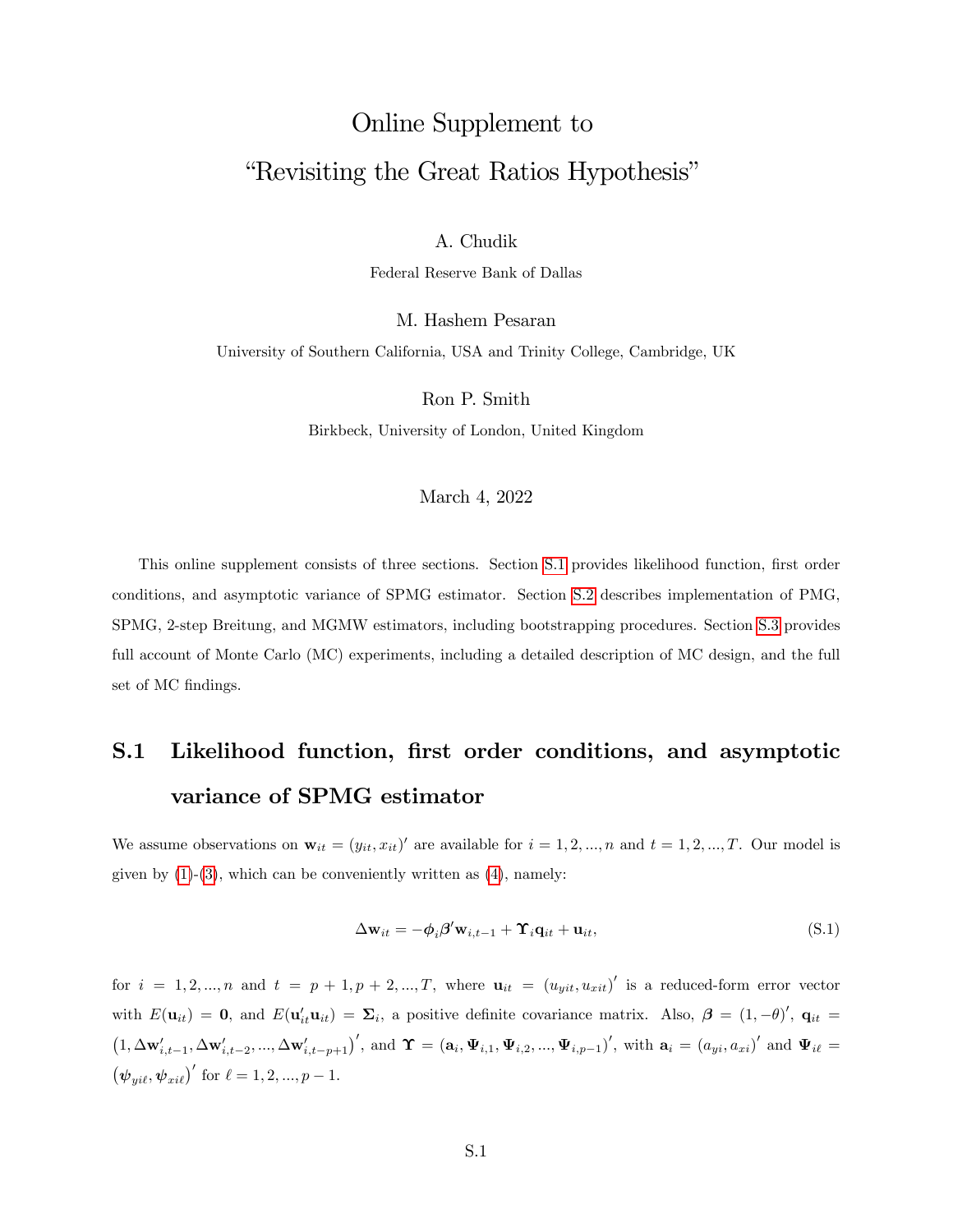For notational convenience, we also define  $\boldsymbol{\phi} = (\phi'_1, \phi'_2, ..., \phi'_n)'$ ,  $\boldsymbol{\Upsilon} = (\boldsymbol{\Upsilon}'_1, \boldsymbol{\Upsilon}'_2, ..., \boldsymbol{\Upsilon}'_n)'$ , and  $\Sigma = (\Sigma_1, \Sigma_2, ..., \Sigma_n)'$ . In addition, let

$$
\boldsymbol{\beta}' \mathbf{w}_{i,t-1} = y_{it} - \theta x_{it} = \xi_{i,t-1}(\theta).
$$

Assuming  $\mathbf{u}_{it} \sim IIDN(\mathbf{0}, \mathbf{\Sigma}_i)$ , independently distributed over i, the log-likelihood function conditional on the initial observations  $\mathbf{w}_{i,1}, \mathbf{w}_{i,2}, ..., \mathbf{w}_{i,p}$ , is given by:

$$
\mathcal{L}_{n,T}(\theta,\phi,\Upsilon,\Sigma) = -\frac{(T-p)\,n}{2}\ln(2\pi) + \frac{(T-p)}{2}\sum_{i=1}^{n}\ln|\Sigma_i^{-1}|
$$

$$
-\frac{1}{2}\sum_{i=1}^{n}\sum_{t=p+1}^{T}\left(\Delta\mathbf{w}_{it} + \phi_i\xi_{i,t-1}(\theta) - \Upsilon_i\mathbf{q}_{it}\right)' \Sigma_i^{-1}\left(\Delta\mathbf{w}_{it} + \phi_i\xi_{i,t-1}(\theta) - \Upsilon_i\mathbf{q}_{it}\right).
$$

Consider the projection matrix  $H_i = I_{T-p} - Q_i(Q_i'Q_i)^{-1}Q_i'$ , where  $Q_i$  is a matrix of observations on  $\mathbf{q}_{it} = (1, \Delta \mathbf{w}'_{i,t-1}, \Delta \mathbf{w}'_{i,t-2}, ..., \Delta \mathbf{w}'_{i,t-p+1})'$ , namely  $\mathbf{Q}_i = (\mathbf{q}_{i,p+1}, \mathbf{q}_{i,p+2}, ..., \mathbf{q}_{i,T})'$ . In addition, let  $\mathbf{x}_{i,-1} = (x_{i,p}, x_{i,p+1}, ..., x_{i,T-1})'$ ,  $\mathbf{y}_{i,-1} = (y_{i,p}, y_{i,p+1}, ..., y_{i,T-1})'$ ,  $\boldsymbol{\xi}_{i,-1} = (\xi_{ip}, \xi_{i,p+1}, ..., \xi_{i,T-1})'$ ,  $\Delta \mathbf{W}_i =$  $(\Delta \mathbf{w}_{i,p+1}, \Delta \mathbf{w}_{i,p+2}, ..., \Delta \mathbf{w}_{iT})'$ , and define

$$
\Delta \tilde{\mathbf{W}}_i = \mathbf{H}_i \Delta \mathbf{W}_i, \, \tilde{\boldsymbol{\xi}}_{i,-1} \left( \theta \right) = \mathbf{H}_i \boldsymbol{\xi}_{i,-1} \left( \theta \right),
$$

where row vectors of  $\Delta \tilde{\mathbf{W}}_i$  and elements of  $\tilde{\boldsymbol{\xi}}_{i,-1}(\theta)$  are denoted as  $\Delta \tilde{\mathbf{W}}_i = (\Delta \tilde{\mathbf{w}}_{i,p+1}, \Delta \tilde{\mathbf{w}}_{i,p+2}, ..., \Delta \tilde{\mathbf{w}}_{iT})'$  $\text{and } \tilde{\boldsymbol{\xi}}_{i,-1}\left(\theta\right)=\left[\widetilde{\xi}_{ip}\left(\theta\right),\widetilde{\xi}_{i,p+1}\left(\theta\right),...,\widetilde{\xi}_{i,T-1}\left(\theta\right)\right]'.$ 

Concentrating  $\Upsilon$  out, the concentrated log-likelihood function is given by

$$
\mathcal{L}_{n,T}(\theta,\phi,\Sigma) = -\frac{(T-p)n}{2}\ln(2\pi) + (T-p)\sum_{i=1}^{n}\ln|\Sigma_{i}^{-1}|
$$

$$
-\frac{1}{2}\sum_{i=1}^{n}\sum_{t=p+1}^{T}\left[\Delta\tilde{\mathbf{w}}_{it} + \phi_{i}\tilde{\xi}_{i,t-1}(\theta)\right]'\Sigma_{i}^{-1}\left[\Delta\tilde{\mathbf{w}}_{it} + \phi_{i}\tilde{\xi}_{i,t-1}(\theta)\right],
$$

which corresponds to equation [\(7\)](#page-14-0) in the paper.

Partial derivatives of  $\mathcal{L}_{n,T}(\theta,\phi,\Sigma)$  with respect to  $\theta$  and  $\phi$  are

<span id="page-38-0"></span>
$$
\frac{\partial \mathcal{L}_{n,T}(\theta, \phi, \Sigma)}{\partial \theta} = \sum_{i=1}^{n} \sum_{t=p+1}^{T} (\tilde{x}_{i,t-1} \phi_i' \Sigma_i^{-1} \Delta \tilde{\mathbf{w}}_{it} + \phi_i' \Sigma_i^{-1} \phi_i \tilde{x}_{i,t-1} \tilde{y}_{i,t-1}) - \sum_{i=1}^{n} \sum_{t=p+1}^{T} \phi_i' \Sigma_i^{-1} \phi_i \tilde{x}_{i,t-1}^2,
$$
\n(S.2)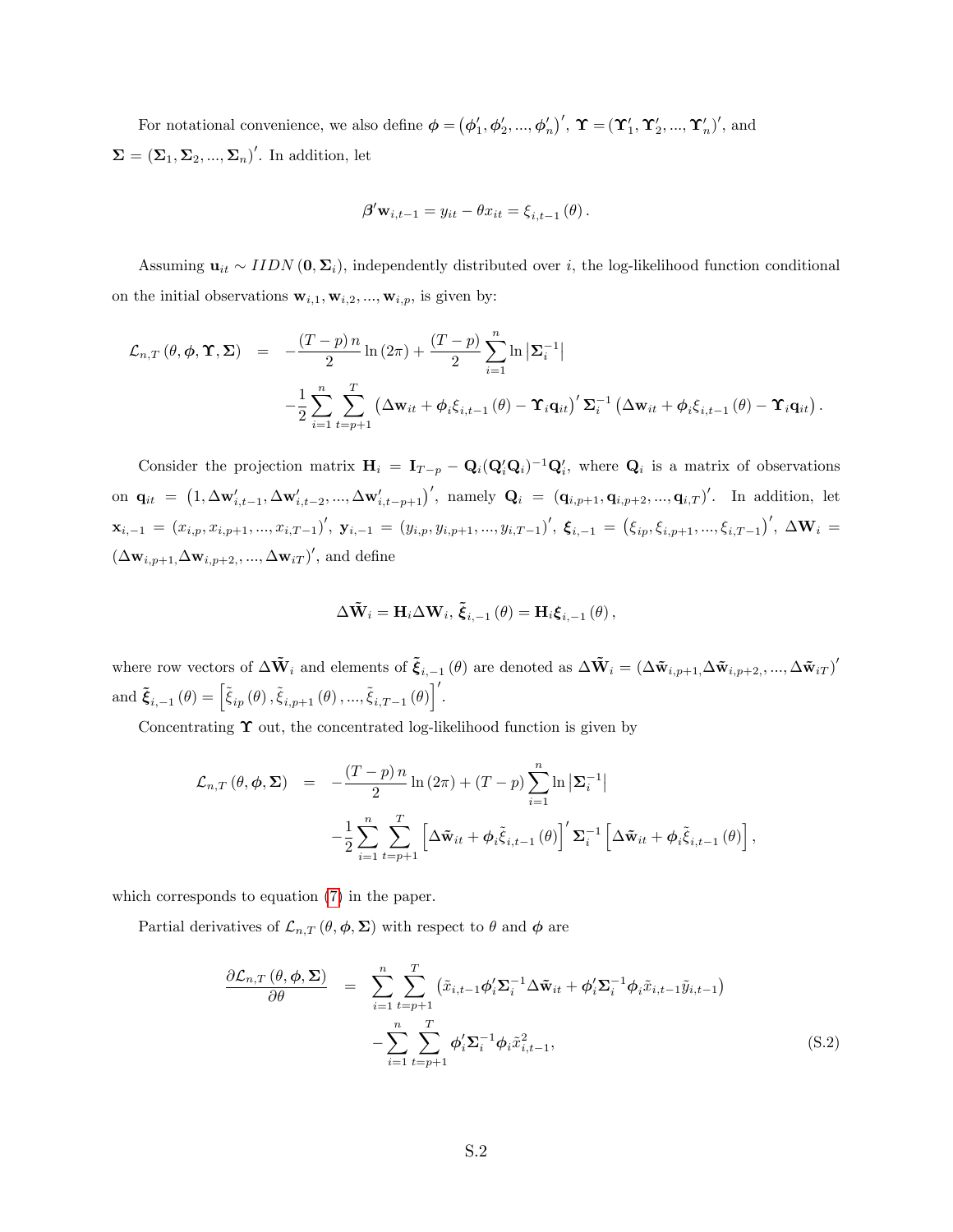and

<span id="page-39-1"></span>
$$
\frac{\partial \mathcal{L}_{n,T}(\theta,\phi,\Sigma)}{\partial \phi_i} = \sum_{t=p+1}^T \left[ \tilde{\xi}_{i,t-1}(\theta) \Sigma_i^{-1} \Delta \tilde{\mathbf{w}}_{it} + \tilde{\xi}_{i,t-1}^2(\theta) \Sigma_i^{-1} \phi_i \right],
$$
\n(S.3)

respectively. Setting partial derivatives  $(S.2)$ - $(S.3)$  equal to zero gives implicit solutions  $(9)$  $(9)$ - $(10)$  in the paper. Similarly, setting partial derivatives of  $\mathcal{L}_{n,T}(\theta,\phi,\Sigma)$  with respect to elements of  $\Sigma_i$  equal to zero yields implicit solution [\(11\)](#page-14-3) for  $\hat{\Sigma}_i$  in the paper.

Using [\(14\)](#page-15-0)-[\(15\)](#page-15-1), asymptotic variance of the SPMG estimator is given by  $p \lim_{n,T \to \infty} Q_{nT}^{-1} V_{qnT} Q_{nT}^{-1}$ , where  $V_{qnT} = E(q_{nT}q'_{nT}) = E(q_{nT}^2)$ . Under error cross-sectional independence, we have  $V_{qnT} = Q_{nT}$ , in which case the asymptotic variance reduces to  $p \lim_{n,T \to \infty} Q^{-1}_{nT}$ , and it can be consistently estimated by  $\hat{Q}^{-1}_{nT}$ , where

<span id="page-39-3"></span>
$$
\hat{Q}_{nT} = n^{-1} \sum_{i=1}^{n} \left( \hat{\phi}'_i \hat{\Sigma}_i^{-1} \hat{\phi}_i \right) \left( T^{-2} \mathbf{x}'_{i,-1} \mathbf{H}_i \mathbf{x}_{i,-1} \right), \tag{S.4}
$$

with  $\hat{\phi}_i$  and  $\hat{\Sigma}_i$  denoting the SPMG estimates of  $\phi_i$  and  $\Sigma_i$ , respectively, as given by [\(10\)](#page-14-2) and [\(11\)](#page-14-3). Under weak error cross-sectional dependence, it is no longer the case that  $V_{qnT} = Q_{nT}$ , but it is possible to consistently estimate  $V_{qnT}$  as

<span id="page-39-4"></span>
$$
\hat{V}_{qnT} = \frac{1}{nT^2} \sum_{i=1}^{n} \sum_{j=1}^{n} \sum_{t=2}^{T} \hat{\zeta}_{it} \hat{\zeta}_{jt},
$$
\n(S.5)

where  $\hat{\zeta}_{it} = \tilde{x}_{i,t-1} \hat{\overline{\mathbf{u}}}'_{it} \hat{\boldsymbol{\Sigma}}^{-1}_i \hat{\boldsymbol{\phi}}_i$ ,  $\hat{\overline{\mathbf{u}}}'_{it}$ , for  $t = p+1, p+2, ..., T$ , are the rows of  $\hat{\overline{\mathbf{U}}}_{i} \left( \hat{\theta}, \hat{\boldsymbol{\phi}}_{i} \right) = \mathbf{H}_{i} \left[ \Delta \mathbf{W}_{i} + \boldsymbol{\xi}_{i,-1} \left( \hat{\theta} \right) \hat{\boldsymbol{\phi}}'_{i} \right],$ see [\(8\)](#page-14-4). A consistent estimator of the asymptotic variance of SPMG estimator  $\theta$ , regardless of error crosssectional dependence, is given by  $\hat{Q}^{-1}_{nT} \hat{V}_{qnT} \hat{Q}^{-1}_{nT}$ .

# <span id="page-39-0"></span>S.2 Implementation of individual estimators and bootstrapping procedures

This section of the online supplement provide detailed description of the implementation of PMG, 2-step Breitung, SPMG, and MGMW estimators. Computation of bootstrapped confidence intervals for PMG and SPMG estimators is outlined as well.

#### <span id="page-39-5"></span>S.2.1 PMG estimator

PMG estimator of the level coefficient  $\theta$  is based on the (conditional) ARDL specification

<span id="page-39-2"></span>
$$
y_{it} = c_i + \sum_{\ell=1}^{p} \alpha_{i,\ell} y_{i,t-1} + \sum_{\ell=0}^{q} \beta_{i,\ell} x_{i,t-\ell} + \varepsilon_{it},
$$
 (S.6)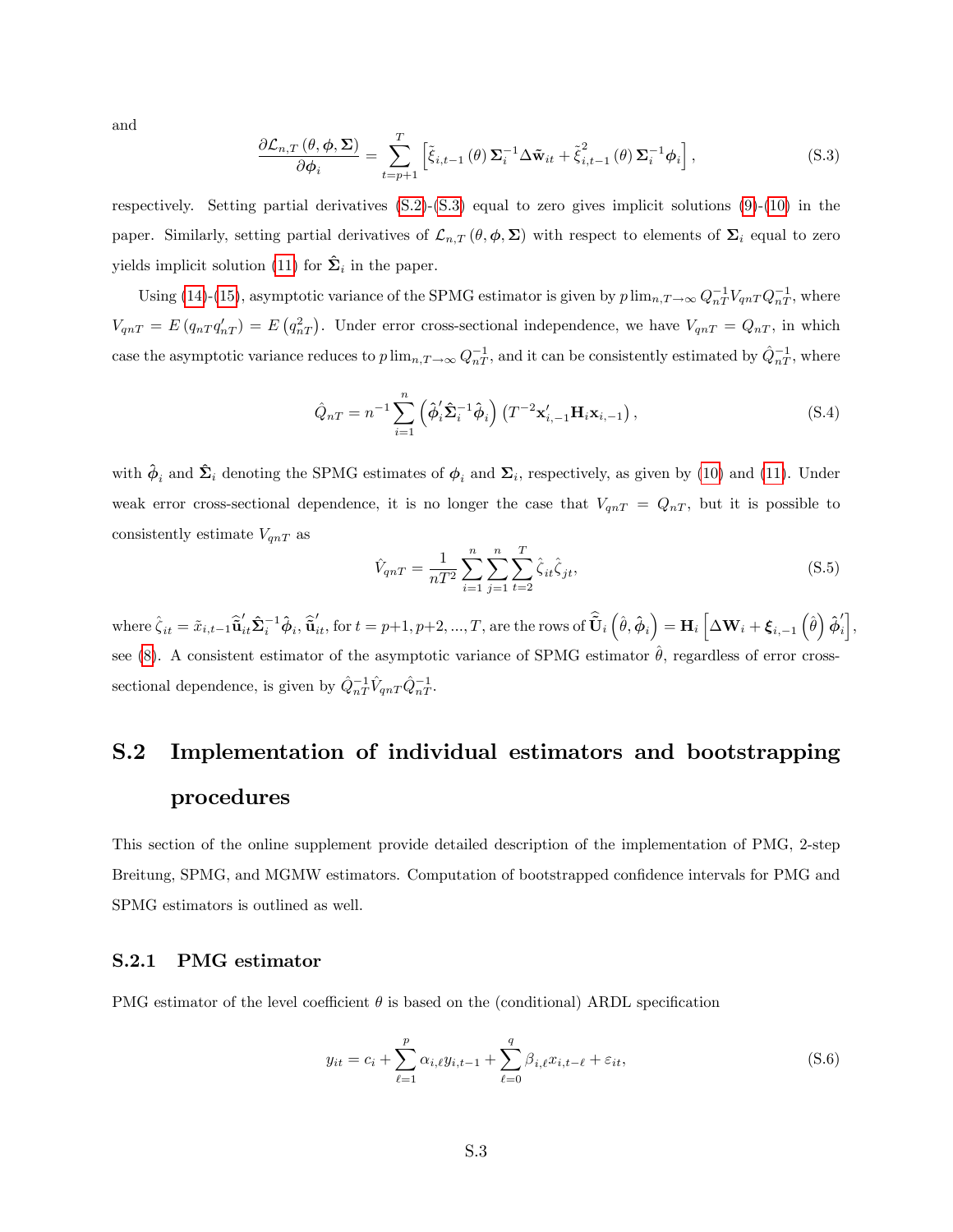where

$$
\theta = \frac{\sum_{\ell=0}^q \beta_{i,\ell}}{1 - \sum_{\ell=1}^p \alpha_{i,\ell}},
$$

is homogenous across *i*. Conditional model [\(S.6\)](#page-39-2) can be obtained from [\(1\)](#page-10-0)-[\(3\)](#page-10-1), assuming that  $E(u_{xit}u_{yit})/E(u_{xit}^2)$ is time invariant (see, for instance, Section 5 of Chudik and Pesaran, 2021).

For expositional convenience, we set  $p = q = 2$  below. The same choices of lag orders are used in the Monte Carlo section, and in the empirical section of the main paper. For  $p = q = 2$ , [\(S.6\)](#page-39-2) can be written as

<span id="page-40-0"></span>
$$
\Delta y_{it} = c_i - \phi_i \xi_{i,t-1}(\theta) + \omega_{yi} \Delta y_{i,t-1} + \omega_{xi,0} \Delta x_{it} + \omega_{xi,1} \Delta x_{i,t-1} + \varepsilon_{it},
$$
\n(S.7)

where

$$
\xi_{i,t-1}(\theta) = y_{i,t-1} - \theta x_{i,t-1}.
$$
\n(S.8)

We continue to assume observations on  $(x_{it}, y_{it})$  for  $t = 1, 2, ..., T$  time periods and  $i = 1, 2, ..., n$  cross-section units are available for estimation. The PMG estimator is computed by a back-substitution algorithm. Assuming  $\varepsilon_{it} \sim IIDN(0, \sigma_{\varepsilon i}^2)$ , and setting the first derivatives of the concentrated log-likelihood function

$$
\ell_{nT}(\varphi) = -\frac{T-2}{2} \sum_{i=1}^{n} \ln 2\pi \sigma_i^2 - \frac{1}{2} \sum_{i=1}^{n} \frac{1}{\sigma_{\varepsilon i}^2} \left[ \left( \Delta \mathbf{y}_i + \phi_i \boldsymbol{\xi}_{i,-1}(\theta) \right)' \mathbf{H}_i^{\Diamond} \left[ \Delta \mathbf{y}_i + \phi_i \boldsymbol{\xi}_{i,-1}(\theta) \right], \tag{S.9}
$$

with respect to  $\boldsymbol{\varphi} = (\theta, \phi_1, \phi_2, ..., \phi_n, \sigma_{\varepsilon i}^2, \sigma_{\varepsilon 2}^2, ..., \sigma_{\varepsilon n}^2)'$  to **0** yields the following implicit expressions for  $\hat{\theta}^{PMG}$ ,  $\hat{\phi}^{PMG}_i$  $\hat{i}^{FMG}$ , and  $\hat{\sigma}_{\varepsilon i}^2$  which we solve iteratively:

<span id="page-40-3"></span>
$$
\hat{\theta}^{PMG} = -\left\{\sum_{i=1}^{n} \frac{\left(\hat{\phi}_{i}^{PMG}\right)^{2}}{\hat{\sigma}_{ei}^{2}} \mathbf{x}_{i,-1}^{\prime} \mathbf{H}_{i}^{\lozenge} \mathbf{x}_{i,-1}\right\}^{-1} \left\{\sum_{i=1}^{n} \frac{\hat{\phi}_{i}^{PMG}}{\hat{\sigma}_{ei}^{2}} \mathbf{x}_{i,-1}^{\prime} \mathbf{H}_{i}^{\lozenge} \left(\Delta \mathbf{y}_{i} + \hat{\phi}_{i}^{PMG} \mathbf{y}_{i,-1}\right)\right\},\tag{S.10}
$$

<span id="page-40-1"></span>
$$
\hat{\phi}_i^{PMG} = -\left[\xi'_{i,-1}\left(\hat{\theta}^{PMG}\right)\mathbf{H}_i^{\lozenge}\xi_{i,-1}\left(\hat{\theta}^{PMG}\right)\right]^{-1}\xi'_{i,-1}\left(\hat{\theta}^{PMG}\right)\mathbf{H}_i^{\lozenge}\Delta\mathbf{y}_i, i = 1, 2, ..., n,
$$
\n(S.11)

<span id="page-40-2"></span>
$$
\hat{\sigma}_{\varepsilon i}^{2} = (T - 2)^{-1} \left[ \Delta \mathbf{y}_{i} + \hat{\phi}_{i}^{PMG} \boldsymbol{\xi}_{i,-1} \left( \hat{\boldsymbol{\theta}}^{PMG} \right) \right]^{\prime} \mathbf{H}_{i}^{\lozenge} \left[ \Delta \mathbf{y}_{i} + \hat{\phi}_{i}^{PMG} \boldsymbol{\xi}_{i,-1} \left( \hat{\boldsymbol{\theta}}^{PMG} \right) \right], \ i = 1, 2, ..., n, \quad (S.12)
$$

 $\text{where }\bm{\xi}_{i,-1}\left(\hat{\theta}^{PMG}\right)=\mathbf{y}_{i,-1}-\hat{\theta}^{PMG}\mathbf{x}_{i,-1}\text{, and }\mathbf{H}_{i}^{\lozenge}=\mathbf{I}_{T-2}-\mathbf{Q}_{i}^{\lozenge}(\mathbf{Q}_{i}^{\lozenge\prime}\mathbf{Q}_{i}^{\lozenge})^{-1}\mathbf{Q}_{i}^{\lozenge\prime}\text{,}$  $\mathbf{Q}_i^\Diamond \; = \; (\Delta \mathbf{y}_{i,-1}, \Delta \mathbf{x}_i, \Delta \mathbf{x}_{i,-1}, \boldsymbol{\tau}_{T-2}), \; \Delta \mathbf{y}_{i,-1} \; = \; (\Delta y_{i,2}, \Delta y_{i,3}, ..., \Delta y_{i,T-1})', \; \mathbf{y}_{i,-1} \; = \; (y_{i,2}, y_{i,3}, ..., y_{i,T-1})',$  $\mathbf{x}_{i,-1} = (x_{i,2}, x_{i,3}, ..., x_{i,T-1})', \ \Delta \mathbf{x}_i = (\Delta x_{i,3}, \Delta x_{i,4}, ..., \Delta x_{i,T})', \ \Delta \mathbf{x}_{i,-1} = (\Delta x_{i,2}, \Delta x_{i,3}, ..., \Delta x_{i,T-1})',$  and  $\tau_{T-2}$  is  $T-2$  dimensional column vector of ones. Higher order lags of  $\Delta y_{it}$  and  $\Delta x_{it}$  in [\(S.7\)](#page-40-0) could be accommodated by augmenting  $\mathbf{Q}_i^{\lozenge}$  by these terms.

Starting with a consistent initial estimate of  $\theta$ , say  $\hat{\theta}_{(0)}^{PMG}$ , estimates of  $\phi_i$  and  $\sigma_i^2$  are computed using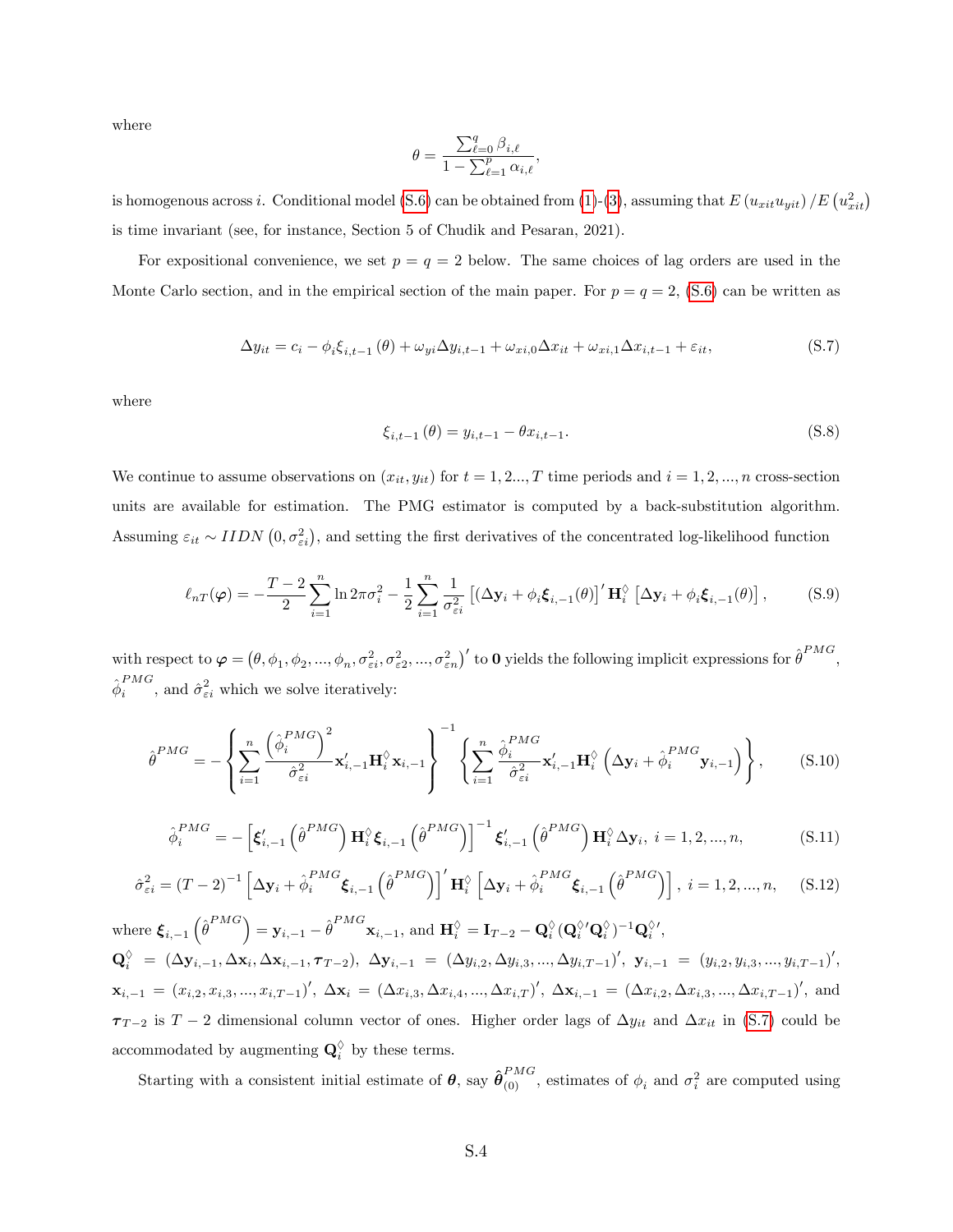[\(S.11\)](#page-40-1) and [\(S.12\)](#page-40-2), which can then be substituted in [\(S.10\)](#page-40-3) to obtain a new estimate of  $\theta$ , say  $\hat{\theta}_{(1)}^{PMG}$ , and so on until convergence is achieved. Our criterion for convergence is  $\left\|\hat{\theta}_{(j)}^{PMG} - \hat{\theta}_{(j-1)}^{PMG}\right\|$  $(j-1)$  $\vert\vert < 10^{-4}$ . Convergence is usually achieved very fast with average number of iterations generally quite small (<10 in most cases).

The initial estimate  $\hat{\theta}^{PMG}_{(0)}$  is taken to be the FE estimator of the coefficient  $\theta$  in the following panel Engle-Granger regression,

$$
y_{it} = \mu_i + \theta x_{it} + e_{it},\tag{S.13}
$$

for  $t = 1, 2, ..., T, i = 1, 2, ..., n$ .

Inference for the PMG estimator  $\hat{\boldsymbol{\theta}}^{PMG}$  is conducted using

<span id="page-41-0"></span>
$$
\widehat{Var}\left(\widehat{\boldsymbol{\theta}}^{PMG}\right) = \widehat{\Omega}_{PMG} = \left(\sum_{i=1}^{n} \frac{\left(\widehat{\phi}_{i}^{PMG}\right)^{2}}{\widehat{\sigma}_{\varepsilon i}^{2}} \mathbf{x}_{i,-1}^{\prime} \mathbf{H}_{i}^{\lozenge} \mathbf{x}_{i,-1}\right)^{-1}.
$$
\n(S.14)

#### S.2.1.1 Bootstrapping critical values

In addition to asymptotic critical values, based on [\(S.14\)](#page-41-0) we also consider bootstrap critical values of the test statistics

$$
t_{\hat{\theta}}\left(\theta_{0}\right) = \frac{\hat{\theta}^{PMG} - \theta_{0}}{\widehat{s.e.}\left(\hat{\theta}^{PMG}\right)},\tag{S.15}
$$

where

$$
\widehat{s.e.} \left(\widehat{\boldsymbol{\theta}}^{PMG}\right) = \widehat{\Omega}_{PMG}^{1/2},\tag{S.16}
$$

and  $\hat{\Omega}_{PMG}$  is given by [\(S.14\)](#page-41-0). We consider two bootstrapping procedures: (i) conditional on  $x_{it}$  and (ii) unconditional, where model for  $x_{it}$  is also utilized. Conditional procedure in Subsection [S.2.1.1](#page-41-1) is valid in the case of strict exogeneity of  $x_{it}$ , whereas the unconditional procedure outlined in Subsection [S.2.1.1](#page-42-0) is valid also in the case of short run feedbacks from  $y_{it}$  to  $x_{it}$ . However, in all of our MC experiments, these two procedures performed very similarly, regardless of the presence of the short run feedbacks from  $y_{it}$  to  $x_{it}$ . In the empirical section, we reported confidence intervals based on the unconditional procedure. Both types of confidence intervals are available in our codes package.

#### <span id="page-41-1"></span>Bootstrapping critical values (conditional on  $x_{it}$ ) The following procedure is adopted.

1. Using data  $y_{i1}, y_{i2}, ..., y_{iT}$  and  $x_{i1}, x_{i2}, ..., x_{iT}$   $(i = 1, 2, ..., n)$  estimate all parameters of

$$
\Delta y_{it} = c_i - \phi_i(y_{i,t-1} - \theta x_{i,t-1}) + \omega_{yi} \Delta y_{i,t-1} + \omega_{xi,0} \Delta x_{it} + \omega_{xi,1} \Delta x_{i,t-1} + \varepsilon_{it}.
$$
\n(S.17)

Denote the corresponding PMG estimates of the unknown coefficients  $\hat{\theta}$ ,  $\{\hat{c}_i\}_{i=1}^n$ ,  $\left\{\hat{\phi}_i\right\}_{i=1}^n$  $\sum_{i=1}^n$ ,  $\{\hat{\omega}_{yi}\}_{i=1}^n$ ,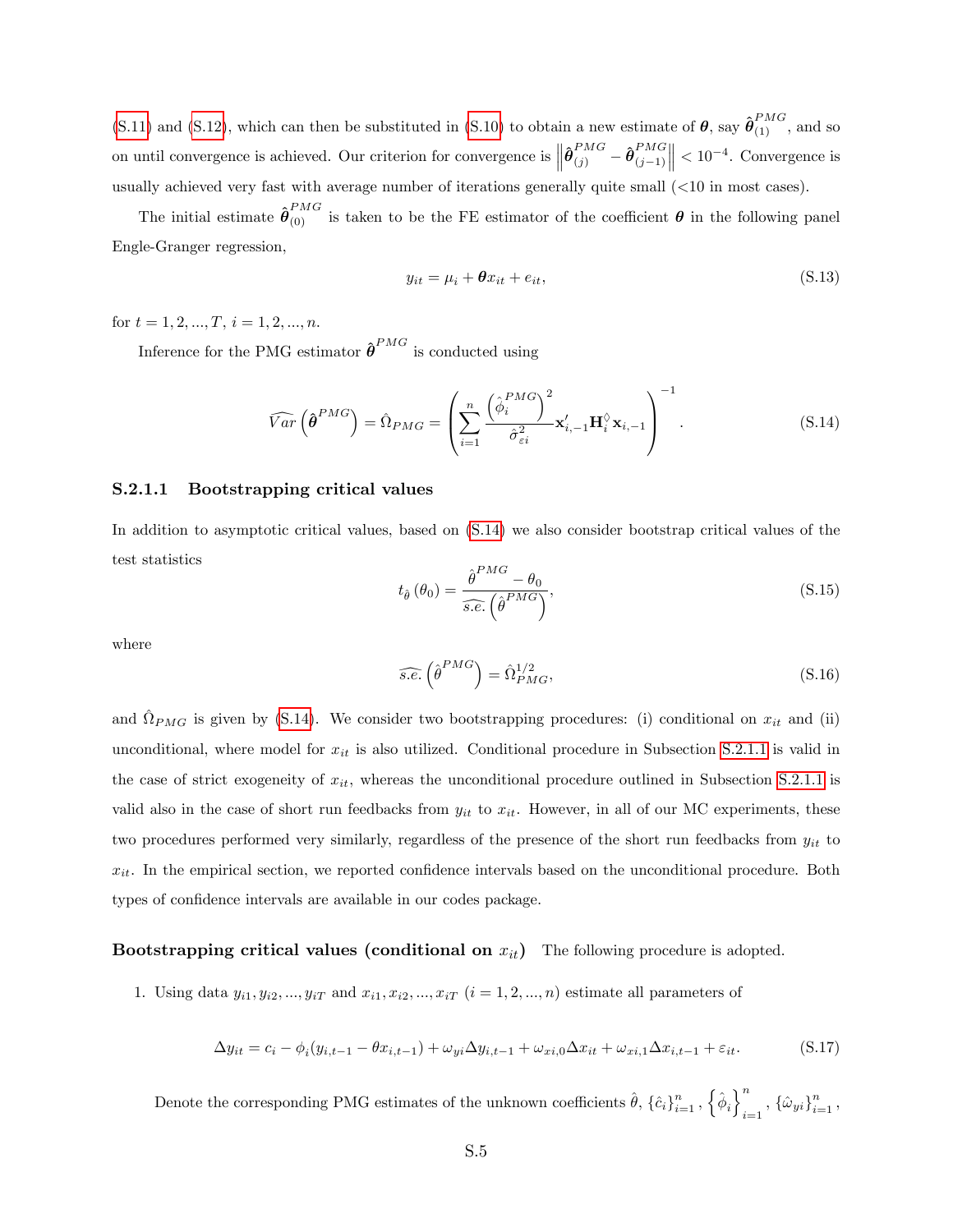${\lbrace \hat{\omega}_{xi,0} \rbrace}_{i=1}^n$ ,  ${\lbrace \hat{\omega}_{xi,1} \rbrace}_{i=1}^n$ . We omit superscript "PMG" in this procedure to simplify notations.

- 2. Obtain residuals, denoted as  $\hat{\varepsilon}_{it}$ .
- 3. Repeat for  $b = 1, 2, ..., B$ :
	- (a) Generate  $\varepsilon_{it}^{(b)} = \varkappa_t^{(b)} \hat{\varepsilon}_{y,it}$ , where  $\varkappa_t$  is randomly drawn from Rademacher distribution (Davidson and Flachaire, 2008)

$$
\varkappa_t^{(b)} = \left\{ \begin{array}{cl} -1, & \text{with probability} \ 1/2 \\ & 1, & \text{with probability} \ 1/2 \end{array} \right.
$$

(b) Generate

$$
y_{it}^{(b)} = y_{i,t-1}^{(b)} + \hat{c}_i - \hat{\phi}_i \left( y_{i,t-1}^{(b)} - \hat{\theta} x_{i,t-1} \right) + \hat{\omega}_{y,i} \Delta y_{i,t-1}^{(b)} + \hat{\omega}_{xi,0} \Delta x_{it} + \hat{\omega}_{xi,1} \Delta x_{i,t-1} + \varepsilon_{it}^{(b)},
$$
 (S.18)

for  $t = 3, 4, ..., T$ , with initial values  $y_{i1}^{(b)} \equiv y_{i1}$  and  $y_{i2}^{(b)} \equiv y_{i2}$ .

(c) Using the bootstrap sample  $\mathbf{y}_i^{(b)} = (y_{i1}, y_{i2}, y_{i3}^{(b)}, y_{i4}^{(b)}, ..., y_{iT}^{(b)})'$  and  $\mathbf{x}_i = (x_{i1}, x_{i2}, ..., x_{iT})'$   $(i =$ 1, 2, ..., n), compute PMG estimate  $\hat{\theta}^{(b)}$ , and the associated test statistics

$$
t_{\hat{\theta}}^{(b)} = \frac{\hat{\theta}^{(b)} - \hat{\theta}}{s.e. \left(\hat{\theta}^{(b)}\right)},
$$
\n(S.19)

.

where 
$$
\widehat{s.e.} \left(\widehat{\theta}^{(b)}\right) = \left(\widehat{\Omega}_{PMG}^{(b)}\right)^{1/2}.
$$

4. Inference (at 5% nominal level) is conducted using the 95 percent quantile of  $\left\{ \left| t_{\hat{\theta}}^{(b)} \right\rangle$  $\hat{\theta}$  $\Big\vert$  ,  $b=1,2,...,B\Big\}$ as critical value.

<span id="page-42-0"></span>Bootstrapping critical values (unconditional) This procedure is the same as above, but we allow for feedback from  $y_{it}$  to  $x_{it}$ . Specifically, we estimate the conditional model

$$
\Delta y_{it} = c_i - \phi_i(y_{i,t-1} - \theta x_{i,t-1}) + \omega_{yi} \Delta y_{i,t-1} + \omega_{xi,0} \Delta x_{it} + \omega_{xi,1} \Delta x_{i,t-1} + \varepsilon_{it}.
$$

and the marginal model

$$
\Delta x_{it} = d_i + \delta_{xi} \Delta x_{i,t-1} + \delta_{yi} \Delta y_{i,t-1} + v_{it}.
$$
\n(S.20)

Bootstrap samples are consequently generated as

$$
x_{it}^{(b)} = x_{i,t-1}^{(b)} + \hat{d}_i + \hat{\delta}_{xi} \Delta x_{i,t-1}^{(b)} + \hat{\delta}_{yi} \Delta y_{i,t-1}^{(b)} + v_{it}^{(b)},
$$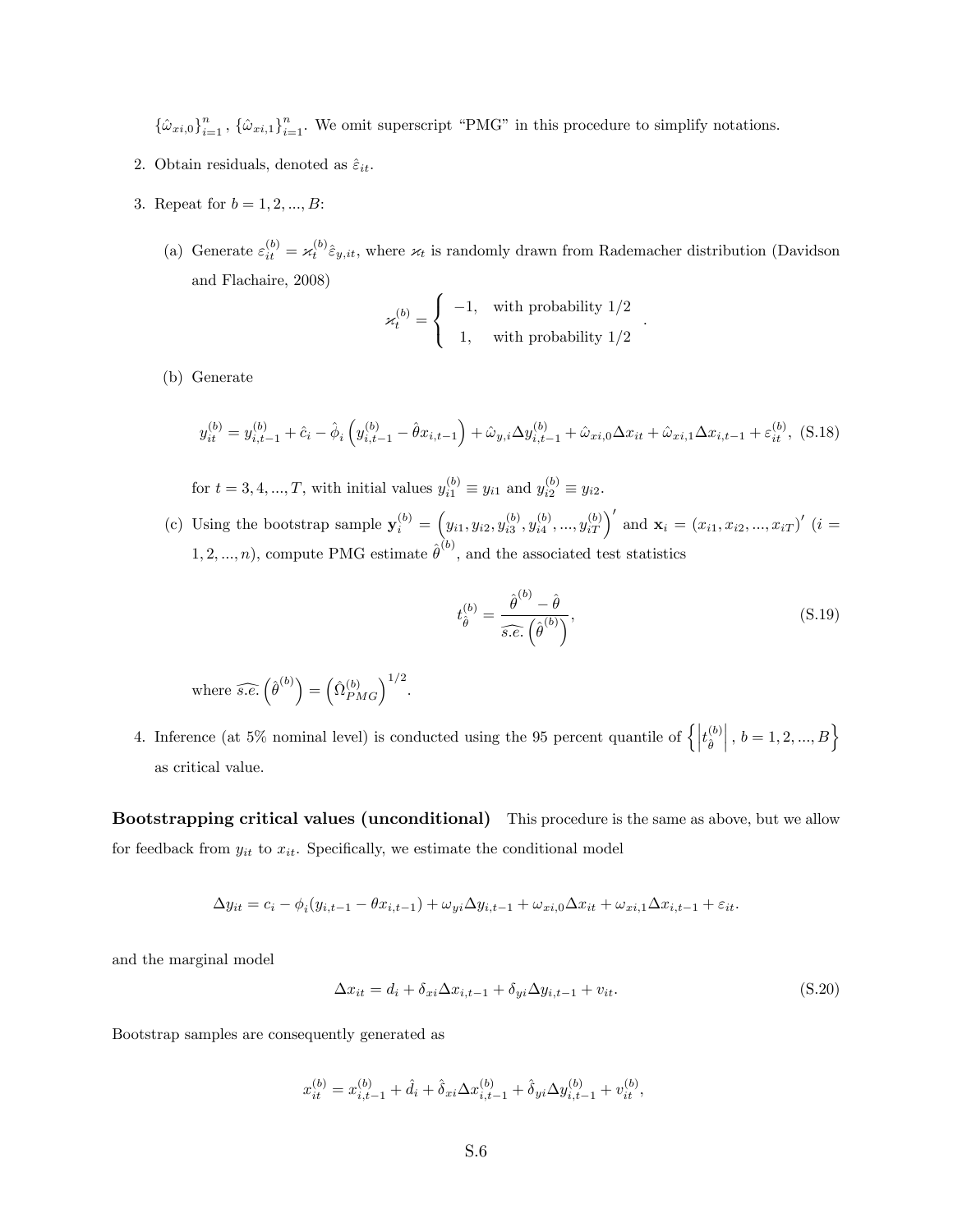and

$$
y_{it}^{(b)} = y_{i,t-1}^{(b)} + \hat{c}_i - \hat{\phi}_i \left( y_{i,t-1}^{(b)} - \hat{\theta} x_{i,t-1}^{(b)} \right) + \hat{\omega}_{y,i} \Delta y_{i,t-1}^{(b)} + \hat{\omega}_{xi,0} \Delta x_{it}^{(b)} + \hat{\omega}_{xi,1} \Delta x_{i,t-1}^{(b)} + \varepsilon_{it}^{(b)},
$$

for  $t = 3, 4, ..., T$  using the initial values  $y_{it}^{(b)} = y_{it}$ , for  $t = 1, 2$  and  $x_{it}^{(b)} = x_{it}$ , for  $t = 1, 2$ , in which  $v_{it}^{(b)}$  is generated similarly to  $\varepsilon_{it}^{(b)}$ .

#### S.2.2 2-step Breitungís (2005) panel data estimator

Breitung's 2-step panel data estimator requires an initial consistent estimator. We follow the same choices for the implementation of Breitung's estimator as in the original paper Breitung (2005), and in the accompanying Gauss codes we received from Joerg Breitung, which we gratefully acknowledge. For each unit  $i = 1, 2, ..., n$ , we compute

$$
\hat{\theta}_i = \left(\tilde{\mathbf{x}}_i'\tilde{\mathbf{x}}_i\right)^{-1}\tilde{\mathbf{x}}_i'\tilde{\mathbf{y}}_i,\tag{S.21}
$$

 $\prime$ 

where  $\tilde{\mathbf{x}}_i = \mathbf{M}_{\tau} \mathbf{x}_i$ ,  $\tilde{\mathbf{y}}_i = \mathbf{M}_{\tau} \mathbf{y}_i$ ,  $\mathbf{x}_i = (x_{i1}, x_{i1}, ..., x_{iT})'$ ,  $\mathbf{y}_i = (y_{i1}, y_{i1}, ..., y_{iT})'$ ,  $\mathbf{M}_{\tau} = \mathbf{I}_T - \tau \tau'/T$ ,  $\mathbf{I}_T$  is  $T \times T$ identity matrix and  $\tau$  is  $T \times 1$  vector of ones. Next, we compute

$$
\xi_{it}\left(\hat{\theta}_{i}\right) = y_{it} - \hat{\theta}_{i}x_{it}.
$$

We continue to assume  $p = q = 2$ . Define the following data vectors

$$
\Delta \mathbf{x}_{i} = (\Delta x_{i,3}, \Delta x_{i,4}, ..., \Delta x_{i,T})'
$$
  
\n
$$
\Delta \mathbf{y}_{i} = (\Delta y_{i,3}, \Delta y_{i,4}, ..., \Delta y_{i,T})',
$$
  
\n
$$
\mathbf{x}_{i-1} = (x_{i,2}, x_{i,3}, ..., x_{i,T-1})',
$$
  
\n
$$
\mathbf{y}_{i-1} = (y_{i,2}, y_{i,3}, ..., y_{i,T-1})',
$$
  
\n
$$
\boldsymbol{\xi}_{i,-1} (\hat{\theta}_{i}) = [\xi_{i,2} (\hat{\theta}_{i}), \xi_{i,3} (\hat{\theta}_{i}), ..., \xi_{i,T-1} (\hat{\theta}_{i})]
$$
  
\n
$$
\mathbf{q}_{i,t-1} = (1, \Delta x_{i,t-1}, \Delta y_{i,t-1})',
$$

and the following data matrices

$$
\Delta \mathbf{W}_i = \left(\Delta \mathbf{y}_i, \Delta \mathbf{x}_i\right), \, \mathbf{W}_{i,-1} = \left(\mathbf{y}_{i,-1}, \mathbf{x}_{i,-1}\right),
$$
  

$$
\mathbf{Q}_i = \left(\mathbf{q}_{i,2}, \mathbf{q}_{i,3}, ..., \mathbf{q}_{i,T-1}\right)^\prime.
$$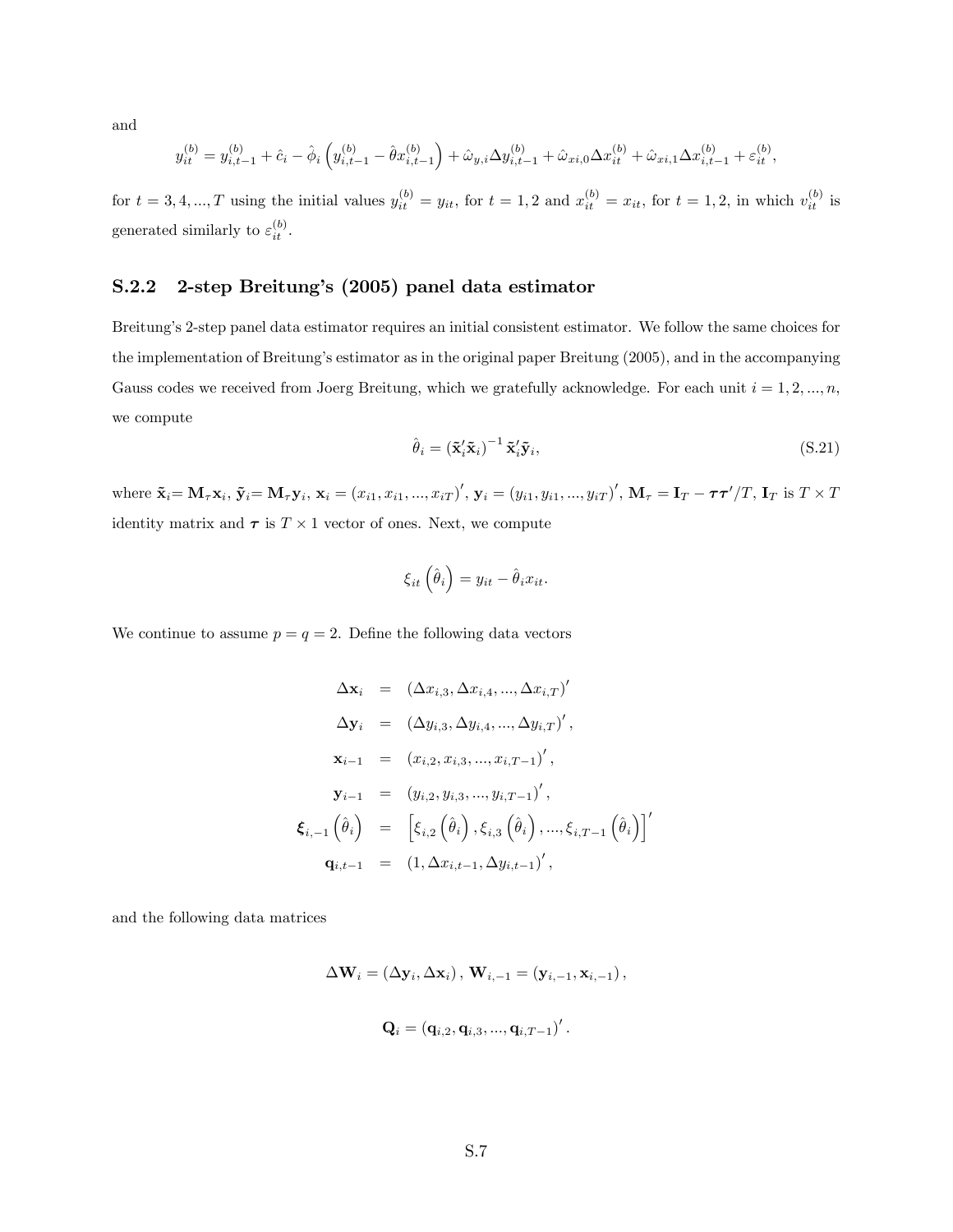Let  $\mathbf{H}_i = \mathbf{I}_{T-2} - \mathbf{Q}_i (\mathbf{Q}_i' \mathbf{Q}_i)^{-1} \mathbf{Q}_i$ , and

$$
\Delta\mathbf{\tilde{W}}_{i}=\mathbf{H}_{i}\Delta\mathbf{W}_{i},\,\mathbf{\tilde{W}}_{i,-1}=\mathbf{H}_{i}\mathbf{W}_{i,-1},\,\mathbf{\tilde{\xi}}_{i,-1}\left(\hat{\theta}_{i}\right)=\mathbf{H}_{i}\mathbf{\xi}_{i,-1}\left(\hat{\theta}_{i}\right).
$$

In addition, let

$$
\hat{\boldsymbol{\phi}}_{i} = \left[ \tilde{\boldsymbol{\xi}}'_{i,-1} \left( \hat{\theta}_{i} \right) \tilde{\boldsymbol{\xi}}_{i,-1} \left( \hat{\theta}_{i} \right) \right]^{-1} \tilde{\boldsymbol{\xi}}'_{i,-1} \left( \hat{\theta}_{i} \right) \Delta \tilde{\mathbf{W}}_{i},
$$
\n
$$
\hat{\mathbf{U}}_{i} = \Delta \tilde{\mathbf{W}}_{i} + \tilde{\boldsymbol{\xi}}_{i,-1} \left( \hat{\theta}_{i} \right) \hat{\boldsymbol{\phi}}'_{i},
$$
\n
$$
\hat{\boldsymbol{\Sigma}}_{i} = \hat{\mathbf{U}}'_{i} \hat{\mathbf{U}}_{i} / (T - 3),
$$
\n
$$
\tilde{\mathbf{z}}_{i}^{+} = \tilde{\mathbf{W}}_{i,-1} \mathbf{s}_{1} + \left( \hat{\boldsymbol{\phi}}'_{i} \hat{\boldsymbol{\Sigma}}^{-1} \hat{\boldsymbol{\phi}}_{i} \right)^{-1} \Delta \tilde{\mathbf{W}}_{i} \hat{\boldsymbol{\Sigma}}_{i}^{-1} \hat{\boldsymbol{\phi}}_{i}
$$

 $\mathbf{s}_1 = (1,0)^\prime$ , and  $\mathbf{s}_2 = (0,1)^\prime$ . Then 2-step Breitung (2005) estimator of  $\theta$  is computed as

$$
\hat{\boldsymbol{\theta}}^{Br} = \left(\sum_{i=1}^n \mathbf{s}'_2 \tilde{\mathbf{W}}'_{i,-1} \tilde{\mathbf{W}}_{i,-1} \mathbf{s}_2\right)^{-1} \sum_{i=1}^n \mathbf{s}'_2 \tilde{\mathbf{W}}'_{i,-1} \Delta \tilde{\mathbf{z}}_i^+.
$$

Inference is conducted using the "2S-OLS" and "2S-robust" standard errors as described in Breitung (2005).

#### <span id="page-44-0"></span>S.2.3 SPMG estimator

SPMG estimator avoids inversion of  $\hat{\phi}'_i \hat{\Sigma}^{-1} \hat{\phi}_i$ , since it can be the case that  $\hat{\phi}_i = o_p(1)$  for some units that do not have long run relationship (or  $\hat{\phi}_i$  can converge to a rank-deficient matrix in probability in a more general case). SPMG estimator of  $\theta$  is solved iteratively using

$$
\hat{\boldsymbol{\theta}}^{\text{SPMG}} = -\left(\sum_{i=1}^{n} \hat{\boldsymbol{\phi}}_{i}^{\prime} \hat{\boldsymbol{\Sigma}}_{i}^{-1} \hat{\boldsymbol{\phi}}_{i} \mathbf{x}_{i,-1}^{\prime} \mathbf{H}_{i} \mathbf{x}_{i,-1}\right)^{-1} \sum_{i=1}^{n} \mathbf{x}_{i,-1}^{\prime} \mathbf{H}_{i} \left(\Delta \mathbf{W}_{i} + \mathbf{y}_{i,-1} \hat{\boldsymbol{\phi}}_{i}^{\prime}\right) \hat{\boldsymbol{\Sigma}}_{i}^{-1} \hat{\boldsymbol{\phi}}_{i}, \tag{S.22}
$$

$$
\hat{\boldsymbol{\phi}}_i^{\text{SPMG}} = -\left[\boldsymbol{\xi}_{i,-1}'\left(\hat{\boldsymbol{\theta}}^{\text{SPMG}}\right)\mathbf{H}_i\boldsymbol{\xi}_{i,-1}\left(\hat{\boldsymbol{\theta}}^{\text{SPMG}}\right)\right]^{-1}\boldsymbol{\xi}_{i,-1}'\left(\hat{\boldsymbol{\theta}}^{\text{SPMG}}\right)\mathbf{H}_i\Delta\mathbf{W}_i, \tag{S.23}
$$

$$
\hat{\mathbf{\Sigma}}_{i}^{\text{SPMG}} = (T - 2)^{-1} \left[ \Delta \mathbf{W}_{i} + \boldsymbol{\xi}_{i,-1} \left( \hat{\boldsymbol{\theta}}^{\text{SPMG}} \right) \hat{\boldsymbol{\phi}}_{i}^{\text{SPMG}} \right]' \mathbf{H}_{i} \left[ \Delta \mathbf{W}_{i} + \boldsymbol{\xi}_{i,-1} \left( \hat{\boldsymbol{\theta}}^{\text{SPMG}} \right) \hat{\boldsymbol{\phi}}_{i}^{\text{SPMG}} \right], \tag{S.24}
$$

in which  $\mathbf{x}_{i,-1} = (x_{i,1}, x_{i,2}, ..., x_{i,T-1})'$ ,  $\mathbf{y}_{i,-1} = (y_{i,1}, y_{i,2}, ..., y_{i,T-1})'$ ,  $\mathbf{\xi}_{i,-1} \left(\hat{\theta}^{\text{SPMG}}\right) = \left[\xi_{i1} \left(\hat{\theta}^{\text{SPMG}}\right),\xi_{i2} \left(\hat{\theta}^{\text{SPMG}}\right),...,\xi_{iT-1} \left(\hat{\theta}^{\text{SPMG}}\right)\right], \, \mathbf{\xi}_{it} \left(\hat{\theta}^{\text{SPMG}}\right) = y_{it} - \hat{\theta}^{\text{SPMG}} x_{it}, \, \Delta \mathbf{W}_i = 0\,.$  $(\Delta \mathbf{w}_{i2}, \Delta \mathbf{w}_{i3}, ..., \Delta \mathbf{w}_{iT})'$ , and  $\Delta \mathbf{w}_{it} = (\Delta y_{it}, \Delta x_{it})'$ .  $\mathbf{H}_i = \mathbf{I}_{T-2} - \mathbf{Q}_i (\mathbf{Q}_i' \mathbf{Q}_i)^{-1} \mathbf{Q}_i$ ,  $\mathbf{Q}_i = (\mathbf{q}_{i,2}, \mathbf{q}_{i,3}, ..., \mathbf{q}_{i,T-1})'$ and  $\mathbf{q}_{i,t-1} = (1, \Delta x_{i,t-1}, \Delta y_{i,t-1})'$ .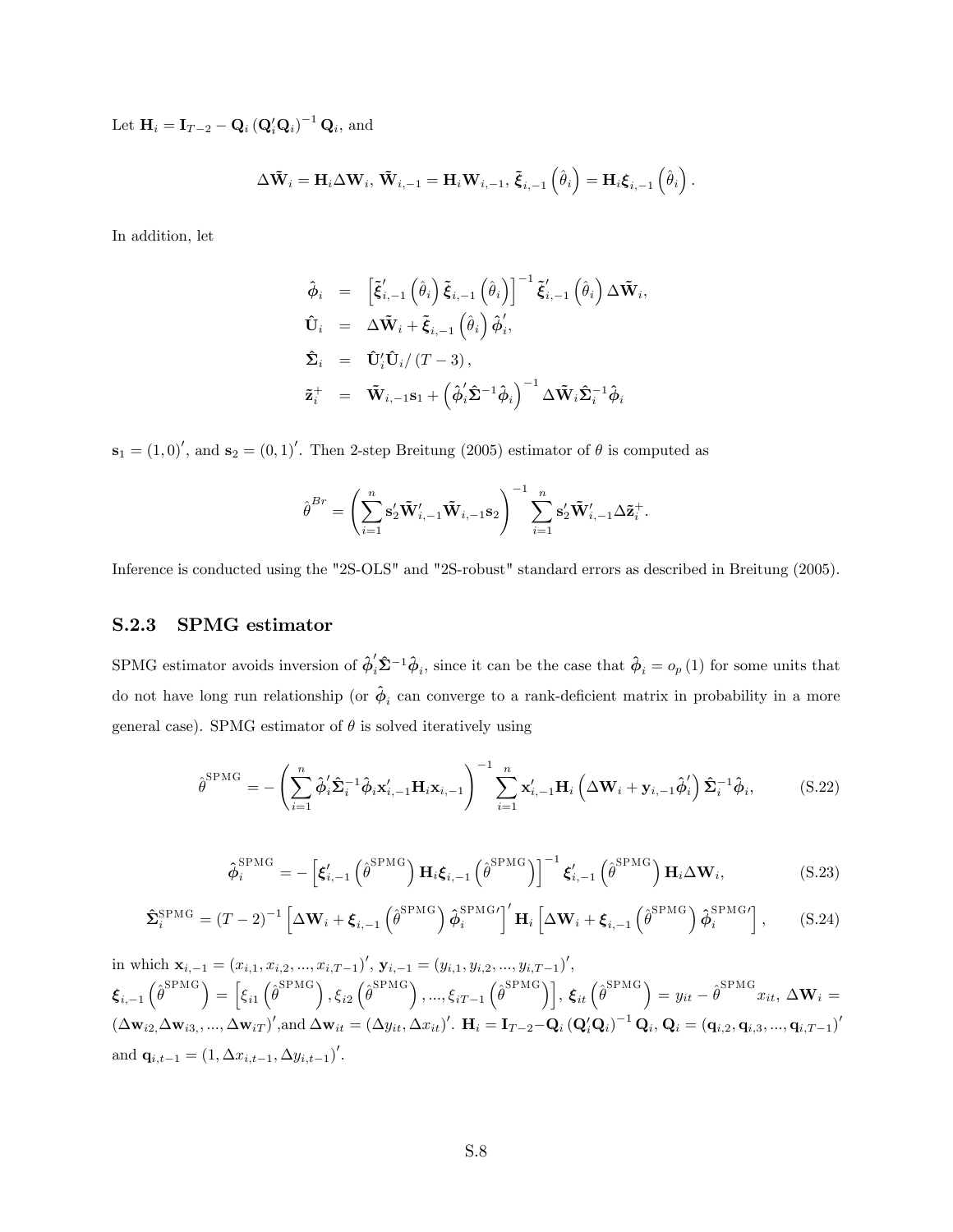The conventional estimator of the variance of  $\hat{\theta}^{\text{SPMG}}$  is computed, using [\(S.4\)](#page-39-3), as

<span id="page-45-0"></span>
$$
\widehat{Var}\left(\widehat{\boldsymbol{\theta}}^{\text{SPMG}}\right) = \widehat{\Omega}_{\text{SPMG}} = n^{-1}T^{-2}\widehat{Q}_{nT} = \left[\sum_{i=1}^{n} \widehat{\boldsymbol{\phi}}_{i}^{\text{SPMG}}\left(\widehat{\boldsymbol{\Sigma}}_{i}^{\text{SPMG}}\right)^{-1} \widehat{\boldsymbol{\phi}}_{i}^{\text{SPMG}} \mathbf{x}_{i,-1}^{\prime} \mathbf{H}_{i} \mathbf{x}_{i,-1}\right]^{-1}.
$$
 (S.25)

Estimators of  $Var\left(\hat{\theta}^{\text{SPMG}}\right)$  that are robust to error cross-sectional dependence are computed, using [\(S.4\)](#page-39-3)- $(S.5)$ , as

<span id="page-45-1"></span>
$$
\widetilde{Var}\left(\hat{\theta}^{\text{SPMG}}\right) = n^{-1}T^{-2}\hat{Q}_{nT}^{-1}\hat{V}_{qnT}\hat{Q}_{nT}^{-1} = \hat{\Omega}_{\text{SPMG}}\left(\sum_{i=1}^{n}\sum_{j=1}^{n}\sum_{t=2}^{T}\hat{\zeta}_{it}\hat{\zeta}_{jt}\right)\hat{\Omega}_{\text{SPMG}},\tag{S.26}
$$

where

$$
\hat{\zeta}_{it} = \tilde{x}_{i,t-1} \hat{\tilde{\mathbf{u}}}'_{it} \left( \hat{\boldsymbol{\Sigma}}_i^{\mathrm{SPMG}} \right)^{-1} \hat{\boldsymbol{\phi}}_i^{\mathrm{SPMG}},
$$

and  $\hat{\tilde{\mathbf{u}}}'_{it}$  for  $t = 2, 3, ..., T$ , are the rows of  $\mathbf{H}_i \hat{\mathbf{U}}_i$ , in which  $\hat{\mathbf{U}}_i = (\hat{\mathbf{u}}_{i,2}, \hat{\mathbf{u}}_{i,3}, ..., \hat{\mathbf{u}}_{i,T})'$  is the matrix of SPMG residuals. We consider inference based on [\(S.25\)](#page-45-0) using asymptotic critical values, inference based on [\(S.26\)](#page-45-1) with asymptotic critical values (reported in Table S38), and inference based on  $(S.25)$  using bootstrapped critical values outlined below. Our bootstrapping procedure is robust to error cross sectional dependence, and it outperforms the other alternatives in our Monte Carlo experiments in terms of accuracy of the confidence intervals coverage rates. In situations where  $n$  is large relative to  $T$ , one could also consider a threshold version of [\(S.26\)](#page-45-1), given by:

$$
\widetilde{Var}\left(\hat{\theta}^{\text{SPMG}}\right) = \hat{\Omega}_{\text{SPMG}}\left[\sum_{i=1}^{n} \sum_{j=1}^{n} \sum_{t=2}^{T} \hat{\zeta}_{it} \hat{\zeta}_{jt} I\left(|\hat{\rho}_{\zeta ij}| > \sqrt{T}c_p\left(n\right)\right)\right] \hat{\Omega}_{\text{SPMG}},\tag{S.27}
$$

where  $\hat{\rho}_{\zeta ij}$  is the sample correlation of  $\hat{\zeta}_{it}$  and  $\hat{\zeta}_{jt}$ , and  $c_p (n)$  is a suitably chosen thresholding critical value, as considered by Bailey et al. (2019),  $c_p(n) = \Phi^{-1}(1 - pn^{-\delta}/2)$ , with  $p = 0.05$  and  $\delta = 2$ . Our Monte Carlo findings suggest thresholding is not required for the sample sizes we consider.

#### S.2.3.1 Bootstrapping critical values

We consider bootstrap critical values of the test statistics

$$
t_{\hat{\theta}^{\text{SPMG}}}(\theta_0) = \frac{\hat{\theta}^{\text{SPMG}} - \theta_0}{\widehat{s.e.}(\hat{\theta}^{\text{SPMG}})},
$$
\n(S.28)

where

$$
\widehat{s.e.} \left(\widehat{\theta}^{\text{SPMG}}\right) = \widehat{\Omega}_{\text{SPMG}}^{1/2},\tag{S.29}
$$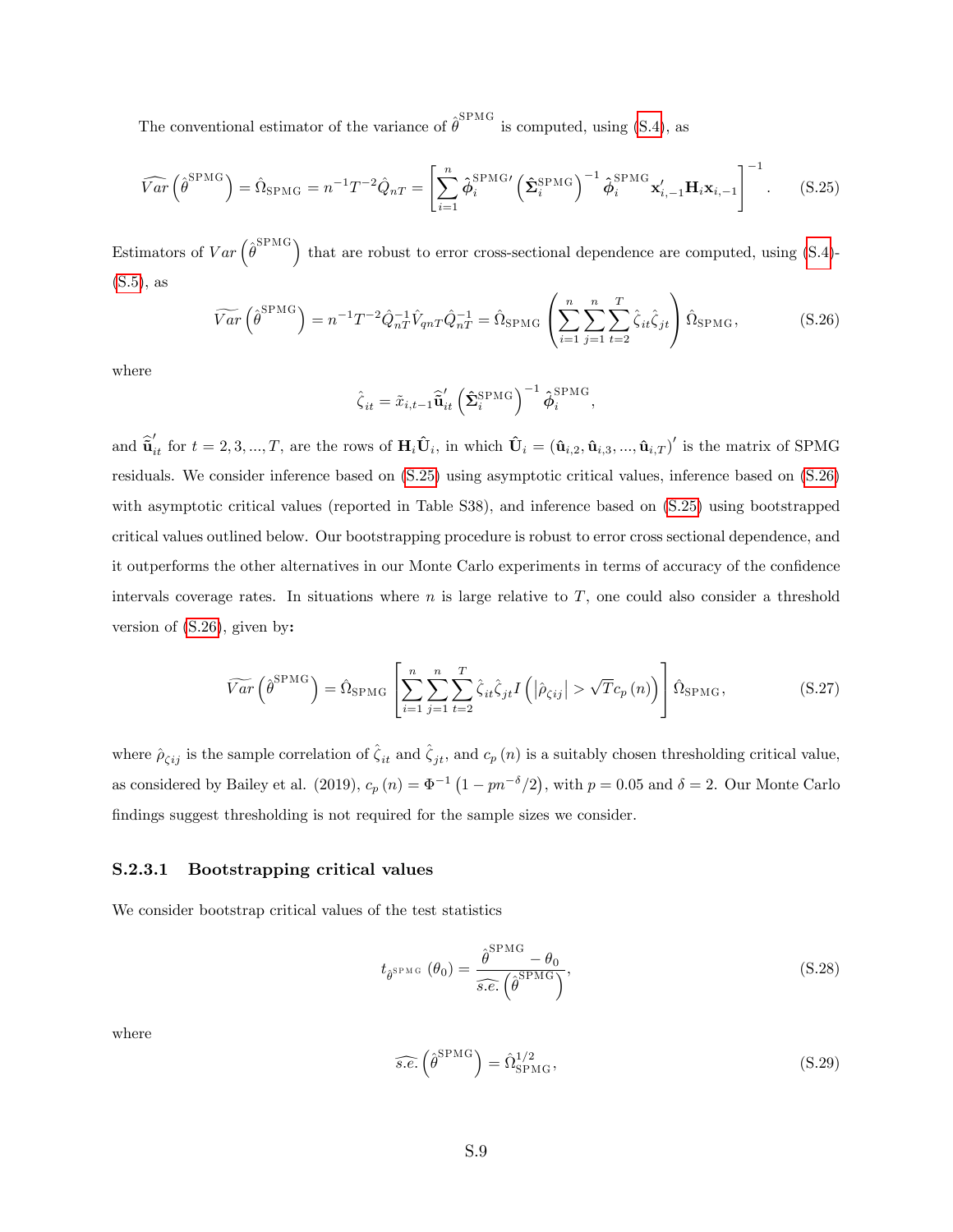and  $\hat{\Omega}_{\text{SPMG}}$  is given by [\(S.25\)](#page-45-0).

The following procedure is adopted.

1. Using data  $y_{i1}, y_{i2}, ..., y_{iT}$  and  $x_{i1}, x_{i2}, ..., x_{iT}$   $(i = 1, 2, ..., n)$  estimate all parameters of

$$
\Delta y_{it} = a_{yi} - \phi_{yi}(y_{i,t-1} - \theta x_{i,t-1}) + \psi_{yyi}\Delta y_{i,t-1} + \psi_{yxi}\Delta x_{i,t-1} + u_{yit}.
$$
 (S.30)

$$
\Delta x_{it} = a_{xi} - \phi_{xi}(y_{i,t-1} - \theta x_{i,t-1}) + \psi_{xxi} \Delta x_{i,t-1} + \psi_{xyi} \Delta y_{i,t-1} + u_{xit}.
$$
 (S.31)

Denote the corresponding SPMG estimates of the unknown coefficients as  $\hat{\theta}$ ,  $\{\hat{a}_{yi}\}_{i=1}^n$ ,  $\{\hat{a}_{xi}\}_{i=1}^n$ ,  $\left\{\hat{\boldsymbol{\phi}}_{yi}\right\}_{i=1}^n, \left\{\hat{\boldsymbol{\phi}}_{xi}\right\}_{i=1}^n, \left\{\psi_{yyi}\right\}_{i=1}^n, \left\{\psi_{xyi}\right\}_{i=1}^n, \left\{\psi_{xyi}\right\}_{i=1}^n, \text{and} \left\{\psi_{xxi}\right\}_{i=1}^n. \text{ We omit superscript "SPMG"}$ in this procedure to simplify notations.

- 2. Obtain residuals, denoted as  $\hat{\mathbf{u}}_{it} = (\hat{u}_{yit}, \hat{u}_{xit}).$
- 3. Repeat for  $b = 1, 2, ..., B$ :
	- (a) Generate  $\mathbf{u}_{it}^{(b)} = (u_{yit}^{(b)}, u_{xit}^{(b)})' = \varkappa_t^{(b)} \hat{\mathbf{u}}_{it}$ , where  $\varkappa_t$  is randomly drawn from Rademacher distribution (Davidson and Flachaire, 2008)

$$
\varkappa_t^{(b)} = \begin{cases} \begin{array}{c} -1, & \text{with probability } 1/2 \\ 1, & \text{with probability } 1/2 \end{array} \end{cases}
$$

(b) Generate

$$
y_{it}^{(b)} = y_{i,t-1}^{(b)} + \hat{a}_{yi} - \hat{\phi}_{yi} \left( y_{i,t-1}^{(b)} - \hat{\theta} x_{i,t-1}^{(b)} \right) + \hat{\psi}_{yyi} \Delta y_{i,t-1}^{(b)} + \hat{\psi}_{yxi} \Delta x_{i,t-1}^{(b)} + u_{yit}^{(b)},
$$
 (S.32)  

$$
x_{it}^{(b)} = x_{i,t-1}^{(b)} + \hat{a}_{xi} - \hat{\phi}_{xi} (y_{i,t-1}^{(b)} - \hat{\theta} x_{i,t-1}^{(b)}) + \hat{\psi}_{xxi} \Delta x_{i,t-1}^{(b)} + \hat{\psi}_{xyi} \Delta y_{i,t-1}^{(b)} + u_{xit}^{(b)},
$$
 (S.33)

for  $t = 3, 4, ..., T$ , with initial values  $y_{i1}^{(b)} \equiv y_{i1}, y_{i2}^{(b)} \equiv y_{i2}, x_{i1}^{(b)} \equiv x_{i1}$ , and  $x_{i2}^{(b)} \equiv x_{i2}$ .

(c) Using the bootstrap sample  $\mathbf{y}_i^{(b)} = (y_{i1}, y_{i2}, y_{i3}^{(b)}, y_{i4}^{(b)}, ..., y_{iT}^{(b)})'$  and  $\mathbf{x}_i^{(b)} = (x_{i1}, x_{i2}, x_{i3}^{(b)}, x_{i4}^{(b)}, ..., x_{iT}^{(b)})'$  $(i = 1, 2, ..., n)$ , compute SPMG estimate  $\hat{\theta}^{(b)}$ ,  $\hat{\Omega}_{\text{SPMG}}^{(b)}$  (based on [\(S.25\)](#page-45-0)), and the associated test statistics

$$
t_{\hat{\theta}}^{(b)} = \frac{\hat{\theta}^{(b)} - \hat{\theta}}{s.e. \left(\hat{\theta}^{(b)}\right)},
$$
\n(S.34)

.

where  $\widehat{s.e.}(\hat{\theta}^{(b)}) = \sqrt{\hat{\Omega}_{\mathrm{SPMG}}^{(b)}}$ .

4. Inference (at 5% nominal level) is conducted using the 95 percent quantile of  $\left\{ \left| t_{\hat{\theta}}^{(b)} \right\rangle$  $\hat{\theta}$  $\Big\vert\,,\, b=1,2,...,B\Big\}$ as critical value.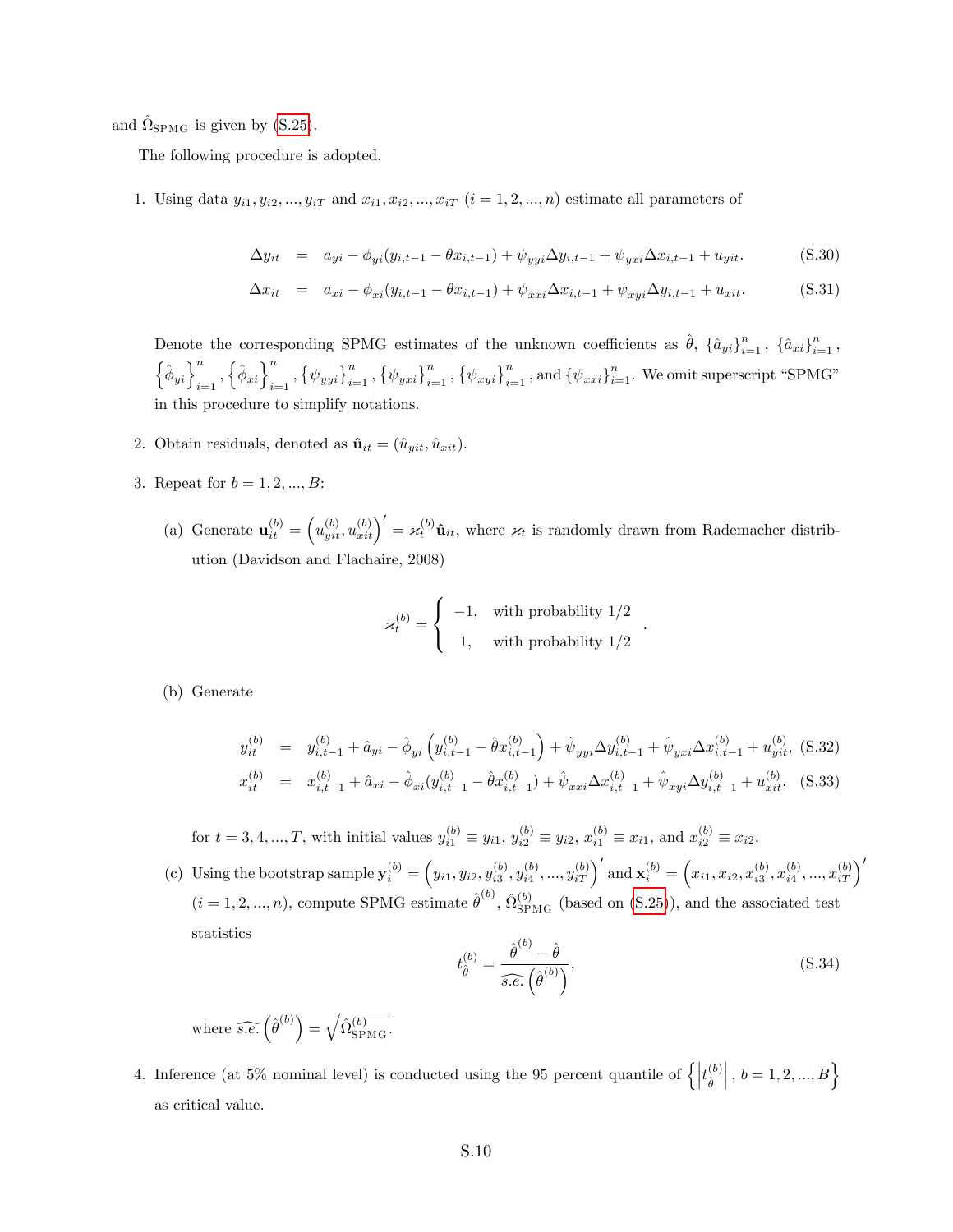#### S.2.4 Mean Group MW estimator

Our "MGMW" estimator is a mean group estimator that utilizes cross-section specific estimates by Müller and Watson (2018). We split the T time period into q subsamples of (approximately) equal size. In the paper we set  $q = 5$  both in the Monte Carlo and empirical sections. Specifically, let m be the integer part of  $T/q$ , denoted as  $m = floor (T/q)$ , and let  $r = (T/q - m) q$  be the remainder of the division of T by q. Let  $\mathcal{H}_s$  be the index set of time periods belonging to the sub-period s, for  $s = 1, 2, ..., q$ , defined as

$$
\mathcal{H}_s = \{H_{s-1}+1, H_{s-1}+2, ..., H_s\},\,
$$

where  $H_s$  is the last period of the subsample s, and it is defined recursively as

$$
\begin{array}{lcl} H_0 & = & 0, \\ & & \\ H_s & = & H_{s-1} + T_s, \, \mbox{for} \, \, s = 1,2,...,q, \end{array}
$$

in which  $T_s$  is the number of time periods in the subsample  $s$ , defined as

$$
T_s = \begin{cases} m+1 & \text{for } s \le r \\ m & \text{for } s > r \end{cases}, s = 1, 2, \dots, q.
$$

Note that  $H_q = T$ . Define the temporal aggregates:

$$
\bar{y}_{i,s} = \frac{1}{T_s} \sum_{s \in \mathcal{H}_s} y_{it}, \text{ and similarly } \bar{x}_{i,s} = \frac{1}{T_s} \sum_{s \in \mathcal{H}_s} x_{it},
$$

for  $i = 1, 2, ..., n$ , and  $s = 1, 2, ..., q$ . MGMW estimator is the average of cross-section specific Least Squares estimates of  $\theta_i$  in the regression

$$
\bar{y}_{is} = \mu_i + \theta_i \bar{x}_{is} + \epsilon_{is},\tag{S.35}
$$

for  $i = 1, 2, ..., n$ , and  $s = 1, 2, ..., q$ . Inference is conducted using the conventional nonparametric standard errors, as outlined in Chapter 28.5 of Pesaran (2015).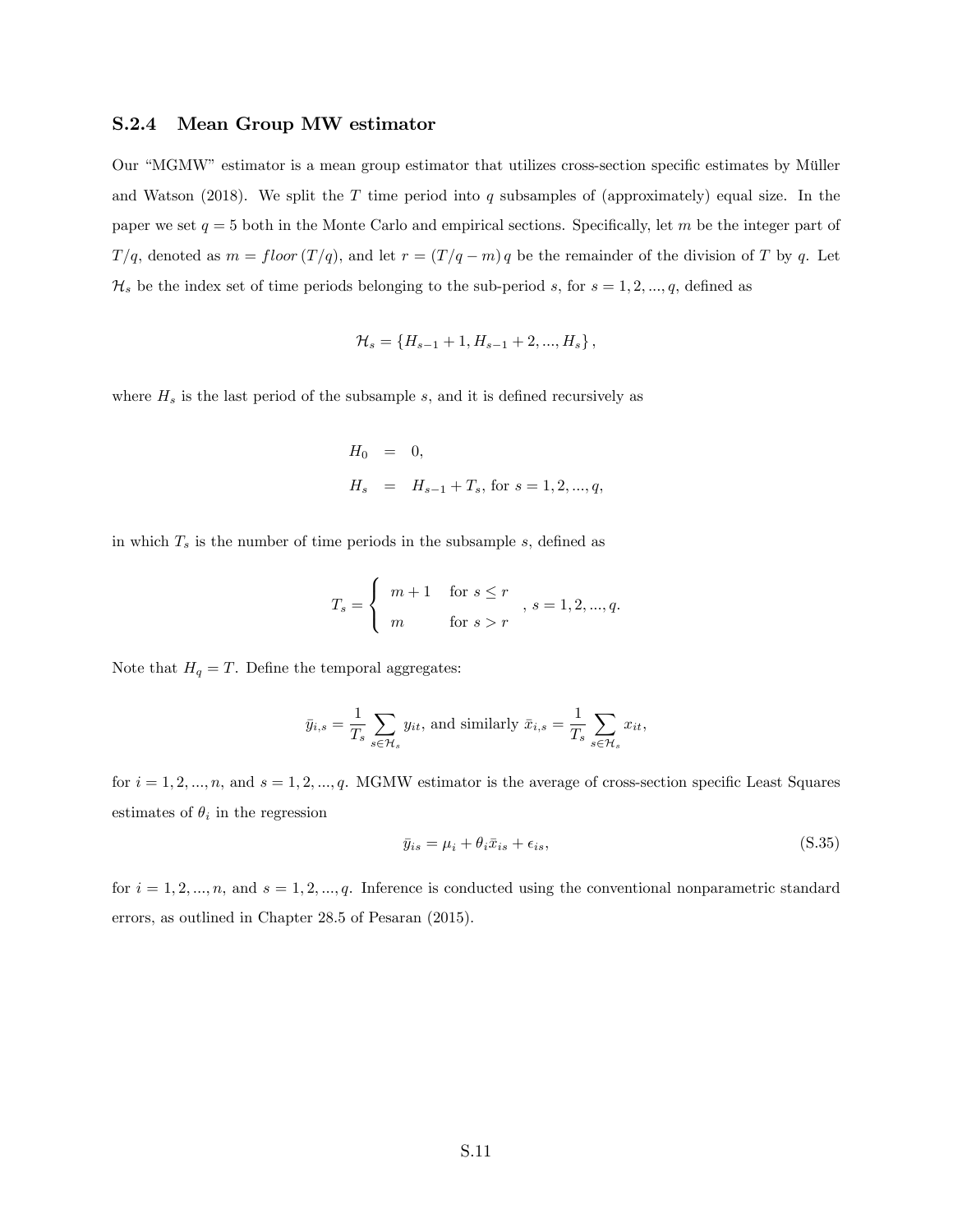# <span id="page-48-0"></span>S.3 Monte Carlo evidence

#### S.3.1 Design

We generate  $\Delta \mathbf{w}_{it} = (\Delta y_{it}, \Delta x_{it})'$  based on the following panel vector error correction model, for  $i = 1, 2, ..., n$ and  $t = 1, 2, ..., T$ ,

<span id="page-48-2"></span>
$$
\Delta y_{it} = a_{yi} - \phi_{yit}(y_{i,t-1} - \theta x_{i,t-1}) + \psi_{yyi}\Delta y_{i,t-1} + \psi_{yxi}\Delta x_{i,t-1} + u_{yit},
$$
\n(S.36)

and

<span id="page-48-3"></span>
$$
\Delta x_{it} = a_{xi} - \phi_{xit}(y_{i,t-1} - \theta x_{i,t-1}) + \psi_{xxi} \Delta x_{i,t-1} + \psi_{xyi} \Delta y_{i,t-1} + u_{xit},
$$
\n(S.37)

which can be equivalently written using a vector notation as

<span id="page-48-1"></span>
$$
\Delta \mathbf{w}_{it} = \mathbf{a}_i - \phi_{it} \boldsymbol{\beta}' \mathbf{w}_{i,t-1} + \boldsymbol{\Psi}_i \Delta \mathbf{w}_{i,t-1} + \mathbf{u}_{it},
$$
\n(S.38)

for  $i = 1, 2, ..., n$  and  $t = 1, 2, ..., T$  with initial values  $\beta' \mathbf{w}_{i0}$  and  $\Delta \mathbf{w}_{i0}$ , where  $\mathbf{u}_{it} = (u_{yit}, u_{xit})' \sim (\mathbf{0}, \mathbf{\Sigma}_i)$ ,  $\mathbf{a}_i = (a_{yi}, a_{xi})', \boldsymbol{\phi}_{it} = (\phi_{yit}, \phi_{xit})', \boldsymbol{\beta} = (1, -\theta)',$  we set the long-run coefficient  $\theta = 1$ , and

$$
\Psi_i = \left(\begin{array}{cc} \psi_{yyi} & \psi_{yxi} \\ \psi_{xyi} & \psi_{xxi} \end{array}\right).
$$

We generate  $\psi_{yyi}, \psi_{xxi} \sim IIDU(0, 0.4)$ , and  $\psi_{yxi}, \psi_{xyi} \sim IIDU(-0.1, 0.2)$ , for  $i = 1, 2, ..., n$ .

**Initial values:** To generate the initial values  $\beta' \mathbf{w}_{i0}$  and  $\Delta \mathbf{w}_{i0}$  we assume that initially up to date  $t = 1$ ,  $\phi_{it} = \phi_i$  for all i and all  $t < 1$ . In such a case  $\beta' \mathbf{w}_{it}$  and  $\Delta \mathbf{w}_{it}$  are covariance stationary for  $t < 1$ , and we can use the the Granger representation theorem [\(Engle and Granger \(1987\),](#page-34-0) [Johansen \(1991\),](#page-34-1) [Hansen](#page-34-2) [\(2005\)\)](#page-34-2), to obtain a moving average representation for  $\beta' \mathbf{w}_{it}$  and  $\Delta \mathbf{w}_{it}$ . By Corollary 1 of [Hansen \(2005\),](#page-34-2) we have the following representations

$$
\boldsymbol{\beta}' \mathbf{w}_{it} = \boldsymbol{\beta}' \mathbf{C}_i^* (L) (\mathbf{u}_{it} + \mathbf{a}_i) = d_i + \boldsymbol{\beta}' \mathbf{C}_i^* (L) \mathbf{u}_{it},
$$

and

$$
\Delta\mathbf{w}_{it} = \mathbf{C}_i \left( L \right) \left( \mathbf{u}_{it} + \mathbf{a}_i \right) = \boldsymbol{\tau} \gamma_i + \mathbf{C}_i \left( L \right) \mathbf{u}_{it},
$$

for  $i = 1, 2, ..., n$  and  $t < 1$ , where  $\tau = (1, 1)'$ ,  $\mathbf{C}_i(L) = \sum_{\ell=0}^{\infty} \mathbf{C}_{i\ell}$ ,  $\mathbf{C}_i(L)$  can be partitioned as  $\mathbf{C}_i(L)$  $\mathbf{C}_i(1) + (1-L)\mathbf{C}_i^*(L), \mathbf{C}_i^*(L) = \sum_{\ell=0}^{\infty} \mathbf{C}_{i\ell}^* L^{\ell}$ , matrices  $\mathbf{C}_{i\ell}$  are defined recursively by [\(S.44\)](#page-51-0)-[\(S.46\)](#page-51-0), matrices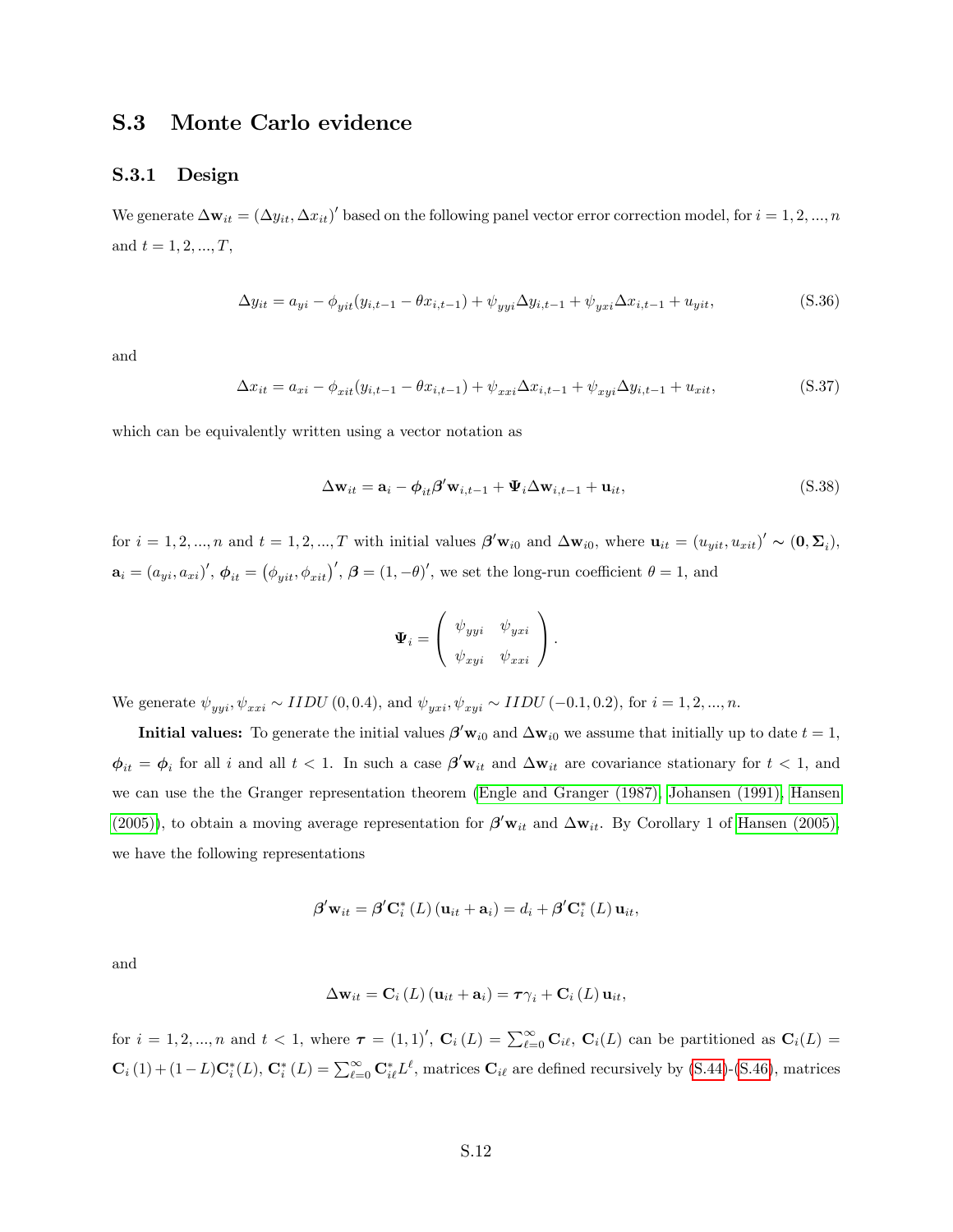$\mathbf{C}_{i\ell}^*$  are defined by [\(S.47\)](#page-51-1)-[\(S.48\)](#page-51-1),  $d_i = \boldsymbol{\beta}' \mathbf{C}_i^*$  ([1](#page-49-0))  $\mathbf{a}_i$ , and  $\mathbf{C}_i$  (1)  $\mathbf{a}_i = \boldsymbol{\tau} \gamma_i$ .<sup>1</sup> We generate the initial values  $\boldsymbol{\beta}' \mathbf{w}_{i0}$ and  $\Delta \mathbf{w}_{i0}$  as

$$
\boldsymbol{\beta}' \mathbf{w}_{i0} = d_i + \sum_{\ell=0}^M \boldsymbol{\beta}' \mathbf{C}_{i,-\ell}^* \mathbf{u}_{i,-\ell},
$$

and

$$
\Delta \mathbf{w}_{i0} = \tau \gamma_i + \sum_{\ell=0}^M \mathbf{C}_{i,-\ell} \mathbf{u}_{i,-\ell},
$$

where we set  $M = 50$ . The slopes of the linear trends in levels,  $\gamma_i$ , and the means  $d_i = E(\beta' \mathbf{w}_{i0})$  are generated as  $\gamma_i, d_i \sim IIDN(0.02, 0.01^2)$  $\gamma_i, d_i \sim IIDN(0.02, 0.01^2)$  $\gamma_i, d_i \sim IIDN(0.02, 0.01^2)$ . Given  $(d_i, \gamma_i)$  we recover the corresponding values for  $a_i$  in  $(S.38).$  $(S.38).$ <sup>2</sup> Using generated initial values,  $\beta' \mathbf{w}_{i0}$  and  $\Delta \mathbf{w}_{i0}$ , we then generate  $\Delta \mathbf{w}_{it}$  for  $t = 1, 2, ..., T$  and  $i = 1, 2, ..., n$ , using [\(S.38\)](#page-48-1).

Three options are considered for the innovations  $\mathbf{u}_{it} = (u_{yit}, u_{xit})'$  regarding the cross sectional dependence:

#### 1. Cross sectionally independent errors.  $\mathbf{u}_{it} = (u_{yit}, u_{xit})'$  is generated as

<span id="page-49-2"></span>
$$
u_{yit} = \kappa u_{xit} + \sigma_{yi}\varepsilon_{yit}, \ u_{xit} = \sigma_{xi}\varepsilon_{xit},\tag{S.39}
$$

where  $\kappa = 0.5$ ,  $\sigma_{yi}^2$ ,  $\sigma_{xi}^2 \sim 0.1 + 0.1 \cdot ID\chi^2$  (2). We consider Gaussian and non-Gaussian cases to generate  $\varepsilon_{yit}$  and  $\varepsilon_{xit}$  (to illustrate robustness from departures from Gaussianity). In the Gaussian case, we generate  $\varepsilon_{yit}, \varepsilon_{xit} \sim IIDN(0, 1)$ . In the non-Gaussian case, we generate

$$
\varepsilon_{yit}, \varepsilon_{xit} \sim \frac{IIDN\chi^2(1) - 1}{\sqrt{2}}.\tag{S.40}
$$

**2.** "SAR" errors. We generate  $\mathbf{u}_{it} = (u_{yit}, u_{xit})'$  based on [\(S.39\)](#page-49-2) with (as before)  $\kappa = 0.5$ , and  $\sigma_{yi}^2, \sigma_{xi}^2 \sim 0.1 + 0.1 \cdot ID\chi^2$  (2), but we generate  $\varepsilon_{xit}$  and  $\varepsilon_{yit}$  based on the following spatial autoregressive model,

$$
\varepsilon_{hit} = \delta \sum_{j=1}^{n} d_{ij} \varepsilon_{hjt} + v_{hit}, \text{ for } h = x, y,
$$
\n(S.41)

where  $\delta = 0.6$ . Similarly to the cross sectionally independent case, we consider Gaussian and non-Gaussian cases to generate  $v_{yit}$  and  $v_{xit}$ . In the Gaussian case,  $v_{yit}$ ,  $v_{xit} \sim IIDN(0, 1)$ . In the non-Gaussian case,  $v_{yit}$ ,  $v_{xit} \sim 2^{-1/2} [IIDN\chi^2(1) - 1]$ .  $d_{ij}$  are the elements of the  $n \times n$  spatial weights matrix  $\mathbf{D} = (d_{ij})$ . We follow Kelejian and Prucha (2007) and assume units are set out on a rectangular grid at locations  $(s, r)$ , for

<span id="page-49-0"></span> $\gamma_i$  is the common slope of the linear trend of  $x_{it}$  and  $y_{it}$ . Model [\(S.38\)](#page-48-1) features unrestricted intercepts  $a_i$ , and therefore the level variables  $x_{it}$  and  $y_{it}$  can feature linear trends. The slope of the linear trend of  $x_{it}$  and  $y_{it}$  is common in this design because  $\beta = (1, -1)^t$  and linear trends are not allowed in [\(S.38\)](#page-48-1), which also implies the error-correcting term  $\beta'$ **w**<sub>it</sub> =  $y_{it} - x_{it}$  does not feature a linear trend.

<span id="page-49-1"></span><sup>&</sup>lt;sup>2</sup>Specifically,  $\mathbf{a}_i = \Upsilon_i^{-1} (d_i, \gamma_i)'$ , where  $\Upsilon_i = [\phi_i, (\mathbf{I} - \Psi_i) \boldsymbol{\tau}]$ .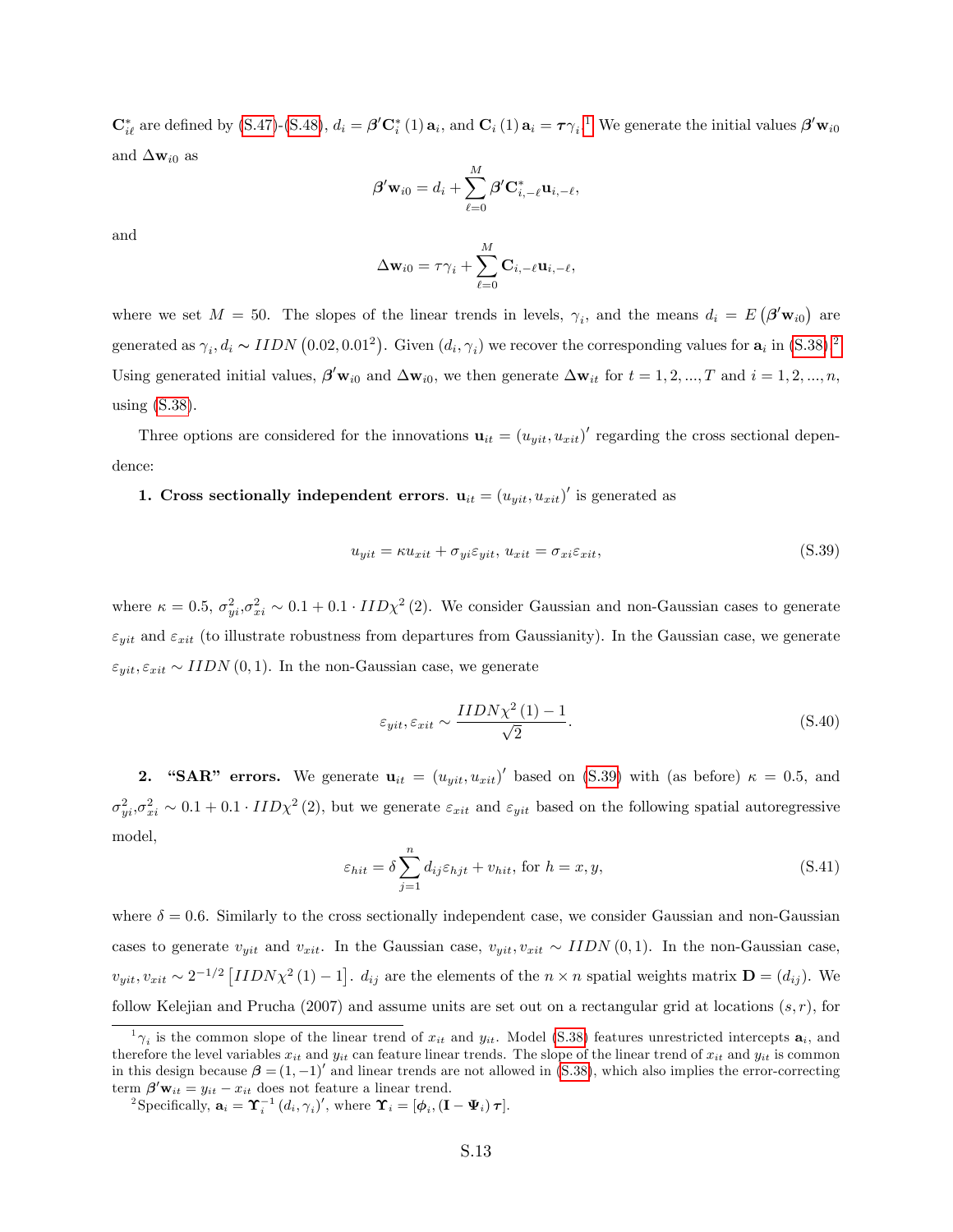$r = 1, 2, ..., m_1$  and  $s = 1, 2, ..., m_2$  such that  $n = m_1 m_2$ .<sup>[3](#page-50-0)</sup> W is a rook type matrix, where two units are neighbors if their Euclidean distance is less than or equal to one. The weights matrix is normalized such that rows sum to one.

3. "Factor  $+$  SAR" errors. Errors are generated as

$$
u_{yit} = \gamma_{yi} f_t + u_{xit}^*, \text{ and } u_{xit} = \gamma_{xi} f_t + u_{xit}^*,
$$

where  $\gamma_{yi}, \gamma_{xi} \sim IIDN(1, 0.25^2), f_t \sim IIDN(0, 1),$  and  $u_{yit}^*$  and  $u_{xit}^*$  are generated in the same way as the SAR errors outlined above.

We initially consider the direction of long-run causality from x to y  $(x \to y)$  by setting  $\phi_{xit} = 0$  in [\(S.36\)](#page-48-2)-[\(S.37\)](#page-48-3). We generate  $\phi_{uit}$  based on the two episodes,

<span id="page-50-1"></span>
$$
\phi_{yit} = \begin{cases} \phi_{yi}, & \text{for } t \notin \mathcal{T}_i \\ 0, & \text{for } t \in \mathcal{T}_i \end{cases},
$$
\n(S.42)

where  $\phi_{yi} \sim IIDU(0.1, 0.25)$ , and  $\mathcal{T}_i$  defines the sample index set for the episode with no convergence towards the long-run.

We also consider experiments with the two-way long-run causality, where  $\phi_{yit}$  is generated according to  $(S.42)$ , and  $\phi_{xit}$  is generated similarly as

$$
\phi_{xit} = \begin{cases} \phi_{xi}, & \text{for } t \notin \mathcal{T}_i \\ 0, & \text{for } t \in \mathcal{T}_i \end{cases},
$$
\n(S.43)

where  $\phi_{xi} \sim IIDU (-0.15, -0.05)$ .

The episode sample index  $T_i$  defines the non-equilibrating episodes. It is stochastically generated as follows. For each  $i = 1, 2, ..., n$ , we draw indicator  $s_i$  from the Bernoulli distribution with probability parameter  $\pi$ , hence  $s_i = 1$  with probability  $\pi$  and  $s_i = 0$  with probability  $1 - \pi$ . We consider three options for  $\pi$ :

- 1.  $\pi = 0$  no non-equilibrating episodes (benchmark case),
- 2.  $\pi = 0.05$  (moderate occurrence of non-equilibrating episodes), and
- 3.  $\pi = 0.2$  (high occurrence of non-equilibrating episodes).

<span id="page-50-0"></span><sup>3</sup>We consider  $(m_1, m_2) \in \{(6, 5), (10, 5), (10, 10), (20, 10), (20, 25)\}\,$  for  $n = 30, 50, 100, 200,$  and 300, respectively.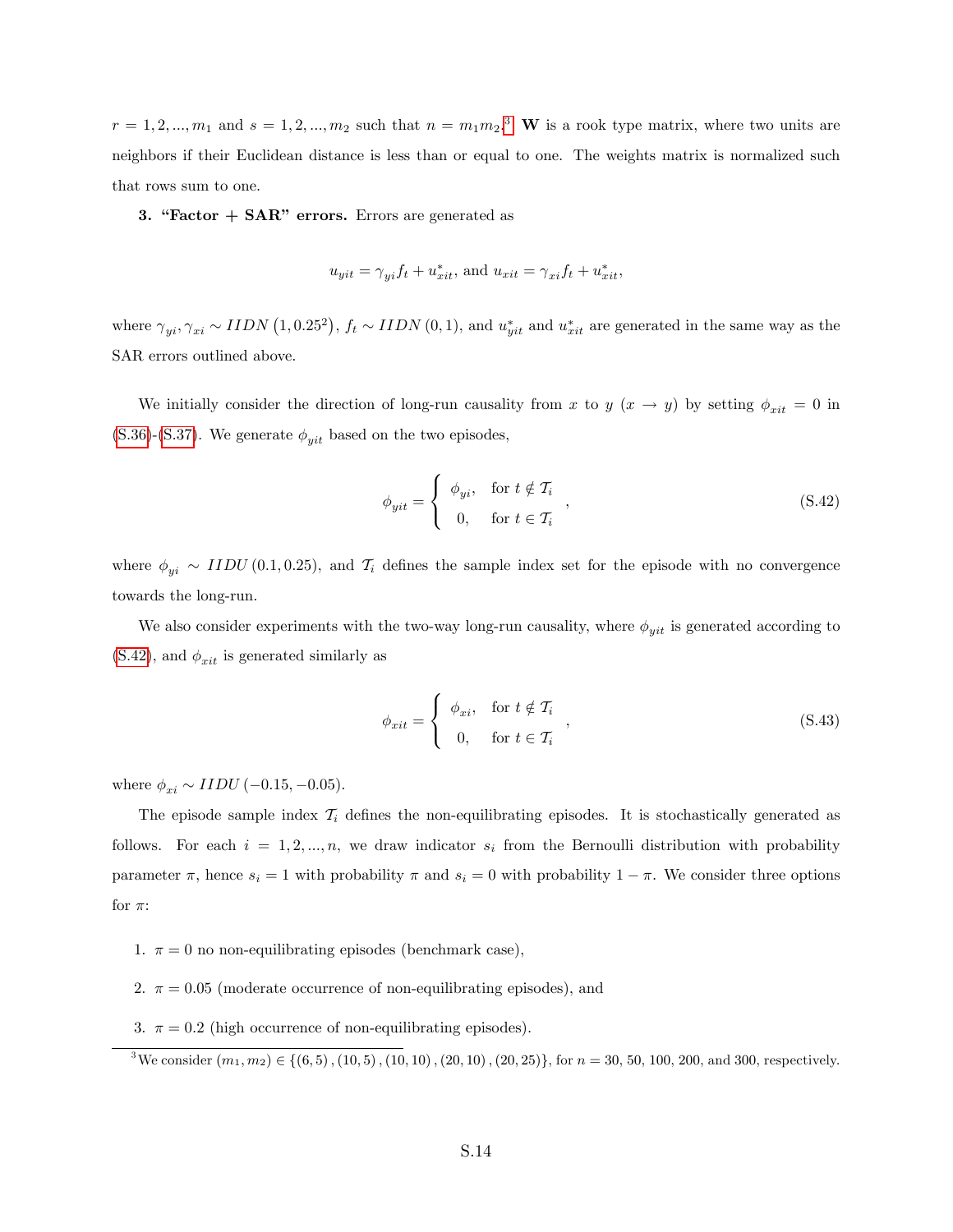If  $s_i = 0$  then we set  $\mathcal{T}_i = \emptyset$ . If  $s_i = 1$ , we generate the starting point and the duration of non-equilibrating episode randomly. We first draw the duration  $d_i$  from uniform distribution from  $\{T_{\min}, T_{\min} + 1, ..., T\}$ , with  $T_{\text{min}} = 10$ , ensuring non-equilibrating episode is at least 10 periods long (the average duration is  $T/2 - 5$ periods, and the max duration is  $T-9$ ). Then we draw a starting period  $t_i^s$  from uniform distribution on  $\{1, 2, ..., T - d_i\}$ . We set  $\mathcal{T}_i = \{t_i^s, t_i^s + 1, ..., t_i^s + d_i - 1\}$ .

To obtain variable in levels  $(\mathbf{w}_{it})$ , we generate initial level values  $x_{i,0} \sim N(1, 1)$  for  $i = 1, 2, ..., n$ . We then compute  $y_{i,0}$  using  $x_{i,0}$  and the initial value  $\beta' \mathbf{w}_{i0}$ .<sup>[4](#page-51-2)</sup> Given  $\mathbf{w}_{i0}$ , and  $\Delta \mathbf{w}_{it}$  for  $t = 1, 2, ..., T$ , we compute  $\mathbf{w}_{it} = \mathbf{w}_{i0} + \sum_{\ell=1}^{t} \Delta \mathbf{w}_{i\ell}$  for  $t = 1, 2, ..., T$ . Sample of n cross section units and T time periods,  $\{\mathbf{w}_{it}, i = 1, 2, ..., n, t = 1, 2, ..., T\}$  is used for estimation of  $\theta = 1$  and the corresponding inference. The following choices for sample size are considered:  $T \in \{50, 100, 150, 200\}$ , and  $n \in \{30, 50, 100, 200\}$ .  $R_{MC} =$ 2 000 replications are conducted for each experiment.

# $\textbf{S.3.1.1} \quad \textbf{Definition of } \textbf{C}_{i\ell} \textbf{ and } \textbf{C}_{i\ell}^*$

The coefficient matrices  $\mathbf{C}_{i\ell}$  and  $\mathbf{C}_{i\ell}^*$  are given recursively by

<span id="page-51-0"></span>
$$
\mathbf{C}_{i0} = \mathbf{I}_2 \tag{S.44}
$$

$$
\mathbf{C}_{i1} = \mathbf{C}_{i0} \mathbf{\Phi}_{i1} - \mathbf{I}_2 \tag{S.45}
$$

$$
\mathbf{C}_{i\ell} = \mathbf{C}_{i,\ell-1} \mathbf{\Phi}_{i1} + \mathbf{C}_{i,\ell-2} \mathbf{\Phi}_{i2}, \ell = 2, 3, .... \tag{S.46}
$$

and

<span id="page-51-1"></span>
$$
\mathbf{C}_{i0}^* = \mathbf{I}_2 - \mathbf{C}_i \left( 1 \right) \tag{S.47}
$$

$$
\mathbf{C}_{ij}^* = \mathbf{C}_{i,j-1}^* + \mathbf{C}_{ij}, \text{ for } j = 1, 2, ..., \tag{S.48}
$$

where  $\mathbf{C}_i(1) = \sum_{\ell=0}^{\infty} \mathbf{C}_{i\ell},$ 

$$
\mathbf{\Phi}_{i1} = \mathbf{I}_2 - \phi_i \boldsymbol{\beta}' + \boldsymbol{\Psi}_i, \tag{S.49}
$$

$$
\Phi_{i2} = -\Psi_i, \tag{S.50}
$$

and  $\boldsymbol{\phi}_i = (\phi_{yi}, \phi_{xi})'$ .

<span id="page-51-2"></span><sup>&</sup>lt;sup>4</sup>Noting that  $\beta' \mathbf{w}_{i0} = y_{i,0} - x_{i0}$ , it follows  $y_{i,0} = \beta' \mathbf{w}_{i0} + x_{i,0}$ .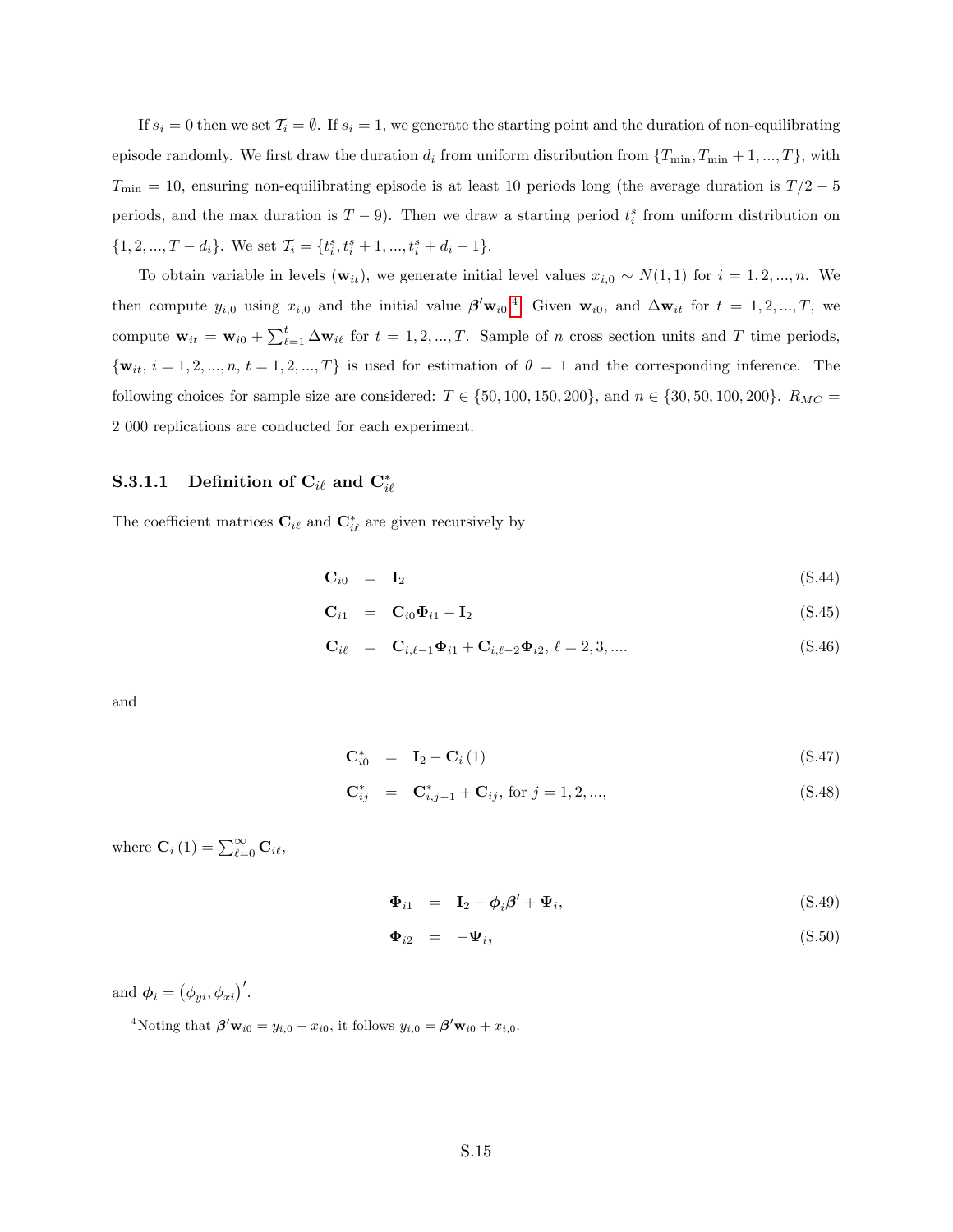# <span id="page-52-0"></span>S.3.2 Summary of Monte Carlo experiments

We consider 36 experiments in total, based on the individual choices for:

- 1. distribution of errors (Gaussian and non-Gaussian),
- 2. direction of long run causality  $(x \to y)$ , or  $x \leftrightarrow y$ ),
- 3. the choice of the episodic probability parameter  $\pi$  (0,0.05 or 0.2), and
- 4. the choice of cross-sectional dependence of errors (none, SAR, or factor+SAR).

The following summary table provides summary of all experiments: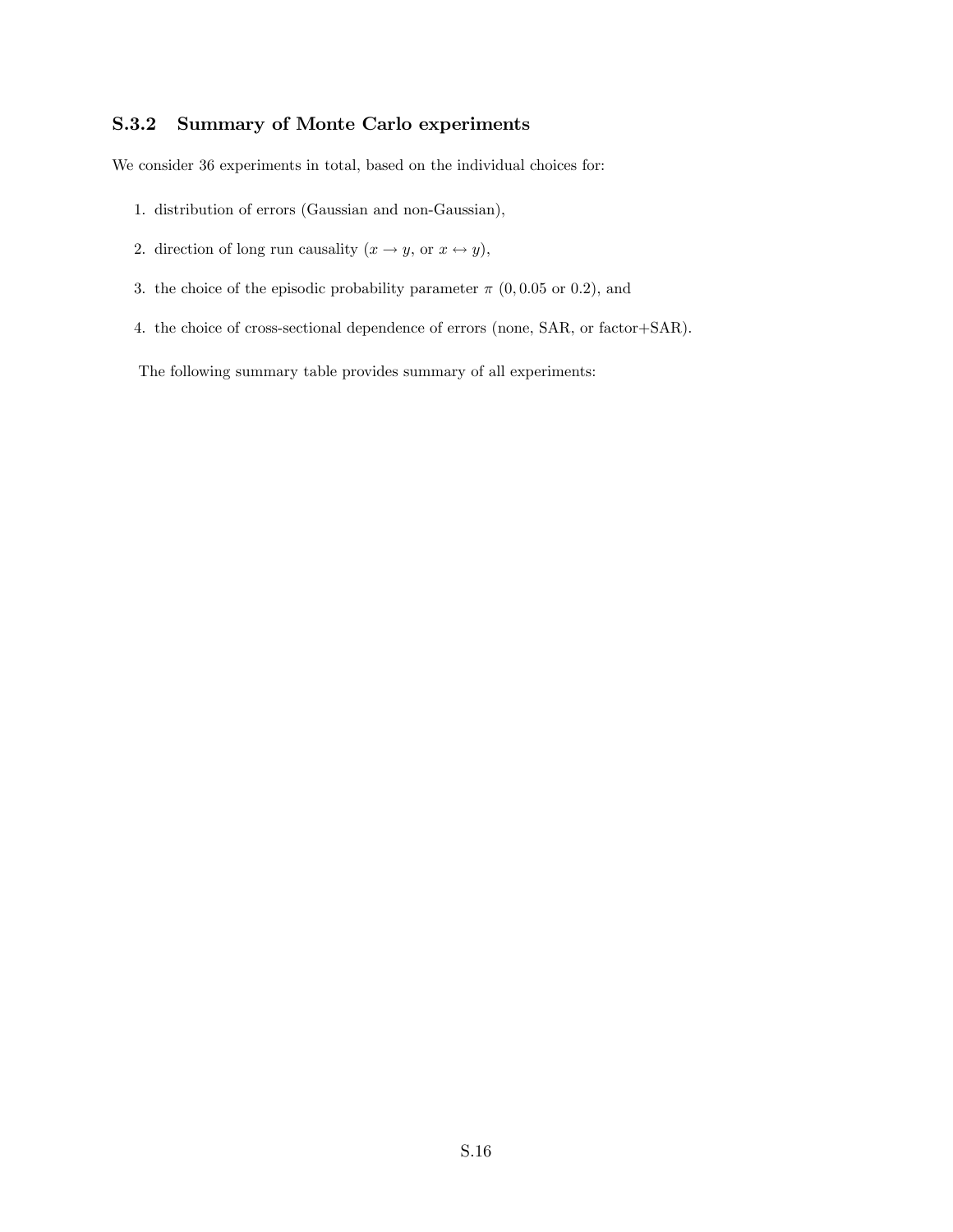| Experiment No.   | Results reported in | Error distribution | LR causality          | $\pi$            | CS dependence of errors |
|------------------|---------------------|--------------------|-----------------------|------------------|-------------------------|
| $\mathbf{1}$     | Table S2            | Gaussian           | $x \rightarrow y$     | $\boldsymbol{0}$ | none                    |
| $\,2$            | Table S3            | Gaussian           | $x \rightarrow y$     | $\boldsymbol{0}$ | <b>SAR</b>              |
| $\boldsymbol{3}$ | Table S4            | Gaussian           | $x \rightarrow y$     | $\theta$         | $Factor + SAR$          |
| $\overline{4}$   | Table S5            | Gaussian           | $x \rightarrow y$     | 0.05             | none                    |
| $\bf 5$          | Table S6            | Gaussian           | $x \rightarrow y$     | 0.05             | SAR                     |
| $\,6$            | Table S7            | Gaussian           | $x \rightarrow y$     | 0.05             | $Factor + SAR$          |
| 7                | Table S8            | Gaussian           | $x \rightarrow y$     | $0.2\,$          | none                    |
| 8                | Table $\rm S9$      | Gaussian           | $x \rightarrow y$     | $0.2\,$          | SAR                     |
| $9\phantom{.0}$  | Table S10           | Gaussian           | $x \rightarrow y$     | $0.2\,$          | $Factor + SAR$          |
| 10               | Table S11           | Gaussian           | $x \leftrightarrow y$ | $\theta$         | none                    |
| 11               | Table S12           | Gaussian           | $x \leftrightarrow y$ | $\boldsymbol{0}$ | SAR                     |
| 12               | Table S13           | Gaussian           | $x \leftrightarrow y$ | $\boldsymbol{0}$ | $Factor + SAR$          |
| 13               | Table S14           | Gaussian           | $x \leftrightarrow y$ | 0.05             | none                    |
| 14               | Table S15           | Gaussian           | $x \leftrightarrow y$ | 0.05             | SAR                     |
| 15               | Table S16           | Gaussian           | $x \leftrightarrow y$ | 0.05             | $Factor + SAR$          |
| 16               | Table S17           | Gaussian           | $x \leftrightarrow y$ | 0.2              | none                    |
| 17               | Table S18           | Gaussian           | $x \leftrightarrow y$ | $0.2\,$          | SAR                     |
| 18               | Table S19           | Gaussian           | $x \leftrightarrow y$ | $0.2\,$          | $Factor + SAR$          |
| 19               | Table S20           | Non-Gaussian       | $x \rightarrow y$     | $\boldsymbol{0}$ | none                    |
| 20               | Table S21           | Non-Gaussian       | $x \rightarrow y$     | $\overline{0}$   | <b>SAR</b>              |
| $21\,$           | Table S22           | Non-Gaussian       | $x \rightarrow y$     | $\theta$         | $Factor + SAR$          |
| 22               | Table S23           | Non-Gaussian       | $x \rightarrow y$     | 0.05             | none                    |
| $\bf 23$         | Table S24           | Non-Gaussian       | $x \rightarrow y$     | 0.05             | SAR                     |
| 24               | Table S25           | Non-Gaussian       | $x \rightarrow y$     | 0.05             | $Factor + SAR$          |
| 25               | Table S26           | Non-Gaussian       | $x \rightarrow y$     | $0.2\,$          | none                    |
| 26               | Table S27           | Non-Gaussian       | $x \rightarrow y$     | $0.2\,$          | SAR                     |
| 27               | Table S28           | Non-Gaussian       | $x \rightarrow y$     | $0.2\,$          | $Factor + SAR$          |
| 28               | Table S29           | Non-Gaussian       | $x \leftrightarrow y$ | $\boldsymbol{0}$ | none                    |
| 29               | Table ${\rm S}30$   | Non-Gaussian       | $x \leftrightarrow y$ | $\boldsymbol{0}$ | SAR                     |
| $30\,$           | Table $\rm S31$     | Non-Gaussian       | $x \leftrightarrow y$ | $\boldsymbol{0}$ | Factor + SAR            |
| $31\,$           | Table S32           | Non-Gaussian       | $x \leftrightarrow y$ | $0.05\,$         | none                    |
| $32\,$           | Table S33           | Non-Gaussian       | $x \leftrightarrow y$ | 0.05             | SAR                     |
| 33               | Table S34           | Non-Gaussian       | $x \leftrightarrow y$ | $\rm 0.05$       | $Factor + SAR$          |
| 34               | Table S35           | Non-Gaussian       | $x \leftrightarrow y$ | $0.2\,$          | none                    |
| 35               | Table S36           | Non-Gaussian       | $x \leftrightarrow y$ | 0.2              | SAR                     |
| $36\,$           | Table S37           | Non-Gaussian       | $x \leftrightarrow y$ | $\rm 0.2$        | $Factor + SAR$          |

Table S1: Summary of Monte Carlo experiments

Notes: See Section [S.3.1](#page-10-2) for details of the Monte Carlo design.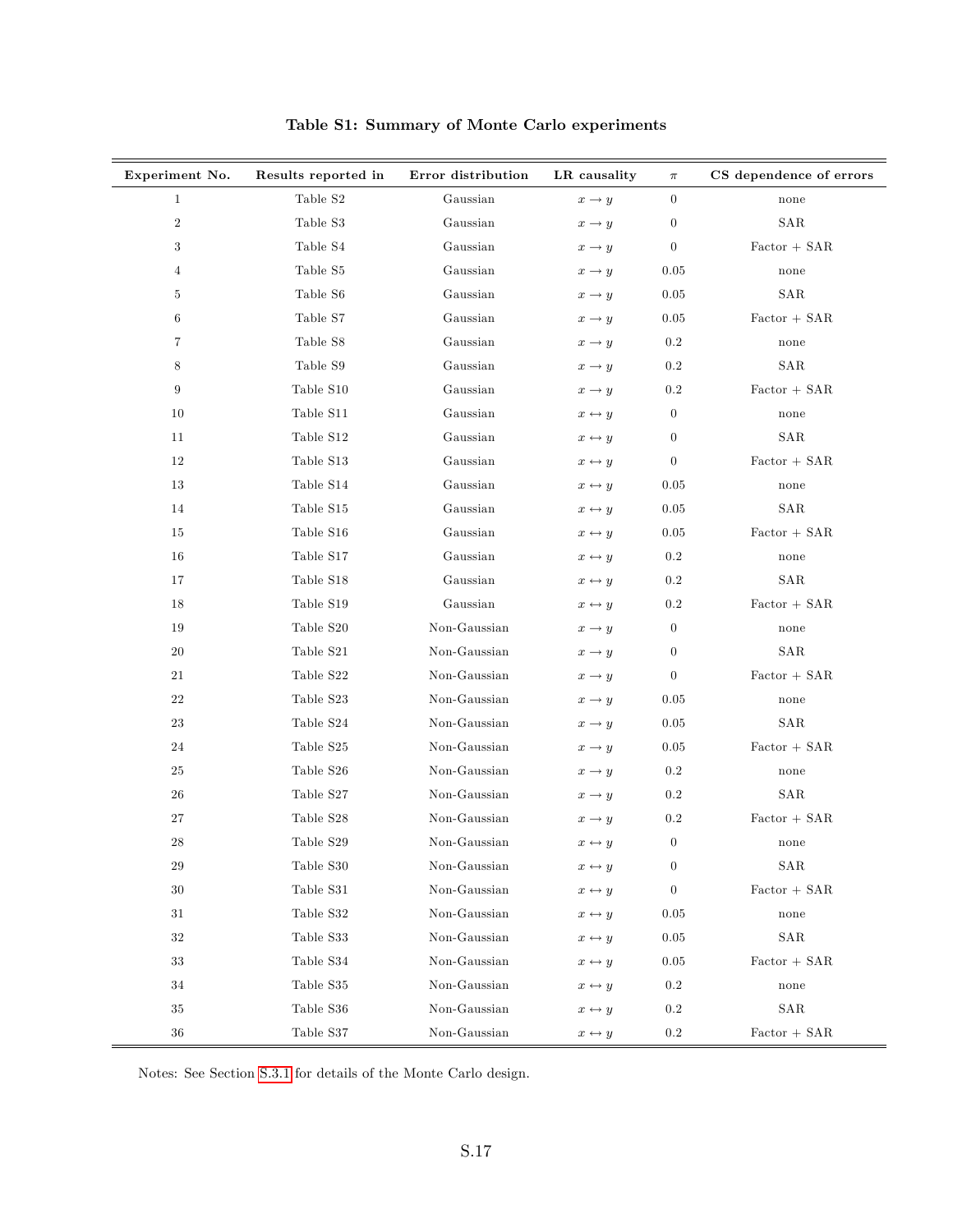# S.3.3 Monte Carlo results

This section presents Monte Carlo results, as outlined in Section [S.3.2.](#page-52-0)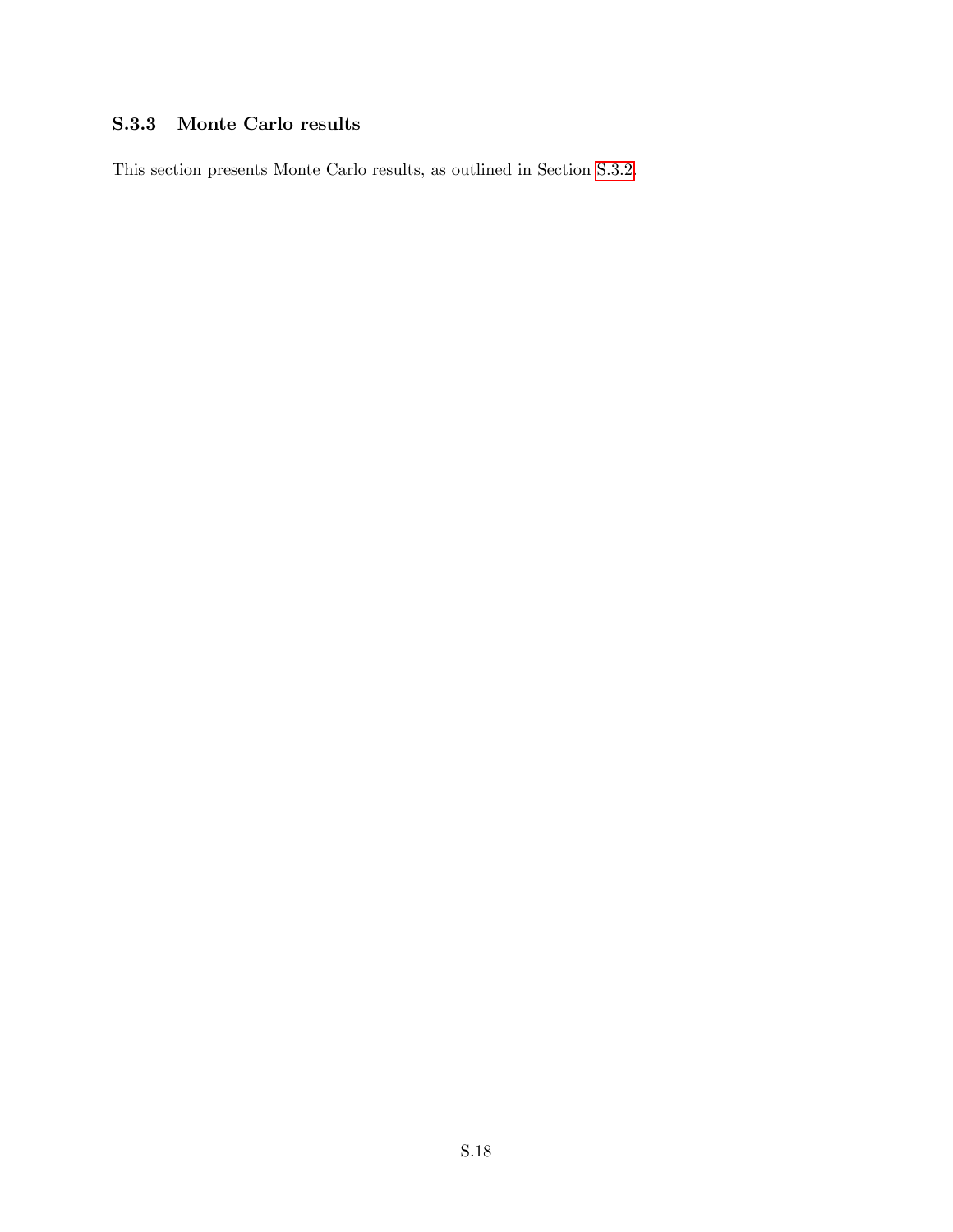#### Table S2: MC results for the estimation of LR coefficient  $\theta_0 = 1$  in experiments with Gaussian errors, LR causality  $x \to y$ ,  $\pi = 0$  and no CS dependence of errors.

|                 |         |                | Bias $(\times 100)$         |         |      |      | RMSE $(\times 100)$ |      |      |          |          |      |      | $95\%$ CI coverage rate $(x100)$ |              |      |
|-----------------|---------|----------------|-----------------------------|---------|------|------|---------------------|------|------|----------|----------|------|------|----------------------------------|--------------|------|
| $n\backslash T$ | 50      | 100            | 150                         | 200     | 50   | 100  | 150                 | 200  | 50   | 100      | 150      | 200  | 50   | 100                              | 150          | 200  |
|                 |         | PMG estimator  |                             |         |      |      |                     |      |      |          | Standard |      |      | Robust bootstrapped              |              |      |
| 30              | $-0.86$ | $-0.19$        | $-0.09$                     | $-0.05$ | 4.22 | 1.64 | 1.03                | 0.74 | 67.7 | 85.1     | 88.2     | 90.3 | 89.0 | 94.3                             | 94.0         | 94.9 |
| 50              | $-1.03$ | $-0.26$        | $-0.10$                     | $-0.05$ | 3.21 | 1.32 | 0.79                | 0.57 | 69.9 | 83.6     | 88.8     | 89.5 | 89.0 | 92.7                             | 94.7         | 94.2 |
| 100             | $-0.91$ | $-0.22$        | $-0.08$                     | $-0.05$ | 2.26 | 0.89 | 0.55                | 0.39 | 68.2 | 85.0     | 88.8     | 91.5 | 89.9 | 93.5                             | 94.5         | 94.8 |
| 200             | $-0.98$ | $-0.21$        | $-0.09$                     | $-0.05$ | 1.76 | 0.64 | 0.38                | 0.28 | 62.0 | 84.0     | 89.4     | 91.2 | 85.8 | 93.3                             | 94.9         | 95.0 |
|                 |         |                | 2-step Breitung's estimator |         |      |      |                     |      |      | $2S-OLS$ |          |      |      |                                  | $2S$ -robust |      |
| 30              | $-2.25$ | $-0.57$        | $-0.26$                     | $-0.13$ | 4.46 | 1.90 | 1.14                | 0.85 | 74.6 | 85.7     | 90.5     | 91.1 | 72.2 | 84.4                             | 89.5         | 91.1 |
| 50              | $-2.34$ | $-0.65$        | $-0.28$                     | $-0.15$ | 3.71 | 1.54 | 0.91                | 0.66 | 68.9 | 84.5     | 89.7     | 91.8 | 66.5 | 83.4                             | 89.0         | 91.5 |
| 100             | $-2.30$ | $-0.62$        | $-0.28$                     | $-0.15$ | 3.08 | 1.14 | 0.66                | 0.47 | 57.2 | 81.8     | 88.9     | 90.7 | 56.0 | 80.5                             | 88.8         | 90.3 |
| 200             | $-2.31$ | $-0.62$        | $-0.27$                     | $-0.15$ | 2.72 | 0.92 | 0.51                | 0.35 | 39.2 | 75.3     | 85.2     | 87.9 | 38.0 | 74.5                             | 84.4         | 86.9 |
|                 |         | SPMG estimator |                             |         |      |      |                     |      |      |          | Standard |      |      | Robust bootstrapped              |              |      |
| 30              | 0.24    | 0.07           | 0.02                        | 0.01    | 4.95 | 1.74 | 1.06                | 0.76 | 59.1 | 80.5     | 86.8     | 88.7 | 86.1 | 93.8                             | 93.7         | 94.6 |
| 50              | $-0.01$ | $-0.04$        | $-0.01$                     | 0.00    | 3.59 | 1.38 | 0.80                | 0.59 | 59.9 | 79.6     | 87.0     | 87.8 | 86.2 | 92.1                             | 94.2         | 94.2 |
| 100             | 0.10    | 0.01           | 0.01                        | 0.00    | 2.46 | 0.93 | 0.57                | 0.40 | 61.2 | 81.0     | 86.0     | 89.6 | 86.0 | 93.5                             | 93.9         | 93.9 |
| 200             | 0.00    | 0.01           | 0.01                        | 0.00    | 1.71 | 0.65 | 0.39                | 0.28 | 61.3 | 81.4     | 87.2     | 88.6 | 87.5 | 93.1                             | 94.7         | 95.0 |

A: PMG, SPMG estimators using conventional and bootstrapped confidence intervals, and 2-step Breitung estimator using 2S-OLS and 2S-robust confidence intervals.

B: PDOLS and MGMW estimators using standard asymptotic confidence intervals.

|                  |         |         | Bias $(\times 100)$     |                                               |      | RMSE | $(\times 100)$ |      |      |      | 95% CI cov.r. (x100) |            |
|------------------|---------|---------|-------------------------|-----------------------------------------------|------|------|----------------|------|------|------|----------------------|------------|
| $n \backslash T$ | 50      | 100     | 150                     | 200                                           | 50   | 100  | 150            | 200  | 50   | 100  | 150                  | <b>200</b> |
|                  |         |         |                         | PDOLS estimator, leads and lags order $p = 1$ |      |      |                |      |      |      |                      |            |
| 30               | $-4.65$ | $-2.30$ | $-1.52$                 | $-1.11$                                       | 5.94 | 2.93 | 1.91           | 1.42 | 69.2 | 70.9 | 71.8                 | 73.1       |
| 50               | $-4.73$ | $-2.38$ | $-1.54$                 | $-1.12$                                       | 5.50 | 2.76 | 1.79           | 1.31 | 56.0 | 54.1 | 55.9                 | 59.4       |
| 100              | $-4.65$ | $-2.31$ | $-1.52$                 | $-1.11$                                       | 5.07 | 2.51 | 1.65           | 1.21 | 31.7 | 30.4 | 31.4                 | 32.8       |
| 200              | $-4.63$ | $-2.30$ | $-1.50$                 | $-1.10$                                       | 4.83 | 2.40 | 1.57           | 1.15 | 8.5  | 7.1  | 7.6                  | 7.8        |
|                  |         |         |                         | PDOLS estimator, leads and lags order $p = 4$ |      |      |                |      |      |      |                      |            |
| 30               | $-2.47$ | $-1.09$ | $-0.71$                 | $-0.51$                                       | 5.23 | 2.23 | 1.36           | 1.01 | 82.9 | 87.0 | 89.3                 | 88.8       |
| 50               | $-2.49$ | $-1.16$ | $-0.74$                 | $-0.52$                                       | 4.18 | 1.88 | 1.17           | 0.84 | 80.8 | 83.9 | 84.6                 | 85.8       |
| 100              | $-2.50$ | $-1.14$ | $-0.73$                 | $-0.52$                                       | 3.48 | 1.55 | 0.97           | 0.70 | 72.3 | 75.0 | 77.4                 | 77.2       |
| 200              | $-2.48$ | $-1.14$ | $-0.72$                 | $-0.52$                                       | 3.01 | 1.35 | 0.85           | 0.62 | 59.7 | 61.0 | 61.2                 | 60.8       |
|                  |         |         |                         | PDOLS estimator, leads and lags order $p = 8$ |      |      |                |      |      |      |                      |            |
| 30               | $-1.48$ | $-0.46$ | $-0.30$                 | $-0.20$                                       | 8.14 | 2.41 | 1.32           | 0.95 | 71.1 | 89.6 | 92.1                 | 92.2       |
| 50               | $-1.42$ | $-0.52$ | $-0.31$                 | $-0.21$                                       | 5.95 | 1.83 | 1.05           | 0.73 | 75.2 | 89.5 | 90.8                 | 92.4       |
| 100              | $-1.33$ | $-0.49$ | $-0.31$                 | $-0.21$                                       | 4.35 | 1.34 | 0.77           | 0.54 | 75.1 | 88.6 | 90.0                 | 90.9       |
| 200              | $-1.30$ | $-0.52$ | $-0.31$                 | $-0.22$                                       | 3.24 | 1.02 | 0.59           | 0.42 | 76.1 | 85.6 | 87.8                 | 88.2       |
|                  |         |         | MGMW estimator, $q = 5$ |                                               |      |      |                |      |      |      |                      |            |
| 30               | $-5.64$ | $-1.84$ | $-0.87$                 | $-0.49$                                       | 8.92 | 4.19 | 2.80           | 2.04 | 82.2 | 90.7 | 92.5                 | 92.3       |
| 50               | $-5.64$ | $-2.09$ | $-0.99$                 | $-0.55$                                       | 7.63 | 3.52 | 2.18           | 1.56 | 76.8 | 87.2 | 90.3                 | 92.3       |
| 100              | $-5.59$ | $-1.91$ | $-0.96$                 | $-0.55$                                       | 6.76 | 2.77 | 1.66           | 1.15 | 63.4 | 82.4 | 89.0                 | 91.8       |
| 200              | $-5.55$ | $-1.92$ | $-0.93$                 | $-0.54$                                       | 6.14 | 2.38 | 1.36           | 0.90 | 40.7 | 71.4 | 82.2                 | 88.2       |

Notes: This table reports findings for the estimation of long run coefficient  $\theta_0 = 1$  in experiments featuring Gaussian errors, LR causality  $x \to y$ ,  $\pi = 0$ , and no cross section dependence of errors. See Section [S.3.1](#page-10-2) for details of the data generating process. Description of the PMG, 2-step Breitung, SPMG, and MGMW estimators, and the description of bootstrapping procedures are provided in Sections [S.2.1-](#page-39-5)[S.2.3](#page-44-0) of the online supplement. PDOLS is the panel dynamic OLS estimator by Mark and Sul (2003). The number of Monte Carlo replications is  $R_{MC} = 2000$ . Bootstrapped critical values are computed in each of the Monte Carlo replication as described in Sections [S.2.1-](#page-39-5)[S.2.3](#page-44-0) of the online supplement, based on  $R_b = 2000$ bootstrap replications.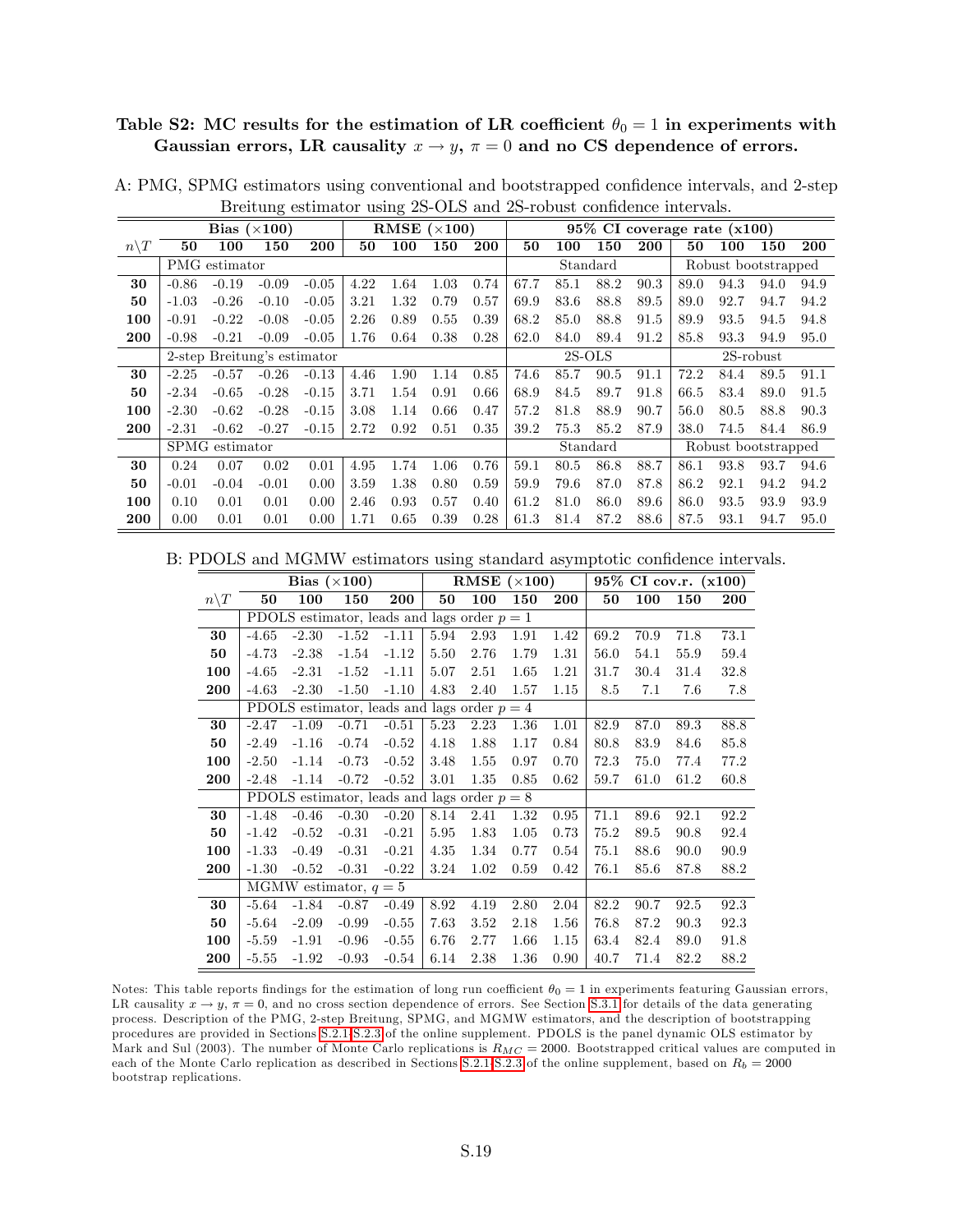## Table S3: MC results for the estimation of LR coefficient  $\theta_0 = 1$  in experiments with Gaussian errors, LR causality  $x \to y$ ,  $\pi = 0$  and SAR CS dependence of errors.

|                  |         |                | Bias $(\times 100)$         |            |      |      | RMSE $(\times 100)$ |            |      |      |          |      | $95\%$ CI coverage rate $(x100)$ |      |                     |            |
|------------------|---------|----------------|-----------------------------|------------|------|------|---------------------|------------|------|------|----------|------|----------------------------------|------|---------------------|------------|
| $n \backslash T$ | 50      | 100            | 150                         | <b>200</b> | 50   | 100  | 150                 | <b>200</b> | 50   | 100  | 150      | 200  | 50                               | 100  | 150                 | <b>200</b> |
|                  |         | PMG estimator  |                             |            |      |      |                     |            |      |      | Standard |      |                                  |      | Robust bootstrapped |            |
| 30               | $-0.95$ | $-0.23$        | $-0.10$                     | $-0.07$    | 4.90 | 2.12 | 1.34                | 0.98       | 62.7 | 75.7 | 79.4     | 80.1 | 89.2                             | 93.8 | 94.4                | 94.2       |
| 50               | $-1.07$ | $-0.24$        | $-0.09$                     | $-0.06$    | 3.77 | 1.62 | 1.00                | 0.77       | 61.8 | 74.4 | 79.5     | 79.1 | 88.5                             | 92.3 | 94.4                | 93.5       |
| 100              | $-0.97$ | $-0.21$        | $-0.09$                     | $-0.06$    | 2.71 | 1.10 | 0.69                | 0.50       | 60.1 | 75.7 | 79.9     | 82.3 | 87.2                             | 93.1 | 94.8                | 95.7       |
| 200              | $-0.98$ | $-0.20$        | $-0.08$                     | $-0.05$    | 2.01 | 0.80 | 0.50                | 0.36       | 56.0 | 73.6 | 79.3     | 81.7 | 86.8                             | 93.0 | 94.1                | 94.4       |
|                  |         |                | 2-step Breitung's estimator |            |      |      |                     |            |      |      | $2S-OLS$ |      |                                  |      | $2S$ -robust        |            |
| 30               | $-2.36$ | $-0.63$        | $-0.29$                     | $-0.16$    | 5.33 | 2.48 | 1.55                | 1.15       | 66.6 | 76.6 | 79.7     | 81.3 | 73.2                             | 85.7 | 88.9                | 89.9       |
| 50               | $-2.50$ | $-0.65$        | $-0.28$                     | $-0.16$    | 4.43 | 1.90 | 1.19                | 0.90       | 60.2 | 75.8 | 79.7     | 79.4 | 67.2                             | 83.9 | 88.4                | 89.9       |
| 100              | $-2.39$ | $-0.64$        | $-0.30$                     | $-0.17$    | 3.47 | 1.39 | 0.84                | 0.60       | 52.8 | 72.6 | 80.0     | 82.9 | 60.7                             | 82.2 | 88.0                | 91.6       |
| 200              | $-2.32$ | $-0.61$        | $-0.28$                     | $-0.15$    | 2.94 | 1.07 | 0.63                | 0.45       | 40.4 | 67.4 | 77.8     | 78.9 | 47.7                             | 77.9 | 86.7                | 88.9       |
|                  |         | SPMG estimator |                             |            |      |      |                     |            |      |      | Standard |      |                                  |      | Robust bootstrapped |            |
| 30               | 0.15    | 0.05           | 0.02                        | 0.00       | 5.68 | 2.26 | 1.39                | 1.01       | 53.9 | 70.3 | 76.5     | 78.9 | 86.3                             | 92.6 | 93.7                | 93.8       |
| 50               | $-0.03$ | 0.00           | 0.00                        | $-0.01$    | 4.36 | 1.69 | 1.03                | 0.79       | 52.5 | 70.4 | 75.5     | 76.7 | 84.4                             | 91.7 | 94.3                | 93.2       |
| 100              | 0.04    | 0.02           | 0.00                        | $-0.01$    | 2.97 | 1.14 | 0.70                | 0.51       | 53.0 | 71.9 | 77.9     | 80.3 | 85.8                             | 93.0 | 94.2                | 95.2       |
| 200              | 0.05    | 0.04           | 0.02                        | 0.01       | 2.03 | 0.81 | 0.51                | 0.37       | 54.0 | 72.3 | 76.8     | 79.1 | 86.5                             | 92.2 | 93.7                | 93.6       |

A: PMG, SPMG estimators using conventional and bootstrapped confidence intervals, and 2-step Breitung estimator using 2S-OLS and 2S-robust confidence intervals.

B: PDOLS and MGMW estimators using standard asymptotic confidence intervals.

|                 |         |         | Bias $(\times 100)$     |                                               |      | RMSE $(\times 100)$ |      |      |          |      | 95% CI cov.r. (x100) |      |
|-----------------|---------|---------|-------------------------|-----------------------------------------------|------|---------------------|------|------|----------|------|----------------------|------|
| $n\backslash T$ | 50      | 100     | 150                     | 200                                           | 50   | 100                 | 150  | 200  | 50       | 100  | 150                  | 200  |
|                 |         |         |                         | PDOLS estimator, leads and lags order $p = 1$ |      |                     |      |      |          |      |                      |      |
| 30              | $-4.73$ | $-2.40$ | $-1.62$                 | $-1.20$                                       | 6.58 | 3.40                | 2.25 | 1.69 | 64.5     | 65.1 | 65.0                 | 66.0 |
| 50              | $-4.92$ | $-2.43$ | $-1.59$                 | $-1.19$                                       | 6.03 | 3.01                | 1.99 | 1.50 | 52.1     | 52.4 | 54.1                 | 54.8 |
| 100             | $-4.76$ | $-2.36$ | $-1.58$                 | $-1.17$                                       | 5.35 | 2.68                | 1.78 | 1.32 | $33.0\,$ | 33.4 | 33.0                 | 34.2 |
| 200             | $-4.67$ | $-2.34$ | $-1.54$                 | $-1.14$                                       | 4.98 | 2.50                | 1.65 | 1.22 | 14.5     | 12.8 | 12.3                 | 12.6 |
|                 |         |         |                         | PDOLS estimator, leads and lags order $p = 4$ |      |                     |      |      |          |      |                      |      |
| 30              | $-2.46$ | $-1.15$ | $-0.76$                 | $-0.56$                                       | 6.21 | 2.82                | 1.76 | 1.30 | 74.3     | 79.0 | 78.1                 | 79.6 |
| 50              | $-2.68$ | $-1.18$ | $-0.76$                 | $-0.56$                                       | 4.95 | 2.20                | 1.42 | 1.05 | 73.4     | 76.8 | 76.2                 | 75.7 |
| 100             | $-2.55$ | $-1.16$ | $-0.76$                 | $-0.56$                                       | 3.92 | 1.77                | 1.12 | 0.82 | 67.6     | 69.3 | 69.9                 | 71.8 |
| 200             | $-2.47$ | $-1.15$ | $-0.74$                 | $-0.54$                                       | 3.28 | 1.48                | 0.94 | 0.69 | 56.8     | 57.4 | 58.1                 | 57.2 |
|                 |         |         |                         | PDOLS estimator, leads and lags order $p = 8$ |      |                     |      |      |          |      |                      |      |
| 30              | $-1.35$ | $-0.49$ | $-0.32$                 | $-0.24$                                       | 9.37 | 3.10                | 1.77 | 1.27 | 65.6     | 81.3 | 82.5                 | 83.3 |
| 50              | $-1.66$ | $-0.49$ | $-0.30$                 | $-0.22$                                       | 7.05 | 2.27                | 1.35 | 0.98 | 68.8     | 81.8 | 82.0                 | 81.2 |
| 100             | $-1.28$ | $-0.48$ | $-0.32$                 | $-0.23$                                       | 5.11 | 1.64                | 0.96 | 0.67 | 66.8     | 80.7 | 81.8                 | 83.7 |
| 200             | $-1.29$ | $-0.53$ | $-0.31$                 | $-0.22$                                       | 3.70 | 1.23                | 0.72 | 0.51 | 68.4     | 78.0 | 79.6                 | 81.4 |
|                 |         |         | MGMW estimator, $q = 5$ |                                               |      |                     |      |      |          |      |                      |      |
| 30              | $-5.76$ | $-1.94$ | $-0.96$                 | $-0.57$                                       | 9.58 | 4.82                | 3.21 | 2.35 | 79.1     | 84.3 | 85.1                 | 85.9 |
| 50              | $-5.78$ | $-2.10$ | $-1.00$                 | $-0.56$                                       | 8.27 | 3.80                | 2.42 | 1.80 | 72.7     | 83.4 | 86.6                 | 87.1 |
| 100             | $-5.73$ | $-1.92$ | $-0.98$                 | $-0.61$                                       | 7.11 | 2.97                | 1.86 | 1.33 | 59.9     | 78.6 | 84.3                 | 87.0 |
| 200             | $-5.58$ | $-1.94$ | $-0.97$                 | $-0.55$                                       | 6.37 | 2.57                | 1.50 | 1.00 | 42.5     | 67.0 | 78.9                 | 83.7 |

Notes: This table reports findings for the estimation of long run coefficient  $\theta_0 = 1$  in experiments featuring Gaussian errors, LR causality  $x \to y$ ,  $\pi = 0$ , and SAR cross section dependence of errors. See notes to Table S1.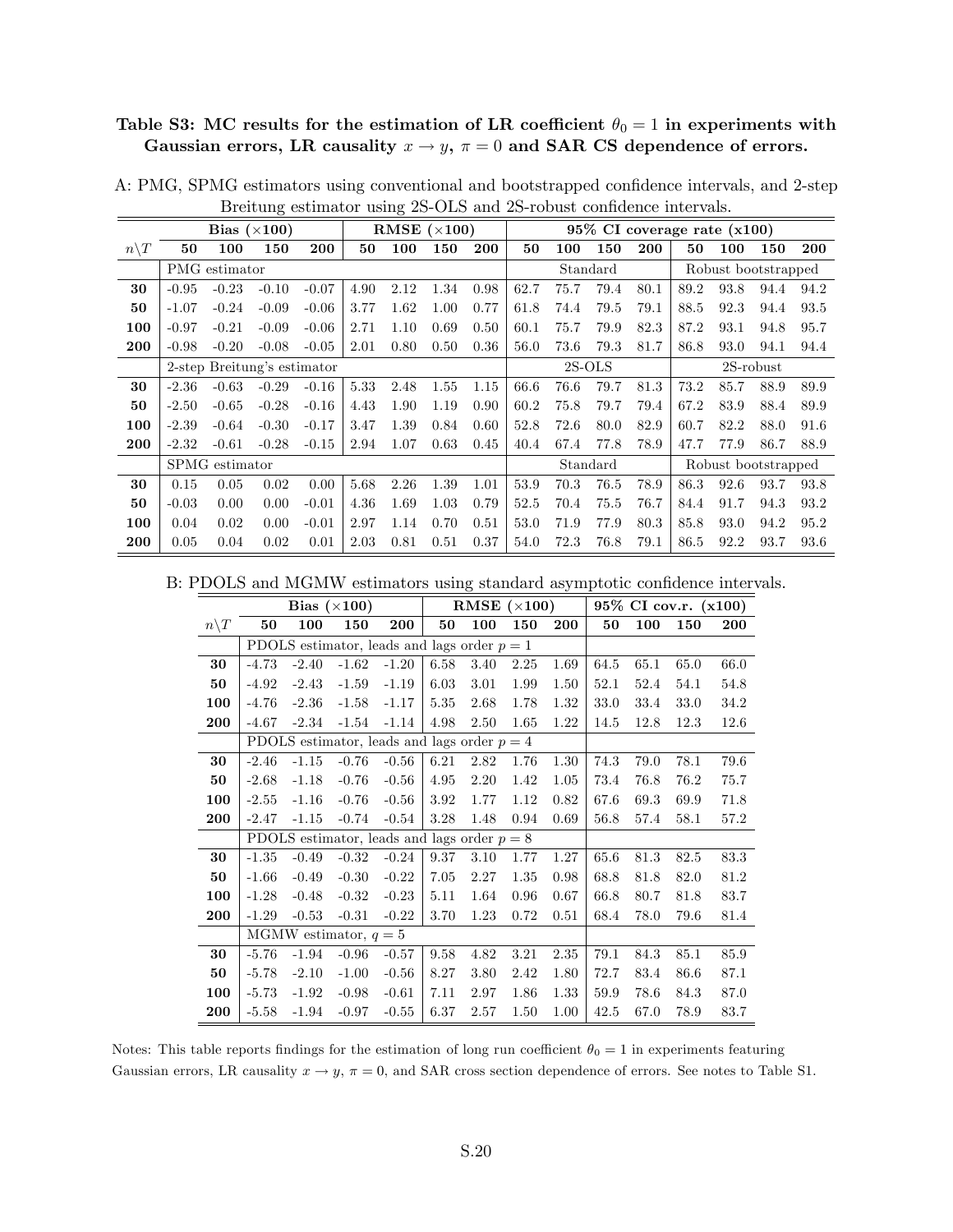Table S4: MC findings for the estimation of LR coefficient  $\theta_0 = 1$  in experiments with Gaussian errors, LR causality  $x \to y$ ,  $\pi = 0$  and factor+SAR CS dependence of errors.

|                  |         |                | Bias $(\times 100)$         |         |      | RMSE $(\times 100)$ |      |      |      |      |          |            |      | $95\%$ CI coverage rate $(x100)$ |              |      |
|------------------|---------|----------------|-----------------------------|---------|------|---------------------|------|------|------|------|----------|------------|------|----------------------------------|--------------|------|
| $n \backslash T$ | 50      | 100            | 150                         | 200     | 50   | 100                 | 150  | 200  | 50   | 100  | 150      | <b>200</b> | 50   | 100                              | 150          | 200  |
|                  |         | PMG estimator  |                             |         |      |                     |      |      |      |      | Standard |            |      | Robust bootstrapped              |              |      |
| 30               | $-0.32$ | $-0.08$        | 0.00                        | $-0.04$ | 3.69 | 1.69                | 1.05 | 0.79 | 53.8 | 63.8 | 68.7     | 67.8       | 89.8 | 92.6                             | 94.5         | 93.9 |
| 50               | $-0.36$ | $-0.07$        | $-0.03$                     | 0.02    | 2.97 | 1.29                | 0.83 | 0.62 | 50.9 | 62.9 | 64.9     | 67.4       | 89.8 | 94.3                             | 94.1         | 94.2 |
| 100              | $-0.34$ | $-0.02$        | $-0.01$                     | $-0.01$ | 2.14 | 0.99                | 0.61 | 0.44 | 48.3 | 58.6 | 63.9     | 65.2       | 88.8 | 93.7                             | 95.0         | 94.7 |
| 200              | $-0.22$ | $-0.04$        | $-0.03$                     | $-0.01$ | 1.59 | 0.74                | 0.45 | 0.34 | 47.5 | 54.6 | 60.0     | 60.5       | 90.4 | 94.4                             | 95.6         | 95.3 |
|                  |         |                | 2-step Breitung's estimator |         |      |                     |      |      |      |      | $2S-OLS$ |            |      |                                  | $2S$ -robust |      |
| 30               | $-1.17$ | $-0.32$        | $-0.10$                     | $-0.09$ | 4.16 | 1.95                | 1.22 | 0.92 | 58.5 | 66.2 | 69.5     | 69.3       | 79.0 | 87.5                             | 91.6         | 92.1 |
| 50               | $-1.16$ | $-0.33$        | $-0.16$                     | $-0.05$ | 3.24 | 1.52                | 1.00 | 0.72 | 55.6 | 64.5 | 64.9     | 67.8       | 79.4 | 90.3                             | 91.8         | 93.6 |
| 100              | $-1.21$ | $-0.26$        | $-0.13$                     | $-0.08$ | 2.60 | 1.14                | 0.74 | 0.53 | 49.0 | 60.0 | 62.4     | 65.7       | 79.0 | 91.3                             | 94.2         | 94.6 |
| 200              | $-1.04$ | $-0.28$        | $-0.14$                     | $-0.07$ | 2.06 | 0.92                | 0.56 | 0.41 | 45.0 | 54.3 | 60.4     | 60.5       | 84.1 | 93.6                             | 95.9         | 96.0 |
|                  |         | SPMG estimator |                             |         |      |                     |      |      |      |      | Standard |            |      | Robust bootstrapped              |              |      |
| 30               | 0.05    | 0.02           | 0.06                        | 0.00    | 5.17 | 1.84                | 1.10 | 0.81 | 44.4 | 58.8 | 64.0     | 65.2       | 83.9 | 90.8                             | 93.4         | 93.7 |
| 50               | $-0.07$ | 0.02           | 0.01                        | 0.04    | 4.30 | 1.38                | 0.88 | 0.65 | 43.8 | 58.8 | 61.5     | 64.6       | 84.4 | 92.6                             | 92.8         | 93.4 |
| 100              | $-0.11$ | 0.08           | 0.03                        | 0.01    | 4.42 | 1.08                | 0.63 | 0.46 | 40.9 | 53.2 | 60.0     | 62.8       | 83.3 | 91.3                             | 94.1         | 94.1 |
| 200              | 0.16    | 0.05           | 0.01                        | 0.01    | 2.34 | 0.84                | 0.48 | 0.34 | 40.6 | 51.1 | 58.6     | 60.4       | 83.8 | 91.6                             | 94.3         | 94.6 |

A: PMG, SPMG estimators using conventional and bootstrapped confidence intervals, and 2-step Breitung estimator using 2S-OLS and 2S-robust confidence intervals.

B: PDOLS and MGMW estimators using standard asymptotic confidence intervals.

|                 |         |         | Bias $(\times 100)$     |                                               |      | RMSE $(\times 100)$ |      |      |      |      | 95% CI cov.r. (x100) |      |
|-----------------|---------|---------|-------------------------|-----------------------------------------------|------|---------------------|------|------|------|------|----------------------|------|
| $n\backslash T$ | 50      | 100     | 150                     | 200                                           | 50   | 100                 | 150  | 200  | 50   | 100  | 150                  | 200  |
|                 |         |         |                         | PDOLS estimator, leads and lags order $p = 1$ |      |                     |      |      |      |      |                      |      |
| 30              | $-2.53$ | $-1.41$ | $-0.96$                 | $-0.73$                                       | 4.55 | 2.43                | 1.63 | 1.22 | 65.2 | 64.3 | 64.4                 | 64.5 |
| 50              | $-2.70$ | $-1.43$ | $-1.00$                 | $-0.73$                                       | 3.94 | 2.10                | 1.47 | 1.09 | 56.7 | 56.1 | 55.8                 | 56.3 |
| 100             | $-2.67$ | $-1.38$ | $-0.99$                 | $-0.74$                                       | 3.45 | 1.80                | 1.28 | 0.96 | 44.3 | 45.1 | 42.0                 | 40.5 |
| 200             | $-2.51$ | $-1.40$ | $-0.94$                 | $-0.71$                                       | 3.04 | 1.69                | 1.12 | 0.86 | 29.4 | 25.3 | 23.9                 | 25.0 |
|                 |         |         |                         | PDOLS estimator, leads and lags order $p = 4$ |      |                     |      |      |      |      |                      |      |
| 30              | $-1.74$ | $-0.88$ | $-0.55$                 | $-0.42$                                       | 4.98 | 2.29                | 1.38 | 1.03 | 66.9 | 68.4 | 69.8                 | 69.6 |
| 50              | $-1.85$ | $-0.86$ | $-0.59$                 | $-0.41$                                       | 4.11 | 1.79                | 1.18 | 0.85 | 63.2 | 66.1 | 64.8                 | 65.5 |
| 100             | $-1.79$ | $-0.81$ | $-0.57$                 | $-0.42$                                       | 3.31 | 1.42                | 0.95 | 0.70 | 56.6 | 59.7 | 59.5                 | 58.4 |
| 200             | $-1.61$ | $-0.85$ | $-0.56$                 | $-0.41$                                       | 2.69 | 1.25                | 0.79 | 0.58 | 49.1 | 47.6 | 46.7                 | 46.2 |
|                 |         |         |                         | PDOLS estimator, leads and lags order $p = 8$ |      |                     |      |      |      |      |                      |      |
| 30              | $-1.22$ | $-0.51$ | $-0.28$                 | $-0.23$                                       | 8.30 | 2.64                | 1.43 | 1.06 | 53.9 | 66.7 | 72.3                 | 69.7 |
| 50              | $-1.23$ | $-0.47$ | $-0.31$                 | $-0.19$                                       | 6.63 | 1.97                | 1.17 | 0.81 | 50.8 | 67.3 | 67.3                 | 70.2 |
| 100             | $-1.07$ | $-0.43$ | $-0.31$                 | $-0.22$                                       | 5.08 | 1.52                | 0.90 | 0.63 | 47.6 | 62.4 | 65.6                 | 64.6 |
| 200             | $-0.89$ | $-0.47$ | $-0.31$                 | $-0.21$                                       | 4.30 | 1.26                | 0.71 | 0.50 | 42.4 | 55.6 | 58.7                 | 59.5 |
|                 |         |         | MGMW estimator, $q = 5$ |                                               |      |                     |      |      |      |      |                      |      |
| 30              | $-0.82$ | $-0.40$ | $-0.15$                 | $-0.13$                                       | 5.38 | 3.06                | 2.01 | 1.56 | 80.1 | 79.1 | 78.9                 | 78.3 |
| 50              | $-0.99$ | $-0.51$ | $-0.26$                 | $-0.13$                                       | 4.34 | 2.32                | 1.60 | 1.21 | 79.0 | 80.9 | 78.3                 | 79.1 |
| 100             | $-0.96$ | $-0.33$ | $-0.22$                 | $-0.12$                                       | 3.32 | 1.66                | 1.17 | 0.87 | 76.5 | 79.1 | 79.8                 | 78.0 |
| 200             | $-0.84$ | $-0.39$ | $-0.24$                 | $-0.15$                                       | 2.58 | 1.28                | 0.85 | 0.62 | 73.1 | 77.3 | 78.0                 | 78.6 |

Notes: This table reports findings for the estimation of long run coefficient  $\theta_0 = 1$  in experiments featuring Gaussian errors, LR causality  $x \to y$ ,  $\pi = 0$ , and factor+SAR cross section dependence of errors. See notes to Table S1.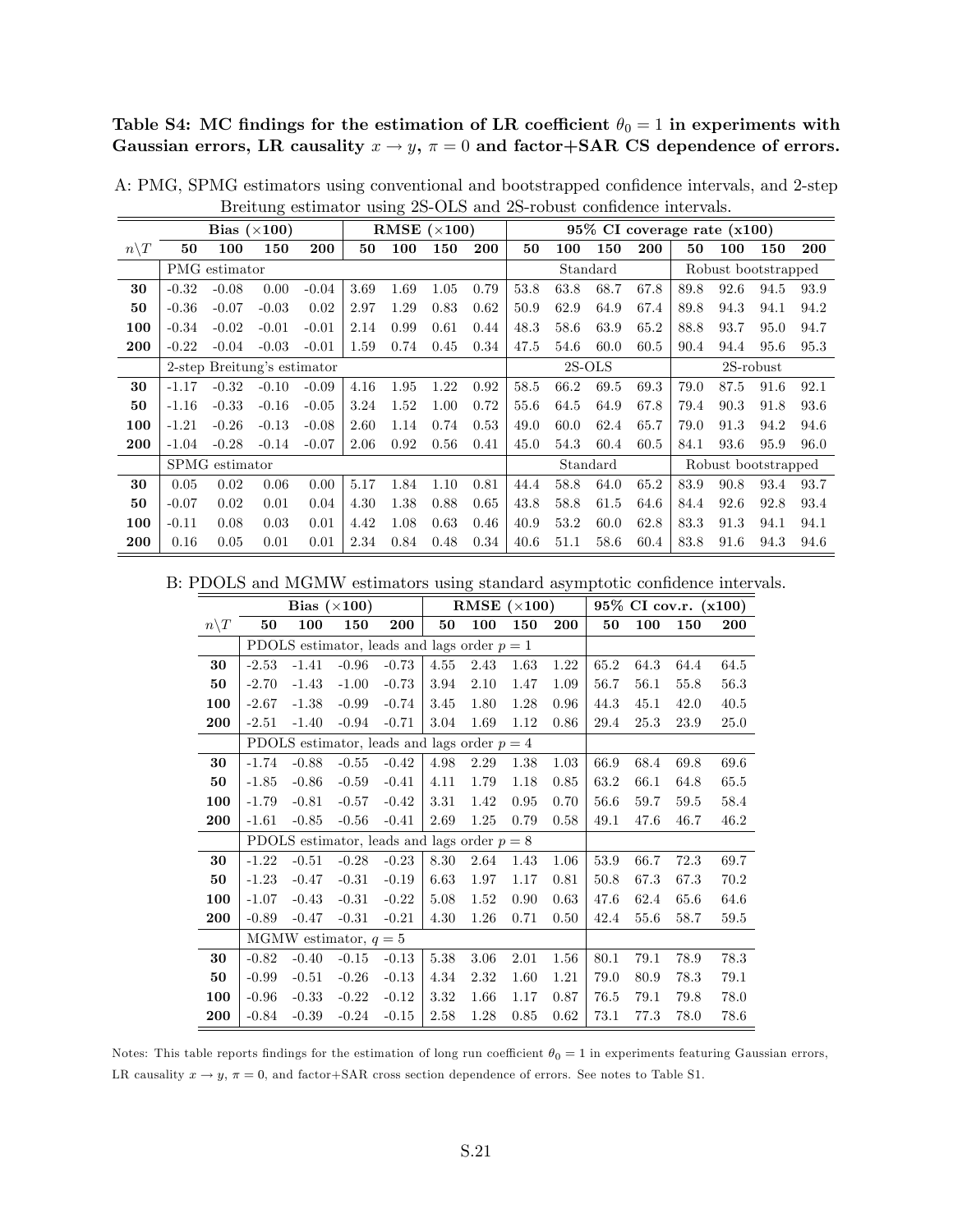## Table S5: MC results for the estimation of LR coefficient  $\theta_0 = 1$  in experiments with Gaussian errors, LR causality  $x \to y$ ,  $\pi = 0.05$  and no CS dependence of errors.

|                 |         |                | Bias $(\times 100)$         |         |      |      | RMSE $(\times 100)$ |      |      |      |          |      | 95% CI coverage rate (x100) |      |                     |      |
|-----------------|---------|----------------|-----------------------------|---------|------|------|---------------------|------|------|------|----------|------|-----------------------------|------|---------------------|------|
| $n\backslash T$ | 50      | 100            | 150                         | 200     | 50   | 100  | 150                 | 200  | 50   | 100  | 150      | 200  | 50                          | 100  | 150                 | 200  |
|                 |         | PMG estimator  |                             |         |      |      |                     |      |      |      | Standard |      |                             |      | Robust bootstrapped |      |
| 30              | $-0.95$ | $-0.20$        | $-0.10$                     | $-0.06$ | 4.36 | 1.71 | 1.06                | 0.75 | 67.7 | 84.6 | 87.6     | 90.2 | 88.7                        | 94.2 | 94.0                | 94.5 |
| 50              | $-1.11$ | $-0.27$        | $-0.10$                     | $-0.05$ | 3.34 | 1.36 | 0.81                | 0.59 | 68.6 | 83.3 | 88.9     | 89.6 | 89.4                        | 92.6 | 93.9                | 94.9 |
| 100             | $-0.96$ | $-0.22$        | $-0.08$                     | $-0.05$ | 2.33 | 0.91 | 0.57                | 0.40 | 67.1 | 84.8 | 88.1     | 91.2 | 89.3                        | 93.5 | 94.1                | 94.5 |
| 200             | $-1.06$ | $-0.22$        | $-0.09$                     | $-0.05$ | 1.83 | 0.66 | 0.39                | 0.29 | 61.8 | 84.1 | 89.2     | 91.2 | 85.1                        | 93.6 | 95.1                | 94.8 |
|                 |         |                | 2-step Breitung's estimator |         |      |      |                     |      |      |      | $2S-OLS$ |      |                             |      | $2S$ -robust        |      |
| 30              | $-3.54$ | $-1.27$        | $-0.86$                     | $-0.48$ | 9.29 | 3.92 | 4.57                | 3.11 | 66.4 | 78.6 | 80.5     | 80.3 | 64.6                        | 77.1 | 79.8                | 79.2 |
| 50              | $-3.45$ | $-1.34$        | $-0.80$                     | $-0.65$ | 5.27 | 3.17 | 2.81                | 2.68 | 60.3 | 74.5 | 76.8     | 76.9 | 58.2                        | 73.8 | 76.4                | 77.1 |
| 100             | $-3.44$ | $-1.34$        | $-0.80$                     | $-0.57$ | 4.53 | 2.75 | 1.97                | 2.01 | 45.2 | 66.6 | 72.6     | 72.9 | 44.2                        | 65.6 | 72.1                | 72.4 |
| 200             | $-3.48$ | $-1.25$        | $-0.77$                     | $-0.58$ | 4.02 | 2.03 | 1.96                | 1.37 | 26.8 | 58.6 | 66.5     | 68.1 | 25.5                        | 57.4 | 65.7                | 68.0 |
|                 |         | SPMG estimator |                             |         |      |      |                     |      |      |      | Standard |      |                             |      | Robust bootstrapped |      |
| 30              | 0.23    | 0.08           | 0.02                        | 0.01    | 5.10 | 1.81 | 1.09                | 0.77 | 59.1 | 80.1 | 86.4     | 88.3 | 86.0                        | 93.2 | 93.9                | 94.3 |
| 50              | 0.00    | $-0.04$        | 0.00                        | 0.00    | 3.72 | 1.43 | 0.83                | 0.60 | 60.4 | 78.9 | 87.4     | 88.1 | 86.0                        | 92.0 | 94.0                | 94.3 |
| 100             | 0.13    | 0.02           | 0.02                        | 0.01    | 2.53 | 0.95 | 0.59                | 0.41 | 60.1 | 81.2 | 86.0     | 89.6 | 86.2                        | 93.3 | 93.4                | 93.7 |
| 200             | $-0.01$ | 0.02           | 0.01                        | 0.00    | 1.76 | 0.67 | 0.40                | 0.29 | 61.9 | 81.0 | 87.3     | 88.6 | 87.0                        | 92.5 | 94.2                | 94.9 |

A: PMG, SPMG estimators using conventional and bootstrapped confidence intervals, and 2-step Breitung estimator using 2S-OLS and 2S-robust confidence intervals.

B: PDOLS and MGMW estimators using standard asymptotic confidence intervals.

|                 |         |                         | Bias $(\times 100)$ |         |                                               |      | RMSE $(\times 100)$ |      |      |      | 95% CI cov.r. (x100) |      |
|-----------------|---------|-------------------------|---------------------|---------|-----------------------------------------------|------|---------------------|------|------|------|----------------------|------|
| $n\backslash T$ | 50      | 100                     | 150                 | 200     | 50                                            | 100  | 150                 | 200  | 50   | 100  | 150                  | 200  |
|                 |         |                         |                     |         | PDOLS estimator, leads and lags order $p = 1$ |      |                     |      |      |      |                      |      |
| 30              | $-6.01$ | $-3.26$                 | $-2.29$             | $-1.79$ | 7.67                                          | 4.45 | 3.30                | 2.76 | 67.7 | 74.0 | 77.7                 | 80.3 |
| 50              | $-6.01$ | $-3.30$                 | $-2.34$             | $-1.89$ | 7.02                                          | 4.02 | 3.05                | 2.64 | 57.1 | 63.3 | 67.8                 | 73.2 |
| 100             | $-5.98$ | $-3.28$                 | $-2.33$             | $-1.82$ | 6.52                                          | 3.67 | 2.69                | 2.20 | 33.9 | 41.8 | 49.7                 | 56.5 |
| 200             | $-5.97$ | $-3.23$                 | $-2.29$             | $-1.81$ | 6.23                                          | 3.44 | 2.48                | 2.02 | 16.9 | 21.1 | 28.1                 | 36.9 |
|                 |         |                         |                     |         | PDOLS estimator, leads and lags order $p = 4$ |      |                     |      |      |      |                      |      |
| 30              | $-4.03$ | $-2.15$                 | $-1.54$             | $-1.23$ | 7.13                                          | 3.99 | 2.96                | 2.52 | 80.4 | 88.5 | 89.1                 | 90.0 |
| 50              | $-3.95$ | $-2.17$                 | $-1.60$             | $-1.34$ | 5.89                                          | 3.30 | 2.62                | 2.37 | 78.5 | 84.7 | 85.6                 | 87.7 |
| 100             | $-4.01$ | $-2.20$                 | $-1.59$             | $-1.28$ | 5.08                                          | 2.86 | 2.16                | 1.82 | 67.6 | 74.3 | 76.7                 | 80.6 |
| 200             | $-4.02$ | $-2.16$                 | $-1.56$             | $-1.27$ | 4.58                                          | 2.52 | 1.86                | 1.58 | 49.9 | 60.4 | 65.1                 | 71.0 |
|                 |         |                         |                     |         | PDOLS estimator, leads and lags order $p = 8$ |      |                     |      |      |      |                      |      |
| 30              | $-3.19$ | $-1.62$                 | $-1.19$             | $-0.95$ | 9.92                                          | 4.31 | 3.05                | 2.54 | 69.4 | 90.3 | 91.6                 | 92.6 |
| 50              | $-2.99$ | $-1.58$                 | $-1.22$             | $-1.07$ | 7.39                                          | 3.27 | 2.60                | 2.38 | 73.3 | 88.7 | 90.2                 | 92.0 |
| 100             | $-3.01$ | $-1.65$                 | $-1.23$             | $-1.00$ | 5.75                                          | 2.71 | 2.03                | 1.72 | 68.9 | 84.7 | 86.9                 | 89.8 |
| 200             | $-2.95$ | $-1.62$                 | $-1.20$             | $-1.01$ | 4.57                                          | 2.21 | 1.64                | 1.42 | 65.5 | 79.2 | 83.0                 | 85.0 |
|                 |         | MGMW estimator, $q = 5$ |                     |         |                                               |      |                     |      |      |      |                      |      |
| 30              | $-6.90$ | $-2.87$                 | $-1.68$             | $-1.15$ | 10.58                                         | 5.95 | 4.55                | 4.04 | 81.0 | 89.8 | 92.0                 | 93.5 |
| 50              | $-6.82$ | $-3.00$                 | $-1.86$             | $-1.45$ | 9.00                                          | 4.95 | 3.75                | 3.11 | 74.7 | 85.9 | 90.6                 | 92.9 |
| 100             | $-6.90$ | $-2.96$                 | $-1.80$             | $-1.29$ | 8.16                                          | 4.13 | 2.91                | 2.39 | 60.0 | 77.7 | 86.5                 | 89.4 |
| 200             | $-6.86$ | $-2.93$                 | $-1.76$             | $-1.28$ | 7.49                                          | 3.50 | 2.41                | 1.93 | 34.2 | 63.6 | 76.4                 | 83.1 |

Notes: This table reports findings for the estimation of long run coefficient  $\theta_0 = 1$  in experiments featuring Gaussian errors, LR causality  $x \to y$ ,  $\pi = 0.05$ , and no CS dependence of errors. See notes to Table S1.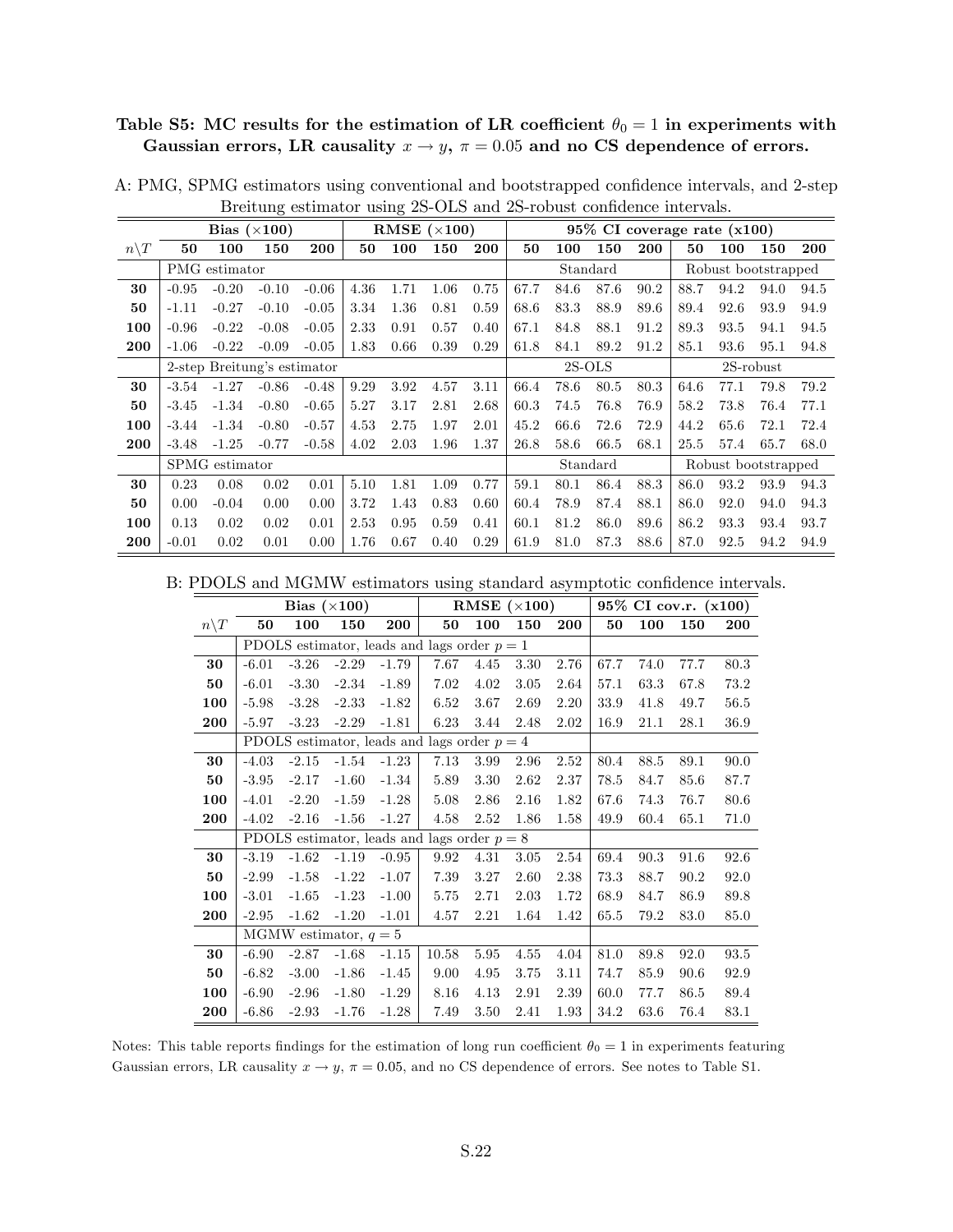#### Table S6: MC results for the estimation of LR coefficient  $\theta_0 = 1$  in experiments with Gaussian errors, LR causality  $x \to y$ ,  $\pi = 0.05$  and SAR CS dependence of errors.

|                 |         |                | Bias $(\times 100)$         |         |      |      | RMSE $(\times 100)$ |      |      |      |          |            |      | $95\%$ CI coverage rate $(x100)$ |              |      |
|-----------------|---------|----------------|-----------------------------|---------|------|------|---------------------|------|------|------|----------|------------|------|----------------------------------|--------------|------|
| $n\backslash T$ | 50      | 100            | 150                         | 200     | 50   | 100  | 150                 | 200  | 50   | 100  | 150      | <b>200</b> | 50   | 100                              | 150          | 200  |
|                 |         | PMG estimator  |                             |         |      |      |                     |      |      |      | Standard |            |      | Robust bootstrapped              |              |      |
| 30              | $-1.04$ | $-0.24$        | $-0.11$                     | $-0.07$ | 5.04 | 2.16 | 1.36                | 1.00 | 63.0 | 75.1 | 79.3     | 80.3       | 88.8 | 93.9                             | 94.4         | 94.1 |
| 50              | $-1.14$ | $-0.26$        | $-0.10$                     | $-0.06$ | 3.88 | 1.65 | 1.02                | 0.78 | 62.1 | 74.3 | 79.3     | 79.5       | 88.3 | 92.6                             | 94.5         | 93.6 |
| 100             | $-1.03$ | $-0.22$        | $-0.09$                     | $-0.06$ | 2.78 | 1.13 | 0.70                | 0.51 | 59.3 | 75.6 | 80.6     | 82.0       | 87.5 | 93.1                             | 95.1         | 95.5 |
| 200             | $-1.05$ | $-0.21$        | $-0.08$                     | $-0.04$ | 2.08 | 0.82 | 0.51                | 0.37 | 54.9 | 73.9 | 79.1     | 80.9       | 86.5 | 92.8                             | 95.1         | 94.7 |
|                 |         |                | 2-step Breitung's estimator |         |      |      |                     |      |      |      | $2S-OLS$ |            |      |                                  | $2S$ -robust |      |
| 30              | $-3.42$ | $-1.28$        | $-0.78$                     | $-0.51$ | 6.95 | 4.41 | 3.66                | 3.65 | 60.4 | 71.4 | 73.0     | 74.7       | 66.8 | 78.6                             | 81.7         | 81.3 |
| 50              | $-3.65$ | $-1.36$        | $-0.86$                     | $-0.77$ | 5.83 | 3.31 | 3.14                | 3.45 | 53.9 | 67.6 | 72.1     | 70.9       | 60.2 | 75.2                             | 79.0         | 78.0 |
| 100             | $-3.63$ | $-1.33$        | $-0.83$                     | $-0.63$ | 5.06 | 2.76 | 2.10                | 2.22 | 43.3 | 61.9 | 66.9     | 70.1       | 49.9 | 69.8                             | 73.7         | 76.1 |
| 200             | $-3.46$ | $-1.32$        | $-0.82$                     | $-0.58$ | 4.27 | 2.09 | 1.91                | 1.92 | 29.5 | 56.2 | 63.6     | 65.7       | 34.2 | 61.9                             | 69.3         | 72.2 |
|                 |         | SPMG estimator |                             |         |      |      |                     |      |      |      | Standard |            |      | Robust bootstrapped              |              |      |
| 30              | 0.13    | 0.07           | 0.02                        | 0.00    | 5.81 | 2.31 | 1.42                | 1.03 | 54.9 | 70.4 | 76.3     | 78.5       | 85.7 | 93.0                             | 93.3         | 94.2 |
| 50              | 0.00    | $-0.01$        | 0.00                        | $-0.01$ | 4.48 | 1.73 | 1.05                | 0.81 | 53.7 | 70.1 | 76.1     | 77.1       | 84.4 | 92.0                             | 93.7         | 93.2 |
| 100             | 0.06    | 0.03           | 0.01                        | 0.00    | 3.02 | 1.17 | 0.72                | 0.52 | 53.4 | 71.0 | 78.4     | 80.5       | 85.5 | 93.0                             | 94.4         | 95.5 |
| 200             | 0.04    | 0.05           | 0.03                        | 0.02    | 2.08 | 0.83 | 0.52                | 0.38 | 53.5 | 72.0 | 76.9     | 79.2       | 86.5 | 91.8                             | 94.0         | 93.8 |

A: PMG, SPMG estimators using conventional and bootstrapped confidence intervals, and 2-step Breitung estimator using 2S-OLS and 2S-robust confidence intervals.

B: PDOLS and MGMW estimators using standard asymptotic confidence intervals.

|                 |         |         | Bias $(\times 100)$     |         |                                               |      | RMSE $(\times 100)$ |            |      |      | 95% CI cov.r. (x100) |            |
|-----------------|---------|---------|-------------------------|---------|-----------------------------------------------|------|---------------------|------------|------|------|----------------------|------------|
| $n\backslash T$ | 50      | 100     | 150                     | 200     | 50                                            | 100  | 150                 | <b>200</b> | 50   | 100  | 150                  | <b>200</b> |
|                 |         |         |                         |         | PDOLS estimator, leads and lags order $p = 1$ |      |                     |            |      |      |                      |            |
| 30              | $-6.08$ | $-3.36$ | $-2.41$                 | $-1.92$ | 8.16                                          | 4.81 | 3.57                | 3.02       | 64.5 | 69.8 | 72.5                 | 75.4       |
| 50              | $-6.24$ | $-3.40$ | $-2.43$                 | $-2.00$ | 7.52                                          | 4.27 | 3.24                | 2.82       | 53.5 | 60.4 | 65.2                 | 68.2       |
| 100             | $-6.11$ | $-3.34$ | $-2.42$                 | $-1.94$ | 6.80                                          | 3.83 | 2.85                | 2.36       | 34.2 | 41.5 | 47.0                 | 55.1       |
| 200             | $-6.02$ | $-3.29$ | $-2.35$                 | $-1.88$ | 6.38                                          | 3.54 | 2.57                | 2.11       | 18.4 | 23.5 | 30.1                 | 37.5       |
|                 |         |         |                         |         | PDOLS estimator, leads and lags order $p = 4$ |      |                     |            |      |      |                      |            |
| 30              | $-4.00$ | $-2.20$ | $-1.61$                 | $-1.32$ | 7.87                                          | 4.40 | 3.23                | 2.77       | 74.3 | 82.1 | 82.2                 | 85.1       |
| 50              | $-4.19$ | $-2.23$ | $-1.66$                 | $-1.41$ | 6.60                                          | 3.57 | 2.83                | 2.55       | 72.0 | 78.5 | 80.0                 | 82.5       |
| 100             | $-4.10$ | $-2.23$ | $-1.66$                 | $-1.37$ | 5.47                                          | 3.03 | 2.30                | 1.97       | 64.7 | 70.5 | 72.8                 | 77.7       |
| 200             | $-4.01$ | $-2.19$ | $-1.60$                 | $-1.32$ | 4.78                                          | 2.63 | 1.93                | 1.65       | 50.2 | 58.5 | 63.8                 | 67.7       |
|                 |         |         |                         |         | PDOLS estimator, leads and lags order $p = 8$ |      |                     |            |      |      |                      |            |
| 30              | $-3.07$ | $-1.63$ | $-1.23$                 | $-1.02$ | 11.02                                         | 4.80 | 3.35                | 2.80       | 66.2 | 82.9 | 85.5                 | 87.5       |
| 50              | $-3.36$ | $-1.61$ | $-1.26$                 | $-1.12$ | 8.67                                          | 3.57 | 2.82                | 2.57       | 67.1 | 83.4 | 86.0                 | 86.7       |
| 100             | $-2.99$ | $-1.65$ | $-1.28$                 | $-1.08$ | 6.38                                          | 2.90 | 2.17                | 1.87       | 64.6 | 80.6 | 82.9                 | 86.3       |
| 200             | $-2.94$ | $-1.65$ | $-1.23$                 | $-1.04$ | 4.90                                          | 2.37 | 1.72                | 1.49       | 62.9 | 75.8 | 78.2                 | 82.5       |
|                 |         |         | MGMW estimator, $q = 5$ |         |                                               |      |                     |            |      |      |                      |            |
| 30              | $-6.95$ | $-2.89$ | $-1.79$                 | $-1.36$ | 11.11                                         | 6.55 | 4.82                | 4.28       | 77.8 | 85.6 | 87.1                 | 88.8       |
| 50              | $-7.00$ | $-3.11$ | $-1.85$                 | $-1.43$ | 9.66                                          | 5.32 | 4.03                | 3.38       | 71.0 | 81.9 | 87.8                 | 89.5       |
| 100             | $-7.11$ | $-2.99$ | $-1.90$                 | $-1.45$ | 8.53                                          | 4.29 | 3.11                | 2.59       | 57.6 | 76.8 | 82.7                 | 86.0       |
| 200             | $-6.88$ | $-2.97$ | $-1.80$                 | $-1.35$ | 7.69                                          | 3.69 | 2.47                | 2.02       | 38.0 | 62.9 | 75.4                 | 80.6       |

Notes: This table reports findings for the estimation of long run coefficient  $\theta_0 = 1$  in experiments featuring Gaussian errors, LR causality  $x \to y$ ,  $\pi = 0.05$ , and SAR CS dependence of errors. See notes to Table S1.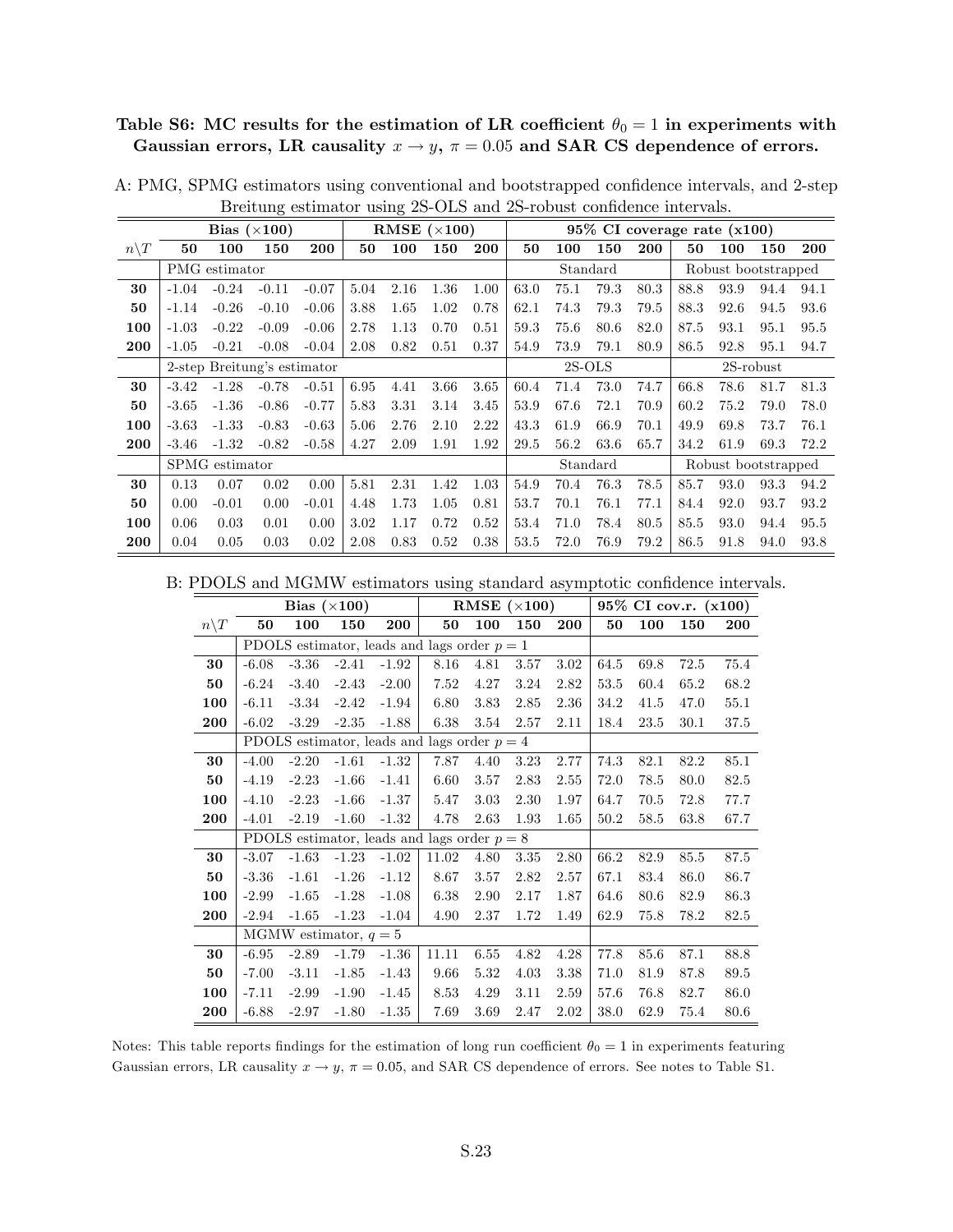#### Table S7: MC results for the estimation of LR coefficient  $\theta_0 = 1$  in experiments with Gaussian errors, LR causality  $x \to y$ ,  $\pi = 0.05$  and factor+SAR CS dependence of errors.

|                  |         |                | Bias $(\times 100)$         |         |      |      | RMSE $(\times 100)$ |            |      |      |          | $95\%$ CI coverage rate $(x100)$ |      |                     |              |      |
|------------------|---------|----------------|-----------------------------|---------|------|------|---------------------|------------|------|------|----------|----------------------------------|------|---------------------|--------------|------|
| $n \backslash T$ | 50      | 100            | 150                         | 200     | 50   | 100  | 150                 | <b>200</b> | 50   | 100  | 150      | <b>200</b>                       | 50   | 100                 | 150          | 200  |
|                  |         | PMG estimator  |                             |         |      |      |                     |            |      |      | Standard |                                  |      | Robust bootstrapped |              |      |
| 30               | $-0.36$ | $-0.08$        | 0.00                        | $-0.04$ | 3.77 | 1.71 | 1.07                | 0.80       | 53.6 | 64.3 | 69.2     | 68.4                             | 89.7 | 92.9                | 94.2         | 93.9 |
| 50               | $-0.38$ | $-0.07$        | $-0.03$                     | 0.02    | 3.03 | 1.31 | 0.84                | 0.63       | 51.7 | 63.6 | 65.4     | 68.3                             | 89.6 | 94.4                | 94.2         | 94.2 |
| 100              | $-0.37$ | $-0.02$        | $-0.01$                     | $-0.01$ | 2.19 | 1.00 | 0.62                | 0.45       | 48.7 | 58.8 | 64.6     | 66.2                             | 89.2 | 94.0                | 95.1         | 94.7 |
| 200              | $-0.25$ | $-0.05$        | $-0.03$                     | $-0.01$ | 1.63 | 0.75 | 0.46                | 0.34       | 47.8 | 55.1 | 61.1     | 60.8                             | 90.7 | 94.7                | 95.9         | 95.5 |
|                  |         |                | 2-step Breitung's estimator |         |      |      |                     |            |      |      | $2S-OLS$ |                                  |      |                     | $2S$ -robust |      |
| 30               | $-1.68$ | $-0.63$        | $-0.39$                     | $-0.30$ | 5.07 | 3.60 | 2.69                | 2.25       | 57.3 | 63.8 | 67.1     | 64.6                             | 74.8 | 82.5                | 84.9         | 82.6 |
| 50               | $-1.71$ | $-0.79$        | $-0.56$                     | $-0.38$ | 4.04 | 2.67 | 2.14                | 1.96       | 53.0 | 62.5 | 63.5     | 63.9                             | 75.5 | 82.1                | 83.2         | 82.6 |
| 100              | $-1.77$ | $-0.65$        | $-0.44$                     | $-0.37$ | 3.33 | 2.05 | 1.57                | 1.53       | 45.4 | 58.2 | 60.6     | 63.7                             | 71.7 | 84.6                | 84.1         | 82.9 |
| 200              | $-1.59$ | $-0.65$        | $-0.40$                     | $-0.34$ | 2.68 | 1.48 | 1.15                | 1.13       | 40.3 | 51.6 | 58.7     | 61.0                             | 73.8 | 84.3                | 86.0         | 84.3 |
|                  |         | SPMG estimator |                             |         |      |      |                     |            |      |      | Standard |                                  |      | Robust bootstrapped |              |      |
| 30               | 0.00    | 0.03           | 0.06                        | 0.00    | 5.34 | 1.86 | 1.12                | 0.82       | 45.3 | 59.3 | 65.6     | 66.2                             | 83.9 | 90.9                | 93.0         | 93.4 |
| 50               | $-0.10$ | 0.02           | 0.01                        | 0.04    | 4.67 | 1.41 | 0.89                | 0.66       | 44.0 | 59.1 | 61.4     | 64.8                             | 84.3 | 92.4                | 93.2         | 93.7 |
| 100              | $-0.14$ | 0.09           | 0.03                        | 0.01    | 5.01 | 1.09 | 0.64                | 0.46       | 41.0 | 54.4 | 60.8     | 63.5                             | 83.7 | 91.5                | 94.1         | 93.8 |
| 200              | 0.14    | 0.05           | 0.02                        | 0.01    | 2.47 | 0.86 | 0.48                | 0.35       | 41.2 | 51.6 | 58.9     | 61.2                             | 83.5 | 91.6                | 94.5         | 94.5 |

A: PMG, SPMG estimators using conventional and bootstrapped confidence intervals, and 2-step Breitung estimator using 2S-OLS and 2S-robust confidence intervals.

| B: PDOLS and MGMW estimators using standard asymptotic confidence intervals. |  |  |  |
|------------------------------------------------------------------------------|--|--|--|
|------------------------------------------------------------------------------|--|--|--|

|                 |         |                         | Bias $(\times 100)$ |                                               |      | RMSE $(\times 100)$ |      |      |      |      | 95% CI cov.r. (x100) |      |
|-----------------|---------|-------------------------|---------------------|-----------------------------------------------|------|---------------------|------|------|------|------|----------------------|------|
| $n\backslash T$ | 50      | 100                     | 150                 | 200                                           | 50   | 100                 | 150  | 200  | 50   | 100  | 150                  | 200  |
|                 |         |                         |                     | PDOLS estimator, leads and lags order $p = 1$ |      |                     |      |      |      |      |                      |      |
| 30              | $-3.09$ | $-1.79$                 | $-1.36$             | $-1.07$                                       | 5.31 | 3.10                | 2.35 | 1.96 | 68.6 | 71.8 | 73.0                 | 75.5 |
| 50              | $-3.32$ | $-1.86$                 | $-1.42$             | $-1.12$                                       | 4.64 | 2.73                | 2.17 | 1.75 | 62.0 | 67.3 | 67.2                 | 72.7 |
| 100             | $-3.24$ | $-1.82$                 | $-1.40$             | $-1.11$                                       | 4.08 | 2.33                | 1.85 | 1.50 | 50.3 | 56.7 | 59.0                 | 65.4 |
| 200             | $-3.12$ | $-1.85$                 | $-1.32$             | $-1.07$                                       | 3.69 | 2.21                | 1.57 | 1.31 | 36.9 | 40.1 | 43.3                 | 51.4 |
|                 |         |                         |                     | PDOLS estimator, leads and lags order $p = 4$ |      |                     |      |      |      |      |                      |      |
| 30              | $-2.39$ | $-1.30$                 | $-0.99$             | $-0.78$                                       | 5.78 | 3.09                | 2.22 | 1.86 | 70.0 | 75.6 | 78.9                 | 79.3 |
| 50              | $-2.60$ | $-1.34$                 | $-1.05$             | $-0.83$                                       | 4.89 | 2.53                | 1.99 | 1.60 | 66.0 | 75.9 | 76.2                 | 80.9 |
| 100             | $-2.48$ | $-1.31$                 | $-1.03$             | $-0.83$                                       | 3.97 | 2.00                | 1.58 | 1.30 | 60.6 | 71.7 | 73.3                 | 76.8 |
| 200             | $-2.35$ | $-1.36$                 | $-0.97$             | $-0.79$                                       | 3.38 | 1.83                | 1.28 | 1.07 | 53.5 | 61.6 | 65.4                 | 71.2 |
|                 |         |                         |                     | PDOLS estimator, leads and lags order $p = 8$ |      |                     |      |      |      |      |                      |      |
| 30              | $-1.97$ | $-0.97$                 | $-0.77$             | $-0.62$                                       | 8.96 | 3.55                | 2.37 | 1.93 | 55.0 | 73.8 | 80.3                 | 79.2 |
| 50              | $-2.07$ | $-1.02$                 | $-0.81$             | $-0.64$                                       | 7.27 | 2.75                | 2.03 | 1.62 | 52.3 | 75.8 | 79.6                 | 83.7 |
| 100             | $-1.85$ | $-0.99$                 | $-0.81$             | $-0.65$                                       | 5.58 | 2.08                | 1.56 | 1.26 | 50.7 | 75.1 | 79.0                 | 83.4 |
| <b>200</b>      | $-1.70$ | $-1.05$                 | $-0.76$             | $-0.62$                                       | 4.71 | 1.82                | 1.19 | 0.99 | 43.8 | 69.2 | 73.7                 | 79.0 |
|                 |         | MGMW estimator, $q = 5$ |                     |                                               |      |                     |      |      |      |      |                      |      |
| 30              | $-0.94$ | $-0.44$                 | $-0.30$             | $-0.24$                                       | 5.90 | 3.84                | 2.79 | 2.39 | 82.4 | 83.1 | 84.4                 | 85.2 |
| 50              | $-1.19$ | $-0.61$                 | $-0.45$             | $-0.26$                                       | 4.88 | 2.98                | 2.30 | 1.93 | 81.6 | 84.4 | 84.2                 | 86.9 |
| 100             | $-1.10$ | $-0.48$                 | $-0.36$             | $-0.25$                                       | 3.70 | 2.10                | 1.62 | 1.53 | 79.7 | 84.0 | 86.2                 | 87.0 |
| 200             | $-1.00$ | $-0.52$                 | $-0.34$             | $-0.24$                                       | 2.93 | 1.67                | 1.20 | 1.03 | 76.8 | 81.3 | 84.9                 | 86.7 |

Notes: This table reports findings for the estimation of long run coefficient  $\theta_0 = 1$  in experiments featuring Gaussian errors, LR causality  $x \to y$ ,  $\pi = 0.05$ , and factor+SAR CS dependence of errors. See notes to Table S1.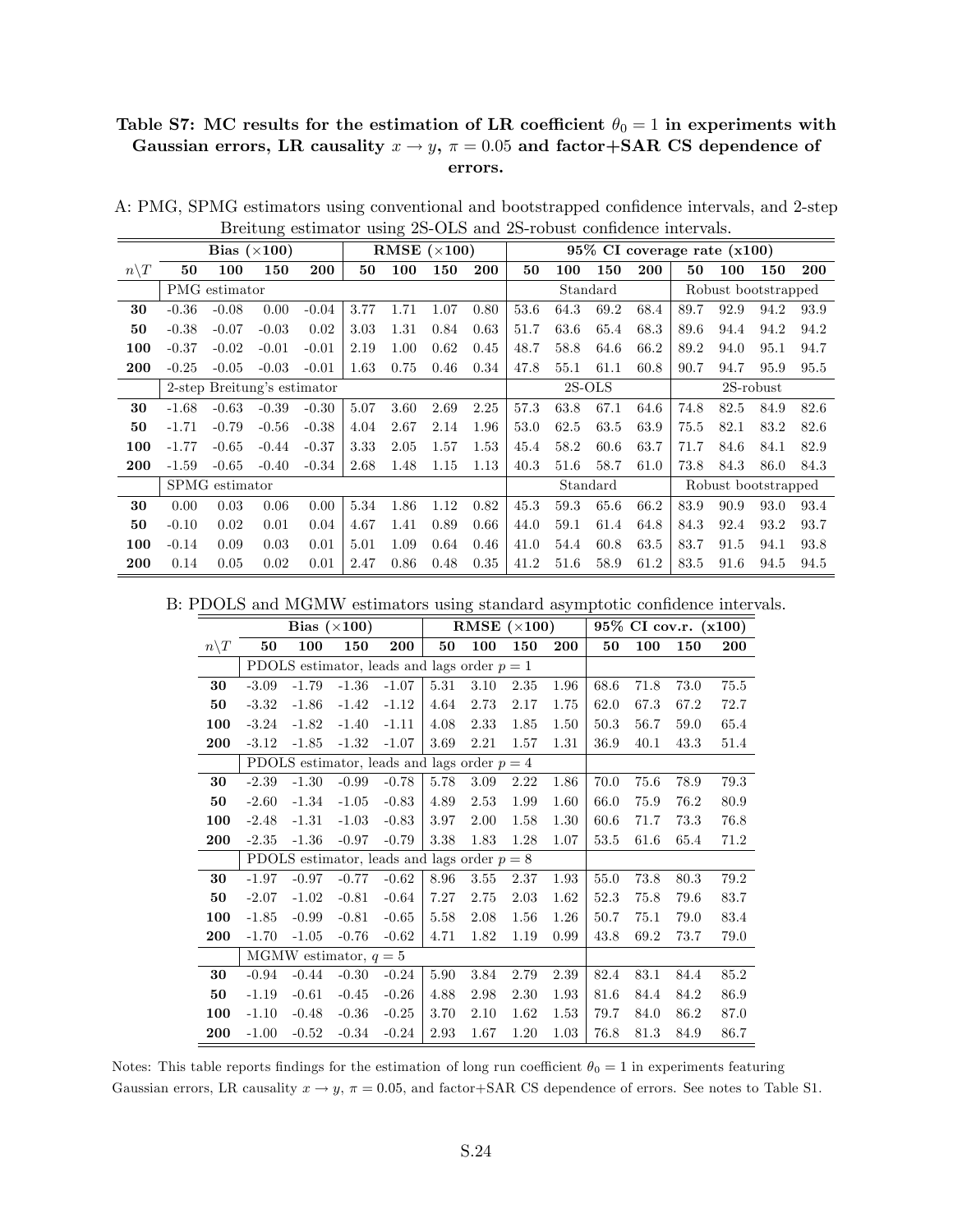## Table S8: MC results for the estimation of LR coefficient  $\theta_0 = 1$  in experiments with Gaussian errors, LR causality  $x \to y$ ,  $\pi = 0.2$  and no CS dependence of errors.

|                  |         |                | Bias $(\times 100)$         |         |       |      | RMSE $(\times 100)$ |      |          |      |          | $95\%$ CI coverage rate $(x100)$ |      |      |                     |            |
|------------------|---------|----------------|-----------------------------|---------|-------|------|---------------------|------|----------|------|----------|----------------------------------|------|------|---------------------|------------|
| $n \backslash T$ | 50      | 100            | 150                         | 200     | 50    | 100  | 150                 | 200  | 50       | 100  | 150      | 200                              | 50   | 100  | 150                 | <b>200</b> |
|                  |         | PMG estimator  |                             |         |       |      |                     |      |          |      | Standard |                                  |      |      | Robust bootstrapped |            |
| 30               | $-1.28$ | $-0.25$        | $-0.12$                     | $-0.07$ | 4.92  | 1.86 | 1.16                | 0.83 | 67.2     | 84.9 | 88.1     | 90.0                             | 88.0 | 94.3 | 94.5                | 94.1       |
| 50               | $-1.38$ | $-0.31$        | $-0.12$                     | $-0.07$ | 3.76  | 1.48 | 0.89                | 0.64 | 66.0     | 82.6 | 88.2     | 90.1                             | 88.0 | 92.4 | 93.7                | 94.2       |
| 100              | $-1.24$ | $-0.28$        | $-0.10$                     | $-0.05$ | 2.64  | 1.01 | 0.62                | 0.43 | 63.9     | 83.8 | 88.2     | 91.0                             | 88.4 | 93.3 | 94.3                | 95.0       |
| 200              | $-1.29$ | $-0.26$        | $-0.10$                     | $-0.06$ | 2.08  | 0.73 | 0.44                | 0.32 | 57.7     | 82.9 | 88.1     | 89.9                             | 84.5 | 93.4 | 94.7                | 94.5       |
|                  |         |                | 2-step Breitung's estimator |         |       |      |                     |      | $2S-OLS$ |      |          |                                  |      |      | $2S$ -robust        |            |
| 30               | $-6.92$ | $-3.03$        | $-2.26$                     | $-1.52$ | 13.29 | 8.25 | 7.10                | 6.43 | 50.9     | 66.8 | 69.2     | 70.7                             | 49.2 | 66.5 | 68.4                | 70.8       |
| 50               | $-7.05$ | $-3.30$        | $-2.35$                     | $-1.94$ | 10.15 | 6.46 | 5.69                | 5.65 | 40.9     | 60.2 | 63.4     | 66.1                             | 39.5 | 59.3 | 62.7                | 65.6       |
| 100              | $-7.00$ | $-3.33$        | $-2.09$                     | $-1.90$ | 8.61  | 5.73 | 4.79                | 4.81 | 26.2     | 51.9 | 60.9     | 63.9                             | 25.9 | 51.2 | 60.4                | 63.5       |
| 200              | $-7.12$ | $-3.22$        | $-2.22$                     | $-1.96$ | 8.06  | 4.39 | 3.84                | 7.77 | 12.3     | 38.8 | 50.0     | 57.4                             | 11.8 | 38.8 | 50.0                | 57.4       |
|                  |         | SPMG estimator |                             |         |       |      |                     |      |          |      | Standard |                                  |      |      | Robust bootstrapped |            |
| 30               | 0.27    | 0.11           | 0.04                        | 0.02    | 5.80  | 1.99 | 1.20                | 0.85 | 57.5     | 80.7 | 86.5     | 87.8                             | 85.3 | 93.6 | 93.9                | 94.5       |
| 50               | 0.05    | 0.00           | 0.01                        | 0.00    | 4.18  | 1.55 | 0.92                | 0.66 | 58.8     | 79.8 | 86.7     | 89.0                             | 85.2 | 92.0 | 93.4                | 93.9       |
| 100              | 0.13    | 0.03           | 0.03                        | 0.02    | 2.80  | 1.05 | 0.64                | 0.44 | 58.6     | 81.0 | 87.0     | 89.6                             | 86.7 | 92.9 | 93.5                | 95.0       |
| 200              | 0.03    | 0.05           | 0.03                        | 0.02    | 1.91  | 0.73 | 0.45                | 0.32 | 60.1     | 80.4 | 86.3     | 88.6                             | 88.4 | 92.7 | 93.9                | 94.1       |

A: PMG, SPMG estimators using conventional and bootstrapped confidence intervals, and 2-step Breitung estimator using 2S-OLS and 2S-robust confidence intervals.

B: PDOLS and MGMW estimators using standard asymptotic confidence intervals.

|                 |          | Bias $(\times 100)$     |         |         |                                               | RMSE $(\times 100)$ |      |      |      |      | 95% CI cov.r. (x100) |      |
|-----------------|----------|-------------------------|---------|---------|-----------------------------------------------|---------------------|------|------|------|------|----------------------|------|
| $n\backslash T$ | 50       | 100                     | 150     | 200     | 50                                            | 100                 | 150  | 200  | 50   | 100  | 150                  | 200  |
|                 |          |                         |         |         | PDOLS estimator, leads and lags order $p = 1$ |                     |      |      |      |      |                      |      |
| 30              | $-9.92$  | $-5.89$                 | $-4.53$ | $-3.79$ | 12.06                                         | 7.61                | 6.18 | 5.45 | 64.3 | 77.1 | 81.5                 | 85.6 |
| 50              | $-10.19$ | $-6.17$                 | $-4.84$ | $-4.14$ | 11.49                                         | 7.27                | 5.94 | 5.30 | 53.8 | 66.3 | 72.7                 | 75.7 |
| 100             | $-10.10$ | $-6.14$                 | $-4.69$ | $-3.93$ | 10.84                                         | 6.77                | 5.28 | 4.51 | 35.4 | 46.8 | 54.4                 | 61.6 |
| 200             | $-10.10$ | $-6.10$                 | $-4.67$ | $-3.95$ | 10.48                                         | 6.43                | 4.97 | 4.27 | 24.8 | 26.3 | 32.0                 | 39.6 |
|                 |          |                         |         |         | PDOLS estimator, leads and lags order $p = 4$ |                     |      |      |      |      |                      |      |
| 30              | $-8.45$  | $-5.03$                 | $-3.93$ | $-3.33$ | 11.88                                         | 7.40                | 6.02 | 5.33 | 72.5 | 85.3 | 86.3                 | 88.4 |
| 50              | $-8.70$  | $-5.29$                 | $-4.27$ | $-3.71$ | 10.85                                         | 6.80                | 5.66 | 5.11 | 67.6 | 80.3 | 80.1                 | 82.0 |
| 100             | $-8.71$  | $-5.34$                 | $-4.12$ | $-3.50$ | 9.92                                          | 6.21                | 4.88 | 4.22 | 52.9 | 66.4 | 68.9                 | 73.0 |
| 200             | $-8.72$  | $-5.31$                 | $-4.11$ | $-3.52$ | 9.35                                          | 5.77                | 4.50 | 3.92 | 35.7 | 49.9 | 52.0                 | 57.8 |
|                 |          |                         |         |         | PDOLS estimator, leads and lags order $p = 8$ |                     |      |      |      |      |                      |      |
| 30              | $-7.91$  | $-4.74$                 | $-3.72$ | $-3.16$ | 14.59                                         | 7.94                | 6.29 | 5.49 | 63.7 | 85.2 | 88.4                 | 89.8 |
| 50              | $-8.26$  | $-4.93$                 | $-4.06$ | $-3.55$ | 12.51                                         | 6.96                | 5.77 | 5.20 | 61.2 | 82.1 | 83.7                 | 85.9 |
| 100             | $-8.18$  | $-5.05$                 | $-3.92$ | $-3.34$ | 10.64                                         | 6.26                | 4.87 | 4.20 | 50.5 | 71.3 | 76.9                 | 79.6 |
| 200             | $-8.15$  | $-5.02$                 | $-3.91$ | $-3.36$ | 9.51                                          | 5.65                | 4.41 | 3.85 | 37.7 | 57.9 | 64.7                 | 66.8 |
|                 |          | MGMW estimator, $q = 5$ |         |         |                                               |                     |      |      |      |      |                      |      |
| 30              | $-10.59$ | $-5.62$                 | $-4.21$ | $-3.38$ | 15.01                                         | 9.85                | 8.12 | 7.58 | 76.3 | 85.9 | 89.5                 | 91.4 |
| 50              | $-10.73$ | $-5.97$                 | $-4.44$ | $-3.92$ | 13.27                                         | 8.54                | 7.06 | 6.30 | 66.4 | 79.4 | 83.8                 | 87.2 |
| 100             | $-10.76$ | $-5.81$                 | $-4.20$ | $-3.48$ | 12.19                                         | 7.35                | 5.76 | 5.00 | 48.3 | 68.0 | 75.7                 | 79.1 |
| 200             | $-10.74$ | $-5.89$                 | $-4.28$ | $-3.52$ | 11.47                                         | 6.65                | 5.06 | 4.33 | 21.9 | 45.8 | 58.7                 | 66.5 |

Notes: This table reports findings for the estimation of long run coefficient  $\theta_0 = 1$  in experiments featuring Gaussian errors, LR causality  $x \to y$ ,  $\pi = 0.2$ , and no CS dependence of errors. See notes to Table S1.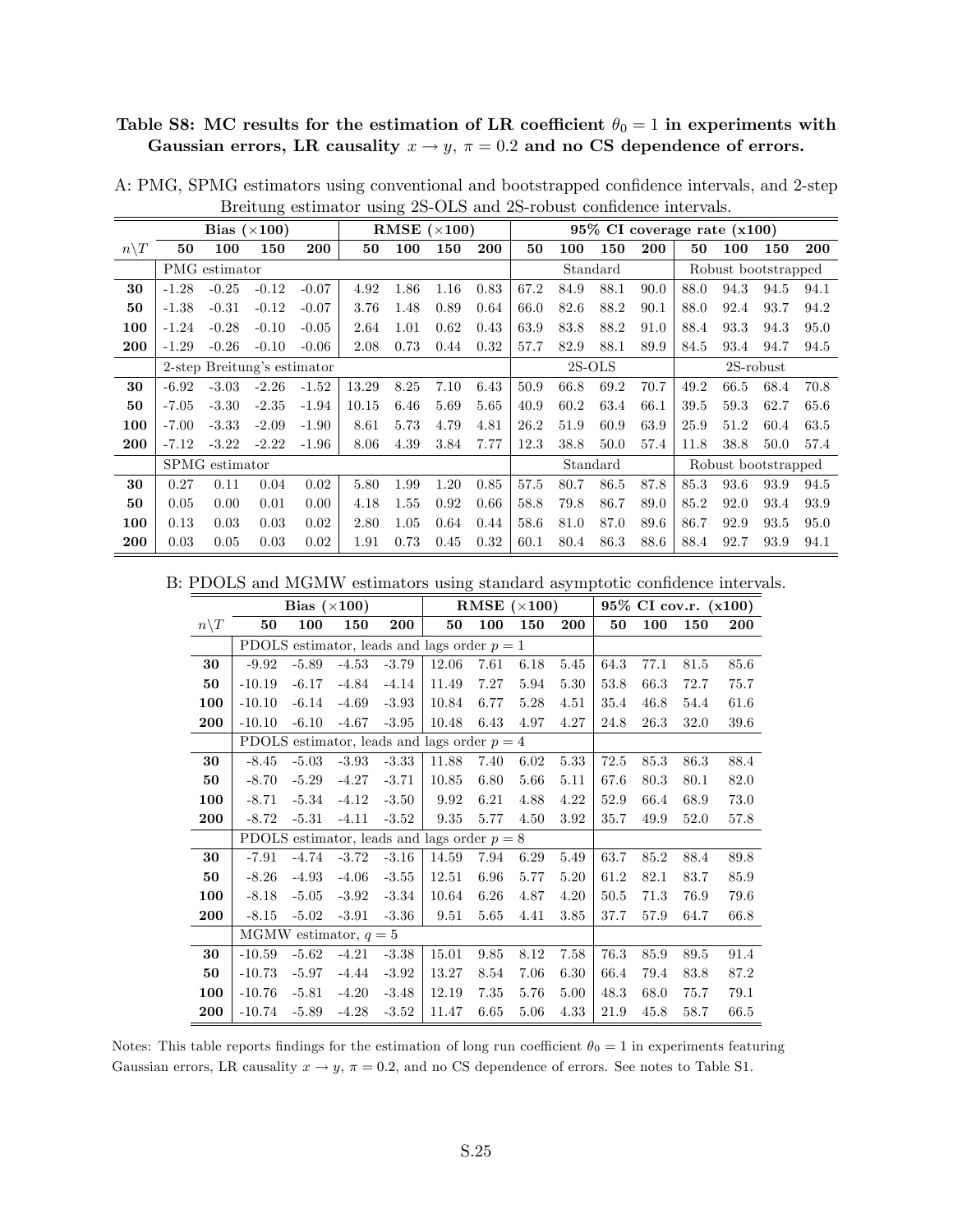## Table S9: MC results for the estimation of LR coefficient  $\theta_0 = 1$  in experiments with Gaussian errors, LR causality  $x \to y$ ,  $\pi = 0.2$  and SAR CS dependence of errors.

|                  |         |                | Bias $(\times 100)$         |         |       |      | RMSE $(\times 100)$ |      |      |      |          |      |      | $95\%$ CI coverage rate $(x100)$ |              |            |
|------------------|---------|----------------|-----------------------------|---------|-------|------|---------------------|------|------|------|----------|------|------|----------------------------------|--------------|------------|
| $n \backslash T$ | 50      | 100            | 150                         | 200     | 50    | 100  | 150                 | 200  | 50   | 100  | 150      | 200  | 50   | 100                              | 150          | <b>200</b> |
|                  |         | PMG estimator  |                             |         |       |      |                     |      |      |      | Standard |      |      | Robust bootstrapped              |              |            |
| 30               | $-1.34$ | $-0.30$        | $-0.13$                     | $-0.09$ | 5.48  | 2.32 | 1.46                | 1.07 | 61.9 | 76.2 | 78.9     | 81.0 | 89.3 | 94.5                             | 94.6         | 94.5       |
| 50               | $-1.41$ | $-0.29$        | $-0.12$                     | $-0.08$ | 4.24  | 1.78 | 1.10                | 0.84 | 62.2 | 75.1 | 80.9     | 79.8 | 88.7 | 92.7                             | 94.2         | 93.8       |
| 100              | $-1.32$ | $-0.27$        | $-0.11$                     | $-0.06$ | 3.06  | 1.22 | 0.75                | 0.54 | 58.5 | 76.2 | 81.4     | 83.5 | 87.4 | 93.7                             | 95.0         | 95.3       |
| 200              | $-1.29$ | $-0.25$        | $-0.10$                     | $-0.05$ | 2.32  | 0.88 | 0.55                | 0.40 | 53.7 | 74.4 | 78.9     | 82.7 | 85.9 | 93.0                             | 94.7         | 93.9       |
|                  |         |                | 2-step Breitung's estimator |         |       |      |                     |      |      |      | $2S-OLS$ |      |      |                                  | $2S$ -robust |            |
| 30               | $-6.85$ | $-3.18$        | $-2.35$                     | $-1.77$ | 11.67 | 9.88 | 7.15                | 8.68 | 48.7 | 61.9 | 66.0     | 68.0 | 53.5 | 67.0                             | 71.1         | 71.8       |
| 50               | $-7.21$ | $-3.45$        | $-2.61$                     | $-2.15$ | 10.42 | 6.44 | 6.43                | 6.27 | 40.2 | 57.9 | 62.8     | 63.0 | 44.4 | 63.1                             | 66.5         | 67.2       |
| 100              | $-7.22$ | $-3.33$        | $-2.33$                     | $-1.94$ | 9.18  | 5.48 | 4.63                | 4.42 | 26.7 | 51.2 | 58.5     | 60.3 | 29.7 | 54.4                             | 62.4         | 63.8       |
| 200              | $-7.00$ | $-3.36$        | $-2.35$                     | $-1.87$ | 8.28  | 4.53 | 3.86                | 3.44 | 14.3 | 38.6 | 49.8     | 54.5 | 16.3 | 42.1                             | 53.5         | 57.3       |
|                  |         | SPMG estimator |                             |         |       |      |                     |      |      |      | Standard |      |      | Robust bootstrapped              |              |            |
| 30               | 0.21    | 0.10           | 0.04                        | 0.01    | 6.37  | 2.48 | 1.52                | 1.10 | 52.9 | 70.8 | 76.9     | 79.3 | 85.8 | 93.3                             | 93.6         | 94.3       |
| 50               | 0.06    | 0.05           | 0.02                        | 0.00    | 4.85  | 1.86 | 1.14                | 0.86 | 53.4 | 71.8 | 78.1     | 77.8 | 85.4 | 92.4                             | 93.6         | 93.2       |
| 100              | 0.03    | 0.04           | 0.02                        | 0.01    | 3.22  | 1.25 | 0.77                | 0.56 | 53.3 | 72.8 | 79.7     | 81.3 | 86.4 | 93.3                             | 94.6         | 95.2       |
| 200              | 0.07    | 0.07           | 0.04                        | 0.03    | 2.23  | 0.90 | 0.56                | 0.41 | 53.7 | 71.2 | 76.5     | 79.4 | 85.9 | 92.0                             | 93.5         | 93.8       |

A: PMG, SPMG estimators using conventional and bootstrapped confidence intervals, and 2-step Breitung estimator using 2S-OLS and 2S-robust confidence intervals.

B: PDOLS and MGMW estimators using standard asymptotic confidence intervals.

|                 |          | Bias $(\times 100)$ |                         |         |                                               | RMSE $(\times 100)$ |      |      |      |      | 95% CI cov.r. (x100) |            |
|-----------------|----------|---------------------|-------------------------|---------|-----------------------------------------------|---------------------|------|------|------|------|----------------------|------------|
| $n\backslash T$ | 50       | 100                 | 150                     | 200     | 50                                            | 100                 | 150  | 200  | 50   | 100  | 150                  | <b>200</b> |
|                 |          |                     |                         |         | PDOLS estimator, leads and lags order $p = 1$ |                     |      |      |      |      |                      |            |
| 30              | $-10.13$ | $-6.12$             | $-4.80$                 | $-4.10$ | 12.72                                         | 8.01                | 6.60 | 5.85 | 63.2 | 73.2 | 78.0                 | 81.8       |
| 50              | $-10.51$ | $-6.39$             | $-5.07$                 | $-4.37$ | 12.07                                         | 7.66                | 6.35 | 5.69 | 51.6 | 61.9 | 68.5                 | 74.1       |
| 100             | $-10.33$ | $-6.29$             | $-4.91$                 | $-4.19$ | 11.19                                         | 6.99                | 5.55 | 4.82 | 35.6 | 45.5 | 52.5                 | 57.9       |
| 200             | $-10.13$ | $-6.22$             | $-4.83$                 | $-4.14$ | 10.57                                         | 6.57                | 5.17 | 4.48 | 25.5 | 26.6 | 33.0                 | 38.5       |
|                 |          |                     |                         |         | PDOLS estimator, leads and lags order $p = 4$ |                     |      |      |      |      |                      |            |
| 30              | $-8.57$  | $-5.22$             | $-4.17$                 | $-3.61$ | 12.67                                         | 7.81                | 6.45 | 5.72 | 70.3 | 82.2 | 83.9                 | 86.4       |
| 50              | $-9.06$  | $-5.50$             | $-4.48$                 | $-3.91$ | 11.58                                         | 7.22                | 6.10 | 5.51 | 63.8 | 75.2 | 76.9                 | 80.1       |
| 100             | $-8.91$  | $-5.46$             | $-4.32$                 | $-3.73$ | 10.31                                         | 6.43                | 5.14 | 4.52 | 51.1 | 63.7 | 66.8                 | 69.6       |
| 200             | $-8.70$  | $-5.41$             | $-4.26$                 | $-3.69$ | 9.44                                          | 5.91                | 4.69 | 4.13 | 37.4 | 48.6 | 50.2                 | 54.4       |
|                 |          |                     |                         |         | PDOLS estimator, leads and lags order $p = 8$ |                     |      |      |      |      |                      |            |
| 30              | $-8.07$  | $-4.89$             | $-3.95$                 | $-3.43$ | 15.66                                         | 8.41                | 6.76 | 5.90 | 61.3 | 81.6 | 85.2                 | 87.8       |
| 50              | $-8.71$  | $-5.12$             | $-4.26$                 | $-3.73$ | 13.73                                         | 7.43                | 6.23 | 5.61 | 58.6 | 79.0 | 82.4                 | 83.1       |
| 100             | $-8.24$  | $-5.15$             | $-4.11$                 | $-3.57$ | 11.07                                         | 6.48                | 5.14 | 4.51 | 50.0 | 69.6 | 74.7                 | 76.5       |
| 200             | $-8.16$  | $-5.13$             | $-4.06$                 | $-3.53$ | 9.68                                          | 5.82                | 4.61 | 4.06 | 37.9 | 57.2 | 62.3                 | 64.7       |
|                 |          |                     | MGMW estimator, $q = 5$ |         |                                               |                     |      |      |      |      |                      |            |
| 30              | $-10.90$ | $-6.05$             | $-4.47$                 | $-3.98$ | 15.81                                         | 10.70               | 8.56 | 8.14 | 72.6 | 83.0 | 87.3                 | 88.6       |
| 50              | $-11.08$ | $-6.32$             | $-4.62$                 | $-3.96$ | 14.11                                         | 9.21                | 7.65 | 6.73 | 63.3 | 76.9 | 81.2                 | 84.0       |
| 100             | $-10.96$ | $-5.88$             | $-4.40$                 | $-3.75$ | 12.59                                         | 7.55                | 6.01 | 5.35 | 46.3 | 65.7 | 73.5                 | 77.8       |
| 200             | $-10.82$ | $-5.99$             | $-4.40$                 | $-3.71$ | 11.69                                         | 6.82                | 5.25 | 4.61 | 24.0 | 46.9 | 57.8                 | 63.2       |

Notes: This table reports findings for the estimation of long run coefficient  $\theta_0 = 1$  in experiments featuring Gaussian errors, LR causality  $x \to y$ ,  $\pi = 0.2$ , and SAR CS dependence of errors. See notes to Table S1.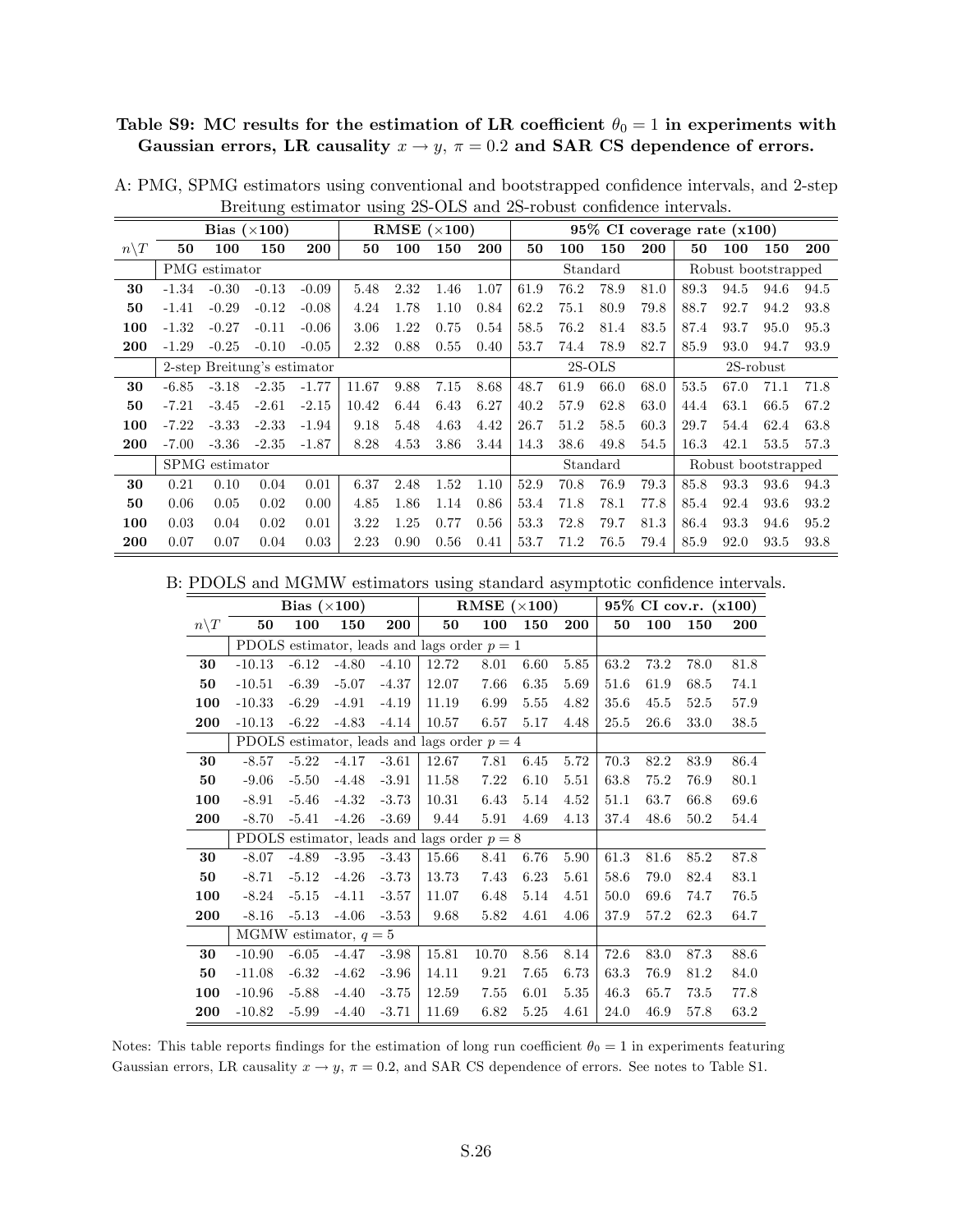#### Table S10: MC results for the estimation of LR coefficient  $\theta_0 = 1$  in experiments with Gaussian errors, LR causality  $x \to y$ ,  $\pi = 0.2$  and factor+SAR CS dependence of errors.

|                  |         |                | Bias $(\times 100)$         |         |      |      | RMSE $(\times 100)$ |      |      |      |          |      | 95% CI coverage rate (x100) |      |                     |            |
|------------------|---------|----------------|-----------------------------|---------|------|------|---------------------|------|------|------|----------|------|-----------------------------|------|---------------------|------------|
| $n \backslash T$ | 50      | 100            | 150                         | 200     | 50   | 100  | 150                 | 200  | 50   | 100  | 150      | 200  | 50                          | 100  | 150                 | <b>200</b> |
|                  |         | PMG estimator  |                             |         |      |      |                     |      |      |      | Standard |      |                             |      | Robust bootstrapped |            |
| 30               | $-0.47$ | $-0.09$        | 0.00                        | $-0.04$ | 4.13 | 1.80 | 1.12                | 0.84 | 54.9 | 65.9 | 71.4     | 70.2 | 90.1                        | 93.4 | 94.8                | 94.2       |
| 50               | $-0.45$ | $-0.09$        | $-0.03$                     | 0.01    | 3.20 | 1.37 | 0.89                | 0.66 | 52.7 | 65.7 | 68.0     | 69.6 | 89.8                        | 94.5 | 94.3                | 94.0       |
| 100              | $-0.46$ | $-0.04$        | $-0.01$                     | $-0.01$ | 2.33 | 1.05 | 0.64                | 0.47 | 48.2 | 61.3 | 66.2     | 68.7 | 89.5                        | 94.3 | 94.9                | 95.0       |
| 200              | $-0.32$ | $-0.06$        | $-0.03$                     | $-0.01$ | 1.75 | 0.79 | 0.48                | 0.36 | 48.7 | 56.8 | 63.6     | 62.3 | 90.1                        | 94.6 | 95.9                | 95.1       |
|                  |         |                | 2-step Breitung's estimator |         |      |      |                     |      |      |      | $2S-OLS$ |      |                             |      | $2S$ -robust        |            |
| 30               | $-3.23$ | $-1.65$        | $-1.16$                     | $-1.20$ | 7.84 | 6.85 | 5.40                | 5.93 | 50.2 | 59.4 | 61.7     | 61.4 | 65.0                        | 74.0 | 73.9                | 73.3       |
| 50               | $-3.28$ | $-1.78$        | $-1.53$                     | $-1.19$ | 8.53 | 4.72 | 4.29                | 3.81 | 45.3 | 56.3 | 59.8     | 61.8 | 62.5                        | 71.2 | 72.0                | 72.8       |
| 100              | $-3.50$ | $-1.64$        | $-1.30$                     | $-1.13$ | 5.55 | 3.58 | 3.45                | 2.97 | 37.6 | 54.3 | 57.1     | 59.5 | 54.0                        | 71.1 | 71.3                | 72.0       |
| 200              | $-3.25$ | $-1.68$        | $-1.25$                     | $-1.16$ | 4.68 | 2.91 | 2.75                | 2.44 | 31.2 | 46.7 | 52.4     | 54.5 | 50.4                        | 67.2 | 72.3                | 70.5       |
|                  |         | SPMG estimator |                             |         |      |      |                     |      |      |      | Standard |      |                             |      | Robust bootstrapped |            |
| 30               | 0.10    | 0.05           | 0.06                        | 0.00    | 6.79 | 1.97 | 1.18                | 0.86 | 44.2 | 59.8 | 67.1     | 67.8 | 84.4                        | 91.6 | 94.3                | 93.6       |
| 50               | $-0.20$ | 0.04           | 0.02                        | 0.03    | 7.15 | 1.48 | 0.94                | 0.69 | 44.5 | 60.9 | 64.2     | 65.8 | 84.2                        | 92.5 | 93.5                | 93.2       |
| 100              | $-0.15$ | 0.09           | 0.04                        | 0.02    | 5.59 | 1.15 | 0.67                | 0.48 | 41.6 | 56.0 | 62.4     | 65.3 | 84.1                        | 92.1 | 94.8                | 94.2       |
| 200              | 0.14    | 0.06           | 0.02                        | 0.02    | 3.37 | 0.92 | 0.50                | 0.36 | 40.7 | 53.6 | 62.1     | 61.5 | 84.2                        | 91.9 | 94.0                | 94.4       |

A: PMG, SPMG estimators using conventional and bootstrapped confidence intervals, and 2-step Breitung estimator using 2S-OLS and 2S-robust confidence intervals.

B: PDOLS and MGMW estimators using standard asymptotic confidence intervals.

|                 |         |         | Bias $(\times 100)$     |         |                                               |      | RMSE $(\times 100)$ |            |      |      | 95% CI cov.r. (x100) |            |
|-----------------|---------|---------|-------------------------|---------|-----------------------------------------------|------|---------------------|------------|------|------|----------------------|------------|
| $n\backslash T$ | 50      | 100     | 150                     | 200     | 50                                            | 100  | 150                 | <b>200</b> | 50   | 100  | 150                  | <b>200</b> |
|                 |         |         |                         |         | PDOLS estimator, leads and lags order $p = 1$ |      |                     |            |      |      |                      |            |
| 30              | $-4.71$ | $-3.05$ | $-2.46$                 | $-2.07$ | 7.36                                          | 4.79 | 4.04                | 3.47       | 72.7 | 81.5 | 82.0                 | 85.6       |
| 50              | $-5.11$ | $-3.16$ | $-2.60$                 | $-2.22$ | 6.69                                          | 4.33 | 3.72                | 3.20       | 68.3 | 75.3 | 77.0                 | 82.5       |
| 100             | $-5.04$ | $-3.15$ | $-2.60$                 | $-2.16$ | 6.06                                          | 3.88 | 3.26                | 2.76       | 56.9 | 63.8 | 66.9                 | 72.1       |
| 200             | $-4.83$ | $-3.16$ | $-2.44$                 | $-2.15$ | 5.52                                          | 3.63 | 2.85                | 2.55       | 45.2 | 48.2 | 52.2                 | 57.8       |
|                 |         |         |                         |         | PDOLS estimator, leads and lags order $p = 4$ |      |                     |            |      |      |                      |            |
| 30              | $-4.33$ | $-2.72$ | $-2.19$                 | $-1.85$ | 8.12                                          | 4.95 | 4.08                | $3.47\,$   | 73.4 | 84.0 | 85.7                 | 88.6       |
| 50              | $-4.74$ | $-2.80$ | $-2.34$                 | $-2.00$ | 7.22                                          | 4.31 | 3.67                | 3.14       | 69.7 | 82.9 | 82.9                 | 86.8       |
| 100             | $-4.64$ | $-2.81$ | $-2.34$                 | $-1.95$ | 6.22                                          | 3.73 | 3.12                | 2.63       | 62.3 | 74.7 | 76.3                 | 79.9       |
| 200             | $-4.37$ | $-2.85$ | $-2.19$                 | $-1.94$ | 5.47                                          | 3.44 | 2.67                | 2.39       | 54.7 | 65.4 | 66.9                 | 70.1       |
|                 |         |         |                         |         | PDOLS estimator, leads and lags order $p = 8$ |      |                     |            |      |      |                      |            |
| 30              | $-4.13$ | $-2.59$ | $-2.09$                 | $-1.77$ | 11.15                                         | 5.54 | 4.39                | 3.65       | 56.0 | 82.1 | 86.7                 | 88.6       |
| 50              | $-4.45$ | $-2.65$ | $-2.23$                 | $-1.90$ | 9.49                                          | 4.71 | 3.84                | 3.25       | 54.5 | 82.2 | 83.6                 | 88.7       |
| 100             | $-4.26$ | $-2.67$ | $-2.25$                 | $-1.85$ | 7.62                                          | 3.92 | 3.23                | 2.65       | 50.3 | 77.8 | 80.6                 | 84.1       |
| 200             | $-3.92$ | $-2.75$ | $-2.09$                 | $-1.86$ | 6.53                                          | 3.59 | 2.68                | 2.38       | 42.7 | 69.1 | 74.3                 | 76.5       |
|                 |         |         | MGMW estimator, $q = 5$ |         |                                               |      |                     |            |      |      |                      |            |
| 30              | $-1.25$ | $-0.83$ | $-0.69$                 | $-0.61$ | 7.62                                          | 5.62 | 4.78                | 4.31       | 85.0 | 87.4 | 87.4                 | 91.2       |
| 50              | $-1.69$ | $-0.92$ | $-0.89$                 | $-0.58$ | 6.40                                          | 4.49 | 3.83                | 3.44       | 83.5 | 87.3 | 88.1                 | 90.5       |
| 100             | $-1.63$ | $-0.88$ | $-0.69$                 | $-0.52$ | 4.99                                          | 3.29 | 2.81                | 2.61       | 80.3 | 86.2 | 88.3                 | 89.2       |
| 200             | $-1.43$ | $-0.90$ | $-0.65$                 | $-0.55$ | 4.12                                          | 2.74 | 2.17                | 2.02       | 76.6 | 81.6 | 84.9                 | 85.7       |

Notes: This table reports findings for the estimation of long run coefficient  $\theta_0 = 1$  in experiments featuring Gaussian errors, LR causality  $x \to y$ ,  $\pi = 0.2$ , and factor+SAR CS dependence of errors. See notes to Table S1.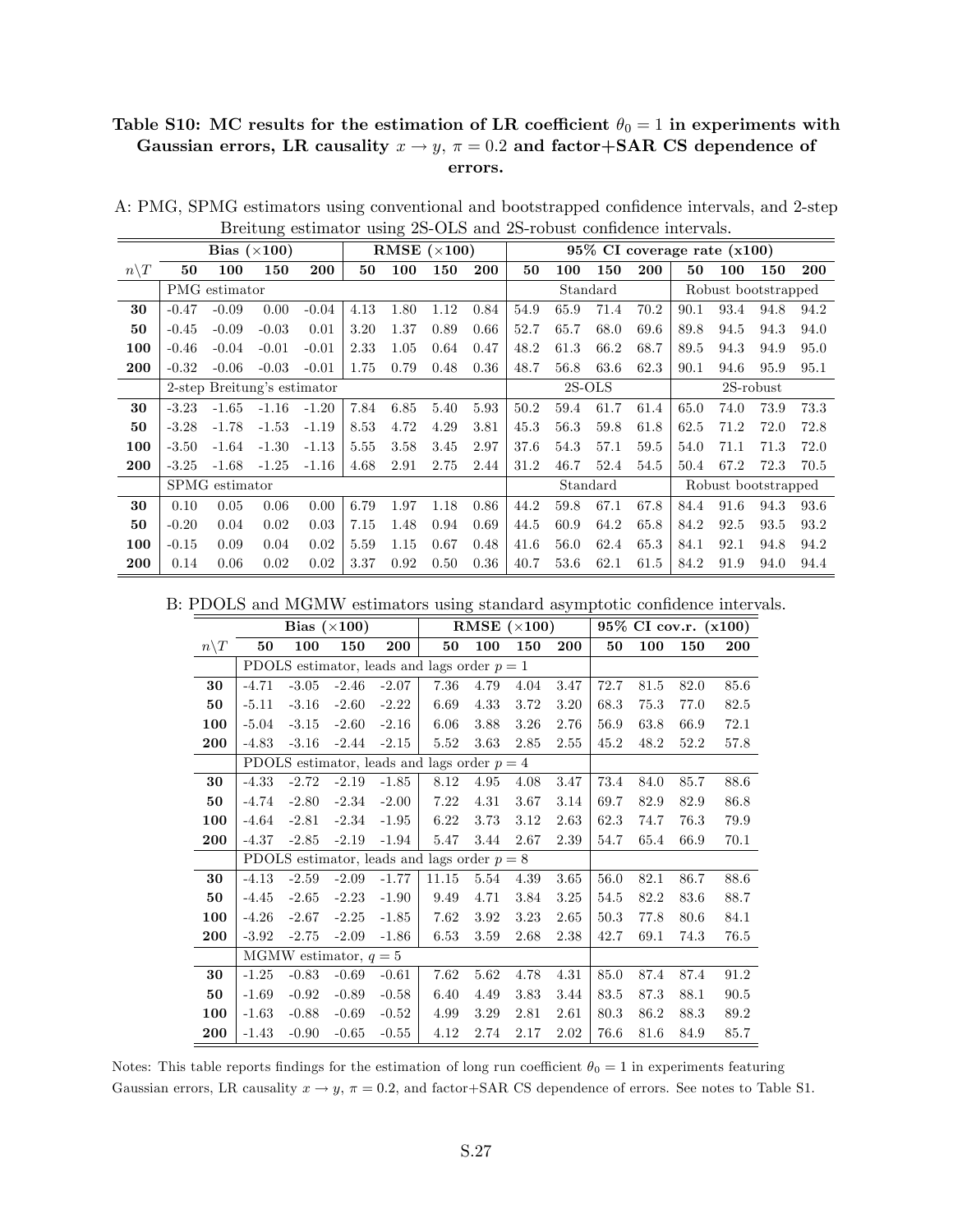# Table S11: MC results for the estimation of LR coefficient  $\theta_0 = 1$  in experiments with Gaussian errors, LR causality  $x \leftrightarrow y$ ,  $\pi = 0$  and no CS dependence of errors.

|                 |         |                | Bias $(\times 100)$ |                             |      | RMSE $(\times 100)$ |      |      |      |      | $95\%$ CI coverage rate $(x100)$ |            |      |      |                     |            |
|-----------------|---------|----------------|---------------------|-----------------------------|------|---------------------|------|------|------|------|----------------------------------|------------|------|------|---------------------|------------|
| $n\backslash T$ | 50      | 100            | 150                 | 200                         | 50   | 100                 | 150  | 200  | 50   | 100  | 150                              | <b>200</b> | 50   | 100  | 150                 | <b>200</b> |
|                 |         | PMG estimator  |                     |                             |      |                     |      |      |      |      | Standard                         |            |      |      | Robust bootstrapped |            |
| 30              | $-5.99$ | $-2.81$        | $-1.77$             | $-1.27$                     | 7.00 | 3.22                | 2.04 | 1.45 | 27.4 | 33.7 | 38.4                             | 41.7       | 52.7 | 49.8 | 51.8                | 50.9       |
| 50              | $-5.84$ | $-2.65$        | $-1.70$             | $-1.22$                     | 6.50 | 2.92                | 1.86 | 1.34 | 14.6 | 19.9 | 21.5                             | 23.7       | 34.0 | 32.8 | 31.8                | 31.7       |
| 100             | $-5.68$ | $-2.67$        | $-1.69$             | $-1.21$                     | 6.03 | 2.79                | 1.77 | 1.27 | 2.5  | 2.9  | 3.6                              | 4.9        | 10.0 | 7.1  | 6.4                 | 7.8        |
| 200             | $-5.59$ | $-2.63$        | $-1.66$             | $-1.19$                     | 5.75 | 2.70                | 1.70 | 1.22 | 0.0  | 0.0  | 0.0                              | 0.1        | 0.8  | 0.3  | 0.1                 | 0.3        |
|                 |         |                |                     | 2-step Breitung's estimator |      |                     |      |      |      |      | $2S-OLS$                         |            |      |      | 2S-robust           |            |
| 30              | $-2.76$ | $-0.81$        | $-0.36$             | $-0.21$                     | 4.15 | 1.65                | 1.00 | 0.70 | 67.2 | 85.2 | 88.5                             | 91.4       | 65.6 | 83.9 | 88.4                | 90.9       |
| 50              | $-2.61$ | $-0.68$        | $-0.30$             | $-0.17$                     | 3.50 | 1.29                | 0.76 | 0.54 | 62.6 | 84.4 | 89.7                             | 91.8       | 59.9 | 83.3 | 89.1                | 91.2       |
| 100             | $-2.59$ | $-0.73$        | $-0.33$             | $-0.18$                     | 3.08 | 1.06                | 0.59 | 0.40 | 44.7 | 75.8 | 86.5                             | 90.0       | 43.3 | 74.5 | 85.5                | 89.5       |
| 200             | $-2.59$ | $-0.72$        | $-0.31$             | $-0.17$                     | 2.83 | 0.91                | 0.47 | 0.31 | 22.3 | 63.8 | 80.5                             | 86.5       | 21.0 | 61.6 | 79.6                | 85.6       |
|                 |         | SPMG estimator |                     |                             |      |                     |      |      |      |      | Standard                         |            |      |      | Robust bootstrapped |            |
| 30              | $-0.03$ | $-0.04$        | $-0.01$             | $-0.01$                     | 3.62 | 1.43                | 0.89 | 0.62 | 66.9 | 83.6 | 88.2                             | 90.1       | 88.1 | 92.6 | 93.8                | 94.7       |
| 50              | 0.00    | 0.04           | 0.01                | 0.01                        | 2.77 | 1.08                | 0.64 | 0.48 | 67.2 | 83.6 | 89.6                             | 90.5       | 88.2 | 93.0 | 95.1                | 94.4       |
| 100             | 0.01    | $-0.03$        | $-0.01$             | 0.00                        | 1.91 | 0.77                | 0.47 | 0.32 | 66.5 | 83.5 | 88.3                             | 91.6       | 90.3 | 93.1 | 93.9                | 95.6       |
| 200             | $-0.01$ | $-0.01$        | 0.00                | 0.00                        | 1.35 | 0.55                | 0.33 | 0.23 | 68.1 | 82.4 | 88.6                             | 90.3       | 88.5 | 92.6 | 94.0                | 94.4       |

A: PMG, SPMG estimators using conventional and bootstrapped confidence intervals, and 2-step Breitung estimator using 2S-OLS and 2S-robust confidence intervals.

B: PDOLS and MGMW estimators using standard asymptotic confidence intervals.

|                 |         |         | Bias $(\times 100)$                           |            |      | RMSE $(\times 100)$ |      |      |      |      | $95\%$ CI cov.r. $(x100)$ |      |
|-----------------|---------|---------|-----------------------------------------------|------------|------|---------------------|------|------|------|------|---------------------------|------|
| $n\backslash T$ | 50      | 100     | 150                                           | <b>200</b> | 50   | 100                 | 150  | 200  | 50   | 100  | 150                       | 200  |
|                 |         |         | PDOLS estimator, leads and lags order $p = 1$ |            |      |                     |      |      |      |      |                           |      |
| 30              | $-4.73$ | $-2.32$ | $-1.47$                                       | $-1.07$    | 5.64 | 2.74                | 1.77 | 1.28 | 57.5 | 59.1 | 61.2                      | 61.7 |
| 50              | $-4.57$ | $-2.17$ | $-1.40$                                       | $-1.02$    | 5.11 | 2.44                | 1.58 | 1.15 | 43.2 | 45.7 | 47.8                      | 48.4 |
| 100             | $-4.51$ | $-2.20$ | $-1.41$                                       | $-1.02$    | 4.81 | 2.34                | 1.50 | 1.09 | 17.1 | 17.5 | 17.4                      | 18.3 |
| 200             | $-4.53$ | $-2.18$ | $-1.40$                                       | $-1.01$    | 4.67 | 2.26                | 1.44 | 1.04 | 1.6  | 2.2  | 2.3                       | 2.8  |
|                 |         |         | PDOLS estimator, leads and lags order $p = 4$ |            |      |                     |      |      |      |      |                           |      |
| 30              | $-1.69$ | $-0.76$ | $-0.46$                                       | $-0.33$    | 4.21 | 1.73                | 1.09 | 0.78 | 84.6 | 90.0 | 90.0                      | 90.9 |
| 50              | $-1.56$ | $-0.63$ | $-0.40$                                       | $-0.29$    | 3.29 | 1.35                | 0.84 | 0.61 | 86.1 | 89.4 | 89.2                      | 90.4 |
| 100             | $-1.50$ | $-0.69$ | $-0.43$                                       | $-0.31$    | 2.55 | 1.09                | 0.68 | 0.48 | 82.0 | 84.4 | 85.9                      | 86.1 |
| 200             | $-1.59$ | $-0.68$ | $-0.42$                                       | $-0.30$    | 2.13 | 0.91                | 0.56 | 0.40 | 72.9 | 76.1 | 76.5                      | 78.3 |
|                 |         |         | PDOLS estimator, leads and lags order $p = 8$ |            |      |                     |      |      |      |      |                           |      |
| 30              | $-0.51$ | $-0.26$ | $-0.14$                                       | $-0.10$    | 6.98 | 1.93                | 1.10 | 0.77 | 73.8 | 89.9 | 91.9                      | 93.5 |
| 50              | $-0.60$ | $-0.16$ | $-0.10$                                       | $-0.07$    | 5.23 | 1.46                | 0.84 | 0.59 | 75.9 | 91.2 | 93.1                      | 93.0 |
| 100             | $-0.52$ | $-0.21$ | $-0.13$                                       | $-0.08$    | 3.75 | 1.06                | 0.61 | 0.41 | 77.2 | 90.3 | 91.9                      | 92.4 |
| 200             | $-0.71$ | $-0.20$ | $-0.11$                                       | $-0.08$    | 2.67 | 0.76                | 0.43 | 0.30 | 76.7 | 90.9 | 92.5                      | 92.5 |
|                 |         |         | MGMW estimator, $q = 5$                       |            |      |                     |      |      |      |      |                           |      |
| 30              | $-5.18$ | $-1.66$ | $-0.76$                                       | $-0.43$    | 7.24 | 3.16                | 1.97 | 1.43 | 79.7 | 88.7 | 92.1                      | 93.3 |
| 50              | $-4.82$ | $-1.45$ | $-0.66$                                       | $-0.38$    | 6.17 | 2.50                | 1.53 | 1.14 | 74.4 | 89.9 | 92.0                      | 93.7 |
| 100             | $-5.03$ | $-1.50$ | $-0.68$                                       | $-0.39$    | 5.75 | 2.12                | 1.22 | 0.84 | 53.8 | 81.0 | 89.5                      | 90.9 |
| 200             | $-4.90$ | $-1.51$ | $-0.67$                                       | $-0.37$    | 5.30 | 1.84                | 0.98 | 0.64 | 30.7 | 68.9 | 83.7                      | 88.9 |

Notes: This table reports findings for the estimation of long run coefficient  $\theta_0 = 1$  in experiments featuring Gaussian errors, LR causality  $x \leftrightarrow y$ ,  $\pi = 0$ , and no CS dependence of errors. See notes to Table S1.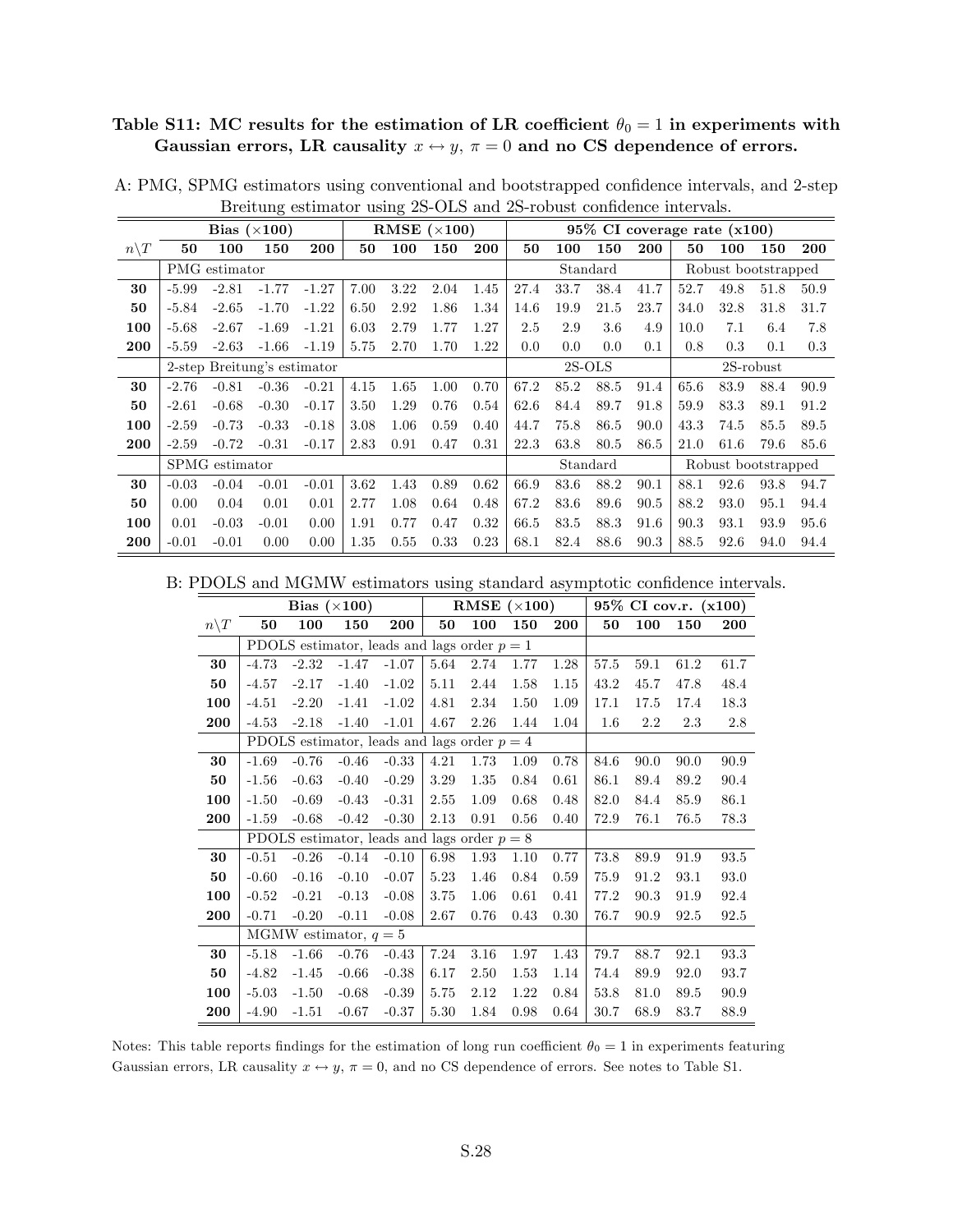## Table S12: MC results for the estimation of LR coefficient  $\theta_0 = 1$  in experiments with Gaussian errors, LR causality  $x \leftrightarrow y$ ,  $\pi = 0$  and SAR CS dependence of errors.

|                 |         |                | Bias $(\times 100)$         |         |      |      | RMSE $(\times 100)$ |            |          |      |          |      | $95\%$ CI coverage rate $(x100)$ |                     |              |            |
|-----------------|---------|----------------|-----------------------------|---------|------|------|---------------------|------------|----------|------|----------|------|----------------------------------|---------------------|--------------|------------|
| $n\backslash T$ | 50      | 100            | 150                         | 200     | 50   | 100  | 150                 | <b>200</b> | 50       | 100  | 150      | 200  | 50                               | 100                 | 150          | <b>200</b> |
|                 |         | PMG estimator  |                             |         |      |      |                     |            |          |      | Standard |      |                                  | Robust bootstrapped |              |            |
| 30              | $-6.14$ | $-2.94$        | $-1.91$                     | $-1.37$ | 7.56 | 3.55 | 2.32                | 1.67       | 28.9     | 36.9 | 38.3     | 41.0 | 61.6                             | 63.7                | 64.6         | 64.8       |
| 50              | $-5.95$ | $-2.75$        | $-1.79$                     | $-1.29$ | 6.91 | 3.18 | 2.06                | 1.48       | 18.7     | 24.6 | 25.8     | 27.0 | 46.6                             | 49.6                | 49.1         | 51.0       |
| 100             | $-5.78$ | $-2.73$        | $-1.76$                     | $-1.27$ | 6.27 | 2.93 | 1.89                | 1.37       | 5.4      | 6.0  | 8.0      | 8.6  | 21.6                             | 20.6                | 20.8         | 22.5       |
| 200             | $-5.65$ | $-2.71$        | $-1.73$                     | $-1.25$ | 5.88 | 2.82 | 1.79                | 1.30       | 0.4      | 0.5  | 0.9      | 0.7  | 3.2                              | 3.3                 | 2.9          | 3.6        |
|                 |         |                | 2-step Breitung's estimator |         |      |      |                     |            | $2S-OLS$ |      |          |      |                                  |                     | $2S$ -robust |            |
| 30              | $-2.88$ | $-0.84$        | $-0.40$                     | $-0.22$ | 4.85 | 2.06 | 1.31                | 0.94       | 62.2     | 75.1 | 79.6     | 81.1 | 70.2                             | 85.0                | 88.4         | 91.0       |
| 50              | $-2.59$ | $-0.69$        | $-0.31$                     | $-0.16$ | 3.95 | 1.61 | 1.00                | 0.71       | 58.5     | 76.0 | 79.6     | 82.0 | 64.9                             | 84.2                | 88.2         | 91.1       |
| 100             | $-2.66$ | $-0.75$        | $-0.34$                     | $-0.18$ | 3.38 | 1.25 | 0.73                | 0.51       | 44.4     | 68.1 | 77.8     | 81.3 | 52.8                             | 78.1                | 87.2         | 90.0       |
| 200             | $-2.64$ | $-0.76$        | $-0.34$                     | $-0.18$ | 3.01 | 1.05 | 0.58                | 0.39       | 25.1     | 57.9 | 72.0     | 77.9 | 31.6                             | 68.8                | 82.1         | 88.1       |
|                 |         | SPMG estimator |                             |         |      |      |                     |            |          |      | Standard |      |                                  | Robust bootstrapped |              |            |
| 30              | $-0.06$ | 0.00           | $-0.01$                     | $-0.01$ | 4.45 | 1.88 | 1.17                | 0.84       | 55.8     | 73.4 | 77.5     | 78.7 | 88.5                             | 92.5                | 93.6         | 94.1       |
| 50              | 0.13    | 0.06           | 0.02                        | 0.02    | 3.39 | 1.41 | 0.89                | 0.65       | 58.8     | 72.9 | 77.0     | 79.0 | 87.6                             | 92.4                | 93.9         | 93.8       |
| 100             | 0.02    | 0.00           | 0.00                        | 0.01    | 2.31 | 0.98 | 0.62                | 0.45       | 58.9     | 71.9 | 77.1     | 79.1 | 88.6                             | 92.1                | 93.3         | 94.4       |
| 200             | $-0.03$ | $-0.02$        | 0.00                        | 0.00    | 1.62 | 0.71 | 0.44                | 0.31       | 60.1     | 72.5 | 77.9     | 79.4 | 87.1                             | 91.5                | 93.4         | 93.7       |

A: PMG, SPMG estimators using conventional and bootstrapped confidence intervals, and 2-step Breitung estimator using 2S-OLS and 2S-robust confidence intervals.

B: PDOLS and MGMW estimators using standard asymptotic confidence intervals.

|                 |         |         | Bias $(\times 100)$     |                                               |      | RMSE $(\times 100)$ |      |      |      |      | 95% CI cov.r. (x100) |      |
|-----------------|---------|---------|-------------------------|-----------------------------------------------|------|---------------------|------|------|------|------|----------------------|------|
| $n\backslash T$ | 50      | 100     | 150                     | <b>200</b>                                    | 50   | 100                 | 150  | 200  | 50   | 100  | 150                  | 200  |
|                 |         |         |                         | PDOLS estimator, leads and lags order $p = 1$ |      |                     |      |      |      |      |                      |      |
| 30              | $-4.88$ | $-2.42$ | $-1.59$                 | $-1.16$                                       | 6.23 | 3.08                | 2.05 | 1.50 | 55.8 | 56.4 | 56.8                 | 56.7 |
| 50              | $-4.62$ | $-2.23$ | $-1.46$                 | $-1.07$                                       | 5.45 | 2.68                | 1.76 | 1.29 | 45.0 | 47.1 | 46.4                 | 47.8 |
| 100             | $-4.63$ | $-2.26$ | $-1.47$                 | $-1.07$                                       | 5.08 | 2.49                | 1.62 | 1.18 | 21.2 | 22.6 | 22.7                 | 24.3 |
| 200             | $-4.59$ | $-2.25$ | $-1.46$                 | $-1.06$                                       | 4.80 | 2.36                | 1.53 | 1.12 | 4.3  | 5.0  | 5.4                  | 5.9  |
|                 |         |         |                         | PDOLS estimator, leads and lags order $p = 4$ |      |                     |      |      |      |      |                      |      |
| 30              | $-1.71$ | $-0.79$ | $-0.50$                 | $-0.36$                                       | 5.15 | 2.18                | 1.41 | 1.01 | 75.8 | 80.7 | 80.2                 | 82.5 |
| 50              | $-1.50$ | $-0.64$ | $-0.41$                 | $-0.30$                                       | 3.98 | 1.69                | 1.09 | 0.78 | 77.9 | 81.4 | 80.6                 | 81.9 |
| 100             | $-1.56$ | $-0.70$ | $-0.44$                 | $-0.31$                                       | 3.01 | 1.29                | 0.82 | 0.59 | 73.4 | 76.6 | 77.0                 | 78.0 |
| 200             | $-1.62$ | $-0.71$ | $-0.45$                 | $-0.31$                                       | 2.40 | 1.05                | 0.66 | 0.47 | 66.6 | 68.3 | 69.9                 | 70.5 |
|                 |         |         |                         | PDOLS estimator, leads and lags order $p = 8$ |      |                     |      |      |      |      |                      |      |
| 30              | $-0.43$ | $-0.27$ | $-0.16$                 | $-0.11$                                       | 8.27 | 2.48                | 1.48 | 1.03 | 66.7 | 82.1 | 82.6                 | 83.9 |
| 50              | $-0.59$ | $-0.15$ | $-0.10$                 | $-0.06$                                       | 6.32 | 1.90                | 1.13 | 0.78 | 67.5 | 82.4 | 81.7                 | 83.5 |
| 100             | $-0.55$ | $-0.20$ | $-0.13$                 | $-0.07$                                       | 4.41 | 1.31                | 0.77 | 0.54 | 69.1 | 82.1 | 84.1                 | 84.9 |
| 200             | $-0.72$ | $-0.21$ | $-0.12$                 | $-0.08$                                       | 3.07 | 0.95                | 0.55 | 0.39 | 71.9 | 82.1 | 82.7                 | 84.2 |
|                 |         |         | MGMW estimator, $q = 5$ |                                               |      |                     |      |      |      |      |                      |      |
| 30              | $-5.26$ | $-1.59$ | $-0.77$                 | $-0.45$                                       | 7.84 | 3.58                | 2.32 | 1.70 | 75.4 | 83.7 | 86.0                 | 86.3 |
| 50              | $-4.71$ | $-1.43$ | $-0.71$                 | $-0.42$                                       | 6.46 | 2.81                | 1.76 | 1.31 | 72.6 | 84.2 | 87.3                 | 88.3 |
| 100             | $-5.03$ | $-1.52$ | $-0.71$                 | $-0.39$                                       | 5.96 | 2.32                | 1.35 | 0.96 | 54.1 | 76.9 | 84.1                 | 86.8 |
| 200             | $-4.95$ | $-1.52$ | $-0.70$                 | $-0.39$                                       | 5.42 | 1.96                | 1.07 | 0.73 | 32.5 | 66.5 | 79.8                 | 84.4 |

Notes: This table reports findings for the estimation of long run coefficient  $\theta_0 = 1$  in experiments featuring Gaussian errors, LR causality  $x \leftrightarrow y$ ,  $\pi = 0$ , and SAR CS dependence of errors. See notes to Table S1.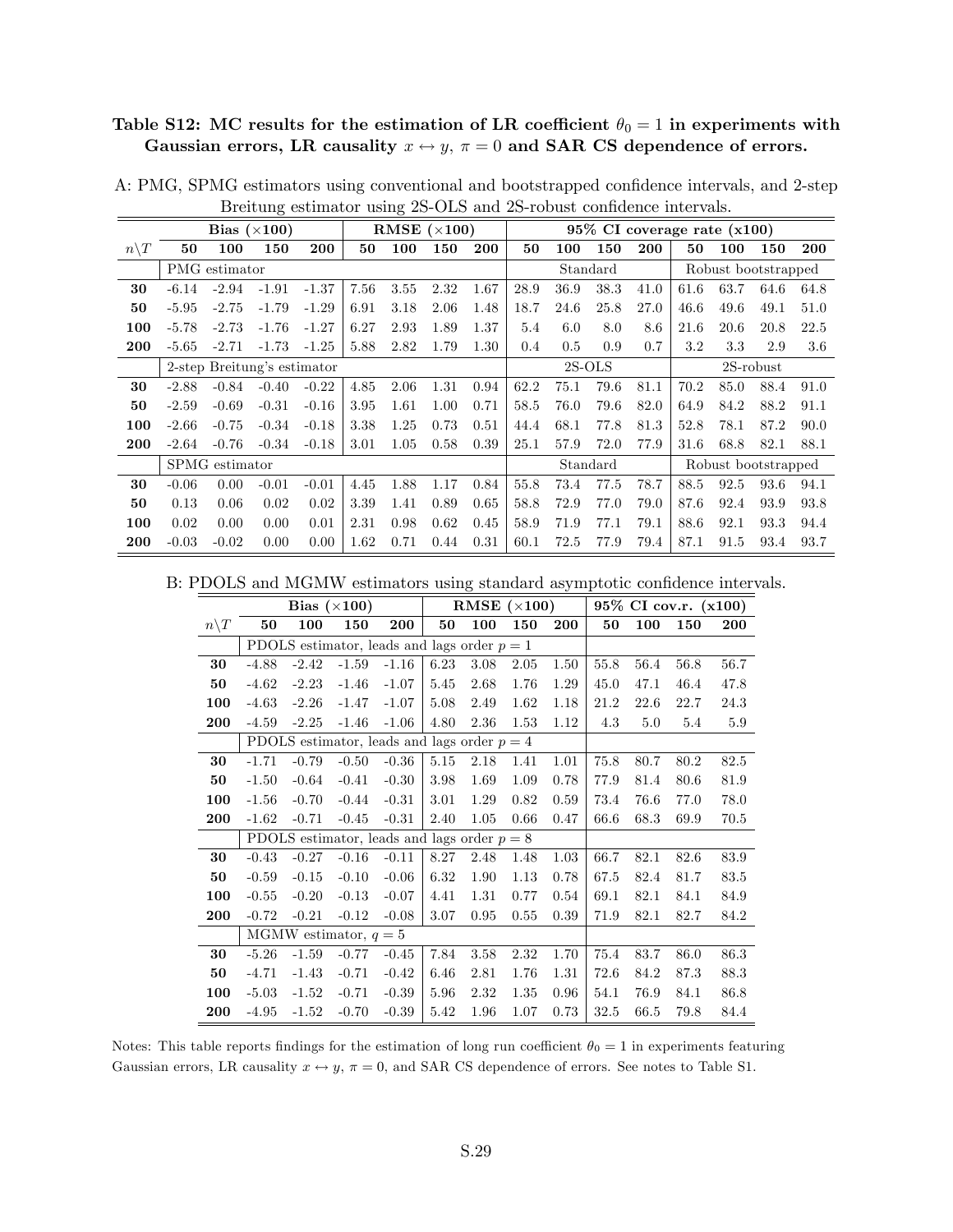Table S13: MC results for the estimation of LR coefficient  $\theta_0 = 1$  in experiments with Gaussian errors, LR causality  $x \leftrightarrow y$ ,  $\pi = 0$  and factor+SAR CS dependence of errors.

|                  |         |                | Bias $(\times 100)$         |         |      | RMSE $(\times 100)$ |      |      |      |      |          |            |      | $95\%$ CI coverage rate $(x100)$ |              |      |
|------------------|---------|----------------|-----------------------------|---------|------|---------------------|------|------|------|------|----------|------------|------|----------------------------------|--------------|------|
| $n \backslash T$ | 50      | 100            | 150                         | 200     | 50   | 100                 | 150  | 200  | 50   | 100  | 150      | <b>200</b> | 50   | 100                              | 150          | 200  |
|                  |         | PMG estimator  |                             |         |      |                     |      |      |      |      | Standard |            |      | Robust bootstrapped              |              |      |
| 30               | $-1.95$ | $-0.94$        | $-0.61$                     | $-0.45$ | 3.54 | 1.65                | 1.08 | 0.78 | 47.2 | 53.6 | 54.2     | 57.0       | 83.2 | 85.9                             | 89.2         | 88.8 |
| 50               | $-1.84$ | $-0.86$        | $-0.59$                     | $-0.42$ | 3.08 | 1.41                | 0.93 | 0.67 | 40.7 | 46.3 | 48.7     | 49.8       | 79.6 | 83.3                             | 83.6         | 86.2 |
| 100              | $-1.75$ | $-0.85$        | $-0.57$                     | $-0.41$ | 2.54 | 1.21                | 0.80 | 0.58 | 30.5 | 35.1 | 36.8     | 38.2       | 74.8 | 77.2                             | 77.6         | 79.5 |
| 200              | $-1.68$ | $-0.84$        | $-0.56$                     | $-0.41$ | 2.28 | 1.11                | 0.73 | 0.54 | 22.1 | 24.2 | 24.0     | 25.1       | 67.1 | 68.4                             | 68.3         | 68.6 |
|                  |         |                | 2-step Breitung's estimator |         |      |                     |      |      |      |      | $2S-OLS$ |            |      |                                  | $2S$ -robust |      |
| 30               | $-1.32$ | $-0.39$        | $-0.14$                     | $-0.11$ | 3.30 | 1.46                | 0.91 | 0.67 | 57.5 | 66.7 | 71.0     | 71.1       | 77.2 | 86.6                             | 90.9         | 91.3 |
| 50               | $-1.18$ | $-0.31$        | $-0.16$                     | $-0.08$ | 2.70 | 1.13                | 0.71 | 0.51 | 53.5 | 65.3 | 68.5     | 70.2       | 75.0 | 87.0                             | 90.5         | 91.3 |
| 100              | $-1.14$ | $-0.29$        | $-0.15$                     | $-0.07$ | 2.06 | 0.84                | 0.51 | 0.37 | 49.5 | 62.6 | 67.4     | 69.9       | 73.1 | 86.5                             | 90.3         | 92.2 |
| 200              | $-1.11$ | $-0.31$        | $-0.15$                     | $-0.08$ | 1.77 | 0.68                | 0.39 | 0.28 | 43.5 | 57.9 | 64.0     | 65.8       | 66.3 | 83.4                             | 89.4         | 90.9 |
|                  |         | SPMG estimator |                             |         |      |                     |      |      |      |      | Standard |            |      | Robust bootstrapped              |              |      |
| 30               | $-0.05$ | $-0.04$        | 0.01                        | $-0.01$ | 3.25 | 1.32                | 0.82 | 0.59 | 49.1 | 60.9 | 66.8     | 69.4       | 86.5 | 92.3                             | 93.7         | 94.6 |
| 50               | $-0.01$ | 0.02           | $-0.01$                     | 0.01    | 2.60 | 1.00                | 0.63 | 0.46 | 46.6 | 61.5 | 64.4     | 68.1       | 86.4 | 92.0                             | 94.2         | 93.8 |
| 100              | 0.03    | 0.02           | $-0.01$                     | 0.01    | 1.77 | 0.70                | 0.44 | 0.33 | 49.5 | 61.4 | 65.0     | 67.3       | 87.8 | 92.1                             | 93.7         | 93.9 |
| 200              | 0.04    | 0.00           | 0.00                        | 0.00    | 1.42 | 0.52                | 0.31 | 0.23 | 46.2 | 59.9 | 64.6     | 67.0       | 87.4 | 91.4                             | 93.6         | 93.4 |

A: PMG, SPMG estimators using conventional and bootstrapped confidence intervals, and 2-step Breitung estimator using 2S-OLS and 2S-robust confidence intervals.

B: PDOLS and MGMW estimators using standard asymptotic confidence intervals.

|                 |         |         | Bias $(\times 100)$                           |         |      | RMSE $(\times 100)$ |      |      |      |      | $95\%$ CI cov.r. $(x100)$ |      |
|-----------------|---------|---------|-----------------------------------------------|---------|------|---------------------|------|------|------|------|---------------------------|------|
| $n\backslash T$ | 50      | 100     | 150                                           | 200     | 50   | 100                 | 150  | 200  | 50   | 100  | 150                       | 200  |
|                 |         |         | PDOLS estimator, leads and lags order $p = 1$ |         |      |                     |      |      |      |      |                           |      |
| 30              | $-2.24$ | $-1.14$ | $-0.73$                                       | $-0.56$ | 3.75 | 1.88                | 1.22 | 0.92 | 60.1 | 61.3 | 60.2                      | 59.6 |
| 50              | $-2.21$ | $-1.05$ | $-0.72$                                       | $-0.53$ | 3.30 | 1.58                | 1.05 | 0.79 | 52.2 | 54.6 | 54.1                      | 54.4 |
| 100             | $-2.08$ | $-1.02$ | $-0.71$                                       | $-0.51$ | 2.73 | 1.35                | 0.93 | 0.68 | 41.4 | 41.5 | 40.0                      | 43.3 |
| 200             | $-2.07$ | $-1.04$ | $-0.69$                                       | $-0.52$ | 2.54 | 1.26                | 0.85 | 0.64 | 25.0 | 24.1 | 23.2                      | 24.6 |
|                 |         |         | PDOLS estimator, leads and lags order $p = 4$ |         |      |                     |      |      |      |      |                           |      |
| 30              | $-1.20$ | $-0.52$ | $-0.29$                                       | $-0.25$ | 3.94 | 1.64                | 1.00 | 0.74 | 65.0 | 70.2 | 71.1                      | 70.3 |
| 50              | $-1.16$ | $-0.44$ | $-0.30$                                       | $-0.21$ | 3.21 | 1.25                | 0.80 | 0.58 | 62.8 | 68.6 | 69.5                      | 68.1 |
| 100             | $-1.05$ | $-0.43$ | $-0.30$                                       | $-0.20$ | 2.38 | 0.96                | 0.61 | 0.44 | 59.3 | 65.0 | 66.2                      | 66.3 |
| 200             | $-1.05$ | $-0.47$ | $-0.29$                                       | $-0.21$ | 1.97 | 0.81                | 0.49 | 0.36 | 54.3 | 58.0 | 58.9                      | 57.3 |
|                 |         |         | PDOLS estimator, leads and lags order $p = 8$ |         |      |                     |      |      |      |      |                           |      |
| 30              | $-0.60$ | $-0.23$ | $-0.10$                                       | $-0.11$ | 6.74 | 1.91                | 1.10 | 0.76 | 53.7 | 69.3 | 72.6                      | 71.6 |
| 50              | $-0.52$ | $-0.18$ | $-0.11$                                       | $-0.07$ | 5.36 | 1.45                | 0.85 | 0.59 | 52.1 | 69.2 | 70.1                      | 71.6 |
| 100             | $-0.46$ | $-0.17$ | $-0.12$                                       | $-0.06$ | 3.95 | 1.07                | 0.59 | 0.41 | 53.3 | 66.8 | 71.2                      | 70.3 |
| 200             | $-0.64$ | $-0.20$ | $-0.11$                                       | $-0.08$ | 2.99 | 0.81                | 0.44 | 0.31 | 51.1 | 66.4 | 67.2                      | 70.0 |
|                 |         |         | MGMW estimator, $q = 5$                       |         |      |                     |      |      |      |      |                           |      |
| 30              | $-1.51$ | $-0.49$ | $-0.24$                                       | $-0.17$ | 4.22 | 2.08                | 1.44 | 1.03 | 75.5 | 76.2 | 77.1                      | 78.3 |
| 50              | $-1.47$ | $-0.43$ | $-0.22$                                       | $-0.13$ | 3.51 | 1.63                | 1.08 | 0.79 | 73.1 | 77.0 | 79.6                      | 78.9 |
| 100             | $-1.35$ | $-0.44$ | $-0.23$                                       | $-0.11$ | 2.63 | 1.23                | 0.79 | 0.57 | 70.0 | 75.3 | 78.7                      | 78.8 |
| 200             | $-1.22$ | $-0.43$ | $-0.22$                                       | $-0.13$ | 2.16 | 0.94                | 0.59 | 0.44 | 65.6 | 72.9 | 76.3                      | 77.3 |

Notes: This table reports findings for the estimation of long run coefficient  $\theta_0 = 1$  in experiments featuring Gaussian errors, LR causality  $x \leftrightarrow y$ ,  $\pi = 0$ , and factor+SAR CS dependence of errors. See notes to Table S1.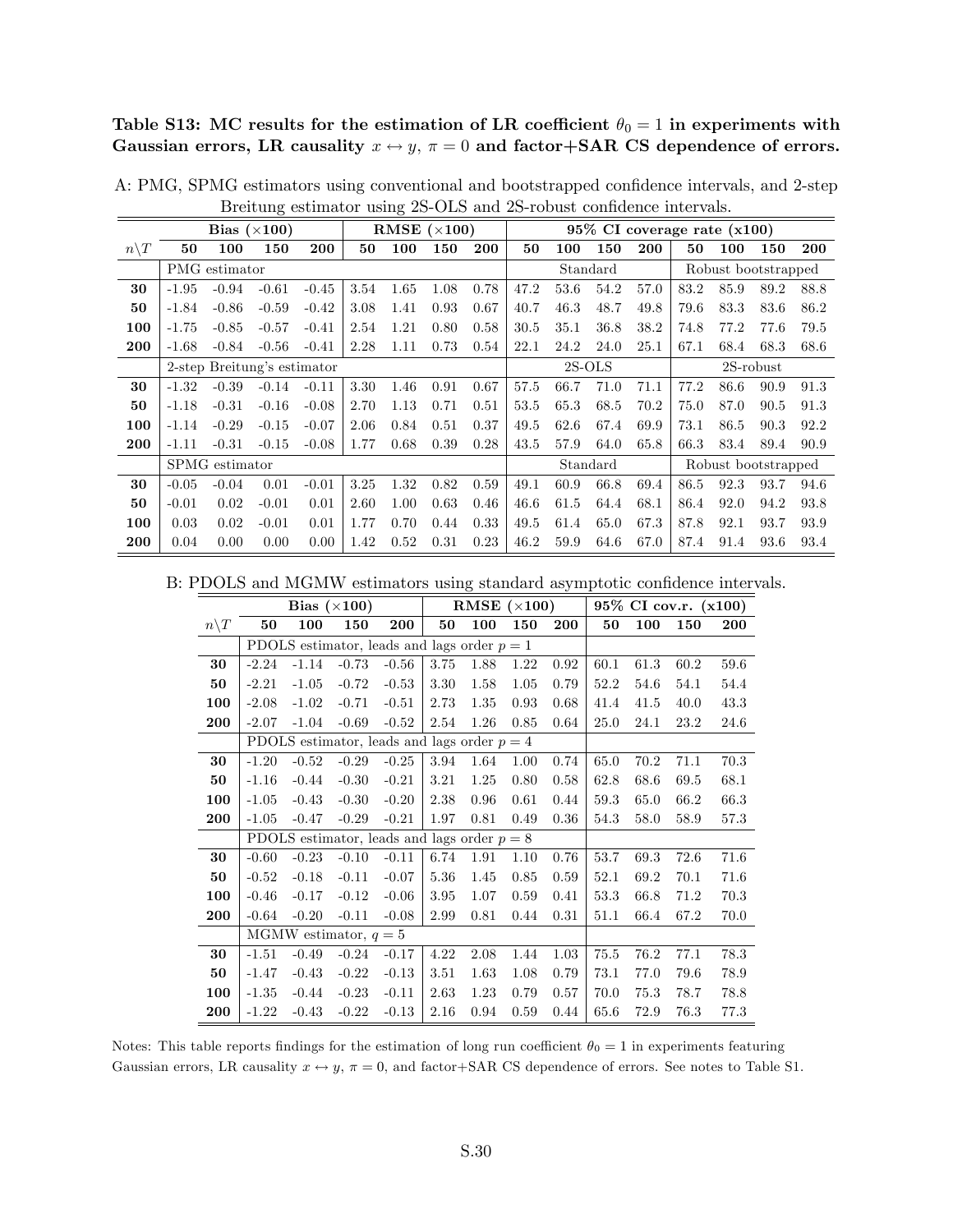## Table S14: MC results for the estimation of LR coefficient  $\theta_0 = 1$  in experiments with Gaussian errors, LR causality  $x \leftrightarrow y$ ,  $\pi = 0.05$  and no CS dependence of errors.

|                 |         |                | Bias $(\times 100)$         |         |      |      | RMSE $(\times 100)$ |      |      |      |          |            | 95% CI coverage rate (x100) |      |                     |      |
|-----------------|---------|----------------|-----------------------------|---------|------|------|---------------------|------|------|------|----------|------------|-----------------------------|------|---------------------|------|
| $n\backslash T$ | 50      | 100            | 150                         | 200     | 50   | 100  | 150                 | 200  | 50   | 100  | 150      | <b>200</b> | 50                          | 100  | 150                 | 200  |
|                 |         | PMG estimator  |                             |         |      |      |                     |      |      |      | Standard |            |                             |      | Robust bootstrapped |      |
| 30              | $-6.11$ | $-2.87$        | $-1.79$                     | $-1.28$ | 7.16 | 3.30 | 2.08                | 1.48 | 27.7 | 34.8 | 39.3     | 42.1       | 53.8                        | 50.1 | 52.5                | 51.8 |
| 50              | $-5.91$ | $-2.67$        | $-1.72$                     | $-1.23$ | 6.62 | 2.96 | 1.89                | 1.35 | 15.7 | 20.4 | 23.3     | 25.3       | 36.8                        | 34.7 | 33.8                | 33.4 |
| 100             | $-5.77$ | $-2.69$        | $-1.70$                     | $-1.22$ | 6.14 | 2.82 | 1.79                | 1.28 | 2.6  | 3.1  | 3.8      | 5.2        | 11.2                        | 8.1  | 7.1                 | 8.4  |
| 200             | $-5.66$ | $-2.66$        | $-1.67$                     | $-1.20$ | 5.84 | 2.73 | 1.72                | 1.23 | 0.0  | 0.0  | 0.0      | 0.1        | 0.8                         | 0.2  | 0.3                 | 0.3  |
|                 |         |                | 2-step Breitung's estimator |         |      |      |                     |      |      |      | $2S-OLS$ |            |                             |      | $2S$ -robust        |      |
| 30              | $-4.44$ | $-1.88$        | $-1.28$                     | $-1.12$ | 6.97 | 6.08 | 3.62                | 3.27 | 58.7 | 70.8 | 74.0     | 74.9       | 57.2                        | 70.1 | 73.7                | 74.9 |
| 50              | $-4.29$ | $-1.87$        | $-1.44$                     | $-1.10$ | 6.01 | 3.58 | 3.64                | 3.01 | 48.0 | 66.7 | 69.9     | 72.1       | 46.4                        | 66.0 | 69.9                | 71.5 |
| 100             | $-4.15$ | $-1.79$        | $-1.28$                     | $-1.04$ | 5.31 | 3.85 | 2.22                | 2.08 | 31.2 | 53.7 | 63.0     | 63.4       | 30.2                        | 53.7 | 62.8                | 62.6 |
| 200             | $-4.30$ | $-1.99$        | $-1.39$                     | $-1.07$ | 4.82 | 2.57 | 2.12                | 1.70 | 12.4 | 36.0 | 47.5     | 53.0       | 11.8                        | 36.1 | 47.9                | 53.4 |
|                 |         | SPMG estimator |                             |         |      |      |                     |      |      |      | Standard |            |                             |      | Robust bootstrapped |      |
| 30              | $-0.04$ | $-0.06$        | $-0.01$                     | $-0.01$ | 3.72 | 1.47 | 0.91                | 0.64 | 67.5 | 83.8 | 88.4     | 90.4       | 88.6                        | 92.9 | 94.0                | 95.1 |
| 50              | 0.02    | 0.04           | 0.01                        | 0.01    | 2.85 | 1.11 | 0.66                | 0.49 | 66.9 | 83.2 | 89.9     | 90.8       | 88.4                        | 93.2 | 95.5                | 94.1 |
| 100             | 0.00    | $-0.03$        | $-0.01$                     | 0.00    | 1.97 | 0.79 | 0.48                | 0.33 | 67.3 | 83.1 | 88.3     | 91.2       | 90.2                        | 93.1 | 94.1                | 95.5 |
| 200             | $-0.01$ | 0.00           | 0.00                        | 0.00    | 1.38 | 0.56 | 0.34                | 0.24 | 67.7 | 83.0 | 89.0     | 90.5       | 89.2                        | 93.0 | 94.4                | 95.0 |

A: PMG, SPMG estimators using conventional and bootstrapped confidence intervals, and 2-step Breitung estimator using 2S-OLS and 2S-robust confidence intervals.

B: PDOLS and MGMW estimators using standard asymptotic confidence intervals.

|                 |         |         | Bias $(\times 100)$     |                                               |      | RMSE $(\times 100)$ |      |      |      |      | $95\%$ CI cov.r. $(x100)$ |      |
|-----------------|---------|---------|-------------------------|-----------------------------------------------|------|---------------------|------|------|------|------|---------------------------|------|
| $n\backslash T$ | 50      | 100     | 150                     | 200                                           | 50   | 100                 | 150  | 200  | 50   | 100  | 150                       | 200  |
|                 |         |         |                         | PDOLS estimator, leads and lags order $p = 1$ |      |                     |      |      |      |      |                           |      |
| 30              | $-6.48$ | $-3.73$ | $-2.68$                 | $-2.19$                                       | 8.09 | 5.05                | 3.96 | 3.39 | 59.2 | 65.7 | 70.1                      | 74.1 |
| 50              | $-6.31$ | $-3.54$ | $-2.62$                 | $-2.11$                                       | 7.33 | 4.39                | 3.45 | 2.92 | 45.1 | 56.8 | 61.4                      | 67.2 |
| 100             | $-6.19$ | $-3.49$ | $-2.55$                 | $-2.06$                                       | 6.71 | 3.94                | 3.00 | 2.50 | 25.9 | 34.8 | 39.7                      | 49.7 |
| 200             | $-6.30$ | $-3.59$ | $-2.62$                 | $-2.11$                                       | 6.58 | 3.84                | 2.87 | 2.36 | 12.8 | 16.0 | 22.9                      | 29.9 |
|                 |         |         |                         | PDOLS estimator, leads and lags order $p = 4$ |      |                     |      |      |      |      |                           |      |
| 30              | $-3.54$ | $-2.25$ | $-1.71$                 | $-1.48$                                       | 6.84 | 4.36                | 3.53 | 3.09 | 81.4 | 87.8 | 89.8                      | 91.8 |
| 50              | $-3.46$ | $-2.09$ | $-1.67$                 | $-1.41$                                       | 5.63 | 3.54                | 2.92 | 2.56 | 79.2 | 86.2 | 87.0                      | 89.2 |
| 100             | $-3.31$ | $-2.05$ | $-1.61$                 | $-1.37$                                       | 4.55 | 2.85                | 2.34 | 2.03 | 72.8 | 76.9 | 81.4                      | 83.2 |
| 200             | $-3.51$ | $-2.17$ | $-1.69$                 | $-1.43$                                       | 4.18 | 2.63                | 2.10 | 1.81 | 55.3 | 63.0 | 65.3                      | 70.5 |
|                 |         |         |                         | PDOLS estimator, leads and lags order $p = 8$ |      |                     |      |      |      |      |                           |      |
| 30              | $-2.33$ | $-1.75$ | $-1.39$                 | $-1.25$                                       | 9.33 | 4.53                | 3.63 | 3.16 | 71.4 | 88.5 | 90.8                      | 93.0 |
| 50              | $-2.51$ | $-1.63$ | $-1.38$                 | $-1.20$                                       | 7.10 | 3.62                | 2.96 | 2.58 | 73.6 | 88.5 | 90.7                      | 92.5 |
| 100             | $-2.26$ | $-1.58$ | $-1.32$                 | $-1.16$                                       | 5.14 | 2.72                | 2.26 | 1.97 | 73.7 | 84.6 | 87.4                      | 88.1 |
| 200             | $-2.57$ | $-1.70$ | $-1.39$                 | $-1.22$                                       | 4.25 | 2.39                | 1.93 | 1.69 | 66.8 | 77.7 | 80.0                      | 80.9 |
|                 |         |         | MGMW estimator, $q = 5$ |                                               |      |                     |      |      |      |      |                           |      |
| 30              | $-6.60$ | $-2.92$ | $-1.78$                 | $-1.51$                                       | 9.46 | 5.27                | 4.80 | 3.73 | 78.0 | 88.2 | 92.9                      | 93.8 |
| 50              | $-6.24$ | $-2.66$ | $-1.81$                 | $-1.41$                                       | 8.00 | 4.24                | 3.28 | 2.93 | 70.6 | 87.5 | 90.9                      | 94.4 |
| 100             | $-6.45$ | $-2.72$ | $-1.68$                 | $-1.33$                                       | 7.36 | 3.66                | 2.60 | 2.30 | 49.7 | 76.2 | 85.0                      | 88.6 |
| 200             | $-6.36$ | $-2.78$ | $-1.80$                 | $-1.35$                                       | 6.86 | 3.28                | 2.33 | 1.91 | 25.1 | 56.4 | 71.2                      | 79.5 |

Notes: This table reports findings for the estimation of long run coefficient  $\theta_0 = 1$  in experiments featuring Gaussian errors, LR causality  $x \leftrightarrow y$ ,  $\pi = 0.05$ , and no CS dependence of errors. See notes to Table S1.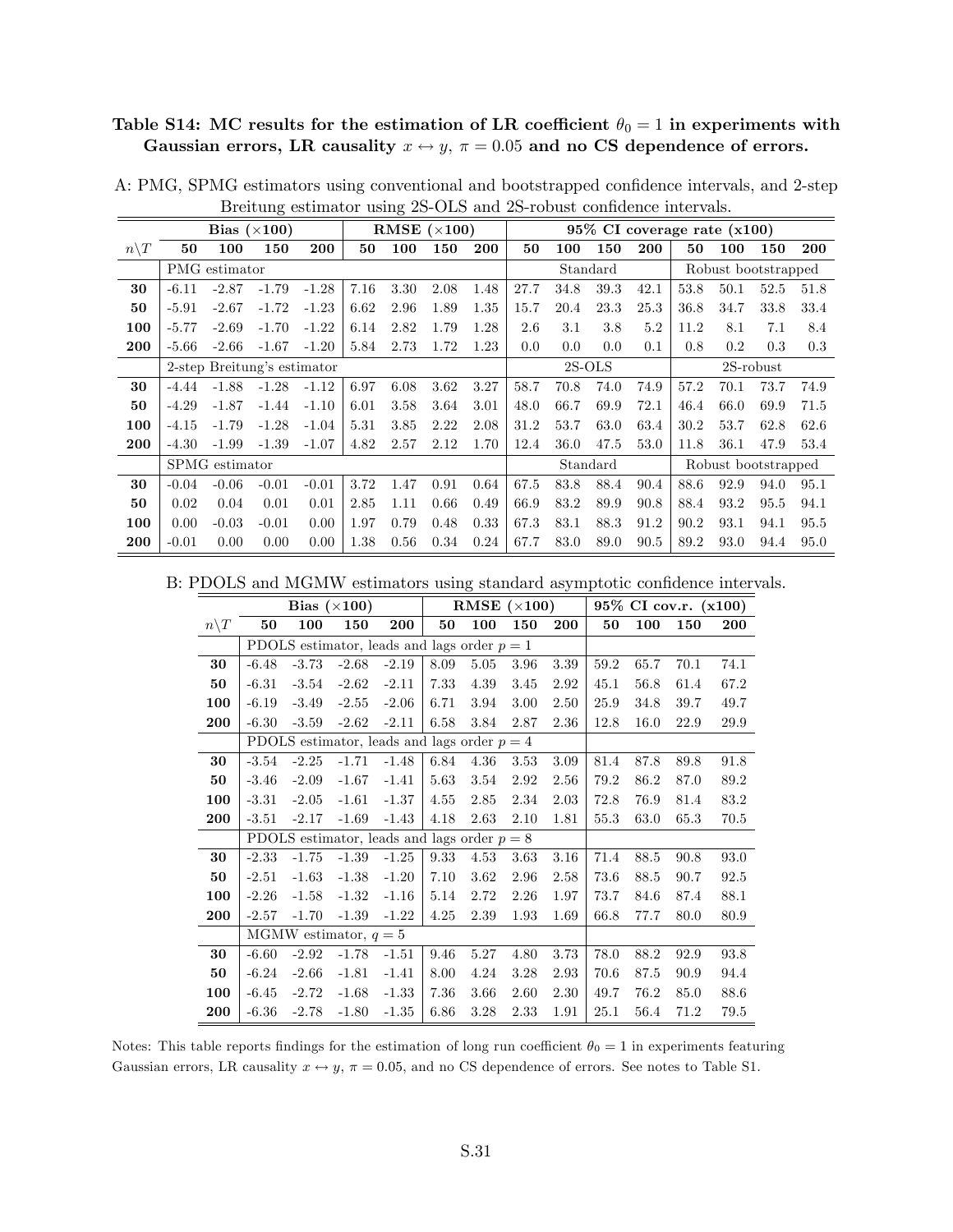#### Table S15: MC results for the estimation of LR coefficient  $\theta_0 = 1$  in experiments with Gaussian errors, LR causality  $x \leftrightarrow y$ ,  $\pi = 0.05$  and SAR CS dependence of errors.

|                 |         |                | Bias $(\times 100)$         |         |      | RMSE $(\times 100)$ |      |            |      |          | $95\%$ CI coverage rate $(x100)$ |      |      |                     |              |            |
|-----------------|---------|----------------|-----------------------------|---------|------|---------------------|------|------------|------|----------|----------------------------------|------|------|---------------------|--------------|------------|
| $n\backslash T$ | 50      | 100            | 150                         | 200     | 50   | 100                 | 150  | <b>200</b> | 50   | 100      | 150                              | 200  | 50   | 100                 | 150          | <b>200</b> |
|                 |         | PMG estimator  |                             |         |      |                     |      |            |      |          | Standard                         |      |      | Robust bootstrapped |              |            |
| 30              | $-6.25$ | $-2.99$        | $-1.93$                     | $-1.39$ | 7.72 | 3.63                | 2.35 | 1.69       | 29.3 | 36.4     | 39.4                             | 42.1 | 62.3 | 64.6                | 64.9         | 65.8       |
| 50              | $-6.04$ | $-2.78$        | $-1.81$                     | $-1.30$ | 7.03 | 3.22                | 2.08 | 1.50       | 19.2 | 25.3     | 26.4                             | 28.1 | 47.8 | 49.5                | 49.7         | 51.9       |
| 100             | $-5.86$ | $-2.75$        | $-1.77$                     | $-1.28$ | 6.37 | 2.95                | 1.90 | 1.38       | 6.0  | 6.7      | 7.6                              | 9.7  | 22.3 | 22.2                | 21.2         | 23.3       |
| 200             | $-5.73$ | $-2.74$        | $-1.74$                     | $-1.26$ | 5.96 | 2.85                | 1.81 | 1.31       | 0.4  | 0.5      | 1.0                              | 0.9  | 3.5  | 3.6                 | 2.8          | 3.8        |
|                 |         |                | 2-step Breitung's estimator |         |      |                     |      |            |      | $2S-OLS$ |                                  |      |      |                     | $2S$ -robust |            |
| 30              | $-4.68$ | $-2.21$        | $-1.49$                     | $-1.27$ | 7.67 | 4.74                | 4.29 | 3.62       | 54.4 | 65.4     | 68.7                             | 70.2 | 60.3 | 72.9                | 76.1         | 77.0       |
| 50              | $-4.31$ | $-1.90$        | $-1.44$                     | $-1.15$ | 6.39 | 3.71                | 3.21 | 3.01       | 48.2 | 63.5     | 66.6                             | 68.5 | 53.0 | 69.3                | 73.2         | 74.2       |
| 100             | $-4.25$ | $-1.99$        | $-1.41$                     | $-1.11$ | 5.42 | 3.04                | 2.49 | 2.16       | 32.0 | 52.0     | 59.0                             | 60.9 | 38.8 | 58.0                | 65.7         | 67.3       |
| 200             | $-4.37$ | $-2.09$        | $-1.43$                     | $-1.12$ | 5.08 | 2.78                | 2.45 | 2.04       | 13.5 | 36.3     | 45.1                             | 52.3 | 16.5 | 41.7                | 50.9         | 56.7       |
|                 |         | SPMG estimator |                             |         |      |                     |      |            |      |          | Standard                         |      |      | Robust bootstrapped |              |            |
| 30              | $-0.04$ | $-0.01$        | $-0.02$                     | $-0.01$ | 4.54 | 1.92                | 1.19 | 0.85       | 57.2 | 73.7     | 77.5                             | 80.1 | 88.5 | 92.9                | 94.0         | 94.5       |
| 50              | 0.15    | 0.06           | 0.02                        | 0.03    | 3.52 | 1.44                | 0.90 | 0.66       | 57.6 | 72.9     | 76.7                             | 79.4 | 86.9 | 92.2                | 93.4         | 94.0       |
| 100             | 0.02    | 0.00           | 0.00                        | 0.01    | 2.36 | 1.00                | 0.63 | 0.46       | 59.7 | 73.0     | 77.3                             | 79.8 | 88.5 | 92.4                | 93.6         | 94.4       |
| 200             | $-0.02$ | $-0.02$        | $-0.01$                     | 0.00    | 1.65 | 0.72                | 0.44 | 0.31       | 59.4 | 72.7     | 77.9                             | 79.8 | 87.8 | 91.8                | 93.8         | 93.7       |

A: PMG, SPMG estimators using conventional and bootstrapped confidence intervals, and 2-step Breitung estimator using 2S-OLS and 2S-robust confidence intervals.

B: PDOLS and MGMW estimators using standard asymptotic confidence intervals.

|                 |         |         | Bias $(\times 100)$     |         |                                               |      | RMSE $(\times 100)$ |            |      |      | 95% CI cov.r. (x100) |            |
|-----------------|---------|---------|-------------------------|---------|-----------------------------------------------|------|---------------------|------------|------|------|----------------------|------------|
| $n\backslash T$ | 50      | 100     | 150                     | 200     | 50                                            | 100  | 150                 | <b>200</b> | 50   | 100  | 150                  | <b>200</b> |
|                 |         |         |                         |         | PDOLS estimator, leads and lags order $p = 1$ |      |                     |            |      |      |                      |            |
| 30              | $-6.68$ | $-3.94$ | $-2.93$                 | $-2.39$ | 8.57                                          | 5.42 | 4.34                | 3.71       | 57.6 | 62.6 | 66.6                 | 71.1       |
| 50              | $-6.40$ | $-3.60$ | $-2.71$                 | $-2.22$ | 7.63                                          | 4.54 | 3.61                | 3.12       | 46.6 | 55.7 | 59.0                 | 64.0       |
| 100             | $-6.35$ | $-3.61$ | $-2.68$                 | $-2.17$ | 7.01                                          | 4.13 | 3.18                | 2.67       | 26.8 | 36.6 | 41.5                 | 48.7       |
| 200             | $-6.39$ | $-3.69$ | $-2.72$                 | $-2.21$ | 6.73                                          | 3.99 | 2.99                | 2.48       | 13.7 | 16.3 | 21.9                 | 30.3       |
|                 |         |         |                         |         | PDOLS estimator, leads and lags order $p = 4$ |      |                     |            |      |      |                      |            |
| 30              | $-3.65$ | $-2.40$ | $-1.90$                 | $-1.63$ | 7.53                                          | 4.73 | 3.89                | 3.39       | 76.1 | 82.8 | 84.2                 | 87.4       |
| 50              | $-3.43$ | $-2.08$ | $-1.71$                 | $-1.48$ | 6.09                                          | 3.65 | 3.05                | 2.72       | 75.0 | 81.7 | 82.5                 | 85.5       |
| 100             | $-3.40$ | $-2.12$ | $-1.70$                 | $-1.45$ | 4.90                                          | 3.06 | 2.49                | 2.18       | 69.4 | 74.0 | 77.6                 | 80.8       |
| 200             | $-3.58$ | $-2.25$ | $-1.76$                 | $-1.50$ | 4.37                                          | 2.78 | 2.20                | 1.91       | 55.1 | 61.7 | 63.2                 | 67.8       |
|                 |         |         |                         |         | PDOLS estimator, leads and lags order $p = 8$ |      |                     |            |      |      |                      |            |
| 30              | $-2.38$ | $-1.90$ | $-1.57$                 | $-1.39$ | 10.49                                         | 4.97 | 4.01                | 3.46       | 67.2 | 82.2 | 85.2                 | 88.6       |
| 50              | $-2.50$ | $-1.59$ | $-1.41$                 | $-1.26$ | 7.97                                          | 3.73 | 3.08                | 2.74       | 66.1 | 82.6 | 85.7                 | 87.9       |
| 100             | $-2.34$ | $-1.63$ | $-1.40$                 | $-1.23$ | 5.72                                          | 2.95 | 2.42                | 2.12       | 66.8 | 80.8 | 83.5                 | 86.0       |
| 200             | $-2.65$ | $-1.77$ | $-1.44$                 | $-1.28$ | 4.53                                          | 2.56 | 2.02                | 1.78       | 63.6 | 73.7 | 76.5                 | 78.6       |
|                 |         |         | MGMW estimator, $q = 5$ |         |                                               |      |                     |            |      |      |                      |            |
| 30              | $-6.72$ | $-2.96$ | $-1.93$                 | $-1.57$ | 9.88                                          | 5.67 | 4.44                | 3.90       | 74.7 | 85.0 | 88.4                 | 90.3       |
| 50              | $-6.14$ | $-2.63$ | $-1.89$                 | $-1.50$ | 8.15                                          | 4.41 | 3.52                | 3.19       | 71.3 | 84.1 | 89.0                 | 90.6       |
| 100             | $-6.46$ | $-2.80$ | $-1.76$                 | $-1.38$ | 7.52                                          | 3.82 | 2.80                | 2.38       | 49.6 | 73.7 | 82.1                 | 85.9       |
| 200             | $-6.43$ | $-2.84$ | $-1.86$                 | $-1.41$ | 7.00                                          | 3.41 | 2.41                | 2.00       | 27.9 | 55.8 | 70.0                 | 78.1       |

Notes: This table reports findings for the estimation of long run coefficient  $\theta_0 = 1$  in experiments featuring Gaussian errors, LR causality  $x \leftrightarrow y$ ,  $\pi = 0.05$ , and SAR CS dependence of errors. See notes to Table S1.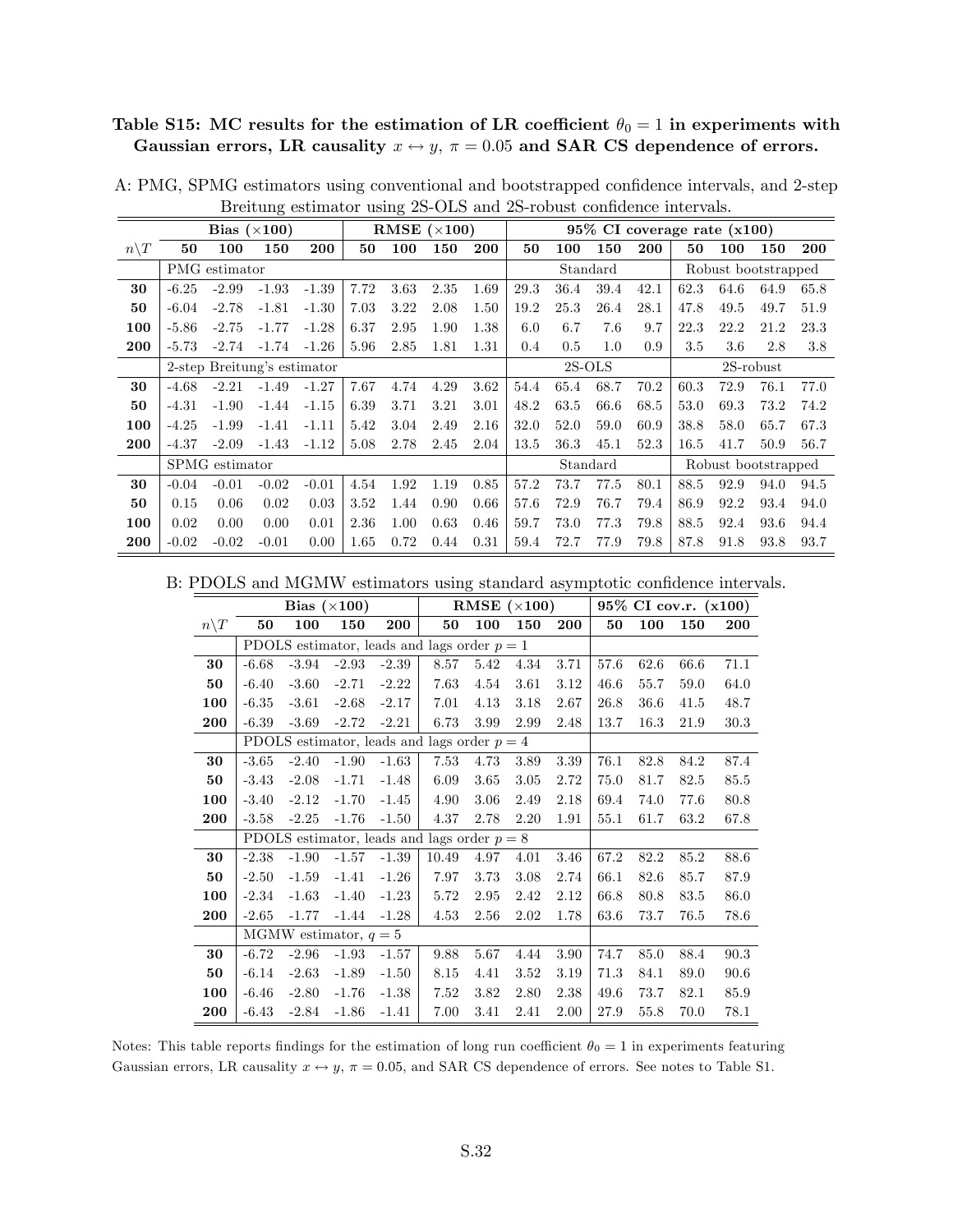## Table S16: MC results for the estimation of LR coefficient  $\theta_0 = 1$  in experiments with Gaussian errors, LR causality  $x \leftrightarrow y$ ,  $\pi = 0.05$  and factor+SAR CS dependence of errors.

|                 |         |                | Bias $(\times 100)$         |         |      |      | RMSE $(\times 100)$ |      |      |      |          |      | $95\%$ CI coverage rate $(x100)$ |                     |              |      |
|-----------------|---------|----------------|-----------------------------|---------|------|------|---------------------|------|------|------|----------|------|----------------------------------|---------------------|--------------|------|
| $n\backslash T$ | 50      | 100            | 150                         | 200     | 50   | 100  | 150                 | 200  | 50   | 100  | 150      | 200  | 50                               | 100                 | 150          | 200  |
|                 |         | PMG estimator  |                             |         |      |      |                     |      |      |      | Standard |      |                                  | Robust bootstrapped |              |      |
| 30              | $-1.97$ | $-0.95$        | $-0.62$                     | $-0.46$ | 3.59 | 1.67 | 1.09                | 0.80 | 48.1 | 53.7 | 55.0     | 57.2 | 83.1                             | 86.6                | 89.2         | 88.4 |
| 50              | $-1.85$ | $-0.87$        | $-0.60$                     | $-0.42$ | 3.11 | 1.42 | 0.94                | 0.67 | 41.1 | 47.1 | 48.7     | 50.7 | 81.1                             | 83.3                | 83.5         | 85.7 |
| 100             | $-1.77$ | $-0.85$        | $-0.58$                     | $-0.41$ | 2.57 | 1.23 | 0.81                | 0.59 | 30.7 | 35.9 | 37.3     | 39.8 | 74.9                             | 77.2                | 78.0         | 79.5 |
| 200             | $-1.69$ | $-0.85$        | $-0.57$                     | $-0.42$ | 2.30 | 1.12 | 0.73                | 0.55 | 22.2 | 24.5 | 24.8     | 25.9 | 67.6                             | 68.3                | 68.3         | 68.9 |
|                 |         |                | 2-step Breitung's estimator |         |      |      |                     |      |      |      | $2S-OLS$ |      |                                  |                     | $2S$ -robust |      |
| 30              | $-2.01$ | $-0.91$        | $-0.60$                     | $-0.62$ | 4.56 | 3.10 | 2.40                | 2.28 | 54.5 | 61.8 | 66.0     | 66.0 | 71.9                             | 78.0                | 80.3         | 79.0 |
| 50              | $-1.87$ | $-0.86$        | $-0.68$                     | $-0.60$ | 3.89 | 2.33 | 2.09                | 1.92 | 50.3 | 61.8 | 63.0     | 63.7 | 67.6                             | 77.4                | 77.4         | 76.4 |
| 100             | $-1.83$ | $-0.84$        | $-0.66$                     | $-0.53$ | 3.03 | 1.76 | 1.51                | 1.60 | 43.2 | 55.7 | 59.4     | 60.8 | 61.1                             | 71.6                | 74.2         | 73.1 |
| 200             | $-1.85$ | $-0.88$        | $-0.63$                     | $-0.54$ | 2.70 | 1.51 | 1.29                | 1.15 | 35.3 | 49.2 | 55.4     | 57.6 | 53.4                             | 65.3                | 68.5         | 68.9 |
|                 |         | SPMG estimator |                             |         |      |      |                     |      |      |      | Standard |      |                                  | Robust bootstrapped |              |      |
| 30              | $-0.06$ | $-0.04$        | 0.01                        | $-0.01$ | 3.29 | 1.34 | 0.83                | 0.60 | 49.6 | 61.4 | 68.6     | 70.0 | 87.1                             | 92.2                | 93.8         | 94.1 |
| 50              | 0.01    | 0.03           | $-0.01$                     | 0.01    | 2.65 | 1.02 | 0.64                | 0.46 | 47.6 | 62.2 | 65.5     | 68.5 | 86.8                             | 91.7                | 93.8         | 94.0 |
| 100             | 0.03    | 0.02           | $-0.01$                     | 0.01    | 1.86 | 0.72 | 0.45                | 0.33 | 50.7 | 61.4 | 66.8     | 67.2 | 87.5                             | 92.0                | 93.8         | 94.0 |
| 200             | 0.03    | 0.00           | 0.00                        | 0.00    | 1.87 | 0.52 | 0.31                | 0.24 | 47.2 | 61.5 | 64.8     | 67.2 | 87.5                             | 91.4                | 93.4         | 93.6 |

A: PMG, SPMG estimators using conventional and bootstrapped confidence intervals, and 2-step Breitung estimator using 2S-OLS and 2S-robust confidence intervals.

B: PDOLS and MGMW estimators using standard asymptotic confidence intervals.

|                 |         |         | Bias $(\times 100)$     |                                               |      | RMSE $(\times 100)$ |      |      |      |      | 95% CI cov.r. (x100) |      |
|-----------------|---------|---------|-------------------------|-----------------------------------------------|------|---------------------|------|------|------|------|----------------------|------|
| $n\backslash T$ | 50      | 100     | 150                     | 200                                           | 50   | 100                 | 150  | 200  | 50   | 100  | 150                  | 200  |
|                 |         |         |                         | PDOLS estimator, leads and lags order $p = 1$ |      |                     |      |      |      |      |                      |      |
| 30              | $-2.95$ | $-1.76$ | $-1.26$                 | $-1.07$                                       | 4.77 | 2.93                | 2.35 | 2.01 | 65.5 | 70.6 | 74.7                 | 75.8 |
| 50              | $-2.91$ | $-1.62$ | $-1.26$                 | $-1.05$                                       | 4.19 | 2.41                | 1.94 | 1.72 | 59.4 | 69.1 | 70.9                 | 74.9 |
| 100             | $-2.78$ | $-1.59$ | $-1.24$                 | $-1.00$                                       | 3.57 | 2.13                | 1.68 | 1.43 | 49.4 | 60.2 | 62.3                 | 69.0 |
| 200             | $-2.81$ | $-1.64$ | $-1.23$                 | $-1.02$                                       | 3.37 | 1.99                | 1.52 | 1.30 | 37.4 | 44.3 | 48.0                 | 54.8 |
|                 |         |         |                         | PDOLS estimator, leads and lags order $p = 4$ |      |                     |      |      |      |      |                      |      |
| 30              | $-1.99$ | $-1.20$ | $-0.86$                 | $-0.78$                                       | 5.00 | 2.81                | 2.27 | 1.93 | 70.1 | 78.3 | 80.7                 | 83.4 |
| 50              | $-1.97$ | $-1.06$ | $-0.87$                 | $-0.76$                                       | 4.14 | 2.16                | 1.77 | 1.60 | 69.8 | 79.5 | 81.8                 | 83.4 |
| 100             | $-1.85$ | $-1.06$ | $-0.87$                 | $-0.72$                                       | 3.26 | 1.82                | 1.44 | 1.26 | 65.7 | 77.9 | 79.8                 | 83.8 |
| 200             | $-1.90$ | $-1.14$ | $-0.86$                 | $-0.75$                                       | 2.83 | 1.60                | 1.23 | 1.08 | 61.6 | 70.3 | 73.4                 | 76.9 |
|                 |         |         |                         | PDOLS estimator, leads and lags order $p = 8$ |      |                     |      |      |      |      |                      |      |
| 30              | $-1.49$ | $-0.95$ | $-0.69$                 | $-0.66$                                       | 7.68 | 3.15                | 2.45 | 2.01 | 57.3 | 77.5 | 82.1                 | 83.4 |
| 50              | $-1.38$ | $-0.85$ | $-0.72$                 | $-0.65$                                       | 6.20 | 2.40                | 1.88 | 1.66 | 55.5 | 79.6 | 82.7                 | 85.3 |
| 100             | $-1.28$ | $-0.84$ | $-0.72$                 | $-0.60$                                       | 4.65 | 1.94                | 1.46 | 1.28 | 56.4 | 80.4 | 83.8                 | 87.3 |
| 200             | $-1.52$ | $-0.93$ | $-0.72$                 | $-0.64$                                       | 3.64 | 1.60                | 1.20 | 1.05 | 53.1 | 76.8 | 80.9                 | 84.1 |
|                 |         |         | MGMW estimator, $q = 5$ |                                               |      |                     |      |      |      |      |                      |      |
| 30              | $-1.76$ | $-0.77$ | $-0.44$                 | $-0.42$                                       | 5.07 | 2.94                | 2.46 | 2.17 | 79.3 | 81.8 | 84.8                 | 87.1 |
| 50              | $-1.65$ | $-0.64$ | $-0.46$                 | $-0.41$                                       | 4.11 | 2.40                | 1.92 | 1.69 | 78.2 | 83.0 | 86.3                 | 88.0 |
| 100             | $-1.56$ | $-0.70$ | $-0.44$                 | $-0.30$                                       | 3.13 | 1.86                | 1.41 | 1.24 | 76.0 | 82.1 | 87.6                 | 88.3 |
| 200             | $-1.43$ | $-0.68$ | $-0.45$                 | $-0.35$                                       | 2.61 | 1.43                | 1.11 | 0.96 | 73.2 | 79.6 | 83.2                 | 85.3 |

Notes: This table reports findings for the estimation of long run coefficient  $\theta_0 = 1$  in experiments featuring Gaussian errors, LR causality  $x \leftrightarrow y$ ,  $\pi = 0.05$ , and factor+SAR CS dependence of errors. See notes to Table S1.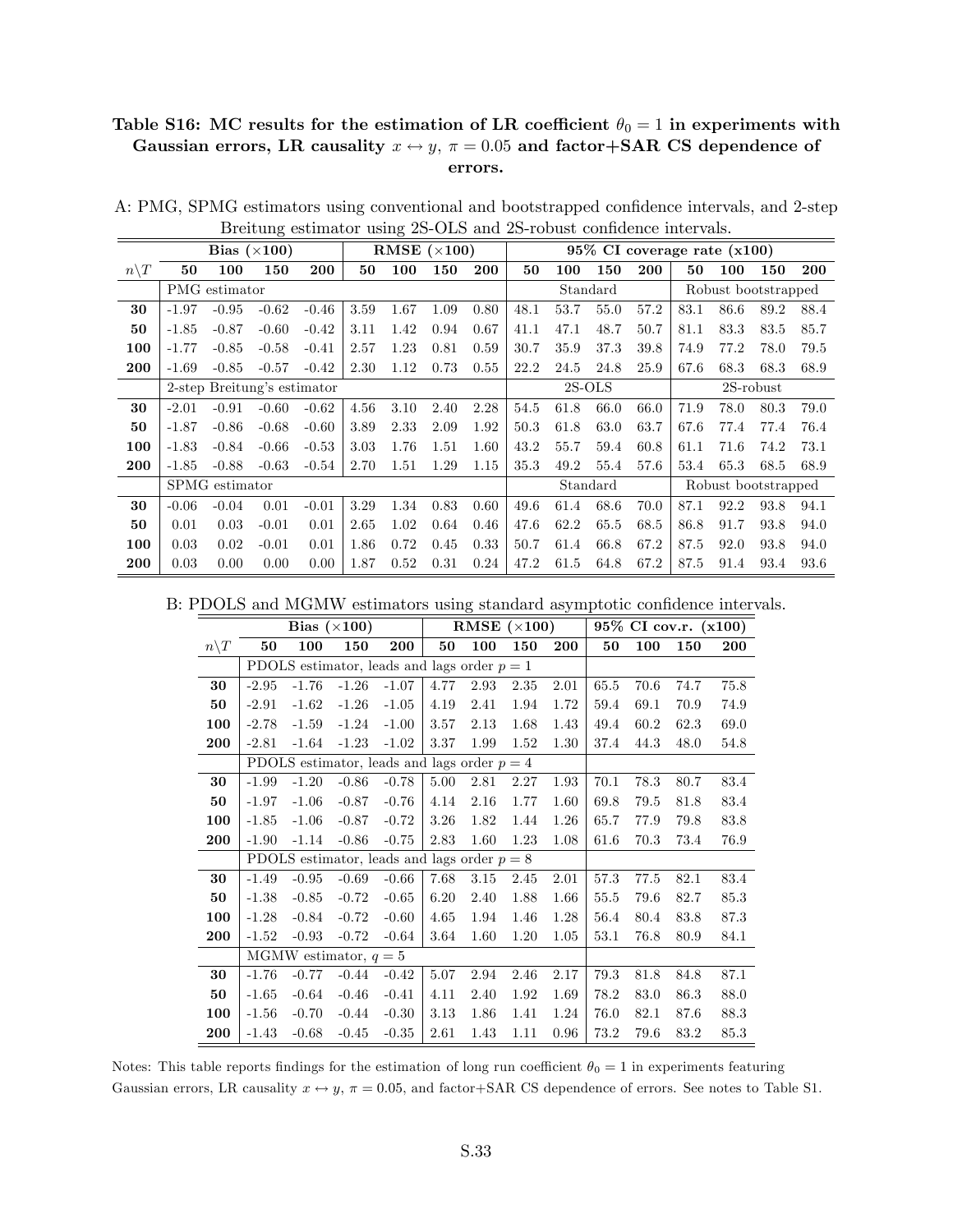## Table S17: MC results for the estimation of LR coefficient  $\theta_0 = 1$  in experiments with Gaussian errors, LR causality  $x \leftrightarrow y$ ,  $\pi = 0.2$  and no CS dependence of errors.

|                  |         |                | Bias $(\times 100)$         |            |       | RMSE $(\times 100)$ |      |      |      |      |          |      |         | $95\%$ CI coverage rate $(x100)$ |           |      |
|------------------|---------|----------------|-----------------------------|------------|-------|---------------------|------|------|------|------|----------|------|---------|----------------------------------|-----------|------|
| $n \backslash T$ | 50      | 100            | 150                         | <b>200</b> | 50    | 100                 | 150  | 200  | 50   | 100  | 150      | 200  | 50      | 100                              | 150       | 200  |
|                  |         | PMG estimator  |                             |            |       |                     |      |      |      |      | Standard |      |         | Robust bootstrapped              |           |      |
| 30               | $-6.47$ | $-2.99$        | $-1.86$                     | $-1.32$    | 7.75  | 3.49                | 2.18 | 1.56 | 30.6 | 37.3 | 44.0     | 47.2 | 56.8    | 54.1                             | 55.9      | 56.5 |
| 50               | $-6.24$ | $-2.78$        | $-1.79$                     | $-1.27$    | 7.06  | 3.11                | 1.99 | 1.42 | 17.4 | 23.1 | 27.6     | 29.2 | 39.8    | 39.2                             | 38.0      | 38.5 |
| 100              | $-6.06$ | $-2.78$        | $-1.75$                     | $-1.25$    | 6.48  | 2.94                | 1.86 | 1.32 | 3.6  | 4.8  | 6.0      | 6.9  | 13.8    | 11.6                             | 12.0      | 11.0 |
| <b>200</b>       | $-5.92$ | $-2.76$        | $-1.72$                     | $-1.23$    | 6.12  | 2.84                | 1.78 | 1.27 | 0.1  | 0.1  | 0.3      | 0.3  | $1.3\,$ | 0.8                              | 0.6       | 1.1  |
|                  |         |                | 2-step Breitung's estimator |            |       |                     |      |      |      |      | $2S-OLS$ |      |         |                                  | 2S-robust |      |
| 30               | $-9.50$ | $-5.27$        | $-4.20$                     | $-3.94$    | 13.76 | 10.15               | 8.37 | 7.99 | 41.3 | 54.1 | 57.5     | 58.1 | 39.5    | 53.1                             | 57.6      | 58.1 |
| 50               | $-9.52$ | $-5.49$        | $-4.41$                     | $-3.69$    | 12.26 | 8.07                | 7.26 | 6.34 | 27.4 | 45.7 | 48.4     | 53.5 | 27.4    | 45.7                             | 48.6      | 53.4 |
| 100              | $-9.18$ | $-5.55$        | $-4.43$                     | $-3.85$    | 11.00 | 8.06                | 5.95 | 5.43 | 14.2 | 30.0 | 36.8     | 40.9 | 14.7    | 30.0                             | 36.6      | 40.5 |
| 200              | $-9.19$ | $-5.56$        | $-4.41$                     | $-3.71$    | 9.91  | 6.29                | 5.27 | 4.57 | 4.4  | 14.2 | 22.2     | 26.7 | 4.1     | 14.5                             | 22.4      | 27.5 |
|                  |         | SPMG estimator |                             |            |       |                     |      |      |      |      | Standard |      |         | Robust bootstrapped              |           |      |
| 30               | $-0.01$ | $-0.06$        | $-0.01$                     | $-0.01$    | 4.13  | 1.63                | 0.99 | 0.70 | 65.6 | 83.5 | 87.7     | 89.7 | 88.5    | 93.4                             | 94.2      | 94.6 |
| 50               | 0.04    | 0.05           | 0.01                        | 0.02       | 3.18  | 1.21                | 0.74 | 0.54 | 65.3 | 84.5 | 88.7     | 90.1 | 88.1    | 93.5                             | 94.6      | 94.1 |
| 100              | 0.01    | $-0.02$        | $-0.01$                     | 0.00       | 2.18  | 0.87                | 0.53 | 0.36 | 66.3 | 82.1 | 87.4     | 90.8 | 89.2    | 93.4                             | 93.9      | 95.5 |
| 200              | 0.00    | $-0.01$        | 0.00                        | 0.01       | 1.50  | 0.63                | 0.37 | 0.26 | 66.3 | 81.4 | 88.1     | 90.2 | 88.6    | 92.0                             | 94.2      | 94.1 |

A: PMG, SPMG estimators using conventional and bootstrapped confidence intervals, and 2-step Breitung estimator using 2S-OLS and 2S-robust confidence intervals.

B: PDOLS and MGMW estimators using standard asymptotic confidence intervals.

|                 |          | Bias $(\times 100)$ |                         |         |                                               | RMSE $(\times 100)$ |      |      |      |      | $95\%$ CI cov.r. $(x100)$ |            |
|-----------------|----------|---------------------|-------------------------|---------|-----------------------------------------------|---------------------|------|------|------|------|---------------------------|------------|
| $n\backslash T$ | 50       | 100                 | 150                     | 200     | 50                                            | 100                 | 150  | 200  | 50   | 100  | 150                       | <b>200</b> |
|                 |          |                     |                         |         | PDOLS estimator, leads and lags order $p = 1$ |                     |      |      |      |      |                           |            |
| 30              | $-11.57$ | $-7.67$             | $-6.14$                 | $-5.39$ | 13.84                                         | 9.60                | 7.98 | 7.22 | 58.1 | 66.6 | 71.7                      | 75.1       |
| 50              | $-11.50$ | $-7.61$             | $-6.12$                 | $-5.26$ | 13.00                                         | 8.99                | 7.40 | 6.49 | 45.5 | 55.2 | 59.7                      | 66.0       |
| 100             | $-11.29$ | $-7.66$             | $-6.25$                 | $-5.43$ | 12.06                                         | 8.34                | 6.89 | 6.09 | 30.9 | 33.4 | 36.7                      | 43.4       |
| 200             | $-11.41$ | $-7.61$             | $-6.14$                 | $-5.35$ | 11.82                                         | 7.98                | 6.50 | 5.70 | 20.5 | 16.2 | 19.6                      | 22.0       |
|                 |          |                     |                         |         | PDOLS estimator, leads and lags order $p = 4$ |                     |      |      |      |      |                           |            |
| 30              | $-9.13$  | $-6.39$             | $-5.30$                 | $-4.76$ | 12.94                                         | 9.04                | 7.61 | 6.94 | 70.4 | 77.9 | 80.8                      | 83.6       |
| 50              | $-9.09$  | $-6.41$             | $-5.32$                 | $-4.67$ | 11.58                                         | 8.31                | 6.94 | 6.15 | 64.2 | 73.3 | 73.1                      | 76.6       |
| 100             | $-8.85$  | $-6.49$             | $-5.47$                 | $-4.84$ | 10.18                                         | 7.43                | 6.30 | 5.65 | 50.7 | 54.3 | 55.5                      | 59.7       |
| 200             | $-9.08$  | $-6.43$             | $-5.35$                 | $-4.76$ | 9.78                                          | 6.96                | 5.80 | 5.19 | 29.9 | 35.3 | 36.6                      | 37.5       |
|                 |          |                     |                         |         | PDOLS estimator, leads and lags order $p = 8$ |                     |      |      |      |      |                           |            |
| 30              | $-7.74$  | $-5.89$             | $-4.99$                 | $-4.54$ | 15.04                                         | 9.33                | 7.75 | 7.02 | 62.7 | 78.1 | 82.8                      | 84.4       |
| 50              | $-8.03$  | $-6.01$             | $-5.05$                 | $-4.48$ | 12.61                                         | 8.41                | 6.99 | 6.20 | 58.5 | 73.6 | 75.3                      | 79.7       |
| 100             | $-7.81$  | $-6.10$             | $-5.24$                 | $-4.67$ | 10.40                                         | 7.33                | 6.24 | 5.60 | 52.6 | 59.5 | 60.9                      | 65.3       |
| 200             | $-8.02$  | $-5.99$             | $-5.08$                 | $-4.58$ | 9.47                                          | 6.69                | 5.63 | 5.09 | 35.5 | 42.1 | 45.4                      | 45.7       |
|                 |          |                     | MGMW estimator, $q = 5$ |         |                                               |                     |      |      |      |      |                           |            |
| 30              | $-11.14$ | $-6.76$             | $-5.07$                 | $-4.40$ | 14.66                                         | 10.10               | 8.74 | 7.69 | 71.4 | 82.6 | 87.0                      | 90.5       |
| 50              | $-10.58$ | $-6.26$             | $-4.99$                 | $-4.32$ | 12.84                                         | 8.39                | 7.09 | 6.42 | 61.6 | 77.5 | 82.0                      | 86.0       |
| 100             | $-10.85$ | $-6.51$             | $-5.07$                 | $-4.37$ | 12.09                                         | 7.69                | 6.21 | 5.57 | 39.1 | 56.8 | 64.9                      | 70.2       |
| 200             | $-10.56$ | $-6.45$             | $-5.02$                 | $-4.31$ | 11.16                                         | 7.03                | 5.66 | 4.97 | 15.7 | 32.9 | 42.8                      | 49.7       |

Notes: This table reports findings for the estimation of long run coefficient  $\theta_0 = 1$  in experiments featuring Gaussian errors, LR causality  $x \leftrightarrow y$ ,  $\pi = 0.2$ , and no CS dependence of errors. See notes to Table S1.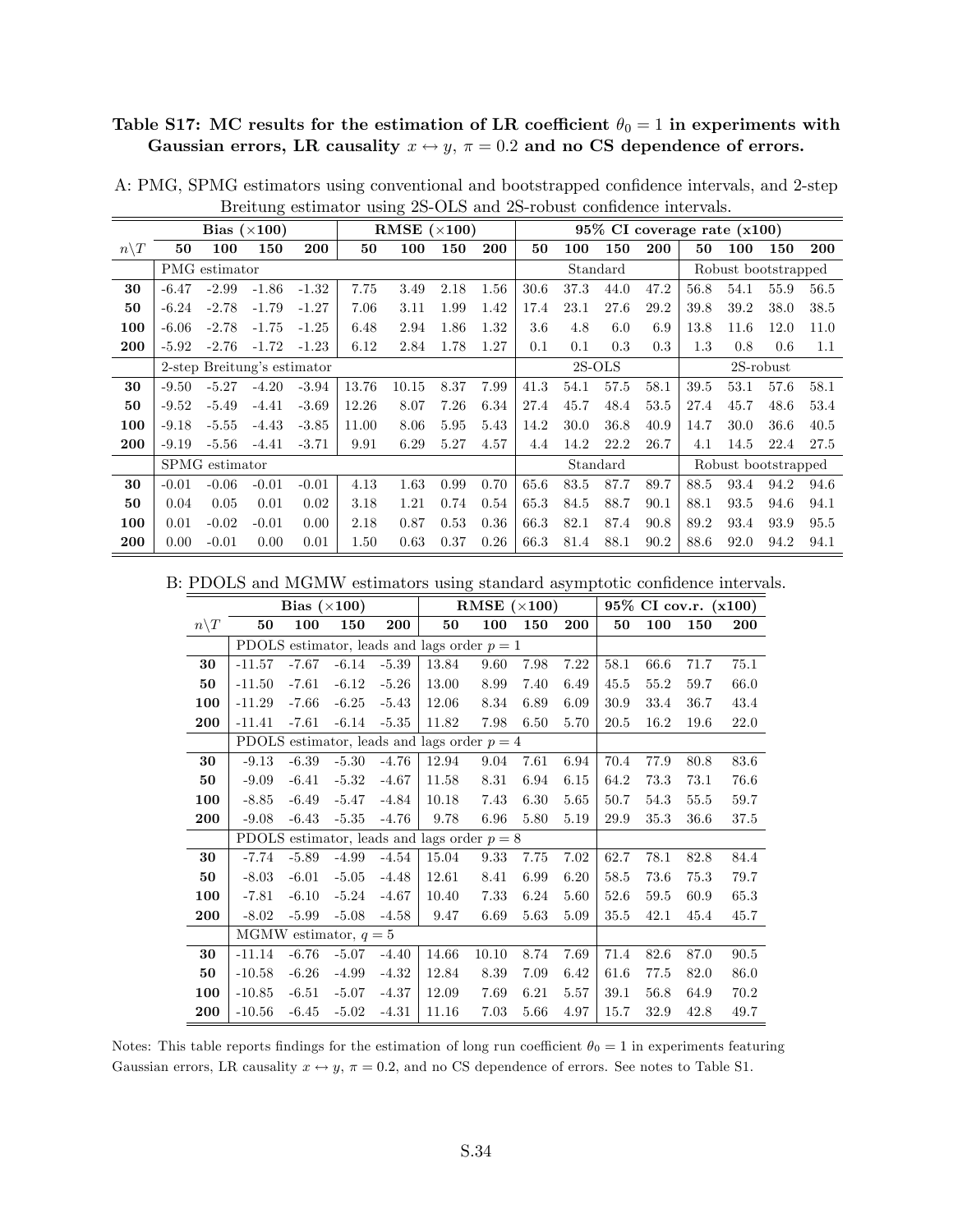## Table S18: MC results for the estimation of LR coefficient  $\theta_0 = 1$  in experiments with Gaussian errors, LR causality  $x \leftrightarrow y$ ,  $\pi = 0.2$  and SAR CS dependence of errors.

|                  |         |                | Bias $(\times 100)$         |         |       | RMSE $(\times 100)$ |      |            |      |      |          |      |      | $95\%$ CI coverage rate $(x100)$ |              |      |
|------------------|---------|----------------|-----------------------------|---------|-------|---------------------|------|------------|------|------|----------|------|------|----------------------------------|--------------|------|
| $n \backslash T$ | 50      | 100            | 150                         | 200     | 50    | 100                 | 150  | <b>200</b> | 50   | 100  | 150      | 200  | 50   | 100                              | 150          | 200  |
|                  |         | PMG estimator  |                             |         |       |                     |      |            |      |      | Standard |      |      | Robust bootstrapped              |              |      |
| 30               | $-6.64$ | $-3.14$        | $-2.01$                     | $-1.43$ | 8.28  | 3.84                | 2.47 | 1.77       | 31.1 | 39.0 | 42.4     | 44.9 | 63.4 | 66.7                             | 67.0         | 68.0 |
| 50               | $-6.37$ | $-2.89$        | $-1.88$                     | $-1.33$ | 7.50  | 3.37                | 2.17 | 1.55       | 20.6 | 27.3 | 28.7     | 30.1 | 49.3 | 52.0                             | 52.3         | 55.0 |
| 100              | $-6.15$ | $-2.85$        | $-1.83$                     | $-1.32$ | 6.71  | 3.08                | 1.98 | 1.43       | 6.3  | 8.2  | 9.6      | 10.8 | 24.1 | 25.4                             | 24.3         | 25.9 |
| 200              | $-5.99$ | $-2.84$        | $-1.79$                     | $-1.30$ | 6.26  | 2.96                | 1.87 | 1.35       | 0.5  | 0.4  | 1.3      | 1.8  | 4.5  | 4.5                              | 4.6          | 5.3  |
|                  |         |                | 2-step Breitung's estimator |         |       |                     |      |            |      |      | $2S-OLS$ |      |      |                                  | $2S$ -robust |      |
| 30               | $-9.84$ | $-5.64$        | $-4.68$                     | $-4.37$ | 14.03 | 10.00               | 8.77 | 9.33       | 38.6 | 52.2 | 55.3     | 55.9 | 42.5 | 57.2                             | 59.7         | 59.9 |
| 50               | $-9.57$ | $-5.62$        | $-4.57$                     | $-3.92$ | 12.41 | 8.24                | 7.48 | 6.79       | 30.0 | 45.3 | 48.6     | 50.4 | 33.5 | 49.7                             | 52.2         | 53.8 |
| 100              | $-9.26$ | $-5.76$        | $-4.72$                     | $-4.18$ | 10.96 | 7.24                | 6.45 | 5.85       | 16.5 | 29.9 | 35.6     | 40.1 | 18.8 | 32.2                             | 38.1         | 42.6 |
| 200              | $-9.44$ | $-5.84$        | $-4.61$                     | $-3.97$ | 10.32 | 6.64                | 5.57 | 4.95       | 4.7  | 13.9 | 22.0     | 26.9 | 5.4  | 16.1                             | 24.4         | 29.3 |
|                  |         | SPMG estimator |                             |         |       |                     |      |            |      |      | Standard |      |      | Robust bootstrapped              |              |      |
| 30               | $-0.02$ | $-0.01$        | $-0.01$                     | 0.00    | 4.94  | 2.05                | 1.27 | 0.91       | 57.2 | 74.1 | 78.5     | 81.3 | 89.3 | 93.2                             | 94.2         | 94.1 |
| 50               | 0.16    | 0.08           | 0.03                        | 0.03    | 3.86  | 1.53                | 0.95 | 0.70       | 58.4 | 75.2 | 78.2     | 80.7 | 86.3 | 92.9                             | 93.9         | 93.8 |
| 100              | 0.05    | 0.01           | 0.00                        | 0.01    | 2.55  | 1.07                | 0.67 | 0.48       | 59.5 | 73.0 | 77.5     | 81.7 | 88.9 | 92.5                             | 93.9         | 94.9 |
| 200              | $-0.01$ | $-0.01$        | 0.00                        | 0.00    | 1.78  | 0.77                | 0.47 | 0.33       | 58.6 | 72.1 | 76.9     | 82.0 | 88.1 | 91.6                             | 93.0         | 93.7 |

A: PMG, SPMG estimators using conventional and bootstrapped confidence intervals, and 2-step Breitung estimator using 2S-OLS and 2S-robust confidence intervals.

B: PDOLS and MGMW estimators using standard asymptotic confidence intervals.

|                 |                         | Bias $(\times 100)$ |         |         |                                               | RMSE $(\times 100)$ |      |      |      |      | 95% CI cov.r. (x100) |            |
|-----------------|-------------------------|---------------------|---------|---------|-----------------------------------------------|---------------------|------|------|------|------|----------------------|------------|
| $n\backslash T$ | 50                      | 100                 | 150     | 200     | 50                                            | 100                 | 150  | 200  | 50   | 100  | 150                  | <b>200</b> |
|                 |                         |                     |         |         | PDOLS estimator, leads and lags order $p = 1$ |                     |      |      |      |      |                      |            |
| 30              | $-11.83$                | $-8.01$             | $-6.66$ | $-5.89$ | 14.43                                         | 10.14               | 8.69 | 7.85 | 55.9 | 63.5 | 68.3                 | 72.8       |
| 50              | $-11.73$                | $-7.82$             | $-6.40$ | $-5.59$ | 13.43                                         | 9.32                | 7.81 | 6.95 | 44.7 | 55.2 | 56.1                 | 62.3       |
| 100             | $-11.62$                | $-7.95$             | $-6.57$ | $-5.76$ | 12.51                                         | 8.73                | 7.30 | 6.49 | 28.9 | 32.9 | 36.9                 | 42.6       |
| 200             | $-11.60$                | $-7.87$             | $-6.43$ | $-5.65$ | 12.05                                         | 8.28                | 6.80 | 6.02 | 19.7 | 17.3 | 19.1                 | 21.4       |
|                 |                         |                     |         |         | PDOLS estimator, leads and lags order $p = 4$ |                     |      |      |      |      |                      |            |
| 30              | $-9.34$                 | $-6.68$             | $-5.76$ | $-5.22$ | 13.62                                         | 9.59                | 8.32 | 7.56 | 68.2 | 75.3 | 79.2                 | 81.1       |
| 50              | $-9.23$                 | $-6.56$             | $-5.54$ | $-4.97$ | 12.07                                         | 8.62                | 7.33 | 6.60 | 63.6 | 70.7 | 70.1                 | 74.2       |
| 100             | $-9.14$                 | $-6.74$             | $-5.76$ | $-5.16$ | 10.66                                         | 7.83                | 6.70 | 6.04 | 49.5 | 52.9 | 54.4                 | 56.2       |
| 200             | $-9.24$                 | $-6.67$             | $-5.61$ | $-5.04$ | 10.04                                         | 7.25                | 6.09 | 5.50 | 30.9 | 34.6 | 35.1                 | 36.0       |
|                 |                         |                     |         |         | PDOLS estimator, leads and lags order $p = 8$ |                     |      |      |      |      |                      |            |
| 30              | $-8.10$                 | $-6.18$             | $-5.46$ | $-4.99$ | 16.17                                         | 9.91                | 8.53 | 7.66 | 59.2 | 76.0 | 80.2                 | 82.4       |
| 50              | $-8.25$                 | $-6.15$             | $-5.28$ | $-4.79$ | 13.40                                         | 8.73                | 7.39 | 6.66 | 56.3 | 73.1 | 72.4                 | 75.8       |
| 100             | $-8.13$                 | $-6.34$             | $-5.53$ | $-4.98$ | 11.03                                         | 7.76                | 6.66 | 6.00 | 49.4 | 58.2 | 60.8                 | 62.4       |
| 200             | $-8.23$                 | $-6.25$             | $-5.34$ | $-4.86$ | 9.80                                          | 7.01                | 5.93 | 5.39 | 35.3 | 40.7 | 44.4                 | 43.4       |
|                 | MGMW estimator, $q = 5$ |                     |         |         |                                               |                     |      |      |      |      |                      |            |
| 30              | $-11.21$                | $-6.89$             | $-5.35$ | $-4.81$ | 15.17                                         | 10.47               | 9.06 | 8.06 | 70.0 | 81.1 | 85.9                 | 87.4       |
| 50              | $-10.57$                | $-6.36$             | $-5.13$ | $-4.55$ | 13.07                                         | 8.76                | 7.49 | 6.78 | 61.0 | 75.0 | 80.2                 | 82.0       |
| 100             | $-11.02$                | $-6.74$             | $-5.26$ | $-4.57$ | 12.38                                         | 7.96                | 6.47 | 5.79 | 38.3 | 53.4 | 62.7                 | 67.4       |
| 200             | $-10.75$                | $-6.65$             | $-5.23$ | $-4.52$ | 11.42                                         | 7.27                | 5.88 | 5.22 | 16.2 | 30.6 | 39.8                 | 50.3       |

Notes: This table reports findings for the estimation of long run coefficient  $\theta_0 = 1$  in experiments featuring Gaussian errors, LR causality  $x \leftrightarrow y$ ,  $\pi = 0.2$ , and SAR CS dependence of errors. See notes to Table S1.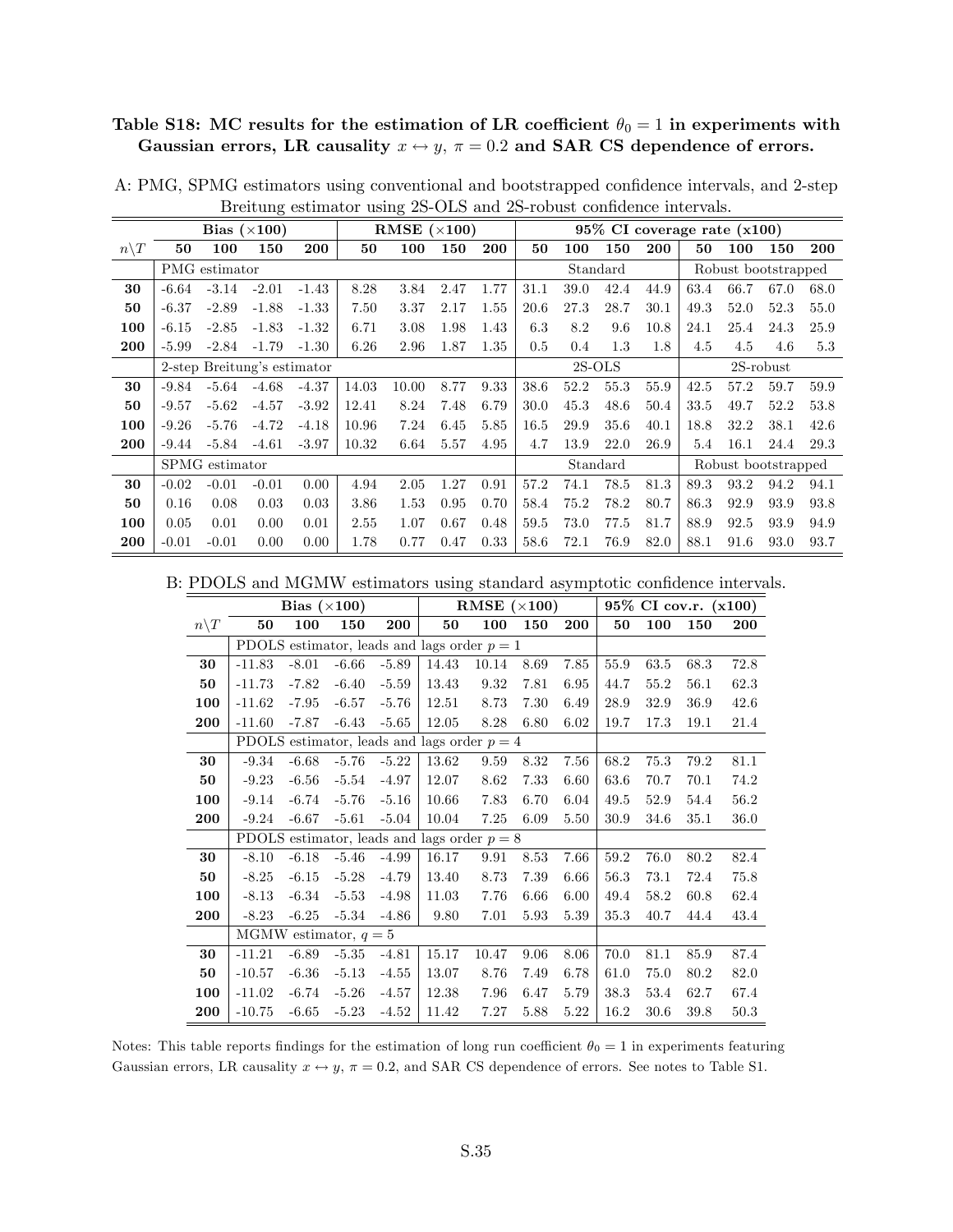#### Table S19: MC results for the estimation of LR coefficient  $\theta_0 = 1$  in experiments with Gaussian errors, LR causality  $x \leftrightarrow y$ ,  $\pi = 0.2$  and factor+SAR CS dependence of errors.

|                  |         |                | Bias $(\times 100)$         |         |      |      | RMSE $(\times 100)$ |            |      |      |          |      | $95\%$ CI coverage rate $(x100)$ |      |                     |      |
|------------------|---------|----------------|-----------------------------|---------|------|------|---------------------|------------|------|------|----------|------|----------------------------------|------|---------------------|------|
| $n \backslash T$ | 50      | 100            | 150                         | 200     | 50   | 100  | 150                 | <b>200</b> | 50   | 100  | 150      | 200  | 50                               | 100  | 150                 | 200  |
|                  |         | PMG estimator  |                             |         |      |      |                     |            |      |      | Standard |      |                                  |      | Robust bootstrapped |      |
| 30               | $-2.05$ | $-0.99$        | $-0.64$                     | $-0.47$ | 3.78 | 1.75 | 1.14                | 0.83       | 49.5 | 55.9 | 57.6     | 59.9 | 84.0                             | 86.9 | 89.4                | 88.1 |
| 50               | $-1.93$ | $-0.89$        | $-0.62$                     | $-0.43$ | 3.27 | 1.48 | 0.97                | 0.69       | 42.4 | 50.2 | 51.0     | 53.5 | 81.4                             | 84.7 | 84.6                | 87.0 |
| 100              | $-1.85$ | $-0.87$        | $-0.59$                     | $-0.42$ | 2.70 | 1.27 | 0.84                | 0.60       | 33.3 | 37.7 | 38.7     | 41.8 | 75.3                             | 78.9 | 78.5                | 80.4 |
| 200              | $-1.76$ | $-0.88$        | $-0.58$                     | $-0.43$ | 2.40 | 1.16 | 0.75                | 0.57       | 23.3 | 26.6 | 26.3     | 27.3 | 69.4                             | 69.3 | 69.0                | 69.3 |
|                  |         |                | 2-step Breitung's estimator |         |      |      |                     |            |      |      | $2S-OLS$ |      |                                  |      | $2S$ -robust        |      |
| 30               | $-4.38$ | $-2.29$        | $-2.04$                     | $-1.97$ | 8.18 | 6.09 | 5.26                | 5.21       | 47.5 | 57.9 | 60.3     | 61.4 | 59.4                             | 67.6 | 70.1                | 69.9 |
| 50               | $-4.10$ | $-2.58$        | $-2.08$                     | $-1.94$ | 6.96 | 4.86 | 4.14                | 4.10       | 41.1 | 52.7 | 56.2     | 55.9 | 52.4                             | 62.4 | 65.9                | 64.6 |
| 100              | $-4.02$ | $-2.47$        | $-2.21$                     | $-1.91$ | 5.73 | 3.97 | 3.60                | 3.35       | 33.2 | 44.6 | 46.9     | 50.6 | 42.8                             | 53.7 | 54.8                | 58.5 |
| 200              | $-4.08$ | $-2.50$        | $-2.06$                     | $-1.90$ | 5.52 | 3.58 | 3.02                | 2.79       | 21.4 | 34.8 | 40.3     | 41.9 | 30.4                             | 44.5 | 48.4                | 50.3 |
|                  |         | SPMG estimator |                             |         |      |      |                     |            |      |      | Standard |      |                                  |      | Robust bootstrapped |      |
| 30               | $-0.05$ | $-0.05$        | 0.01                        | $-0.01$ | 3.63 | 1.40 | 0.87                | 0.63       | 49.7 | 63.8 | 71.0     | 71.6 | 87.5                             | 92.4 | 93.9                | 94.0 |
| 50               | 0.00    | 0.04           | $-0.01$                     | 0.02    | 2.83 | 1.07 | 0.66                | 0.48       | 49.6 | 63.4 | 68.2     | 71.2 | 86.7                             | 91.8 | 94.4                | 94.3 |
| 100              | 0.05    | 0.02           | $-0.01$                     | 0.01    | 2.32 | 0.75 | 0.47                | 0.34       | 49.8 | 63.9 | 67.1     | 69.8 | 87.9                             | 92.8 | 93.9                | 94.4 |
| 200              | $-0.01$ | 0.00           | 0.00                        | 0.00    | 3.43 | 0.55 | 0.33                | 0.25       | 49.2 | 63.1 | 67.8     | 69.2 | 88.0                             | 91.9 | 93.8                | 94.0 |

A: PMG, SPMG estimators using conventional and bootstrapped confidence intervals, and 2-step Breitung estimator using 2S-OLS and 2S-robust confidence intervals.

B: PDOLS and MGMW estimators using standard asymptotic confidence intervals.

|                 |         |         | Bias $(\times 100)$     |         |                                               |      | RMSE $(\times 100)$ |      |      |      | 95% CI cov.r. (x100) |            |
|-----------------|---------|---------|-------------------------|---------|-----------------------------------------------|------|---------------------|------|------|------|----------------------|------------|
| $n\backslash T$ | 50      | 100     | 150                     | 200     | 50                                            | 100  | 150                 | 200  | 50   | 100  | 150                  | <b>200</b> |
|                 |         |         |                         |         | PDOLS estimator, leads and lags order $p = 1$ |      |                     |      |      |      |                      |            |
| 30              | $-5.17$ | $-3.47$ | $-2.82$                 | $-2.52$ | 7.44                                          | 5.19 | 4.53                | 4.01 | 71.1 | 78.8 | 82.8                 | 84.4       |
| 50              | $-5.18$ | $-3.41$ | $-2.85$                 | $-2.50$ | 6.83                                          | 4.66 | 3.95                | 3.56 | 64.7 | 74.4 | 75.8                 | 78.8       |
| 100             | $-4.97$ | $-3.37$ | $-2.89$                 | $-2.54$ | 5.99                                          | 4.18 | 3.58                | 3.19 | 55.9 | 63.3 | 62.1                 | 67.4       |
| 200             | $-4.99$ | $-3.36$ | $-2.79$                 | $-2.52$ | 5.76                                          | 3.89 | 3.25                | 2.97 | 42.2 | 45.3 | 46.3                 | 50.0       |
|                 |         |         |                         |         | PDOLS estimator, leads and lags order $p = 4$ |      |                     |      |      |      |                      |            |
| 30              | $-4.56$ | $-3.06$ | $-2.52$                 | $-2.30$ | 8.07                                          | 5.28 | 4.57                | 4.03 | 72.5 | 83.1 | 86.4                 | 88.0       |
| 50              | $-4.59$ | $-3.03$ | $-2.57$                 | $-2.29$ | 7.10                                          | 4.63 | 3.89                | 3.51 | 70.2 | 80.6 | 82.9                 | 85.3       |
| 100             | $-4.34$ | $-3.03$ | $-2.63$                 | $-2.34$ | 5.92                                          | 4.06 | 3.45                | 3.10 | 63.6 | 74.4 | 74.0                 | 76.5       |
| 200             | $-4.43$ | $-3.03$ | $-2.54$                 | $-2.33$ | 5.59                                          | 3.68 | 3.06                | 2.82 | 54.6 | 60.2 | 63.2                 | 62.1       |
|                 |         |         |                         |         | PDOLS estimator, leads and lags order $p = 8$ |      |                     |      |      |      |                      |            |
| 30              | $-4.15$ | $-2.91$ | $-2.44$                 | $-2.24$ | 10.81                                         | 5.78 | 4.91                | 4.24 | 58.0 | 81.6 | 86.0                 | 88.0       |
| 50              | $-4.21$ | $-2.96$ | $-2.49$                 | $-2.23$ | 9.08                                          | 5.07 | 4.09                | 3.65 | 55.6 | 79.0 | 84.0                 | 85.8       |
| 100             | $-3.87$ | $-2.95$ | $-2.59$                 | $-2.30$ | 7.10                                          | 4.36 | 3.57                | 3.18 | 54.1 | 74.6 | 77.2                 | 79.4       |
| 200             | $-4.17$ | $-2.95$ | $-2.48$                 | $-2.29$ | 6.41                                          | 3.82 | 3.11                | 2.86 | 45.5 | 65.2 | 69.5                 | 69.3       |
|                 |         |         | MGMW estimator, $q = 5$ |         |                                               |      |                     |      |      |      |                      |            |
| 30              | $-2.64$ | $-1.46$ | $-1.00$                 | $-1.10$ | 7.07                                          | 5.09 | 4.48                | 4.10 | 82.1 | 87.1 | 89.4                 | 90.9       |
| 50              | $-2.47$ | $-1.46$ | $-1.12$                 | $-0.95$ | 5.96                                          | 4.05 | 3.72                | 3.38 | 80.7 | 85.1 | 86.9                 | 89.8       |
| 100             | $-2.25$ | $-1.46$ | $-1.19$                 | $-1.01$ | 4.70                                          | 3.38 | 2.84                | 2.61 | 76.7 | 81.8 | 85.3                 | 86.5       |
| 200             | $-2.11$ | $-1.38$ | $-1.12$                 | $-1.04$ | 4.08                                          | 2.69 | 2.33                | 2.21 | 71.8 | 76.2 | 79.0                 | 79.9       |

Notes: This table reports findings for the estimation of long run coefficient  $\theta_0 = 1$  in experiments featuring Gaussian errors, LR causality  $x \leftrightarrow y$ ,  $\pi = 0.2$ , and factor+SAR CS dependence of errors. See notes to Table S1.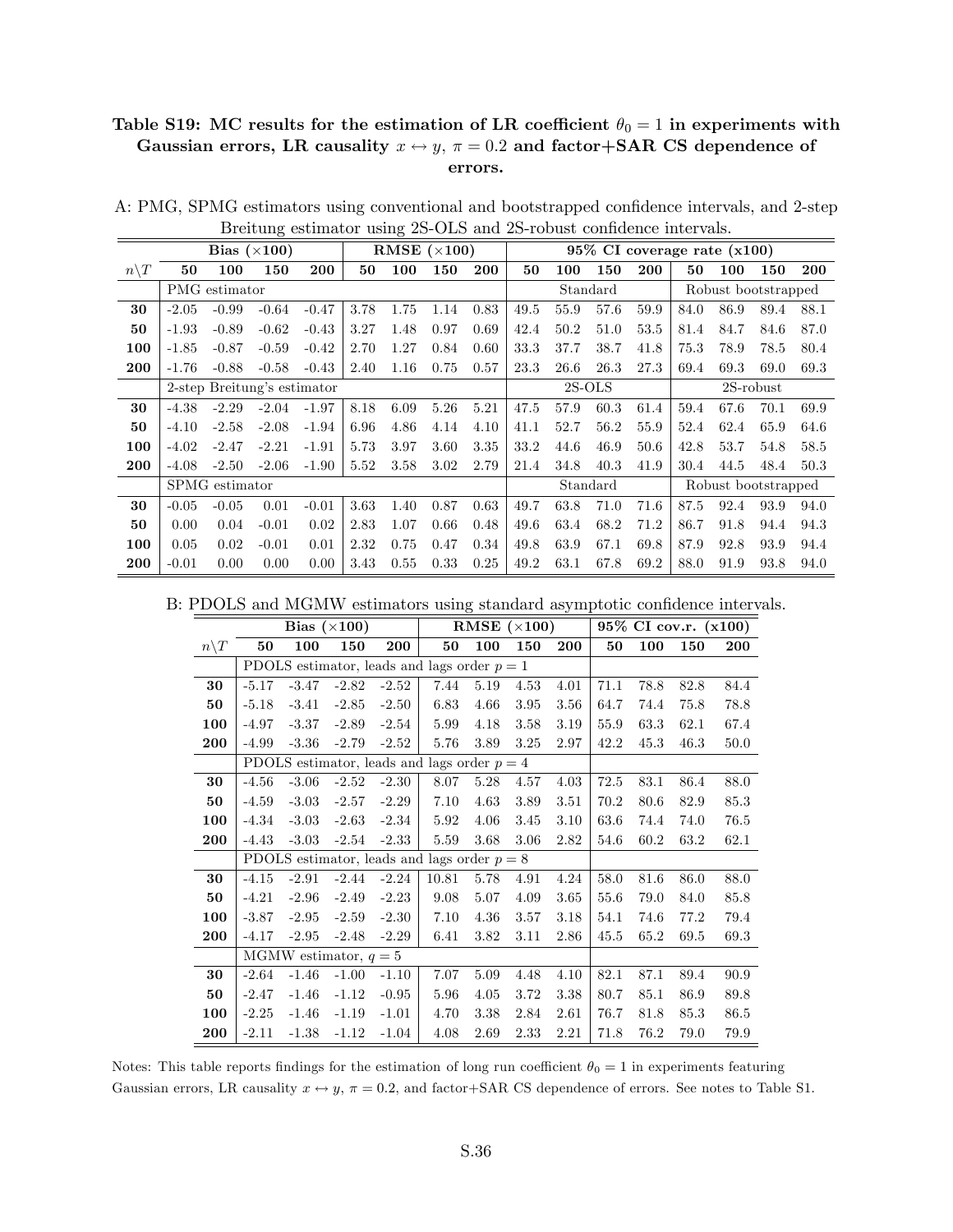## Table S20: MC results for the estimation of LR coefficient  $\theta_0 = 1$  in experiments with Non-Gaussian errors, LR causality  $x \to y$ ,  $\pi = 0$  and no CS dependence of errors.

|                 |         |                | Bias $(\times 100)$         |         |      |      | RMSE $(\times 100)$ |            |      |      |          |      | $95\%$ CI coverage rate $(x100)$ |                     |           |            |
|-----------------|---------|----------------|-----------------------------|---------|------|------|---------------------|------------|------|------|----------|------|----------------------------------|---------------------|-----------|------------|
| $n\backslash T$ | 50      | 100            | 150                         | 200     | 50   | 100  | 150                 | <b>200</b> | 50   | 100  | 150      | 200  | 50                               | 100                 | 150       | <b>200</b> |
|                 |         | PMG estimator  |                             |         |      |      |                     |            |      |      | Standard |      |                                  | Robust bootstrapped |           |            |
| 30              | $-0.71$ | $-0.12$        | $-0.08$                     | $-0.06$ | 3.74 | 1.60 | 1.02                | 0.73       | 71.5 | 85.2 | 87.4     | 90.3 | 91.4                             | 94.4                | 93.9      | 94.2       |
| 50              | $-0.55$ | $-0.17$        | $-0.09$                     | $-0.04$ | 2.84 | 1.23 | 0.74                | 0.54       | 71.7 | 85.8 | 89.8     | 91.7 | 91.4                             | 93.8                | 95.2      | 95.5       |
| 100             | $-0.61$ | $-0.14$        | $-0.06$                     | $-0.04$ | 2.09 | 0.87 | 0.55                | 0.39       | 68.0 | 84.9 | 88.2     | 90.4 | 89.8                             | 93.4                | 93.9      | 94.6       |
| 200             | $-0.68$ | $-0.16$        | $-0.07$                     | $-0.04$ | 1.52 | 0.61 | 0.37                | 0.27       | 67.7 | 84.2 | 89.6     | 90.6 | 89.3                             | 93.8                | 94.7      | 95.7       |
|                 |         |                | 2-step Breitung's estimator |         |      |      |                     |            |      |      | $2S-OLS$ |      |                                  |                     | 2S-robust |            |
| 30              | $-2.28$ | $-0.51$        | $-0.24$                     | $-0.15$ | 4.42 | 1.88 | 1.20                | 0.87       | 75.6 | 87.4 | 90.4     | 91.2 | 72.7                             | 86.5                | 90.0      | 90.4       |
| 50              | $-2.02$ | $-0.61$        | $-0.28$                     | $-0.14$ | 3.56 | 1.53 | 0.93                | 0.65       | 70.9 | 84.8 | 89.2     | 92.1 | 69.4                             | 83.5                | 88.7      | 91.4       |
| 100             | $-2.02$ | $-0.53$        | $-0.24$                     | $-0.13$ | 2.89 | 1.12 | 0.69                | 0.49       | 63.5 | 83.5 | 87.5     | 90.1 | 61.3                             | 82.5                | 86.9      | 89.9       |
| 200             | $-2.06$ | $-0.56$        | $-0.24$                     | $-0.14$ | 2.51 | 0.89 | 0.49                | 0.34       | 47.3 | 76.9 | 86.6     | 89.3 | 46.0                             | 75.1                | 85.7      | 88.9       |
|                 |         | SPMG estimator |                             |         |      |      |                     |            |      |      | Standard |      |                                  | Robust bootstrapped |           |            |
| 30              | 0.29    | 0.12           | 0.02                        | $-0.01$ | 4.41 | 1.72 | 1.07                | 0.75       | 63.0 | 80.3 | 85.8     | 88.7 | 88.0                             | 92.8                | 93.1      | 94.4       |
| 50              | 0.43    | 0.04           | 0.00                        | 0.01    | 3.31 | 1.31 | 0.77                | 0.55       | 61.9 | 81.8 | 87.8     | 90.4 | 86.9                             | 93.7                | 94.5      | 95.5       |
| 100             | 0.28    | 0.08           | 0.03                        | 0.02    | 2.35 | 0.90 | 0.56                | 0.40       | 59.0 | 81.4 | 87.0     | 88.0 | 86.6                             | 93.1                | 94.3      | 94.3       |
| 200             | 0.19    | 0.05           | 0.02                        | 0.01    | 1.60 | 0.63 | 0.38                | 0.27       | 62.8 | 81.2 | 88.4     | 90.3 | 87.3                             | 93.9                | 95.1      | 95.0       |

A: PMG, SPMG estimators using conventional and bootstrapped confidence intervals, and 2-step Breitung estimator using 2S-OLS and 2S-robust confidence intervals.

B: PDOLS and MGMW estimators using standard asymptotic confidence intervals.

|                 |         |         | Bias $(\times 100)$     |                                               |      | RMSE $(\times 100)$ |      |      |      |      | 95% CI cov.r. (x100) |      |
|-----------------|---------|---------|-------------------------|-----------------------------------------------|------|---------------------|------|------|------|------|----------------------|------|
| $n\backslash T$ | 50      | 100     | 150                     | 200                                           | 50   | 100                 | 150  | 200  | 50   | 100  | 150                  | 200  |
|                 |         |         |                         | PDOLS estimator, leads and lags order $p = 1$ |      |                     |      |      |      |      |                      |      |
| 30              | $-4.85$ | $-2.27$ | $-1.51$                 | $-1.13$                                       | 6.01 | 2.91                | 1.95 | 1.44 | 68.4 | 72.8 | 70.9                 | 72.3 |
| 50              | $-4.68$ | $-2.39$ | $-1.55$                 | $-1.12$                                       | 5.48 | 2.79                | 1.81 | 1.31 | 55.6 | 55.7 | 56.8                 | 58.6 |
| 100             | $-4.63$ | $-2.29$ | $-1.51$                 | $-1.11$                                       | 5.06 | 2.51                | 1.66 | 1.22 | 34.8 | 32.8 | 34.4                 | 34.5 |
| 200             | $-4.67$ | $-2.32$ | $-1.50$                 | $-1.10$                                       | 4.87 | 2.42                | 1.57 | 1.15 | 11.2 | 9.2  | 8.6                  | 9.2  |
|                 |         |         |                         | PDOLS estimator, leads and lags order $p = 4$ |      |                     |      |      |      |      |                      |      |
| 30              | $-2.61$ | $-1.07$ | $-0.70$                 | $-0.53$                                       | 5.09 | 2.22                | 1.42 | 1.03 | 83.3 | 87.7 | 87.9                 | 87.5 |
| 50              | $-2.45$ | $-1.19$ | $-0.76$                 | $-0.54$                                       | 4.28 | 1.91                | 1.19 | 0.85 | 78.8 | 82.8 | 83.4                 | 84.9 |
| 100             | $-2.49$ | $-1.12$ | $-0.72$                 | $-0.52$                                       | 3.48 | 1.54                | 0.98 | 0.71 | 72.8 | 76.2 | 76.1                 | 77.6 |
| 200             | $-2.56$ | $-1.16$ | $-0.72$                 | $-0.52$                                       | 3.06 | 1.37                | 0.85 | 0.61 | 59.3 | 58.1 | 60.5                 | 61.7 |
|                 |         |         |                         | PDOLS estimator, leads and lags order $p = 8$ |      |                     |      |      |      |      |                      |      |
| 30              | $-1.37$ | $-0.40$ | $-0.28$                 | $-0.22$                                       | 7.78 | 2.38                | 1.40 | 0.97 | 73.5 | 90.3 | 90.8                 | 91.8 |
| 50              | $-1.25$ | $-0.55$ | $-0.34$                 | $-0.23$                                       | 6.16 | 1.85                | 1.05 | 0.74 | 73.8 | 88.6 | 90.9                 | 92.6 |
| 100             | $-1.34$ | $-0.49$ | $-0.31$                 | $-0.21$                                       | 4.42 | 1.35                | 0.80 | 0.56 | 73.1 | 88.6 | 88.2                 | 90.3 |
| 200             | $-1.38$ | $-0.52$ | $-0.30$                 | $-0.21$                                       | 3.20 | 1.01                | 0.58 | 0.41 | 74.7 | 85.6 | 87.4                 | 87.8 |
|                 |         |         | MGMW estimator, $q = 5$ |                                               |      |                     |      |      |      |      |                      |      |
| 30              | $-5.52$ | $-1.74$ | $-0.81$                 | $-0.58$                                       | 9.06 | 4.15                | 2.80 | 2.01 | 84.4 | 92.2 | 94.1                 | 93.8 |
| 50              | $-5.33$ | $-1.96$ | $-0.93$                 | $-0.58$                                       | 7.76 | 3.63                | 2.22 | 1.59 | 79.9 | 88.5 | 92.4                 | 93.2 |
| 100             | $-5.47$ | $-1.77$ | $-0.92$                 | $-0.56$                                       | 6.77 | 2.83                | 1.75 | 1.24 | 67.9 | 85.0 | 89.1                 | 91.0 |
| 200             | $-5.50$ | $-1.89$ | $-0.93$                 | $-0.54$                                       | 6.16 | 2.41                | 1.38 | 0.94 | 46.5 | 74.0 | 83.8                 | 88.4 |

Notes: This table reports findings for the estimation of long run coefficient  $\theta_0 = 1$  in experiments featuring Non-Gaussian errors, LR causality  $x \to y$ ,  $\pi = 0$ , and no CS dependence of errors. See notes to Table S1.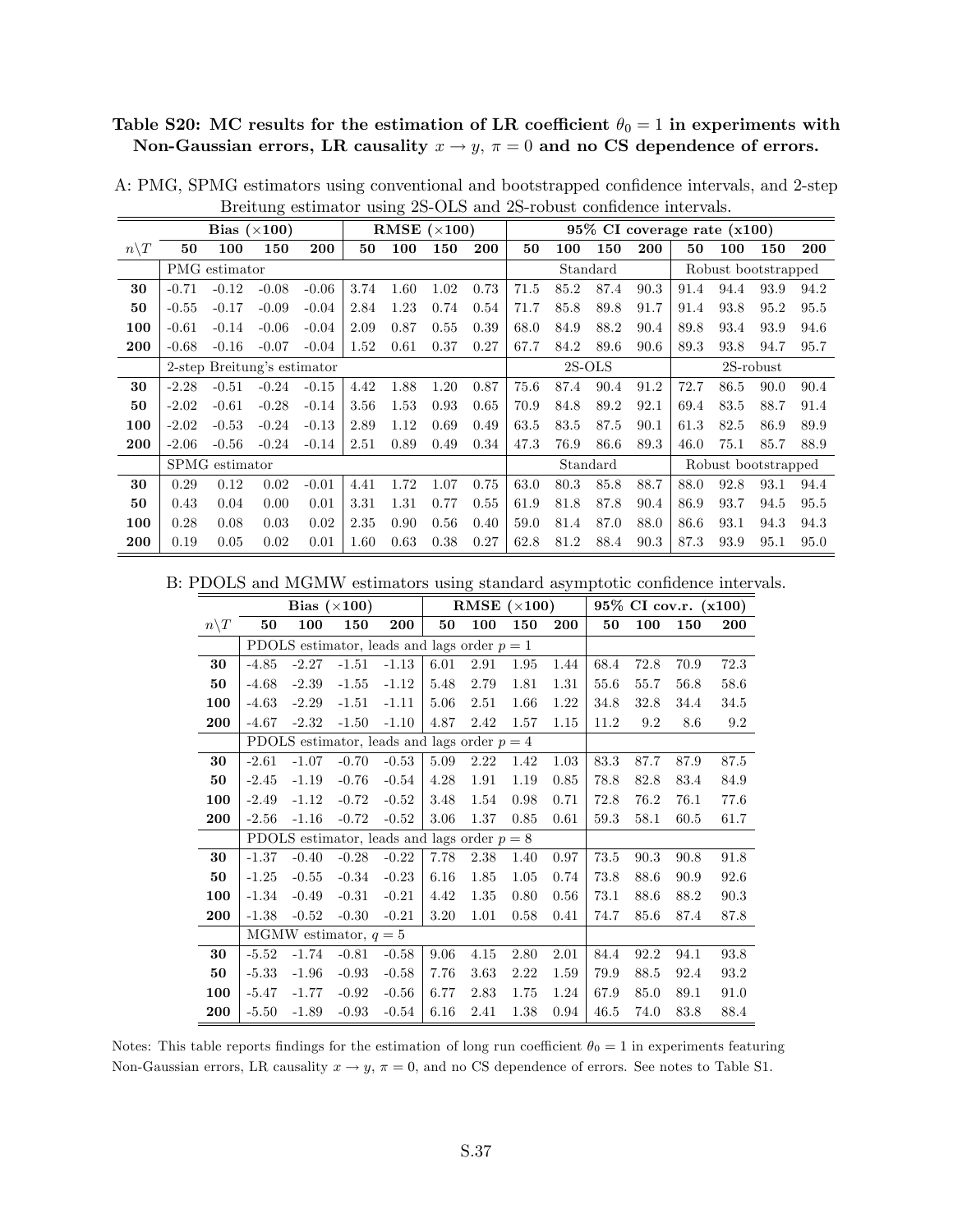Table S21: MC results for the estimation of LR coefficient  $\theta_0 = 1$  in experiments with Non-Gaussian errors, LR causality  $x \to y$ ,  $\pi = 0$  and SAR CS dependence of errors.

|                  |         |                | Bias $(\times 100)$         |         |      | RMSE $(\times 100)$ |      |      |      |      |          |      | 95% CI coverage rate (x100) |                     |              |      |
|------------------|---------|----------------|-----------------------------|---------|------|---------------------|------|------|------|------|----------|------|-----------------------------|---------------------|--------------|------|
| $n \backslash T$ | 50      | 100            | 150                         | 200     | 50   | 100                 | 150  | 200  | 50   | 100  | 150      | 200  | 50                          | 100                 | 150          | 200  |
|                  |         | PMG estimator  |                             |         |      |                     |      |      |      |      | Standard |      |                             | Robust bootstrapped |              |      |
| 30               | $-0.83$ | $-0.20$        | $-0.12$                     | $-0.09$ | 4.68 | 2.06                | 1.33 | 0.98 | 64.0 | 74.9 | 78.2     | 81.5 | 89.6                        | 93.3                | 94.5         | 94.0 |
| 50               | $-0.73$ | $-0.20$        | $-0.09$                     | $-0.05$ | 3.54 | 1.56                | 0.98 | 0.74 | 62.5 | 74.7 | 79.1     | 80.7 | 90.2                        | 94.0                | 95.2         | 94.9 |
| 100              | $-0.70$ | $-0.17$        | $-0.06$                     | $-0.04$ | 2.54 | 1.11                | 0.70 | 0.51 | 61.4 | 73.4 | 79.6     | 80.5 | 88.2                        | 93.2                | 93.7         | 94.4 |
| 200              | $-0.77$ | $-0.18$        | $-0.08$                     | $-0.04$ | 1.86 | 0.77                | 0.48 | 0.35 | 58.7 | 75.9 | 79.4     | 82.3 | 88.1                        | 93.0                | 94.7         | 94.7 |
|                  |         |                | 2-step Breitung's estimator |         |      |                     |      |      |      |      | $2S-OLS$ |      |                             |                     | $2S$ -robust |      |
| 30               | $-2.39$ | $-0.60$        | $-0.31$                     | $-0.19$ | 5.41 | 2.40                | 1.55 | 1.15 | 68.2 | 77.9 | 79.1     | 81.3 | 73.8                        | 85.8                | 89.5         | 90.6 |
| 50               | $-2.19$ | $-0.67$        | $-0.31$                     | $-0.17$ | 4.28 | 1.92                | 1.21 | 0.88 | 65.1 | 76.1 | 79.3     | 81.7 | 70.7                        | 85.0                | 89.2         | 91.5 |
| 100              | $-2.13$ | $-0.58$        | $-0.25$                     | $-0.14$ | 3.36 | 1.40                | 0.86 | 0.62 | 57.2 | 73.4 | 78.9     | 80.9 | 63.5                        | 81.9                | 88.2         | 89.8 |
| 200              | $-2.19$ | $-0.60$        | $-0.26$                     | $-0.15$ | 2.85 | 1.05                | 0.62 | 0.44 | 43.4 | 68.5 | 76.7     | 80.6 | 50.8                        | 77.6                | 86.9         | 89.7 |
|                  |         | SPMG estimator |                             |         |      |                     |      |      |      |      | Standard |      |                             | Robust bootstrapped |              |      |
| 30               | 0.24    | 0.05           | $-0.02$                     | $-0.03$ | 5.50 | 2.17                | 1.37 | 1.00 | 56.0 | 71.5 | 74.4     | 78.6 | 86.7                        | 92.5                | 93.8         | 93.4 |
| 50               | 0.29    | 0.02           | 0.00                        | 0.00    | 4.05 | 1.65                | 1.01 | 0.75 | 53.6 | 69.5 | 77.0     | 78.3 | 87.3                        | 92.7                | 94.8         | 94.4 |
| 100              | 0.24    | 0.06           | 0.05                        | 0.02    | 2.87 | 1.15                | 0.72 | 0.53 | 52.3 | 70.1 | 75.5     | 79.0 | 85.0                        | 92.0                | 92.8         | 93.2 |
| 200              | 0.14    | 0.03           | 0.01                        | 0.01    | 1.95 | 0.79                | 0.49 | 0.35 | 54.5 | 72.0 | 76.8     | 81.0 | 86.0                        | 93.0                | 94.3         | 94.2 |

A: PMG, SPMG estimators using conventional and bootstrapped confidence intervals, and 2-step Breitung estimator using 2S-OLS and 2S-robust confidence intervals.

B: PDOLS and MGMW estimators using standard asymptotic confidence intervals.

|                 |         |         | Bias $(\times 100)$     |                                               |      | RMSE $(\times 100)$ |      |      |      |      | 95% CI cov.r. (x100) |      |
|-----------------|---------|---------|-------------------------|-----------------------------------------------|------|---------------------|------|------|------|------|----------------------|------|
| $n\backslash T$ | 50      | 100     | 150                     | 200                                           | 50   | 100                 | 150  | 200  | 50   | 100  | 150                  | 200  |
|                 |         |         |                         | PDOLS estimator, leads and lags order $p = 1$ |      |                     |      |      |      |      |                      |      |
| 30              | $-4.95$ | $-2.38$ | $-1.61$                 | $-1.22$                                       | 6.76 | 3.36                | 2.26 | 1.71 | 63.5 | 65.7 | 65.0                 | 65.5 |
| 50              | $-4.79$ | $-2.48$ | $-1.63$                 | $-1.19$                                       | 5.96 | 3.08                | 2.03 | 1.50 | 53.7 | 54.1 | 53.5                 | 55.6 |
| 100             | $-4.65$ | $-2.35$ | $-1.55$                 | $-1.15$                                       | 5.29 | 2.68                | 1.77 | 1.32 | 36.5 | 35.7 | 37.4                 | 36.8 |
| 200             | $-4.76$ | $-2.37$ | $-1.56$                 | $-1.14$                                       | 5.06 | 2.53                | 1.66 | 1.22 | 14.4 | 11.6 | 12.7                 | 12.9 |
|                 |         |         |                         | PDOLS estimator, leads and lags order $p = 4$ |      |                     |      |      |      |      |                      |      |
| 30              | $-2.66$ | $-1.12$ | $-0.76$                 | $-0.58$                                       | 6.28 | 2.74                | 1.77 | 1.31 | 75.3 | 79.7 | 78.1                 | 79.5 |
| 50              | $-2.49$ | $-1.23$ | $-0.80$                 | $-0.57$                                       | 5.05 | 2.29                | 1.44 | 1.06 | 73.5 | 74.7 | 75.5                 | 76.6 |
| 100             | $-2.47$ | $-1.15$ | $-0.73$                 | $-0.54$                                       | 3.94 | 1.79                | 1.13 | 0.83 | 67.8 | 69.2 | 69.7                 | 70.6 |
| 200             | $-2.61$ | $-1.18$ | $-0.75$                 | $-0.54$                                       | 3.35 | 1.49                | 0.95 | 0.68 | 56.2 | 56.8 | 56.0                 | 57.7 |
|                 |         |         |                         | PDOLS estimator, leads and lags order $p = 8$ |      |                     |      |      |      |      |                      |      |
| 30              | $-1.38$ | $-0.42$ | $-0.30$                 | $-0.24$                                       | 9.27 | 3.00                | 1.80 | 1.28 | 65.6 | 80.8 | 81.5                 | 82.2 |
| 50              | $-1.12$ | $-0.58$ | $-0.35$                 | $-0.25$                                       | 7.17 | 2.34                | 1.35 | 0.98 | 65.2 | 80.5 | 82.2                 | 81.9 |
| 100             | $-1.31$ | $-0.52$ | $-0.31$                 | $-0.21$                                       | 5.07 | 1.69                | 1.00 | 0.70 | 68.6 | 79.6 | 80.6                 | 82.5 |
| 200             | $-1.44$ | $-0.52$ | $-0.32$                 | $-0.22$                                       | 3.67 | 1.20                | 0.72 | 0.50 | 68.4 | 78.6 | 78.6                 | 80.6 |
|                 |         |         | MGMW estimator, $q = 5$ |                                               |      |                     |      |      |      |      |                      |      |
| 30              | $-5.84$ | $-1.89$ | $-0.96$                 | $-0.64$                                       | 9.87 | 4.72                | 3.18 | 2.36 | 79.5 | 85.7 | 87.0                 | 86.9 |
| 50              | $-5.63$ | $-1.99$ | $-0.98$                 | $-0.62$                                       | 8.47 | 3.92                | 2.48 | 1.88 | 75.2 | 82.9 | 86.8                 | 87.4 |
| 100             | $-5.40$ | $-1.83$ | $-0.93$                 | $-0.55$                                       | 6.92 | 3.08                | 1.91 | 1.36 | 65.4 | 79.8 | 85.4                 | 86.8 |
| 200             | $-5.63$ | $-1.97$ | $-1.00$                 | $-0.58$                                       | 6.41 | 2.57                | 1.51 | 1.06 | 44.0 | 70.7 | 78.9                 | 84.9 |

Notes: This table reports findings for the estimation of long run coefficient  $\theta_0 = 1$  in experiments featuring Non-Gaussian errors, LR causality  $x \to y$ ,  $\pi = 0$ , and SAR CS dependence of errors. See notes to Table S1.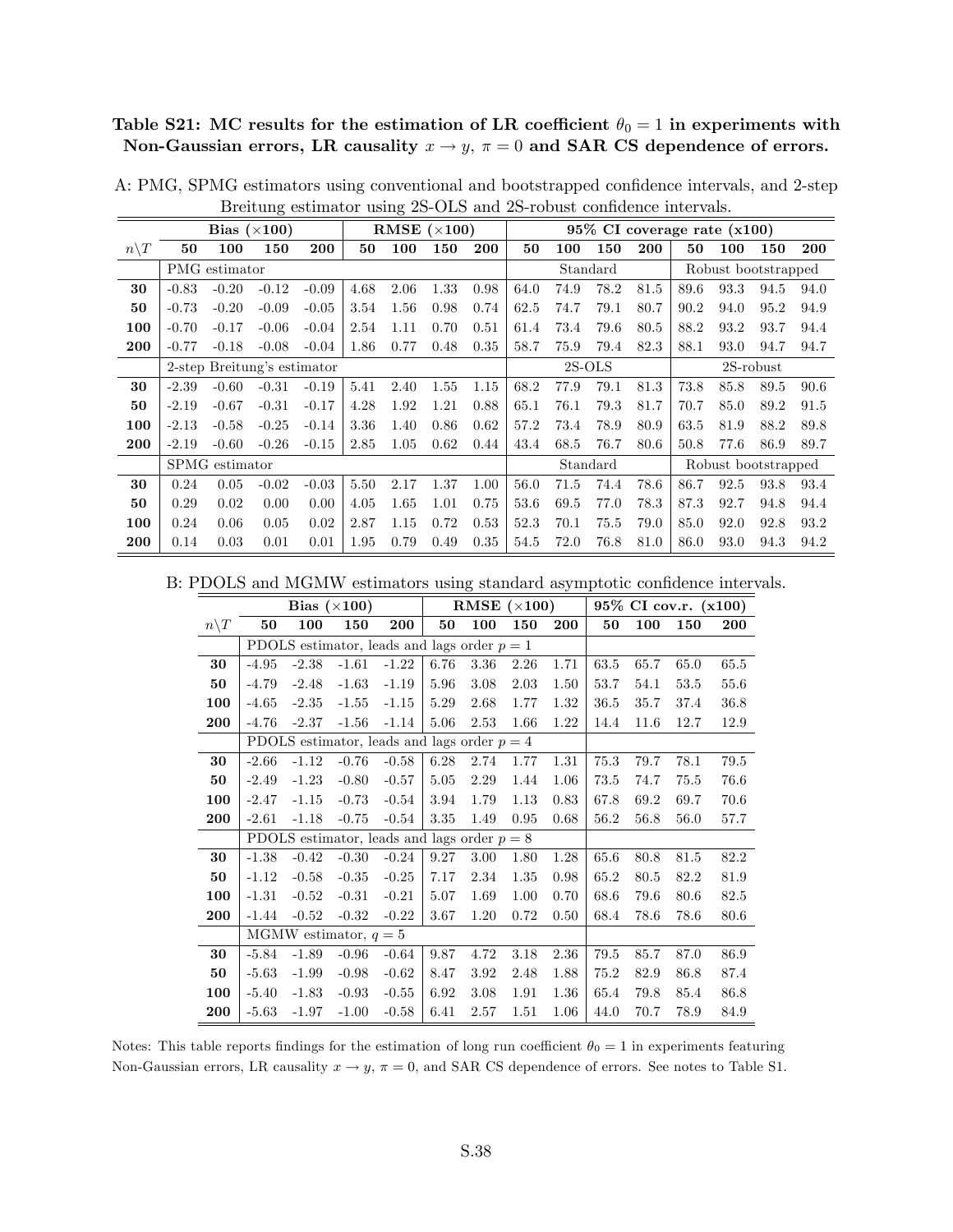## Table S22: MC results for the estimation of LR coefficient  $\theta_0 = 1$  in experiments with Non-Gaussian errors, LR causality  $x \to y$ ,  $\pi = 0$  and factor+SAR CS dependence of errors.

|                  |         |                             | Bias $(\times 100)$ |         |      |      | RMSE $(\times 100)$ |            |      |      |          |            | $95\%$ CI coverage rate $(x100)$ |                     |              |            |
|------------------|---------|-----------------------------|---------------------|---------|------|------|---------------------|------------|------|------|----------|------------|----------------------------------|---------------------|--------------|------------|
| $n \backslash T$ | 50      | 100                         | 150                 | 200     | 50   | 100  | 150                 | <b>200</b> | 50   | 100  | 150      | <b>200</b> | 50                               | 100                 | 150          | <b>200</b> |
|                  |         | PMG estimator               |                     |         |      |      |                     |            |      |      | Standard |            |                                  | Robust bootstrapped |              |            |
| 30               | $-0.22$ | $-0.02$                     | 0.00                | $-0.01$ | 3.69 | 1.65 | 1.05                | 0.80       | 50.8 | 61.6 | 68.0     | 68.2       | 90.1                             | 93.8                | 94.6         | 93.7       |
| 50               | $-0.35$ | $-0.07$                     | $-0.01$             | $-0.01$ | 2.78 | 1.28 | 0.78                | 0.60       | 51.3 | 62.1 | 67.8     | 68.9       | 90.4                             | 93.4                | 95.0         | 95.2       |
| 100              | $-0.25$ | $-0.07$                     | $-0.01$             | $-0.01$ | 2.01 | 0.96 | 0.60                | 0.45       | 50.2 | 59.1 | 64.9     | 64.4       | 90.8                             | 94.2                | 94.8         | 95.1       |
| 200              | $-0.19$ | $-0.03$                     | $-0.03$             | $-0.01$ | 1.55 | 0.70 | 0.45                | 0.33       | 45.0 | 57.4 | 59.6     | 61.7       | 92.0                             | 95.0                | 95.2         | 96.2       |
|                  |         | 2-step Breitung's estimator |                     |         |      |      |                     |            |      |      | $2S-OLS$ |            |                                  |                     | $2S$ -robust |            |
| 30               | $-1.03$ | $-0.30$                     | $-0.10$             | $-0.06$ | 3.99 | 1.94 | 1.25                | 0.94       | 58.5 | 64.0 | 67.4     | 68.9       | 80.4                             | 89.0                | 92.2         | 91.8       |
| 50               | $-1.22$ | $-0.32$                     | $-0.10$             | $-0.08$ | 3.26 | 1.52 | 0.95                | 0.70       | 54.2 | 63.4 | 68.4     | 67.9       | 79.0                             | 88.8                | 93.6         | 94.3       |
| 100              | $-1.09$ | $-0.30$                     | $-0.13$             | $-0.06$ | 2.54 | 1.17 | 0.72                | 0.54       | 50.2 | 61.6 | 65.2     | 65.3       | 80.6                             | 90.8                | 94.3         | 94.5       |
| 200              | $-1.03$ | $-0.27$                     | $-0.14$             | $-0.07$ | 2.08 | 0.90 | 0.56                | 0.41       | 44.7 | 53.9 | 59.0     | 62.1       | 81.8                             | 93.6                | 96.0         | 96.4       |
|                  |         | SPMG estimator              |                     |         |      |      |                     |            |      |      | Standard |            |                                  | Robust bootstrapped |              |            |
| 30               | 0.10    | 0.06                        | 0.05                | 0.01    | 5.53 | 1.79 | 1.10                | 0.83       | 43.6 | 57.7 | 64.7     | 65.5       | 84.8                             | 92.3                | 94.0         | 93.7       |
| 50               | $-0.08$ | 0.03                        | 0.03                | 0.01    | 3.48 | 1.40 | 0.82                | 0.62       | 42.7 | 59.1 | 64.6     | 67.0       | 85.6                             | 90.5                | 94.5         | 94.4       |
| 100              | $-0.05$ | 0.03                        | 0.04                | 0.02    | 5.27 | 1.03 | 0.62                | 0.46       | 41.1 | 55.9 | 61.2     | 63.8       | 85.3                             | 92.2                | 94.0         | 94.0       |
| 200              | 0.03    | 0.05                        | 0.01                | 0.01    | 3.56 | 0.78 | 0.46                | 0.34       | 38.6 | 53.9 | 57.5     | 59.5       | 84.9                             | 92.2                | 93.8         | 94.7       |

A: PMG, SPMG estimators using conventional and bootstrapped confidence intervals, and 2-step Breitung estimator using 2S-OLS and 2S-robust confidence intervals.

B: PDOLS and MGMW estimators using standard asymptotic confidence intervals.

|                 |         |         | Bias $(\times 100)$     |                                               |      | RMSE $(\times 100)$ |      |      |      |      | $95\%$ CI cov.r. $(x100)$ |            |
|-----------------|---------|---------|-------------------------|-----------------------------------------------|------|---------------------|------|------|------|------|---------------------------|------------|
| $n\backslash T$ | 50      | 100     | 150                     | 200                                           | 50   | 100                 | 150  | 200  | 50   | 100  | 150                       | <b>200</b> |
|                 |         |         |                         | PDOLS estimator, leads and lags order $p = 1$ |      |                     |      |      |      |      |                           |            |
| 30              | $-2.50$ | $-1.38$ | $-0.94$                 | $-0.72$                                       | 4.45 | 2.39                | 1.62 | 1.23 | 64.5 | 62.9 | 63.2                      | 64.0       |
| 50              | $-2.76$ | $-1.45$ | $-0.96$                 | $-0.75$                                       | 4.02 | 2.10                | 1.42 | 1.08 | 55.5 | 55.9 | 57.4                      | 55.8       |
| 100             | $-2.58$ | $-1.42$ | $-0.98$                 | $-0.73$                                       | 3.40 | 1.86                | 1.27 | 0.95 | 45.2 | 43.1 | 42.9                      | 41.2       |
| 200             | $-2.56$ | $-1.40$ | $-0.95$                 | $-0.71$                                       | 3.08 | 1.68                | 1.13 | 0.86 | 29.6 | 26.3 | 22.5                      | 24.7       |
|                 |         |         |                         | PDOLS estimator, leads and lags order $p = 4$ |      |                     |      |      |      |      |                           |            |
| 30              | $-1.61$ | $-0.82$ | $-0.51$                 | $-0.40$                                       | 4.95 | 2.22                | 1.39 | 1.05 | 64.5 | 68.3 | 69.4                      | 68.8       |
| 50              | $-1.91$ | $-0.87$ | $-0.54$                 | $-0.43$                                       | 4.13 | 1.80                | 1.13 | 0.84 | 62.7 | 65.1 | 67.6                      | 66.3       |
| 100             | $-1.74$ | $-0.87$ | $-0.56$                 | $-0.41$                                       | 3.26 | 1.48                | 0.94 | 0.68 | 57.0 | 59.2 | 59.5                      | 58.1       |
| 200             | $-1.70$ | $-0.85$ | $-0.57$                 | $-0.41$                                       | 2.77 | 1.24                | 0.79 | 0.58 | 47.4 | 47.9 | 46.5                      | 47.5       |
|                 |         |         |                         | PDOLS estimator, leads and lags order $p = 8$ |      |                     |      |      |      |      |                           |            |
| 30              | $-0.91$ | $-0.41$ | $-0.24$                 | $-0.19$                                       | 8.19 | 2.52                | 1.46 | 1.06 | 51.5 | 68.2 | 69.2                      | 70.9       |
| 50              | $-1.29$ | $-0.49$ | $-0.27$                 | $-0.21$                                       | 6.42 | 2.03                | 1.15 | 0.80 | 52.7 | 65.7 | 70.0                      | 71.3       |
| 100             | $-1.16$ | $-0.51$ | $-0.31$                 | $-0.19$                                       | 5.20 | 1.56                | 0.93 | 0.62 | 48.4 | 62.6 | 64.7                      | 65.4       |
| 200             | $-1.04$ | $-0.47$ | $-0.30$                 | $-0.21$                                       | 4.28 | 1.26                | 0.71 | 0.49 | 41.6 | 55.5 | 59.0                      | 60.5       |
|                 |         |         | MGMW estimator, $q = 5$ |                                               |      |                     |      |      |      |      |                           |            |
| 30              | $-0.97$ | $-0.45$ | $-0.16$                 | $-0.08$                                       | 5.67 | 2.95                | 2.02 | 1.54 | 79.6 | 78.8 | 79.5                      | 79.0       |
| 50              | $-1.16$ | $-0.41$ | $-0.19$                 | $-0.15$                                       | 4.36 | 2.30                | 1.54 | 1.18 | 77.8 | 78.4 | 81.2                      | 80.6       |
| 100             | $-0.81$ | $-0.38$ | $-0.22$                 | $-0.14$                                       | 3.17 | 1.71                | 1.16 | 0.85 | 78.0 | 79.2 | 80.6                      | 79.6       |
| 200             | $-0.78$ | $-0.38$ | $-0.20$                 | $-0.12$                                       | 2.45 | 1.27                | 0.82 | 0.63 | 75.6 | 77.6 | 79.4                      | 78.8       |

Notes: This table reports findings for the estimation of long run coefficient  $\theta_0 = 1$  in experiments featuring Non-Gaussian errors, LR causality  $x \to y$ ,  $\pi = 0$ , and factor+SAR CS dependence of errors. See notes to Table S1.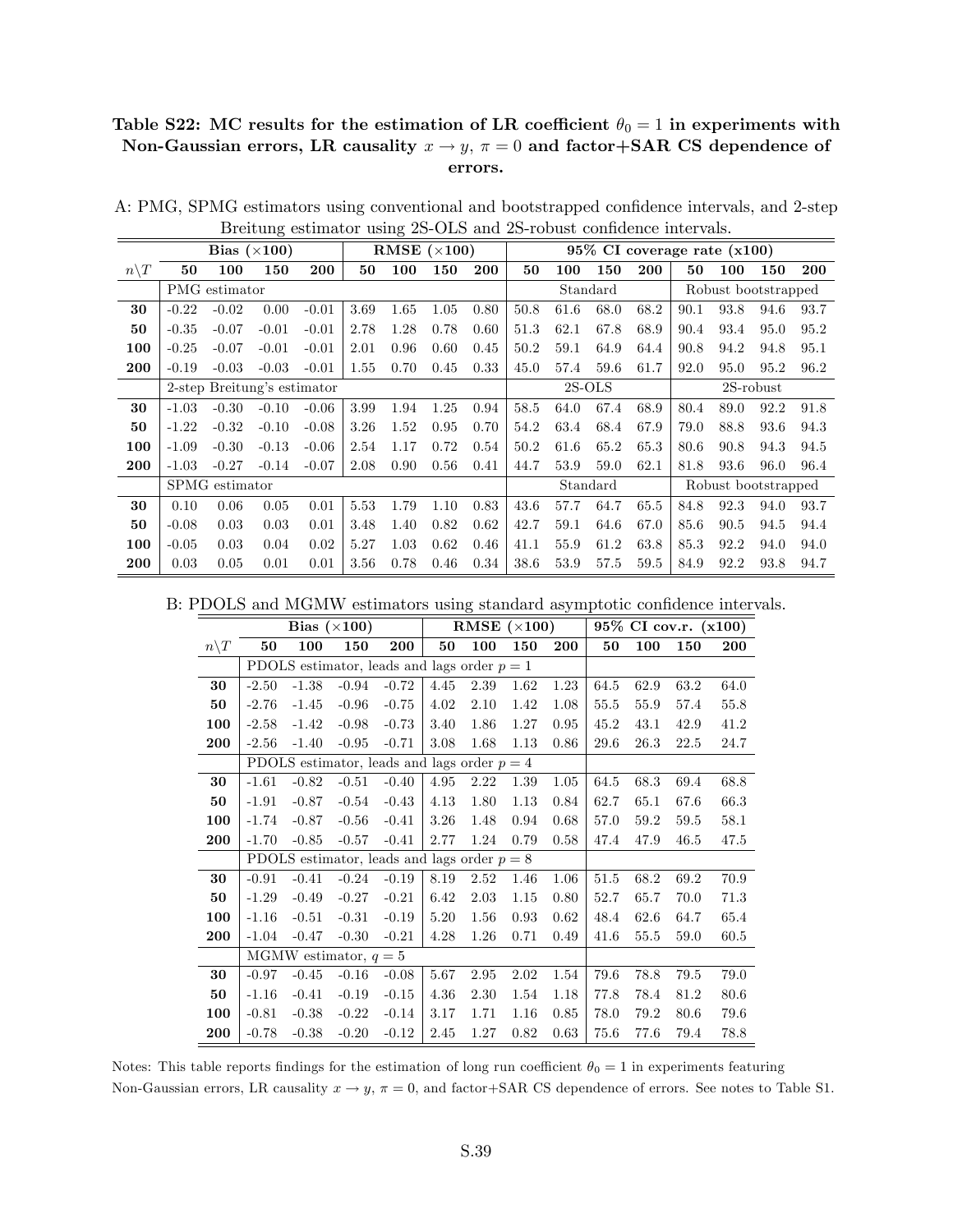Table S23: MC results for the estimation of LR coefficient  $\theta_0 = 1$  in experiments with Non-Gaussian errors, LR causality  $x \to y$ ,  $\pi = 0.05$  and no CS dependence of errors.

|                  |         |                | Bias $(\times 100)$         |         |      | RMSE $(\times 100)$ |      |            |      |      |          |      | 95% CI coverage rate (x100) |                     |              |      |
|------------------|---------|----------------|-----------------------------|---------|------|---------------------|------|------------|------|------|----------|------|-----------------------------|---------------------|--------------|------|
| $n \backslash T$ | 50      | 100            | 150                         | 200     | 50   | 100                 | 150  | <b>200</b> | 50   | 100  | 150      | 200  | 50                          | 100                 | 150          | 200  |
|                  |         | PMG estimator  |                             |         |      |                     |      |            |      |      | Standard |      |                             | Robust bootstrapped |              |      |
| 30               | $-0.76$ | $-0.12$        | $-0.08$                     | $-0.06$ | 3.90 | 1.65                | 1.06 | 0.75       | 70.7 | 84.9 | 87.7     | 89.5 | 90.6                        | 94.2                | 93.8         | 94.2 |
| 50               | $-0.60$ | $-0.18$        | $-0.09$                     | $-0.05$ | 2.92 | 1.27                | 0.76 | 0.55       | 71.7 | 85.4 | 89.3     | 91.8 | 90.6                        | 93.1                | 95.0         | 95.7 |
| 100              | $-0.69$ | $-0.15$        | $-0.07$                     | $-0.04$ | 2.16 | 0.89                | 0.56 | 0.40       | 68.3 | 84.3 | 88.5     | 90.2 | 89.3                        | 93.8                | 94.1         | 94.7 |
| 200              | $-0.74$ | $-0.16$        | $-0.07$                     | $-0.04$ | 1.58 | 0.63                | 0.38 | 0.27       | 66.8 | 84.3 | 89.3     | 91.1 | 89.1                        | 93.7                | 94.4         | 95.3 |
|                  |         |                | 2-step Breitung's estimator |         |      |                     |      |            |      |      | $2S-OLS$ |      |                             |                     | $2S$ -robust |      |
| 30               | $-3.50$ | $-1.19$        | $-0.75$                     | $-0.79$ | 6.47 | 4.30                | 3.61 | 8.74       | 67.5 | 78.6 | 80.8     | 80.9 | 65.0                        | 78.0                | 80.8         | 80.9 |
| 50               | $-3.16$ | $-1.29$        | $-0.79$                     | $-0.53$ | 5.21 | 3.54                | 2.93 | 2.24       | 62.2 | 73.9 | 77.2     | 79.2 | 61.1                        | 73.2                | 77.0         | 78.9 |
| 100              | $-3.15$ | $-1.19$        | $-0.69$                     | $-0.51$ | 5.36 | 2.70                | 3.60 | 2.01       | 49.3 | 69.4 | 72.3     | 73.5 | 48.8                        | 68.9                | 71.7         | 73.5 |
| 200              | $-3.28$ | $-1.22$        | $-0.73$                     | $-0.58$ | 4.13 | 2.00                | 1.68 | 1.44       | 31.4 | 58.8 | 67.7     | 70.9 | 30.6                        | 58.4                | 67.4         | 70.6 |
|                  |         | SPMG estimator |                             |         |      |                     |      |            |      |      | Standard |      |                             | Robust bootstrapped |              |      |
| 30               | 0.29    | 0.14           | 0.03                        | 0.00    | 4.60 | 1.79                | 1.11 | 0.77       | 62.6 | 80.3 | 85.9     | 88.2 | 88.2                        | 92.8                | 93.2         | 94.0 |
| 50               | 0.45    | 0.06           | 0.00                        | 0.01    | 3.41 | 1.35                | 0.79 | 0.57       | 61.7 | 80.6 | 87.9     | 90.9 | 86.6                        | 93.5                | 94.3         | 95.3 |
| 100              | 0.26    | 0.08           | 0.04                        | 0.02    | 2.42 | 0.93                | 0.57 | 0.41       | 59.0 | 81.0 | 86.5     | 87.9 | 86.6                        | 92.9                | 94.5         | 94.3 |
| 200              | 0.20    | 0.06           | 0.02                        | 0.01    | 1.65 | 0.65                | 0.39 | 0.28       | 62.5 | 81.2 | 87.9     | 90.3 | 86.9                        | 94.1                | 94.8         | 95.1 |

A: PMG, SPMG estimators using conventional and bootstrapped confidence intervals, and 2-step Breitung estimator using 2S-OLS and 2S-robust confidence intervals.

B: PDOLS and MGMW estimators using standard asymptotic confidence intervals.

|                 |         |                         | Bias $(\times 100)$ |         |                                               |      | RMSE $(\times 100)$ |            |      |      | 95% CI cov.r. (x100) |            |
|-----------------|---------|-------------------------|---------------------|---------|-----------------------------------------------|------|---------------------|------------|------|------|----------------------|------------|
| $n\backslash T$ | 50      | 100                     | 150                 | 200     | 50                                            | 100  | 150                 | <b>200</b> | 50   | 100  | 150                  | <b>200</b> |
|                 |         |                         |                     |         | PDOLS estimator, leads and lags order $p = 1$ |      |                     |            |      |      |                      |            |
| 30              | $-6.22$ | $-3.26$                 | $-2.33$             | $-1.88$ | 7.82                                          | 4.41 | 3.37                | 2.83       | 67.5 | 74.4 | 76.3                 | 78.6       |
| 50              | $-5.98$ | $-3.36$                 | $-2.36$             | $-1.83$ | 7.05                                          | 4.17 | 3.05                | 2.46       | 57.8 | 61.4 | 66.0                 | 70.6       |
| 100             | $-6.02$ | $-3.25$                 | $-2.33$             | $-1.83$ | 6.65                                          | 3.68 | 2.74                | 2.24       | 36.9 | 44.9 | 50.0                 | 57.0       |
| 200             | $-6.03$ | $-3.27$                 | $-2.32$             | $-1.82$ | 6.33                                          | 3.49 | 2.52                | 2.02       | 20.1 | 21.3 | 26.9                 | 35.4       |
|                 |         |                         |                     |         | PDOLS estimator, leads and lags order $p = 4$ |      |                     |            |      |      |                      |            |
| 30              | $-4.14$ | $-2.15$                 | $-1.58$             | $-1.32$ | 7.10                                          | 3.91 | 3.03                | 2.59       | 81.3 | 87.5 | 87.5                 | 89.7       |
| 50              | $-3.98$ | $-2.25$                 | $-1.63$             | $-1.29$ | 6.10                                          | 3.52 | 2.63                | 2.15       | 76.4 | 84.0 | 82.9                 | 87.2       |
| 100             | $-4.09$ | $-2.16$                 | $-1.59$             | $-1.28$ | 5.30                                          | 2.88 | 2.21                | 1.87       | 68.1 | 74.4 | 77.9                 | 80.8       |
| 200             | $-4.11$ | $-2.20$                 | $-1.59$             | $-1.28$ | 4.70                                          | 2.57 | 1.91                | 1.58       | 51.6 | 57.3 | 62.9                 | 68.5       |
|                 |         |                         |                     |         | PDOLS estimator, leads and lags order $p = 8$ |      |                     |            |      |      |                      |            |
| 30              | $-3.00$ | $-1.58$                 | $-1.21$             | $-1.06$ | 9.45                                          | 4.06 | 3.09                | 2.62       | 71.7 | 89.7 | 90.8                 | 92.7       |
| 50              | $-2.91$ | $-1.68$                 | $-1.25$             | $-1.02$ | 7.81                                          | 3.54 | 2.59                | 2.13       | 72.4 | 87.9 | 89.8                 | 91.8       |
| 100             | $-3.13$ | $-1.62$                 | $-1.22$             | $-1.01$ | 6.02                                          | 2.72 | 2.10                | 1.79       | 68.5 | 85.0 | 87.4                 | 89.4       |
| 200             | $-3.06$ | $-1.64$                 | $-1.23$             | $-1.01$ | 4.67                                          | 2.26 | 1.69                | 1.43       | 66.2 | 78.8 | 81.6                 | 84.6       |
|                 |         | MGMW estimator, $q = 5$ |                     |         |                                               |      |                     |            |      |      |                      |            |
| 30              | $-6.71$ | $-2.78$                 | $-1.65$             | $-1.34$ | 10.90                                         | 5.80 | 4.82                | 3.99       | 84.0 | 91.6 | 93.9                 | 94.5       |
| 50              | $-6.58$ | $-3.03$                 | $-1.85$             | $-1.41$ | 9.32                                          | 5.08 | 3.72                | 3.18       | 78.2 | 86.4 | 91.4                 | 93.7       |
| 100             | $-6.79$ | $-2.79$                 | $-1.74$             | $-1.30$ | 8.26                                          | 4.16 | 2.99                | 2.54       | 63.3 | 82.8 | 86.3                 | 88.4       |
| 200             | $-6.85$ | $-2.88$                 | $-1.78$             | $-1.27$ | 7.56                                          | 3.52 | 2.44                | 1.97       | 40.0 | 66.0 | 78.7                 | 83.6       |

Notes: This table reports findings for the estimation of long run coefficient  $\theta_0 = 1$  in experiments featuring Non-Gaussian errors, LR causality  $x \to y$ ,  $\pi = 0.05$ , and no CS dependence of errors. See notes to Table S1.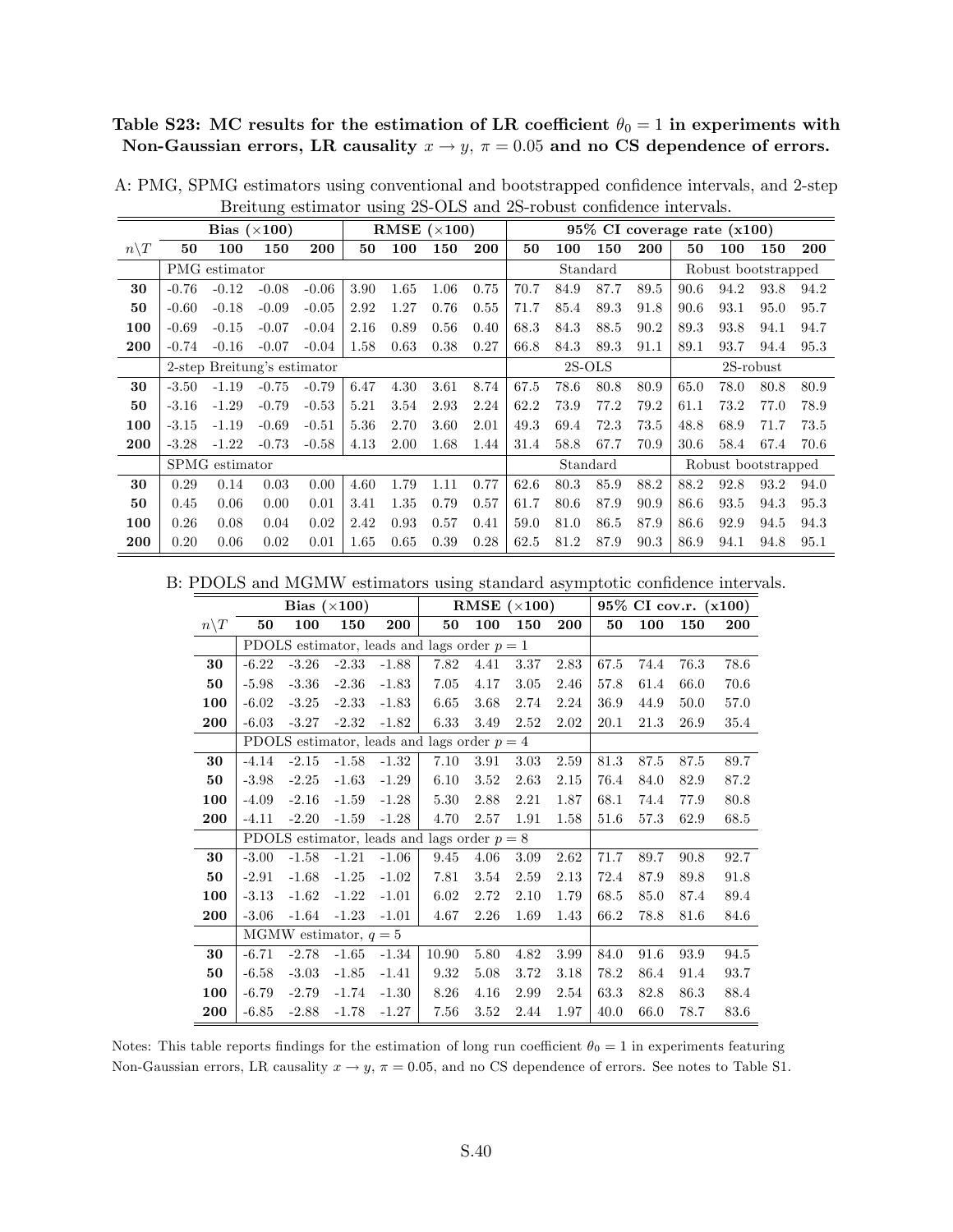Table S24: MC results for the estimation of LR coefficient  $\theta_0 = 1$  in experiments with Non-Gaussian errors, LR causality  $x \to y$ ,  $\pi = 0.05$  and SAR CS dependence of errors.

|                  |         |                | Bias $(\times 100)$         |         |      |      | RMSE $(\times 100)$ |      |      |      |          |      | 95% CI coverage rate (x100) |                     |              |      |
|------------------|---------|----------------|-----------------------------|---------|------|------|---------------------|------|------|------|----------|------|-----------------------------|---------------------|--------------|------|
| $n \backslash T$ | 50      | 100            | 150                         | 200     | 50   | 100  | 150                 | 200  | 50   | 100  | 150      | 200  | 50                          | 100                 | 150          | 200  |
|                  |         | PMG estimator  |                             |         |      |      |                     |      |      |      | Standard |      |                             | Robust bootstrapped |              |      |
| 30               | $-0.89$ | $-0.21$        | $-0.12$                     | $-0.08$ | 4.78 | 2.09 | 1.35                | 0.99 | 63.9 | 75.4 | 78.8     | 81.2 | 90.5                        | 93.4                | 94.7         | 94.3 |
| 50               | $-0.77$ | $-0.21$        | $-0.10$                     | $-0.05$ | 3.60 | 1.59 | 1.00                | 0.75 | 62.5 | 75.3 | 79.5     | 80.9 | 89.9                        | 93.6                | 95.3         | 94.5 |
| 100              | $-0.78$ | $-0.19$        | $-0.06$                     | $-0.04$ | 2.59 | 1.13 | 0.70                | 0.52 | 61.8 | 74.1 | 80.7     | 81.2 | 87.9                        | 93.2                | 93.8         | 94.1 |
| 200              | $-0.84$ | $-0.19$        | $-0.08$                     | $-0.05$ | 1.92 | 0.78 | 0.49                | 0.35 | 58.1 | 75.6 | 80.0     | 82.9 | 87.6                        | 93.3                | 94.2         | 94.4 |
|                  |         |                | 2-step Breitung's estimator |         |      |      |                     |      |      |      | $2S-OLS$ |      |                             |                     | $2S$ -robust |      |
| 30               | $-3.63$ | $-1.31$        | $-0.64$                     | $-0.66$ | 7.58 | 4.56 | 9.49                | 3.31 | 60.5 | 71.6 | 74.1     | 74.5 | 66.6                        | 79.2                | 82.6         | 82.4 |
| 50               | $-3.37$ | $-1.41$        | $-0.90$                     | $-0.61$ | 5.94 | 3.39 | 3.06                | 2.67 | 56.9 | 67.8 | 71.0     | 72.2 | 62.9                        | 75.7                | 79.1         | 80.1 |
| 100              | $-3.34$ | $-1.25$        | $-0.86$                     | $-0.58$ | 4.85 | 3.03 | 2.18                | 1.92 | 46.5 | 63.5 | 67.2     | 68.9 | 52.6                        | 71.2                | 73.8         | 75.6 |
| 200              | $-3.27$ | $-1.28$        | $-0.77$                     | $-0.61$ | 7.15 | 2.13 | 1.66                | 1.56 | 29.9 | 56.0 | 64.3     | 67.5 | 36.2                        | 62.8                | 70.3         | 72.6 |
|                  |         | SPMG estimator |                             |         |      |      |                     |      |      |      | Standard |      |                             | Robust bootstrapped |              |      |
| 30               | 0.27    | 0.06           | $-0.01$                     | $-0.02$ | 5.68 | 2.22 | 1.40                | 1.02 | 55.4 | 71.6 | 74.9     | 78.9 | 86.8                        | 92.2                | 93.7         | 93.5 |
| 50               | 0.32    | 0.03           | 0.00                        | 0.00    | 4.14 | 1.69 | 1.03                | 0.76 | 53.5 | 71.0 | 77.8     | 79.3 | 86.9                        | 93.2                | 94.8         | 94.5 |
| 100              | 0.23    | 0.06           | 0.06                        | 0.03    | 2.91 | 1.17 | 0.73                | 0.53 | 53.3 | 70.2 | 76.3     | 80.6 | 85.3                        | 92.1                | 93.4         | 93.4 |
| 200              | 0.15    | 0.04           | 0.02                        | 0.01    | 2.00 | 0.80 | 0.50                | 0.36 | 54.0 | 72.1 | 77.7     | 81.7 | 85.2                        | 92.3                | 94.5         | 94.4 |

A: PMG, SPMG estimators using conventional and bootstrapped confidence intervals, and 2-step Breitung estimator using 2S-OLS and 2S-robust confidence intervals.

B: PDOLS and MGMW estimators using standard asymptotic confidence intervals.

|                 |         |                         | Bias $(\times 100)$ |         |                                               |      | RMSE $(\times 100)$ |            |      |      | 95% CI cov.r. (x100) |      |
|-----------------|---------|-------------------------|---------------------|---------|-----------------------------------------------|------|---------------------|------------|------|------|----------------------|------|
| $n\backslash T$ | 50      | 100                     | 150                 | 200     | 50                                            | 100  | 150                 | <b>200</b> | 50   | 100  | 150                  | 200  |
|                 |         |                         |                     |         | PDOLS estimator, leads and lags order $p = 1$ |      |                     |            |      |      |                      |      |
| 30              | $-6.37$ | $-3.39$                 | $-2.45$             | $-1.99$ | 8.45                                          | 4.71 | 3.57                | 3.06       | 64.7 | 69.1 | 71.7                 | 73.3 |
| 50              | $-6.12$ | $-3.49$                 | $-2.48$             | $-1.95$ | 7.49                                          | 4.44 | 3.25                | 2.62       | 54.3 | 59.1 | 61.9                 | 66.7 |
| 100             | $-6.03$ | $-3.34$                 | $-2.41$             | $-1.93$ | 6.81                                          | 3.87 | 2.89                | 2.37       | 38.3 | 44.9 | 49.4                 | 55.7 |
| 200             | $-6.14$ | $-3.35$                 | $-2.41$             | $-1.90$ | 6.50                                          | 3.61 | 2.64                | 2.14       | 19.8 | 21.5 | 27.6                 | 34.8 |
|                 |         |                         |                     |         | PDOLS estimator, leads and lags order $p = 4$ |      |                     |            |      |      |                      |      |
| 30              | $-4.24$ | $-2.23$                 | $-1.65$             | $-1.40$ | 8.01                                          | 4.19 | 3.20                | 2.80       | 74.1 | 81.5 | 81.4                 | 83.8 |
| 50              | $-4.03$ | $-2.34$                 | $-1.71$             | $-1.37$ | 6.69                                          | 3.79 | 2.81                | 2.29       | 71.2 | 76.8 | 77.9                 | 81.6 |
| 100             | $-4.05$ | $-2.23$                 | $-1.65$             | $-1.36$ | 5.56                                          | 3.08 | 2.36                | 1.99       | 65.2 | 71.6 | 73.9                 | 76.9 |
| 200             | $-4.18$ | $-2.25$                 | $-1.66$             | $-1.34$ | 4.92                                          | 2.68 | 2.02                | 1.69       | 50.4 | 56.7 | 59.5                 | 66.3 |
|                 |         |                         |                     |         | PDOLS estimator, leads and lags order $p = 8$ |      |                     |            |      |      |                      |      |
| 30              | $-3.14$ | $-1.61$                 | $-1.25$             | $-1.10$ | 10.92                                         | 4.40 | 3.27                | 2.83       | 64.6 | 83.1 | 84.6                 | 87.0 |
| 50              | $-2.80$ | $-1.77$                 | $-1.32$             | $-1.09$ | 8.53                                          | 3.88 | 2.78                | 2.25       | 66.2 | 81.9 | 84.1                 | 85.8 |
| 100             | $-3.04$ | $-1.69$                 | $-1.28$             | $-1.08$ | 6.50                                          | 2.96 | 2.26                | 1.91       | 64.7 | 79.2 | 82.1                 | 85.1 |
| 200             | $-3.14$ | $-1.68$                 | $-1.29$             | $-1.07$ | 5.06                                          | 2.40 | 1.82                | 1.53       | 61.1 | 74.7 | 78.2                 | 81.0 |
|                 |         | MGMW estimator, $q = 5$ |                     |         |                                               |      |                     |            |      |      |                      |      |
| 30              | $-7.15$ | $-2.98$                 | $-1.96$             | $-1.56$ | 11.45                                         | 6.51 | 4.81                | 4.47       | 79.1 | 86.8 | 88.8                 | 90.1 |
| 50              | $-7.00$ | $-3.09$                 | $-1.94$             | $-1.49$ | 10.18                                         | 5.45 | 4.03                | 3.47       | 73.2 | 82.9 | 86.9                 | 89.8 |
| 100             | $-6.70$ | $-2.83$                 | $-1.82$             | $-1.37$ | 8.34                                          | 4.29 | 3.16                | 2.65       | 62.5 | 76.6 | 83.2                 | 86.0 |
| 200             | $-6.98$ | $-2.96$                 | $-1.87$             | $-1.39$ | 7.82                                          | 3.65 | 2.57                | 2.14       | 38.0 | 63.9 | 74.6                 | 81.9 |

Notes: This table reports findings for the estimation of long run coefficient  $\theta_0 = 1$  in experiments featuring Non-Gaussian errors, LR causality  $x \to y$ ,  $\pi = 0.05$ , and SAR CS dependence of errors. See notes to Table S1.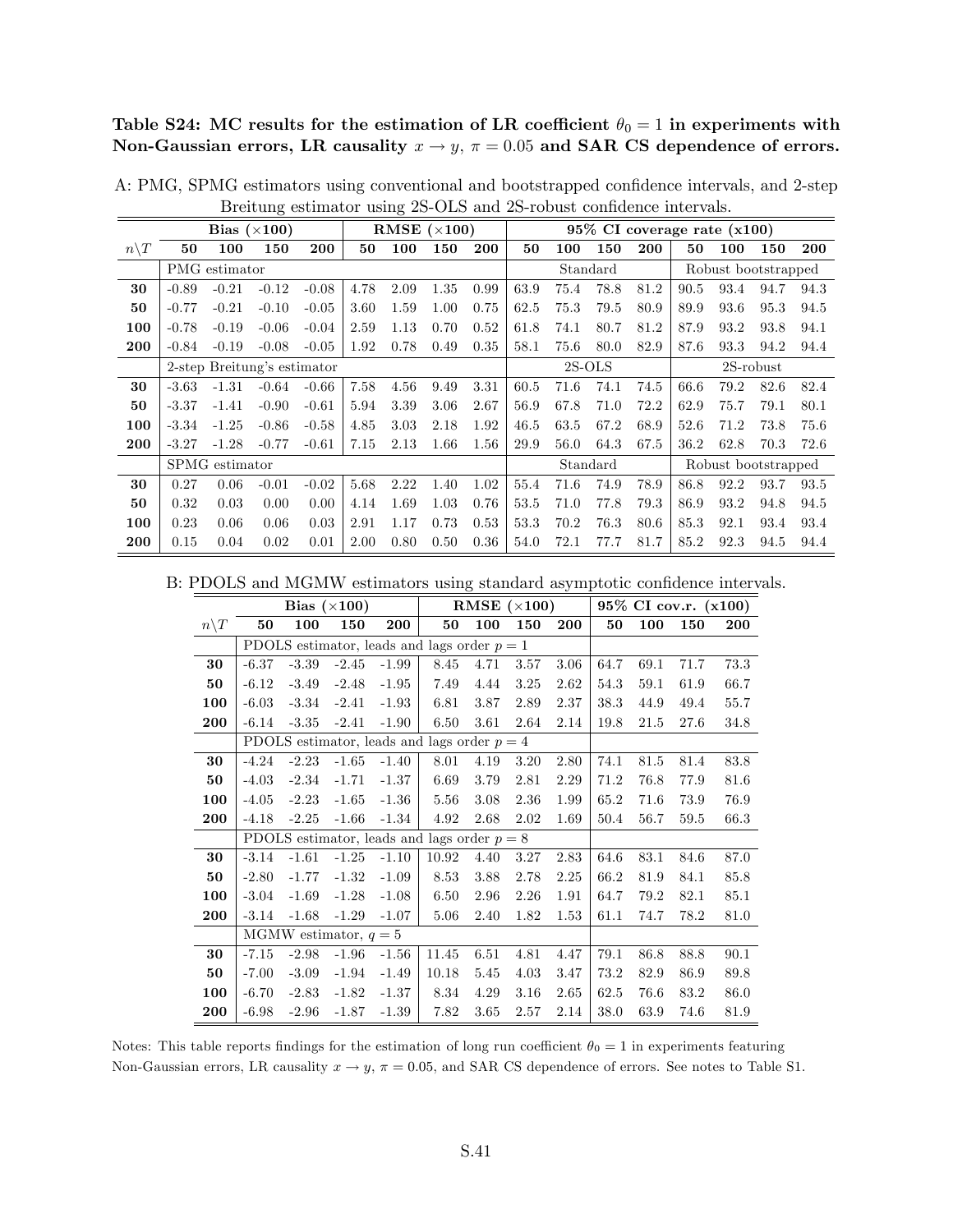## Table S25: MC results for the estimation of LR coefficient  $\theta_0 = 1$  in experiments with Non-Gaussian errors, LR causality  $x \to y$ ,  $\pi = 0.05$  and factor+SAR CS dependence of errors.

|                 |         |                             | Bias $(\times 100)$ |         |      |      | RMSE $(\times 100)$ |      |      |          |          |            | $95\%$ CI coverage rate $(x100)$ |                     |              |      |
|-----------------|---------|-----------------------------|---------------------|---------|------|------|---------------------|------|------|----------|----------|------------|----------------------------------|---------------------|--------------|------|
| $n\backslash T$ | 50      | 100                         | 150                 | 200     | 50   | 100  | 150                 | 200  | 50   | 100      | 150      | <b>200</b> | 50                               | 100                 | 150          | 200  |
|                 |         | PMG estimator               |                     |         |      |      |                     |      |      |          | Standard |            |                                  | Robust bootstrapped |              |      |
| 30              | $-0.25$ | $-0.02$                     | $-0.01$             | $-0.01$ | 3.75 | 1.67 | 1.06                | 0.81 | 51.9 | 62.3     | 68.2     | 69.3       | 90.1                             | 94.1                | 94.6         | 93.6 |
| 50              | $-0.38$ | $-0.08$                     | $-0.01$             | $-0.01$ | 2.83 | 1.30 | 0.79                | 0.61 | 52.5 | 62.7     | 67.4     | 69.8       | 90.3                             | 93.4                | 95.3         | 95.4 |
| 100             | $-0.28$ | $-0.07$                     | $-0.01$             | $-0.01$ | 2.05 | 0.97 | 0.60                | 0.46 | 49.5 | 60.4     | 65.5     | 65.3       | 91.0                             | 94.1                | 95.0         | 94.9 |
| 200             | $-0.21$ | $-0.04$                     | $-0.04$             | $-0.01$ | 1.58 | 0.71 | 0.45                | 0.33 | 45.2 | 58.4     | 60.1     | 62.2       | 91.9                             | 94.8                | 95.4         | 96.1 |
|                 |         | 2-step Breitung's estimator |                     |         |      |      |                     |      |      | $2S-OLS$ |          |            |                                  |                     | $2S$ -robust |      |
| 30              | $-1.65$ | $-0.59$                     | $-0.30$             | $-0.30$ | 5.01 | 3.54 | 2.47                | 2.26 | 55.5 | 63.6     | 66.3     | 65.9       | 75.0                             | 82.9                | 85.0         | 83.1 |
| 50              | $-1.69$ | $-0.72$                     | $-0.47$             | $-0.31$ | 4.08 | 2.42 | 1.95                | 1.79 | 53.5 | 60.8     | 64.2     | 64.3       | 74.1                             | 82.1                | 84.6         | 83.2 |
| 100             | $-1.68$ | $-0.61$                     | $-0.47$             | $-0.30$ | 3.29 | 2.22 | 2.05                | 1.50 | 47.6 | 57.2     | 60.3     | 62.6       | 72.2                             | 82.5                | 83.0         | 82.4 |
| 200             | $-1.60$ | $-0.60$                     | $-0.35$             | $-0.32$ | 2.82 | 1.44 | 2.62                | 0.98 | 40.2 | 54.6     | 56.4     | 62.2       | 73.6                             | 85.2                | 85.1         | 85.4 |
|                 |         | SPMG estimator              |                     |         |      |      |                     |      |      |          | Standard |            |                                  | Robust bootstrapped |              |      |
| 30              | 0.06    | 0.07                        | 0.04                | 0.01    | 5.93 | 1.81 | 1.11                | 0.84 | 43.6 | 58.1     | 65.6     | 65.9       | 85.3                             | 92.4                | 94.1         | 93.9 |
| 50              | $-0.09$ | 0.04                        | 0.03                | 0.01    | 3.64 | 1.43 | 0.83                | 0.63 | 42.2 | 59.5     | 65.0     | 67.9       | 86.1                             | 90.9                | 94.8         | 94.2 |
| 100             | 0.03    | 0.04                        | 0.04                | 0.02    | 3.10 | 1.04 | 0.63                | 0.47 | 41.2 | 56.5     | 62.0     | 64.1       | 85.5                             | 92.4                | 94.2         | 94.1 |
| 200             | 0.01    | 0.05                        | 0.01                | 0.01    | 4.06 | 0.79 | 0.47                | 0.35 | 37.9 | 54.2     | 57.8     | 60.6       | 85.0                             | 92.0                | 94.0         | 95.1 |

A: PMG, SPMG estimators using conventional and bootstrapped confidence intervals, and 2-step Breitung estimator using 2S-OLS and 2S-robust confidence intervals.

B: PDOLS and MGMW estimators using standard asymptotic confidence intervals.

|                 |         |                         | Bias $(\times 100)$ |                                               |      | RMSE $(\times 100)$ |      |            |      |          | 95% CI cov.r. (x100) |            |
|-----------------|---------|-------------------------|---------------------|-----------------------------------------------|------|---------------------|------|------------|------|----------|----------------------|------------|
| $n\backslash T$ | 50      | 100                     | 150                 | <b>200</b>                                    | 50   | 100                 | 150  | <b>200</b> | 50   | 100      | 150                  | <b>200</b> |
|                 |         |                         |                     | PDOLS estimator, leads and lags order $p = 1$ |      |                     |      |            |      |          |                      |            |
| 30              | $-3.13$ | $-1.81$                 | $-1.31$             | $-1.07$                                       | 5.23 | $3.10\,$            | 2.27 | 2.02       | 67.6 | $70.5\,$ | 73.1                 | 75.7       |
| 50              | $-3.31$ | $-1.91$                 | $-1.37$             | $-1.12$                                       | 4.64 | 2.75                | 2.08 | 1.68       | 60.6 | 66.0     | 68.9                 | 71.0       |
| 100             | $-3.16$ | $-1.87$                 | $-1.38$             | $-1.09$                                       | 4.06 | 2.41                | 1.82 | 1.46       | 51.7 | 56.0     | 59.6                 | 64.3       |
| 200             | $-3.16$ | $-1.85$                 | $-1.35$             | $-1.07$                                       | 3.71 | 2.18                | 1.61 | 1.31       | 36.7 | 39.6     | 42.7                 | 50.0       |
|                 |         |                         |                     | PDOLS estimator, leads and lags order $p = 4$ |      |                     |      |            |      |          |                      |            |
| 30              | $-2.37$ | $-1.31$                 | $-0.92$             | $-0.78$                                       | 5.76 | 3.02                | 2.11 | 1.93       | 68.4 | 76.6     | 78.1                 | 79.8       |
| 50              | $-2.56$ | $-1.38$                 | $-1.00$             | $-0.83$                                       | 4.81 | 2.54                | 1.88 | 1.50       | 66.8 | 75.8     | 77.3                 | 79.8       |
| 100             | $-2.43$ | $-1.37$                 | $-1.00$             | $-0.80$                                       | 3.97 | 2.10                | 1.56 | 1.26       | 61.6 | 69.1     | 73.7                 | 77.2       |
| 200             | $-2.43$ | $-1.35$                 | $-1.00$             | $-0.79$                                       | 3.44 | 1.79                | 1.31 | 1.07       | 52.5 | 60.7     | 62.9                 | 70.4       |
|                 |         |                         |                     | PDOLS estimator, leads and lags order $p = 8$ |      |                     |      |            |      |          |                      |            |
| 30              | $-1.80$ | $-0.98$                 | $-0.68$             | $-0.59$                                       | 8.93 | 3.42                | 2.23 | 1.98       | 53.4 | 75.4     | 79.0                 | 81.2       |
| 50              | $-1.99$ | $-1.05$                 | $-0.76$             | $-0.64$                                       | 6.98 | 2.78                | 1.93 | 1.48       | 53.8 | 74.9     | 79.6                 | 83.7       |
| 100             | $-1.96$ | $-1.08$                 | $-0.79$             | $-0.61$                                       | 5.71 | 2.19                | 1.55 | 1.22       | 51.9 | 73.1     | 78.7                 | 82.1       |
| 200             | $-1.86$ | $-1.03$                 | $-0.78$             | $-0.62$                                       | 4.76 | 1.79                | 1.22 | 0.99       | 44.1 | 68.7     | 73.6                 | 79.6       |
|                 |         | MGMW estimator, $q = 5$ |                     |                                               |      |                     |      |            |      |          |                      |            |
| 30              | $-1.21$ | $-0.57$                 | $-0.28$             | $-0.20$                                       | 6.18 | 3.59                | 2.85 | 2.60       | 82.1 | 83.2     | 85.0                 | 85.5       |
| 50              | $-1.29$ | $-0.57$                 | $-0.38$             | $-0.33$                                       | 4.89 | 3.00                | 2.14 | 1.92       | 81.6 | 82.4     | 85.6                 | 86.9       |
| 100             | $-0.92$ | $-0.54$                 | $-0.33$             | $-0.24$                                       | 3.55 | 2.19                | 1.71 | 1.37       | 80.4 | 82.2     | 86.6                 | 86.9       |
| 200             | $-0.92$ | $-0.52$                 | $-0.31$             | $-0.18$                                       | 2.77 | 1.62                | 1.22 | 1.02       | 78.4 | 81.7     | 83.7                 | 88.5       |

Notes: This table reports findings for the estimation of long run coefficient  $\theta_0 = 1$  in experiments featuring Non-Gaussian errors, LR causality  $x \to y$ ,  $\pi = 0.05$ , and factor+SAR CS dependence of errors. See notes to Table S1.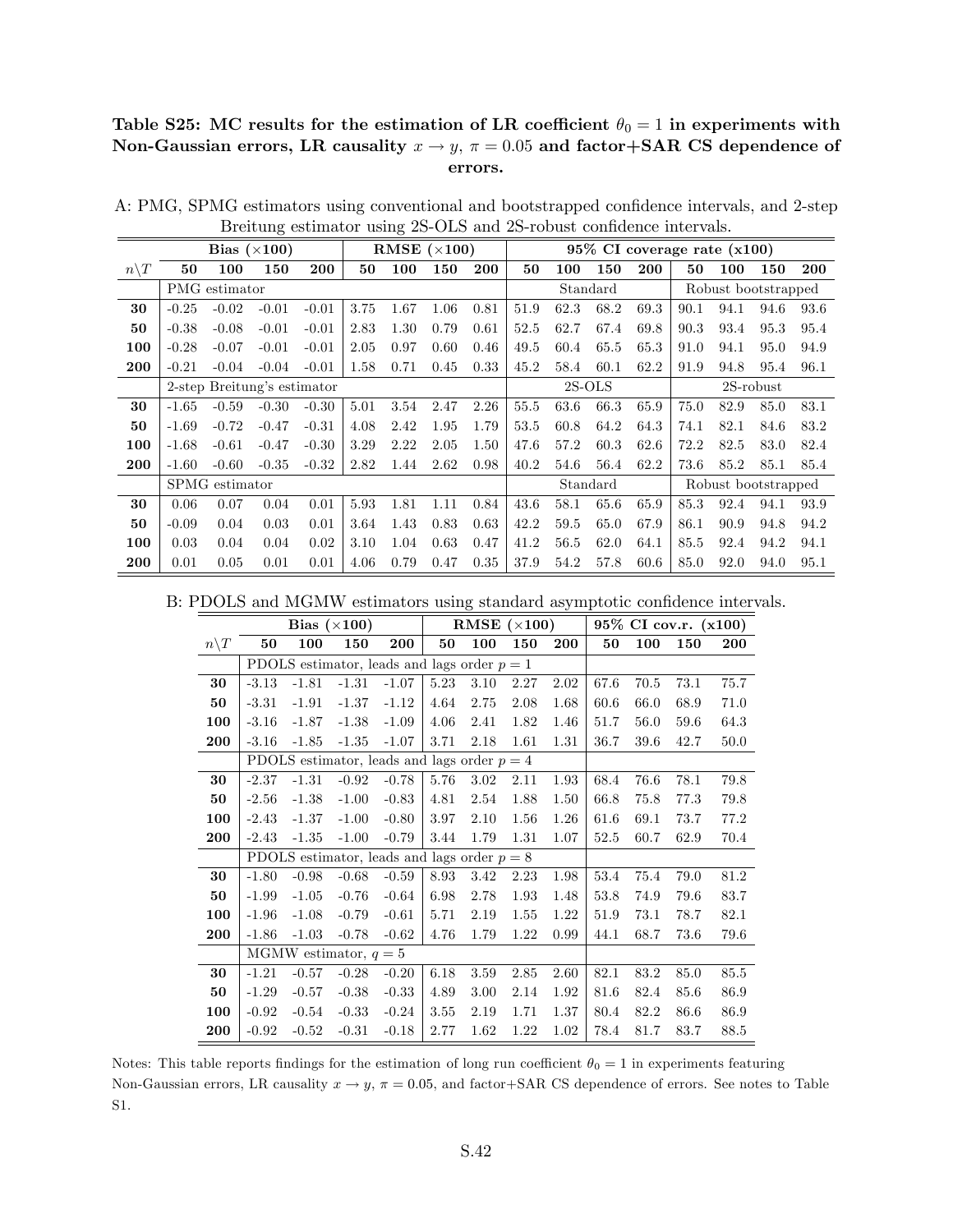# Table S26: MC results for the estimation of LR coefficient  $\theta_0 = 1$  in experiments with Non-Gaussian errors, LR causality  $x \to y$ ,  $\pi = 0.2$  and no CS dependence of errors.

|                  |                             |                | Bias $(\times 100)$ |            |       |      | RMSE $(\times 100)$ |       |      |      |          |      |      | $95\%$ CI coverage rate $(x100)$ |           |            |
|------------------|-----------------------------|----------------|---------------------|------------|-------|------|---------------------|-------|------|------|----------|------|------|----------------------------------|-----------|------------|
| $n \backslash T$ | 50                          | 100            | 150                 | <b>200</b> | 50    | 100  | 150                 | 200   | 50   | 100  | 150      | 200  | 50   | 100                              | 150       | <b>200</b> |
|                  |                             | PMG estimator  |                     |            |       |      |                     |       |      |      | Standard |      |      | Robust bootstrapped              |           |            |
| 30               | $-0.99$                     | $-0.16$        | $-0.10$             | $-0.07$    | 4.39  | 1.83 | 1.16                | 0.83  | 70.8 | 84.5 | 88.3     | 90.2 | 90.5 | 94.4                             | 93.6      | 94.2       |
| 50               | $-0.79$                     | $-0.24$        | $-0.11$             | $-0.05$    | 3.24  | 1.39 | 0.83                | 0.60  | 71.4 | 84.8 | 89.9     | 91.6 | 90.3 | 92.9                             | 95.6      | 95.9       |
| 100              | $-0.90$                     | $-0.18$        | $-0.08$             | $-0.05$    | 2.42  | 0.97 | 0.60                | 0.44  | 65.5 | 83.9 | 89.1     | 90.0 | 89.0 | 93.4                             | 94.3      | 94.3       |
| 200              | $-0.94$                     | $-0.20$        | $-0.09$             | $-0.05$    | 1.80  | 0.69 | 0.41                | 0.30  | 63.1 | 83.4 | 89.7     | 91.0 | 88.2 | 93.6                             | 94.9      | 95.0       |
|                  | 2-step Breitung's estimator |                |                     |            |       |      |                     |       |      |      | $2S-OLS$ |      |      |                                  | 2S-robust |            |
| 30               | $-7.28$                     | $-3.16$        | $-2.23$             | $-2.01$    | 11.94 | 8.51 | 6.89                | 10.95 | 51.3 | 64.5 | 68.0     | 70.2 | 50.1 | 64.4                             | 67.5      | 70.4       |
| 50               | $-6.89$                     | $-3.24$        | $-2.30$             | $-1.75$    | 10.02 | 6.21 | 5.85                | 5.00  | 44.3 | 61.8 | 65.5     | 69.0 | 43.7 | 62.2                             | 65.1      | 69.1       |
| 100              | $-6.66$                     | $-3.07$        | $-2.26$             | $-1.84$    | 8.90  | 5.50 | 5.43                | 4.85  | 29.1 | 52.5 | 58.8     | 63.7 | 29.5 | 53.3                             | 58.9      | 63.9       |
| 200              | $-6.85$                     | $-3.17$        | $-2.18$             | $-1.93$    | 8.70  | 4.35 | 3.76                | 4.02  | 13.8 | 42.1 | 52.8     | 58.3 | 14.2 | 42.0                             | 53.3      | 59.0       |
|                  |                             | SPMG estimator |                     |            |       |      |                     |       |      |      | Standard |      |      | Robust bootstrapped              |           |            |
| 30               | 0.42                        | 0.19           | 0.05                | 0.01       | 5.22  | 1.98 | 1.22                | 0.85  | 59.4 | 79.3 | 85.9     | 88.2 | 87.7 | 93.4                             | 93.1      | 93.8       |
| 50               | 0.55                        | 0.07           | 0.02                | 0.02       | 3.82  | 1.47 | 0.86                | 0.62  | 59.1 | 80.0 | 88.0     | 90.7 | 87.1 | 93.1                             | 95.4      | 95.5       |
| 100              | 0.32                        | 0.13           | 0.06                | 0.03       | 2.70  | 1.03 | 0.62                | 0.45  | 57.2 | 79.8 | 87.3     | 88.3 | 86.0 | 92.6                             | 94.5      | 94.8       |
| 200              | 0.24                        | 0.09           | 0.03                | 0.02       | 1.80  | 0.70 | 0.42                | 0.30  | 61.7 | 81.2 | 88.1     | 89.8 | 87.1 | 92.7                             | 94.8      | 94.9       |

A: PMG, SPMG estimators using conventional and bootstrapped confidence intervals, and 2-step Breitung estimator using 2S-OLS and 2S-robust confidence intervals.

B: PDOLS and MGMW estimators using standard asymptotic confidence intervals.

|                 |          | Bias $(\times 100)$     |         |         |                                               | RMSE $(\times 100)$ |      |      |      |      | 95% CI cov.r. (x100) |            |
|-----------------|----------|-------------------------|---------|---------|-----------------------------------------------|---------------------|------|------|------|------|----------------------|------------|
| $n\backslash T$ | 50       | 100                     | 150     | 200     | 50                                            | 100                 | 150  | 200  | 50   | 100  | 150                  | <b>200</b> |
|                 |          |                         |         |         | PDOLS estimator, leads and lags order $p = 1$ |                     |      |      |      |      |                      |            |
| 30              | $-10.38$ | $-6.26$                 | $-4.79$ | $-3.93$ | 12.58                                         | 8.17                | 6.56 | 5.65 | 65.9 | 74.4 | 78.4                 | 83.9       |
| 50              | $-10.29$ | $-6.32$                 | $-4.76$ | $-4.01$ | 11.71                                         | 7.48                | 5.89 | 5.10 | 54.7 | 64.2 | 70.6                 | 75.7       |
| 100             | $-10.08$ | $-6.15$                 | $-4.76$ | $-4.05$ | 10.86                                         | 6.79                | 5.43 | 4.70 | 38.1 | 45.3 | 55.1                 | 61.8       |
| 200             | $-10.21$ | $-6.14$                 | $-4.73$ | $-4.00$ | 10.59                                         | 6.47                | 5.05 | 4.33 | 27.5 | 26.2 | 31.1                 | 38.4       |
|                 |          |                         |         |         | PDOLS estimator, leads and lags order $p = 4$ |                     |      |      |      |      |                      |            |
| 30              | $-8.87$  | $-5.44$                 | $-4.20$ | $-3.48$ | 12.39                                         | 8.02                | 6.40 | 5.53 | 72.5 | 83.4 | 84.5                 | 87.7       |
| 50              | $-8.91$  | $-5.50$                 | $-4.18$ | $-3.57$ | 11.32                                         | 7.09                | 5.61 | 4.89 | 67.7 | 78.0 | 80.2                 | 82.7       |
| 100             | $-8.73$  | $-5.36$                 | $-4.19$ | $-3.63$ | 10.02                                         | 6.25                | 5.05 | 4.43 | 57.1 | 67.3 | 69.1                 | 73.9       |
| 200             | $-8.88$  | $-5.34$                 | $-4.17$ | $-3.57$ | 9.51                                          | 5.81                | 4.59 | 3.99 | 40.8 | 50.1 | 52.3                 | 56.4       |
|                 |          |                         |         |         | PDOLS estimator, leads and lags order $p = 8$ |                     |      |      |      |      |                      |            |
| 30              | $-8.07$  | $-5.15$                 | $-3.97$ | $-3.30$ | 14.73                                         | 8.53                | 6.63 | 5.68 | 63.7 | 84.2 | 85.5                 | 89.7       |
| 50              | $-8.30$  | $-5.23$                 | $-3.95$ | $-3.41$ | 13.05                                         | 7.36                | 5.73 | 4.97 | 61.9 | 80.7 | 84.2                 | 85.7       |
| 100             | $-8.11$  | $-5.09$                 | $-3.99$ | $-3.48$ | 10.69                                         | 6.32                | 5.08 | 4.45 | 53.7 | 72.1 | 76.5                 | 80.6       |
| 200             | $-8.23$  | $-5.05$                 | $-3.96$ | $-3.42$ | 9.59                                          | 5.71                | 4.50 | 3.93 | 38.9 | 60.2 | 64.3                 | 67.2       |
|                 |          | MGMW estimator, $q = 5$ |         |         |                                               |                     |      |      |      |      |                      |            |
| 30              | $-10.81$ | $-5.75$                 | $-4.20$ | $-3.51$ | 15.78                                         | 10.00               | 9.05 | 7.84 | 77.0 | 87.3 | 90.5                 | 92.5       |
| 50              | $-10.66$ | $-5.96$                 | $-4.35$ | $-3.56$ | 13.83                                         | 8.92                | 7.19 | 6.15 | 69.7 | 79.9 | 86.4                 | 88.6       |
| 100             | $-10.70$ | $-5.87$                 | $-4.28$ | $-3.67$ | 12.28                                         | 7.48                | 5.94 | 5.27 | 51.4 | 70.2 | 74.3                 | 78.6       |
| 200             | $-10.88$ | $-5.90$                 | $-4.24$ | $-3.55$ | 11.68                                         | 6.73                | 5.14 | 4.47 | 25.7 | 49.7 | 62.3                 | 66.7       |

Notes: This table reports findings for the estimation of long run coefficient  $\theta_0 = 1$  in experiments featuring Non-Gaussian errors, LR causality  $x \to y$ ,  $\pi = 0.2$ , and no CS dependence of errors. See notes to Table S1.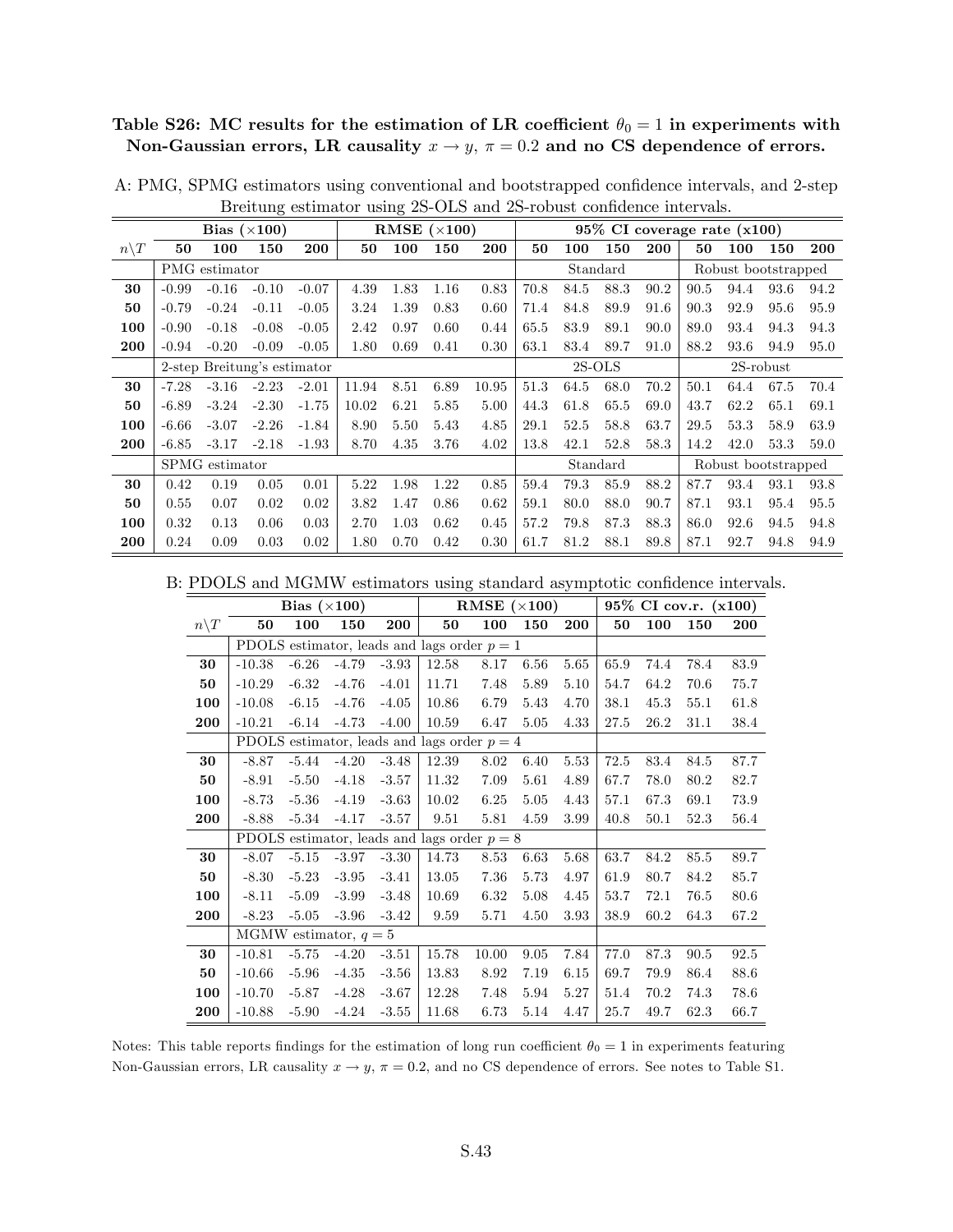Table S27: MC results for the estimation of LR coefficient  $\theta_0 = 1$  in experiments with Non-Gaussian errors, LR causality  $x \to y$ ,  $\pi = 0.2$  and SAR CS dependence of errors.

|                 |                             |                | Bias $(\times 100)$ |         |       |      | RMSE $(\times 100)$ |            |      |          |          |      |      | $95\%$ CI coverage rate $(x100)$ |      |      |
|-----------------|-----------------------------|----------------|---------------------|---------|-------|------|---------------------|------------|------|----------|----------|------|------|----------------------------------|------|------|
| $n\backslash T$ | 50                          | 100            | 150                 | 200     | 50    | 100  | 150                 | <b>200</b> | 50   | 100      | 150      | 200  | 50   | 100                              | 150  | 200  |
|                 |                             | PMG estimator  |                     |         |       |      |                     |            |      |          | Standard |      |      | Robust bootstrapped              |      |      |
| 30              | $-1.17$                     | $-0.26$        | $-0.14$             | $-0.10$ | 5.30  | 2.27 | 1.46                | 1.06       | 63.8 | 76.0     | 79.6     | 81.6 | 90.3 | 93.3                             | 94.1 | 94.2 |
| 50              | $-1.00$                     | $-0.29$        | $-0.12$             | $-0.06$ | 3.97  | 1.70 | 1.06                | 0.79       | 61.6 | 76.3     | 81.2     | 82.1 | 90.6 | 93.9                             | 95.1 | 94.9 |
| 100             | $-1.03$                     | $-0.21$        | $-0.07$             | $-0.04$ | 2.85  | 1.19 | 0.74                | 0.55       | 60.2 | 75.9     | 80.8     | 81.9 | 88.0 | 94.1                             | 94.3 | 94.1 |
| 200             | $-1.06$                     | $-0.23$        | $-0.10$             | $-0.06$ | 2.13  | 0.84 | 0.52                | 0.38       | 55.9 | 76.1     | 80.9     | 82.8 | 87.0 | 93.4                             | 94.0 | 94.9 |
|                 | 2-step Breitung's estimator |                |                     |         |       |      |                     |            |      | $2S-OLS$ |          |      |      | 2S-robust                        |      |      |
| 30              | $-6.18$                     | $-3.36$        | $-2.33$             | $-1.84$ | 50.67 | 8.29 | 11.62               | 6.90       | 48.6 | 62.0     | 64.7     | 66.4 | 53.9 | 68.2                             | 70.8 | 71.2 |
| 50              | $-7.11$                     | $-3.58$        | $-2.70$             | $-2.24$ | 10.34 | 6.47 | 6.36                | 7.40       | 41.8 | 56.9     | 62.7     | 65.3 | 45.8 | 62.5                             | 68.0 | 69.4 |
| 100             | $-6.95$                     | $-3.32$        | $-2.40$             | $-1.87$ | 9.25  | 5.62 | 4.66                | 6.12       | 30.1 | 50.2     | 56.3     | 60.9 | 34.1 | 55.7                             | 60.7 | 64.5 |
| 200             | $-7.04$                     | $-3.30$        | $-2.29$             | $-2.04$ | 10.11 | 4.58 | 3.75                | 3.73       | 14.0 | 38.6     | 50.4     | 55.9 | 16.1 | 42.9                             | 54.7 | 59.0 |
|                 |                             | SPMG estimator |                     |         |       |      |                     |            |      |          | Standard |      |      | Robust bootstrapped              |      |      |
| 30              | 0.35                        | 0.10           | 0.01                | $-0.01$ | 6.27  | 2.40 | 1.52                | 1.10       | 55.4 | 72.2     | 76.5     | 79.2 | 86.8 | 92.7                             | 93.2 | 93.7 |
| 50              | 0.39                        | 0.03           | 0.01                | 0.01    | 4.60  | 1.82 | 1.10                | 0.81       | 54.3 | 71.9     | 78.6     | 80.3 | 86.7 | 93.6                             | 94.8 | 94.7 |
| 100             | 0.24                        | 0.10           | 0.08                | 0.04    | 3.16  | 1.25 | 0.76                | 0.57       | 53.1 | 71.6     | 77.9     | 80.6 | 85.0 | 92.7                             | 94.4 | 93.9 |
| 200             | 0.19                        | 0.07           | 0.03                | 0.02    | 2.15  | 0.86 | 0.53                | 0.38       | 53.5 | 73.8     | 79.0     | 81.8 | 87.1 | 93.1                             | 94.3 | 94.6 |

A: PMG, SPMG estimators using conventional and bootstrapped confidence intervals, and 2-step Breitung estimator using 2S-OLS and 2S-robust confidence intervals.

B: PDOLS and MGMW estimators using standard asymptotic confidence intervals.

|                 |          | Bias $(\times 100)$ |                         |         |                                               | RMSE $(\times 100)$ |      |      |      |      | 95% CI cov.r. (x100) |            |
|-----------------|----------|---------------------|-------------------------|---------|-----------------------------------------------|---------------------|------|------|------|------|----------------------|------------|
| $n\backslash T$ | 50       | 100                 | 150                     | 200     | 50                                            | 100                 | 150  | 200  | 50   | 100  | 150                  | <b>200</b> |
|                 |          |                     |                         |         | PDOLS estimator, leads and lags order $p = 1$ |                     |      |      |      |      |                      |            |
| 30              | $-10.56$ | $-6.45$             | $-5.00$                 | $-4.21$ | 13.05                                         | 8.52                | 6.90 | 6.10 | 62.6 | 72.3 | 76.1                 | 80.7       |
| 50              | $-10.48$ | $-6.57$             | $-5.07$                 | $-4.29$ | 12.10                                         | 7.86                | 6.27 | 5.43 | 53.6 | 61.7 | 67.7                 | 73.8       |
| 100             | $-10.17$ | $-6.31$             | $-4.95$                 | $-4.29$ | 11.06                                         | 7.04                | 5.66 | 4.97 | 37.7 | 46.8 | 53.2                 | 59.8       |
| 200             | $-10.40$ | $-6.29$             | $-4.92$                 | $-4.19$ | 10.84                                         | 6.65                | 5.27 | 4.55 | 26.6 | 25.5 | 31.3                 | 37.3       |
|                 |          |                     |                         |         | PDOLS estimator, leads and lags order $p = 4$ |                     |      |      |      |      |                      |            |
| 30              | $-9.03$  | $-5.59$             | $-4.39$                 | $-3.74$ | 13.01                                         | 8.36                | 6.74 | 5.97 | 70.2 | 79.7 | 81.9                 | 85.3       |
| 50              | $-9.05$  | $-5.72$             | $-4.46$                 | $-3.83$ | 11.76                                         | 7.47                | 5.99 | 5.21 | 63.8 | 73.4 | 77.7                 | 79.8       |
| 100             | $-8.80$  | $-5.50$             | $-4.37$                 | $-3.85$ | 10.28                                         | 6.51                | 5.28 | 4.69 | 56.2 | 65.2 | 67.1                 | 70.6       |
| 200             | $-9.05$  | $-5.47$             | $-4.34$                 | $-3.75$ | 9.78                                          | 5.97                | 4.80 | 4.20 | 39.7 | 47.7 | 50.1                 | 54.3       |
|                 |          |                     |                         |         | PDOLS estimator, leads and lags order $p = 8$ |                     |      |      |      |      |                      |            |
| 30              | $-8.33$  | $-5.27$             | $-4.14$                 | $-3.56$ | 15.81                                         | 8.89                | 7.00 | 6.15 | 59.7 | 80.5 | 83.4                 | 86.5       |
| 50              | $-8.26$  | $-5.43$             | $-4.23$                 | $-3.66$ | 13.63                                         | 7.76                | 6.13 | 5.29 | 59.0 | 78.3 | 80.9                 | 83.3       |
| 100             | $-8.23$  | $-5.24$             | $-4.18$                 | $-3.71$ | 11.18                                         | 6.63                | 5.32 | 4.72 | 51.6 | 70.2 | 74.4                 | 76.6       |
| 200             | $-8.44$  | $-5.17$             | $-4.14$                 | $-3.60$ | 9.95                                          | 5.87                | 4.71 | 4.14 | 38.3 | 57.3 | 61.3                 | 64.5       |
|                 |          |                     | MGMW estimator, $q = 5$ |         |                                               |                     |      |      |      |      |                      |            |
| 30              | $-11.19$ | $-6.16$             | $-4.71$                 | $-3.95$ | 16.04                                         | 10.77               | 9.03 | 8.39 | 75.7 | 83.8 | 86.7                 | 88.9       |
| 50              | $-10.97$ | $-6.20$             | $-4.47$                 | $-3.90$ | 14.58                                         | 9.16                | 7.41 | 6.67 | 66.6 | 78.5 | 83.1                 | 84.9       |
| 100             | $-10.65$ | $-5.99$             | $-4.48$                 | $-3.78$ | 12.48                                         | 7.64                | 6.16 | 5.46 | 50.6 | 67.5 | 72.9                 | 76.3       |
| 200             | $-10.98$ | $-6.06$             | $-4.53$                 | $-3.79$ | 11.92                                         | 6.90                | 5.41 | 4.69 | 25.7 | 45.7 | 57.5                 | 63.6       |

Notes: This table reports findings for the estimation of long run coefficient  $\theta_0 = 1$  in experiments featuring Non-Gaussian errors, LR causality  $x \to y$ ,  $\pi = 0.2$ , and SAR CS dependence of errors. See notes to Table S1.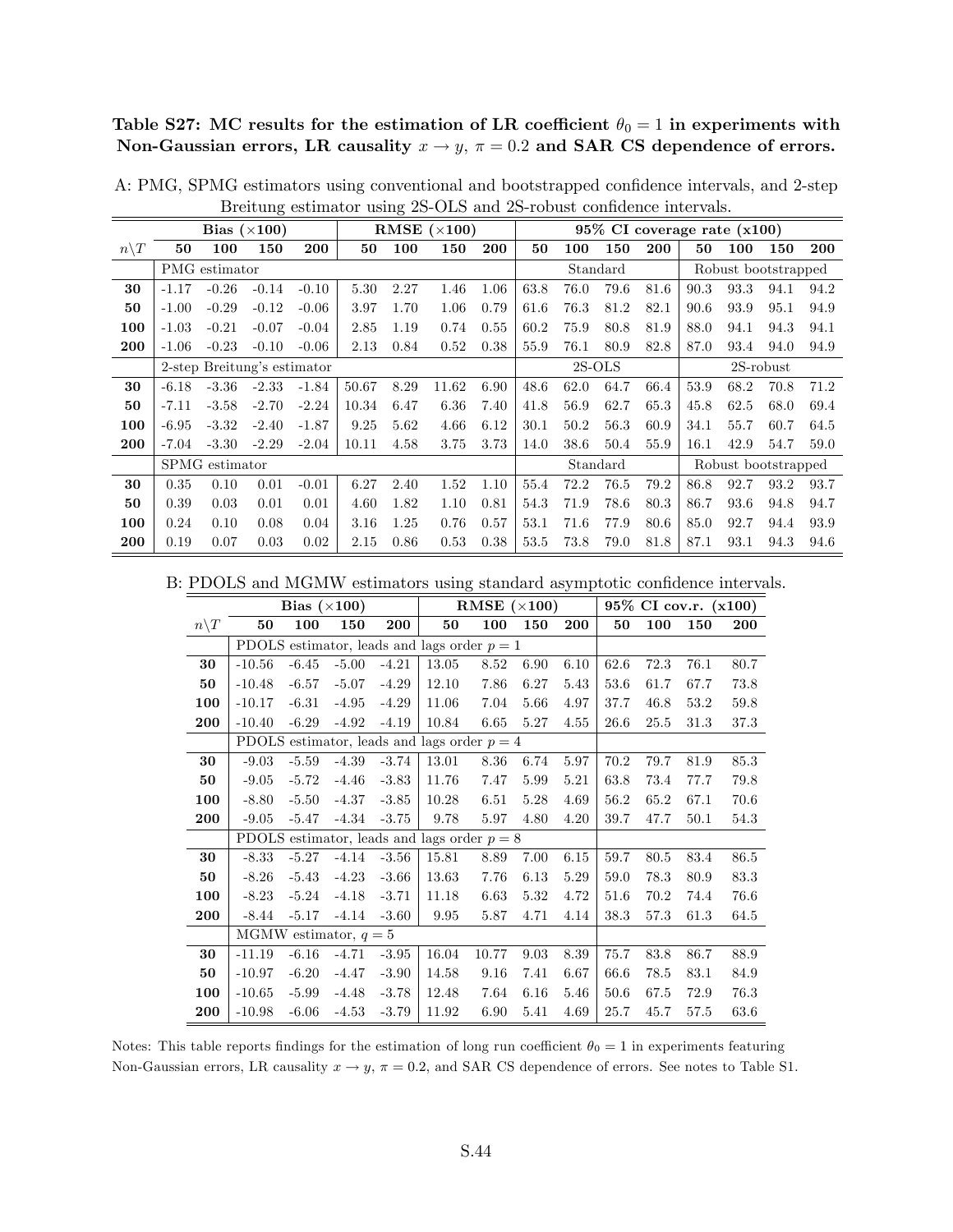## Table S28: MC results for the estimation of LR coefficient  $\theta_0 = 1$  in experiments with Non-Gaussian errors, LR causality  $x \to y$ ,  $\pi = 0.2$  and factor+SAR CS dependence of errors.

|                  |         |                             | Bias $(\times 100)$ |         |      |      | RMSE $(\times 100)$ |      |      |      |          |            | $95\%$ CI coverage rate $(x100)$ |      |                     |            |
|------------------|---------|-----------------------------|---------------------|---------|------|------|---------------------|------|------|------|----------|------------|----------------------------------|------|---------------------|------------|
| $n \backslash T$ | 50      | 100                         | 150                 | 200     | 50   | 100  | 150                 | 200  | 50   | 100  | 150      | <b>200</b> | 50                               | 100  | 150                 | <b>200</b> |
|                  |         | PMG estimator               |                     |         |      |      |                     |      |      |      | Standard |            |                                  |      | Robust bootstrapped |            |
| 30               | $-0.35$ | $-0.02$                     | $-0.03$             | $-0.01$ | 3.98 | 1.76 | 1.11                | 0.85 | 54.0 | 64.5 | 70.6     | 70.5       | 90.2                             | 93.7 | 94.8                | 94.1       |
| 50               | $-0.47$ | $-0.11$                     | $-0.02$             | $-0.02$ | 3.02 | 1.36 | 0.81                | 0.63 | 53.4 | 64.5 | 69.7     | 72.1       | 90.8                             | 94.0 | 95.6                | 95.8       |
| 100              | $-0.36$ | $-0.07$                     | $-0.01$             | $-0.01$ | 2.18 | 1.01 | 0.63                | 0.48 | 51.2 | 62.7 | 68.0     | 66.8       | 91.5                             | 94.5 | 95.1                | 95.1       |
| 200              | $-0.28$ | $-0.05$                     | $-0.04$             | $-0.02$ | 1.67 | 0.74 | 0.48                | 0.35 | 46.0 | 58.8 | 61.7     | 63.2       | 92.2                             | 95.1 | 95.2                | 95.9       |
|                  |         | 2-step Breitung's estimator |                     |         |      |      |                     |      |      |      | $2S-OLS$ |            |                                  |      | 2S-robust           |            |
| 30               | $-3.36$ | $-1.65$                     | $-1.07$             | $-1.03$ | 7.59 | 5.94 | 4.81                | 4.87 | 51.7 | 61.4 | 62.7     | 63.4       | 66.1                             | 75.9 | 75.9                | 74.6       |
| 50               | $-3.43$ | $-1.85$                     | $-1.27$             | $-1.10$ | 7.55 | 4.72 | 3.79                | 3.54 | 43.4 | 56.4 | 60.1     | 60.9       | 59.6                             | 72.2 | 73.4                | 73.4       |
| 100              | $-3.39$ | $-1.68$                     | $-1.41$             | $-1.12$ | 5.26 | 3.77 | 3.48                | 3.08 | 38.7 | 52.0 | 56.8     | 60.6       | 55.8                             | 69.4 | 69.9                | 72.4       |
| 200              | $-3.29$ | $-1.66$                     | $-1.20$             | $-1.14$ | 4.78 | 3.01 | 3.49                | 2.25 | 29.9 | 45.7 | 50.4     | 54.0       | 50.2                             | 68.0 | 68.7                | 69.7       |
|                  |         | SPMG estimator              |                     |         |      |      |                     |      |      |      | Standard |            |                                  |      | Robust bootstrapped |            |
| 30               | 0.02    | 0.10                        | 0.04                | 0.02    | 7.15 | 1.91 | 1.16                | 0.89 | 44.2 | 61.4 | 67.7     | 67.6       | 85.0                             | 92.5 | 94.7                | 93.8       |
| 50               | $-0.12$ | 0.03                        | 0.04                | 0.02    | 4.45 | 1.49 | 0.87                | 0.65 | 43.1 | 60.7 | 67.4     | 70.2       | 85.6                             | 91.1 | 95.2                | 95.0       |
| 100              | $-0.12$ | 0.07                        | 0.05                | 0.03    | 7.04 | 1.10 | 0.66                | 0.49 | 41.4 | 58.7 | 64.7     | 65.6       | 85.2                             | 92.6 | 94.0                | 94.4       |
| 200              | $-0.08$ | 0.07                        | 0.02                | 0.01    | 5.90 | 0.83 | 0.50                | 0.36 | 39.0 | 56.0 | 59.5     | 61.9       | 85.0                             | 92.3 | 93.8                | 95.4       |

A: PMG, SPMG estimators using conventional and bootstrapped confidence intervals, and 2-step Breitung estimator using 2S-OLS and 2S-robust confidence intervals.

| B: PDOLS and MGMW estimators using standard asymptotic confidence intervals. |  |  |  |
|------------------------------------------------------------------------------|--|--|--|
|------------------------------------------------------------------------------|--|--|--|

|                 |         |         | Bias $(\times 100)$     |         |                                               |      | RMSE $(\times 100)$ |      |      |      | 95% CI cov.r. (x100) |      |
|-----------------|---------|---------|-------------------------|---------|-----------------------------------------------|------|---------------------|------|------|------|----------------------|------|
| $n\backslash T$ | 50      | 100     | 150                     | 200     | 50                                            | 100  | 150                 | 200  | 50   | 100  | 150                  | 200  |
|                 |         |         |                         |         | PDOLS estimator, leads and lags order $p = 1$ |      |                     |      |      |      |                      |      |
| 30              | $-4.92$ | $-3.12$ | $-2.47$                 | $-2.03$ | 7.38                                          | 4.91 | 3.98                | 3.57 | 73.1 | 79.3 | 81.1                 | 86.9 |
| 50              | $-5.19$ | $-3.25$ | $-2.53$                 | $-2.22$ | 6.79                                          | 4.41 | 3.59                | 3.16 | 65.3 | 74.9 | 77.9                 | 80.8 |
| 100             | $-4.98$ | $-3.18$ | $-2.58$                 | $-2.20$ | 6.01                                          | 3.90 | 3.25                | 2.80 | 56.0 | 65.4 | 66.0                 | 71.5 |
| 200             | $-4.94$ | $-3.17$ | $-2.52$                 | $-2.15$ | 5.60                                          | 3.62 | 2.92                | 2.55 | 45.5 | 46.2 | 50.7                 | 58.2 |
|                 |         |         |                         |         | PDOLS estimator, leads and lags order $p = 4$ |      |                     |      |      |      |                      |      |
| 30              | $-4.52$ | $-2.79$ | $-2.19$                 | $-1.81$ | 8.21                                          | 5.06 | 3.99                | 3.60 | 73.3 | 83.5 | 85.2                 | 89.0 |
| 50              | $-4.81$ | $-2.91$ | $-2.26$                 | $-2.00$ | 7.20                                          | 4.41 | 3.51                | 3.08 | 69.3 | 81.5 | 84.4                 | 86.7 |
| 100             | $-4.63$ | $-2.87$ | $-2.32$                 | $-1.99$ | 6.18                                          | 3.77 | 3.11                | 2.67 | 62.9 | 76.4 | 77.1                 | 80.2 |
| 200             | $-4.55$ | $-2.85$ | $-2.27$                 | $-1.94$ | 5.62                                          | 3.42 | 2.74                | 2.39 | 52.4 | 64.3 | 66.0                 | 70.4 |
|                 |         |         |                         |         | PDOLS estimator, leads and lags order $p = 8$ |      |                     |      |      |      |                      |      |
| 30              | $-4.22$ | $-2.65$ | $-2.06$                 | $-1.70$ | 11.34                                         | 5.67 | 4.25                | 3.81 | 56.5 | 81.3 | 86.6                 | 89.7 |
| 50              | $-4.49$ | $-2.77$ | $-2.15$                 | $-1.90$ | 9.38                                          | 4.83 | 3.70                | 3.16 | 53.2 | 80.5 | 86.1                 | 88.1 |
| 100             | $-4.42$ | $-2.79$ | $-2.23$                 | $-1.90$ | 7.76                                          | 4.03 | 3.20                | 2.71 | 50.4 | 76.5 | 80.6                 | 84.9 |
| 200             | $-4.28$ | $-2.73$ | $-2.16$                 | $-1.85$ | 6.71                                          | 3.54 | 2.74                | 2.38 | 41.2 | 67.3 | 72.6                 | 77.7 |
|                 |         |         | MGMW estimator, $q = 5$ |         |                                               |      |                     |      |      |      |                      |      |
| 30              | $-1.78$ | $-1.01$ | $-0.75$                 | $-0.43$ | 8.03                                          | 5.41 | 4.70                | 4.41 | 85.0 | 87.3 | 89.6                 | 91.8 |
| 50              | $-1.92$ | $-0.96$ | $-0.75$                 | $-0.62$ | 6.48                                          | 4.47 | 3.77                | 3.46 | 83.2 | 86.4 | 89.2                 | 90.8 |
| 100             | $-1.38$ | $-0.90$ | $-0.72$                 | $-0.58$ | 4.76                                          | 3.34 | 2.95                | 2.59 | 80.2 | 85.3 | 86.7                 | 89.0 |
| 200             | $-1.26$ | $-0.93$ | $-0.60$                 | $-0.46$ | 3.81                                          | 2.70 | 2.21                | 2.02 | 78.7 | 80.9 | 84.0                 | 86.6 |

Notes: This table reports findings for the estimation of long run coefficient  $\theta_0 = 1$  in experiments featuring Non-Gaussian errors, LR causality  $x \to y$ ,  $\pi = 0.2$ , and factor+SAR CS dependence of errors. See notes to Table S1.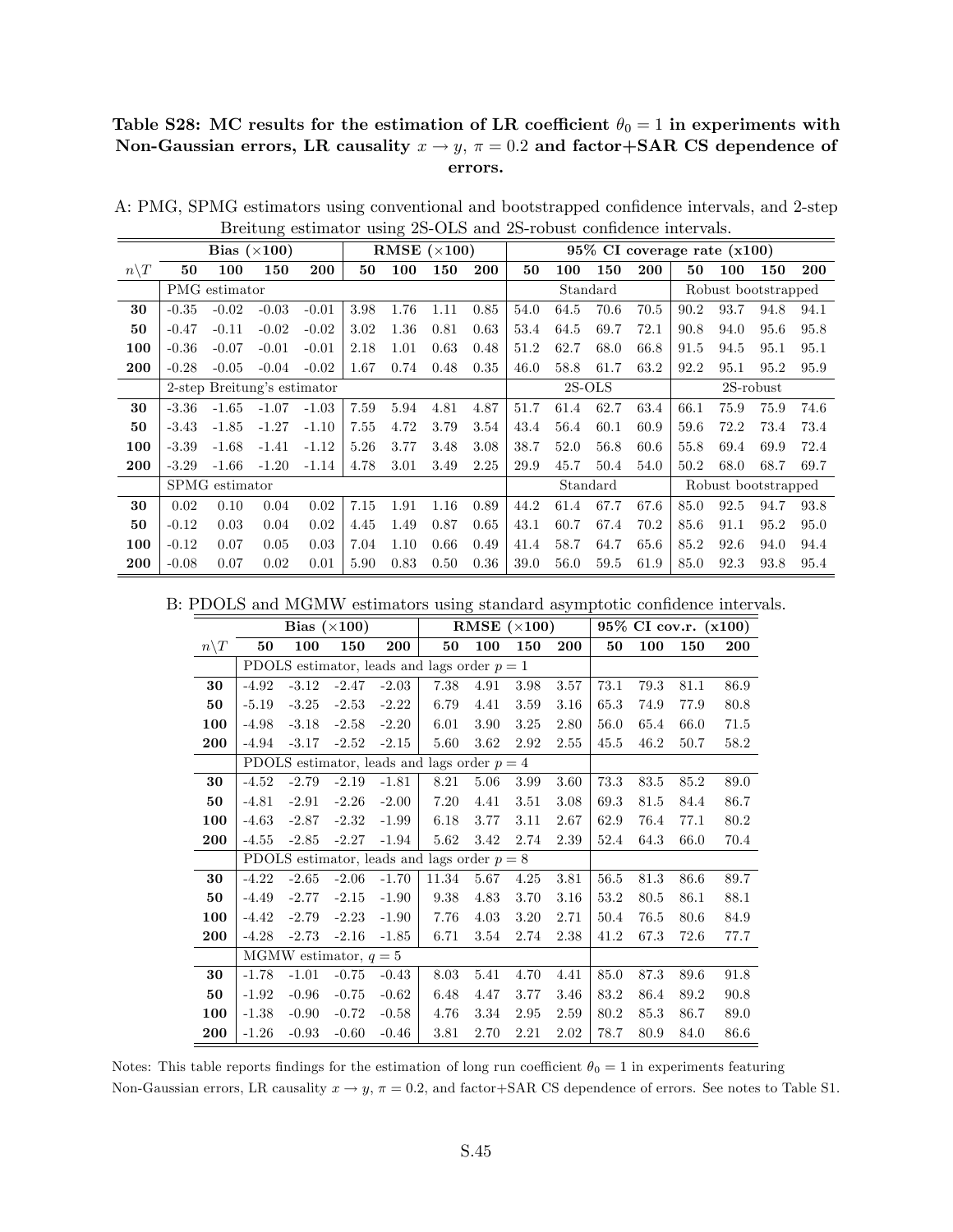## Table S29: MC results for the estimation of LR coefficient  $\theta_0 = 1$  in experiments with Non-Gaussian errors, LR causality  $x \leftrightarrow y$ ,  $\pi = 0$  and no CS dependence of errors.

|                  |         |                | Bias $(\times 100)$         |         |      |      | RMSE $(\times 100)$ |            |          |         |          |      | $95\%$ CI coverage rate $(x100)$ |      |                     |      |
|------------------|---------|----------------|-----------------------------|---------|------|------|---------------------|------------|----------|---------|----------|------|----------------------------------|------|---------------------|------|
| $n \backslash T$ | 50      | 100            | 150                         | 200     | 50   | 100  | 150                 | <b>200</b> | 50       | 100     | 150      | 200  | 50                               | 100  | 150                 | 200  |
|                  |         | PMG estimator  |                             |         |      |      |                     |            |          |         | Standard |      |                                  |      | Robust bootstrapped |      |
| 30               | $-5.24$ | $-2.67$        | $-1.71$                     | $-1.24$ | 6.37 | 3.14 | 1.99                | 1.43       | 32.7     | 36.3    | 41.0     | 43.0 | 57.4                             | 51.8 | 54.2                | 53.0 |
| 50               | $-5.01$ | $-2.48$        | $-1.62$                     | $-1.18$ | 5.67 | 2.74 | 1.79                | 1.30       | 19.1     | 22.1    | 24.0     | 27.1 | 41.6                             | 37.5 | 34.9                | 35.5 |
| 100              | $-4.89$ | $-2.50$        | $-1.63$                     | $-1.18$ | 5.26 | 2.63 | 1.71                | 1.24       | 5.0      | $3.5\,$ | 4.3      | 5.2  | 16.5                             | 8.6  | 8.0                 | 8.6  |
| 200              | $-4.77$ | $-2.46$        | $-1.60$                     | $-1.17$ | 4.96 | 2.53 | 1.64                | 1.20       | 0.3      | 0.0     | 0.1      | 0.0  | 2.3                              | 0.6  | 0.4                 | 0.3  |
|                  |         |                | 2-step Breitung's estimator |         |      |      |                     |            | $2S-OLS$ |         |          |      |                                  |      | $2S$ -robust        |      |
| 30               | $-2.49$ | $-0.74$        | $-0.34$                     | $-0.19$ | 3.94 | 1.64 | 1.02                | 0.72       | 71.2     | 84.2    | 89.0     | 90.4 | 70.3                             | 83.5 | 89.5                | 90.5 |
| 50               | $-2.50$ | $-0.64$        | $-0.28$                     | $-0.15$ | 3.46 | 1.29 | 0.77                | 0.55       | 63.6     | 84.6    | 90.3     | 91.6 | 61.7                             | 84.4 | 89.7                | 91.5 |
| 100              | $-2.41$ | $-0.69$        | $-0.30$                     | $-0.17$ | 2.94 | 1.05 | 0.61                | 0.42       | 50.6     | 77.0    | 85.6     | 89.2 | 50.1                             | 77.3 | 85.2                | 89.4 |
| 200              | $-2.36$ | $-0.68$        | $-0.30$                     | $-0.17$ | 2.64 | 0.87 | 0.47                | 0.31       | 30.4     | 68.1    | 80.9     | 86.2 | 29.8                             | 66.9 | 80.2                | 85.9 |
|                  |         | SPMG estimator |                             |         |      |      |                     |            |          |         | Standard |      |                                  |      | Robust bootstrapped |      |
| 30               | 0.08    | $-0.03$        | $-0.01$                     | 0.00    | 3.40 | 1.42 | 0.88                | 0.63       | 69.0     | 83.1    | 87.7     | 90.2 | 89.1                             | 92.1 | 94.2                | 93.6 |
| 50               | 0.13    | 0.07           | 0.04                        | 0.03    | 2.58 | 1.06 | 0.66                | 0.48       | 67.7     | 84.5    | 88.4     | 89.9 | 90.2                             | 94.6 | 94.0                | 94.5 |
| 100              | 0.12    | 0.00           | 0.00                        | 0.00    | 1.78 | 0.73 | 0.46                | 0.33       | 68.7     | 85.4    | 87.7     | 90.2 | 89.1                             | 94.2 | 93.7                | 94.6 |
| 200              | 0.16    | 0.02           | 0.01                        | 0.00    | 1.28 | 0.53 | 0.32                | 0.23       | 68.0     | 83.7    | 89.3     | 90.5 | 89.8                             | 93.0 | 95.2                | 95.1 |

A: PMG, SPMG estimators using conventional and bootstrapped confidence intervals, and 2-step Breitung estimator using 2S-OLS and 2S-robust confidence intervals.

B: PDOLS and MGMW estimators using standard asymptotic confidence intervals.

|                 |         |         | Bias $(\times 100)$     |                                               |      | RMSE $(\times 100)$ |      |      |      |      | 95% CI cov.r. (x100) |         |
|-----------------|---------|---------|-------------------------|-----------------------------------------------|------|---------------------|------|------|------|------|----------------------|---------|
| $n\backslash T$ | 50      | 100     | 150                     | 200                                           | 50   | 100                 | 150  | 200  | 50   | 100  | 150                  | 200     |
|                 |         |         |                         | PDOLS estimator, leads and lags order $p = 1$ |      |                     |      |      |      |      |                      |         |
| 30              | $-4.65$ | $-2.29$ | $-1.47$                 | $-1.06$                                       | 5.53 | 2.74                | 1.77 | 1.28 | 59.3 | 62.6 | 62.5                 | 63.5    |
| 50              | $-4.67$ | $-2.17$ | $-1.39$                 | $-1.02$                                       | 5.24 | 2.45                | 1.58 | 1.16 | 43.5 | 48.1 | 47.0                 | 50.6    |
| 100             | $-4.54$ | $-2.20$ | $-1.41$                 | $-1.02$                                       | 4.85 | 2.35                | 1.51 | 1.09 | 20.0 | 19.7 | 20.1                 | 22.6    |
| 200             | $-4.47$ | $-2.19$ | $-1.40$                 | $-1.02$                                       | 4.62 | 2.26                | 1.45 | 1.05 | 4.7  | 2.5  | 2.6                  | $2.6\,$ |
|                 |         |         |                         | PDOLS estimator, leads and lags order $p = 4$ |      |                     |      |      |      |      |                      |         |
| 30              | $-1.67$ | $-0.74$ | $-0.47$                 | $-0.32$                                       | 4.18 | 1.77                | 1.11 | 0.79 | 84.5 | 89.1 | 89.6                 | 89.8    |
| 50              | $-1.64$ | $-0.65$ | $-0.40$                 | $-0.29$                                       | 3.38 | 1.38                | 0.85 | 0.62 | 83.7 | 90.0 | 90.4                 | 90.1    |
| 100             | $-1.56$ | $-0.68$ | $-0.42$                 | $-0.30$                                       | 2.63 | 1.11                | 0.70 | 0.50 | 80.6 | 84.3 | 83.8                 | 85.5    |
| 200             | $-1.53$ | $-0.68$ | $-0.42$                 | $-0.30$                                       | 2.12 | 0.91                | 0.56 | 0.41 | 75.0 | 76.2 | 77.4                 | 76.1    |
|                 |         |         |                         | PDOLS estimator, leads and lags order $p = 8$ |      |                     |      |      |      |      |                      |         |
| 30              | $-0.46$ | $-0.26$ | $-0.16$                 | $-0.10$                                       | 7.11 | 1.99                | 1.13 | 0.79 | 73.0 | 90.6 | 92.0                 | 91.8    |
| 50              | $-0.58$ | $-0.17$ | $-0.09$                 | $-0.07$                                       | 5.44 | 1.54                | 0.86 | 0.60 | 74.8 | 90.4 | 92.8                 | 94.1    |
| 100             | $-0.45$ | $-0.20$ | $-0.12$                 | $-0.08$                                       | 3.85 | 1.09                | 0.64 | 0.44 | 76.3 | 90.3 | 90.9                 | 92.1    |
| 200             | $-0.59$ | $-0.21$ | $-0.12$                 | $-0.09$                                       | 2.75 | 0.78                | 0.44 | 0.31 | 77.7 | 90.4 | 91.2                 | 91.9    |
|                 |         |         | MGMW estimator, $q = 5$ |                                               |      |                     |      |      |      |      |                      |         |
| 30              | $-5.11$ | $-1.51$ | $-0.67$                 | $-0.39$                                       | 7.48 | 3.18                | 2.00 | 1.45 | 81.3 | 89.0 | 92.2                 | 92.9    |
| 50              | $-5.00$ | $-1.42$ | $-0.64$                 | $-0.36$                                       | 6.57 | 2.56                | 1.58 | 1.14 | 73.8 | 89.6 | 93.1                 | 93.1    |
| 100             | $-4.92$ | $-1.50$ | $-0.69$                 | $-0.38$                                       | 5.73 | 2.12                | 1.23 | 0.86 | 58.8 | 82.3 | 89.9                 | 91.9    |
| 200             | $-4.87$ | $-1.49$ | $-0.71$                 | $-0.39$                                       | 5.30 | 1.83                | 1.00 | 0.66 | 33.5 | 70.6 | 82.6                 | 89.7    |

Notes: This table reports findings for the estimation of long run coefficient  $\theta_0 = 1$  in experiments featuring Non-Gaussian errors, LR causality  $x \leftrightarrow y$ ,  $\pi = 0$ , and no CS dependence of errors. See notes to Table S1.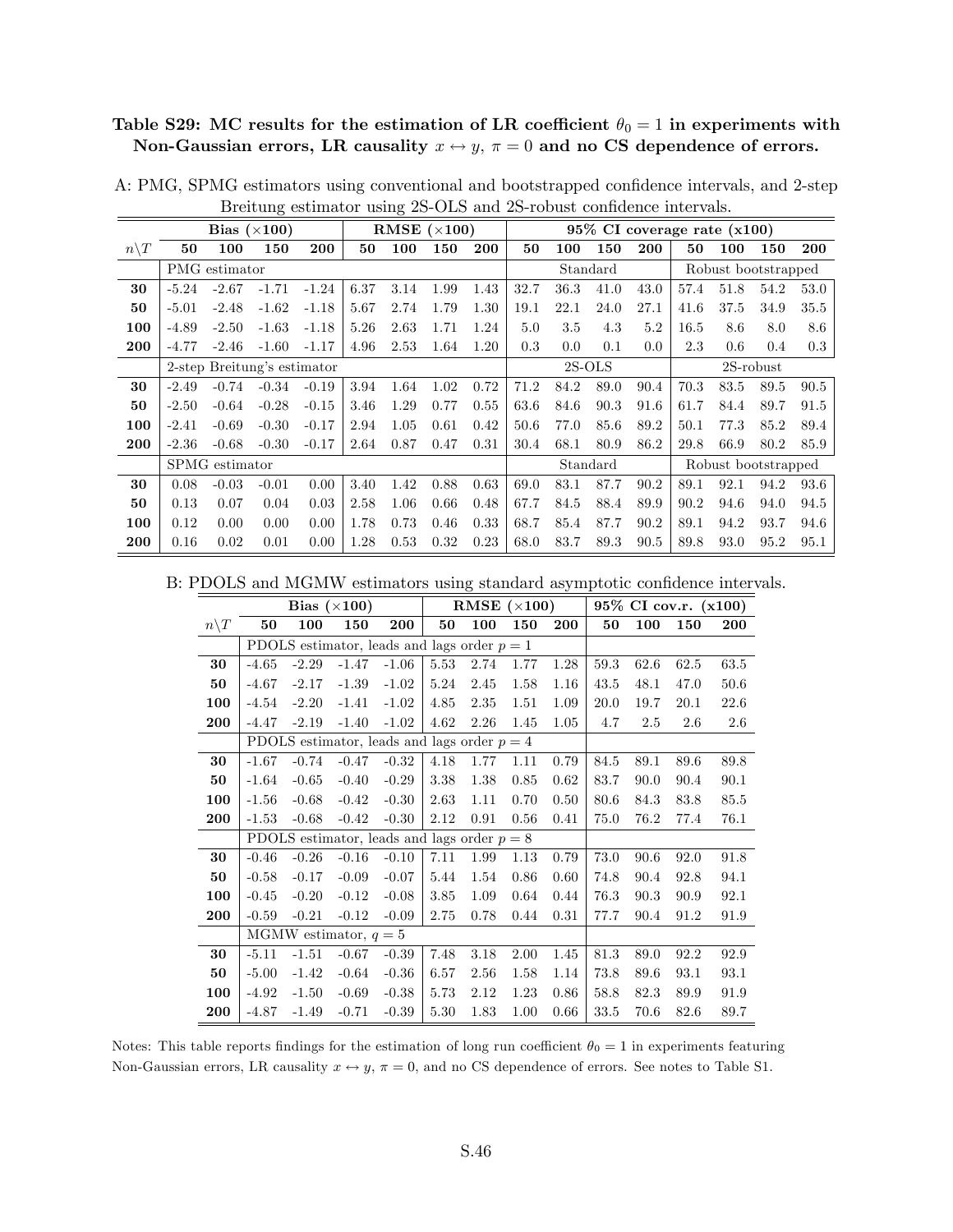Table S30: MC results for the estimation of LR coefficient  $\theta_0 = 1$  in experiments with Non-Gaussian errors, LR causality  $x \leftrightarrow y$ ,  $\pi = 0$  and SAR CS dependence of errors.

|                  |         |                | Bias $(\times 100)$         |         |      | RMSE $(\times 100)$ |      |      |          |      | $95\%$ CI coverage rate $(x100)$ |      |      |                     |              |      |
|------------------|---------|----------------|-----------------------------|---------|------|---------------------|------|------|----------|------|----------------------------------|------|------|---------------------|--------------|------|
| $n \backslash T$ | 50      | 100            | 150                         | 200     | 50   | 100                 | 150  | 200  | 50       | 100  | 150                              | 200  | 50   | 100                 | 150          | 200  |
|                  |         | PMG estimator  |                             |         |      |                     |      |      |          |      | Standard                         |      |      | Robust bootstrapped |              |      |
| 30               | $-5.57$ | $-2.83$        | $-1.84$                     | $-1.34$ | 7.14 | 3.51                | 2.26 | 1.66 | 34.0     | 37.9 | 40.6                             | 41.8 | 66.0 | 64.0                | 64.5         | 64.9 |
| 50               | $-5.36$ | $-2.64$        | $-1.74$                     | $-1.29$ | 6.31 | 3.06                | 1.99 | 1.48 | 21.4     | 25.7 | 26.9                             | 28.5 | 52.1 | 50.6                | 50.9         | 52.0 |
| 100              | $-5.14$ | $-2.62$        | $-1.72$                     | $-1.26$ | 5.66 | 2.83                | 1.86 | 1.36 | 7.2      | 7.2  | 7.7                              | 9.2  | 27.0 | 22.2                | 21.4         | 21.6 |
| 200              | $-5.09$ | $-2.55$        | $-1.67$                     | $-1.23$ | 5.34 | 2.66                | 1.74 | 1.28 | 1.1      | 0.6  | 0.8                              | 0.5  | 6.8  | 4.3                 | 3.8          | 3.9  |
|                  |         |                | 2-step Breitung's estimator |         |      |                     |      |      | $2S-OLS$ |      |                                  |      |      |                     | $2S$ -robust |      |
| 30               | $-2.64$ | $-0.79$        | $-0.37$                     | $-0.20$ | 4.73 | 2.08                | 1.34 | 0.98 | 65.0     | 75.7 | 78.7                             | 80.1 | 72.4 | 85.7                | 89.5         | 91.0 |
| 50               | $-2.62$ | $-0.67$        | $-0.31$                     | $-0.18$ | 4.01 | 1.64                | 1.01 | 0.74 | 57.0     | 74.6 | 80.1                             | 81.5 | 65.2 | 84.9                | 90.0         | 90.8 |
| 100              | $-2.49$ | $-0.75$        | $-0.34$                     | $-0.19$ | 3.27 | 1.28                | 0.77 | 0.55 | 48.8     | 68.8 | 76.2                             | 79.1 | 56.8 | 79.4                | 86.1         | 88.8 |
| 200              | $-2.46$ | $-0.72$        | $-0.32$                     | $-0.19$ | 2.87 | 1.01                | 0.57 | 0.39 | 30.9     | 62.3 | 72.7                             | 76.3 | 38.2 | 72.7                | 83.8         | 87.9 |
|                  |         | SPMG estimator |                             |         |      |                     |      |      |          |      | Standard                         |      |      | Robust bootstrapped |              |      |
| 30               | 0.10    | 0.00           | 0.00                        | 0.01    | 4.24 | 1.80                | 1.18 | 0.87 | 58.7     | 72.8 | 76.3                             | 78.1 | 88.7 | 93.3                | 93.7         | 92.9 |
| 50               | 0.18    | 0.09           | 0.04                        | 0.02    | 3.28 | 1.39                | 0.86 | 0.64 | 57.9     | 72.3 | 78.1                             | 80.1 | 89.3 | 93.2                | 94.4         | 95.0 |
| 100              | 0.13    | $-0.01$        | $-0.01$                     | $-0.01$ | 2.22 | 0.96                | 0.61 | 0.45 | 58.6     | 73.2 | 77.2                             | 78.8 | 88.5 | 92.6                | 93.2         | 94.2 |
| 200              | 0.12    | 0.02           | 0.01                        | 0.00    | 1.57 | 0.67                | 0.42 | 0.31 | 58.9     | 73.5 | 76.9                             | 79.7 | 88.5 | 92.6                | 94.1         | 94.2 |

A: PMG, SPMG estimators using conventional and bootstrapped confidence intervals, and 2-step Breitung estimator using 2S-OLS and 2S-robust confidence intervals.

B: PDOLS and MGMW estimators using standard asymptotic confidence intervals.

|                 |         |         | Bias $(\times 100)$     |                                               |      | RMSE $(\times 100)$ |      |      |      |      | 95% CI cov.r. (x100) |      |
|-----------------|---------|---------|-------------------------|-----------------------------------------------|------|---------------------|------|------|------|------|----------------------|------|
| $n\backslash T$ | 50      | 100     | 150                     | 200                                           | 50   | 100                 | 150  | 200  | 50   | 100  | 150                  | 200  |
|                 |         |         |                         | PDOLS estimator, leads and lags order $p = 1$ |      |                     |      |      |      |      |                      |      |
| 30              | $-4.79$ | $-2.39$ | $-1.58$                 | $-1.14$                                       | 6.18 | 3.11                | 2.06 | 1.51 | 56.7 | 58.1 | 56.6                 | 57.8 |
| 50              | $-4.81$ | $-2.26$ | $-1.49$                 | $-1.10$                                       | 5.68 | 2.73                | 1.79 | 1.33 | 41.5 | 46.8 | 45.7                 | 46.7 |
| 100             | $-4.59$ | $-2.28$ | $-1.48$                 | $-1.08$                                       | 5.06 | 2.52                | 1.64 | 1.21 | 24.2 | 23.9 | 23.9                 | 24.5 |
| 200             | $-4.55$ | $-2.25$ | $-1.45$                 | $-1.07$                                       | 4.78 | 2.37                | 1.53 | 1.13 | 6.8  | 4.8  | 5.8                  | 6.0  |
|                 |         |         |                         | PDOLS estimator, leads and lags order $p = 4$ |      |                     |      |      |      |      |                      |      |
| 30              | $-1.70$ | $-0.75$ | $-0.50$                 | $-0.34$                                       | 5.13 | 2.22                | 1.44 | 1.05 | 76.3 | 80.9 | 80.4                 | 81.1 |
| 50              | $-1.64$ | $-0.66$ | $-0.43$                 | $-0.32$                                       | 4.04 | 1.74                | 1.10 | 0.81 | 77.7 | 80.1 | 81.1                 | 79.7 |
| 100             | $-1.54$ | $-0.71$ | $-0.45$                 | $-0.33$                                       | 3.08 | 1.34                | 0.86 | 0.63 | 73.5 | 75.3 | 75.0                 | 76.2 |
| 200             | $-1.55$ | $-0.71$ | $-0.43$                 | $-0.32$                                       | 2.38 | 1.05                | 0.66 | 0.48 | 70.4 | 69.4 | 70.0                 | 69.7 |
|                 |         |         |                         | PDOLS estimator, leads and lags order $p = 8$ |      |                     |      |      |      |      |                      |      |
| 30              | $-0.63$ | $-0.25$ | $-0.17$                 | $-0.09$                                       | 8.23 | 2.53                | 1.50 | 1.07 | 67.1 | 81.7 | 81.5                 | 82.7 |
| 50              | $-0.57$ | $-0.15$ | $-0.09$                 | $-0.08$                                       | 6.47 | 1.98                | 1.14 | 0.80 | 68.8 | 81.7 | 83.9                 | 82.7 |
| 100             | $-0.47$ | $-0.20$ | $-0.13$                 | $-0.09$                                       | 4.55 | 1.39                | 0.83 | 0.59 | 69.1 | 81.1 | 80.9                 | 82.1 |
| 200             | $-0.57$ | $-0.23$ | $-0.12$                 | $-0.09$                                       | 3.16 | 0.98                | 0.58 | 0.40 | 71.2 | 81.2 | 82.4                 | 82.2 |
|                 |         |         | MGMW estimator, $q = 5$ |                                               |      |                     |      |      |      |      |                      |      |
| 30              | $-5.01$ | $-1.64$ | $-0.71$                 | $-0.37$                                       | 7.88 | 3.71                | 2.38 | 1.69 | 75.7 | 84.7 | 86.1                 | 87.6 |
| 50              | $-5.12$ | $-1.42$ | $-0.64$                 | $-0.39$                                       | 6.93 | 2.82                | 1.83 | 1.35 | 70.1 | 84.0 | 87.1                 | 87.8 |
| 100             | $-4.92$ | $-1.54$ | $-0.71$                 | $-0.40$                                       | 5.94 | 2.35                | 1.39 | 0.99 | 57.2 | 76.4 | 84.2                 | 86.4 |
| 200             | $-4.84$ | $-1.51$ | $-0.71$                 | $-0.42$                                       | 5.36 | 1.95                | 1.08 | 0.75 | 35.2 | 68.1 | 79.4                 | 83.3 |

Notes: This table reports findings for the estimation of long run coefficient  $\theta_0 = 1$  in experiments featuring Non-Gaussian errors, LR causality  $x \leftrightarrow y$ ,  $\pi = 0$ , and SAR CS dependence of errors. See notes to Table S1.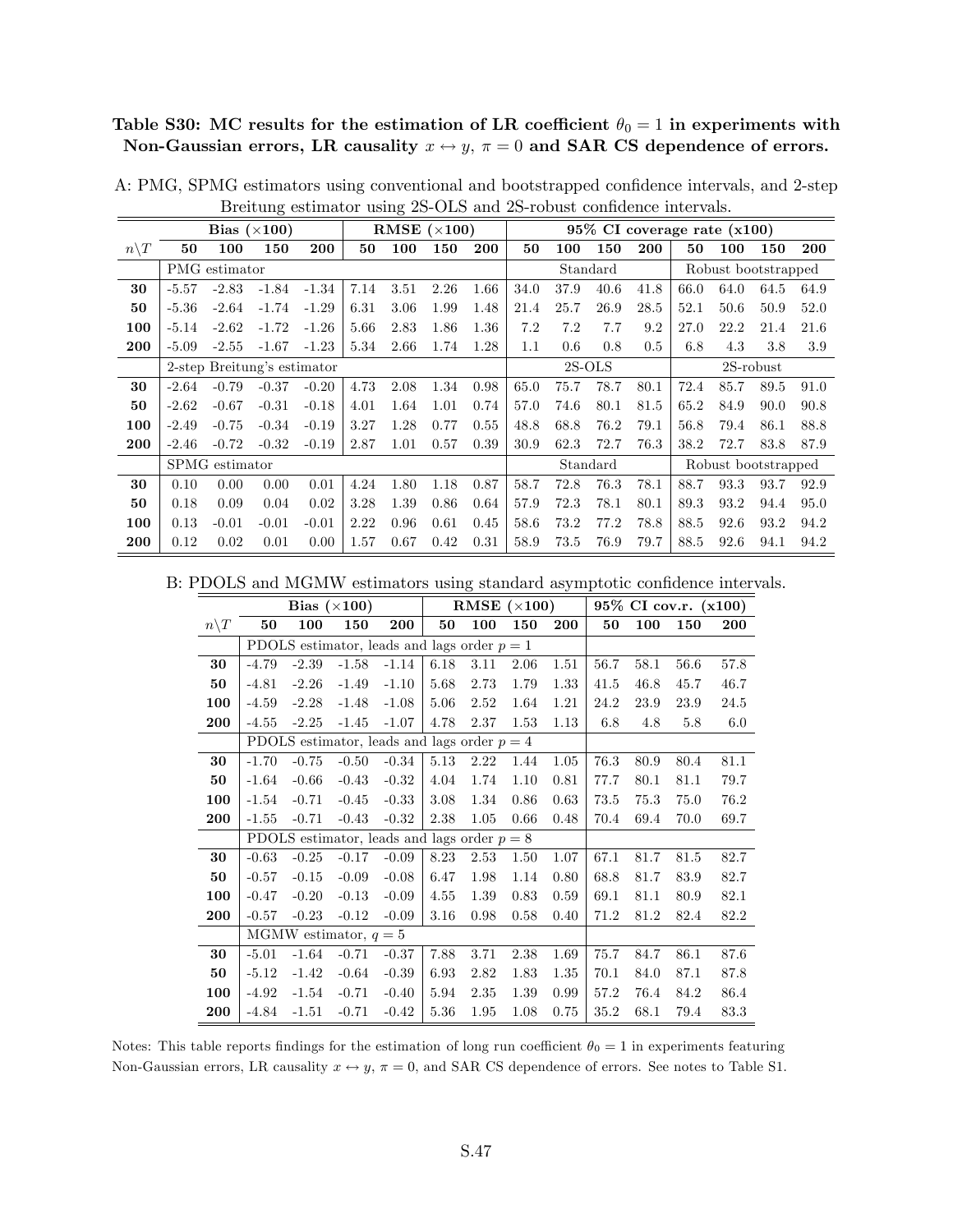## Table S31: MC results for the estimation of LR coefficient  $\theta_0 = 1$  in experiments with Non-Gaussian errors, LR causality  $x \leftrightarrow y$ ,  $\pi = 0$  and factor+SAR CS dependence of errors.

|                  |         |                | Bias $(\times 100)$         |         |      |      | RMSE $(\times 100)$ |            |      |      |          |            | $95\%$ CI coverage rate $(x100)$ |                     |           |      |
|------------------|---------|----------------|-----------------------------|---------|------|------|---------------------|------------|------|------|----------|------------|----------------------------------|---------------------|-----------|------|
| $n \backslash T$ | 50      | 100            | 150                         | 200     | 50   | 100  | 150                 | <b>200</b> | 50   | 100  | 150      | <b>200</b> | 50                               | 100                 | 150       | 200  |
|                  |         | PMG estimator  |                             |         |      |      |                     |            |      |      | Standard |            |                                  | Robust bootstrapped |           |      |
| 30               | $-1.67$ | $-0.83$        | $-0.60$                     | $-0.44$ | 3.24 | 1.62 | 1.07                | 0.80       | 48.8 | 54.6 | 55.2     | 55.9       | 85.4                             | 87.8                | 88.0      | 87.7 |
| 50               | $-1.67$ | $-0.82$        | $-0.55$                     | $-0.41$ | 2.83 | 1.36 | 0.89                | 0.67       | 42.9 | 48.1 | 49.8     | 51.7       | 83.3                             | 85.2                | 85.8      | 86.0 |
| 100              | $-1.53$ | $-0.83$        | $-0.54$                     | $-0.40$ | 2.30 | 1.18 | 0.77                | 0.58       | 33.8 | 35.2 | 36.8     | 39.9       | 78.0                             | 78.5                | 79.3      | 80.0 |
| 200              | $-1.52$ | $-0.80$        | $-0.53$                     | $-0.40$ | 2.08 | 1.07 | 0.70                | 0.52       | 24.8 | 25.9 | 25.7     | 26.0       | 70.9                             | 70.5                | 71.0      | 70.3 |
|                  |         |                | 2-step Breitung's estimator |         |      |      |                     |            |      |      | $2S-OLS$ |            |                                  |                     | 2S-robust |      |
| 30               | $-1.08$ | $-0.29$        | $-0.17$                     | $-0.09$ | 3.05 | 1.45 | 0.94                | 0.68       | 60.0 | 65.7 | 67.3     | 70.5       | 79.2                             | 87.4                | 89.9      | 91.2 |
| 50               | $-1.20$ | $-0.28$        | $-0.12$                     | $-0.06$ | 2.63 | 1.11 | 0.70                | 0.52       | 57.3 | 65.8 | 70.4     | 71.6       | 76.0                             | 87.5                | 90.8      | 91.9 |
| 100              | $-1.07$ | $-0.33$        | $-0.15$                     | $-0.08$ | 2.05 | 0.85 | 0.52                | 0.38       | 51.5 | 62.9 | 66.1     | 69.1       | 74.2                             | 86.3                | 90.0      | 91.5 |
| 200              | $-1.07$ | $-0.31$        | $-0.13$                     | $-0.08$ | 1.74 | 0.66 | 0.39                | 0.27       | 46.0 | 58.0 | 65.0     | 68.6       | 68.4                             | 84.6                | 90.1      | 92.2 |
|                  |         | SPMG estimator |                             |         |      |      |                     |            |      |      | Standard |            |                                  | Robust bootstrapped |           |      |
| 30               | 0.09    | 0.05           | $-0.02$                     | $-0.01$ | 3.04 | 1.33 | 0.83                | 0.61       | 50.2 | 60.9 | 64.1     | 66.3       | 88.3                             | 92.4                | 93.4      | 92.7 |
| 50               | 0.01    | 0.03           | 0.02                        | 0.02    | 2.28 | 0.99 | 0.63                | 0.46       | 50.0 | 61.5 | 67.2     | 67.7       | 89.1                             | 91.9                | 93.2      | 93.7 |
| 100              | 0.09    | $-0.02$        | 0.00                        | 0.00    | 1.66 | 0.69 | 0.44                | 0.32       | 49.2 | 59.9 | 64.8     | 66.3       | 87.0                             | 92.5                | 93.5      | 94.4 |
| 200              | 0.04    | 0.01           | 0.01                        | 0.01    | 1.37 | 0.49 | 0.31                | 0.23       | 48.4 | 61.4 | 65.6     | 66.7       | 89.1                             | 92.3                | 93.2      | 94.3 |

A: PMG, SPMG estimators using conventional and bootstrapped confidence intervals, and 2-step Breitung estimator using 2S-OLS and 2S-robust confidence intervals.

B: PDOLS and MGMW estimators using standard asymptotic confidence intervals.

|                 |         |         | Bias $(\times 100)$     |                                               |      | RMSE $(\times 100)$ |      |      |      |      | 95% CI cov.r. (x100) |      |
|-----------------|---------|---------|-------------------------|-----------------------------------------------|------|---------------------|------|------|------|------|----------------------|------|
| $n\backslash T$ | 50      | 100     | 150                     | 200                                           | 50   | 100                 | 150  | 200  | 50   | 100  | 150                  | 200  |
|                 |         |         |                         | PDOLS estimator, leads and lags order $p = 1$ |      |                     |      |      |      |      |                      |      |
| 30              | $-2.10$ | $-1.06$ | $-0.75$                 | $-0.54$                                       | 3.55 | 1.84                | 1.26 | 0.92 | 62.9 | 62.0 | 61.6                 | 60.4 |
| 50              | $-2.24$ | $-1.03$ | $-0.69$                 | $-0.52$                                       | 3.28 | 1.57                | 1.03 | 0.79 | 54.0 | 55.6 | 55.9                 | 56.4 |
| 100             | $-2.06$ | $-1.06$ | $-0.70$                 | $-0.52$                                       | 2.74 | 1.39                | 0.92 | 0.69 | 43.1 | 40.5 | 40.9                 | 40.7 |
| 200             | $-2.05$ | $-1.04$ | $-0.68$                 | $-0.52$                                       | 2.51 | 1.25                | 0.84 | 0.63 | 27.2 | 23.8 | 25.3                 | 23.6 |
|                 |         |         |                         | PDOLS estimator, leads and lags order $p = 4$ |      |                     |      |      |      |      |                      |      |
| 30              | $-0.98$ | $-0.45$ | $-0.33$                 | $-0.22$                                       | 3.74 | 1.61                | 1.04 | 0.74 | 66.6 | 68.4 | 68.6                 | 70.8 |
| 50              | $-1.17$ | $-0.42$ | $-0.27$                 | $-0.20$                                       | 3.14 | 1.26                | 0.79 | 0.58 | 64.3 | 69.5 | 68.6                 | 70.7 |
| 100             | $-1.01$ | $-0.48$ | $-0.30$                 | $-0.21$                                       | 2.36 | 1.00                | 0.62 | 0.45 | 61.4 | 65.0 | 64.4                 | 66.2 |
| 200             | $-1.06$ | $-0.47$ | $-0.28$                 | $-0.21$                                       | 1.92 | 0.79                | 0.49 | 0.35 | 55.9 | 56.2 | 59.2                 | 58.7 |
|                 |         |         |                         | PDOLS estimator, leads and lags order $p = 8$ |      |                     |      |      |      |      |                      |      |
| 30              | $-0.24$ | $-0.17$ | $-0.16$                 | $-0.09$                                       | 6.65 | 1.91                | 1.12 | 0.77 | 53.6 | 70.3 | 67.8                 | 71.5 |
| 50              | $-0.49$ | $-0.14$ | $-0.07$                 | $-0.06$                                       | 5.17 | 1.45                | 0.84 | 0.58 | 54.0 | 70.8 | 72.0                 | 73.0 |
| 100             | $-0.36$ | $-0.19$ | $-0.14$                 | $-0.07$                                       | 3.83 | 1.06                | 0.62 | 0.43 | 53.0 | 67.5 | 68.2                 | 71.1 |
| 200             | $-0.57$ | $-0.19$ | $-0.10$                 | $-0.09$                                       | 2.94 | 0.77                | 0.44 | 0.31 | 51.2 | 67.0 | 68.5                 | 69.5 |
|                 |         |         | MGMW estimator, $q = 5$ |                                               |      |                     |      |      |      |      |                      |      |
| 30              | $-1.26$ | $-0.36$ | $-0.26$                 | $-0.17$                                       | 4.01 | 2.09                | 1.47 | 1.06 | 76.8 | 78.3 | 74.9                 | 76.5 |
| 50              | $-1.44$ | $-0.40$ | $-0.19$                 | $-0.09$                                       | 3.43 | 1.65                | 1.08 | 0.80 | 73.8 | 77.0 | 78.3                 | 78.5 |
| 100             | $-1.21$ | $-0.46$ | $-0.22$                 | $-0.11$                                       | 2.54 | 1.22                | 0.80 | 0.57 | 72.6 | 74.9 | 76.6                 | 78.6 |
| 200             | $-1.23$ | $-0.45$ | $-0.20$                 | $-0.14$                                       | 2.13 | 0.96                | 0.58 | 0.43 | 66.9 | 72.0 | 78.3                 | 78.1 |

Notes: This table reports findings for the estimation of long run coefficient  $\theta_0 = 1$  in experiments featuring Non-Gaussian errors, LR causality  $x \leftrightarrow y$ ,  $\pi = 0$ , and factor+SAR CS dependence of errors. See notes to Table S1.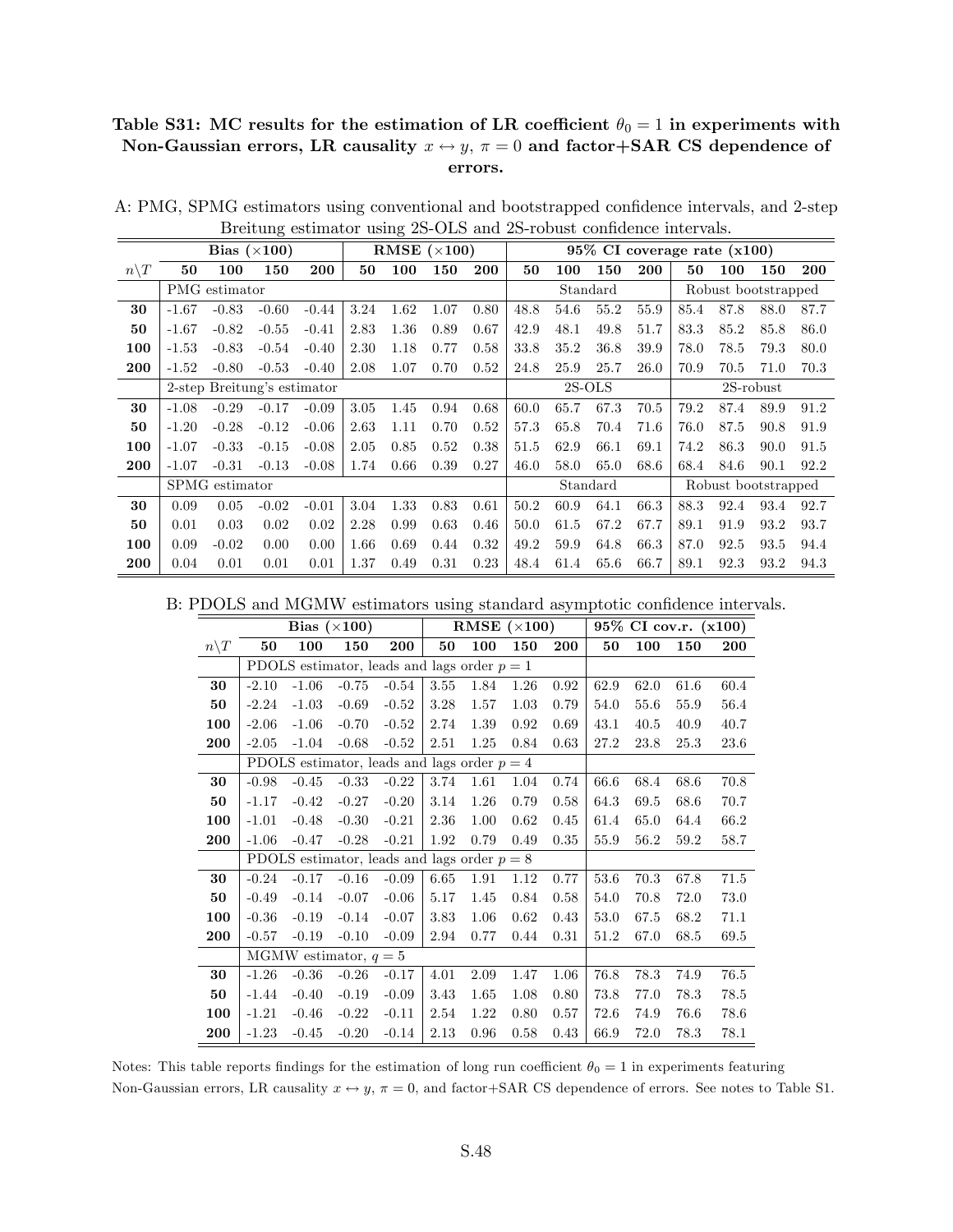Table S32: MC results for the estimation of LR coefficient  $\theta_0 = 1$  in experiments with Non-Gaussian errors, LR causality  $x \leftrightarrow y$ ,  $\pi = 0.05$  and no CS dependence of errors.

|                  |         |                | Bias $(\times 100)$         |         |      |      | RMSE $(\times 100)$ |            |      |      | $95\%$ CI coverage rate $(x100)$ |      |      |                     |           |      |
|------------------|---------|----------------|-----------------------------|---------|------|------|---------------------|------------|------|------|----------------------------------|------|------|---------------------|-----------|------|
| $n \backslash T$ | 50      | 100            | 150                         | 200     | 50   | 100  | 150                 | <b>200</b> | 50   | 100  | 150                              | 200  | 50   | 100                 | 150       | 200  |
|                  |         | PMG estimator  |                             |         |      |      |                     |            |      |      | Standard                         |      |      | Robust bootstrapped |           |      |
| 30               | $-5.34$ | $-2.72$        | $-1.74$                     | $-1.26$ | 6.54 | 3.20 | 2.03                | 1.46       | 33.2 | 37.8 | 42.6                             | 44.4 | 59.3 | 52.5                | 53.9      | 53.6 |
| 50               | $-5.09$ | $-2.51$        | $-1.64$                     | $-1.19$ | 5.78 | 2.79 | 1.81                | 1.32       | 20.2 | 23.2 | 24.1                             | 28.5 | 43.0 | 38.9                | 36.2      | 37.2 |
| 100              | $-4.97$ | $-2.52$        | $-1.64$                     | $-1.19$ | 5.37 | 2.66 | 1.73                | 1.25       | 5.3  | 3.8  | 4.5                              | 6.2  | 17.8 | 9.2                 | 8.8       | 9.4  |
| 200              | $-4.84$ | $-2.48$        | $-1.62$                     | $-1.17$ | 5.03 | 2.56 | 1.66                | 1.21       | 0.4  | 0.1  | 0.1                              | 0.2  | 2.7  | 0.7                 | 0.4       | 0.4  |
|                  |         |                | 2-step Breitung's estimator |         |      |      |                     |            |      |      | $2S-OLS$                         |      |      |                     | 2S-robust |      |
| 30               | $-4.17$ | $-1.99$        | $-1.35$                     | $-1.11$ | 6.82 | 4.61 | 4.50                | 3.20       | 61.2 | 69.7 | 74.8                             | 76.8 | 60.5 | 69.0                | 74.7      | 77.0 |
| 50               | $-4.25$ | $-1.80$        | $-1.35$                     | $-1.06$ | 6.30 | 3.54 | 3.30                | 2.76       | 49.2 | 65.5 | 69.6                             | 70.9 | 48.5 | 65.6                | 69.7      | 70.5 |
| 100              | $-4.09$ | $-1.86$        | $-1.27$                     | $-1.01$ | 5.14 | 2.96 | 2.31                | 2.14       | 36.4 | 54.9 | 62.3                             | 64.3 | 36.0 | 55.1                | 63.1      | 64.7 |
| 200              | $-4.03$ | $-1.94$        | $-1.31$                     | $-1.05$ | 4.65 | 2.59 | 2.15                | 1.86       | 17.6 | 37.5 | 49.8                             | 53.8 | 17.7 | 37.4                | 49.0      | 54.4 |
|                  |         | SPMG estimator |                             |         |      |      |                     |            |      |      | Standard                         |      |      | Robust bootstrapped |           |      |
| 30               | 0.10    | $-0.04$        | $-0.02$                     | $-0.01$ | 3.56 | 1.46 | 0.91                | 0.64       | 68.0 | 83.5 | 88.2                             | 89.7 | 89.0 | 92.5                | 94.2      | 94.0 |
| 50               | 0.12    | 0.07           | 0.04                        | 0.03    | 2.65 | 1.09 | 0.68                | 0.49       | 67.5 | 83.5 | 89.1                             | 89.8 | 90.5 | 94.3                | 94.6      | 94.7 |
| 100              | 0.13    | 0.00           | 0.00                        | 0.00    | 1.84 | 0.75 | 0.47                | 0.34       | 68.2 | 84.0 | 87.8                             | 89.3 | 89.1 | 94.6                | 93.3      | 93.8 |
| 200              | 0.17    | 0.02           | 0.01                        | 0.00    | 1.30 | 0.54 | 0.33                | 0.24       | 68.7 | 84.0 | 89.1                             | 90.3 | 89.8 | 93.3                | 94.8      | 94.9 |

A: PMG, SPMG estimators using conventional and bootstrapped confidence intervals, and 2-step Breitung estimator using 2S-OLS and 2S-robust confidence intervals.

B: PDOLS and MGMW estimators using standard asymptotic confidence intervals.

|                 |         |         | Bias $(\times 100)$     |                                               |      | RMSE $(\times 100)$ |      |      |      |      | $95\%$ CI cov.r. $(x100)$ |      |
|-----------------|---------|---------|-------------------------|-----------------------------------------------|------|---------------------|------|------|------|------|---------------------------|------|
| $n\backslash T$ | 50      | 100     | 150                     | 200                                           | 50   | 100                 | 150  | 200  | 50   | 100  | 150                       | 200  |
|                 |         |         |                         | PDOLS estimator, leads and lags order $p = 1$ |      |                     |      |      |      |      |                           |      |
| 30              | $-6.40$ | $-3.74$ | $-2.67$                 | $-2.19$                                       | 8.06 | 5.07                | 3.86 | 3.42 | 61.1 | 67.6 | 70.9                      | 73.0 |
| 50              | $-6.43$ | $-3.51$ | $-2.58$                 | $-2.12$                                       | 7.50 | 4.38                | 3.38 | 2.99 | 46.3 | 56.3 | 60.9                      | 66.2 |
| 100             | $-6.27$ | $-3.52$ | $-2.58$                 | $-2.11$                                       | 6.87 | 3.99                | 3.08 | 2.60 | 26.7 | 34.5 | 41.3                      | 49.9 |
| 200             | $-6.22$ | $-3.57$ | $-2.59$                 | $-2.10$                                       | 6.54 | 3.83                | 2.84 | 2.33 | 15.7 | 16.7 | 23.6                      | 30.6 |
|                 |         |         |                         | PDOLS estimator, leads and lags order $p = 4$ |      |                     |      |      |      |      |                           |      |
| 30              | $-3.50$ | $-2.29$ | $-1.72$                 | $-1.48$                                       | 6.93 | 4.46                | 3.42 | 3.12 | 81.5 | 86.5 | 89.2                      | 90.7 |
| 50              | $-3.54$ | $-2.06$ | $-1.62$                 | $-1.42$                                       | 5.83 | 3.54                | 2.85 | 2.63 | 78.5 | 86.0 | 88.9                      | 89.3 |
| 100             | $-3.46$ | $-2.09$ | $-1.64$                 | $-1.42$                                       | 4.83 | 2.92                | 2.42 | 2.14 | 73.5 | 78.8 | 79.2                      | 84.3 |
| 200             | $-3.40$ | $-2.15$ | $-1.66$                 | $-1.41$                                       | 4.16 | 2.63                | 2.07 | 1.78 | 61.1 | 63.1 | 66.4                      | 68.5 |
|                 |         |         |                         | PDOLS estimator, leads and lags order $p = 8$ |      |                     |      |      |      |      |                           |      |
| 30              | $-2.24$ | $-1.83$ | $-1.41$                 | $-1.25$                                       | 9.45 | 4.80                | 3.50 | 3.15 | 72.1 | 88.2 | 91.1                      | 91.6 |
| 50              | $-2.52$ | $-1.59$ | $-1.33$                 | $-1.20$                                       | 7.48 | 3.66                | 2.88 | 2.65 | 72.5 | 87.4 | 90.9                      | 91.6 |
| 100             | $-2.38$ | $-1.63$ | $-1.35$                 | $-1.22$                                       | 5.54 | 2.86                | 2.34 | 2.09 | 74.0 | 86.2 | 84.9                      | 88.7 |
| 200             | $-2.39$ | $-1.70$ | $-1.38$                 | $-1.20$                                       | 4.30 | 2.42                | 1.92 | 1.66 | 69.4 | 77.9 | 79.2                      | 80.7 |
|                 |         |         | MGMW estimator, $q = 5$ |                                               |      |                     |      |      |      |      |                           |      |
| 30              | $-6.58$ | $-2.80$ | $-1.75$                 | $-1.41$                                       | 9.77 | 5.46                | 4.15 | 3.62 | 80.3 | 89.5 | 93.2                      | 94.8 |
| 50              | $-6.50$ | $-2.66$ | $-1.78$                 | $-1.37$                                       | 8.64 | 4.53                | 3.52 | 3.10 | 70.7 | 86.5 | 91.9                      | 94.2 |
| 100             | $-6.42$ | $-2.81$ | $-1.80$                 | $-1.39$                                       | 7.47 | 3.82                | 2.79 | 2.31 | 52.6 | 77.4 | 85.4                      | 90.0 |
| 200             | $-6.32$ | $-2.80$ | $-1.79$                 | $-1.39$                                       | 6.91 | 3.34                | 2.33 | 1.98 | 29.4 | 57.9 | 71.2                      | 80.5 |

Notes: This table reports findings for the estimation of long run coefficient  $\theta_0 = 1$  in experiments featuring Non-Gaussian errors, LR causality  $x \leftrightarrow y$ ,  $\pi = 0.05$ , and no CS dependence of errors. See notes to Table S1.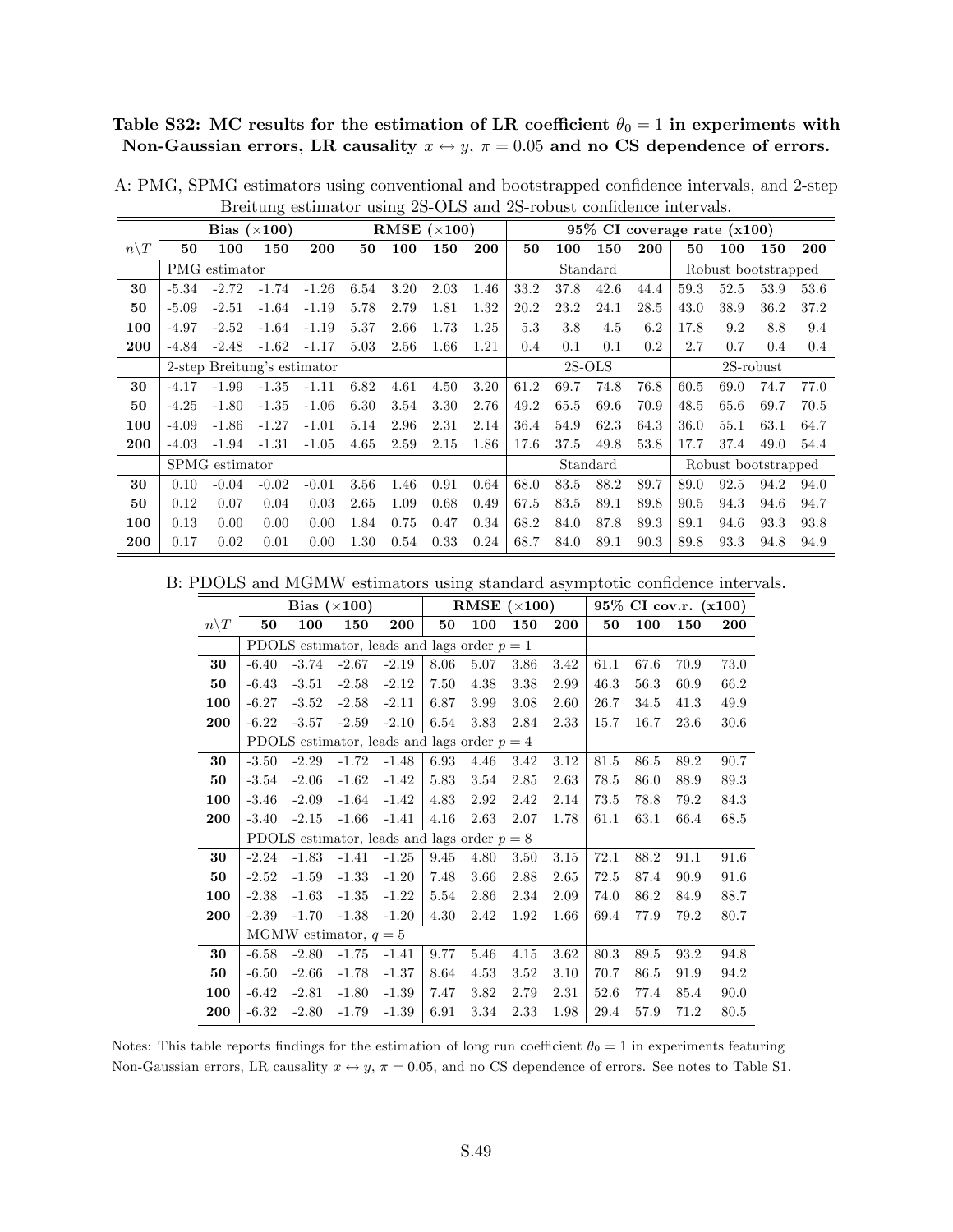Table S33: MC results for the estimation of LR coefficient  $\theta_0 = 1$  in experiments with Non-Gaussian errors, LR causality  $x \leftrightarrow y$ ,  $\pi = 0.05$  and SAR CS dependence of errors.

|                 |         |                | Bias $(\times 100)$         |         |      |      | RMSE $(\times 100)$ |      |      |      | $95\%$ CI coverage rate $(x100)$ |      |      |                     |              |      |
|-----------------|---------|----------------|-----------------------------|---------|------|------|---------------------|------|------|------|----------------------------------|------|------|---------------------|--------------|------|
| $n\backslash T$ | 50      | 100            | 150                         | 200     | 50   | 100  | 150                 | 200  | 50   | 100  | 150                              | 200  | 50   | 100                 | 150          | 200  |
|                 |         | PMG estimator  |                             |         |      |      |                     |      |      |      | Standard                         |      |      | Robust bootstrapped |              |      |
| 30              | $-5.71$ | $-2.88$        | $-1.87$                     | $-1.36$ | 7.35 | 3.57 | 2.30                | 1.69 | 34.4 | 37.5 | 41.1                             | 42.3 | 66.0 | 64.9                | 64.8         | 65.2 |
| 50              | $-5.45$ | $-2.67$        | $-1.76$                     | $-1.29$ | 6.43 | 3.10 | 2.02                | 1.49 | 22.2 | 26.4 | 27.7                             | 29.1 | 52.4 | 52.7                | 51.9         | 52.3 |
| 100             | $-5.22$ | $-2.64$        | $-1.74$                     | $-1.27$ | 5.75 | 2.86 | 1.87                | 1.37 | 7.6  | 8.1  | 8.4                              | 10.0 | 27.9 | 23.0                | 21.5         | 22.7 |
| 200             | $-5.16$ | $-2.58$        | $-1.69$                     | $-1.24$ | 5.42 | 2.69 | 1.76                | 1.29 | 1.1  | 0.8  | 0.9                              | 0.5  | 7.0  | 4.5                 | 4.0          | 4.3  |
|                 |         |                | 2-step Breitung's estimator |         |      |      |                     |      |      |      | $2S-OLS$                         |      |      |                     | $2S$ -robust |      |
| 30              | $-4.33$ | $-2.07$        | $-1.40$                     | $-1.12$ | 7.36 | 5.41 | 4.97                | 4.81 | 57.9 | 63.9 | 68.9                             | 71.6 | 63.9 | 71.9                | 76.3         | 78.5 |
| 50              | $-4.36$ | $-1.88$        | $-1.46$                     | $-1.20$ | 6.42 | 3.72 | 3.47                | 3.09 | 49.0 | 62.5 | 64.6                             | 67.4 | 53.9 | 70.6                | 71.0         | 73.6 |
| 100             | $-4.17$ | $-1.94$        | $-1.39$                     | $-1.14$ | 5.46 | 3.08 | 2.53                | 2.32 | 36.4 | 53.1 | 58.4                             | 60.5 | 42.5 | 60.1                | 65.2         | 66.3 |
| 200             | $-4.13$ | $-1.97$        | $-1.37$                     | $-1.12$ | 5.03 | 2.72 | 2.04                | 1.73 | 20.0 | 40.1 | 48.3                             | 52.9 | 24.8 | 45.6                | 53.8         | 57.6 |
|                 |         | SPMG estimator |                             |         |      |      |                     |      |      |      | Standard                         |      |      | Robust bootstrapped |              |      |
| 30              | 0.11    | $-0.01$        | $-0.01$                     | 0.01    | 4.38 | 1.83 | 1.20                | 0.89 | 58.4 | 73.1 | 76.7                             | 79.0 | 89.1 | 93.1                | 93.5         | 93.2 |
| 50              | 0.18    | 0.09           | 0.03                        | 0.02    | 3.35 | 1.42 | 0.87                | 0.65 | 58.8 | 72.3 | 78.8                             | 79.8 | 89.3 | 93.3                | 94.6         | 94.7 |
| 100             | 0.14    | $-0.01$        | $-0.01$                     | 0.00    | 2.27 | 0.98 | 0.62                | 0.46 | 58.9 | 72.8 | 77.5                             | 79.4 | 88.3 | 93.1                | 93.3         | 93.6 |
| 200             | 0.13    | 0.02           | 0.01                        | 0.00    | 1.60 | 0.68 | 0.43                | 0.32 | 59.6 | 74.4 | 77.7                             | 79.7 | 87.9 | 92.7                | 94.4         | 94.4 |

A: PMG, SPMG estimators using conventional and bootstrapped confidence intervals, and 2-step Breitung estimator using 2S-OLS and 2S-robust confidence intervals.

B: PDOLS and MGMW estimators using standard asymptotic confidence intervals.

|                 |         |         | Bias $(\times 100)$     |         |                                               |      | RMSE $(\times 100)$ |            |          |      | 95% CI cov.r. (x100) |      |
|-----------------|---------|---------|-------------------------|---------|-----------------------------------------------|------|---------------------|------------|----------|------|----------------------|------|
| $n\backslash T$ | 50      | 100     | 150                     | 200     | 50                                            | 100  | 150                 | <b>200</b> | 50       | 100  | 150                  | 200  |
|                 |         |         |                         |         | PDOLS estimator, leads and lags order $p = 1$ |      |                     |            |          |      |                      |      |
| 30              | $-6.59$ | $-3.89$ | $-2.85$                 | $-2.37$ | 8.59                                          | 5.41 | 4.15                | 3.70       | 58.5     | 63.8 | 65.8                 | 68.5 |
| 50              | $-6.62$ | $-3.66$ | $-2.76$                 | $-2.31$ | 7.91                                          | 4.65 | 3.66                | 3.25       | 45.6     | 56.1 | 58.2                 | 64.5 |
| 100             | $-6.32$ | $-3.63$ | $-2.69$                 | $-2.24$ | 7.02                                          | 4.15 | 3.22                | 2.78       | 29.4     | 35.9 | 41.6                 | 47.8 |
| 200             | $-6.36$ | $-3.68$ | $-2.71$                 | $-2.21$ | 6.75                                          | 3.97 | 2.98                | 2.46       | 16.5     | 17.2 | 24.0                 | 31.0 |
|                 |         |         |                         |         | PDOLS estimator, leads and lags order $p = 4$ |      |                     |            |          |      |                      |      |
| 30              | $-3.61$ | $-2.35$ | $-1.82$                 | $-1.59$ | 7.64                                          | 4.78 | 3.68                | 3.37       | $75.8\,$ | 82.3 | 83.6                 | 86.4 |
| 50              | $-3.60$ | $-2.13$ | $-1.75$                 | $-1.56$ | 6.35                                          | 3.78 | 3.10                | 2.86       | 73.7     | 81.2 | 83.5                 | 85.3 |
| 100             | $-3.44$ | $-2.14$ | $-1.71$                 | $-1.52$ | 5.09                                          | 3.07 | 2.54                | 2.29       | 70.0     | 75.3 | 76.1                 | 78.9 |
| 200             | $-3.51$ | $-2.22$ | $-1.74$                 | $-1.49$ | 4.40                                          | 2.76 | 2.18                | 1.88       | 58.5     | 62.3 | 64.9                 | 68.0 |
|                 |         |         |                         |         | PDOLS estimator, leads and lags order $p = 8$ |      |                     |            |          |      |                      |      |
| 30              | $-2.54$ | $-1.86$ | $-1.51$                 | $-1.35$ | 10.59                                         | 5.14 | 3.78                | 3.42       | 66.2     | 82.8 | 85.6                 | 87.2 |
| 50              | $-2.60$ | $-1.63$ | $-1.44$                 | $-1.34$ | 8.37                                          | 3.90 | $3.15\,$            | 2.88       | 67.3     | 82.6 | 86.1                 | 87.3 |
| 100             | $-2.39$ | $-1.66$ | $-1.40$                 | $-1.30$ | 6.05                                          | 3.02 | 2.46                | 2.23       | 68.2     | 81.0 | 82.8                 | 84.7 |
| 200             | $-2.49$ | $-1.75$ | $-1.44$                 | $-1.27$ | 4.63                                          | 2.57 | 2.03                | 1.76       | 65.9     | 75.0 | 75.9                 | 78.1 |
|                 |         |         | MGMW estimator, $q = 5$ |         |                                               |      |                     |            |          |      |                      |      |
| 30              | $-6.43$ | $-2.95$ | $-1.83$                 | $-1.50$ | 9.83                                          | 5.68 | 4.57                | 3.83       | 75.5     | 85.5 | 88.7                 | 91.8 |
| 50              | $-6.65$ | $-2.70$ | $-1.84$                 | $-1.51$ | 8.82                                          | 4.62 | 3.82                | 3.25       | 68.0     | 83.2 | 88.8                 | 90.4 |
| 100             | $-6.40$ | $-2.81$ | $-1.83$                 | $-1.41$ | 7.58                                          | 3.86 | 2.85                | 2.36       | 52.7     | 74.6 | 82.2                 | 86.3 |
| 200             | $-6.32$ | $-2.77$ | $-1.82$                 | $-1.45$ | 6.92                                          | 3.39 | 2.42                | 2.02       | 30.3     | 59.6 | 71.2                 | 76.8 |

Notes: This table reports findings for the estimation of long run coefficient  $\theta_0 = 1$  in experiments featuring Non-Gaussian errors, LR causality  $x \leftrightarrow y$ ,  $\pi = 0.05$ , and SAR CS dependence of errors. See notes to Table S1.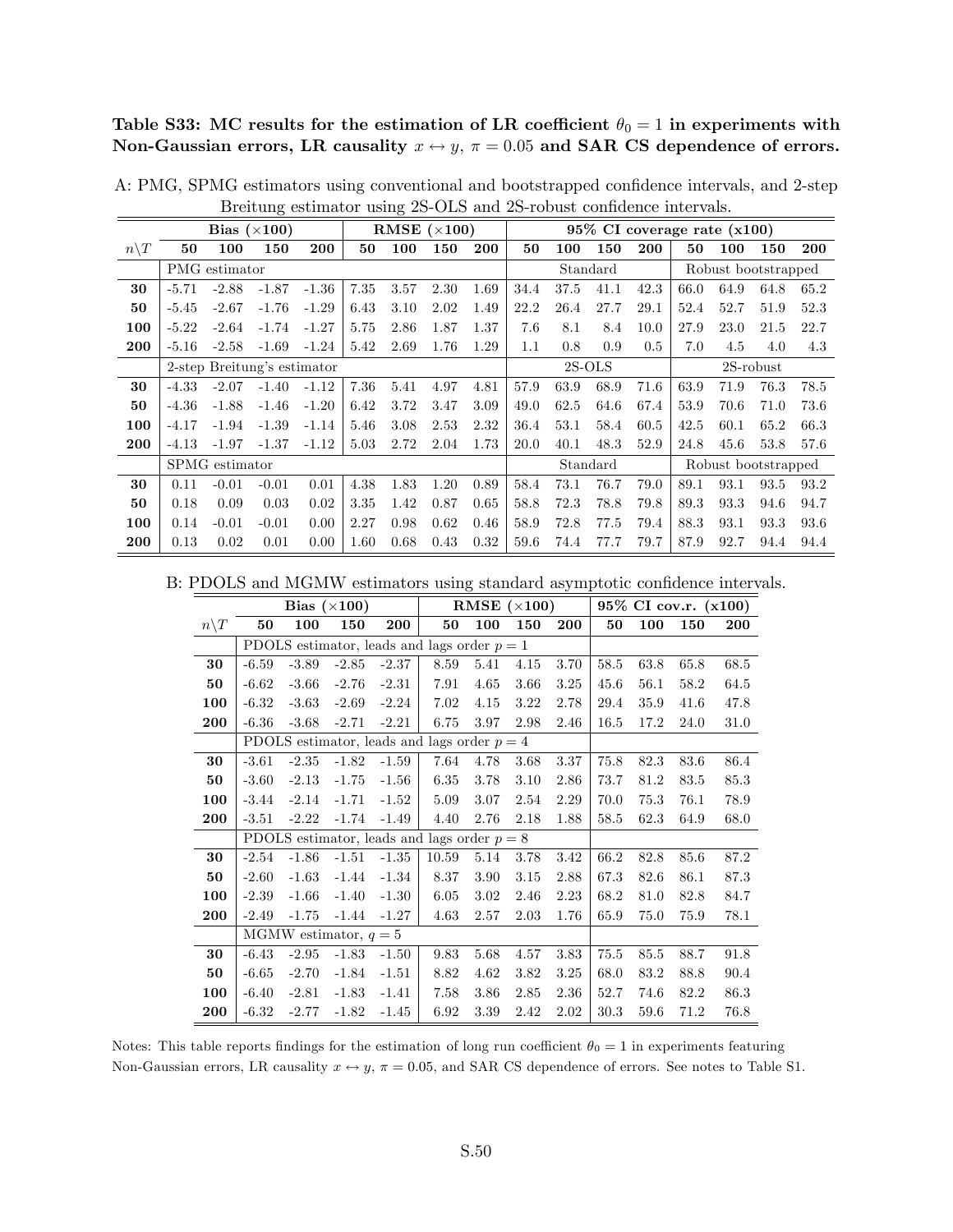#### Table S34: MC results for the estimation of LR coefficient  $\theta_0 = 1$  in experiments with Non-Gaussian errors, LR causality  $x \leftrightarrow y$ ,  $\pi = 0.05$  and factor+SAR CS dependence of errors.

|                  |         |                             | Bias $(\times 100)$ |         |      |      | RMSE $(\times 100)$ |      |      |          |          |            | $95\%$ CI coverage rate $(x100)$ |                     |              |      |
|------------------|---------|-----------------------------|---------------------|---------|------|------|---------------------|------|------|----------|----------|------------|----------------------------------|---------------------|--------------|------|
| $n \backslash T$ | 50      | 100                         | 150                 | 200     | 50   | 100  | 150                 | 200  | 50   | 100      | 150      | <b>200</b> | 50                               | 100                 | 150          | 200  |
|                  |         | PMG estimator               |                     |         |      |      |                     |      |      | Standard |          |            |                                  | Robust bootstrapped |              |      |
| 30               | $-1.69$ | $-0.84$                     | $-0.60$             | $-0.45$ | 3.28 | 1.64 | 1.08                | 0.80 | 50.1 | 56.1     | 55.4     | 56.6       | 86.0                             | 88.3                | 88.1         | 87.8 |
| 50               | $-1.70$ | $-0.83$                     | $-0.56$             | $-0.41$ | 2.87 | 1.37 | 0.90                | 0.67 | 43.2 | 49.3     | 50.7     | 52.5       | 83.3                             | 85.0                | 85.2         | 86.3 |
| 100              | $-1.55$ | $-0.83$                     | $-0.54$             | $-0.41$ | 2.32 | 1.19 | 0.78                | 0.58 | 34.6 | 36.7     | 38.2     | 40.6       | 77.9                             | 78.6                | 79.0         | 80.3 |
| 200              | $-1.53$ | $-0.80$                     | $-0.53$             | $-0.40$ | 2.10 | 1.08 | 0.71                | 0.52 | 25.5 | 26.3     | 25.9     | 26.2       | 71.2                             | 70.8                | 71.0         | 70.0 |
|                  |         | 2-step Breitung's estimator |                     |         |      |      |                     |      |      | $2S-OLS$ |          |            |                                  |                     | $2S$ -robust |      |
| 30               | $-1.82$ | $-0.88$                     | $-0.74$             | $-0.54$ | 4.42 | 2.78 | 2.44                | 2.31 | 56.0 | 62.5     | 63.9     | 64.9       | 72.1                             | 78.9                | 79.2         | 80.3 |
| 50               | $-1.96$ | $-0.84$                     | $-0.65$             | $-0.53$ | 3.97 | 2.23 | 2.02                | 1.95 | 50.8 | 61.1     | 61.5     | 65.3       | 67.7                             | 77.4                | 76.5         | 76.7 |
| 100              | $-1.80$ | $-0.86$                     | $-0.64$             | $-0.53$ | 3.01 | 1.78 | 1.48                | 1.42 | 45.2 | 57.0     | 57.9     | 60.7       | 62.3                             | 72.9                | 72.1         | 72.8 |
| 200              | $-1.83$ | $-0.84$                     | $-0.61$             | $-0.54$ | 2.67 | 1.65 | 1.28                | 1.07 | 36.2 | 50.4     | 55.7     | 57.2       | 54.1                             | 65.9                | 69.2         | 69.3 |
|                  |         | SPMG estimator              |                     |         |      |      |                     |      |      |          | Standard |            |                                  | Robust bootstrapped |              |      |
| 30               | 0.09    | 0.05                        | $-0.02$             | $-0.01$ | 3.08 | 1.34 | 0.83                | 0.61 | 51.7 | 61.7     | 66.0     | 67.5       | 88.9                             | 92.1                | 93.5         | 92.9 |
| 50               | 0.00    | 0.03                        | 0.03                | 0.02    | 2.31 | 1.01 | 0.64                | 0.46 | 50.3 | 62.5     | 67.2     | 69.2       | 89.4                             | 92.1                | 93.6         | 93.9 |
| 100              | 0.09    | $-0.02$                     | 0.00                | 0.00    | 1.68 | 0.70 | 0.44                | 0.32 | 49.4 | 61.6     | 66.4     | 67.8       | 87.7                             | 92.2                | 93.6         | 94.1 |
| 200              | 0.03    | 0.01                        | 0.01                | 0.01    | 1.45 | 0.50 | 0.31                | 0.23 | 48.4 | 62.0     | 66.3     | 67.1       | 89.2                             | 92.1                | 93.3         | 94.2 |

A: PMG, SPMG estimators using conventional and bootstrapped confidence intervals, and 2-step Breitung estimator using 2S-OLS and 2S-robust confidence intervals.

B: PDOLS and MGMW estimators using standard asymptotic confidence intervals.

|                 |         |         | Bias $(\times 100)$     |                                               |      |      | RMSE $(\times 100)$ |            |      |      | 95% CI cov.r. (x100) |      |
|-----------------|---------|---------|-------------------------|-----------------------------------------------|------|------|---------------------|------------|------|------|----------------------|------|
| $n\backslash T$ | 50      | 100     | 150                     | <b>200</b>                                    | 50   | 100  | 150                 | <b>200</b> | 50   | 100  | 150                  | 200  |
|                 |         |         |                         | PDOLS estimator, leads and lags order $p = 1$ |      |      |                     |            |      |      |                      |      |
| 30              | $-2.80$ | $-1.65$ | $-1.33$                 | $-1.05$                                       | 4.55 | 2.88 | 2.32                | 2.01       | 68.5 | 72.4 | 73.8                 | 75.3 |
| 50              | $-2.99$ | $-1.58$ | $-1.23$                 | $-1.03$                                       | 4.28 | 2.43 | 1.98                | 1.72       | 60.6 | 69.6 | 71.7                 | 76.0 |
| 100             | $-2.77$ | $-1.63$ | $-1.24$                 | $-1.02$                                       | 3.60 | 2.16 | 1.69                | 1.47       | 52.3 | 59.3 | 61.0                 | 67.4 |
| 200             | $-2.78$ | $-1.64$ | $-1.22$                 | $-1.03$                                       | 3.34 | 1.97 | 1.51                | 1.30       | 37.6 | 43.0 | 49.6                 | 55.2 |
|                 |         |         |                         | PDOLS estimator, leads and lags order $p = 4$ |      |      |                     |            |      |      |                      |      |
| 30              | $-1.77$ | $-1.11$ | $-0.94$                 | $-0.76$                                       | 4.87 | 2.79 | 2.19                | 1.93       | 70.7 | 79.0 | 79.7                 | 83.6 |
| 50              | $-2.05$ | $-1.03$ | $-0.84$                 | $-0.74$                                       | 4.27 | 2.23 | 1.85                | 1.60       | 70.7 | 79.6 | 82.0                 | 85.1 |
| 100             | $-1.84$ | $-1.10$ | $-0.88$                 | $-0.73$                                       | 3.28 | 1.85 | 1.45                | 1.29       | 68.5 | 76.5 | 78.6                 | 83.4 |
| 200             | $-1.90$ | $-1.14$ | $-0.86$                 | $-0.75$                                       | 2.82 | 1.57 | 1.22                | 1.07       | 61.4 | 68.9 | 73.3                 | 77.0 |
|                 |         |         |                         | PDOLS estimator, leads and lags order $p = 8$ |      |      |                     |            |      |      |                      |      |
| 30              | $-1.08$ | $-0.88$ | $-0.80$                 | $-0.65$                                       | 7.75 | 3.17 | 2.31                | 2.04       | 55.8 | 77.2 | 79.7                 | 83.0 |
| 50              | $-1.40$ | $-0.79$ | $-0.68$                 | $-0.61$                                       | 6.15 | 2.44 | 1.97                | 1.63       | 57.3 | 79.4 | 82.5                 | 86.9 |
| 100             | $-1.20$ | $-0.86$ | $-0.75$                 | $-0.62$                                       | 4.55 | 1.93 | 1.47                | 1.31       | 53.8 | 78.4 | 83.4                 | 86.5 |
| 200             | $-1.46$ | $-0.91$ | $-0.72$                 | $-0.65$                                       | 3.63 | 1.56 | 1.18                | 1.04       | 51.5 | 77.8 | 80.8                 | 83.8 |
|                 |         |         | MGMW estimator, $q = 5$ |                                               |      |      |                     |            |      |      |                      |      |
| 30              | $-1.42$ | $-0.61$ | $-0.52$                 | $-0.40$                                       | 4.79 | 2.99 | 2.52                | 2.45       | 80.8 | 84.0 | 82.8                 | 85.9 |
| 50              | $-1.63$ | $-0.64$ | $-0.40$                 | $-0.31$                                       | 4.12 | 2.33 | 1.98                | 1.75       | 78.5 | 84.3 | 85.2                 | 88.5 |
| 100             | $-1.32$ | $-0.70$ | $-0.47$                 | $-0.30$                                       | 3.04 | 1.88 | 1.41                | 1.26       | 77.8 | 82.0 | 85.1                 | 88.1 |
| 200             | $-1.42$ | $-0.67$ | $-0.43$                 | $-0.36$                                       | 2.59 | 1.42 | 1.10                | 0.99       | 71.5 | 79.9 | 83.8                 | 85.4 |

Notes: This table reports findings for the estimation of long run coefficient  $\theta_0 = 1$  in experiments featuring Non-Gaussian errors, LR causality  $x \leftrightarrow y$ ,  $\pi = 0.05$ , and factor+SAR CS dependence of errors. See notes to Table S1.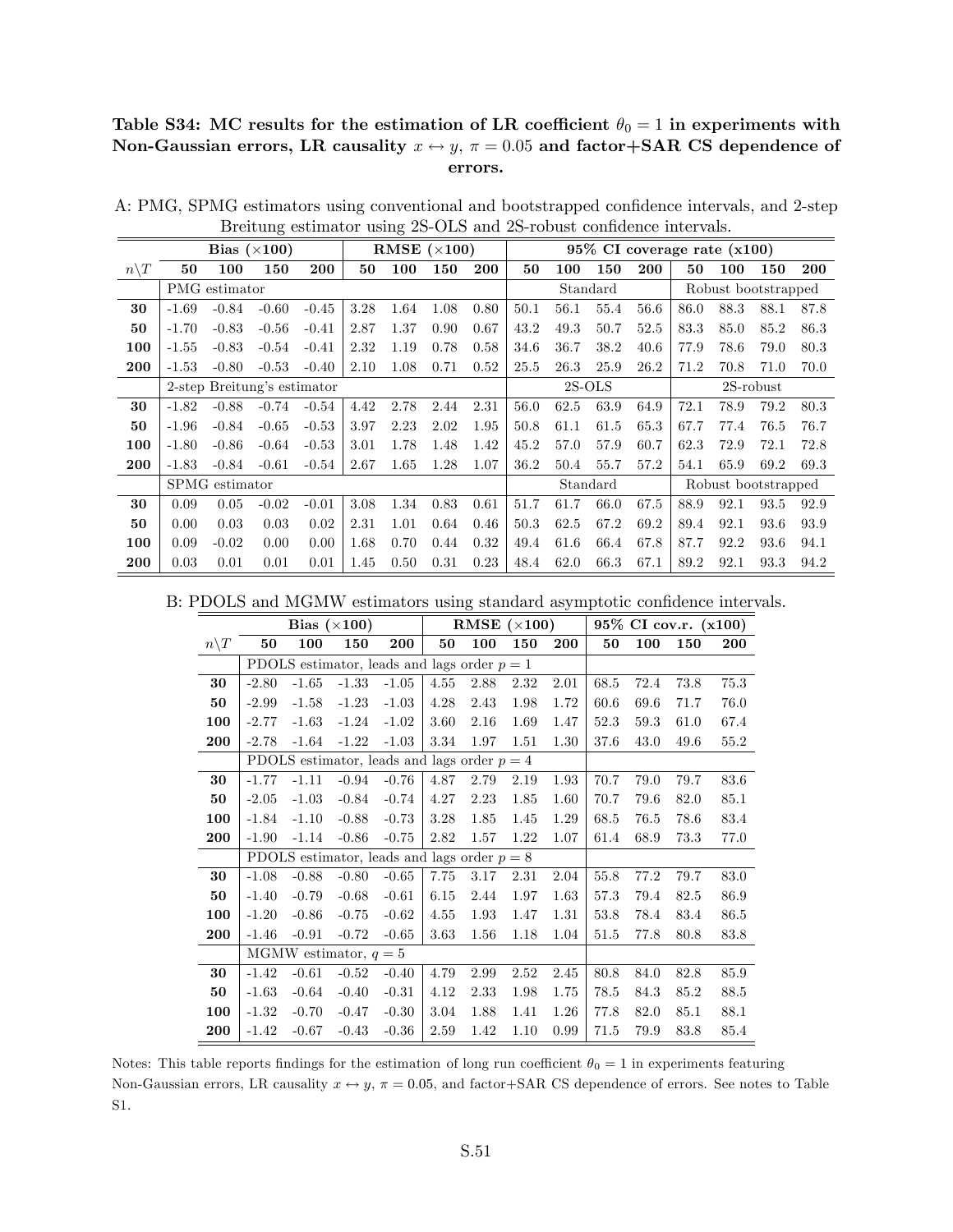## Table S35: MC results for the estimation of LR coefficient  $\theta_0 = 1$  in experiments with Non-Gaussian errors, LR causality  $x \leftrightarrow y$ ,  $\pi = 0.2$  and no CS dependence of errors.

|                  |         |                | Bias $(\times 100)$         |         |       |      | RMSE $(\times 100)$ |      |      |      |          |      |      | $95\%$ CI coverage rate $(x100)$ |           |      |
|------------------|---------|----------------|-----------------------------|---------|-------|------|---------------------|------|------|------|----------|------|------|----------------------------------|-----------|------|
| $n \backslash T$ | 50      | 100            | 150                         | 200     | 50    | 100  | 150                 | 200  | 50   | 100  | 150      | 200  | 50   | 100                              | 150       | 200  |
|                  |         | PMG estimator  |                             |         |       |      |                     |      |      |      | Standard |      |      | Robust bootstrapped              |           |      |
| 30               | $-5.57$ | $-2.82$        | $-1.80$                     | $-1.29$ | 6.98  | 3.37 | 2.14                | 1.54 | 35.2 | 40.9 | 45.7     | 48.0 | 60.7 | 57.3                             | 57.8      | 57.4 |
| 50               | $-5.32$ | $-2.60$        | $-1.70$                     | $-1.23$ | 6.13  | 2.93 | 1.89                | 1.38 | 21.6 | 27.3 | 28.4     | 32.6 | 47.3 | 42.4                             | 39.3      | 41.6 |
| 100              | $-5.23$ | $-2.62$        | $-1.70$                     | $-1.22$ | 5.69  | 2.78 | 1.80                | 1.29 | 6.7  | 5.6  | 6.7      | 8.2  | 20.9 | 13.2                             | 11.7      | 11.8 |
| 200              | $-5.07$ | $-2.56$        | $-1.66$                     | $-1.21$ | 5.30  | 2.65 | 1.72                | 1.25 | 0.7  | 0.4  | 0.3      | 0.3  | 4.1  | 1.3                              | 0.9       | 1.1  |
|                  |         |                | 2-step Breitung's estimator |         |       |      |                     |      |      |      | $2S-OLS$ |      |      |                                  | 2S-robust |      |
| 30               | $-9.22$ | $-5.68$        | $-4.45$                     | $-3.88$ | 13.82 | 9.64 | 9.21                | 7.47 | 41.5 | 52.5 | 57.3     | 60.3 | 40.7 | 52.9                             | 57.3      | 60.3 |
| 50               | $-9.15$ | $-5.24$        | $-4.27$                     | $-3.72$ | 11.99 | 7.62 | 7.09                | 6.97 | 31.0 | 47.3 | 50.8     | 55.3 | 30.9 | 46.7                             | 51.2      | 55.7 |
| 100              | $-9.17$ | $-5.36$        | $-4.20$                     | $-3.75$ | 10.74 | 7.42 | 5.77                | 5.37 | 16.6 | 34.1 | 43.0     | 44.1 | 17.2 | 34.2                             | 42.7      | 44.9 |
| 200              | $-8.90$ | $-5.50$        | $-4.24$                     | $-3.72$ | 9.67  | 6.38 | 6.33                | 4.65 | 5.8  | 16.1 | 24.1     | 28.3 | 6.4  | 16.8                             | 25.2      | 28.8 |
|                  |         | SPMG estimator |                             |         |       |      |                     |      |      |      | Standard |      |      | Robust bootstrapped              |           |      |
| 30               | 0.16    | $-0.02$        | $-0.01$                     | 0.00    | 4.02  | 1.59 | 1.00                | 0.71 | 66.7 | 83.3 | 87.8     | 89.7 | 89.2 | 93.0                             | 94.1      | 94.1 |
| 50               | 0.18    | 0.09           | 0.05                        | 0.03    | 2.89  | 1.20 | 0.74                | 0.53 | 67.2 | 83.6 | 88.8     | 89.7 | 90.9 | 94.4                             | 95.3      | 94.5 |
| 100              | 0.13    | 0.00           | $-0.01$                     | 0.00    | 2.04  | 0.83 | 0.52                | 0.37 | 67.3 | 83.5 | 87.4     | 89.7 | 89.1 | 93.4                             | 93.3      | 94.4 |
| 200              | 0.19    | 0.02           | 0.01                        | 0.01    | 1.45  | 0.59 | 0.36                | 0.26 | 66.8 | 83.6 | 89.3     | 90.1 | 89.3 | 93.3                             | 94.6      | 94.5 |

A: PMG, SPMG estimators using conventional and bootstrapped confidence intervals, and 2-step Breitung estimator using 2S-OLS and 2S-robust confidence intervals.

B: PDOLS and MGMW estimators using standard asymptotic confidence intervals.

|                 |                         | Bias $(\times 100)$ |         |         |                                               | RMSE $(\times 100)$ |      |      |      |      | 95% CI cov.r. (x100) |            |
|-----------------|-------------------------|---------------------|---------|---------|-----------------------------------------------|---------------------|------|------|------|------|----------------------|------------|
| $n\backslash T$ | 50                      | 100                 | 150     | 200     | 50                                            | 100                 | 150  | 200  | 50   | 100  | 150                  | <b>200</b> |
|                 |                         |                     |         |         | PDOLS estimator, leads and lags order $p = 1$ |                     |      |      |      |      |                      |            |
| 30              | $-11.49$                | $-7.81$             | $-6.22$ | $-5.53$ | 13.86                                         | 9.83                | 8.10 | 7.40 | 59.4 | 68.3 | 71.9                 | 77.0       |
| 50              | $-11.36$                | $-7.52$             | $-6.13$ | $-5.34$ | 12.85                                         | 8.76                | 7.30 | 6.51 | 46.2 | 55.9 | 59.3                 | 65.7       |
| 100             | $-11.45$                | $-7.58$             | $-6.17$ | $-5.40$ | 12.28                                         | 8.34                | 6.93 | 6.12 | 29.6 | 36.2 | 39.1                 | 45.2       |
| 200             | $-11.27$                | $-7.59$             | $-6.16$ | $-5.33$ | 11.70                                         | 7.97                | 6.53 | 5.70 | 20.7 | 17.3 | 21.4                 | 24.4       |
|                 |                         |                     |         |         | PDOLS estimator, leads and lags order $p = 4$ |                     |      |      |      |      |                      |            |
| 30              | $-9.07$                 | $-6.60$             | $-5.40$ | $-4.92$ | 13.02                                         | 9.35                | 7.75 | 7.15 | 72.3 | 78.1 | 81.4                 | 84.7       |
| 50              | $-8.95$                 | $-6.30$             | $-5.32$ | $-4.73$ | 11.48                                         | 8.03                | 6.81 | 6.15 | 64.8 | 73.4 | 74.7                 | 78.1       |
| 100             | $-9.12$                 | $-6.37$             | $-5.38$ | $-4.82$ | 10.54                                         | 7.44                | 6.34 | 5.70 | 51.8 | 58.8 | 58.2                 | 61.1       |
| 200             | $-8.90$                 | $-6.39$             | $-5.38$ | $-4.74$ | 9.66                                          | 6.93                | 5.86 | 5.21 | 38.9 | 36.2 | 38.8                 | 39.3       |
|                 |                         |                     |         |         | PDOLS estimator, leads and lags order $p = 8$ |                     |      |      |      |      |                      |            |
| 30              | $-7.80$                 | $-6.23$             | $-5.13$ | $-4.69$ | 15.12                                         | 9.80                | 7.96 | 7.24 | 64.8 | 77.2 | 82.3                 | 84.4       |
| 50              | $-7.99$                 | $-5.85$             | $-5.07$ | $-4.53$ | 12.90                                         | 8.13                | 6.86 | 6.16 | 60.3 | 74.7 | 75.9                 | 79.4       |
| 100             | $-7.96$                 | $-5.94$             | $-5.11$ | $-4.64$ | 10.72                                         | 7.36                | 6.27 | 5.66 | 54.1 | 64.2 | 63.2                 | 67.0       |
| 200             | $-7.83$                 | $-5.95$             | $-5.14$ | $-4.56$ | 9.40                                          | 6.68                | 5.72 | 5.10 | 41.4 | 47.2 | 46.9                 | 48.7       |
|                 | MGMW estimator, $q = 5$ |                     |         |         |                                               |                     |      |      |      |      |                      |            |
| 30              | $-10.93$                | $-6.53$             | $-5.21$ | $-4.51$ | 15.06                                         | 10.32               | 9.14 | 7.86 | 73.9 | 84.3 | 87.0                 | 89.9       |
| 50              | $-10.80$                | $-6.52$             | $-5.13$ | $-4.38$ | 13.50                                         | 9.00                | 7.51 | 6.64 | 63.1 | 76.9 | 82.8                 | 85.2       |
| 100             | $-10.94$                | $-6.62$             | $-5.05$ | $-4.35$ | 12.24                                         | 7.88                | 6.30 | 5.64 | 41.9 | 57.9 | 65.8                 | 70.4       |
| 200             | $-10.73$                | $-6.58$             | $-5.11$ | $-4.42$ | 11.44                                         | $7.25\,$            | 5.75 | 5.14 | 19.2 | 34.2 | 44.4                 | 51.7       |

Notes: This table reports findings for the estimation of long run coefficient  $\theta_0 = 1$  in experiments featuring Non-Gaussian errors, LR causality  $x \leftrightarrow y$ ,  $\pi = 0.2$ , and no CS dependence of errors. See notes to Table S1.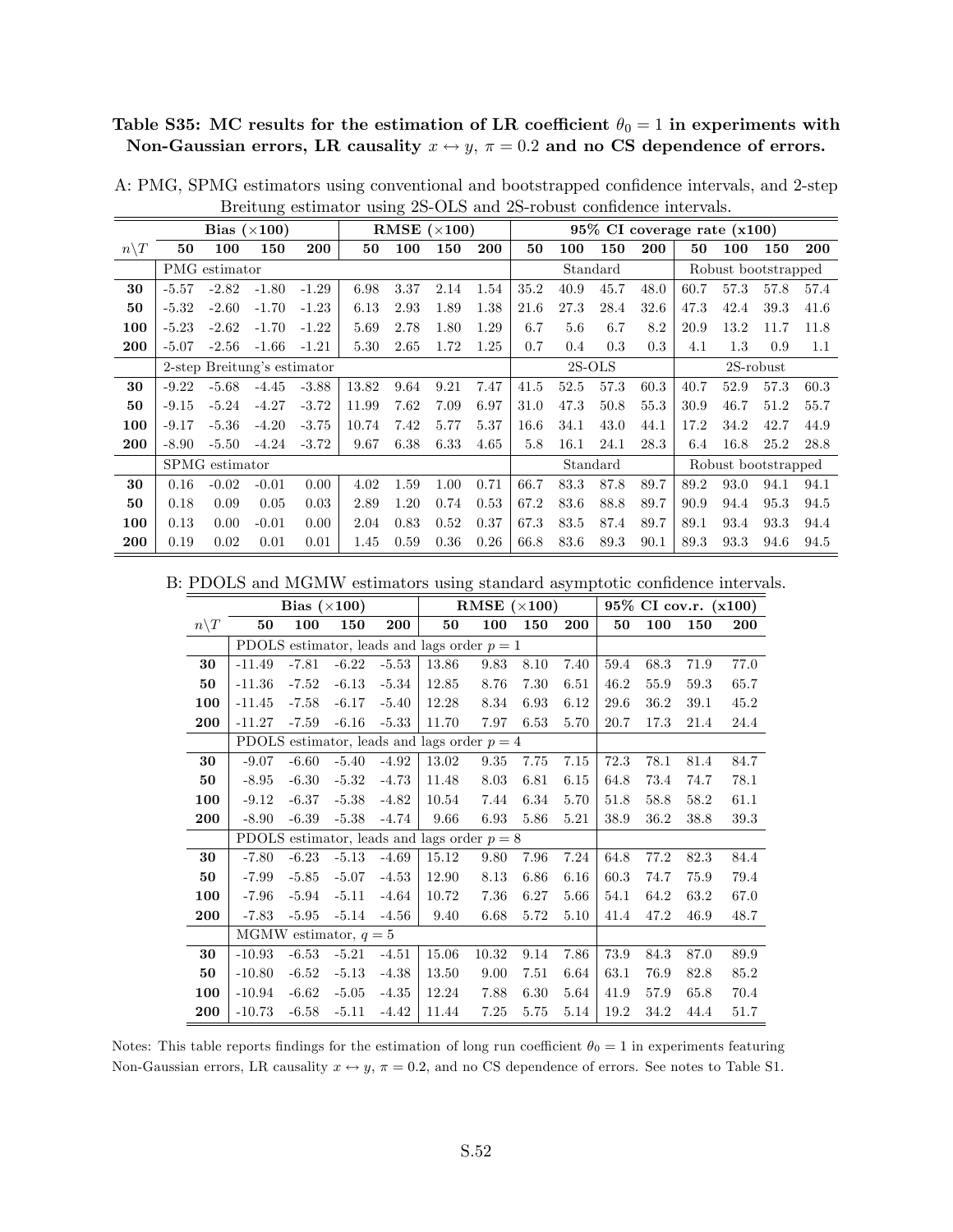Table S36: MC results for the estimation of LR coefficient  $\theta_0 = 1$  in experiments with Non-Gaussian errors, LR causality  $x \leftrightarrow y$ ,  $\pi = 0.2$  and SAR CS dependence of errors.

|                  |         |                | Bias $(\times 100)$         |            |       |       | RMSE $(\times 100)$ |            |      |         |          |            | 95% CI coverage rate (x100) |      |                     |            |
|------------------|---------|----------------|-----------------------------|------------|-------|-------|---------------------|------------|------|---------|----------|------------|-----------------------------|------|---------------------|------------|
| $n \backslash T$ | 50      | 100            | 150                         | <b>200</b> | 50    | 100   | 150                 | <b>200</b> | 50   | 100     | 150      | <b>200</b> | 50                          | 100  | 150                 | <b>200</b> |
|                  |         | PMG estimator  |                             |            |       |       |                     |            |      |         | Standard |            |                             |      | Robust bootstrapped |            |
| 30               | $-6.05$ | $-2.99$        | $-1.93$                     | $-1.40$    | 7.88  | 3.76  | 2.41                | 1.76       | 35.3 | 39.7    | 43.5     | 45.3       | 67.2                        | 66.2 | 67.3                | 66.3       |
| 50               | $-5.69$ | $-2.76$        | $-1.82$                     | $-1.34$    | 6.77  | 3.23  | 2.12                | 1.56       | 23.3 | 28.9    | 30.6     | 32.0       | 55.3                        | 55.3 | 53.8                | 54.9       |
| 100              | $-5.49$ | $-2.73$        | $-1.80$                     | $-1.31$    | 6.09  | 2.99  | 1.95                | 1.42       | 8.2  | 9.4     | 10.1     | 10.6       | 31.1                        | 26.0 | 25.6                | 25.5       |
| 200              | $-5.40$ | $-2.66$        | $-1.74$                     | $-1.27$    | 5.70  | 2.79  | 1.81                | 1.33       | 1.3  | $1.1\,$ | 1.1      | 1.2        | 9.1                         | 5.8  | 5.2                 | 6.1        |
|                  |         |                | 2-step Breitung's estimator |            |       |       |                     |            |      |         | $2S-OLS$ |            |                             |      | $2S$ -robust        |            |
| 30               | $-9.61$ | $-6.04$        | $-4.81$                     | $-4.10$    | 13.54 | 10.71 | 10.02               | 8.56       | 39.8 | 49.8    | 54.5     | 57.4       | 43.8                        | 54.2 | 58.7                | 60.7       |
| 50               | $-9.28$ | $-5.34$        | $-4.36$                     | $-4.09$    | 11.99 | 8.96  | 11.95               | 6.77       | 31.1 | 45.1    | 48.9     | 51.3       | 35.5                        | 49.5 | 52.2                | 55.1       |
| 100              | $-9.21$ | $-5.54$        | $-4.51$                     | $-4.07$    | 10.88 | 7.45  | 6.19                | 5.68       | 17.2 | 32.1    | 38.9     | 40.4       | 21.1                        | 36.0 | 41.9                | 43.8       |
| 200              | $-9.16$ | $-5.68$        | $-4.51$                     | $-4.02$    | 10.23 | 6.81  | 5.40                | 4.99       | 7.1  | 17.0    | 23.7     | 27.8       | 7.8                         | 19.0 | 25.6                | 30.0       |
|                  |         | SPMG estimator |                             |            |       |       |                     |            |      |         | Standard |            |                             |      | Robust bootstrapped |            |
| 30               | 0.18    | 0.02           | 0.00                        | 0.02       | 4.78  | 1.96  | 1.28                | 0.94       | 60.4 | 75.1    | 78.0     | 79.8       | 89.1                        | 93.3 | 93.6                | 93.3       |
| 50               | 0.28    | 0.12           | 0.04                        | 0.02       | 3.64  | 1.51  | 0.94                | 0.68       | 58.4 | 74.6    | 79.4     | 81.6       | 89.3                        | 93.7 | 95.0                | 95.0       |
| 100              | 0.16    | 0.00           | $-0.01$                     | 0.00       | 2.46  | 1.04  | 0.66                | 0.48       | 60.2 | 74.3    | 78.5     | 80.5       | 88.4                        | 93.3 | 94.0                | 94.0       |
| 200              | 0.14    | 0.03           | 0.01                        | 0.00       | 1.74  | 0.73  | 0.45                | 0.33       | 60.3 | 75.6    | 78.7     | 81.4       | 88.0                        | 92.7 | 94.4                | 94.4       |

A: PMG, SPMG estimators using conventional and bootstrapped confidence intervals, and 2-step Breitung estimator using 2S-OLS and 2S-robust confidence intervals.

B: PDOLS and MGMW estimators using standard asymptotic confidence intervals.

|                 |                                               | Bias $(\times 100)$                           |                         |         |       | RMSE $(\times 100)$                           |      | 95% CI cov.r. (x100) |      |      |      |            |
|-----------------|-----------------------------------------------|-----------------------------------------------|-------------------------|---------|-------|-----------------------------------------------|------|----------------------|------|------|------|------------|
| $n\backslash T$ | 50                                            | 100                                           | 150                     | 200     | 50    | 100                                           | 150  | 200                  | 50   | 100  | 150  | <b>200</b> |
|                 |                                               | PDOLS estimator, leads and lags order $p = 1$ |                         |         |       |                                               |      |                      |      |      |      |            |
| 30              | $-11.90$                                      | $-8.24$                                       | $-6.70$                 | $-6.07$ | 14.57 | 10.51                                         | 8.77 | 8.14                 | 56.3 | 64.7 | 69.0 | 72.0       |
| 50              | $-11.69$                                      | $-7.85$                                       | $-6.51$                 | $-5.75$ | 13.38 | 9.24                                          | 7.83 | 7.08                 | 45.4 | 55.5 | 56.7 | 61.6       |
| 100             | $-11.55$                                      | $-7.84$                                       | $-6.48$                 | $-5.77$ | 12.51 | 8.69                                          | 7.33 | 6.59                 | 31.6 | 35.0 | 36.1 | 40.5       |
| 200             | $-11.54$                                      | $-7.85$                                       | $-6.44$                 | $-5.63$ | 12.04 | 8.27                                          | 6.84 | 6.03                 | 21.6 | 17.4 | 19.7 | 23.8       |
|                 | PDOLS estimator, leads and lags order $p = 4$ |                                               |                         |         |       |                                               |      |                      |      |      |      |            |
| 30              | $-9.44$                                       | $-6.96$                                       | $-5.83$                 | $-5.42$ | 13.78 | 10.02                                         | 8.40 | 7.87                 | 67.7 | 75.0 | 79.1 | 81.7       |
| 50              | $-9.14$                                       | $-6.58$                                       | $-5.66$                 | $-5.11$ | 12.06 | 8.49                                          | 7.31 | 6.70                 | 64.4 | 71.7 | 70.6 | 75.7       |
| 100             | $-9.17$                                       | $-6.60$                                       | $-5.66$                 | $-5.16$ | 10.83 | 7.78                                          | 6.73 | 6.14                 | 52.2 | 56.4 | 53.7 | 56.3       |
| 200             | $-9.14$                                       | $-6.63$                                       | $-5.63$                 | $-5.02$ | 10.01 | 7.23                                          | 6.15 | 5.52                 | 37.0 | 37.2 | 36.4 | 38.9       |
|                 |                                               |                                               |                         |         |       | PDOLS estimator, leads and lags order $p = 8$ |      |                      |      |      |      |            |
| 30              | $-8.35$                                       | $-6.55$                                       | $-5.58$                 | $-5.22$ | 16.08 | 10.55                                         | 8.62 | 8.00                 | 60.8 | 74.9 | 79.6 | 82.8       |
| 50              | $-8.24$                                       | $-6.15$                                       | $-5.40$                 | $-4.91$ | 13.71 | 8.63                                          | 7.38 | 6.74                 | 57.9 | 72.3 | 73.5 | 77.7       |
| 100             | $-8.15$                                       | $-6.15$                                       | $-5.39$                 | $-4.99$ | 11.31 | 7.72                                          | 6.67 | 6.11                 | 52.0 | 61.9 | 60.4 | 62.6       |
| 200             | $-8.05$                                       | $-6.21$                                       | $-5.38$                 | $-4.83$ | 9.78  | 7.01                                          | 6.01 | 5.42                 | 40.7 | 46.8 | 45.0 | 47.1       |
|                 |                                               |                                               | MGMW estimator, $q = 5$ |         |       |                                               |      |                      |      |      |      |            |
| 30              | $-11.14$                                      | $-7.01$                                       | $-5.44$                 | $-4.87$ | 15.23 | 10.84                                         | 9.28 | 8.36                 | 71.9 | 81.4 | 85.4 | 87.8       |
| 50              | $-11.09$                                      | $-6.57$                                       | $-5.39$                 | $-4.64$ | 13.85 | 9.08                                          | 7.97 | 7.05                 | 60.2 | 74.3 | 80.3 | 82.9       |
| 100             | $-10.97$                                      | $-6.67$                                       | $-5.31$                 | $-4.52$ | 12.35 | 8.01                                          | 6.66 | 5.88                 | 42.4 | 56.2 | 63.7 | 66.7       |
| 200             | $-10.66$                                      | $-6.63$                                       | $-5.18$                 | $-4.59$ | 11.43 | 7.31                                          | 5.89 | 5.30                 | 19.1 | 34.6 | 44.8 | 47.9       |

Notes: This table reports findings for the estimation of long run coefficient  $\theta_0 = 1$  in experiments featuring Non-Gaussian errors, LR causality  $x \leftrightarrow y$ ,  $\pi = 0.2$ , and SAR CS dependence of errors. See notes to Table S1.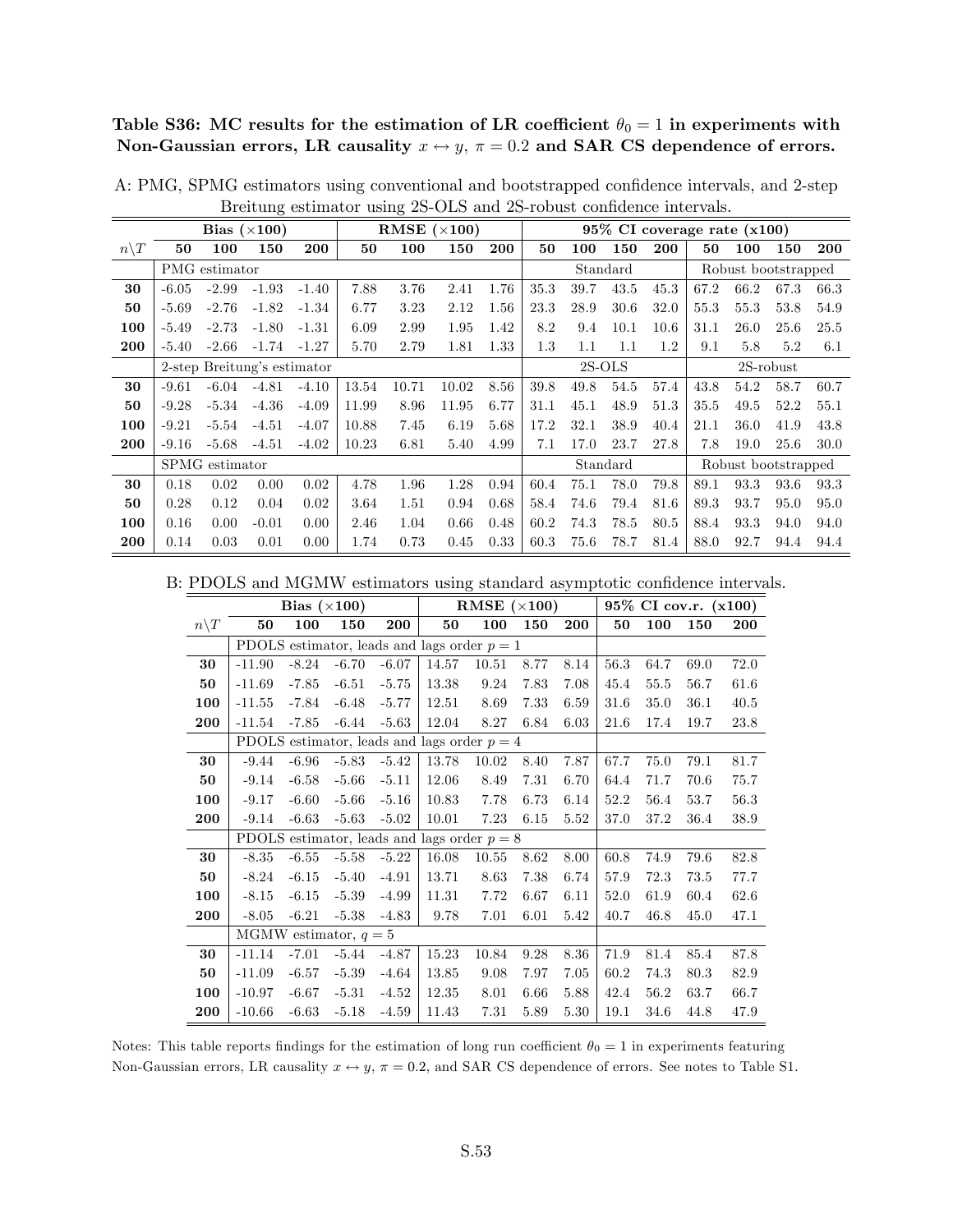## Table S37: MC results for the estimation of LR coefficient  $\theta_0 = 1$  in experiments with Non-Gaussian errors, LR causality  $x \leftrightarrow y$ ,  $\pi = 0.2$  and factor+SAR CS dependence of errors.

|                  |                             |                | $\smash{\smash{\cup}}$<br>Bias $(\times 100)$ |         |      | ິ    | RMSE $(\times 100)$ |            | $95\%$ CI coverage rate $(x100)$ |          |      |            |      |                     |      |      |  |
|------------------|-----------------------------|----------------|-----------------------------------------------|---------|------|------|---------------------|------------|----------------------------------|----------|------|------------|------|---------------------|------|------|--|
| $n \backslash T$ | 50                          | 100            | 150                                           | 200     | 50   | 100  | 150                 | <b>200</b> | 50                               | 100      | 150  | <b>200</b> | 50   | 100                 | 150  | 200  |  |
|                  | PMG estimator               |                |                                               |         |      |      |                     |            |                                  | Standard |      |            |      | Robust bootstrapped |      |      |  |
| 30               | $-1.74$                     | $-0.87$        | $-0.62$                                       | $-0.45$ | 3.40 | 1.72 | 1.12                | 0.83       | 50.4                             | 57.8     | 58.0 | 59.7       | 87.6 | 87.9                | 88.2 | 88.1 |  |
| 50               | $-1.77$                     | $-0.85$        | $-0.58$                                       | $-0.42$ | 3.01 | 1.43 | 0.93                | 0.70       | 45.2                             | 50.7     | 52.9 | 55.0       | 83.9 | 86.1                | 86.4 | 87.3 |  |
| 100              | $-1.62$                     | $-0.85$        | $-0.56$                                       | $-0.41$ | 2.44 | 1.23 | 0.80                | 0.60       | 35.9                             | 38.7     | 39.7 | 43.4       | 78.3 | 78.8                | 79.7 | 81.2 |  |
| 200              | $-1.59$                     | $-0.82$        | $-0.55$                                       | $-0.41$ | 2.20 | 1.11 | 0.73                | 0.54       | 26.9                             | 27.6     | 27.5 | 28.8       | 71.8 | 71.5                | 71.8 | 71.9 |  |
|                  | 2-step Breitung's estimator |                |                                               |         |      |      |                     |            |                                  | $2S-OLS$ |      |            |      | $2S$ -robust        |      |      |  |
| 30               | $-4.04$                     | $-2.69$        | $-2.21$                                       | $-1.94$ | 8.42 | 6.28 | 5.31                | 4.90       | 49.0                             | 54.2     | 58.8 | 60.9       | 60.5 | 65.9                | 67.6 | 69.6 |  |
| 50               | $-4.19$                     | $-2.53$        | $-2.18$                                       | $-1.83$ | 7.14 | 5.13 | 4.76                | 4.28       | 41.0                             | 52.6     | 55.8 | 59.5       | 52.0 | 62.8                | 63.6 | 66.3 |  |
| 100              | $-4.04$                     | $-2.47$        | $-2.16$                                       | $-1.99$ | 6.13 | 4.56 | 3.78                | 4.20       | 33.2                             | 45.5     | 48.1 | 49.9       | 43.1 | 55.2                | 55.7 | 57.7 |  |
| 200              | $-4.04$                     | $-2.51$        | $-2.11$                                       | $-1.85$ | 5.28 | 3.69 | 3.10                | 2.82       | 22.9                             | 35.6     | 38.0 | 41.6       | 32.5 | 45.2                | 47.5 | 49.4 |  |
|                  |                             | SPMG estimator |                                               |         |      |      |                     |            | Standard<br>Robust bootstrapped  |          |      |            |      |                     |      |      |  |
| 30               | 0.12                        | 0.05           | $-0.02$                                       | 0.00    | 3.23 | 1.40 | 0.88                | 0.64       | 53.0                             | 64.3     | 67.5 | 69.8       | 89.4 | 92.3                | 93.6 | 93.2 |  |
| 50               | 0.00                        | 0.05           | 0.03                                          | 0.02    | 2.43 | 1.05 | 0.66                | 0.48       | 53.0                             | 64.0     | 68.6 | 71.4       | 89.5 | 92.4                | 93.5 | 94.3 |  |
| 100              | 0.10                        | $-0.01$        | 0.00                                          | 0.01    | 1.85 | 0.74 | 0.46                | 0.34       | 51.2                             | 63.2     | 69.9 | 71.4       | 87.5 | 92.4                | 94.0 | 94.1 |  |
| 200              | 0.05                        | 0.01           | 0.01                                          | 0.01    | 1.24 | 0.53 | 0.33                | 0.24       | 50.1                             | 63.0     | 67.5 | 70.3       | 88.7 | 92.4                | 93.6 | 94.7 |  |

A: PMG, SPMG estimators using conventional and bootstrapped confidence intervals, and 2-step Breitung estimator using 2S-OLS and 2S-robust confidence intervals.

B: PDOLS and MGMW estimators using standard asymptotic confidence intervals.

|                 |                                               |         | Bias $(\times 100)$     |         |                                               |      | RMSE $(\times 100)$ |            | 95% CI cov.r. (x100) |      |      |            |  |
|-----------------|-----------------------------------------------|---------|-------------------------|---------|-----------------------------------------------|------|---------------------|------------|----------------------|------|------|------------|--|
| $n\backslash T$ | 50                                            | 100     | 150                     | 200     | 50                                            | 100  | 150                 | <b>200</b> | 50                   | 100  | 150  | <b>200</b> |  |
|                 | PDOLS estimator, leads and lags order $p = 1$ |         |                         |         |                                               |      |                     |            |                      |      |      |            |  |
| 30              | $-4.97$                                       | $-3.61$ | $-2.95$                 | $-2.59$ | 7.31                                          | 5.37 | 4.64                | 4.15       | 74.5                 | 79.3 | 81.2 | 84.6       |  |
| 50              | $-5.14$                                       | $-3.39$ | $-2.88$                 | $-2.51$ | 6.81                                          | 4.64 | 3.98                | 3.62       | 65.2                 | 75.0 | 74.2 | 78.7       |  |
| 100             | $-4.97$                                       | $-3.33$ | $-2.90$                 | $-2.54$ | 6.03                                          | 4.10 | 3.62                | 3.24       | 56.4                 | 62.3 | 62.7 | 64.4       |  |
| 200             | $-4.89$                                       | $-3.35$ | $-2.82$                 | $-2.51$ | 5.65                                          | 3.85 | 3.29                | 2.95       | 44.8                 | 44.2 | 45.0 | 50.0       |  |
|                 | PDOLS estimator, leads and lags order $p = 4$ |         |                         |         |                                               |      |                     |            |                      |      |      |            |  |
| 30              | $-4.27$                                       | $-3.27$ | $-2.69$                 | $-2.37$ | 7.91                                          | 5.51 | 4.68                | 4.16       | 73.3                 | 83.0 | 84.8 | 88.2       |  |
| 50              | $-4.52$                                       | $-3.02$ | $-2.60$                 | $-2.30$ | 7.04                                          | 4.59 | 3.93                | 3.57       | 70.9                 | 81.5 | 82.0 | 84.5       |  |
| 100             | $-4.38$                                       | $-2.96$ | $-2.65$                 | $-2.33$ | 5.99                                          | 3.94 | 3.50                | 3.14       | 63.7                 | 74.5 | 75.1 | 74.1       |  |
| 200             | $-4.35$                                       | $-3.01$ | $-2.57$                 | $-2.30$ | 5.48                                          | 3.64 | 3.11                | 2.79       | 56.9                 | 62.1 | 60.7 | 63.9       |  |
|                 |                                               |         |                         |         | PDOLS estimator, leads and lags order $p = 8$ |      |                     |            |                      |      |      |            |  |
| 30              | $-3.62$                                       | $-3.23$ | $-2.65$                 | $-2.32$ | 10.63                                         | 6.17 | 5.00                | 4.38       | 56.5                 | 81.0 | 84.2 | 88.0       |  |
| 50              | $-3.93$                                       | $-2.92$ | $-2.54$                 | $-2.23$ | 8.74                                          | 4.95 | 4.15                | 3.69       | 57.5                 | 80.7 | 82.7 | 86.1       |  |
| 100             | $-3.88$                                       | $-2.84$ | $-2.62$                 | $-2.29$ | 7.12                                          | 4.14 | 3.64                | 3.22       | 52.9                 | 75.5 | 77.2 | 77.4       |  |
| 200             | $-4.04$                                       | $-2.91$ | $-2.53$                 | $-2.27$ | 6.24                                          | 3.77 | 3.18                | 2.83       | 48.2                 | 66.7 | 67.1 | 69.0       |  |
|                 |                                               |         | MGMW estimator, $q = 5$ |         |                                               |      |                     |            |                      |      |      |            |  |
| 30              | $-2.04$                                       | $-1.62$ | $-1.23$                 | $-1.11$ | 7.06                                          | 5.18 | 4.74                | 4.40       | 83.5                 | 87.6 | 89.3 | 90.1       |  |
| 50              | $-2.41$                                       | $-1.48$ | $-1.21$                 | $-0.95$ | 6.02                                          | 4.08 | 3.66                | 3.36       | 81.3                 | 84.1 | 87.6 | 88.5       |  |
| 100             | $-1.95$                                       | $-1.40$ | $-1.21$                 | $-0.95$ | 4.59                                          | 3.22 | 2.87                | 2.55       | 78.5                 | 82.7 | 83.8 | 85.9       |  |
| 200             | $-2.04$                                       | $-1.32$ | $-1.09$                 | $-1.01$ | 4.08                                          | 2.67 | 2.30                | 2.17       | 72.3                 | 78.1 | 79.6 | 80.3       |  |

Notes: This table reports findings for the estimation of long run coefficient  $\theta_0 = 1$  in experiments featuring Non-Gaussian errors, LR causality  $x \leftrightarrow y$ ,  $\pi = 0.2$ , and factor+SAR CS dependence of errors. See notes to Table S1.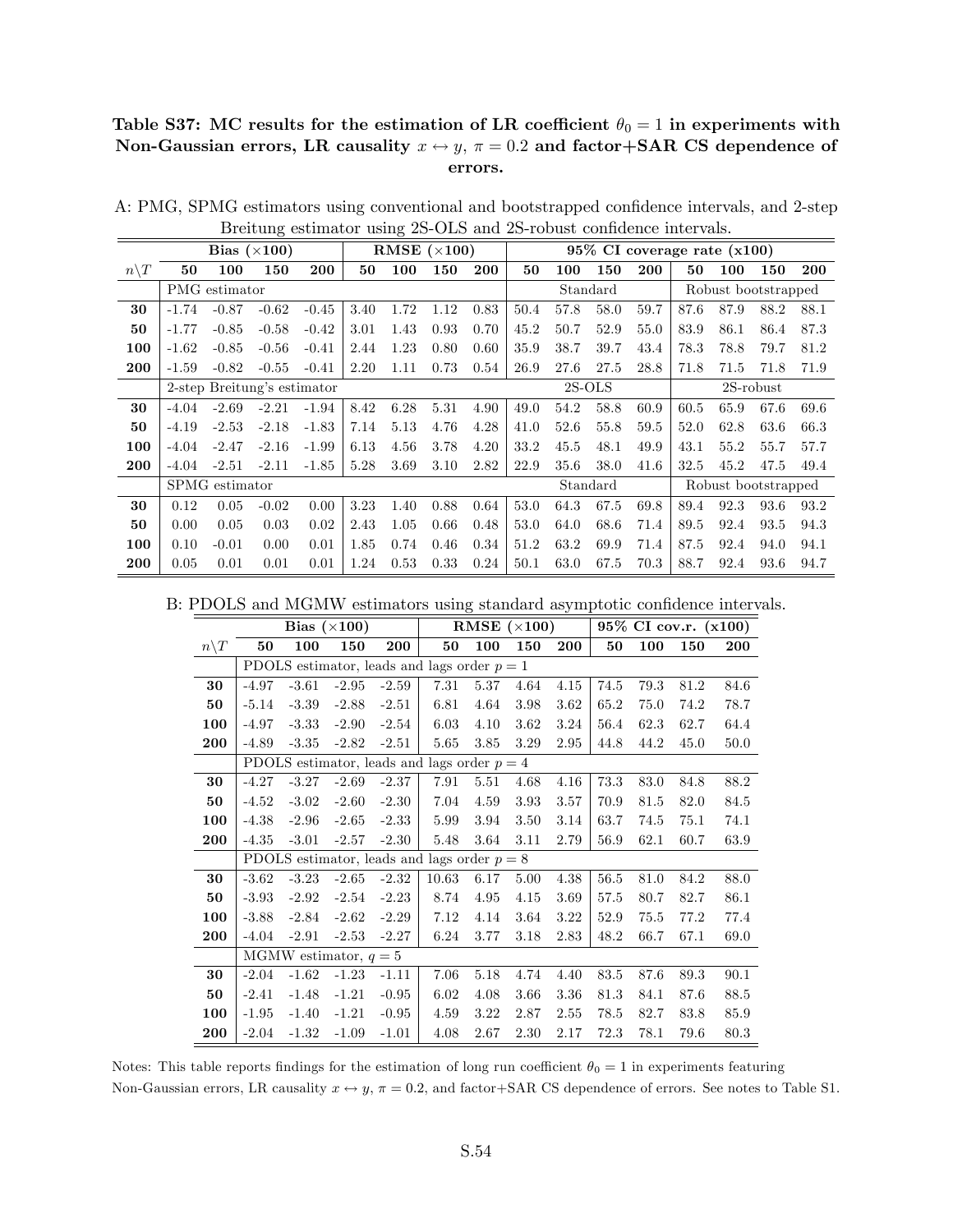#### Table S38: Coverage rate of robust asymptotic 95 percent confidence intervals of SPMG estimator of LR coefficient  $\theta$

| $n\backslash T$ | 50    | 100                  | 150       | 200       | 50    | 100                  | 150   | 200       | 50        | 100                  | 150                  | 200   |  |  |  |
|-----------------|-------|----------------------|-----------|-----------|-------|----------------------|-------|-----------|-----------|----------------------|----------------------|-------|--|--|--|
|                 |       | Experiment 1         |           |           |       | Experiment 2         |       |           |           | Experiment 3         |                      |       |  |  |  |
| 30              | 57.80 | 80.00                | 86.05     | 88.25     | 61.20 | 80.80                | 86.20 | 88.80     | 63.15     | 81.15                | 88.95                | 90.90 |  |  |  |
| ${\bf 50}$      | 58.10 | 78.80                | 86.35     | 87.45     | 59.10 | 80.35                | 87.55 | 87.85     | 63.50     | 84.90                | 88.45                | 90.80 |  |  |  |
| 100             | 59.80 | 80.15                | 86.20     | 89.30     | 60.35 | 81.70                | 87.55 | 90.40     | 64.70     | 84.50                | 91.15                | 92.50 |  |  |  |
| 200             | 59.90 | 80.25                | 87.00     | 88.50     | 60.90 | 81.60                | 87.25 | 89.25     | 68.15     | 86.20                | 92.75                | 94.35 |  |  |  |
|                 |       | Experiment 4         |           |           |       | Experiment 5         |       |           |           | Experiment 6         |                      |       |  |  |  |
| 30              | 57.75 | 80.00                | 86.00     | 88.10     | 61.10 | 80.20                | 86.00 | 88.55     | 62.90     | 81.00                | 88.55                | 90.45 |  |  |  |
| 50              | 58.35 | 78.35                | 87.10     | 87.40     | 59.55 | 80.55                | 87.80 | 88.30     | 63.25     | 84.70                | 88.50                | 90.80 |  |  |  |
| 100             | 58.75 | 80.55                | 85.55     | 89.50     | 60.20 | 82.40                | 87.60 | 90.00     | $63.15\,$ | 84.60                | 90.70                | 92.35 |  |  |  |
| 200             | 60.20 | 79.70                | 87.05     | 88.55     | 61.80 | 81.10                | 87.10 | 88.95     | 68.20     | 85.65                | 92.75                | 94.25 |  |  |  |
|                 |       | Experiment 7         |           |           |       | Experiment 8         |       |           |           | Experiment 9         |                      |       |  |  |  |
| 30              | 55.80 | 79.80                | $86.35\,$ | 87.10     | 60.25 | 80.05                | 86.45 | 88.60     | 60.90     | 81.75                | 88.70                | 90.80 |  |  |  |
| 50              | 57.00 | 78.65                | 86.00     | 88.40     | 59.40 | 79.90                | 86.85 | 88.00     | 63.50     | 83.75                | 88.30                | 90.50 |  |  |  |
| 100             | 57.65 | 80.05                | 86.45     | 89.45     | 60.00 | 80.85                | 87.90 | 90.15     | 63.25     | 84.10                | 90.75                | 92.05 |  |  |  |
| 200             | 59.15 | 80.00                | 86.35     | 88.35     | 60.85 | 80.55                | 85.70 | 87.95     | 66.50     | 85.90                | 92.05                | 93.90 |  |  |  |
|                 |       | Experiment 10        |           |           |       | Experiment 11        |       |           |           |                      | <b>Experiment 12</b> |       |  |  |  |
| 30              | 65.70 | 83.40                | 87.60     | $89.65\,$ | 65.15 | 83.40                | 88.50 | 90.15     | 68.90     | 84.65                | 89.15                | 91.30 |  |  |  |
| 50              | 65.65 | 82.15                | 88.95     | 90.15     | 66.60 | 81.65                | 87.15 | 90.00     | 68.15     | 83.50                | 89.45                | 90.55 |  |  |  |
| 100             | 64.95 | 82.85                | 88.10     | 91.60     | 66.90 | 82.35                | 87.80 | 90.90     | 70.10     | 84.60                | 89.25                | 90.35 |  |  |  |
| 200             | 66.05 | 81.55                | 87.85     | $90.05\,$ | 66.80 | 82.55                | 87.65 | $89.55\,$ | 68.40     | 83.65                | 89.70                | 90.35 |  |  |  |
|                 |       | <b>Experiment 13</b> |           |           |       | <b>Experiment 14</b> |       |           |           | <b>Experiment 15</b> |                      |       |  |  |  |
| 30              | 65.65 | 83.35                | 87.75     | 90.25     | 66.20 | 83.55                | 88.50 | 90.60     | 69.70     | 84.75                | 90.05                | 91.00 |  |  |  |
| ${\bf 50}$      | 64.70 | 82.15                | 89.10     | 90.15     | 65.65 | 81.85                | 87.40 | 90.00     | 68.10     | 84.00                | 89.30                | 90.85 |  |  |  |
| 100             | 66.25 | 82.30                | 87.95     | 90.80     | 67.55 | 82.60                | 88.05 | 91.10     | 70.25     | 84.45                | 89.25                | 90.45 |  |  |  |
| 200             | 65.90 | 82.35                | 88.60     | 90.20     | 66.95 | 82.45                | 88.00 | 89.90     | 68.90     | 84.05                | 90.00                | 90.75 |  |  |  |
|                 |       | <b>Experiment 16</b> |           |           |       | <b>Experiment 17</b> |       |           |           |                      | <b>Experiment 18</b> |       |  |  |  |
| 30              | 64.45 | 82.85                | 87.25     | 89.30     | 65.45 | 83.25                | 88.50 | 90.65     | 70.05     | 84.80                | 89.70                | 91.05 |  |  |  |
| ${\bf 50}$      | 63.95 | 82.75                | 88.00     | 89.35     | 65.10 | 82.80                | 88.05 | 90.10     | 67.30     | 83.95                | 89.45                | 91.40 |  |  |  |
| 100             | 64.95 | 81.65                | 87.20     | 91.00     | 65.90 | 81.35                | 88.25 | $91.20\,$ | 69.20     | 84.60                | 89.65                | 90.80 |  |  |  |
| 200             | 64.85 | 80.05                | 87.45     | 89.65     | 65.25 | 82.00                | 86.65 | 89.45     | 70.15     | 84.30                | 89.40                | 91.40 |  |  |  |

A: Experiments 1-18 (summarized in Table S1)

Notes: This table reports coverage rate MC findings for 95 percent confidence intervals computed based on the robust variance matrix estimator [\(S.26\)](#page-45-0), using asymptotic critical values. See Table S1 fof the list of individual experiments.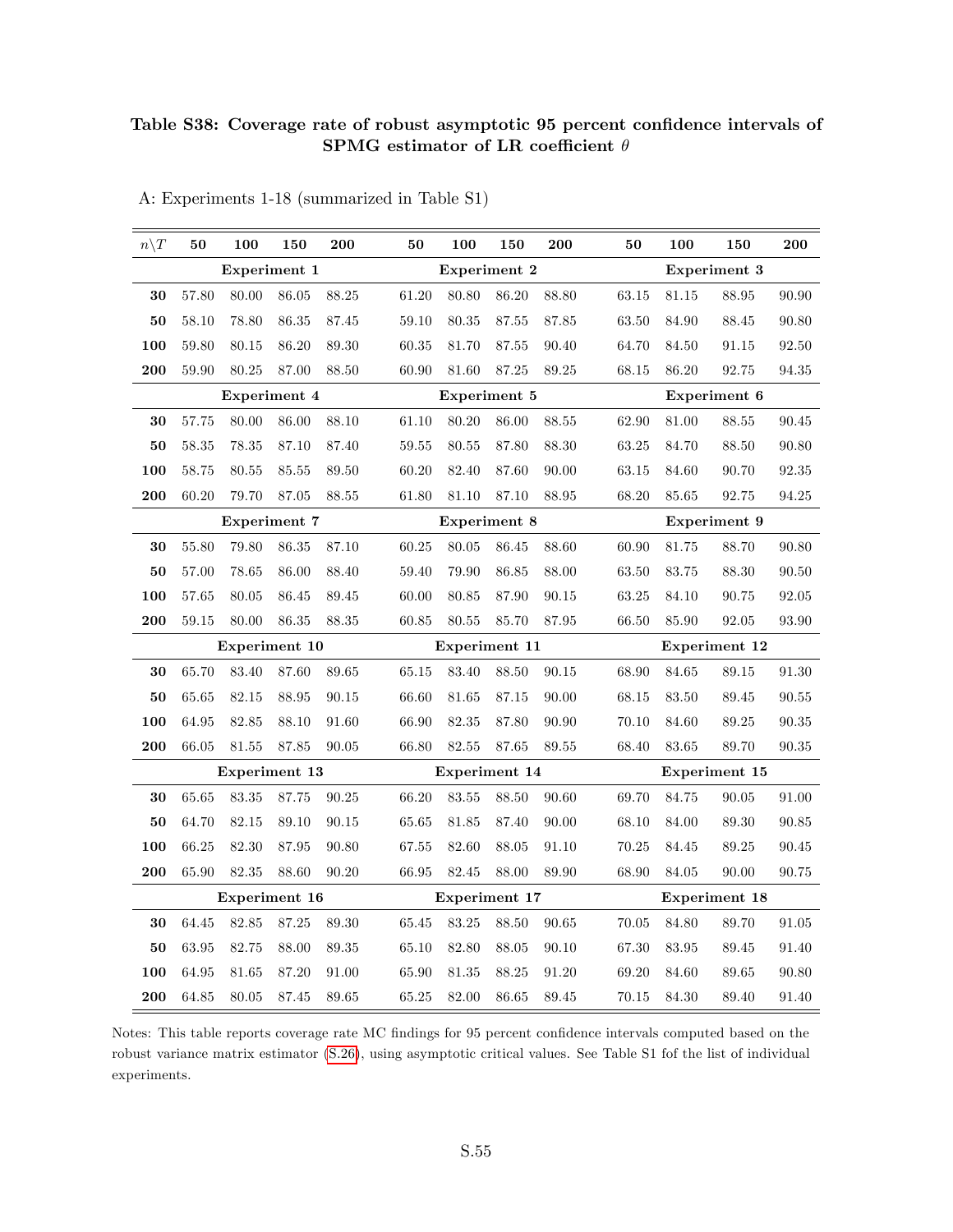#### Table S38 (Continued): Coverage rate of robust asymptotic 95 percent confidence intervals of SPMG estimator of LR coefficient  $\theta$

| $n\backslash T$ | 50            | 100                  | 150   | 200   | 50    | 100                  | 150       | 200   | 50    | 100                  | 150       | 200                  |  |  |  |
|-----------------|---------------|----------------------|-------|-------|-------|----------------------|-----------|-------|-------|----------------------|-----------|----------------------|--|--|--|
|                 |               | <b>Experiment 19</b> |       |       |       | <b>Experiment 20</b> |           |       |       | <b>Experiment 21</b> |           |                      |  |  |  |
| 30              | 61.80         | 79.50                | 85.25 | 88.65 | 64.15 | 81.45                | 86.65     | 88.85 | 64.00 | 83.50                | 89.20     | 90.70                |  |  |  |
| ${\bf 50}$      | 60.55         | 80.70                | 86.90 | 90.00 | 61.00 | 80.90                | 87.30     | 89.95 | 64.30 | 83.20                | 90.45     | 92.10                |  |  |  |
| 100             | 57.90         | 80.45                | 85.85 | 87.90 | 59.60 | 79.45                | 86.80     | 89.40 | 65.85 | 86.50                | 90.65     | 92.60                |  |  |  |
| 200             | 61.10         | 80.50                | 87.60 | 89.20 | 62.75 | 81.50                | 88.00     | 89.70 | 68.60 | 87.65                | 92.05     | 94.65                |  |  |  |
|                 |               | <b>Experiment 22</b> |       |       |       | Experiment 23        |           |       |       | Experiment 24        |           |                      |  |  |  |
| 30              | 60.90         | 79.35                | 85.55 | 88.25 | 62.90 | 81.10                | 86.55     | 89.20 | 64.55 | 83.65                | $89.25\,$ | 90.55                |  |  |  |
| 50              | 60.65         | 79.35                | 87.35 | 90.30 | 60.65 | 80.55                | 87.35     | 89.80 | 64.45 | 82.95                | 90.45     | 91.75                |  |  |  |
| 100             | $57.85\,$     | 80.15                | 86.20 | 87.60 | 60.70 | 80.25                | 87.05     | 89.10 | 65.10 | 86.10                | 90.50     | 92.35                |  |  |  |
| 200             | 60.50         | 80.10                | 87.25 | 89.60 | 61.80 | 81.90                | 87.45     | 89.60 | 67.65 | 87.25                | 92.20     | 94.75                |  |  |  |
|                 |               | Experiment 25        |       |       |       | <b>Experiment 26</b> |           |       |       | <b>Experiment 27</b> |           |                      |  |  |  |
| 30              | 58.40         | 78.90                | 85.10 | 88.30 | 62.60 | 81.70                | $86.55\,$ | 88.55 | 63.85 | 82.85                | 89.25     | 90.10                |  |  |  |
| ${\bf 50}$      | 58.00         | 79.15                | 87.15 | 90.55 | 60.80 | 80.20                | 87.65     | 89.75 | 62.70 | 83.30                | 90.30     | 92.20                |  |  |  |
| 100             | 56.60         | 78.90                | 86.75 | 87.70 | 59.90 | 80.30                | 86.05     | 88.75 | 63.55 | 85.15                | 90.65     | 92.55                |  |  |  |
| 200             | 60.75         | 80.05                | 87.35 | 89.30 | 60.40 | 81.45                | 87.40     | 89.80 | 65.85 | 86.65                | 91.85     | 94.25                |  |  |  |
|                 |               | <b>Experiment 28</b> |       |       |       | <b>Experiment 29</b> |           |       |       | <b>Experiment 30</b> |           |                      |  |  |  |
| $30\,$          | 67.30         | 81.85                | 87.35 | 89.50 | 67.20 | 84.60                | 87.70     | 89.05 | 70.75 | 84.05                | 88.95     | 89.15                |  |  |  |
| ${\bf 50}$      | 66.35         | 83.40                | 87.90 | 89.25 | 67.35 | 83.30                | 88.90     | 90.35 | 70.45 | 84.30                | 88.45     | 90.45                |  |  |  |
| 100             | 67.35         | 84.30                | 87.25 | 89.35 | 66.60 | 83.90                | 87.60     | 90.30 | 70.05 | 85.05                | 90.00     | $\boldsymbol{91.35}$ |  |  |  |
| 200             | 67.00         | 83.05                | 88.65 | 90.10 | 67.15 | 83.60                | 88.70     | 90.65 | 71.80 | 84.60                | 89.05     | 91.65                |  |  |  |
|                 |               | Experiment 31        |       |       |       | Experiment 32        |           |       |       | Experiment 33        |           |                      |  |  |  |
| $30\,$          | 66.45         | 82.55                | 87.85 | 89.30 | 66.95 | 83.95                | 87.10     | 89.35 | 71.05 | 84.20                | 89.15     | 89.25                |  |  |  |
| 50              | 65.95         | 83.35                | 88.15 | 89.40 | 67.40 | 83.90                | 88.40     | 90.45 | 70.70 | 83.90                | 88.85     | $90.75\,$            |  |  |  |
| 100             | 67.40         | 83.15                | 87.05 | 89.10 | 66.45 | 84.20                | 87.60     | 89.65 | 69.35 | 85.00                | 89.70     | 91.35                |  |  |  |
| 200             | 67.75         | 83.25                | 89.10 | 90.10 | 67.45 | 83.65                | 88.85     | 90.00 | 72.30 | 85.00                | $89.35\,$ | 91.95                |  |  |  |
|                 | Experiment 34 |                      |       |       |       | <b>Experiment 35</b> |           |       |       | <b>Experiment 36</b> |           |                      |  |  |  |
| 30              | 66.20         | 82.50                | 87.10 | 89.05 | 67.45 | 83.50                | 87.40     | 89.30 | 71.20 | 83.90                | 88.60     | 89.35                |  |  |  |
| 50              | 66.45         | 83.75                | 88.40 | 89.10 | 66.85 | 84.40                | 88.60     | 91.10 | 70.50 | 84.45                | 88.80     | $\boldsymbol{90.85}$ |  |  |  |
| 100             | 66.10         | 82.25                | 87.00 | 88.95 | 66.50 | 83.85                | 88.45     | 89.75 | 69.05 | 84.95                | 89.70     | 91.50                |  |  |  |
| 200             | 65.55         | 82.70                | 88.55 | 89.65 | 66.65 | 83.90                | 87.95     | 90.30 | 71.65 | 84.45                | 89.20     | 92.00                |  |  |  |

B: Experiments 19-36 (summarized in Table S1)

Notes: This table reports coverage rate MC findings for 95 percent confidence intervals computed based on the robust variance matrix estimator [\(S.26\)](#page-45-0), using asymptotic critical values. See Table S1 fof the list of individual experiments.